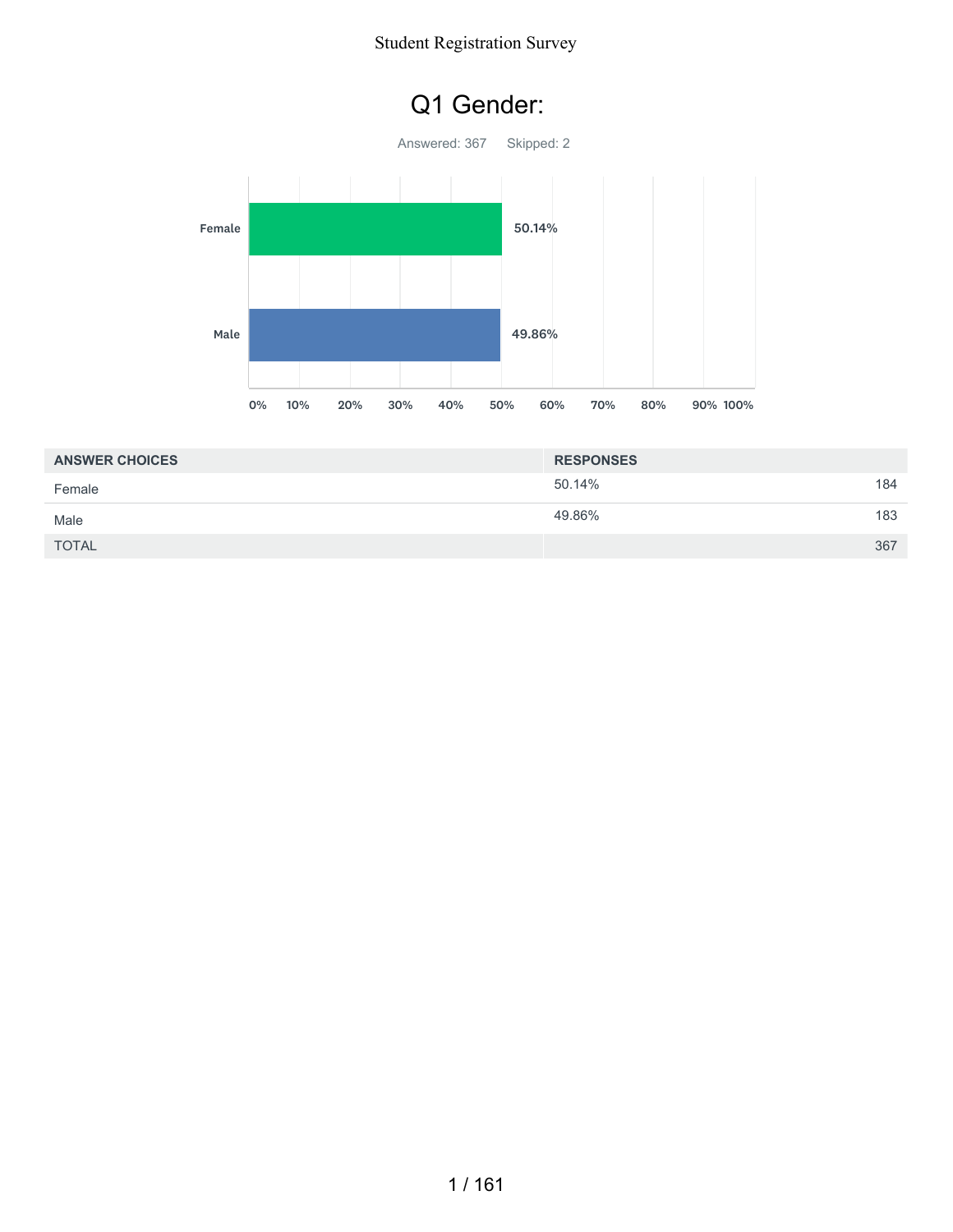## Q2 Campus

Answered: 364 Skipped: 5



| <b>ANSWER CHOICES</b>  | <b>RESPONSES</b> |                |
|------------------------|------------------|----------------|
| <b>Chuuk Campus</b>    | 20.33%           | 74             |
| Kosrae Campus          | 1.92%            | $\overline{7}$ |
| <b>National Campus</b> | 36.81%           | 134            |
| Pohnpei Campus         | 40.11%           | 146            |
| Yap Campus             | 0.82%            | 3              |
| <b>TOTAL</b>           |                  | 364            |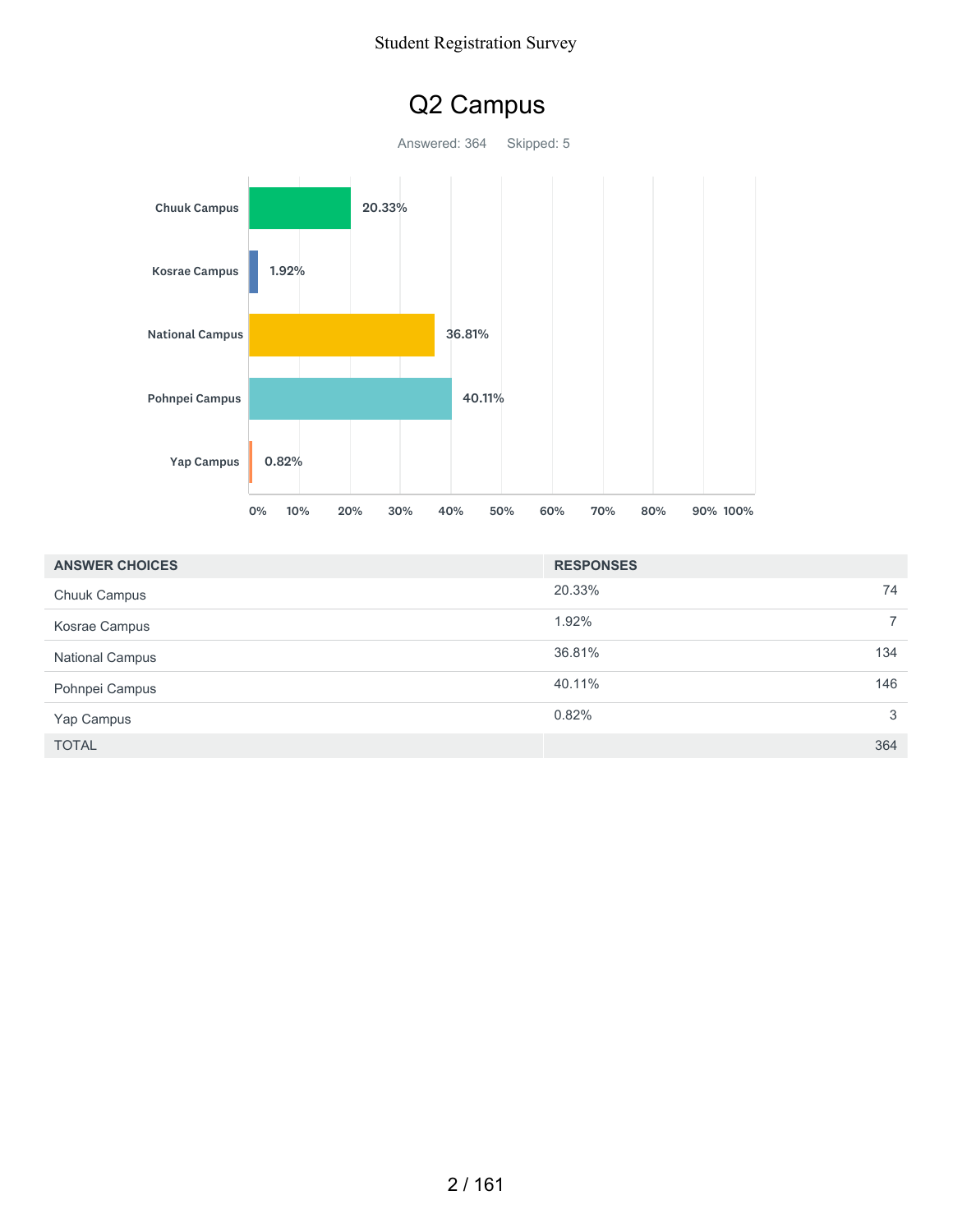





| <b>ANSWER CHOICES</b> | <b>RESPONSES</b> |     |
|-----------------------|------------------|-----|
| Freshmen              | 36.36%           | 128 |
| Sophomore             | 47.44%           | 167 |
| 3rd Year              | 14.49%           | 51  |
| 4th Year              | 1.70%            | 6   |
| <b>TOTAL</b>          |                  | 352 |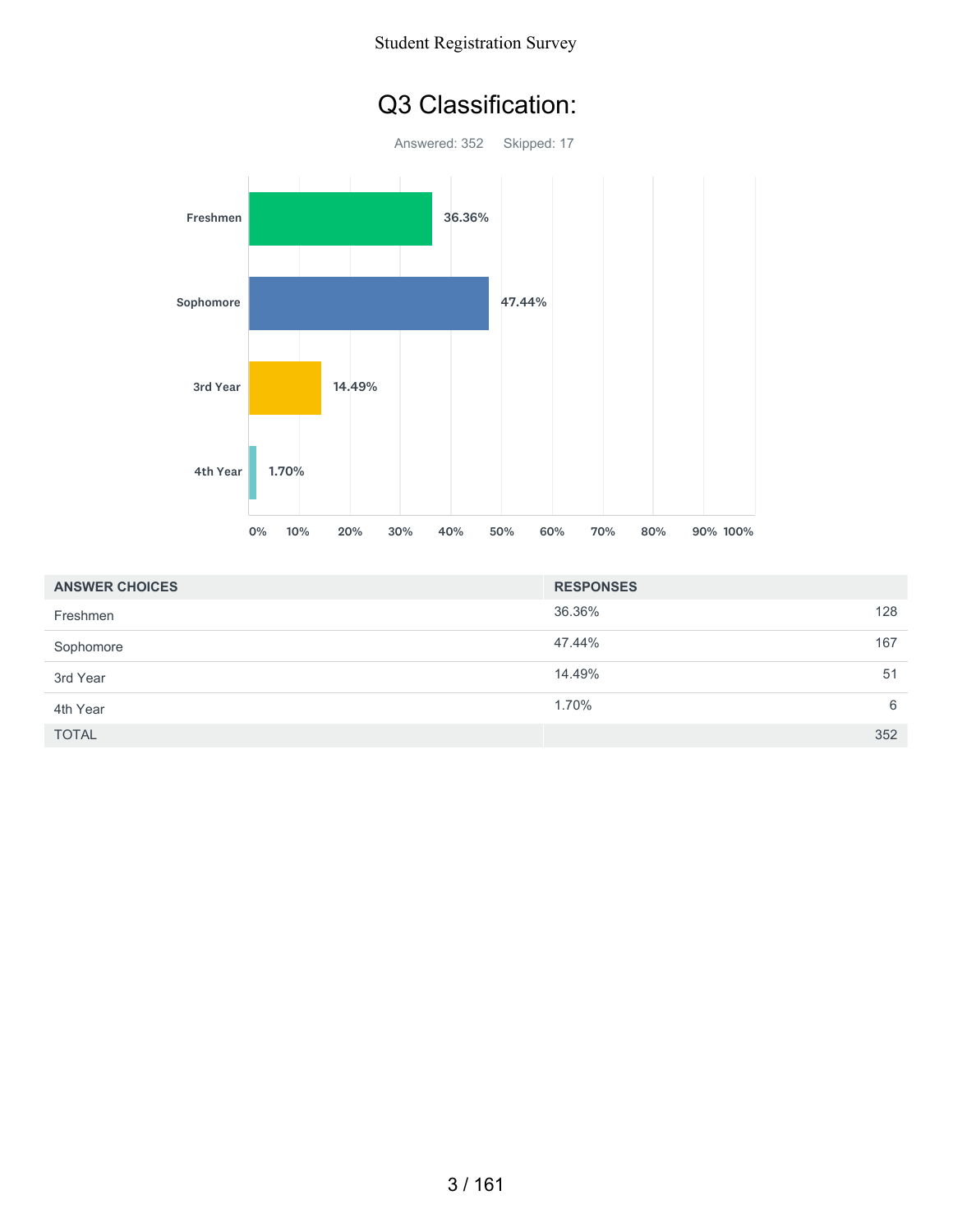# Q4 Registration Status:



| <b>ANSWER CHOICES</b> | <b>RESPONSES</b> |     |
|-----------------------|------------------|-----|
| <b>New</b>            | 8.36%            | 29  |
| Continuing            | 85.01%           | 295 |
| Transfer              | 0.58%            | 2   |
| Returning             | 6.05%            | 21  |
| <b>TOTAL</b>          |                  | 347 |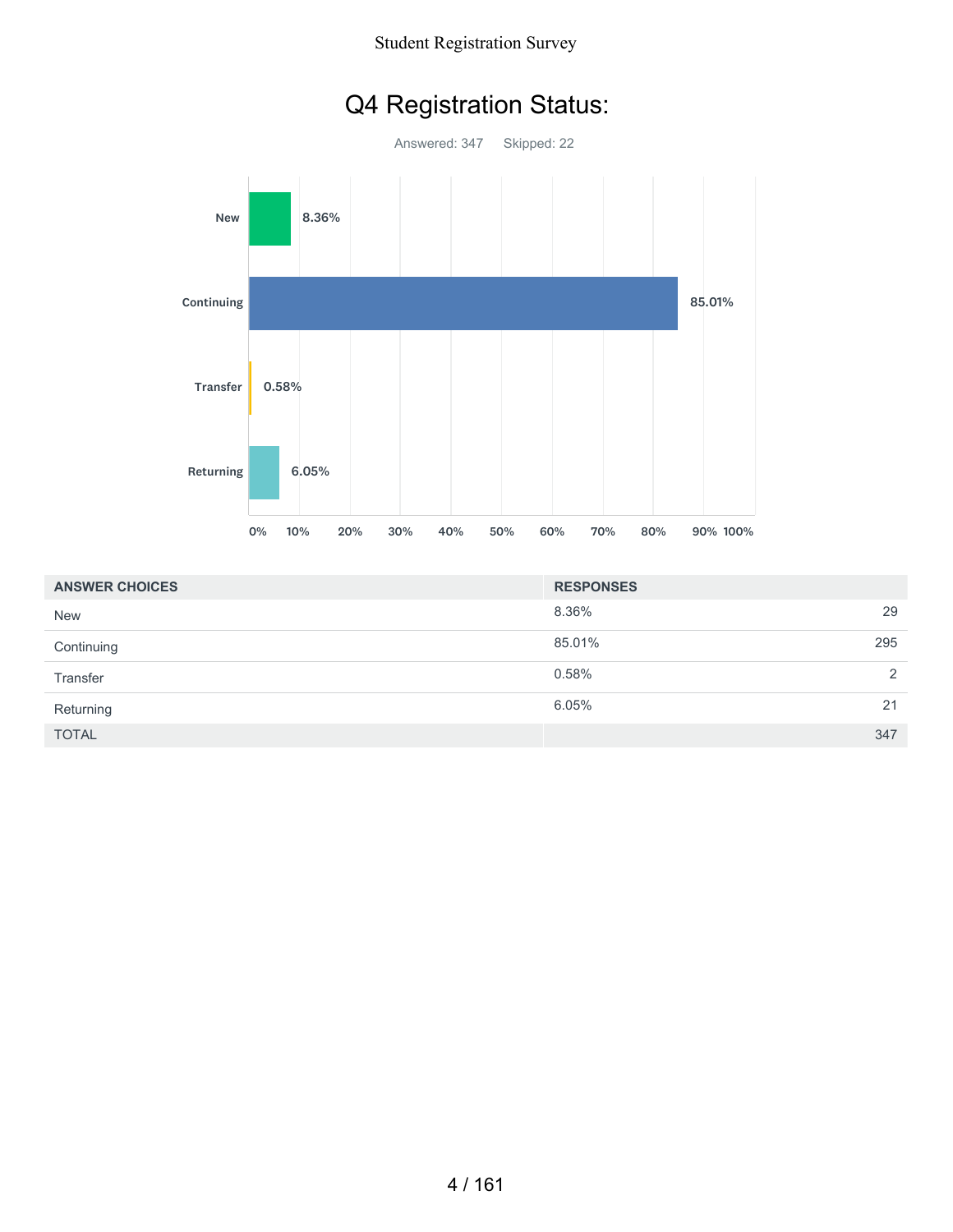# Q5 State of Origin:



| <b>ANSWER CHOICES</b>              | <b>RESPONSES</b> |
|------------------------------------|------------------|
| Chuuk                              | 25.14%<br>91     |
| Kosrae                             | 18<br>4.97%      |
| Pohnpei                            | 63.26%<br>229    |
| Yap                                | 6.35%<br>23      |
| Other (please specify)             | 0.28%<br>1       |
| <b>TOTAL</b>                       | 362              |
|                                    |                  |
| #<br><b>OTHER (PLEASE SPECIFY)</b> | <b>DATE</b>      |

1 Hawaiian 1/29/2018 1:33 PM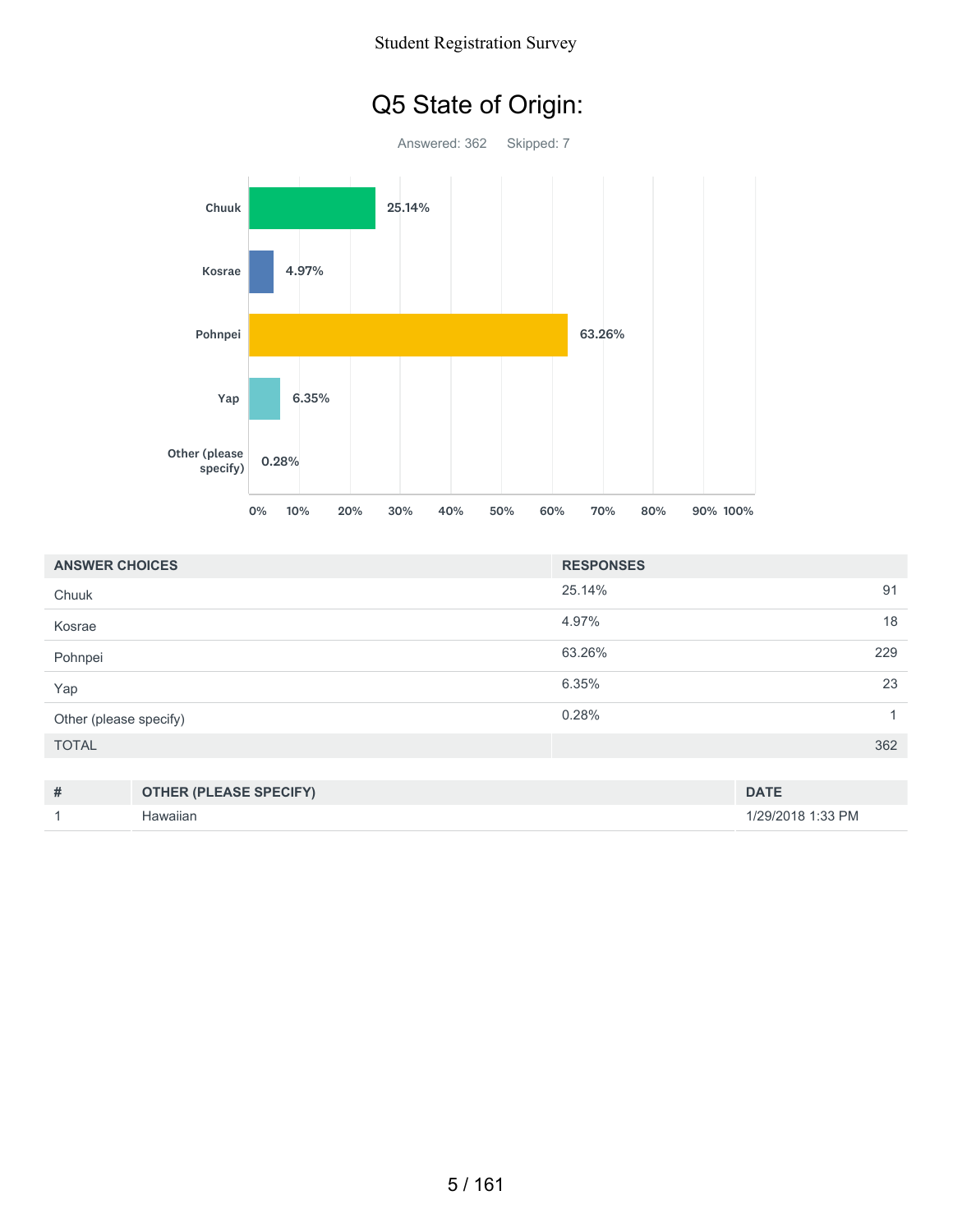

# Q6 Please indicate your residential status:

| <b>ANSWER CHOICES</b>                         | <b>RESPONSES</b> |     |
|-----------------------------------------------|------------------|-----|
| Staying with family/relative(s)/guardian(s)   | 93.06%           | 335 |
| Staying in the Residence Hall (COM-FSM Dorms) | 5.28%            | 19  |
| Staying in a rented house/apartment           | 1.67%            | -6  |
| <b>TOTAL</b>                                  |                  | 360 |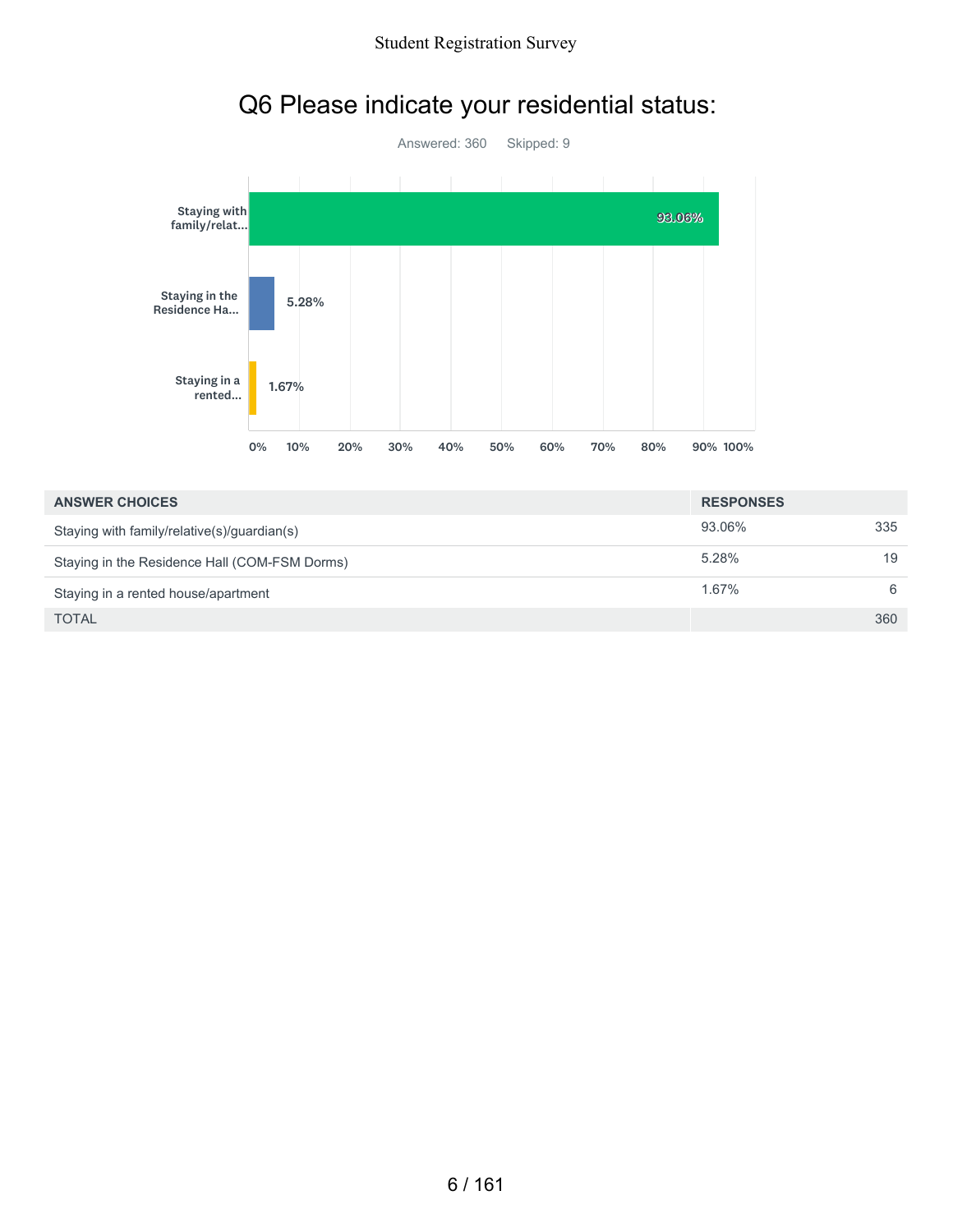

### Q7 Please indicate your degree type:

| <b>ANSWER CHOICES</b>                       | <b>RESPONSES</b> |                |
|---------------------------------------------|------------------|----------------|
| Associate of Arts (AA)                      | 25.27%           | 92             |
| Associate of Science (AS)                   | 31.04%           | 113            |
| Associate of Applied Science (AAS)          | 7.69%            | 28             |
| Certificate of Achievement (CA)             | 28.85%           | 105            |
| Third Year Certificate of Achievement (TYC) | 4.12%            | 15             |
| Undecided                                   | 2.47%            | 9              |
| Other (please specify)                      | 0.55%            | $\overline{2}$ |
| <b>TOTAL</b>                                |                  | 364            |

| # | <b>OTHER (PLEASE SPECIFY)</b> | <b>DATE</b>        |
|---|-------------------------------|--------------------|
|   | ΒA                            | 1/10/2018 2:51 PM  |
|   | BΑ                            | 1/10/2018 11:59 AM |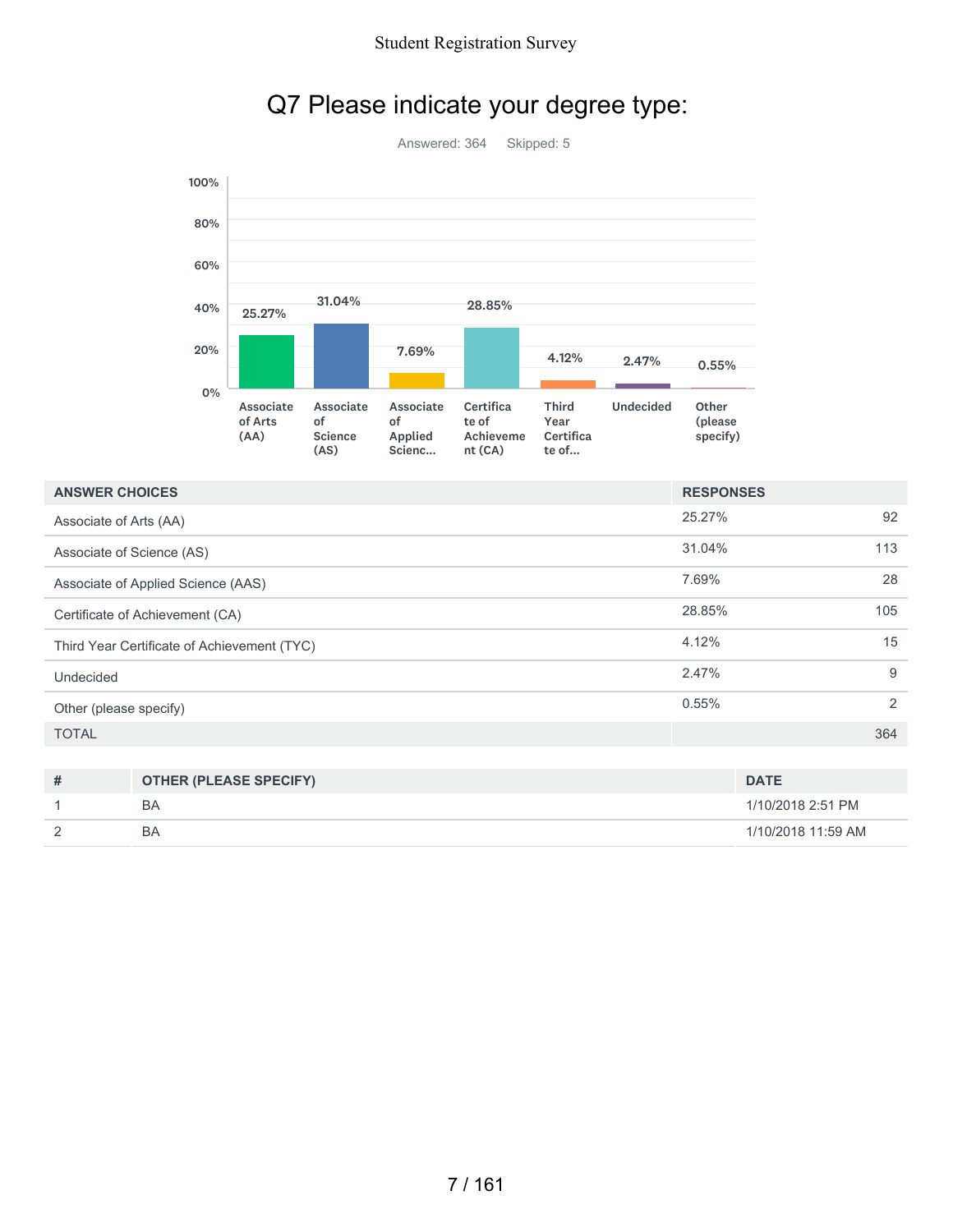

|  |  | Q8 Please indicate your major: |  |  |
|--|--|--------------------------------|--|--|
|--|--|--------------------------------|--|--|

| <b>ANSWER CHOICES</b>                                    |                                          | <b>RESPONSES</b>  |    |
|----------------------------------------------------------|------------------------------------------|-------------------|----|
| <b>Liberal Arts</b>                                      |                                          | 25.27%            | 23 |
| Liberal Arts/Health Career Opportunity Program (LA/HCOP) | 4.40%                                    | $\overline{4}$    |    |
| Health Career Opportunity Program (HCOP)                 |                                          | 10.99%            | 10 |
| Pre-Teacher Preparation                                  |                                          | 42.86%            | 39 |
| Micronesian Studies                                      |                                          | 16.48%            | 15 |
| <b>TOTAL</b>                                             |                                          |                   | 91 |
|                                                          |                                          |                   |    |
| #                                                        | <b>OTHER (PLEASE SPECIFY)</b>            | <b>DATE</b>       |    |
|                                                          | <b>Health Career Opportunity Program</b> | 11/1/2017 3:25 PM |    |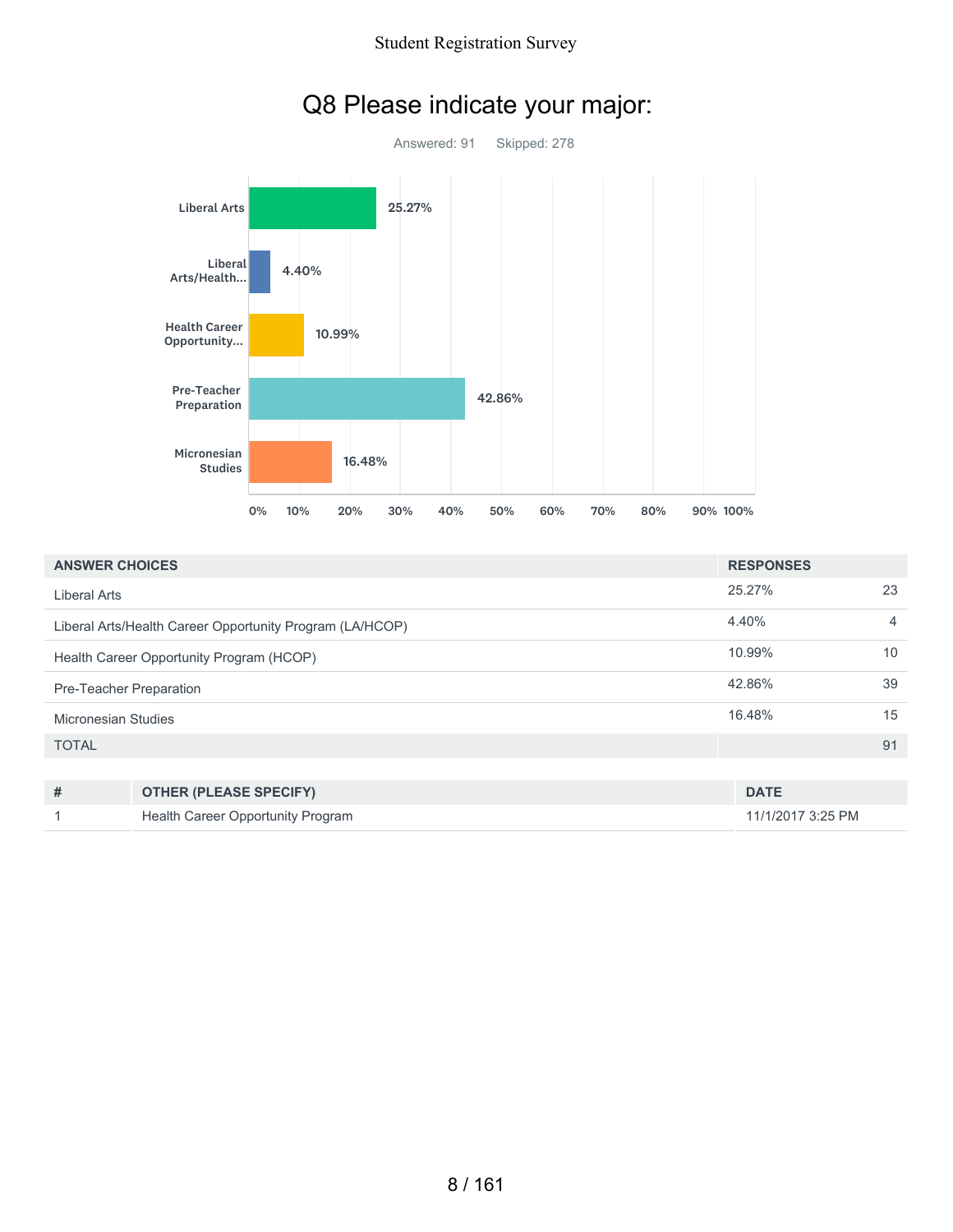

|  |  | Q9 Please indicate your major: |  |  |
|--|--|--------------------------------|--|--|
|--|--|--------------------------------|--|--|

| <b>ANSWER CHOICES</b>                    |                                                     | <b>RESPONSES</b> |                |
|------------------------------------------|-----------------------------------------------------|------------------|----------------|
|                                          | Agriculture and Natural Resources Management (ANRM) | 18.52%           | 20             |
| <b>Business Administration</b>           |                                                     | 20.37%           | 22             |
|                                          | Computer Information System (CIS)                   | 13.89%           | 15             |
| Hospitality and Tourism Management (HTM) |                                                     | 28.70%           | 31             |
| Marine Science                           |                                                     | 2.78%            | 3              |
| <b>Public Health</b>                     |                                                     | 6.48%            | $\overline{7}$ |
| Nursing                                  |                                                     | 9.26%            | 10             |
| <b>TOTAL</b>                             |                                                     |                  | 108            |
|                                          |                                                     |                  |                |
| #                                        | <b>OTHER (PLEASE SPECIFY)</b>                       | <b>DATE</b>      |                |

1 Health Careers Opportunty Program 2/1/2018 2:10 PM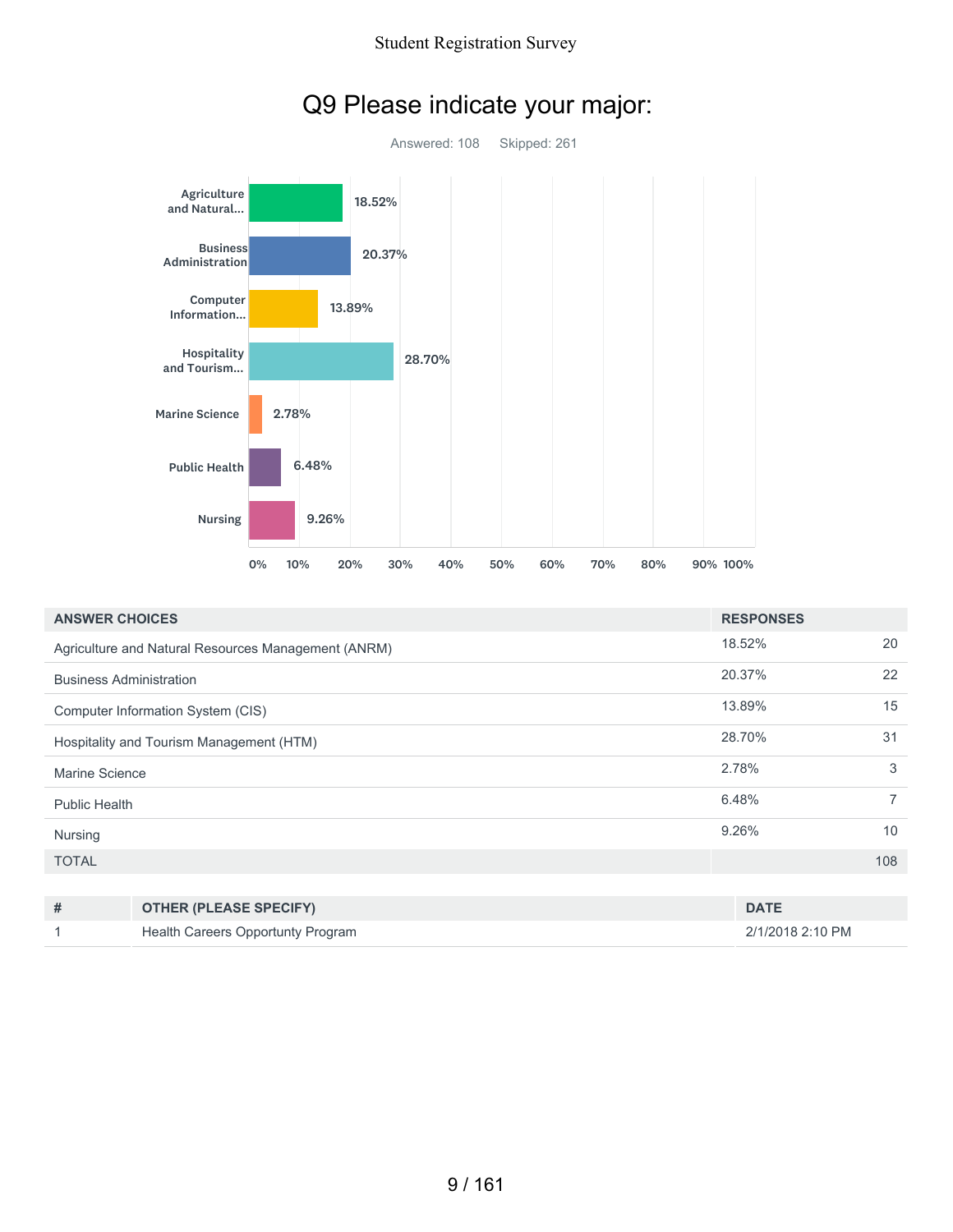

# Q10 Please indicate your major:

| <b>ANSWER CHOICES</b>                | <b>RESPONSES</b> |    |
|--------------------------------------|------------------|----|
| <b>Building Technology</b>           | 22.22%           | 6  |
| Electronic Technology                | 40.74%           | 11 |
| <b>Telecommunications Technology</b> | 37.04%           | 10 |
| <b>TOTAL</b>                         |                  | 27 |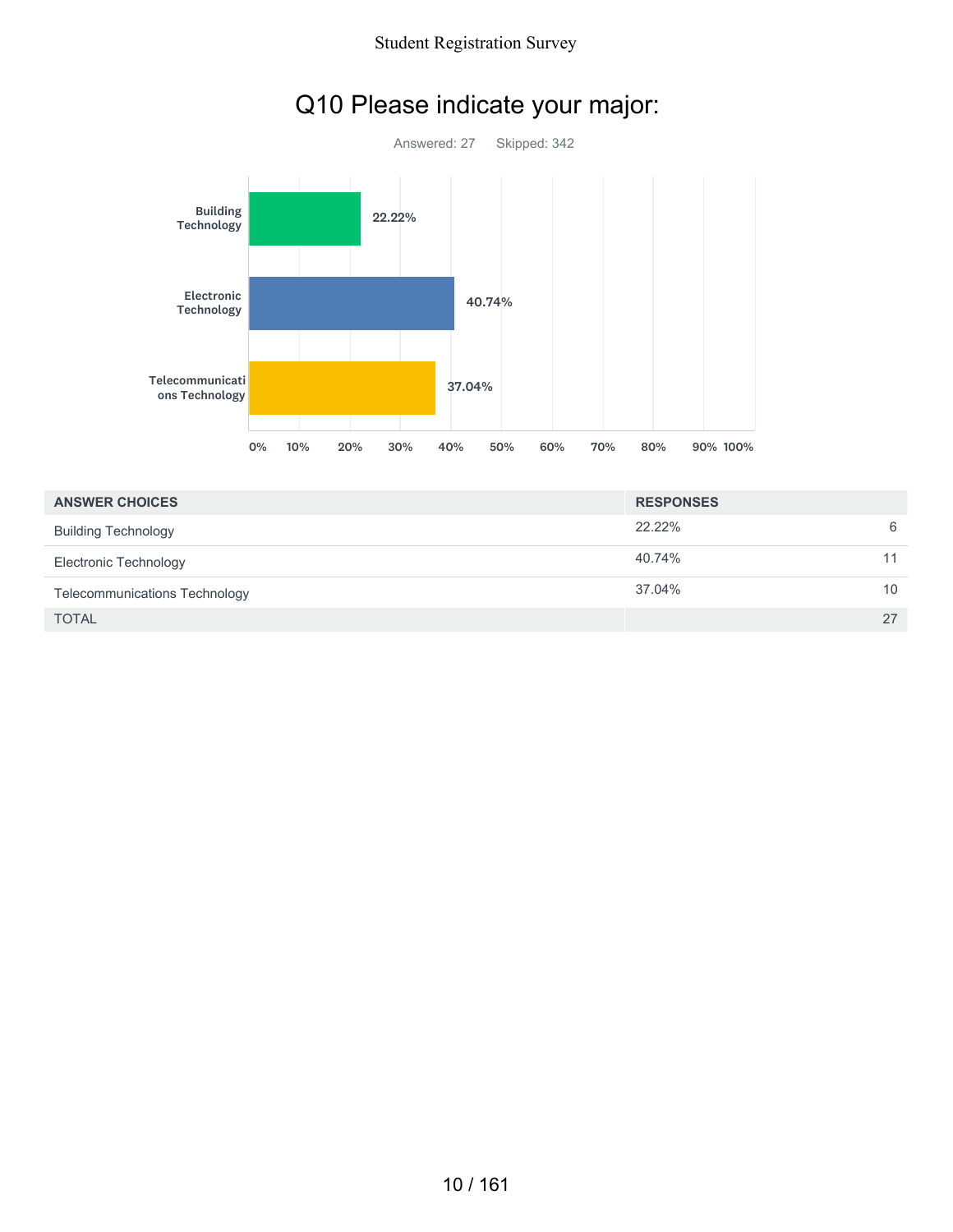

### Q11 Please indicate your major:

| <b>ANSWER CHOICES</b>                 | <b>RESPONSES</b> |          |
|---------------------------------------|------------------|----------|
| Agriculture and Food Technology (AFT) | 17.31%           | 18       |
| Bookkeeping                           | 22.12%           | 23       |
| <b>Building Maintenance</b>           | $0.00\%$         | $\Omega$ |
| Cabinet/Furniture Making              | 4.81%            | 5        |
| Carpentry                             | 2.88%            | 3        |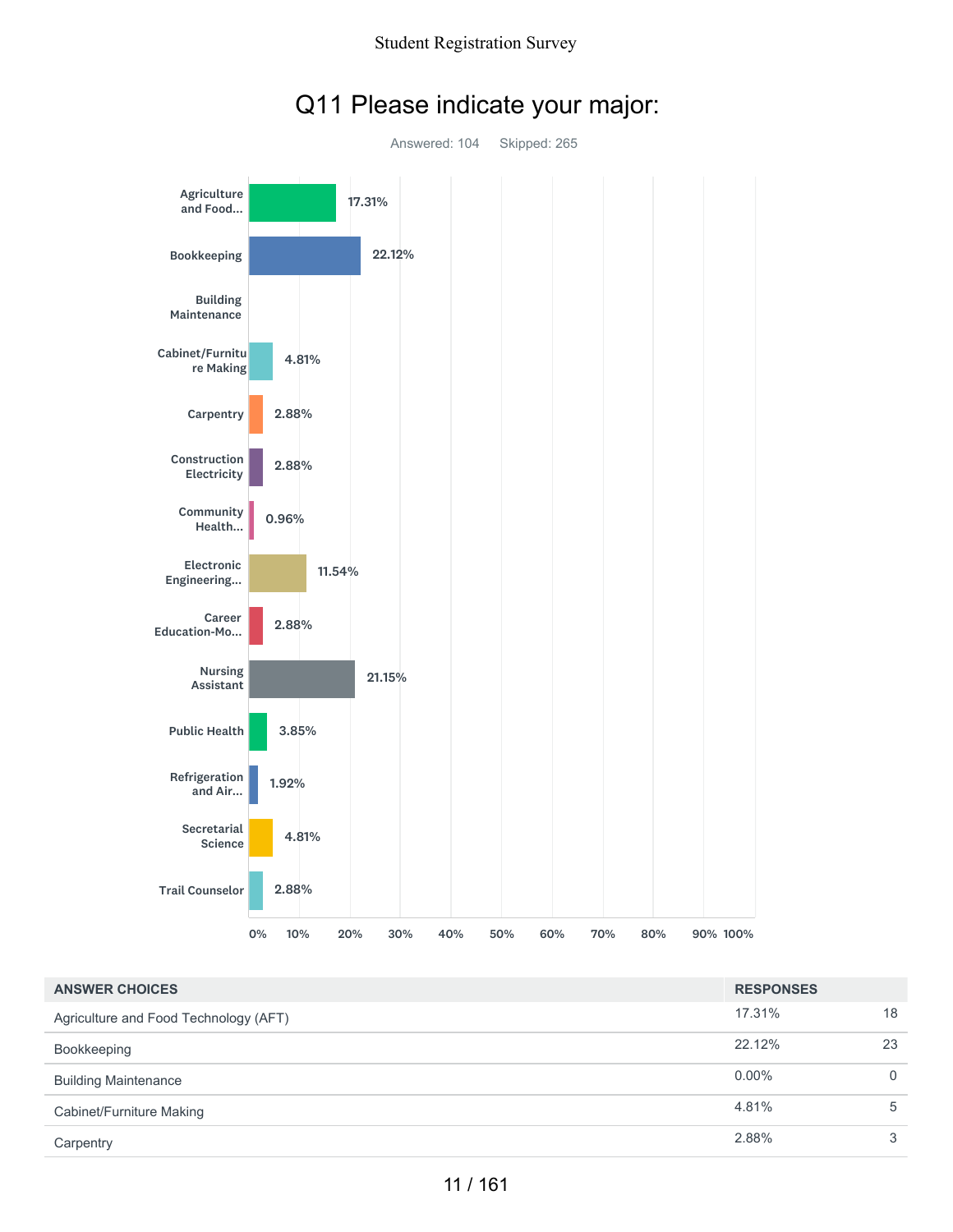| <b>Construction Electricity</b>                            | 2.88%  | 3   |
|------------------------------------------------------------|--------|-----|
| Community Health Science-Health Assistant Training Program | 0.96%  |     |
| <b>Electronic Engineering Technology</b>                   | 11.54% | 12  |
| Career Education-Motor Vehicle Maintenance                 | 2.88%  | 3   |
| <b>Nursing Assistant</b>                                   | 21.15% | 22  |
| <b>Public Health</b>                                       | 3.85%  | 4   |
| Refrigeration and Air Conditioning                         | 1.92%  | 2   |
| Secretarial Science                                        | 4.81%  | 5   |
| <b>Trail Counselor</b>                                     | 2.88%  | 3   |
| <b>TOTAL</b>                                               |        | 104 |
|                                                            |        |     |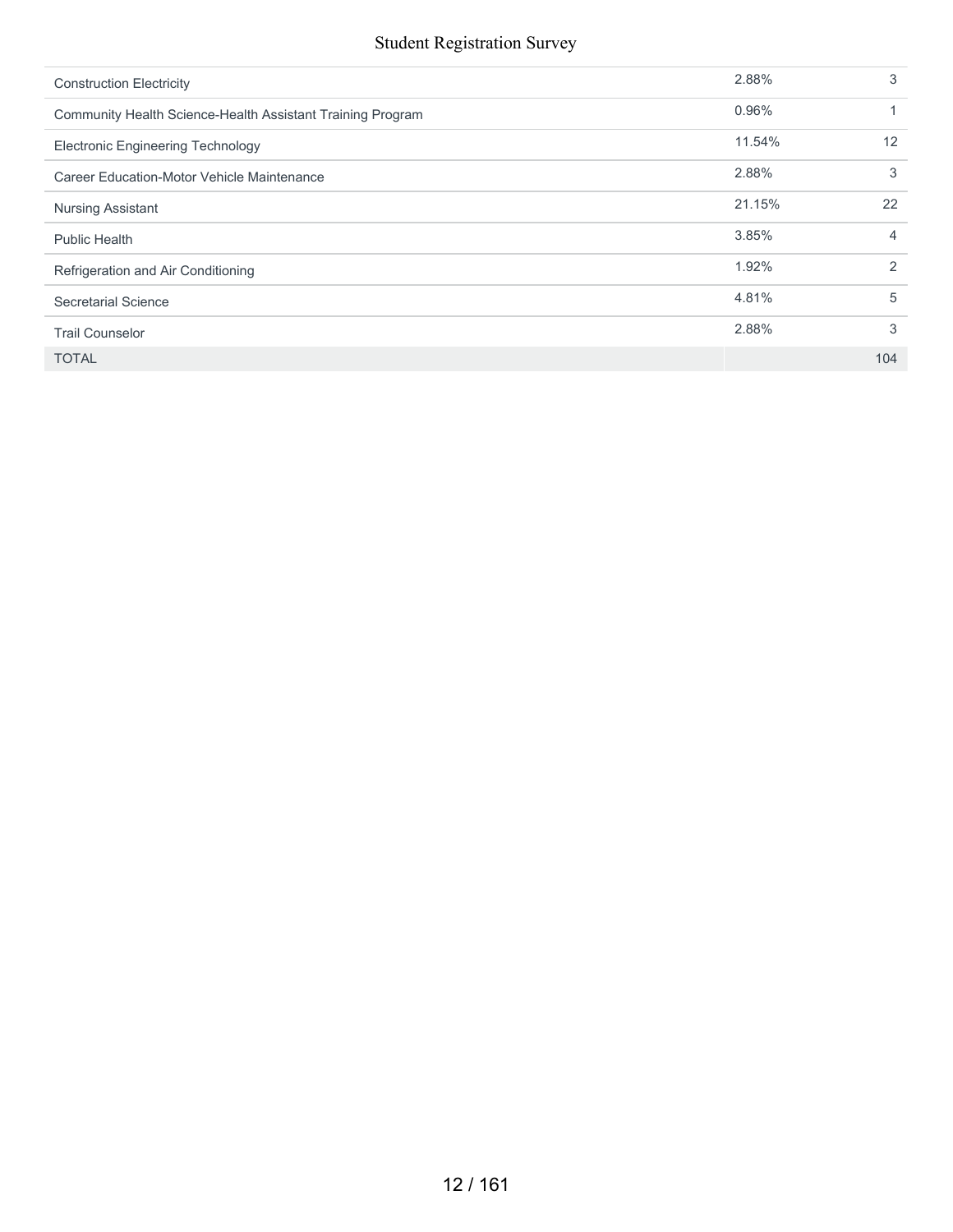

# Q12 Please indicate your major:

| <b>ANSWER CHOICES</b>                 | <b>RESPONSES</b> |          |
|---------------------------------------|------------------|----------|
| Accounting                            | 18.75%           | 3        |
| <b>General Business</b>               | 12.50%           | 2        |
| Specialist in Public Health           | $0.00\%$         | $\Omega$ |
| <b>Teacher Preparation-Elementary</b> | 68.75%           | 11       |
| <b>TOTAL</b>                          |                  | 16       |

| # | <b>OTHER (PLEASE SPECIFY)</b> | <b>DATE</b> |
|---|-------------------------------|-------------|
|   | There are no responses.       |             |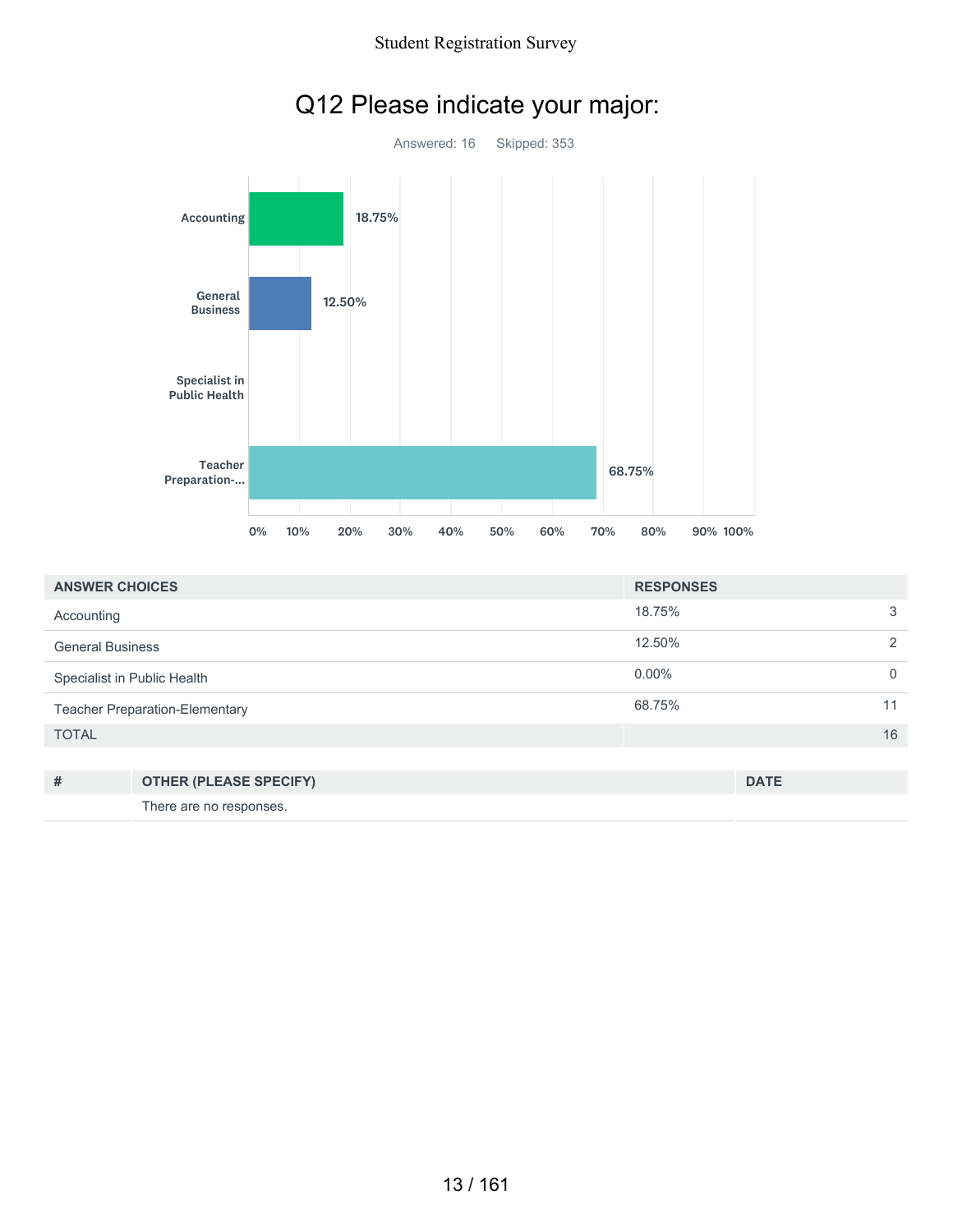# Q13 Hours set for the registration.



| <b>ANSWER CHOICES</b>  | <b>AVERAGE NUMBER</b> | <b>TOTAL NUMBER</b> | <b>RESPONSES</b> |
|------------------------|-----------------------|---------------------|------------------|
|                        |                       | 2.551               | 336              |
| Total Respondents: 336 |                       |                     |                  |

| #              |                | <b>DATE</b>        |
|----------------|----------------|--------------------|
|                |                |                    |
| 1              | 5              | 5/4/2018 9:52 AM   |
| 2              | $\overline{2}$ | 4/26/2018 12:58 PM |
| 3              | 10             | 4/25/2018 6:45 PM  |
| $\overline{4}$ | $\mathbf{1}$   | 4/24/2018 11:23 PM |
| 5              | 10             | 4/24/2018 1:07 PM  |
| 6              | 10             | 4/20/2018 10:01 AM |
| $\overline{7}$ | 10             | 4/18/2018 8:15 AM  |
| 8              | 10             | 4/9/2018 1:48 PM   |
| 9              | 8              | 3/28/2018 2:03 AM  |
| 10             | 10             | 3/23/2018 11:38 AM |
| 11             | $\overline{4}$ | 3/23/2018 9:58 AM  |
| 12             | 10             | 3/21/2018 10:11 AM |
| 13             | 10             | 3/20/2018 3:45 PM  |
| 14             | $\mathbf 0$    | 3/12/2018 12:28 PM |
| 15             | $\mathbf 0$    | 3/12/2018 12:04 PM |
| 16             | 10             | 3/12/2018 12:00 PM |
| 17             | 10             | 3/12/2018 11:57 AM |
| 18             | $\overline{7}$ | 3/12/2018 11:54 AM |
| 19             | 10             | 3/12/2018 11:46 AM |
| 20             | $\mathbf 0$    | 3/12/2018 11:41 AM |
| 21             | $\mathbf{1}$   | 3/12/2018 10:40 AM |
| 22             | 1              | 3/12/2018 10:31 AM |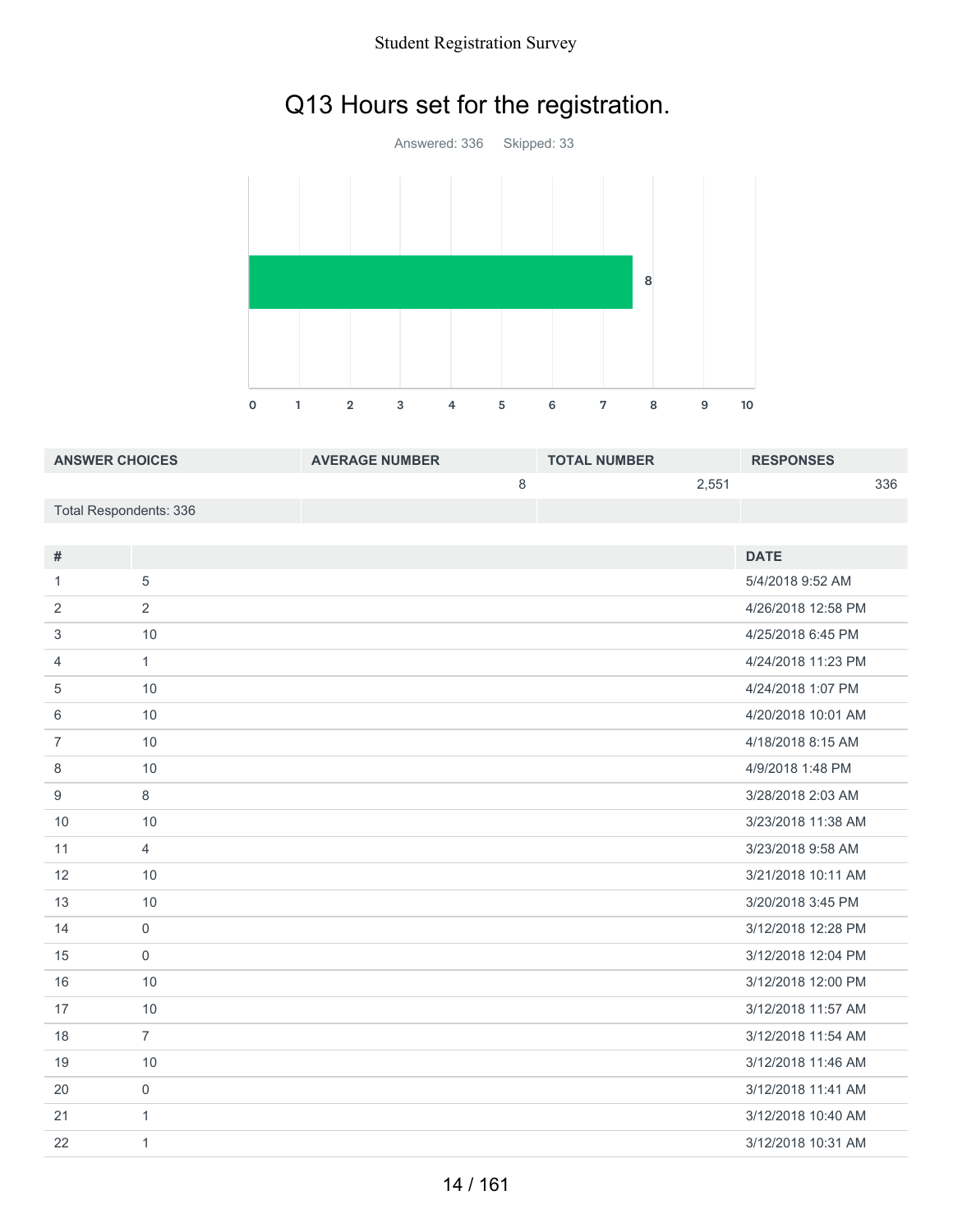| 23 | 8              | 3/12/2018 10:24 AM |
|----|----------------|--------------------|
| 24 | $\overline{7}$ | 3/12/2018 10:21 AM |
| 25 | 10             | 3/12/2018 10:02 AM |
| 26 | 10             | 3/12/2018 9:10 AM  |
| 27 | 9              | 3/12/2018 9:08 AM  |
| 28 | 6              | 3/9/2018 4:17 PM   |
| 29 | 10             | 3/9/2018 2:11 PM   |
| 30 | 10             | 3/9/2018 1:57 PM   |
| 31 | 10             | 3/9/2018 1:49 PM   |
| 32 | 10             | 3/9/2018 1:33 PM   |
| 33 | 10             | 3/9/2018 12:49 PM  |
| 34 | 10             | 3/9/2018 11:43 AM  |
| 35 | 10             | 3/9/2018 11:33 AM  |
| 36 | 10             | 3/9/2018 11:10 AM  |
| 37 | 10             | 3/9/2018 11:04 AM  |
| 38 | 10             | 3/9/2018 10:50 AM  |
| 39 | 10             | 3/9/2018 10:45 AM  |
| 40 | 10             | 3/9/2018 10:39 AM  |
| 41 | 10             | 3/9/2018 10:35 AM  |
| 42 | 10             | 3/9/2018 10:33 AM  |
| 43 | 10             | 3/9/2018 10:30 AM  |
| 44 | 5              | 3/9/2018 10:25 AM  |
| 45 | $\overline{4}$ | 3/9/2018 9:42 AM   |
| 46 | 8              | 3/9/2018 9:36 AM   |
| 47 | $\overline{7}$ | 3/9/2018 9:29 AM   |
| 48 | 10             | 3/9/2018 9:25 AM   |
| 49 | 10             | 3/9/2018 9:22 AM   |
| 50 | $\overline{7}$ | 3/9/2018 9:18 AM   |
| 51 | $\mathbf{1}$   | 3/9/2018 9:13 AM   |
| 52 | 10             | 3/8/2018 4:35 PM   |
| 53 | 10             | 3/8/2018 4:24 PM   |
| 54 | 3              | 3/8/2018 4:17 PM   |
| 55 | 8              | 3/8/2018 4:10 PM   |
| 56 | 5              | 3/8/2018 4:08 PM   |
| 57 | 8              | 3/8/2018 4:03 PM   |
| 58 | 10             | 3/8/2018 3:48 PM   |
| 59 | 9              | 3/8/2018 3:43 PM   |
| 60 | 10             | 3/8/2018 3:38 PM   |
| 61 | $10$           | 3/8/2018 3:35 PM   |
| 62 | 10             | 3/8/2018 3:16 PM   |
| 63 | 5              | 3/8/2018 3:12 PM   |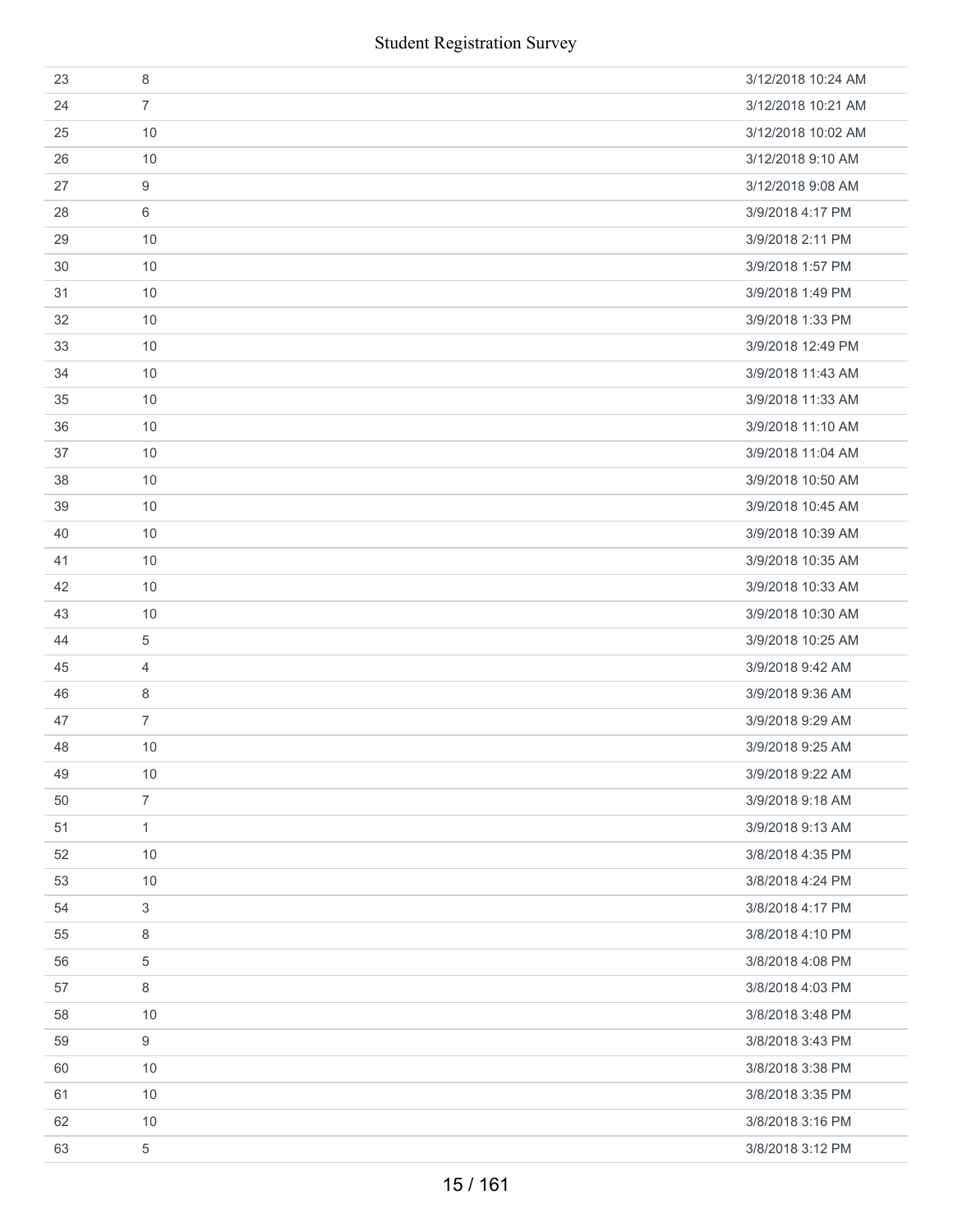|     | <b>Student Registration Survey</b> |                   |
|-----|------------------------------------|-------------------|
| 64  | $\boldsymbol{9}$                   | 3/8/2018 3:02 PM  |
| 65  | 5                                  | 3/8/2018 2:52 PM  |
| 66  | 3                                  | 3/8/2018 2:40 PM  |
| 67  | 10                                 | 3/8/2018 2:36 PM  |
| 68  | 10                                 | 3/8/2018 2:32 PM  |
| 69  | $\boldsymbol{9}$                   | 3/8/2018 2:25 PM  |
| 70  | 10                                 | 3/8/2018 2:21 PM  |
| 71  | $\mathbf{1}$                       | 3/8/2018 2:18 PM  |
| 72  | 10                                 | 3/8/2018 2:06 PM  |
| 73  | 10                                 | 3/8/2018 1:43 PM  |
| 74  | 10                                 | 3/8/2018 1:39 PM  |
| 75  | 10                                 | 3/8/2018 1:33 PM  |
| 76  | 10                                 | 3/8/2018 1:31 PM  |
| 77  | 10                                 | 3/8/2018 1:29 PM  |
| 78  | 10                                 | 3/8/2018 1:24 PM  |
| 79  | 5                                  | 3/8/2018 11:14 AM |
| 80  | 10                                 | 3/8/2018 10:46 AM |
| 81  | 5                                  | 3/8/2018 10:41 AM |
| 82  | 5                                  | 3/8/2018 10:34 AM |
| 83  | 3                                  | 3/8/2018 10:26 AM |
| 84  | 10                                 | 3/8/2018 10:22 AM |
| 85  | 10                                 | 3/8/2018 10:04 AM |
| 86  | 10                                 | 3/8/2018 10:01 AM |
| 87  | 10                                 | 3/8/2018 9:58 AM  |
| 88  | $10$                               | 3/7/2018 4:03 PM  |
| 89  | 10                                 | 3/7/2018 3:06 PM  |
| 90  | 10                                 | 3/7/2018 2:59 PM  |
| 91  | $\mathbf{1}$                       | 3/7/2018 2:44 PM  |
| 92  | 10                                 | 3/7/2018 2:32 PM  |
| 93  | 10                                 | 3/7/2018 2:22 PM  |
| 94  | 9                                  | 3/7/2018 2:16 PM  |
| 95  | $\overline{7}$                     | 3/7/2018 2:04 PM  |
| 96  | 10                                 | 3/7/2018 2:01 PM  |
| 97  | 8                                  | 3/7/2018 1:54 PM  |
| 98  | 10                                 | 3/7/2018 1:52 PM  |
| 99  | $\overline{7}$                     | 3/7/2018 1:46 PM  |
| 100 | 10                                 | 3/7/2018 1:42 PM  |
| 101 | 10                                 | 3/7/2018 1:39 PM  |
| 102 | 9                                  | 3/7/2018 1:09 PM  |
| 103 | 10                                 | 3/7/2018 11:29 AM |
| 104 | 5                                  | 3/7/2018 11:26 AM |
|     | 16 / 161                           |                   |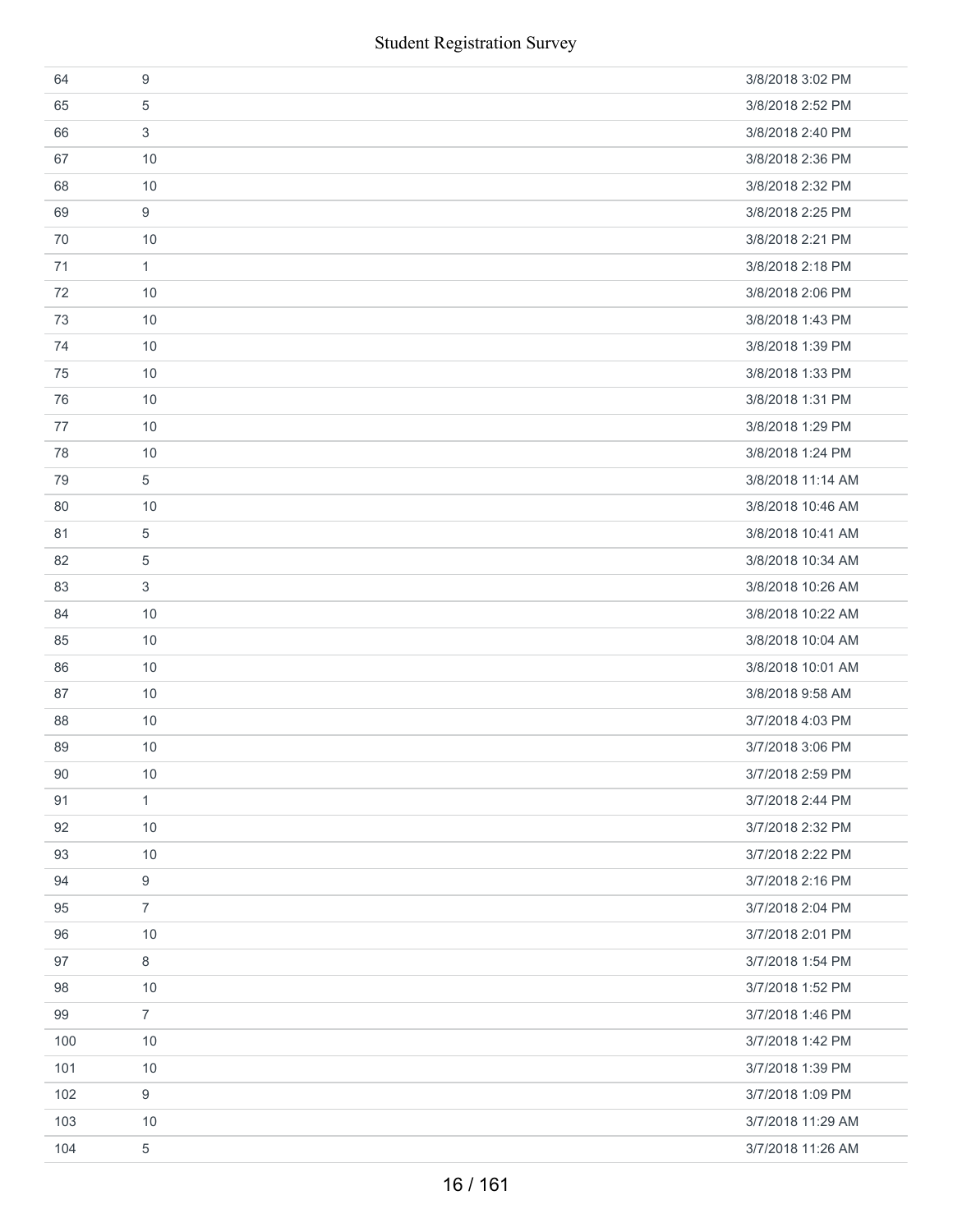|     |                           | <b>Student Registration Survey</b> |
|-----|---------------------------|------------------------------------|
| 105 | $\mathbf{1}$              | 3/7/2018 11:12 AM                  |
| 106 | 10                        | 3/7/2018 10:53 AM                  |
| 107 | $\,$ 5 $\,$               | 3/7/2018 10:44 AM                  |
| 108 | 10                        | 3/7/2018 10:14 AM                  |
| 109 | 10                        | 3/7/2018 10:08 AM                  |
| 110 | $\,8\,$                   | 3/7/2018 9:47 AM                   |
| 111 | $\boldsymbol{9}$          | 3/7/2018 9:43 AM                   |
| 112 | 10                        | 3/7/2018 9:36 AM                   |
| 113 | 10                        | 3/7/2018 9:30 AM                   |
| 114 | 10                        | 3/7/2018 9:24 AM                   |
| 115 | $\,8\,$                   | 3/7/2018 9:15 AM                   |
| 116 | 10                        | 3/7/2018 9:10 AM                   |
| 117 | 10                        | 3/6/2018 3:29 PM                   |
| 118 | $\overline{7}$            | 3/6/2018 2:24 PM                   |
| 119 | $\overline{7}$            | 3/6/2018 1:50 PM                   |
| 120 | 10                        | 3/6/2018 1:15 PM                   |
| 121 | 10                        | 3/6/2018 1:05 PM                   |
| 122 | 10                        | 3/6/2018 12:58 PM                  |
| 123 | $\mathbf{3}$              | 3/6/2018 10:18 AM                  |
| 124 | 9                         | 3/6/2018 10:14 AM                  |
| 125 | 10                        | 3/6/2018 10:08 AM                  |
| 126 | $\boldsymbol{9}$          | 3/5/2018 2:22 PM                   |
| 127 | 10                        | 3/5/2018 1:41 PM                   |
| 128 | $\ensuremath{\mathsf{3}}$ | 3/5/2018 11:52 AM                  |
| 129 | 10                        | 3/5/2018 10:03 AM                  |
| 130 | 10                        | 3/5/2018 9:30 AM                   |
| 131 | 10                        | 3/5/2018 9:18 AM                   |
| 132 | 10                        | 3/5/2018 9:02 AM                   |
| 133 | 10                        | 3/5/2018 8:58 AM                   |
| 134 | 10                        | 3/2/2018 3:57 PM                   |
| 135 | 10                        | 3/2/2018 3:53 PM                   |
| 136 | $\,$ 5 $\,$               | 3/2/2018 3:50 PM                   |
| 137 | 10                        | 3/2/2018 3:04 PM                   |
| 138 | $\overline{5}$            | 3/2/2018 2:59 PM                   |
| 139 | 10                        | 3/2/2018 2:08 PM                   |
| 140 | 10                        | 3/2/2018 10:25 AM                  |
| 141 | 10                        | 3/2/2018 10:10 AM                  |
| 142 | 10                        | 3/2/2018 9:44 AM                   |
| 143 | 10                        | 3/2/2018 9:33 AM                   |
| 144 | 10                        | 3/1/2018 1:27 PM                   |
| 145 | 10                        | 3/1/2018 11:47 AM                  |
|     |                           | 17 / 161                           |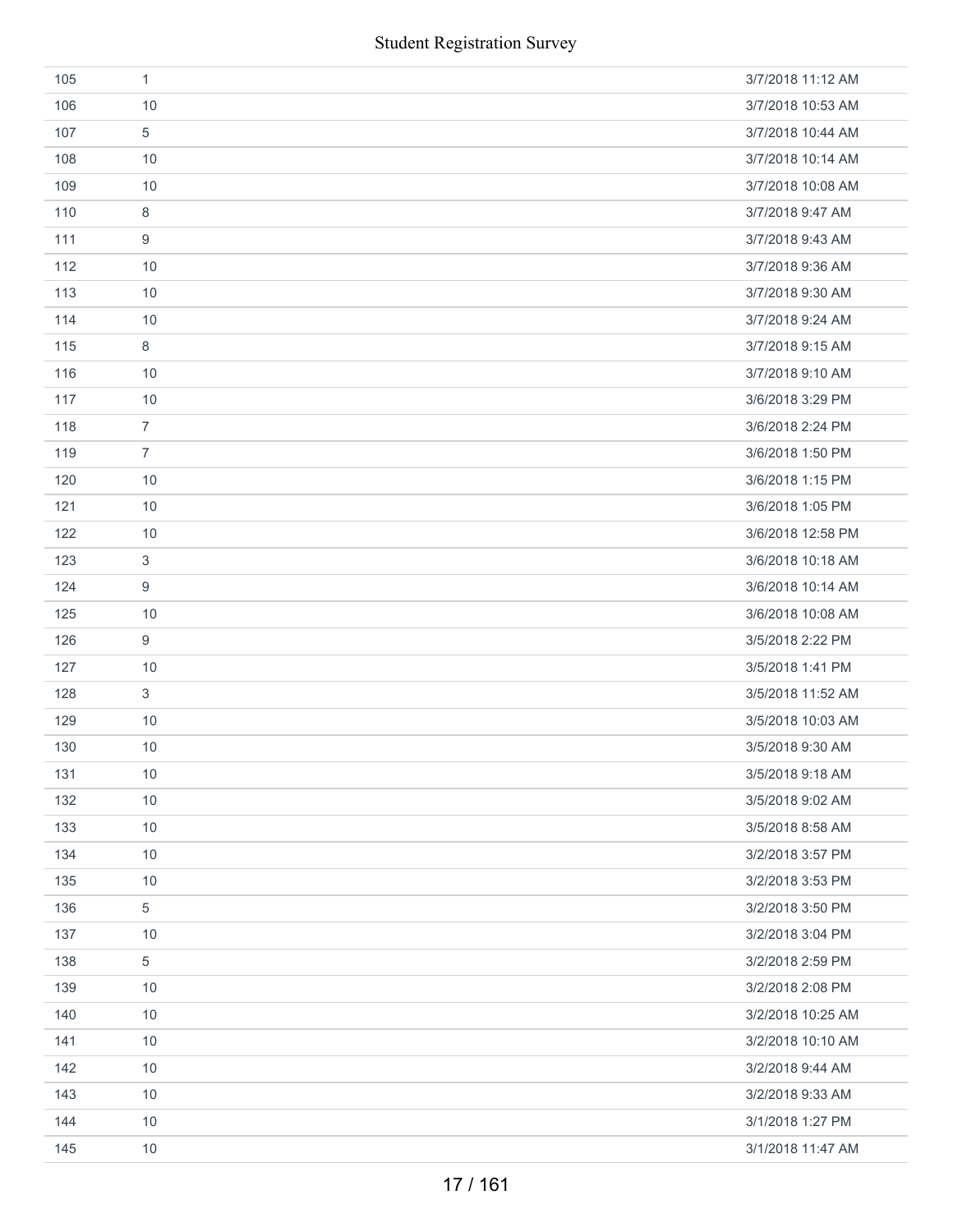| 146 | 10             | 3/1/2018 11:28 AM  |
|-----|----------------|--------------------|
| 147 | 10             | 3/1/2018 10:50 AM  |
| 148 | 10             | 3/1/2018 10:36 AM  |
| 149 | 5              | 3/1/2018 10:29 AM  |
| 150 | 10             | 3/1/2018 10:17 AM  |
| 151 | 10             | 3/1/2018 9:53 AM   |
| 152 | 10             | 3/1/2018 9:42 AM   |
| 153 | 10             | 3/1/2018 9:26 AM   |
| 154 | 10             | 2/28/2018 4:34 PM  |
| 155 | 3              | 2/28/2018 4:11 PM  |
| 156 | 10             | 2/28/2018 3:47 PM  |
| 157 | 10             | 2/28/2018 3:29 PM  |
| 158 | 6              | 2/28/2018 3:04 PM  |
| 159 | 5              | 2/28/2018 1:50 PM  |
| 160 | 8              | 2/28/2018 1:40 PM  |
| 161 | $\overline{7}$ | 2/28/2018 11:14 AM |
| 162 | 10             | 2/28/2018 11:01 AM |
| 163 | 5              | 2/26/2018 10:27 AM |
| 164 | 6              | 2/20/2018 2:48 PM  |
| 165 | 5              | 2/14/2018 11:01 AM |
| 166 | 10             | 2/9/2018 3:03 PM   |
| 167 | 10             | 2/9/2018 1:18 AM   |
| 168 | 3              | 2/8/2018 10:46 AM  |
| 169 | 10             | 2/1/2018 2:12 PM   |
| 170 | 10             | 1/30/2018 11:45 AM |
| 171 | 9              | 1/29/2018 1:35 PM  |
| 172 | 10             | 1/29/2018 12:53 PM |
| 173 | 9              | 1/26/2018 8:30 AM  |
| 174 | $\sqrt{3}$     | 1/25/2018 1:43 PM  |
| 175 | 10             | 1/23/2018 1:55 PM  |
| 176 | 10             | 1/19/2018 6:30 PM  |
| 177 | 6              | 1/19/2018 6:28 PM  |
| 178 | $\mathbf{1}$   | 1/19/2018 6:26 PM  |
| 179 | $\overline{2}$ | 1/19/2018 6:24 PM  |
| 180 | 2              | 1/19/2018 6:22 PM  |
| 181 | 5              | 1/19/2018 6:20 PM  |
| 182 | 6              | 1/19/2018 6:18 PM  |
| 183 | 2              | 1/19/2018 6:16 PM  |
| 184 | 5              | 1/19/2018 6:13 PM  |
| 185 | $\overline{7}$ | 1/19/2018 6:11 PM  |
| 186 | $\mathbf{1}$   | 1/19/2018 6:09 PM  |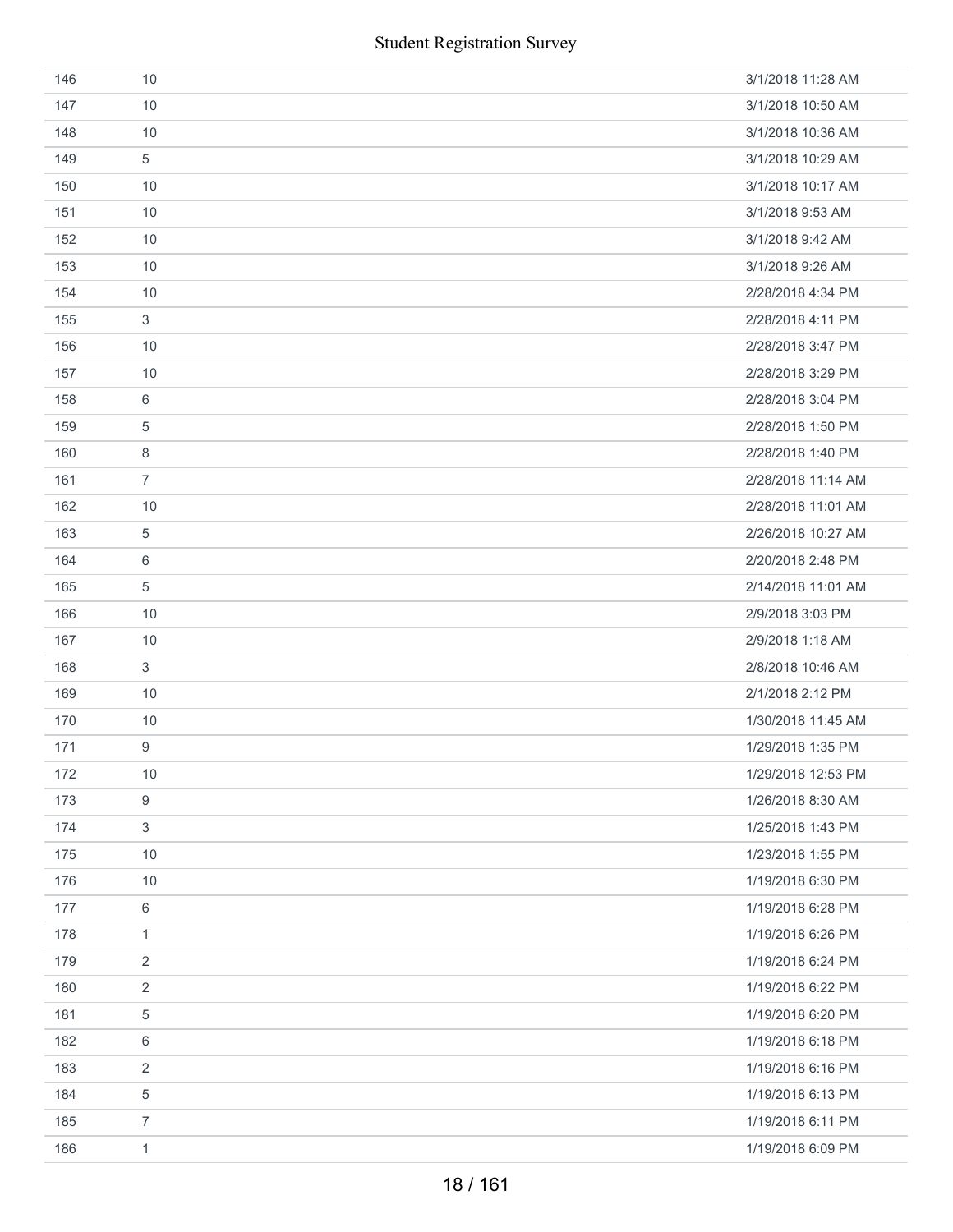|     | <b>Student Registration Survey</b> |                    |
|-----|------------------------------------|--------------------|
| 187 | 8                                  | 1/19/2018 6:06 PM  |
| 188 | 10                                 | 1/19/2018 6:02 PM  |
| 189 | 0                                  | 1/19/2018 5:59 PM  |
| 190 | 5                                  | 1/19/2018 5:57 PM  |
| 191 | 10                                 | 1/18/2018 2:53 PM  |
| 192 | 9                                  | 1/17/2018 8:02 PM  |
| 193 | 3                                  | 1/17/2018 9:22 AM  |
| 194 | 10                                 | 1/16/2018 6:55 PM  |
| 195 | 10                                 | 1/16/2018 6:52 PM  |
| 196 | 5                                  | 1/16/2018 6:51 PM  |
| 197 | 3                                  | 1/16/2018 6:49 PM  |
| 198 | 3                                  | 1/16/2018 6:45 PM  |
| 199 | 3                                  | 1/16/2018 6:44 PM  |
| 200 | 8                                  | 1/16/2018 6:42 PM  |
| 201 | $\overline{2}$                     | 1/16/2018 6:20 PM  |
| 202 | $\overline{7}$                     | 1/16/2018 6:17 PM  |
| 203 | $\overline{2}$                     | 1/16/2018 6:15 PM  |
| 204 | 10                                 | 1/16/2018 6:12 PM  |
| 205 | 10                                 | 1/16/2018 6:10 PM  |
| 206 | $\overline{7}$                     | 1/16/2018 6:07 PM  |
| 207 | 10                                 | 1/16/2018 6:04 PM  |
| 208 | 10                                 | 1/16/2018 6:01 PM  |
| 209 | 10                                 | 1/16/2018 5:59 PM  |
| 210 | $10$                               | 1/16/2018 5:54 PM  |
| 211 | 5                                  | 1/16/2018 5:52 PM  |
| 212 | 10                                 | 1/16/2018 5:49 PM  |
| 213 | $\overline{4}$                     | 1/16/2018 5:45 PM  |
| 214 | $10$                               | 1/16/2018 5:36 PM  |
| 215 | 0                                  | 1/16/2018 5:33 PM  |
| 216 | 3                                  | 1/16/2018 5:27 PM  |
| 217 | 5                                  | 1/16/2018 5:22 PM  |
| 218 | $10$                               | 1/16/2018 5:19 PM  |
| 219 | $\overline{7}$                     | 1/16/2018 11:10 AM |
| 220 | 10                                 | 1/16/2018 7:36 AM  |
| 221 | 6                                  | 1/12/2018 6:16 PM  |
| 222 | 10                                 | 1/12/2018 6:13 PM  |
| 223 | 5                                  | 1/12/2018 6:10 PM  |
| 224 | $10$                               | 1/12/2018 6:06 PM  |
| 225 | $\mathbf{1}$                       | 1/12/2018 6:03 PM  |
| 226 | 10                                 | 1/12/2018 6:02 PM  |
| 227 | $10$                               | 1/12/2018 5:58 PM  |
|     | 19 / 161                           |                    |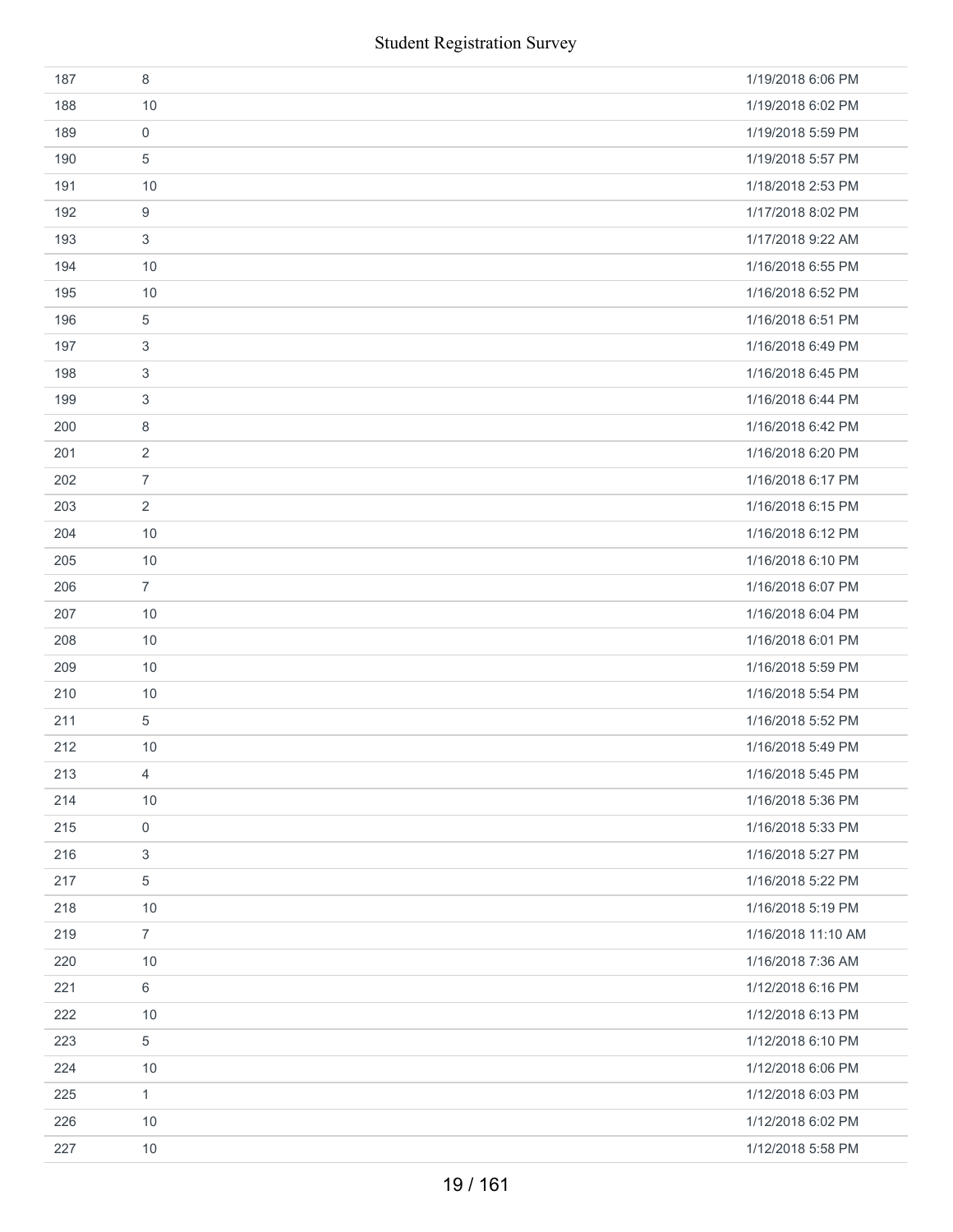|     | <b>Student Registration Survey</b> |                    |
|-----|------------------------------------|--------------------|
| 228 | $\,8\,$                            | 1/12/2018 5:55 PM  |
| 229 | 5                                  | 1/12/2018 5:53 PM  |
| 230 | 5                                  | 1/12/2018 5:51 PM  |
| 231 | 5                                  | 1/11/2018 7:02 PM  |
| 232 | 10                                 | 1/11/2018 6:59 PM  |
| 233 | 5                                  | 1/11/2018 6:55 PM  |
| 234 | 10                                 | 1/11/2018 6:51 PM  |
| 235 | 10                                 | 1/11/2018 6:49 PM  |
| 236 | 2                                  | 1/11/2018 5:56 PM  |
| 237 | $\overline{7}$                     | 1/11/2018 5:44 PM  |
| 238 | 4                                  | 1/11/2018 5:40 PM  |
| 239 | 5                                  | 1/11/2018 5:37 PM  |
| 240 | 10                                 | 1/11/2018 5:35 PM  |
| 241 | 10                                 | 1/11/2018 5:33 PM  |
| 242 | $\overline{7}$                     | 1/11/2018 5:30 PM  |
| 243 | $\overline{7}$                     | 1/11/2018 5:26 PM  |
| 244 | 5                                  | 1/11/2018 5:23 PM  |
| 245 | 5                                  | 1/11/2018 5:21 PM  |
| 246 | 10                                 | 1/11/2018 5:19 PM  |
| 247 | $\mathbf{1}$                       | 1/11/2018 12:03 PM |
| 248 | 10                                 | 1/11/2018 11:58 AM |
| 249 | 10                                 | 1/11/2018 11:54 AM |
| 250 | 10                                 | 1/11/2018 11:45 AM |
| 251 | $10$                               | 1/11/2018 11:43 AM |
| 252 | $\mathbf 0$                        | 1/11/2018 11:41 AM |
| 253 | 10                                 | 1/11/2018 11:40 AM |
| 254 | 10                                 | 1/11/2018 11:38 AM |
| 255 | $\boldsymbol{9}$                   | 1/11/2018 11:37 AM |
| 256 | 9                                  | 1/11/2018 11:34 AM |
| 257 | 10                                 | 1/11/2018 11:33 AM |
| 258 | 10                                 | 1/10/2018 3:40 PM  |
| 259 | 10                                 | 1/10/2018 3:38 PM  |
| 260 | 10                                 | 1/10/2018 3:37 PM  |
| 261 | 5                                  | 1/10/2018 3:35 PM  |
| 262 | 8                                  | 1/10/2018 3:33 PM  |
| 263 | 10                                 | 1/10/2018 3:31 PM  |
| 264 | 9                                  | 1/10/2018 3:27 PM  |
| 265 | 10                                 | 1/10/2018 3:25 PM  |
| 266 | 5                                  | 1/10/2018 3:24 PM  |
| 267 | 10                                 | 1/10/2018 3:22 PM  |
| 268 | 10                                 | 1/10/2018 3:20 PM  |
|     | 20 / 161                           |                    |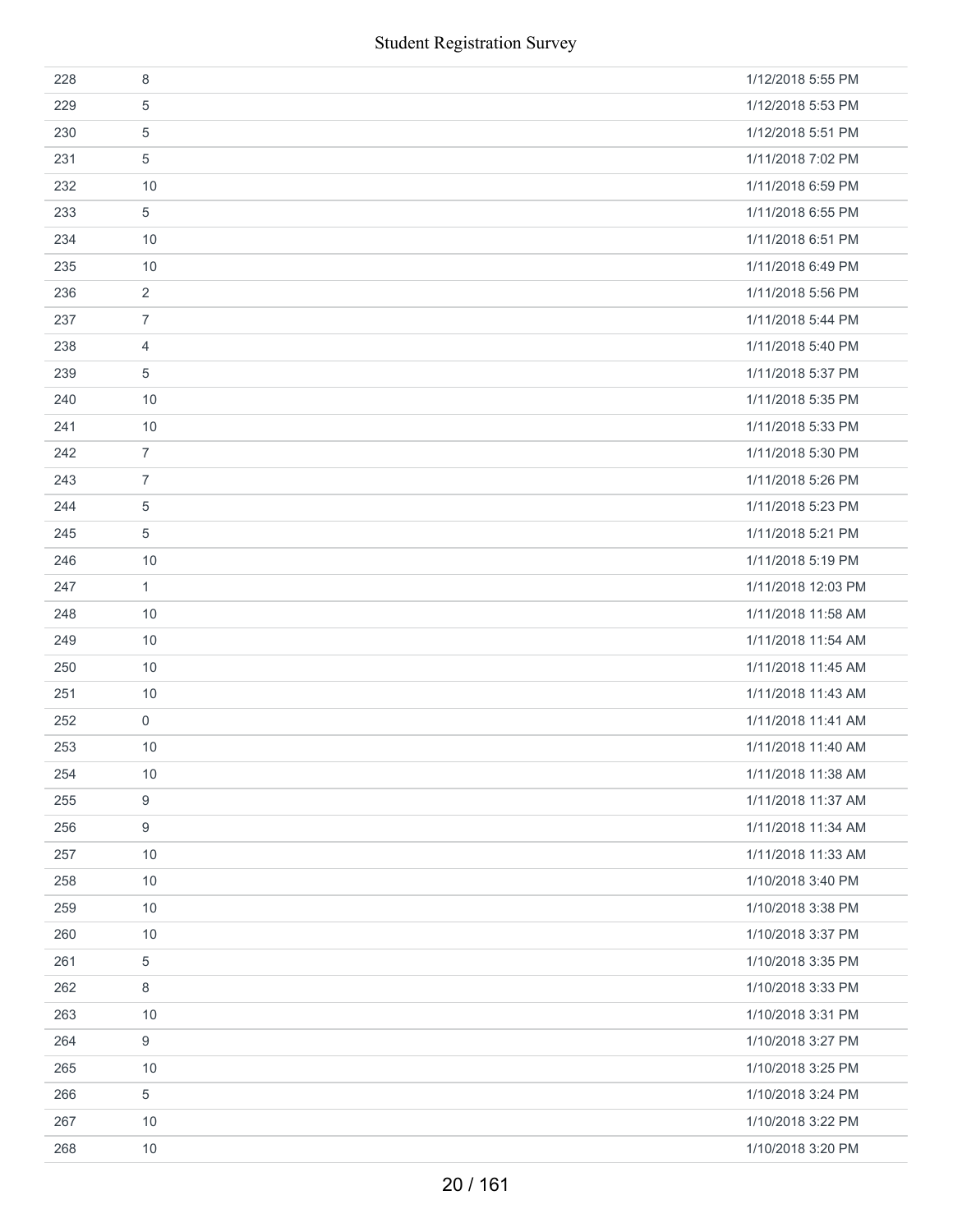|     | <b>Student Registration Survey</b> |                    |
|-----|------------------------------------|--------------------|
| 269 | 5                                  | 1/10/2018 3:19 PM  |
| 270 | 5                                  | 1/10/2018 3:17 PM  |
| 271 | $\overline{4}$                     | 1/10/2018 3:16 PM  |
| 272 | 5                                  | 1/10/2018 3:00 PM  |
| 273 | 10                                 | 1/10/2018 2:53 PM  |
| 274 | 5                                  | 1/10/2018 2:51 PM  |
| 275 | 10                                 | 1/10/2018 2:49 PM  |
| 276 | 1                                  | 1/10/2018 2:48 PM  |
| 277 | 10                                 | 1/10/2018 2:46 PM  |
| 278 | 10                                 | 1/10/2018 2:44 PM  |
| 279 | 5                                  | 1/10/2018 2:40 PM  |
| 280 | 10                                 | 1/10/2018 2:34 PM  |
| 281 | 8                                  | 1/10/2018 2:32 PM  |
| 282 | 1                                  | 1/10/2018 2:31 PM  |
| 283 | 5                                  | 1/10/2018 2:18 PM  |
| 284 | 6                                  | 1/10/2018 2:17 PM  |
| 285 | 10                                 | 1/10/2018 2:16 PM  |
| 286 | 3                                  | 1/10/2018 2:14 PM  |
| 287 | 10                                 | 1/10/2018 2:12 PM  |
| 288 | 5                                  | 1/10/2018 2:10 PM  |
| 289 | $\sqrt{5}$                         | 1/10/2018 2:08 PM  |
| 290 | 5                                  | 1/10/2018 1:05 PM  |
| 291 | 6                                  | 1/10/2018 1:02 PM  |
| 292 | 10                                 | 1/10/2018 12:59 PM |
| 293 | 10                                 | 1/10/2018 12:57 PM |
| 294 | 9                                  | 1/10/2018 12:56 PM |
| 295 | 10                                 | 1/10/2018 12:49 PM |
| 296 | 10                                 | 1/10/2018 12:47 PM |
| 297 | 10                                 | 1/10/2018 12:34 PM |
| 298 | 5                                  | 1/10/2018 12:30 PM |
| 299 | $\overline{7}$                     | 1/10/2018 12:27 PM |
| 300 | 10                                 | 1/10/2018 12:23 PM |
| 301 | 10                                 | 1/10/2018 12:21 PM |
| 302 | 9                                  | 1/10/2018 12:19 PM |
| 303 | 5                                  | 1/10/2018 12:17 PM |
| 304 | 9                                  | 1/10/2018 12:12 PM |
| 305 | 10                                 | 1/10/2018 12:09 PM |
| 306 | 5                                  | 1/10/2018 12:04 PM |
| 307 | 9                                  | 1/10/2018 11:59 AM |
| 308 | $\overline{7}$                     | 1/10/2018 11:57 AM |
| 309 | 10                                 | 1/10/2018 11:54 AM |
|     | 21 / 161                           |                    |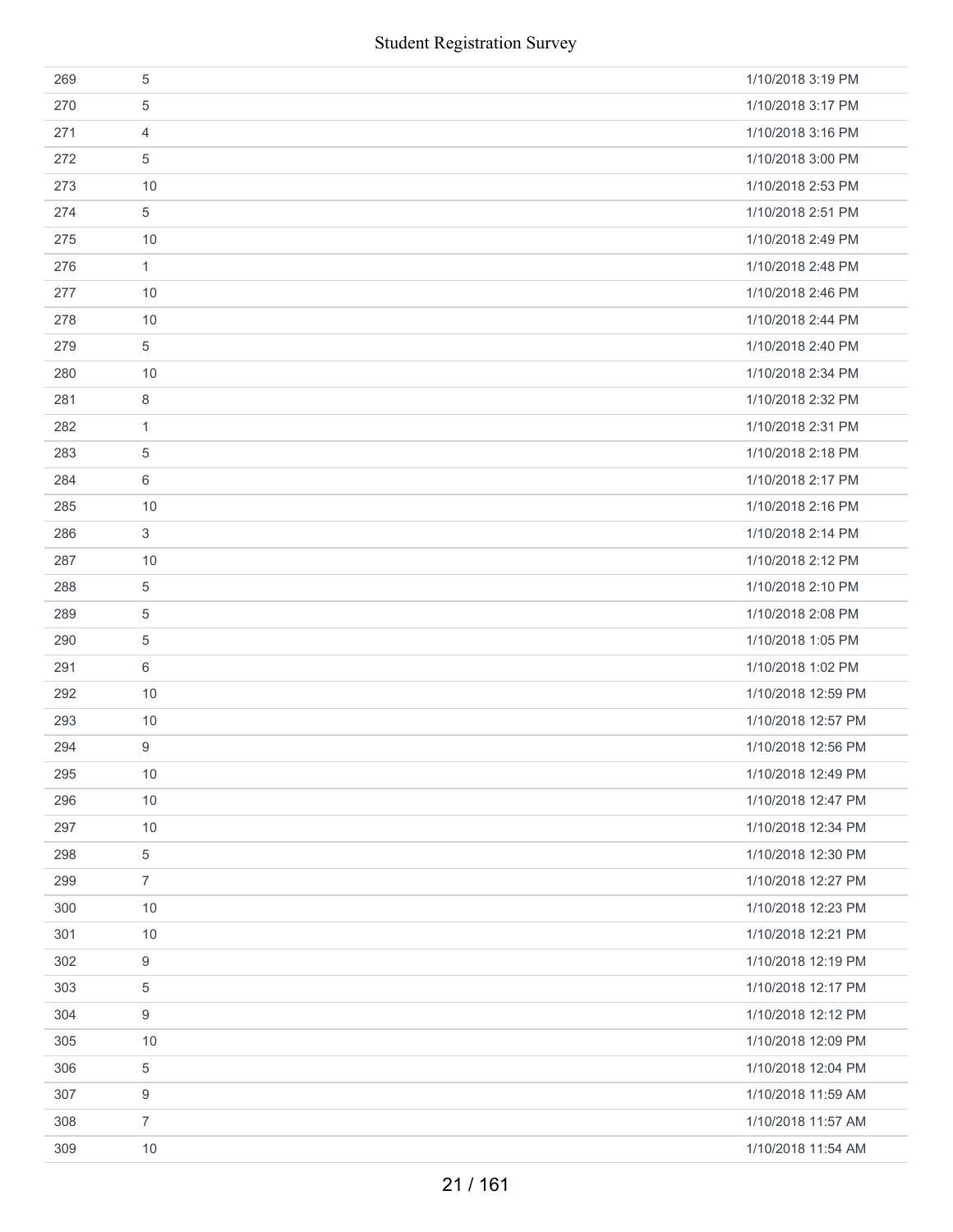| 310 | 10               | 1/10/2018 11:49 AM  |
|-----|------------------|---------------------|
| 311 | $\overline{7}$   | 1/10/2018 11:12 AM  |
| 312 | $\sqrt{5}$       | 1/10/2018 11:03 AM  |
| 313 | 10               | 1/10/2018 11:00 AM  |
| 314 | 10               | 1/10/2018 10:58 AM  |
| 315 | 9                | 1/10/2018 10:55 AM  |
| 316 | 10               | 1/10/2018 10:52 AM  |
| 317 | 8                | 1/10/2018 10:49 AM  |
| 318 | $\overline{4}$   | 1/10/2018 10:41 AM  |
| 319 | $\overline{4}$   | 12/17/2017 4:47 PM  |
| 320 | $\boldsymbol{9}$ | 12/10/2017 7:53 PM  |
| 321 | $\sqrt{3}$       | 12/6/2017 10:38 AM  |
| 322 | 5                | 12/6/2017 9:25 AM   |
| 323 | $\,$ 5 $\,$      | 11/22/2017 3:47 PM  |
| 324 | $\,8\,$          | 11/22/2017 3:28 PM  |
| 325 | 10               | 11/20/2017 12:51 PM |
| 326 | 10               | 11/17/2017 3:21 PM  |
| 327 | $\mathbf{1}$     | 11/17/2017 9:43 AM  |
| 328 | $\mathbf 0$      | 11/17/2017 9:10 AM  |
| 329 | 5                | 11/15/2017 2:40 PM  |
| 330 | $\mathbf{1}$     | 11/10/2017 11:13 AM |
| 331 | 5                | 11/9/2017 2:41 AM   |
| 332 | 10               | 11/5/2017 10:42 PM  |
| 333 | 10               | 11/5/2017 8:58 AM   |
| 334 | 10               | 11/2/2017 9:05 AM   |
| 335 | $\mathbf{1}$     | 11/1/2017 3:38 PM   |
| 336 | 5                | 11/1/2017 3:27 PM   |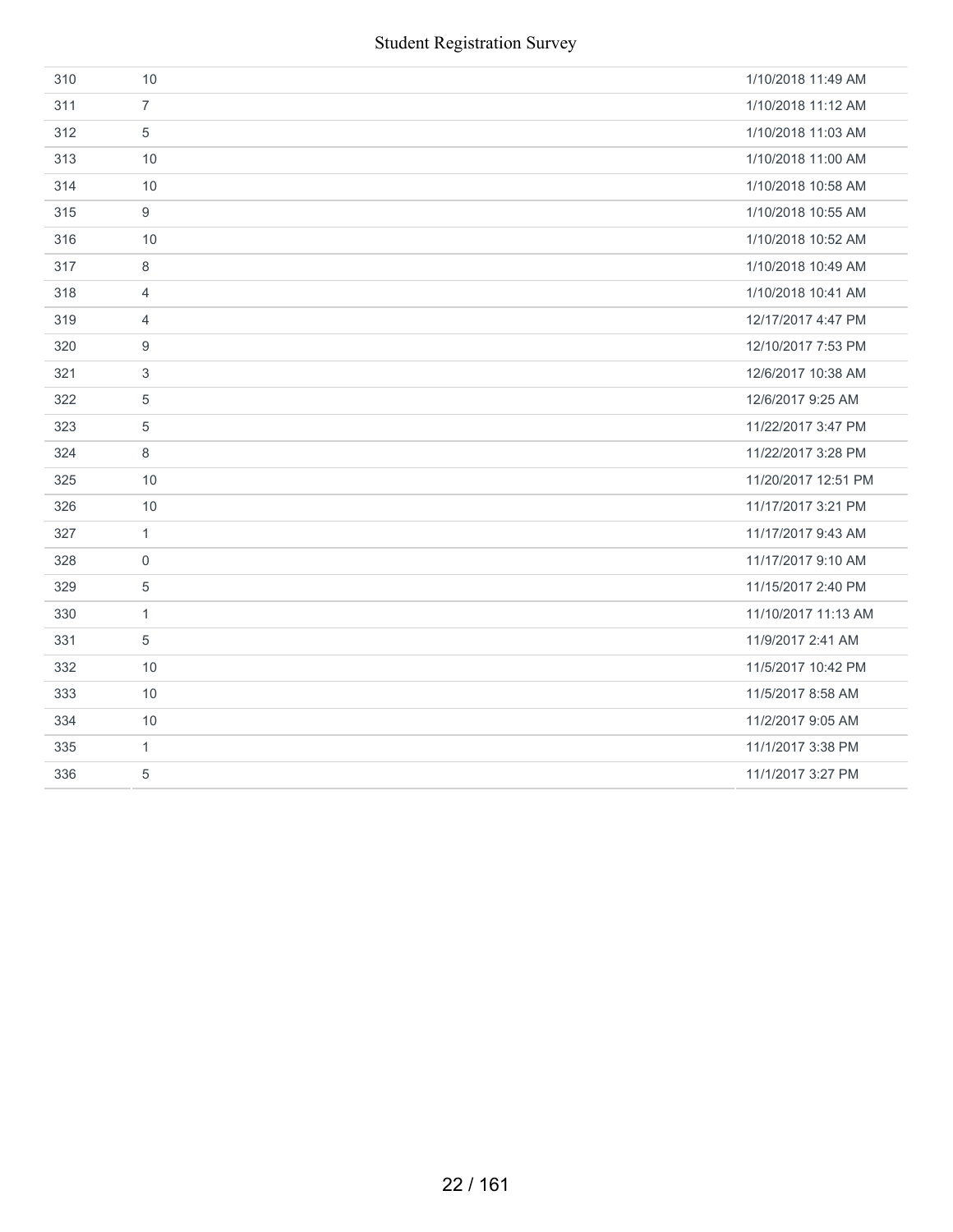# Q14 Forms used for registration

Answered: 329 Skipped: 40 1 2 3 4 5 6 7 8 9 10 

| <b>ANSWER CHOICES</b>  | <b>AVERAGE NUMBER</b> | <b>TOTAL NUMBER</b> | <b>RESPONSES</b> |
|------------------------|-----------------------|---------------------|------------------|
|                        |                       | 2.644               | 329              |
| Total Respondents: 329 |                       |                     |                  |

| #              |                | <b>DATE</b>        |
|----------------|----------------|--------------------|
| 1              | 5              | 5/4/2018 9:52 AM   |
| 2              | 5              | 4/26/2018 12:58 PM |
| 3              | 10             | 4/25/2018 6:45 PM  |
| 4              | $\mathbf 0$    | 4/24/2018 11:23 PM |
| 5              | 10             | 4/24/2018 1:07 PM  |
| 6              | 10             | 4/20/2018 10:01 AM |
| $\overline{7}$ | 10             | 4/18/2018 8:15 AM  |
| 8              | 10             | 4/9/2018 1:48 PM   |
| 9              | 9              | 3/28/2018 2:03 AM  |
| 10             | 10             | 3/23/2018 11:38 AM |
| 11             | 3              | 3/23/2018 9:58 AM  |
| 12             | 10             | 3/21/2018 10:11 AM |
| 13             | 10             | 3/20/2018 3:45 PM  |
| 14             | 9              | 3/12/2018 12:04 PM |
| 15             | 10             | 3/12/2018 12:00 PM |
| 16             | 10             | 3/12/2018 11:57 AM |
| 17             | 9              | 3/12/2018 11:54 AM |
| 18             | 10             | 3/12/2018 11:46 AM |
| 19             | $\overline{4}$ | 3/12/2018 11:41 AM |
| 20             | 3              | 3/12/2018 10:40 AM |
| 21             | $\sqrt{3}$     | 3/12/2018 10:31 AM |
| 22             | $\overline{7}$ | 3/12/2018 10:24 AM |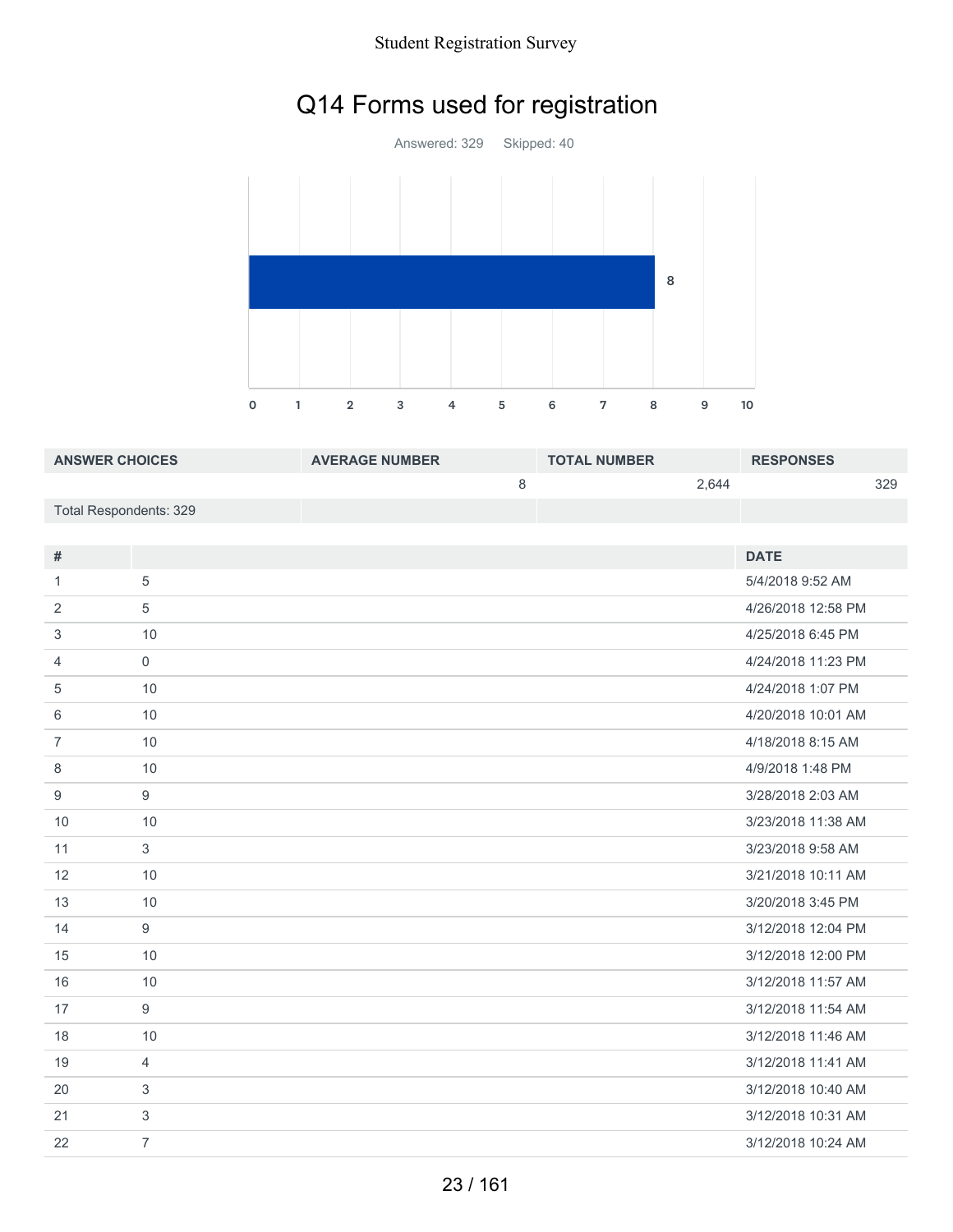| 23 | 8                | 3/12/2018 10:21 AM |
|----|------------------|--------------------|
| 24 | 10               | 3/12/2018 10:02 AM |
| 25 | 10               | 3/12/2018 9:10 AM  |
| 26 | 8                | 3/12/2018 9:08 AM  |
| 27 | 6                | 3/9/2018 4:17 PM   |
| 28 | 10               | 3/9/2018 2:11 PM   |
| 29 | 9                | 3/9/2018 1:57 PM   |
| 30 | 10               | 3/9/2018 1:49 PM   |
| 31 | 10               | 3/9/2018 1:33 PM   |
| 32 | 10               | 3/9/2018 12:49 PM  |
| 33 | 10               | 3/9/2018 11:43 AM  |
| 34 | 10               | 3/9/2018 11:33 AM  |
| 35 | 10               | 3/9/2018 11:10 AM  |
| 36 | 10               | 3/9/2018 11:04 AM  |
| 37 | $\overline{2}$   | 3/9/2018 10:50 AM  |
| 38 | 10               | 3/9/2018 10:45 AM  |
| 39 | 10               | 3/9/2018 10:39 AM  |
| 40 | 10               | 3/9/2018 10:35 AM  |
| 41 | 10               | 3/9/2018 10:33 AM  |
| 42 | 10               | 3/9/2018 10:30 AM  |
| 43 | 10               | 3/9/2018 10:25 AM  |
| 44 | $\overline{7}$   | 3/9/2018 9:42 AM   |
| 45 | 10               | 3/9/2018 9:36 AM   |
| 46 | 10               | 3/9/2018 9:29 AM   |
| 47 | 10               | 3/9/2018 9:25 AM   |
| 48 | 9                | 3/9/2018 9:22 AM   |
| 49 | $\overline{7}$   | 3/9/2018 9:18 AM   |
| 50 | $\mathbf{1}$     | 3/9/2018 9:13 AM   |
| 51 | 10               | 3/8/2018 4:35 PM   |
| 52 | 10               | 3/8/2018 4:24 PM   |
| 53 | 10               | 3/8/2018 4:17 PM   |
| 54 | $\mathfrak{S}$   | 3/8/2018 4:10 PM   |
| 55 | 10               | 3/8/2018 4:08 PM   |
| 56 | $\boldsymbol{9}$ | 3/8/2018 4:03 PM   |
| 57 | 10               | 3/8/2018 3:48 PM   |
| 58 | 10               | 3/8/2018 3:43 PM   |
| 59 | 10               | 3/8/2018 3:38 PM   |
| 60 | 10               | 3/8/2018 3:35 PM   |
| 61 | $10$             | 3/8/2018 3:16 PM   |
| 62 | 5                | 3/8/2018 3:12 PM   |
| 63 | 10               | 3/8/2018 3:02 PM   |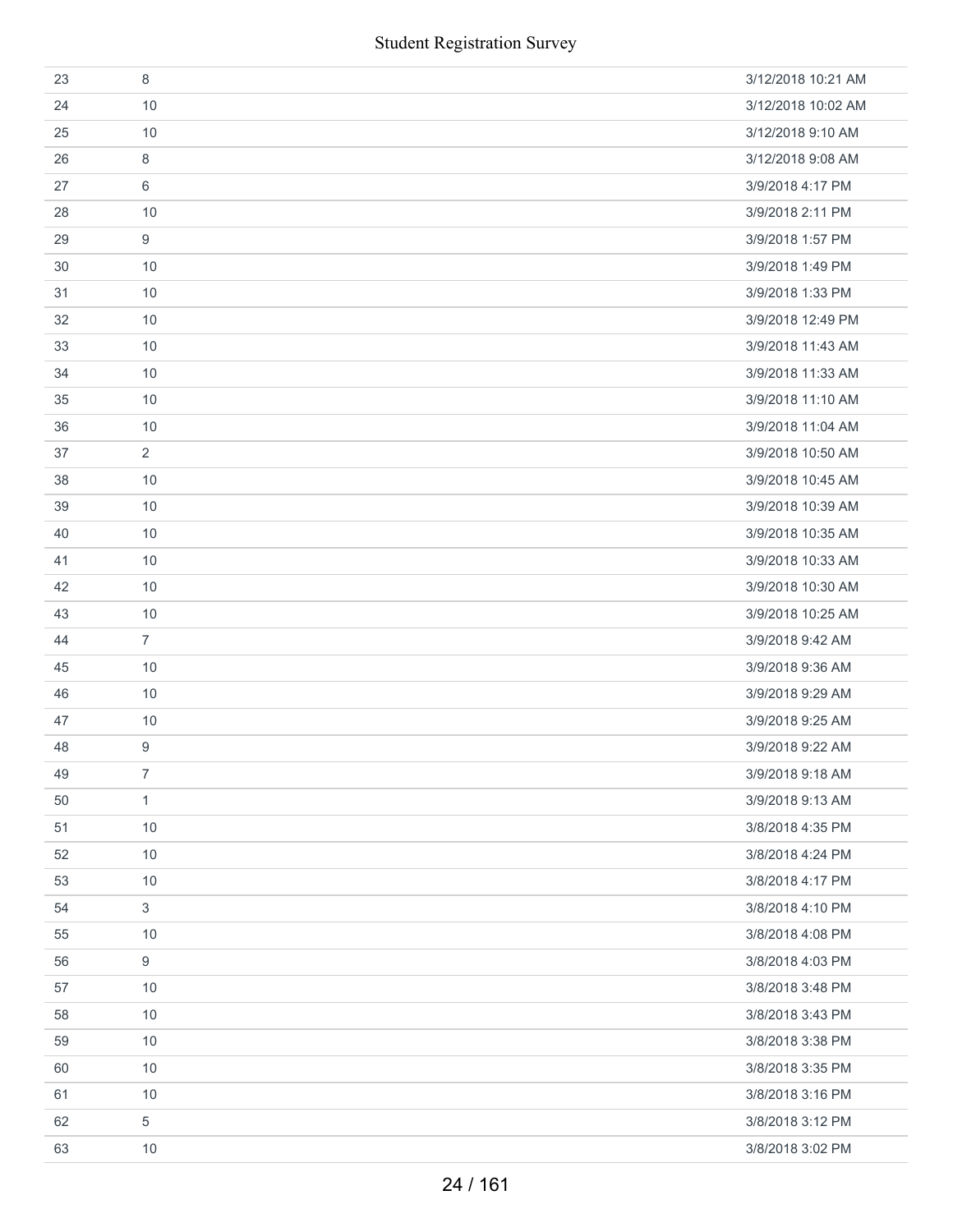|     | <b>Student Registration Survey</b> |                   |
|-----|------------------------------------|-------------------|
| 64  | $\overline{4}$                     | 3/8/2018 2:52 PM  |
| 65  | 4                                  | 3/8/2018 2:40 PM  |
| 66  | 9                                  | 3/8/2018 2:36 PM  |
| 67  | 10                                 | 3/8/2018 2:32 PM  |
| 68  | $\overline{7}$                     | 3/8/2018 2:25 PM  |
| 69  | 10                                 | 3/8/2018 2:21 PM  |
| 70  | $\overline{2}$                     | 3/8/2018 2:18 PM  |
| 71  | 10                                 | 3/8/2018 2:06 PM  |
| 72  | 10                                 | 3/8/2018 1:43 PM  |
| 73  | 10                                 | 3/8/2018 1:39 PM  |
| 74  | 10                                 | 3/8/2018 1:33 PM  |
| 75  | 10                                 | 3/8/2018 1:31 PM  |
| 76  | 10                                 | 3/8/2018 1:29 PM  |
| 77  | $\overline{7}$                     | 3/8/2018 1:24 PM  |
| 78  | 6                                  | 3/8/2018 11:14 AM |
| 79  | 10                                 | 3/8/2018 10:46 AM |
| 80  | 10                                 | 3/8/2018 10:41 AM |
| 81  | $\overline{7}$                     | 3/8/2018 10:34 AM |
| 82  | $\ensuremath{\mathsf{3}}$          | 3/8/2018 10:26 AM |
| 83  | 10                                 | 3/8/2018 10:22 AM |
| 84  | 10                                 | 3/8/2018 10:04 AM |
| 85  | 10                                 | 3/8/2018 10:01 AM |
| 86  | 10                                 | 3/8/2018 9:58 AM  |
| 87  | 10                                 | 3/7/2018 4:03 PM  |
| 88  | $10$                               | 3/7/2018 3:06 PM  |
| 89  | 10                                 | 3/7/2018 2:59 PM  |
| 90  | 3                                  | 3/7/2018 2:44 PM  |
| 91  | 10                                 | 3/7/2018 2:32 PM  |
| 92  | 10                                 | 3/7/2018 2:22 PM  |
| 93  | 10                                 | 3/7/2018 2:16 PM  |
| 94  | $\overline{7}$                     | 3/7/2018 2:04 PM  |
| 95  | 10                                 | 3/7/2018 2:01 PM  |
| 96  | 5                                  | 3/7/2018 1:54 PM  |
| 97  | 10                                 | 3/7/2018 1:52 PM  |
| 98  | $\overline{7}$                     | 3/7/2018 1:46 PM  |
| 99  | 10                                 | 3/7/2018 1:42 PM  |
| 100 | 10                                 | 3/7/2018 1:39 PM  |
| 101 | $\mathbf{1}$                       | 3/7/2018 1:09 PM  |
| 102 | 10                                 | 3/7/2018 11:29 AM |
| 103 | 10                                 | 3/7/2018 11:26 AM |
| 104 | 8                                  | 3/7/2018 11:12 AM |
|     | 25 / 161                           |                   |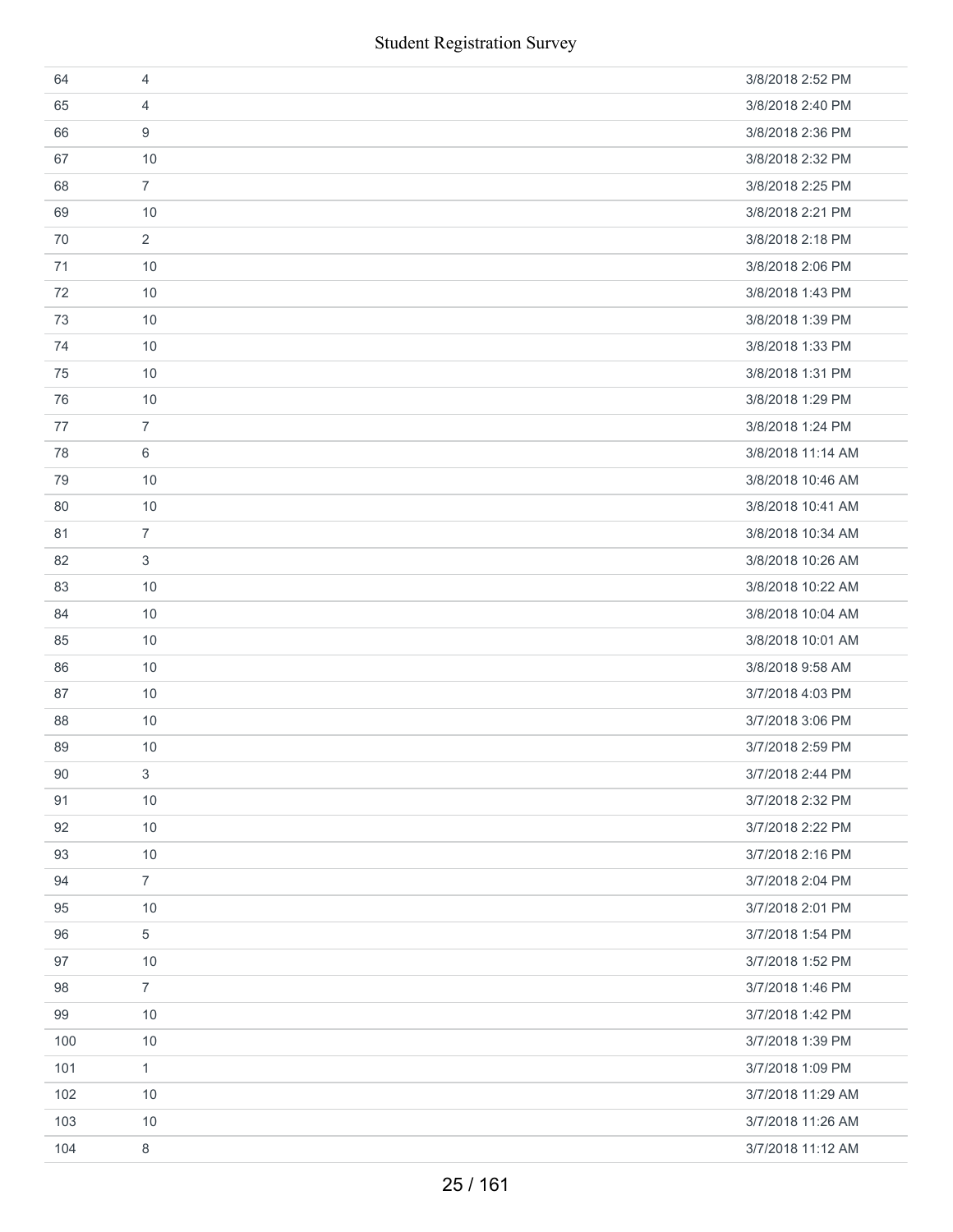|     | <b>Student Registration Survey</b> |                   |
|-----|------------------------------------|-------------------|
| 105 | 10                                 | 3/7/2018 10:53 AM |
| 106 | 6                                  | 3/7/2018 10:44 AM |
| 107 | 10                                 | 3/7/2018 10:14 AM |
| 108 | 10                                 | 3/7/2018 10:08 AM |
| 109 | $\boldsymbol{9}$                   | 3/7/2018 9:47 AM  |
| 110 | 8                                  | 3/7/2018 9:43 AM  |
| 111 | 10                                 | 3/7/2018 9:36 AM  |
| 112 | 10                                 | 3/7/2018 9:30 AM  |
| 113 | 9                                  | 3/7/2018 9:24 AM  |
| 114 | 8                                  | 3/7/2018 9:15 AM  |
| 115 | 10                                 | 3/7/2018 9:10 AM  |
| 116 | 10                                 | 3/6/2018 3:29 PM  |
| 117 | $\overline{7}$                     | 3/6/2018 2:24 PM  |
| 118 | $\overline{7}$                     | 3/6/2018 1:50 PM  |
| 119 | 10                                 | 3/6/2018 1:15 PM  |
| 120 | 10                                 | 3/6/2018 1:05 PM  |
| 121 | 10                                 | 3/6/2018 12:58 PM |
| 122 | 5                                  | 3/6/2018 10:18 AM |
| 123 | 8                                  | 3/6/2018 10:14 AM |
| 124 | 10                                 | 3/6/2018 10:08 AM |
| 125 | 10                                 | 3/5/2018 2:22 PM  |
| 126 | 10                                 | 3/5/2018 1:41 PM  |
| 127 | 5                                  | 3/5/2018 11:52 AM |
| 128 | 10                                 | 3/5/2018 10:03 AM |
| 129 | $10$                               | 3/5/2018 9:30 AM  |
| 130 | 9                                  | 3/5/2018 9:18 AM  |
| 131 | 10                                 | 3/5/2018 9:02 AM  |
| 132 | 10                                 | 3/5/2018 8:58 AM  |
| 133 | 10                                 | 3/2/2018 3:57 PM  |
| 134 | 10                                 | 3/2/2018 3:53 PM  |
| 135 | 10                                 | 3/2/2018 3:50 PM  |
| 136 | 9                                  | 3/2/2018 3:04 PM  |
| 137 | 4                                  | 3/2/2018 2:59 PM  |
| 138 | 10                                 | 3/2/2018 2:08 PM  |
| 139 | 10                                 | 3/2/2018 10:25 AM |
| 140 | 10                                 | 3/2/2018 10:10 AM |
| 141 | 10                                 | 3/2/2018 9:44 AM  |
| 142 | 10                                 | 3/2/2018 9:33 AM  |
| 143 | 10                                 | 3/1/2018 1:27 PM  |
| 144 | 10                                 | 3/1/2018 11:47 AM |
| 145 | 10                                 | 3/1/2018 11:28 AM |
|     | 26 / 161                           |                   |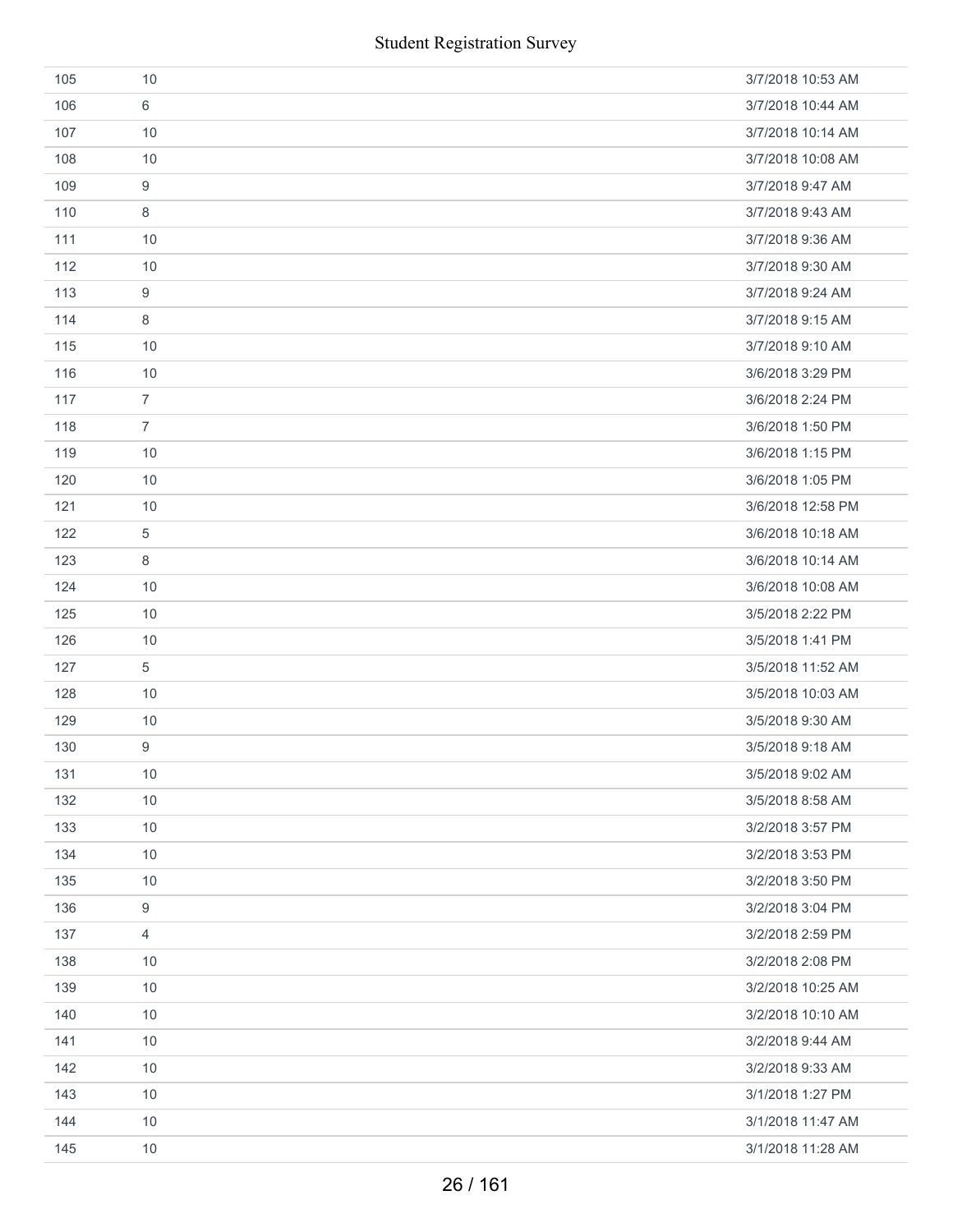| 146 | 10             | 3/1/2018 10:50 AM  |
|-----|----------------|--------------------|
| 147 | 10             | 3/1/2018 10:36 AM  |
| 148 | 9              | 3/1/2018 10:29 AM  |
| 149 | 10             | 3/1/2018 10:17 AM  |
| 150 | 10             | 3/1/2018 9:53 AM   |
| 151 | 10             | 3/1/2018 9:42 AM   |
| 152 | 10             | 3/1/2018 9:26 AM   |
| 153 | 10             | 2/28/2018 4:34 PM  |
| 154 | $\overline{2}$ | 2/28/2018 4:11 PM  |
| 155 | 10             | 2/28/2018 3:47 PM  |
| 156 | 10             | 2/28/2018 3:29 PM  |
| 157 | 6              | 2/28/2018 3:04 PM  |
| 158 | 5              | 2/28/2018 1:50 PM  |
| 159 | 8              | 2/28/2018 1:40 PM  |
| 160 | 8              | 2/28/2018 11:14 AM |
| 161 | 10             | 2/28/2018 11:01 AM |
| 162 | 5              | 2/26/2018 10:27 AM |
| 163 | 10             | 2/20/2018 2:48 PM  |
| 164 | $\mathbf{1}$   | 2/14/2018 11:01 AM |
| 165 | 10             | 2/9/2018 3:03 PM   |
| 166 | 10             | 2/9/2018 1:18 AM   |
| 167 | 2              | 2/8/2018 10:46 AM  |
| 168 | 10             | 2/1/2018 2:12 PM   |
| 169 | 10             | 1/30/2018 11:45 AM |
| 170 | 10             | 1/29/2018 1:35 PM  |
| 171 | 10             | 1/29/2018 12:53 PM |
| 172 | 2              | 1/26/2018 8:30 AM  |
| 173 | 6              | 1/25/2018 1:43 PM  |
| 174 | 10             | 1/23/2018 1:55 PM  |
| 175 | 8              | 1/19/2018 6:30 PM  |
| 176 | $\sqrt{2}$     | 1/19/2018 6:26 PM  |
| 177 | $\overline{2}$ | 1/19/2018 6:24 PM  |
| 178 | $\overline{2}$ | 1/19/2018 6:22 PM  |
| 179 | 4              | 1/19/2018 6:20 PM  |
| 180 | $\overline{7}$ | 1/19/2018 6:18 PM  |
| 181 | $\mathbf{1}$   | 1/19/2018 6:16 PM  |
| 182 | 5              | 1/19/2018 6:13 PM  |
| 183 | $\overline{7}$ | 1/19/2018 6:11 PM  |
| 184 | $\mathbf{1}$   | 1/19/2018 6:09 PM  |
| 185 | 8              | 1/19/2018 6:06 PM  |
| 186 | 10             | 1/19/2018 6:02 PM  |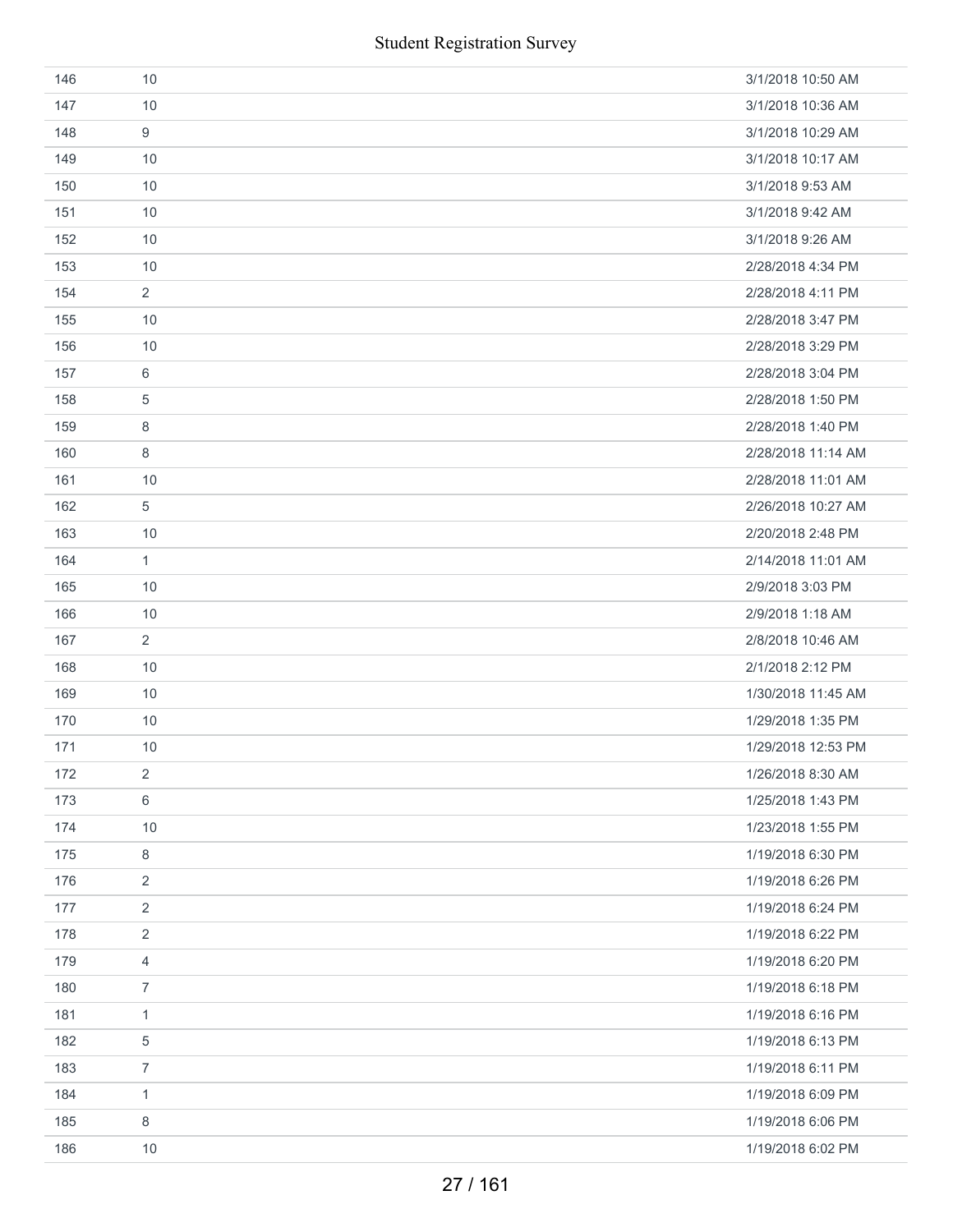|     | <b>Student Registration Survey</b> |                    |
|-----|------------------------------------|--------------------|
| 187 | 10                                 | 1/19/2018 5:59 PM  |
| 188 | 5                                  | 1/19/2018 5:57 PM  |
| 189 | 10                                 | 1/18/2018 2:53 PM  |
| 190 | 3                                  | 1/17/2018 9:22 AM  |
| 191 | 10                                 | 1/16/2018 6:55 PM  |
| 192 | 10                                 | 1/16/2018 6:52 PM  |
| 193 | $\,$ 5 $\,$                        | 1/16/2018 6:51 PM  |
| 194 | 3                                  | 1/16/2018 6:49 PM  |
| 195 | 3                                  | 1/16/2018 6:45 PM  |
| 196 | 3                                  | 1/16/2018 6:44 PM  |
| 197 | 8                                  | 1/16/2018 6:42 PM  |
| 198 | 3                                  | 1/16/2018 6:20 PM  |
| 199 | 10                                 | 1/16/2018 6:17 PM  |
| 200 | $\overline{4}$                     | 1/16/2018 6:15 PM  |
| 201 | 9                                  | 1/16/2018 6:12 PM  |
| 202 | 10                                 | 1/16/2018 6:10 PM  |
| 203 | 10                                 | 1/16/2018 6:07 PM  |
| 204 | 10                                 | 1/16/2018 6:04 PM  |
| 205 | 10                                 | 1/16/2018 6:01 PM  |
| 206 | 10                                 | 1/16/2018 5:59 PM  |
| 207 | 10                                 | 1/16/2018 5:54 PM  |
| 208 | $\overline{7}$                     | 1/16/2018 5:52 PM  |
| 209 | 10                                 | 1/16/2018 5:49 PM  |
| 210 | 6                                  | 1/16/2018 5:45 PM  |
| 211 | 10                                 | 1/16/2018 5:36 PM  |
| 212 | 1                                  | 1/16/2018 5:27 PM  |
| 213 | 5                                  | 1/16/2018 5:22 PM  |
| 214 | 10                                 | 1/16/2018 5:19 PM  |
| 215 | $\overline{7}$                     | 1/16/2018 11:10 AM |
| 216 | 10                                 | 1/16/2018 7:36 AM  |
| 217 | 6                                  | 1/12/2018 6:16 PM  |
| 218 | 10                                 | 1/12/2018 6:13 PM  |
| 219 | 5                                  | 1/12/2018 6:10 PM  |
| 220 | 10                                 | 1/12/2018 6:06 PM  |
| 221 | $\mathbf{1}$                       | 1/12/2018 6:03 PM  |
| 222 | 10                                 | 1/12/2018 6:02 PM  |
| 223 | 10                                 | 1/12/2018 5:58 PM  |
| 224 | 8                                  | 1/12/2018 5:55 PM  |
| 225 | 5                                  | 1/12/2018 5:53 PM  |
| 226 | 9                                  | 1/12/2018 5:51 PM  |
| 227 | $\,$ 5 $\,$                        | 1/11/2018 7:02 PM  |
|     | 28 / 161                           |                    |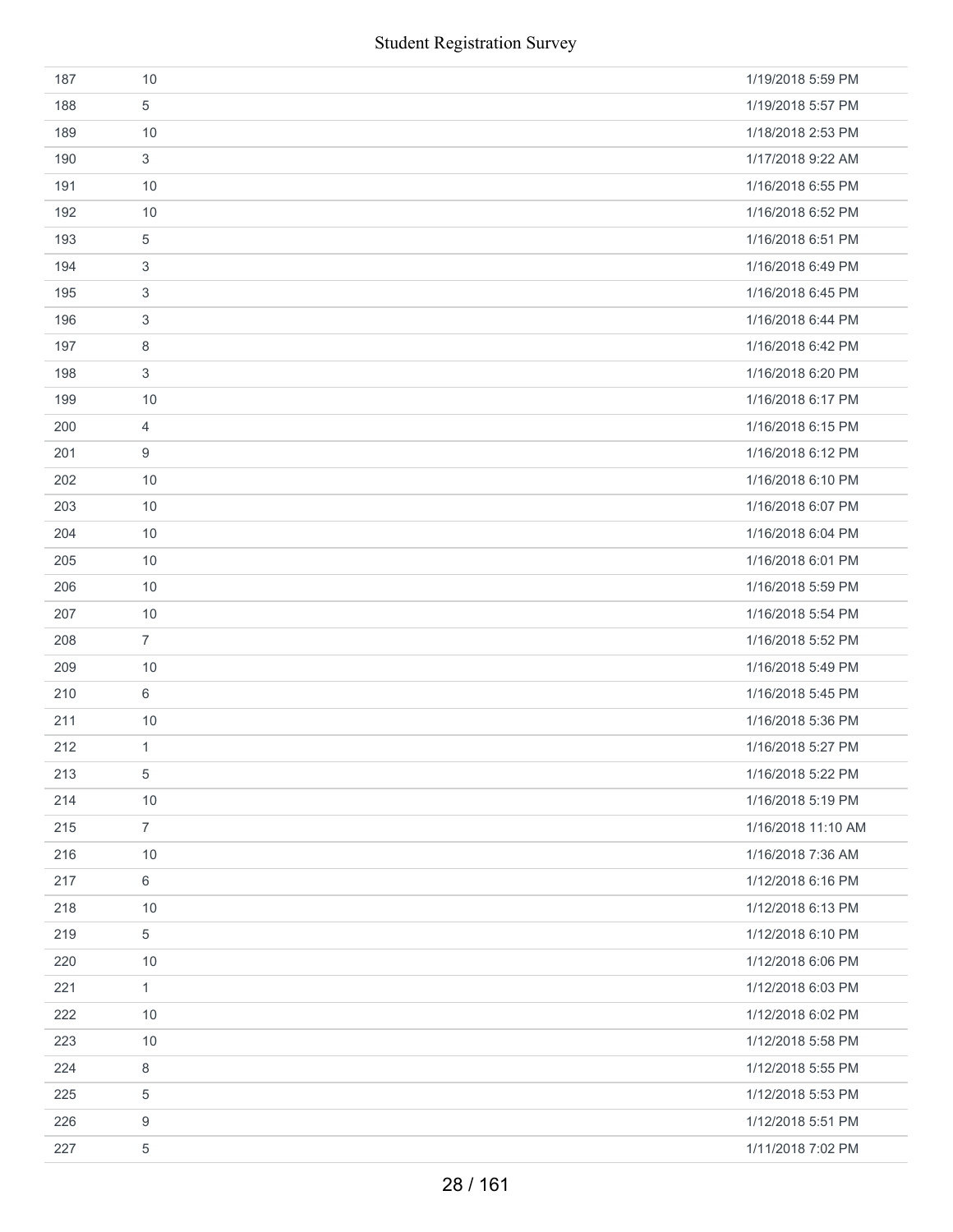|     | <b>Student Registration Survey</b> |                    |
|-----|------------------------------------|--------------------|
| 228 | 10                                 | 1/11/2018 6:59 PM  |
| 229 | 5                                  | 1/11/2018 6:55 PM  |
| 230 | 10                                 | 1/11/2018 6:51 PM  |
| 231 | 10                                 | 1/11/2018 6:49 PM  |
| 232 | 3                                  | 1/11/2018 5:56 PM  |
| 233 | 10                                 | 1/11/2018 5:44 PM  |
| 234 | 5                                  | 1/11/2018 5:40 PM  |
| 235 | $\sqrt{5}$                         | 1/11/2018 5:37 PM  |
| 236 | 10                                 | 1/11/2018 5:35 PM  |
| 237 | 10                                 | 1/11/2018 5:33 PM  |
| 238 | 10                                 | 1/11/2018 5:30 PM  |
| 239 | 8                                  | 1/11/2018 5:26 PM  |
| 240 | 5                                  | 1/11/2018 5:23 PM  |
| 241 | $\sqrt{5}$                         | 1/11/2018 5:21 PM  |
| 242 | 10                                 | 1/11/2018 5:19 PM  |
| 243 | 10                                 | 1/11/2018 12:03 PM |
| 244 | 10                                 | 1/11/2018 11:58 AM |
| 245 | 10                                 | 1/11/2018 11:54 AM |
| 246 | 10                                 | 1/11/2018 11:45 AM |
| 247 | 10                                 | 1/11/2018 11:43 AM |
| 248 | $\mathsf{O}\xspace$                | 1/11/2018 11:41 AM |
| 249 | 10                                 | 1/11/2018 11:40 AM |
| 250 | 10                                 | 1/11/2018 11:38 AM |
| 251 | $\boldsymbol{9}$                   | 1/11/2018 11:37 AM |
| 252 | $\boldsymbol{9}$                   | 1/11/2018 11:34 AM |
| 253 | 9                                  | 1/11/2018 11:33 AM |
| 254 | 10                                 | 1/10/2018 3:40 PM  |
| 255 | $\boldsymbol{9}$                   | 1/10/2018 3:38 PM  |
| 256 | 10                                 | 1/10/2018 3:37 PM  |
| 257 | $\overline{4}$                     | 1/10/2018 3:35 PM  |
| 258 | 8                                  | 1/10/2018 3:33 PM  |
| 259 | 10                                 | 1/10/2018 3:31 PM  |
| 260 | 9                                  | 1/10/2018 3:27 PM  |
| 261 | 10                                 | 1/10/2018 3:25 PM  |
| 262 | $\,$ 5 $\,$                        | 1/10/2018 3:24 PM  |
| 263 | 10                                 | 1/10/2018 3:22 PM  |
| 264 | 10                                 | 1/10/2018 3:20 PM  |
| 265 | 5                                  | 1/10/2018 3:17 PM  |
| 266 | $\,6\,$                            | 1/10/2018 3:16 PM  |
| 267 | 10                                 | 1/10/2018 3:00 PM  |
| 268 | 10                                 | 1/10/2018 2:53 PM  |
|     | 29 / 161                           |                    |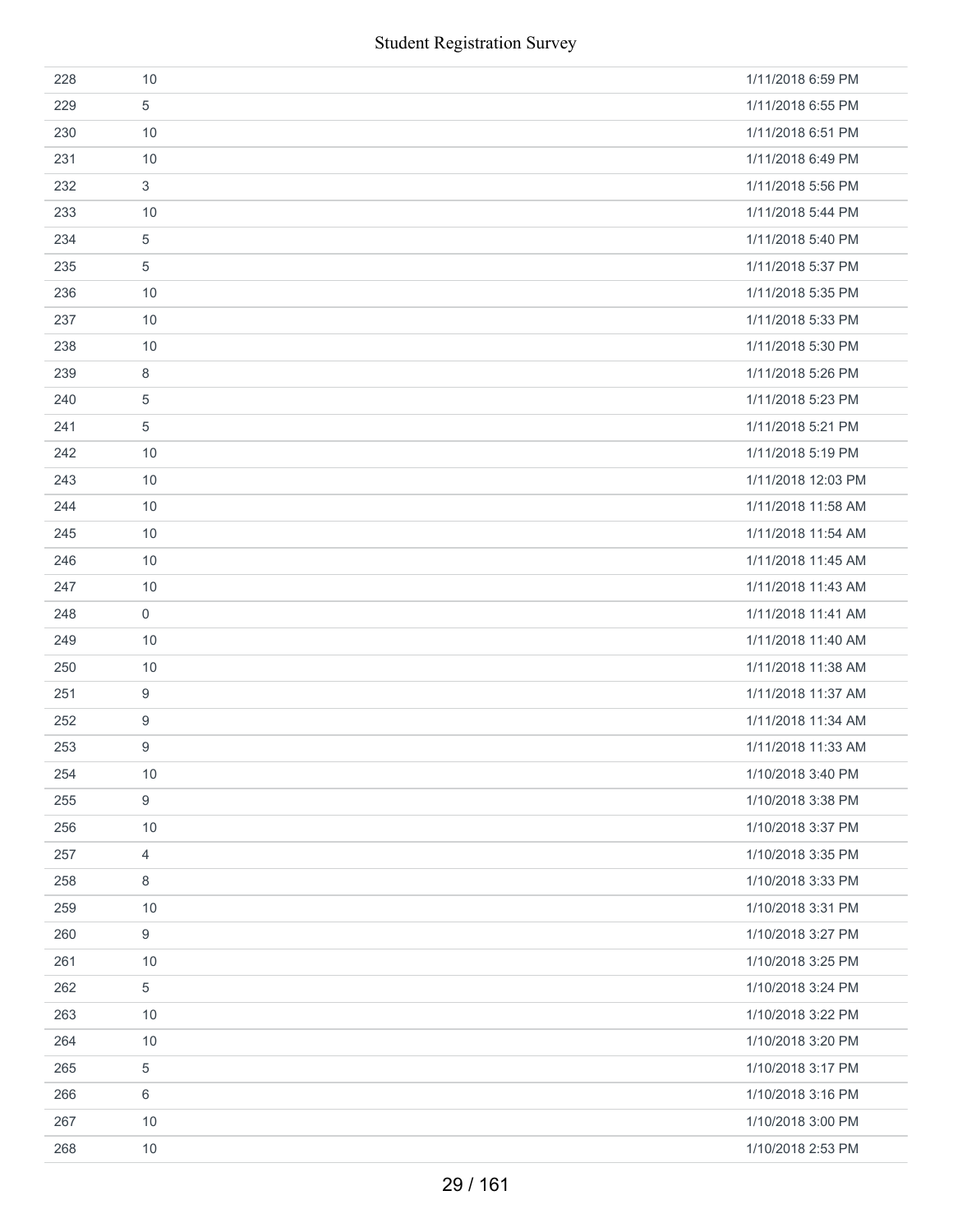| <b>Student Registration Survey</b> |                  |                    |  |
|------------------------------------|------------------|--------------------|--|
| 269                                | 5                | 1/10/2018 2:51 PM  |  |
| 270                                | 10               | 1/10/2018 2:49 PM  |  |
| 271                                | $\mathbf{1}$     | 1/10/2018 2:48 PM  |  |
| 272                                | 10               | 1/10/2018 2:46 PM  |  |
| 273                                | 10               | 1/10/2018 2:44 PM  |  |
| 274                                | $\boldsymbol{9}$ | 1/10/2018 2:40 PM  |  |
| 275                                | 10               | 1/10/2018 2:34 PM  |  |
| 276                                | 9                | 1/10/2018 2:32 PM  |  |
| 277                                | 3                | 1/10/2018 2:31 PM  |  |
| 278                                | $\overline{7}$   | 1/10/2018 2:18 PM  |  |
| 279                                | $\overline{7}$   | 1/10/2018 2:17 PM  |  |
| 280                                | 10               | 1/10/2018 2:16 PM  |  |
| 281                                | 3                | 1/10/2018 2:14 PM  |  |
| 282                                | 10               | 1/10/2018 2:12 PM  |  |
| 283                                | 5                | 1/10/2018 2:10 PM  |  |
| 284                                | 5                | 1/10/2018 2:08 PM  |  |
| 285                                | $\overline{7}$   | 1/10/2018 1:05 PM  |  |
| 286                                | 10               | 1/10/2018 1:02 PM  |  |
| 287                                | 10               | 1/10/2018 12:59 PM |  |
| 288                                | 10               | 1/10/2018 12:57 PM |  |
| 289                                | $\boldsymbol{9}$ | 1/10/2018 12:56 PM |  |
| 290                                | 10               | 1/10/2018 12:49 PM |  |
| 291                                | 10               | 1/10/2018 12:47 PM |  |
| 292                                | 10               | 1/10/2018 12:34 PM |  |
| 293                                | 5                | 1/10/2018 12:30 PM |  |
| 294                                | 6                | 1/10/2018 12:27 PM |  |
| 295                                | 10               | 1/10/2018 12:23 PM |  |
| 296                                | 10               | 1/10/2018 12:21 PM |  |
| 297                                | 10               | 1/10/2018 12:19 PM |  |
| 298                                | 8                | 1/10/2018 12:17 PM |  |
| 299                                | 10               | 1/10/2018 12:12 PM |  |
| 300                                | 9                | 1/10/2018 12:09 PM |  |
| 301                                | 10               | 1/10/2018 12:04 PM |  |
| 302                                | $\overline{7}$   | 1/10/2018 11:59 AM |  |
| 303                                | $\overline{7}$   | 1/10/2018 11:57 AM |  |
| 304                                | 10               | 1/10/2018 11:54 AM |  |
| 305                                | 10               | 1/10/2018 11:49 AM |  |
| 306                                | 10               | 1/10/2018 11:12 AM |  |
| 307                                | 4                | 1/10/2018 11:03 AM |  |
| 308                                | 10               | 1/10/2018 11:00 AM |  |
| 309                                | 8                | 1/10/2018 10:58 AM |  |
|                                    | 30/161           |                    |  |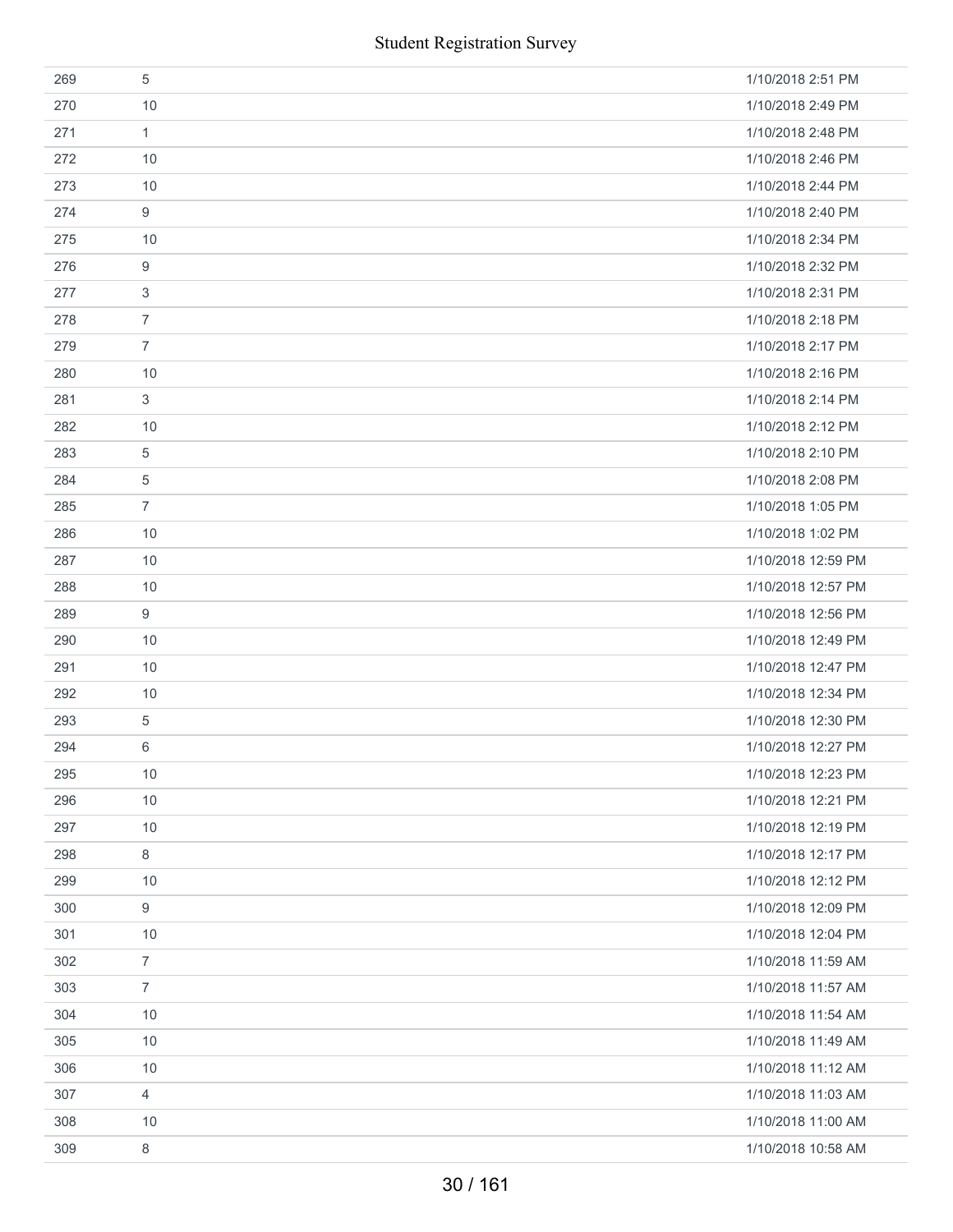| 310 | 10             | 1/10/2018 10:55 AM  |
|-----|----------------|---------------------|
| 311 | 10             | 1/10/2018 10:52 AM  |
| 312 | 8              | 1/10/2018 10:49 AM  |
| 313 | $\mathbf{3}$   | 1/10/2018 10:41 AM  |
| 314 | $\mathbf{1}$   | 12/17/2017 4:47 PM  |
| 315 | 8              | 12/10/2017 7:53 PM  |
| 316 | $\mathbf{1}$   | 12/6/2017 10:38 AM  |
| 317 | 5              | 12/6/2017 9:25 AM   |
| 318 | 10             | 11/22/2017 3:47 PM  |
| 319 | 10             | 11/22/2017 3:28 PM  |
| 320 | 10             | 11/20/2017 12:51 PM |
| 321 | 10             | 11/17/2017 3:21 PM  |
| 322 | $\overline{4}$ | 11/17/2017 9:43 AM  |
| 323 | 5              | 11/15/2017 2:40 PM  |
| 324 | 5              | 11/9/2017 2:41 AM   |
| 325 | 10             | 11/5/2017 10:42 PM  |
| 326 | $\overline{7}$ | 11/5/2017 8:58 AM   |
| 327 | 10             | 11/2/2017 9:05 AM   |
| 328 | $\overline{2}$ | 11/1/2017 3:38 PM   |
| 329 | 5              | 11/1/2017 3:27 PM   |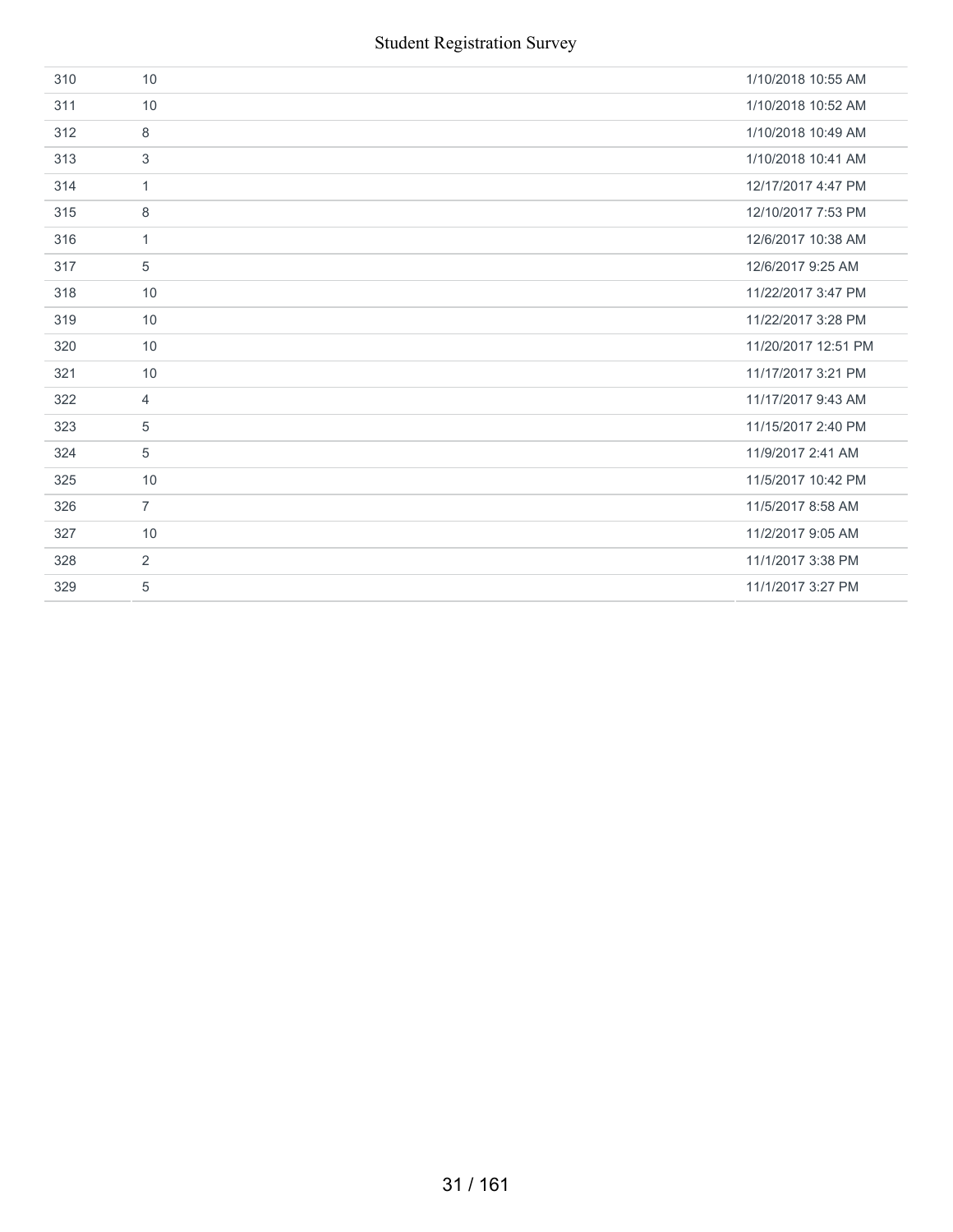# Q15 Location used for registration

Answered: 328 Skipped: 41 1 2 3 4 5 6 7 8 9 10 

| <b>ANSWER CHOICES</b>  | <b>AVERAGE NUMBER</b> | <b>TOTAL NUMBER</b> | <b>RESPONSES</b> |
|------------------------|-----------------------|---------------------|------------------|
|                        |                       | 2.576               | 328              |
| Total Respondents: 328 |                       |                     |                  |

| #              |                | <b>DATE</b>        |
|----------------|----------------|--------------------|
| $\mathbf{1}$   | 5              | 5/4/2018 9:52 AM   |
| 2              | 10             | 4/26/2018 12:58 PM |
| 3              | 10             | 4/25/2018 6:45 PM  |
| 4              | $\mathbf{1}$   | 4/24/2018 11:23 PM |
| 5              | 10             | 4/24/2018 1:07 PM  |
| 6              | 10             | 4/20/2018 10:01 AM |
| $\overline{7}$ | 10             | 4/18/2018 8:15 AM  |
| 8              | 10             | 4/9/2018 1:48 PM   |
| 9              | 8              | 3/28/2018 2:03 AM  |
| 10             | 10             | 3/23/2018 11:38 AM |
| 11             | 2              | 3/23/2018 9:58 AM  |
| 12             | 10             | 3/21/2018 10:11 AM |
| 13             | 10             | 3/20/2018 3:45 PM  |
| 14             | $\mathbf{1}$   | 3/12/2018 12:28 PM |
| 15             | $\mathbf 0$    | 3/12/2018 12:04 PM |
| 16             | 10             | 3/12/2018 12:00 PM |
| 17             | 10             | 3/12/2018 11:57 AM |
| 18             | $9\,$          | 3/12/2018 11:54 AM |
| 19             | 10             | 3/12/2018 11:46 AM |
| 20             | $\overline{4}$ | 3/12/2018 10:40 AM |
| 21             | 10             | 3/12/2018 10:31 AM |
| 22             | $\,8\,$        | 3/12/2018 10:24 AM |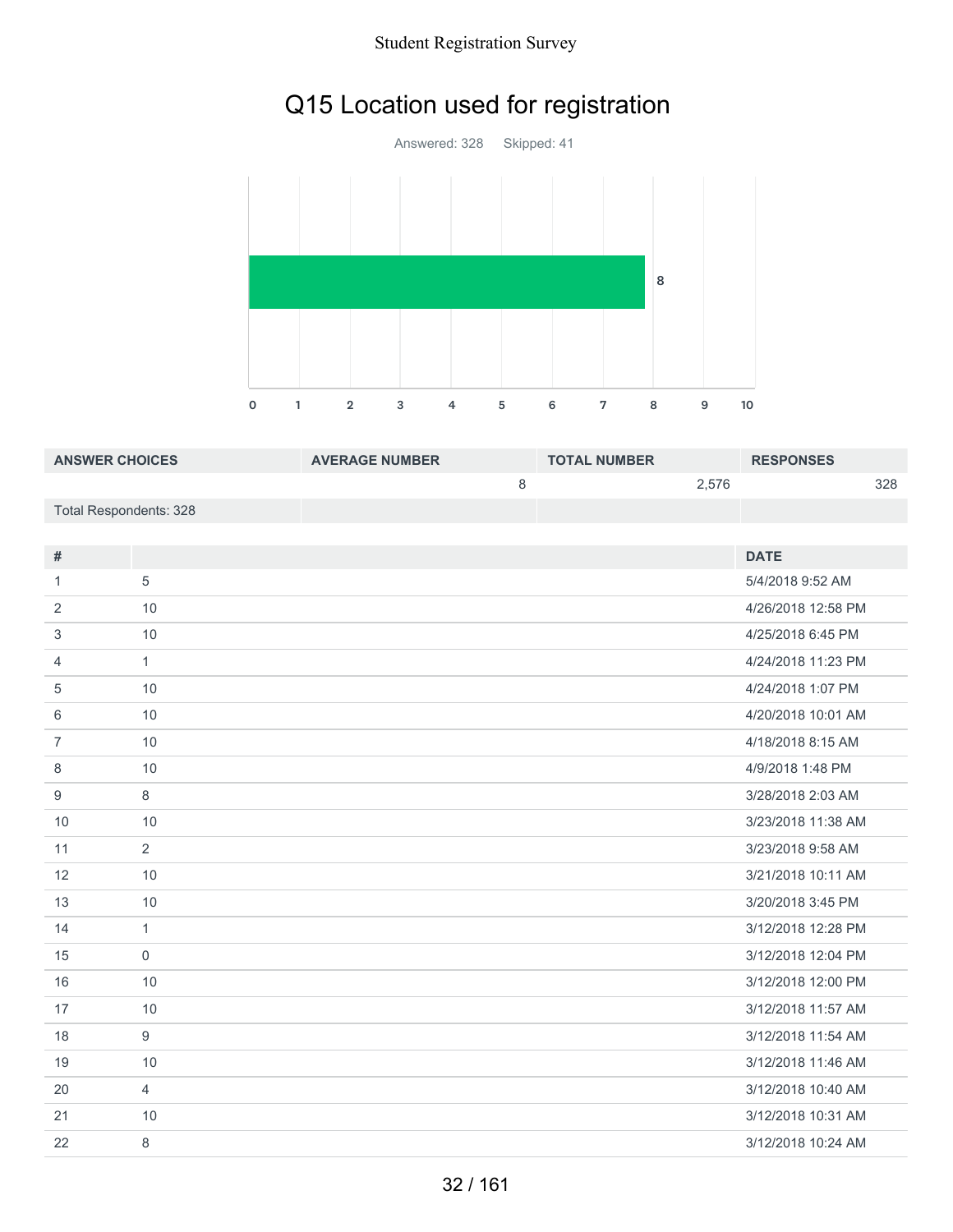| 23 | 10               | 3/12/2018 10:21 AM |
|----|------------------|--------------------|
| 24 | 10               | 3/12/2018 10:02 AM |
| 25 | 10               | 3/12/2018 9:10 AM  |
| 26 | 8                | 3/12/2018 9:08 AM  |
| 27 | 6                | 3/9/2018 4:17 PM   |
| 28 | 10               | 3/9/2018 2:11 PM   |
| 29 | 10               | 3/9/2018 1:57 PM   |
| 30 | 10               | 3/9/2018 1:49 PM   |
| 31 | 10               | 3/9/2018 1:33 PM   |
| 32 | 10               | 3/9/2018 12:49 PM  |
| 33 | 10               | 3/9/2018 11:43 AM  |
| 34 | 10               | 3/9/2018 11:33 AM  |
| 35 | 10               | 3/9/2018 11:10 AM  |
| 36 | 10               | 3/9/2018 11:04 AM  |
| 37 | 4                | 3/9/2018 10:50 AM  |
| 38 | 9                | 3/9/2018 10:45 AM  |
| 39 | 10               | 3/9/2018 10:39 AM  |
| 40 | 10               | 3/9/2018 10:35 AM  |
| 41 | 10               | 3/9/2018 10:33 AM  |
| 42 | 10               | 3/9/2018 10:30 AM  |
| 43 | 10               | 3/9/2018 10:25 AM  |
| 44 | 5                | 3/9/2018 9:42 AM   |
| 45 | 10               | 3/9/2018 9:36 AM   |
| 46 | 10               | 3/9/2018 9:29 AM   |
| 47 | 10               | 3/9/2018 9:25 AM   |
| 48 | 9                | 3/9/2018 9:22 AM   |
| 49 | 5                | 3/9/2018 9:18 AM   |
| 50 | $\mathbf{1}$     | 3/9/2018 9:13 AM   |
| 51 | 10               | 3/8/2018 4:35 PM   |
| 52 | 10               | 3/8/2018 4:24 PM   |
| 53 | 10               | 3/8/2018 4:17 PM   |
| 54 | $\mathbf{1}$     | 3/8/2018 4:10 PM   |
| 55 | 10               | 3/8/2018 4:08 PM   |
| 56 | $\boldsymbol{9}$ | 3/8/2018 4:03 PM   |
| 57 | 10               | 3/8/2018 3:48 PM   |
| 58 | 10               | 3/8/2018 3:43 PM   |
| 59 | 10               | 3/8/2018 3:38 PM   |
| 60 | 10               | 3/8/2018 3:35 PM   |
| 61 | 10               | 3/8/2018 3:16 PM   |
| 62 | $6\,$            | 3/8/2018 3:12 PM   |
| 63 | 10               | 3/8/2018 3:02 PM   |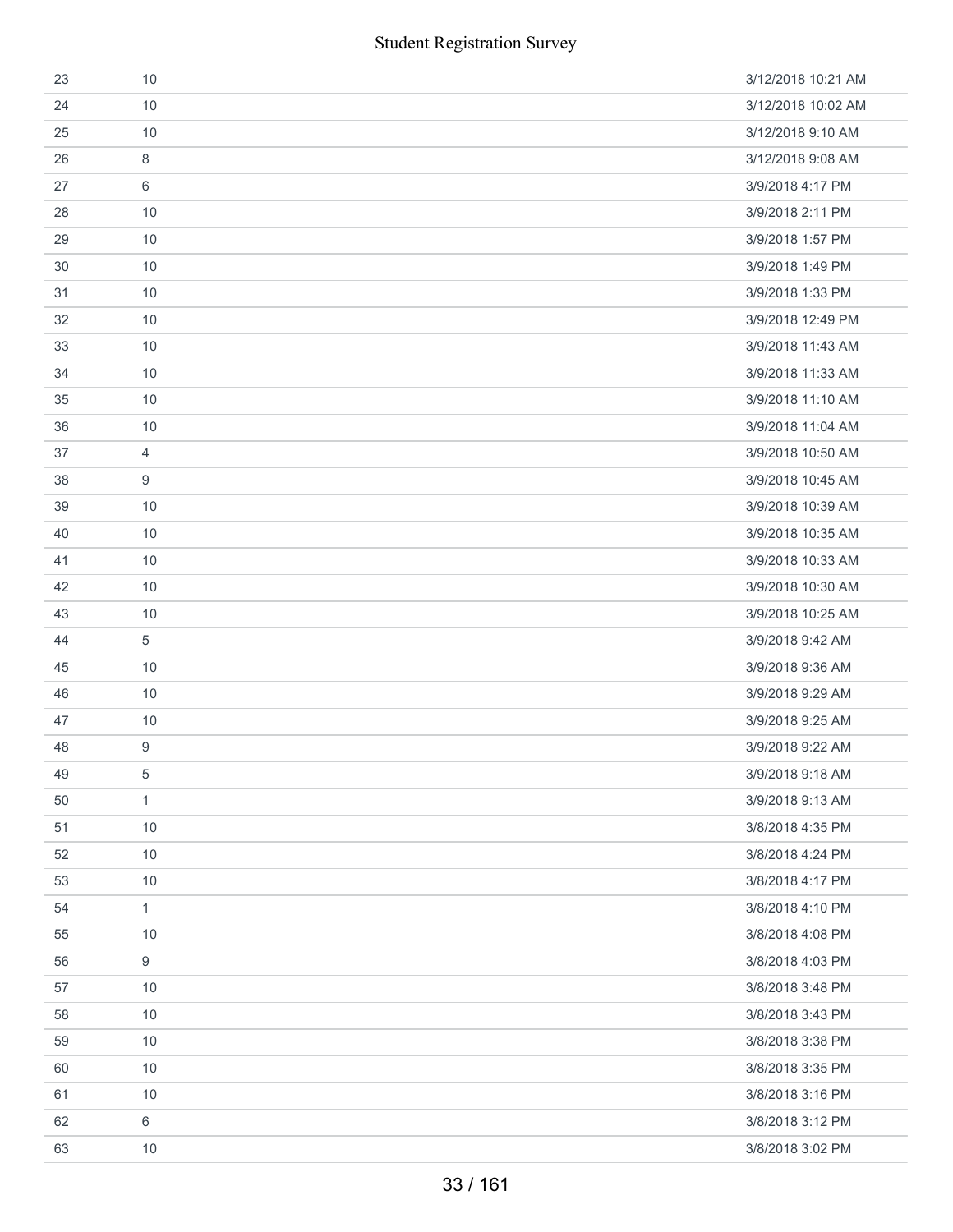|     | <b>Student Registration Survey</b> |                   |
|-----|------------------------------------|-------------------|
| 64  | 6                                  | 3/8/2018 2:52 PM  |
| 65  | 5                                  | 3/8/2018 2:40 PM  |
| 66  | 8                                  | 3/8/2018 2:36 PM  |
| 67  | 10                                 | 3/8/2018 2:32 PM  |
| 68  | 6                                  | 3/8/2018 2:25 PM  |
| 69  | 10                                 | 3/8/2018 2:21 PM  |
| 70  | $\overline{2}$                     | 3/8/2018 2:18 PM  |
| 71  | 10                                 | 3/8/2018 2:06 PM  |
| 72  | 10                                 | 3/8/2018 1:43 PM  |
| 73  | 10                                 | 3/8/2018 1:39 PM  |
| 74  | 10                                 | 3/8/2018 1:33 PM  |
| 75  | 10                                 | 3/8/2018 1:31 PM  |
| 76  | 10                                 | 3/8/2018 1:29 PM  |
| 77  | $\overline{7}$                     | 3/8/2018 1:24 PM  |
| 78  | $\overline{4}$                     | 3/8/2018 11:14 AM |
| 79  | 10                                 | 3/8/2018 10:46 AM |
| 80  | 10                                 | 3/8/2018 10:41 AM |
| 81  | 4                                  | 3/8/2018 10:34 AM |
| 82  | 5                                  | 3/8/2018 10:26 AM |
| 83  | 10                                 | 3/8/2018 10:22 AM |
| 84  | 10                                 | 3/8/2018 10:04 AM |
| 85  | 10                                 | 3/8/2018 10:01 AM |
| 86  | 10                                 | 3/8/2018 9:58 AM  |
| 87  | 10                                 | 3/7/2018 4:03 PM  |
| 88  | $10$                               | 3/7/2018 3:06 PM  |
| 89  | 10                                 | 3/7/2018 2:59 PM  |
| 90  | 3                                  | 3/7/2018 2:44 PM  |
| 91  | 10                                 | 3/7/2018 2:32 PM  |
| 92  | 10                                 | 3/7/2018 2:22 PM  |
| 93  | 10                                 | 3/7/2018 2:16 PM  |
| 94  | $\overline{7}$                     | 3/7/2018 2:04 PM  |
| 95  | 10                                 | 3/7/2018 2:01 PM  |
| 96  | $\overline{2}$                     | 3/7/2018 1:54 PM  |
| 97  | 10                                 | 3/7/2018 1:52 PM  |
| 98  | $\overline{7}$                     | 3/7/2018 1:46 PM  |
| 99  | 10                                 | 3/7/2018 1:42 PM  |
| 100 | 10                                 | 3/7/2018 1:39 PM  |
| 101 | $\mathbf{1}$                       | 3/7/2018 1:09 PM  |
| 102 | 10                                 | 3/7/2018 11:29 AM |
| 103 | 10                                 | 3/7/2018 11:26 AM |
| 104 | $\overline{7}$                     | 3/7/2018 11:12 AM |
|     | 34 / 161                           |                   |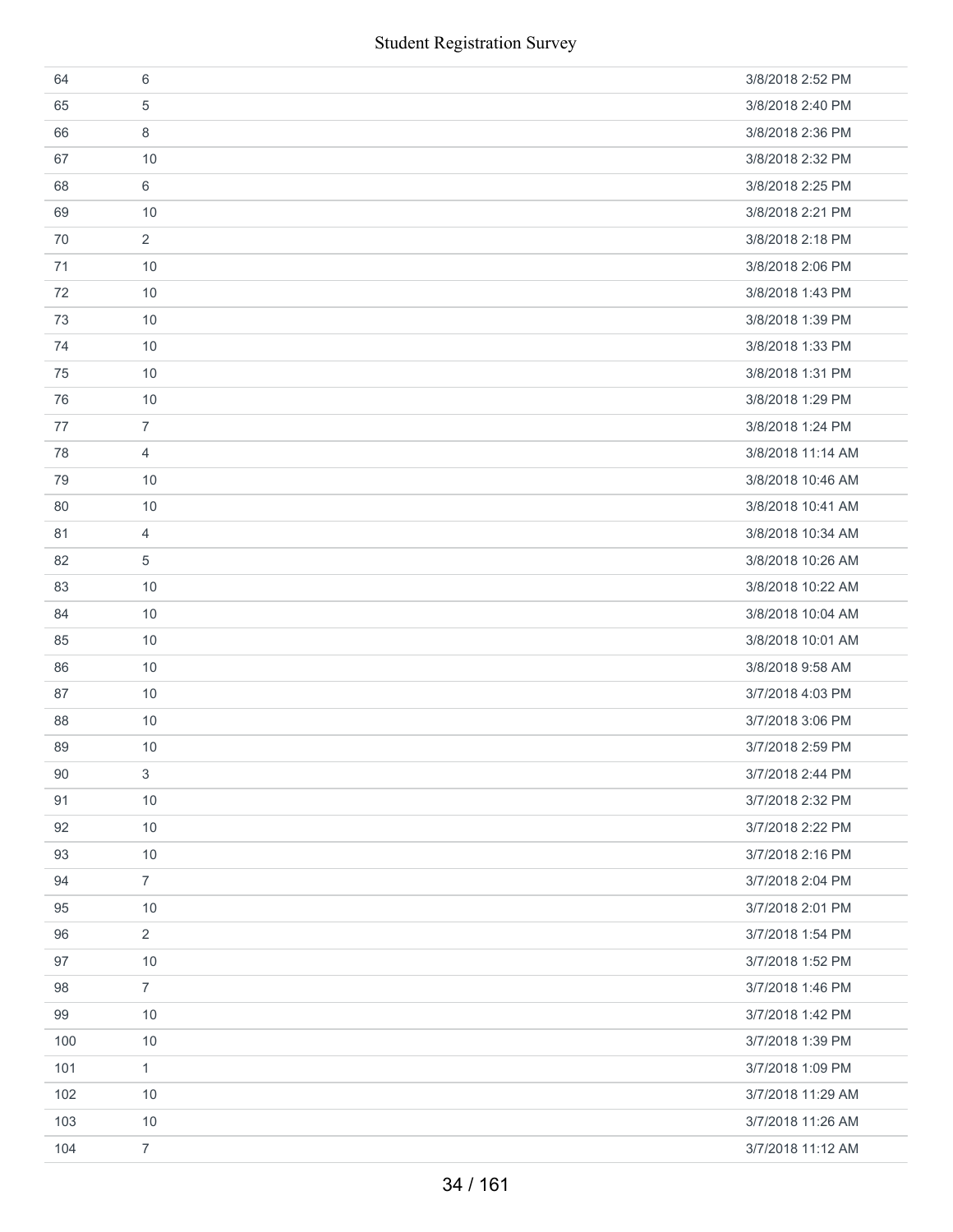|     | <b>Student Registration Survey</b> |                   |
|-----|------------------------------------|-------------------|
| 105 | 10                                 | 3/7/2018 10:53 AM |
| 106 | 2                                  | 3/7/2018 10:44 AM |
| 107 | 10                                 | 3/7/2018 10:14 AM |
| 108 | 10                                 | 3/7/2018 10:08 AM |
| 109 | $\boldsymbol{9}$                   | 3/7/2018 9:47 AM  |
| 110 | 8                                  | 3/7/2018 9:43 AM  |
| 111 | 10                                 | 3/7/2018 9:36 AM  |
| 112 | 10                                 | 3/7/2018 9:30 AM  |
| 113 | 5                                  | 3/7/2018 9:24 AM  |
| 114 | 8                                  | 3/7/2018 9:15 AM  |
| 115 | 10                                 | 3/7/2018 9:10 AM  |
| 116 | 10                                 | 3/6/2018 3:29 PM  |
| 117 | $\overline{7}$                     | 3/6/2018 2:24 PM  |
| 118 | $\overline{7}$                     | 3/6/2018 1:50 PM  |
| 119 | 10                                 | 3/6/2018 1:15 PM  |
| 120 | 10                                 | 3/6/2018 1:05 PM  |
| 121 | 10                                 | 3/6/2018 12:58 PM |
| 122 | 5                                  | 3/6/2018 10:18 AM |
| 123 | 8                                  | 3/6/2018 10:14 AM |
| 124 | 10                                 | 3/6/2018 10:08 AM |
| 125 | 8                                  | 3/5/2018 2:22 PM  |
| 126 | 10                                 | 3/5/2018 1:41 PM  |
| 127 | 3                                  | 3/5/2018 11:52 AM |
| 128 | 10                                 | 3/5/2018 10:03 AM |
| 129 | $10$                               | 3/5/2018 9:30 AM  |
| 130 | 10                                 | 3/5/2018 9:18 AM  |
| 131 | 10                                 | 3/5/2018 9:02 AM  |
| 132 | 10                                 | 3/5/2018 8:58 AM  |
| 133 | 10                                 | 3/2/2018 3:57 PM  |
| 134 | 9                                  | 3/2/2018 3:53 PM  |
| 135 | 4                                  | 3/2/2018 3:50 PM  |
| 136 | 8                                  | 3/2/2018 3:04 PM  |
| 137 | 6                                  | 3/2/2018 2:59 PM  |
| 138 | 10                                 | 3/2/2018 2:08 PM  |
| 139 | 10                                 | 3/2/2018 10:25 AM |
| 140 | 10                                 | 3/2/2018 10:10 AM |
| 141 | 10                                 | 3/2/2018 9:44 AM  |
| 142 | 10                                 | 3/2/2018 9:33 AM  |
| 143 | 10                                 | 3/1/2018 1:27 PM  |
| 144 | 10                                 | 3/1/2018 11:47 AM |
| 145 | 10                                 | 3/1/2018 11:28 AM |
|     | 35/161                             |                   |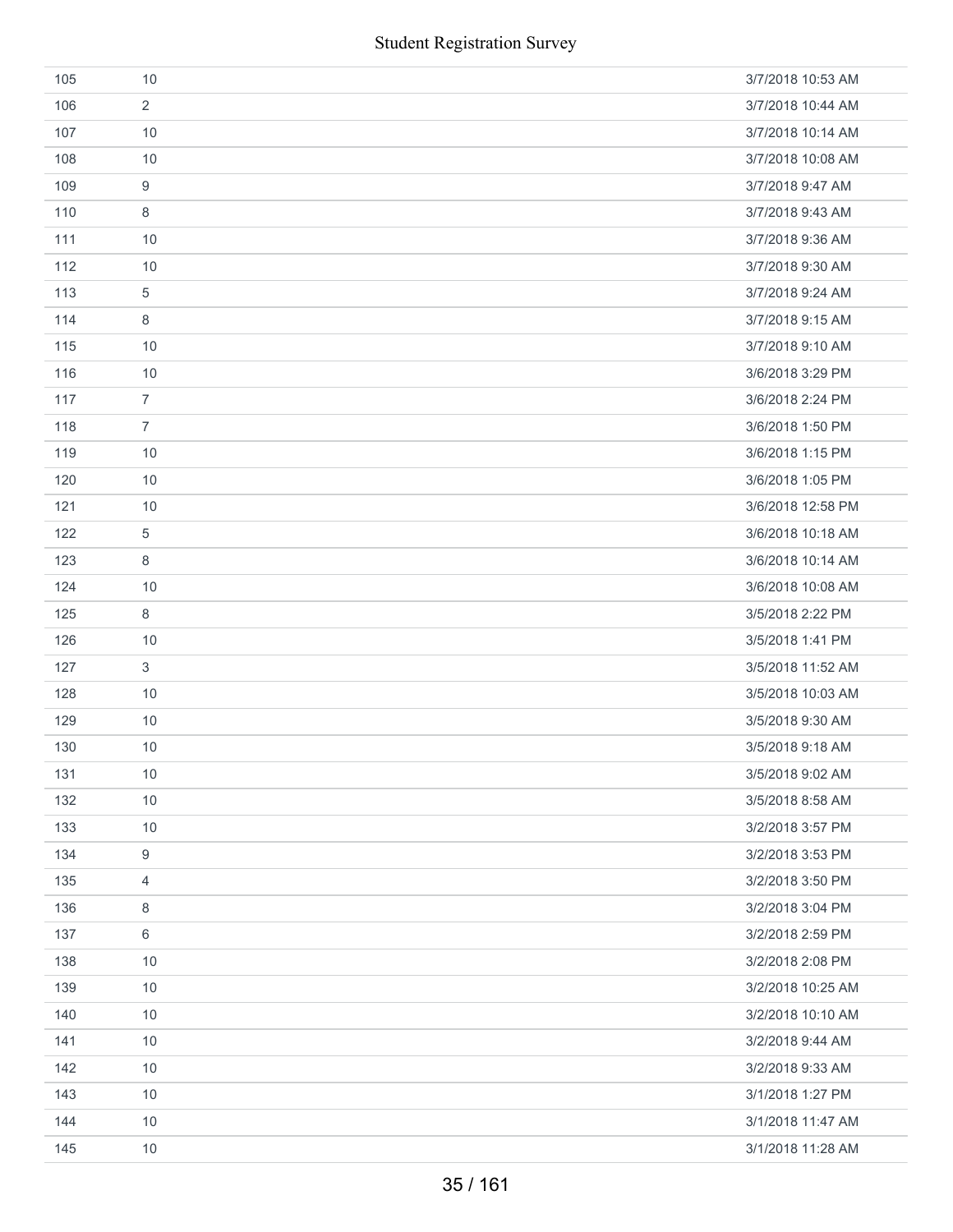| 146 | 10             | 3/1/2018 10:50 AM  |
|-----|----------------|--------------------|
| 147 | 10             | 3/1/2018 10:36 AM  |
| 148 | 9              | 3/1/2018 10:29 AM  |
| 149 | 10             | 3/1/2018 10:17 AM  |
| 150 | 10             | 3/1/2018 9:53 AM   |
| 151 | 10             | 3/1/2018 9:42 AM   |
| 152 | 10             | 2/28/2018 4:34 PM  |
| 153 | $\overline{4}$ | 2/28/2018 4:11 PM  |
| 154 | 9              | 2/28/2018 3:47 PM  |
| 155 | 10             | 2/28/2018 3:29 PM  |
| 156 | 6              | 2/28/2018 3:04 PM  |
| 157 | 5              | 2/28/2018 1:50 PM  |
| 158 | 9              | 2/28/2018 1:40 PM  |
| 159 | 9              | 2/28/2018 11:14 AM |
| 160 | 10             | 2/28/2018 11:01 AM |
| 161 | $\,$ 5 $\,$    | 2/26/2018 10:27 AM |
| 162 | $\overline{2}$ | 2/14/2018 11:01 AM |
| 163 | 10             | 2/9/2018 3:03 PM   |
| 164 | 10             | 2/9/2018 1:18 AM   |
| 165 | $\mathbf{1}$   | 2/8/2018 10:46 AM  |
| 166 | 10             | 2/1/2018 2:12 PM   |
| 167 | 10             | 1/30/2018 11:45 AM |
| 168 | 10             | 1/29/2018 1:35 PM  |
| 169 | 10             | 1/29/2018 12:53 PM |
| 170 | $\overline{2}$ | 1/26/2018 8:30 AM  |
| 171 | 4              | 1/25/2018 1:43 PM  |
| 172 | 9              | 1/23/2018 1:55 PM  |
| 173 | 10             | 1/19/2018 6:30 PM  |
| 174 | 2              | 1/19/2018 6:26 PM  |
| 175 | 6              | 1/19/2018 6:24 PM  |
| 176 | $\sqrt{2}$     | 1/19/2018 6:22 PM  |
| 177 | $\,$ 5 $\,$    | 1/19/2018 6:20 PM  |
| 178 | 8              | 1/19/2018 6:18 PM  |
| 179 | $\mathbf{1}$   | 1/19/2018 6:16 PM  |
| 180 | 5              | 1/19/2018 6:13 PM  |
| 181 | $\overline{7}$ | 1/19/2018 6:11 PM  |
| 182 | 1              | 1/19/2018 6:09 PM  |
| 183 | 8              | 1/19/2018 6:06 PM  |
| 184 | 10             | 1/19/2018 6:02 PM  |
| 185 | 10             | 1/19/2018 5:59 PM  |
| 186 | $\,$ 5 $\,$    | 1/19/2018 5:57 PM  |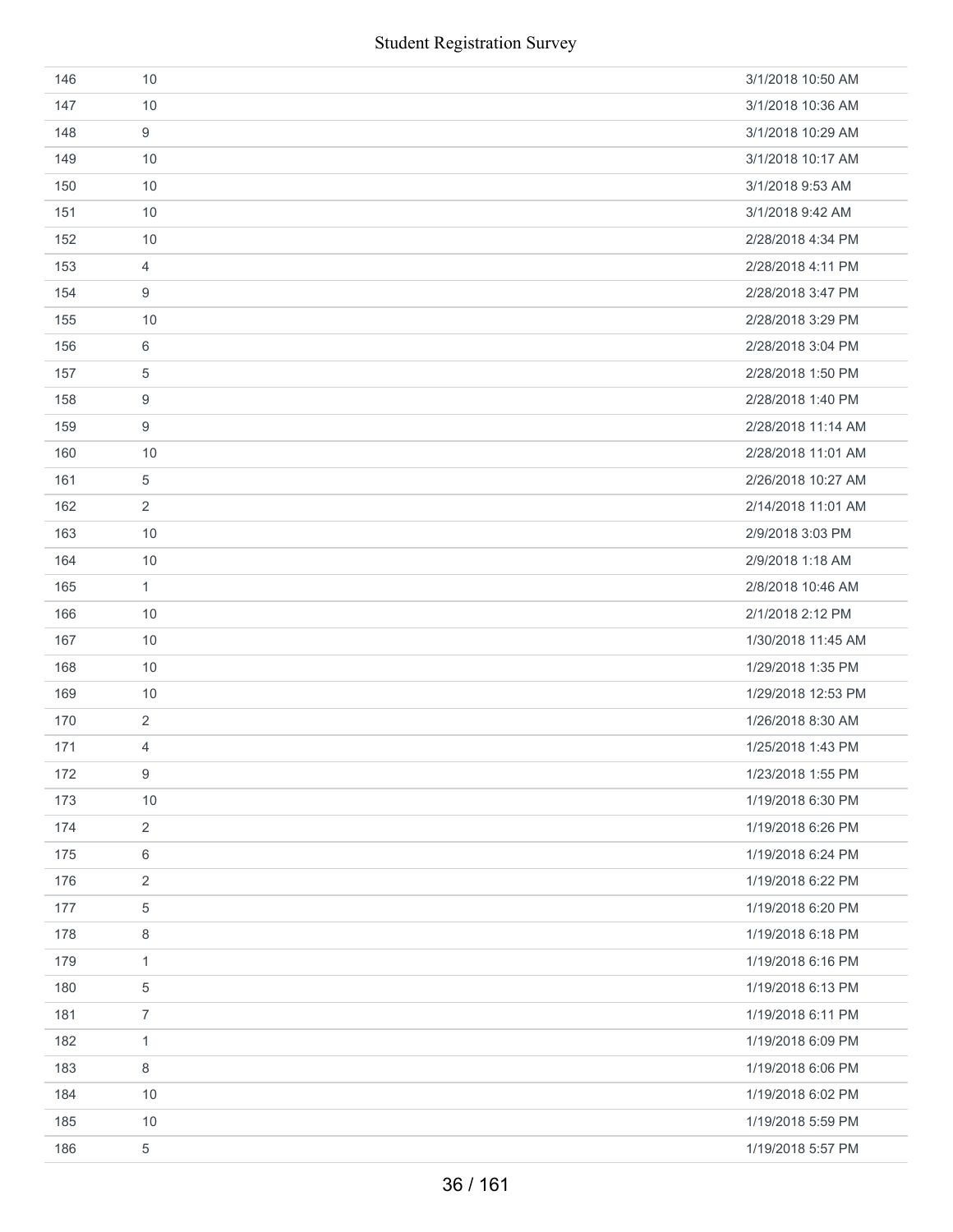|     | <b>Student Registration Survey</b> |                    |
|-----|------------------------------------|--------------------|
| 187 | 10                                 | 1/18/2018 2:53 PM  |
| 188 | $\overline{4}$                     | 1/17/2018 9:22 AM  |
| 189 | 10                                 | 1/16/2018 6:55 PM  |
| 190 | 10                                 | 1/16/2018 6:52 PM  |
| 191 | 5                                  | 1/16/2018 6:51 PM  |
| 192 | 3                                  | 1/16/2018 6:49 PM  |
| 193 | 3                                  | 1/16/2018 6:45 PM  |
| 194 | 3                                  | 1/16/2018 6:44 PM  |
| 195 | 8                                  | 1/16/2018 6:42 PM  |
| 196 | $\overline{2}$                     | 1/16/2018 6:20 PM  |
| 197 | 10                                 | 1/16/2018 6:17 PM  |
| 198 | 3                                  | 1/16/2018 6:15 PM  |
| 199 | 9                                  | 1/16/2018 6:12 PM  |
| 200 | 10                                 | 1/16/2018 6:10 PM  |
| 201 | 5                                  | 1/16/2018 6:07 PM  |
| 202 | 10                                 | 1/16/2018 6:04 PM  |
| 203 | 10                                 | 1/16/2018 6:01 PM  |
| 204 | 9                                  | 1/16/2018 5:59 PM  |
| 205 | 9                                  | 1/16/2018 5:54 PM  |
| 206 | 6                                  | 1/16/2018 5:52 PM  |
| 207 | 10                                 | 1/16/2018 5:49 PM  |
| 208 | 6                                  | 1/16/2018 5:45 PM  |
| 209 | 10                                 | 1/16/2018 5:36 PM  |
| 210 | 3                                  | 1/16/2018 5:33 PM  |
| 211 | 4                                  | 1/16/2018 5:27 PM  |
| 212 | 4                                  | 1/16/2018 5:22 PM  |
| 213 | $10$                               | 1/16/2018 5:19 PM  |
| 214 | $\overline{7}$                     | 1/16/2018 11:10 AM |
| 215 | 10                                 | 1/16/2018 7:36 AM  |
| 216 | 6                                  | 1/12/2018 6:16 PM  |
| 217 | 10                                 | 1/12/2018 6:13 PM  |
| 218 | $\,$ 5 $\,$                        | 1/12/2018 6:10 PM  |
| 219 | 10                                 | 1/12/2018 6:06 PM  |
| 220 | $\mathbf{1}$                       | 1/12/2018 6:03 PM  |
| 221 | $10$                               | 1/12/2018 6:02 PM  |
| 222 | 10                                 | 1/12/2018 5:58 PM  |
| 223 | 9                                  | 1/12/2018 5:55 PM  |
| 224 | 5                                  | 1/12/2018 5:53 PM  |
| 225 | 2                                  | 1/12/2018 5:51 PM  |
| 226 | 5                                  | 1/11/2018 7:02 PM  |
| 227 | $10$                               | 1/11/2018 6:59 PM  |
|     | 37/161                             |                    |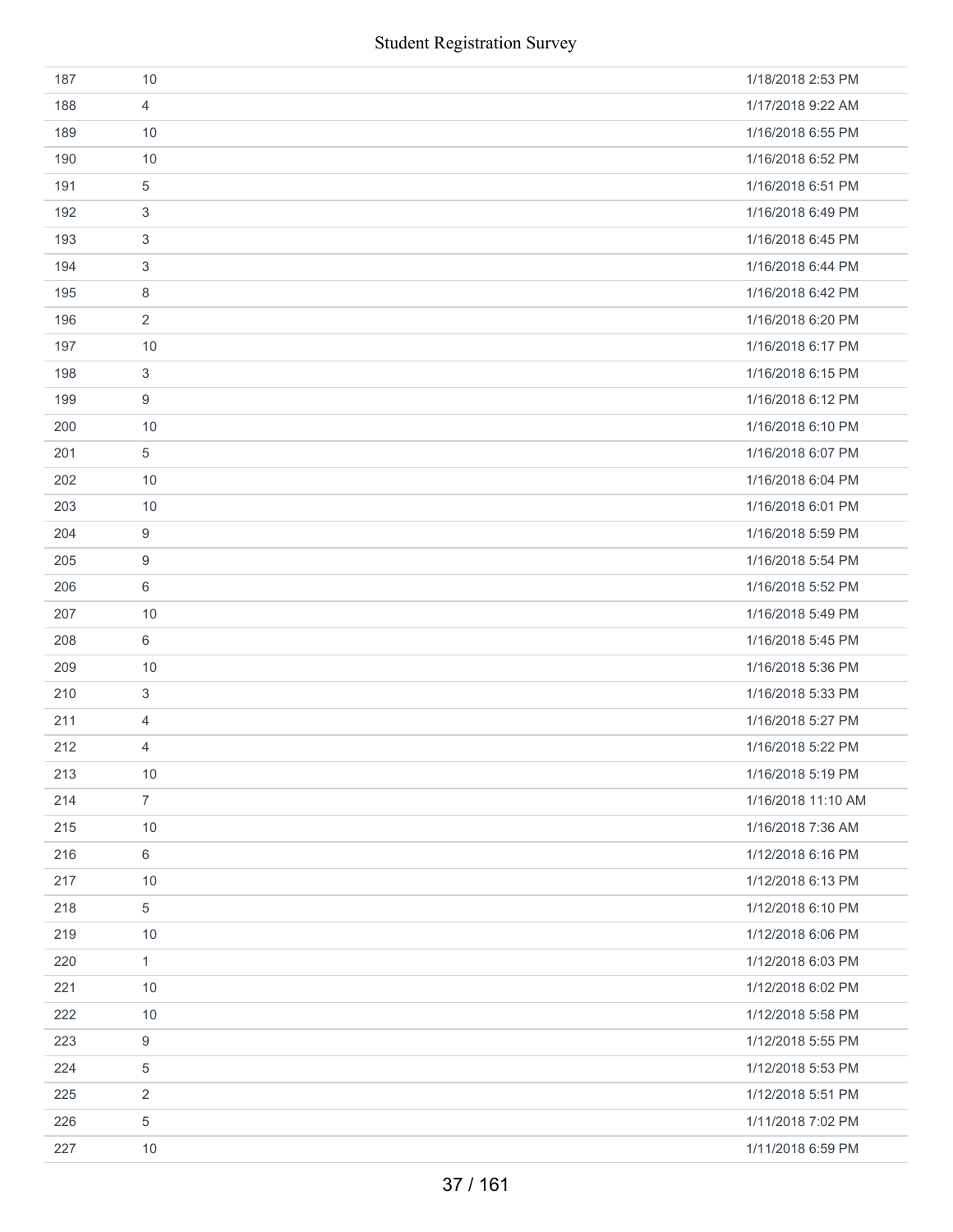|     | <b>Student Registration Survey</b> |                    |
|-----|------------------------------------|--------------------|
| 228 | $\sqrt{5}$                         | 1/11/2018 6:55 PM  |
| 229 | 10                                 | 1/11/2018 6:51 PM  |
| 230 | 10                                 | 1/11/2018 6:49 PM  |
| 231 | 2                                  | 1/11/2018 5:56 PM  |
| 232 | 10                                 | 1/11/2018 5:44 PM  |
| 233 | $\sqrt{5}$                         | 1/11/2018 5:40 PM  |
| 234 | 5                                  | 1/11/2018 5:37 PM  |
| 235 | 10                                 | 1/11/2018 5:35 PM  |
| 236 | 9                                  | 1/11/2018 5:33 PM  |
| 237 | 10                                 | 1/11/2018 5:30 PM  |
| 238 | 6                                  | 1/11/2018 5:26 PM  |
| 239 | $\overline{5}$                     | 1/11/2018 5:23 PM  |
| 240 | 5                                  | 1/11/2018 5:21 PM  |
| 241 | 10                                 | 1/11/2018 5:19 PM  |
| 242 | 10                                 | 1/11/2018 12:03 PM |
| 243 | 10                                 | 1/11/2018 11:58 AM |
| 244 | 10                                 | 1/11/2018 11:54 AM |
| 245 | 10                                 | 1/11/2018 11:45 AM |
| 246 | 8                                  | 1/11/2018 11:43 AM |
| 247 | $\boldsymbol{0}$                   | 1/11/2018 11:41 AM |
| 248 | 10                                 | 1/11/2018 11:40 AM |
| 249 | 10                                 | 1/11/2018 11:38 AM |
| 250 | 9                                  | 1/11/2018 11:37 AM |
| 251 | 9                                  | 1/11/2018 11:34 AM |
| 252 | 10                                 | 1/11/2018 11:33 AM |
| 253 | 10                                 | 1/10/2018 3:40 PM  |
| 254 | 10                                 | 1/10/2018 3:38 PM  |
| 255 | 10                                 | 1/10/2018 3:37 PM  |
| 256 | $\,$ 5 $\,$                        | 1/10/2018 3:35 PM  |
| 257 | 9                                  | 1/10/2018 3:33 PM  |
| 258 | 10                                 | 1/10/2018 3:31 PM  |
| 259 | $10$                               | 1/10/2018 3:27 PM  |
| 260 | 10                                 | 1/10/2018 3:25 PM  |
| 261 | 10                                 | 1/10/2018 3:24 PM  |
| 262 | $10$                               | 1/10/2018 3:22 PM  |
| 263 | $\overline{7}$                     | 1/10/2018 3:20 PM  |
| 264 | 4                                  | 1/10/2018 3:19 PM  |
| 265 | 5                                  | 1/10/2018 3:17 PM  |
| 266 | $\,$ 5 $\,$                        | 1/10/2018 3:16 PM  |
| 267 | 10                                 | 1/10/2018 3:00 PM  |
| 268 | 10                                 | 1/10/2018 2:53 PM  |
|     | 38 / 161                           |                    |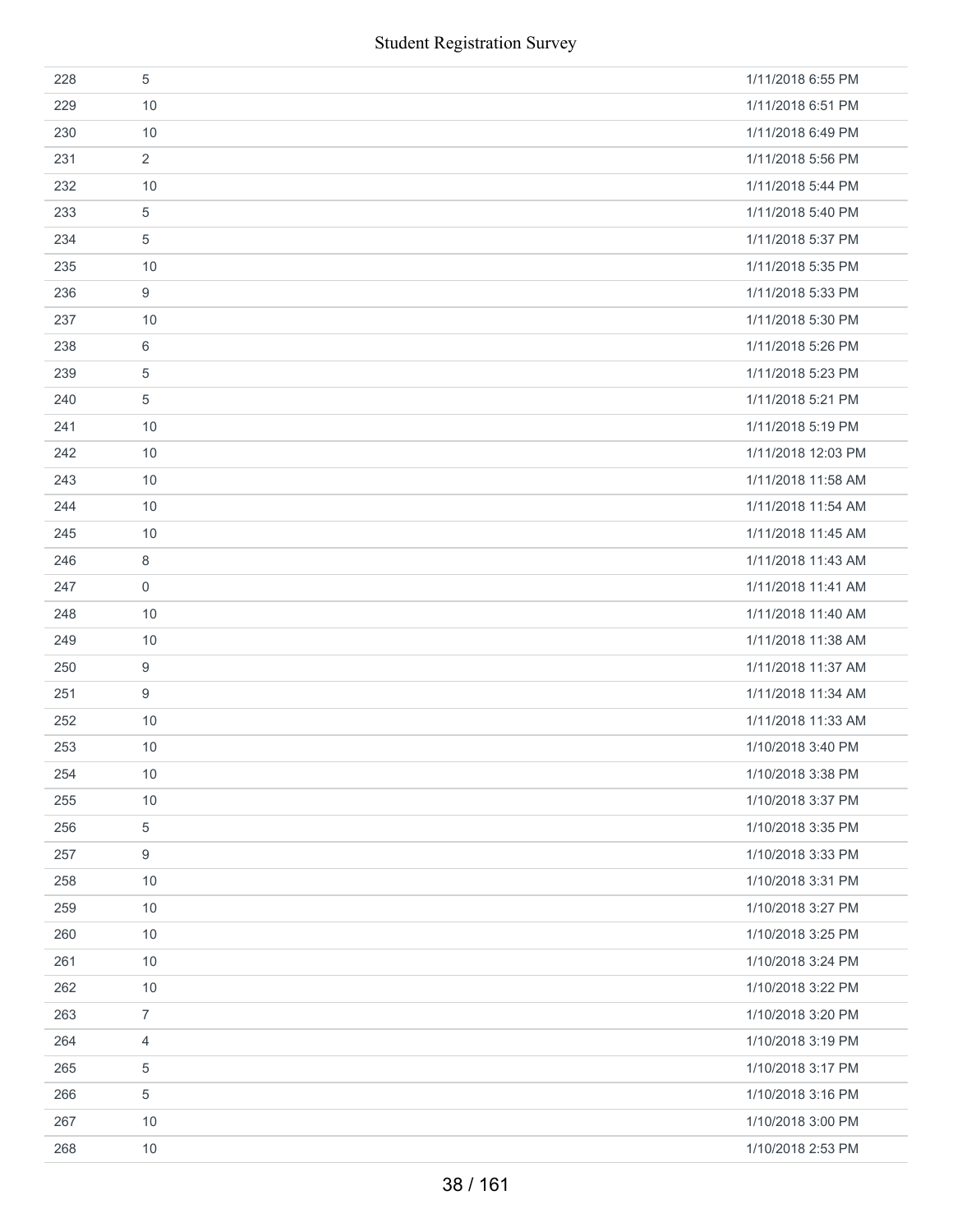|     | <b>Student Registration Survey</b> |                    |
|-----|------------------------------------|--------------------|
| 269 | 8                                  | 1/10/2018 2:51 PM  |
| 270 | 10                                 | 1/10/2018 2:49 PM  |
| 271 | $\mathbf{1}$                       | 1/10/2018 2:48 PM  |
| 272 | 10                                 | 1/10/2018 2:46 PM  |
| 273 | 10                                 | 1/10/2018 2:44 PM  |
| 274 | 10                                 | 1/10/2018 2:40 PM  |
| 275 | 10                                 | 1/10/2018 2:34 PM  |
| 276 | 9                                  | 1/10/2018 2:32 PM  |
| 277 | 2                                  | 1/10/2018 2:31 PM  |
| 278 | $\overline{7}$                     | 1/10/2018 2:18 PM  |
| 279 | $\overline{7}$                     | 1/10/2018 2:17 PM  |
| 280 | 10                                 | 1/10/2018 2:16 PM  |
| 281 | 5                                  | 1/10/2018 2:14 PM  |
| 282 | 10                                 | 1/10/2018 2:12 PM  |
| 283 | 5                                  | 1/10/2018 2:10 PM  |
| 284 | 5                                  | 1/10/2018 2:08 PM  |
| 285 | 6                                  | 1/10/2018 1:05 PM  |
| 286 | 10                                 | 1/10/2018 1:02 PM  |
| 287 | 10                                 | 1/10/2018 12:59 PM |
| 288 | 10                                 | 1/10/2018 12:57 PM |
| 289 | $\boldsymbol{9}$                   | 1/10/2018 12:56 PM |
| 290 | 10                                 | 1/10/2018 12:49 PM |
| 291 | 10                                 | 1/10/2018 12:47 PM |
| 292 | 10                                 | 1/10/2018 12:34 PM |
| 293 | 5                                  | 1/10/2018 12:30 PM |
| 294 | 7                                  | 1/10/2018 12:27 PM |
| 295 | 6                                  | 1/10/2018 12:23 PM |
| 296 | $10$                               | 1/10/2018 12:21 PM |
| 297 | $\overline{7}$                     | 1/10/2018 12:19 PM |
| 298 | 10                                 | 1/10/2018 12:17 PM |
| 299 | 10                                 | 1/10/2018 12:12 PM |
| 300 | $\mathsf{0}$                       | 1/10/2018 12:09 PM |
| 301 | 1                                  | 1/10/2018 12:04 PM |
| 302 | 8                                  | 1/10/2018 11:59 AM |
| 303 | $\overline{7}$                     | 1/10/2018 11:57 AM |
| 304 | 10                                 | 1/10/2018 11:54 AM |
| 305 | 10                                 | 1/10/2018 11:49 AM |
| 306 | 10                                 | 1/10/2018 11:12 AM |
| 307 | 5                                  | 1/10/2018 11:03 AM |
| 308 | 10                                 | 1/10/2018 11:00 AM |
| 309 | 5                                  | 1/10/2018 10:58 AM |
|     | 39 / 161                           |                    |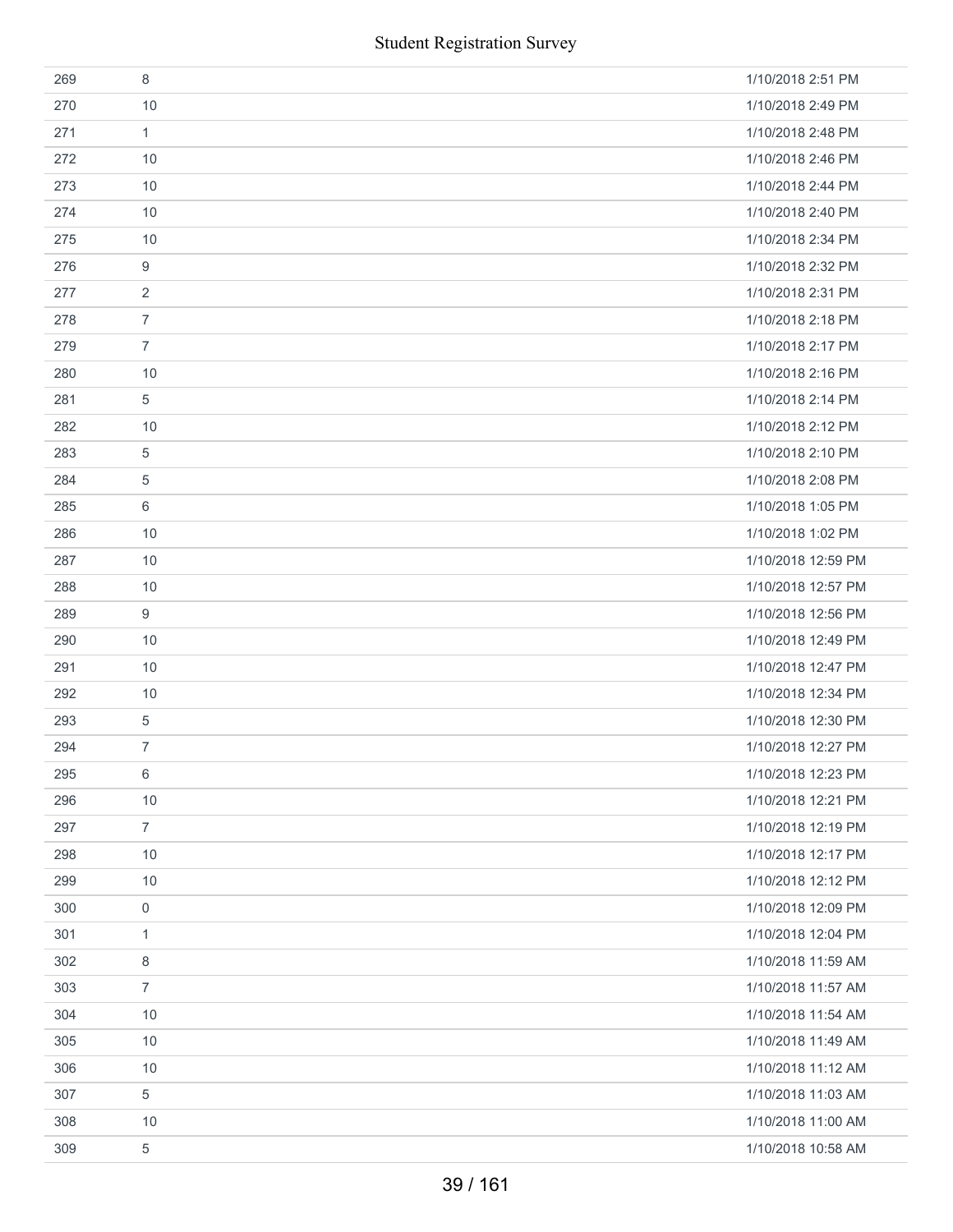| 310 | 10             | 1/10/2018 10:55 AM  |
|-----|----------------|---------------------|
| 311 | 10             | 1/10/2018 10:52 AM  |
| 312 | $\overline{7}$ | 1/10/2018 10:49 AM  |
| 313 | $\overline{4}$ | 1/10/2018 10:41 AM  |
| 314 | 5              | 12/17/2017 4:47 PM  |
| 315 | 9              | 12/10/2017 7:53 PM  |
| 316 | 5              | 12/6/2017 9:25 AM   |
| 317 | 5              | 11/22/2017 3:47 PM  |
| 318 | 10             | 11/22/2017 3:28 PM  |
| 319 | 10             | 11/20/2017 12:51 PM |
| 320 | 10             | 11/17/2017 3:21 PM  |
| 321 | $\mathbf{1}$   | 11/17/2017 9:43 AM  |
| 322 | $\sqrt{5}$     | 11/15/2017 2:40 PM  |
| 323 | 3              | 11/10/2017 11:13 AM |
| 324 | 5              | 11/9/2017 2:41 AM   |
| 325 | 10             | 11/5/2017 10:42 PM  |
| 326 | 10             | 11/2/2017 9:05 AM   |
| 327 | 2              | 11/1/2017 3:38 PM   |
| 328 | 5              | 11/1/2017 3:27 PM   |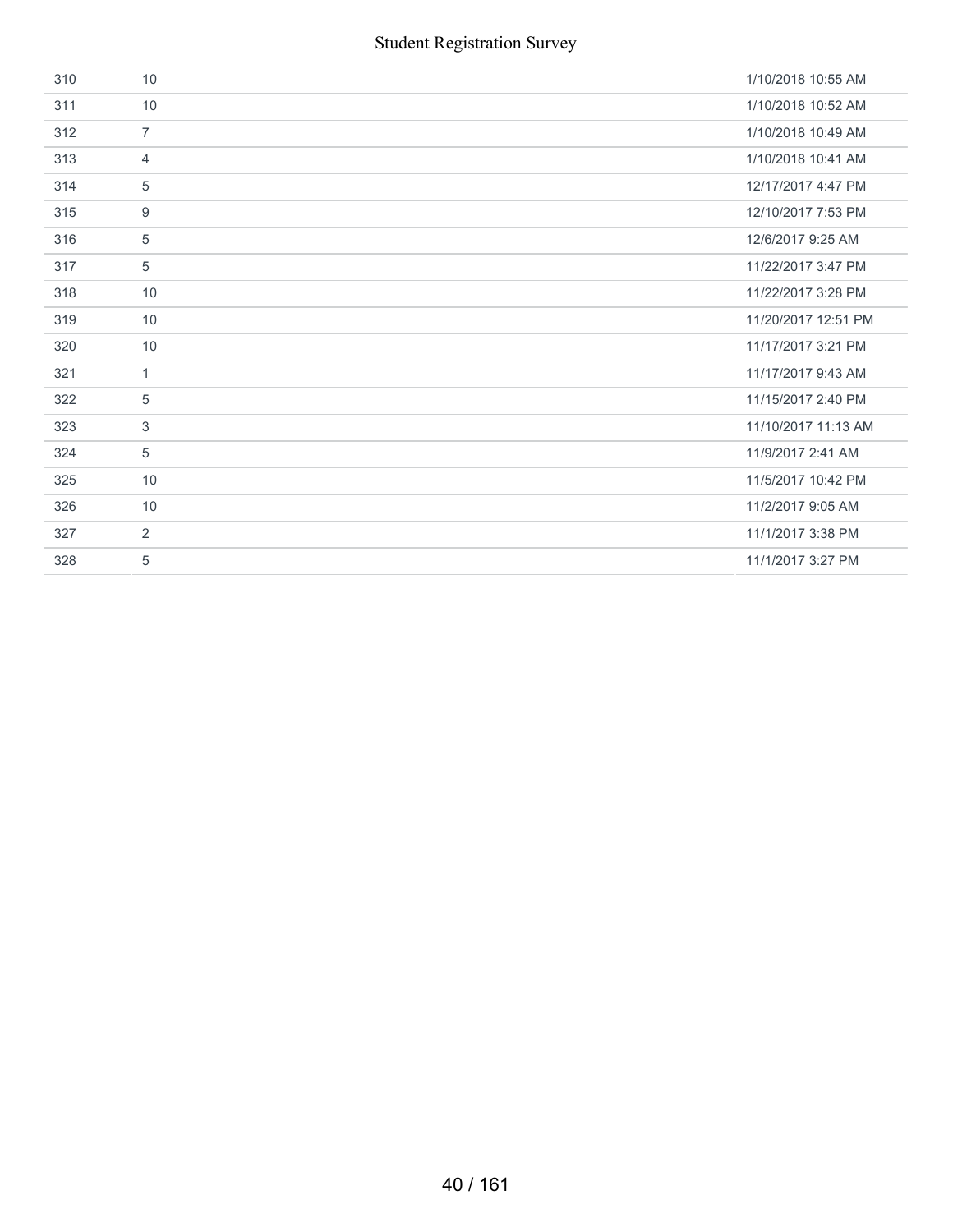### Student Registration Survey

# Q16 Lay-out (set-up) used for registration.



| <b>ANSWER CHOICES</b>  | <b>AVERAGE NUMBER</b> | <b>TOTAL NUMBER</b> | <b>RESPONSES</b> |
|------------------------|-----------------------|---------------------|------------------|
|                        |                       | 2.618               | 377              |
| Total Respondents: 327 |                       |                     |                  |

| #              |              | <b>DATE</b>        |
|----------------|--------------|--------------------|
| 1              | 5            | 5/4/2018 9:52 AM   |
| 2              | 10           | 4/26/2018 12:58 PM |
| 3              | 10           | 4/25/2018 6:45 PM  |
| $\overline{4}$ | $\mathbf{1}$ | 4/24/2018 11:23 PM |
| 5              | 8            | 4/24/2018 1:07 PM  |
| 6              | 10           | 4/20/2018 10:01 AM |
| $\overline{7}$ | 10           | 4/18/2018 8:15 AM  |
| 8              | 10           | 4/9/2018 1:48 PM   |
| 9              | 9            | 3/28/2018 2:03 AM  |
| 10             | 10           | 3/23/2018 11:38 AM |
| 11             | 3            | 3/23/2018 9:58 AM  |
| 12             | 10           | 3/21/2018 10:11 AM |
| 13             | 10           | 3/20/2018 3:45 PM  |
| 14             | 10           | 3/12/2018 12:00 PM |
| 15             | 10           | 3/12/2018 11:57 AM |
| 16             | 10           | 3/12/2018 11:54 AM |
| 17             | 10           | 3/12/2018 11:46 AM |
| 18             | 3            | 3/12/2018 11:41 AM |
| 19             | 3            | 3/12/2018 10:40 AM |
| 20             | 8            | 3/12/2018 10:31 AM |
| 21             | 8            | 3/12/2018 10:24 AM |
| 22             | 10           | 3/12/2018 10:21 AM |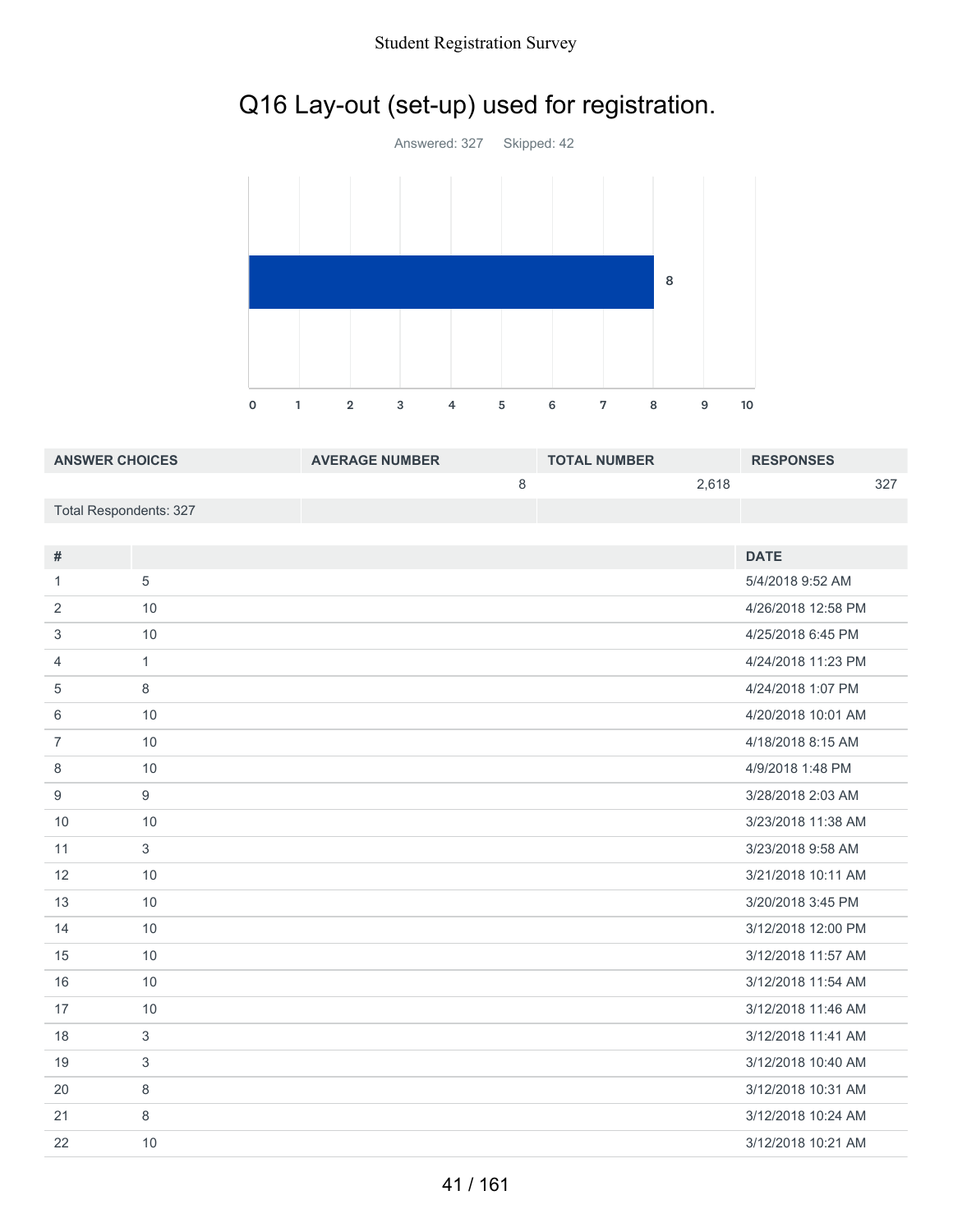| 23 | 10             | 3/12/2018 10:02 AM |
|----|----------------|--------------------|
| 24 | 10             | 3/12/2018 9:10 AM  |
| 25 | 8              | 3/12/2018 9:08 AM  |
| 26 | 10             | 3/9/2018 4:17 PM   |
| 27 | 10             | 3/9/2018 2:11 PM   |
| 28 | 10             | 3/9/2018 1:57 PM   |
| 29 | 10             | 3/9/2018 1:49 PM   |
| 30 | 10             | 3/9/2018 1:33 PM   |
| 31 | 10             | 3/9/2018 12:49 PM  |
| 32 | 10             | 3/9/2018 11:43 AM  |
| 33 | 10             | 3/9/2018 11:33 AM  |
| 34 | 10             | 3/9/2018 11:10 AM  |
| 35 | 10             | 3/9/2018 11:04 AM  |
| 36 | 10             | 3/9/2018 10:50 AM  |
| 37 | 9              | 3/9/2018 10:45 AM  |
| 38 | 10             | 3/9/2018 10:39 AM  |
| 39 | 10             | 3/9/2018 10:35 AM  |
| 40 | 10             | 3/9/2018 10:33 AM  |
| 41 | 10             | 3/9/2018 10:30 AM  |
| 42 | 10             | 3/9/2018 10:25 AM  |
| 43 | 3              | 3/9/2018 9:42 AM   |
| 44 | 9              | 3/9/2018 9:36 AM   |
| 45 | 10             | 3/9/2018 9:29 AM   |
| 46 | 10             | 3/9/2018 9:25 AM   |
| 47 | $9\,$          | 3/9/2018 9:22 AM   |
| 48 | 8              | 3/9/2018 9:18 AM   |
| 49 | $\mathbf{1}$   | 3/9/2018 9:13 AM   |
| 50 | 10             | 3/8/2018 4:35 PM   |
| 51 | 10             | 3/8/2018 4:24 PM   |
| 52 | 10             | 3/8/2018 4:17 PM   |
| 53 | $\overline{2}$ | 3/8/2018 4:10 PM   |
| 54 | 10             | 3/8/2018 4:08 PM   |
| 55 | 9              | 3/8/2018 4:03 PM   |
| 56 | 10             | 3/8/2018 3:48 PM   |
| 57 | 9              | 3/8/2018 3:43 PM   |
| 58 | 10             | 3/8/2018 3:38 PM   |
| 59 | 10             | 3/8/2018 3:35 PM   |
| 60 | 10             | 3/8/2018 3:16 PM   |
| 61 | $\overline{7}$ | 3/8/2018 3:12 PM   |
| 62 | 10             | 3/8/2018 3:02 PM   |
| 63 | 5              | 3/8/2018 2:52 PM   |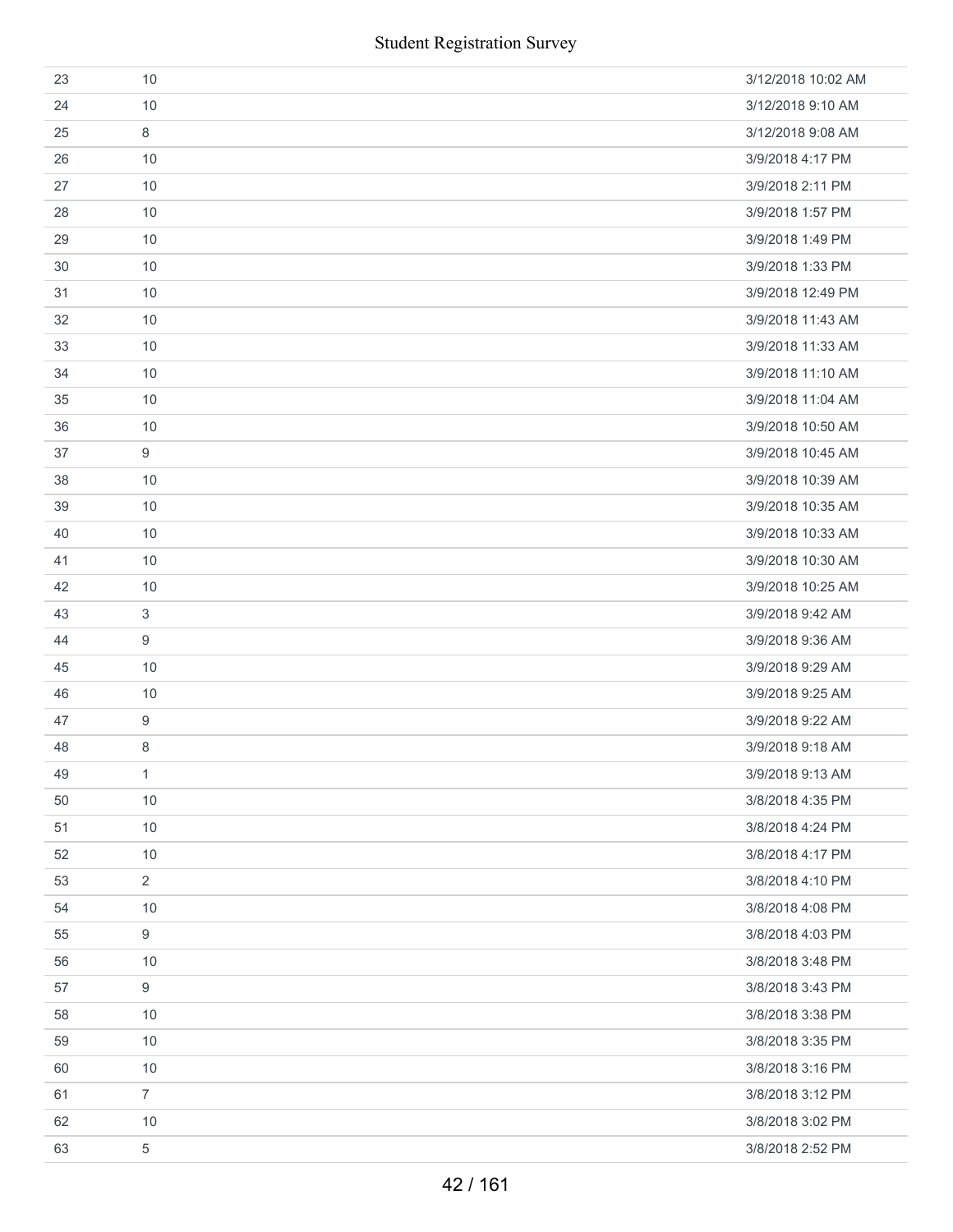|     | <b>Student Registration Survey</b> |                   |
|-----|------------------------------------|-------------------|
| 64  | 10                                 | 3/8/2018 2:40 PM  |
| 65  | 9                                  | 3/8/2018 2:36 PM  |
| 66  | 10                                 | 3/8/2018 2:32 PM  |
| 67  | 5                                  | 3/8/2018 2:25 PM  |
| 68  | 10                                 | 3/8/2018 2:21 PM  |
| 69  | $\overline{2}$                     | 3/8/2018 2:18 PM  |
| 70  | 10                                 | 3/8/2018 2:06 PM  |
| 71  | 10                                 | 3/8/2018 1:43 PM  |
| 72  | 10                                 | 3/8/2018 1:39 PM  |
| 73  | 10                                 | 3/8/2018 1:33 PM  |
| 74  | 10                                 | 3/8/2018 1:31 PM  |
| 75  | 10                                 | 3/8/2018 1:29 PM  |
| 76  | 8                                  | 3/8/2018 1:24 PM  |
| 77  | $\overline{7}$                     | 3/8/2018 11:14 AM |
| 78  | 10                                 | 3/8/2018 10:46 AM |
| 79  | 10                                 | 3/8/2018 10:41 AM |
| 80  | 6                                  | 3/8/2018 10:34 AM |
| 81  | 10                                 | 3/8/2018 10:22 AM |
| 82  | 10                                 | 3/8/2018 10:04 AM |
| 83  | 10                                 | 3/8/2018 10:01 AM |
| 84  | 10                                 | 3/8/2018 9:58 AM  |
| 85  | 9                                  | 3/7/2018 4:03 PM  |
| 86  | 10                                 | 3/7/2018 3:06 PM  |
| 87  | 10                                 | 3/7/2018 2:59 PM  |
| 88  | 3                                  | 3/7/2018 2:44 PM  |
| 89  | 10                                 | 3/7/2018 2:32 PM  |
| 90  | 10                                 | 3/7/2018 2:22 PM  |
| 91  | 10                                 | 3/7/2018 2:16 PM  |
| 92  | $\overline{7}$                     | 3/7/2018 2:04 PM  |
| 93  | 10                                 | 3/7/2018 2:01 PM  |
| 94  | $\mathbf{1}$                       | 3/7/2018 1:54 PM  |
| 95  | 10                                 | 3/7/2018 1:52 PM  |
| 96  | $\overline{7}$                     | 3/7/2018 1:46 PM  |
| 97  | 10                                 | 3/7/2018 1:42 PM  |
| 98  | 10                                 | 3/7/2018 1:39 PM  |
| 99  | $\mathbf{1}$                       | 3/7/2018 1:09 PM  |
| 100 | 10                                 | 3/7/2018 11:29 AM |
| 101 | $\overline{7}$                     | 3/7/2018 11:26 AM |
| 102 | $\overline{7}$                     | 3/7/2018 11:12 AM |
| 103 | 10                                 | 3/7/2018 10:53 AM |
| 104 | 3                                  | 3/7/2018 10:44 AM |
|     | 43 / 161                           |                   |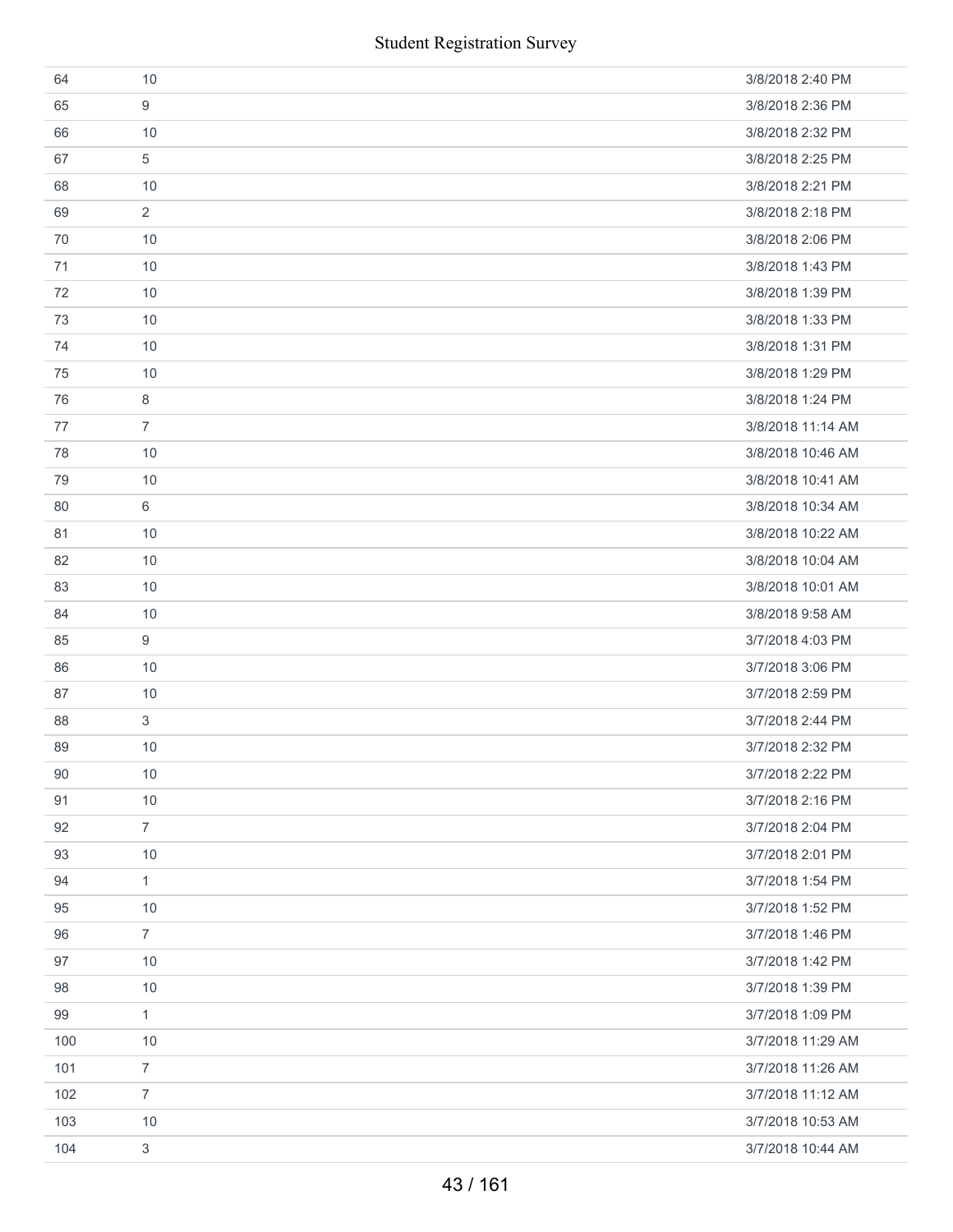|     | <b>Student Registration Survey</b> |                   |
|-----|------------------------------------|-------------------|
| 105 | 10                                 | 3/7/2018 10:14 AM |
| 106 | 10                                 | 3/7/2018 10:08 AM |
| 107 | 10                                 | 3/7/2018 9:47 AM  |
| 108 | 9                                  | 3/7/2018 9:43 AM  |
| 109 | 10                                 | 3/7/2018 9:36 AM  |
| 110 | 10                                 | 3/7/2018 9:30 AM  |
| 111 | 10                                 | 3/7/2018 9:24 AM  |
| 112 | 8                                  | 3/7/2018 9:15 AM  |
| 113 | 10                                 | 3/7/2018 9:10 AM  |
| 114 | 10                                 | 3/6/2018 3:29 PM  |
| 115 | $\overline{7}$                     | 3/6/2018 2:24 PM  |
| 116 | $\overline{7}$                     | 3/6/2018 1:50 PM  |
| 117 | 10                                 | 3/6/2018 1:15 PM  |
| 118 | 10                                 | 3/6/2018 1:05 PM  |
| 119 | 10                                 | 3/6/2018 12:58 PM |
| 120 | 5                                  | 3/6/2018 10:18 AM |
| 121 | 10                                 | 3/6/2018 10:14 AM |
| 122 | 10                                 | 3/6/2018 10:08 AM |
| 123 | $\boldsymbol{9}$                   | 3/5/2018 2:22 PM  |
| 124 | 10                                 | 3/5/2018 1:41 PM  |
| 125 | $\mathsf{O}\xspace$                | 3/5/2018 11:52 AM |
| 126 | 10                                 | 3/5/2018 10:03 AM |
| 127 | 10                                 | 3/5/2018 9:30 AM  |
| 128 | $\boldsymbol{9}$                   | 3/5/2018 9:18 AM  |
| 129 | 10                                 | 3/5/2018 9:02 AM  |
| 130 | 10                                 | 3/5/2018 8:58 AM  |
| 131 | 10                                 | 3/2/2018 3:57 PM  |
| 132 | $\,8\,$                            | 3/2/2018 3:53 PM  |
| 133 | $\overline{7}$                     | 3/2/2018 3:50 PM  |
| 134 | $\boldsymbol{9}$                   | 3/2/2018 3:04 PM  |
| 135 | $\overline{7}$                     | 3/2/2018 2:59 PM  |
| 136 | 10                                 | 3/2/2018 2:08 PM  |
| 137 | 10                                 | 3/2/2018 10:25 AM |
| 138 | 10                                 | 3/2/2018 10:10 AM |
| 139 | 10                                 | 3/2/2018 9:44 AM  |
| 140 | 10                                 | 3/2/2018 9:33 AM  |
| 141 | 10                                 | 3/1/2018 1:27 PM  |
| 142 | $\boldsymbol{9}$                   | 3/1/2018 11:47 AM |
| 143 | 10                                 | 3/1/2018 11:28 AM |
| 144 | 10                                 | 3/1/2018 10:50 AM |
| 145 | 10                                 | 3/1/2018 10:36 AM |
|     | 44 / 161                           |                   |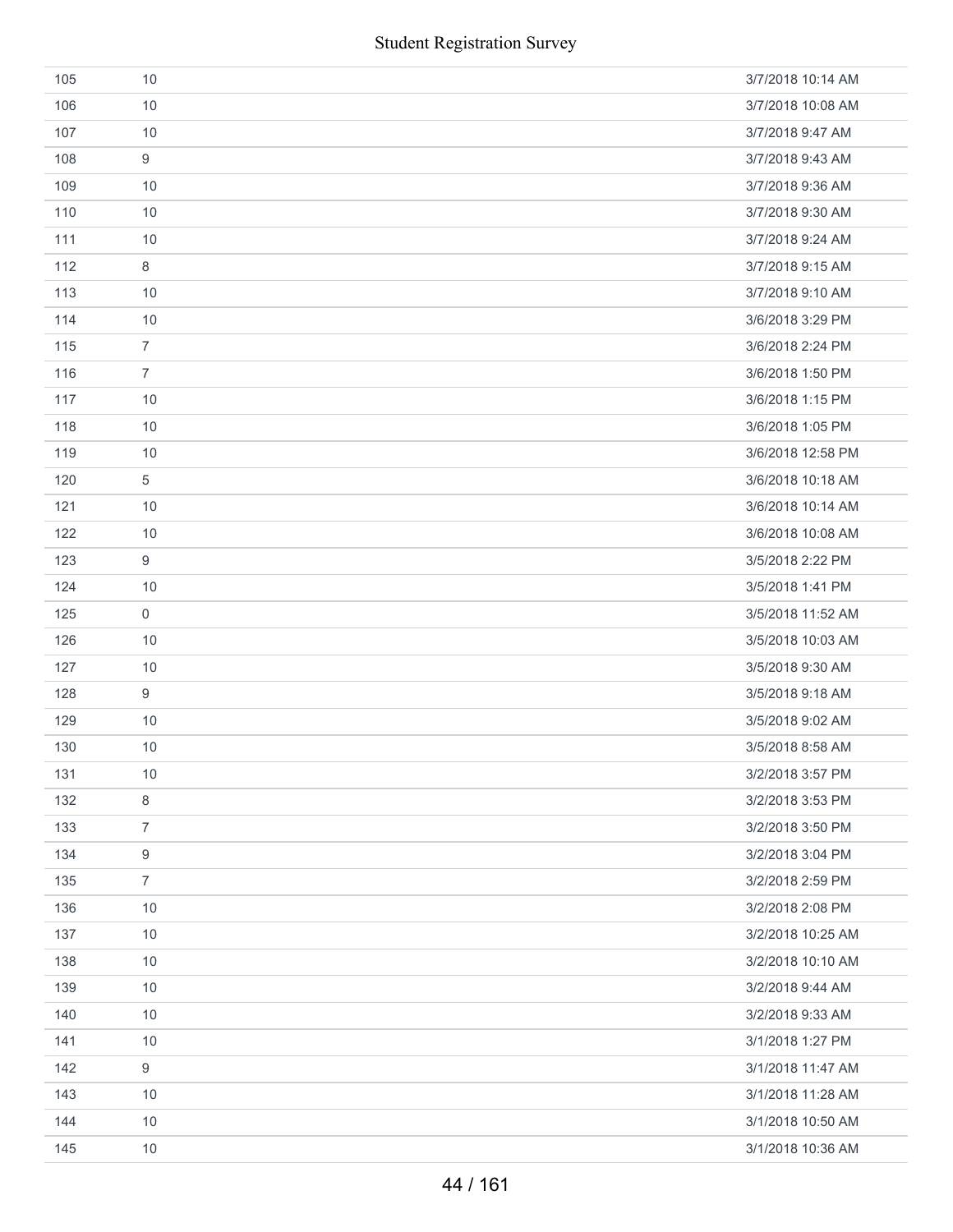| 146 | 9                | 3/1/2018 10:29 AM  |
|-----|------------------|--------------------|
| 147 | 10               | 3/1/2018 10:17 AM  |
| 148 | 10               | 3/1/2018 9:53 AM   |
| 149 | 10               | 3/1/2018 9:42 AM   |
| 150 | 10               | 2/28/2018 4:34 PM  |
| 151 | 6                | 2/28/2018 4:11 PM  |
| 152 | 6                | 2/28/2018 3:29 PM  |
| 153 | 6                | 2/28/2018 3:04 PM  |
| 154 | 5                | 2/28/2018 1:50 PM  |
| 155 | 9                | 2/28/2018 1:40 PM  |
| 156 | 9                | 2/28/2018 11:14 AM |
| 157 | 10               | 2/28/2018 11:01 AM |
| 158 | 5                | 2/26/2018 10:27 AM |
| 159 | $\overline{2}$   | 2/20/2018 2:48 PM  |
| 160 | $\overline{2}$   | 2/14/2018 11:01 AM |
| 161 | $9\,$            | 2/9/2018 3:03 PM   |
| 162 | 10               | 2/9/2018 1:18 AM   |
| 163 | $\overline{4}$   | 2/8/2018 10:46 AM  |
| 164 | 10               | 2/1/2018 2:12 PM   |
| 165 | 10               | 1/30/2018 11:45 AM |
| 166 | 10               | 1/29/2018 1:35 PM  |
| 167 | 10               | 1/29/2018 12:53 PM |
| 168 | $\,$ 5 $\,$      | 1/26/2018 8:30 AM  |
| 169 | $\overline{7}$   | 1/25/2018 1:43 PM  |
| 170 | $\boldsymbol{9}$ | 1/23/2018 1:55 PM  |
| 171 | $\overline{7}$   | 1/19/2018 6:30 PM  |
| 172 | 4                | 1/19/2018 6:26 PM  |
| 173 | $\sqrt{5}$       | 1/19/2018 6:24 PM  |
| 174 | $\overline{2}$   | 1/19/2018 6:22 PM  |
| 175 | 5                | 1/19/2018 6:20 PM  |
| 176 | $\overline{7}$   | 1/19/2018 6:18 PM  |
| 177 | $\mathbf{1}$     | 1/19/2018 6:16 PM  |
| 178 | $\,$ 5 $\,$      | 1/19/2018 6:13 PM  |
| 179 | $\mathbf{1}$     | 1/19/2018 6:09 PM  |
| 180 | 8                | 1/19/2018 6:06 PM  |
| 181 | 10               | 1/19/2018 6:02 PM  |
| 182 | 0                | 1/19/2018 5:59 PM  |
| 183 | $\,$ 5 $\,$      | 1/19/2018 5:57 PM  |
| 184 | 10               | 1/18/2018 2:53 PM  |
| 185 | $\sqrt{5}$       | 1/17/2018 9:22 AM  |
| 186 | 10               | 1/16/2018 6:55 PM  |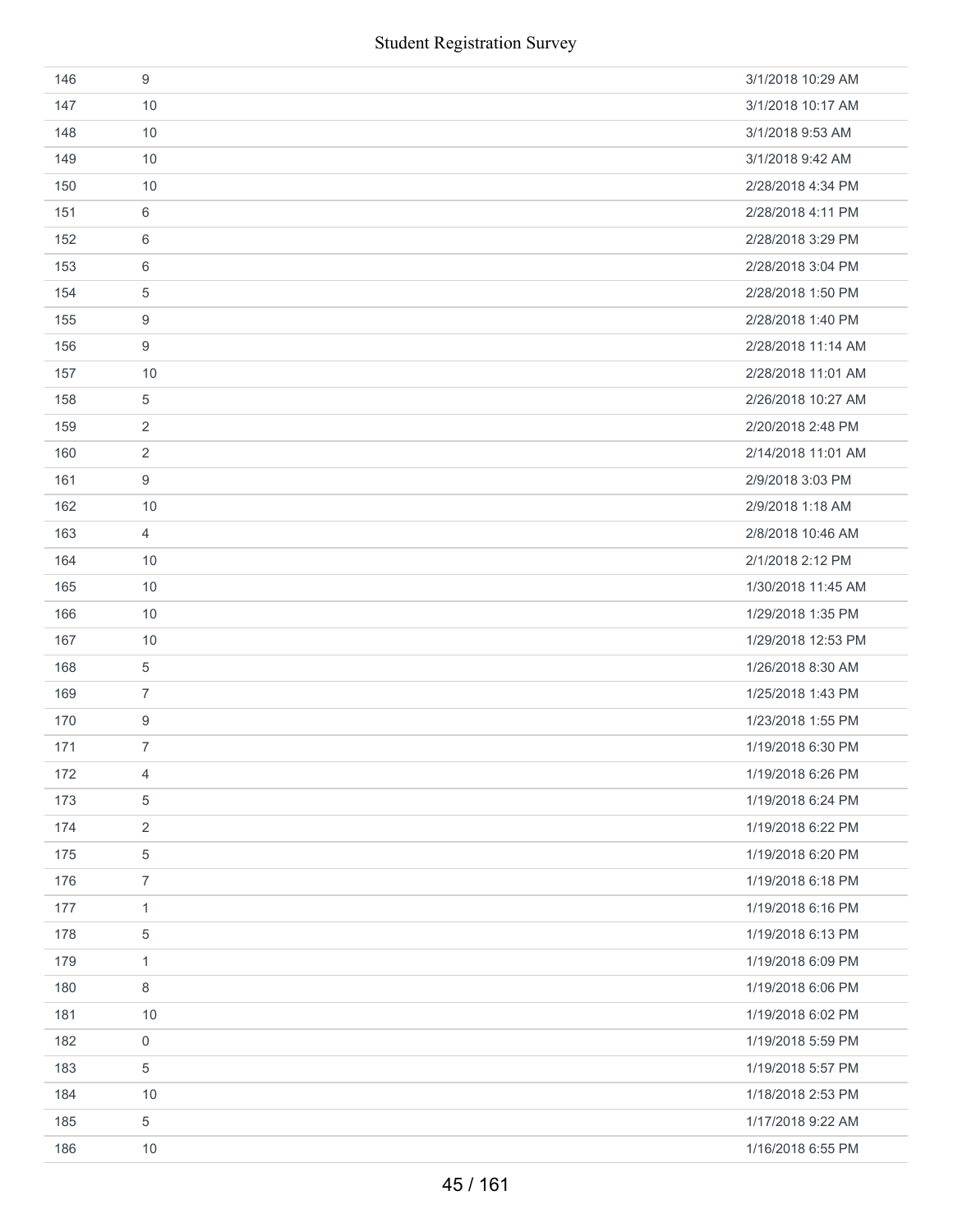|     | <b>Student Registration Survey</b> |                    |
|-----|------------------------------------|--------------------|
| 187 | 10                                 | 1/16/2018 6:52 PM  |
| 188 | 5                                  | 1/16/2018 6:51 PM  |
| 189 | 3                                  | 1/16/2018 6:49 PM  |
| 190 | 3                                  | 1/16/2018 6:45 PM  |
| 191 | 3                                  | 1/16/2018 6:44 PM  |
| 192 | 8                                  | 1/16/2018 6:42 PM  |
| 193 | 2                                  | 1/16/2018 6:20 PM  |
| 194 | 10                                 | 1/16/2018 6:17 PM  |
| 195 | 2                                  | 1/16/2018 6:15 PM  |
| 196 | 10                                 | 1/16/2018 6:12 PM  |
| 197 | 10                                 | 1/16/2018 6:10 PM  |
| 198 | 5                                  | 1/16/2018 6:07 PM  |
| 199 | 10                                 | 1/16/2018 6:04 PM  |
| 200 | 10                                 | 1/16/2018 6:01 PM  |
| 201 | 8                                  | 1/16/2018 5:59 PM  |
| 202 | 8                                  | 1/16/2018 5:54 PM  |
| 203 | $\overline{4}$                     | 1/16/2018 5:52 PM  |
| 204 | 10                                 | 1/16/2018 5:49 PM  |
| 205 | 6                                  | 1/16/2018 5:45 PM  |
| 206 | 10                                 | 1/16/2018 5:36 PM  |
| 207 | $\overline{7}$                     | 1/16/2018 5:33 PM  |
| 208 | 5                                  | 1/16/2018 5:27 PM  |
| 209 | 6                                  | 1/16/2018 5:22 PM  |
| 210 | $10$                               | 1/16/2018 5:19 PM  |
| 211 | 8                                  | 1/16/2018 11:10 AM |
| 212 | 10                                 | 1/16/2018 7:36 AM  |
| 213 | 6                                  | 1/12/2018 6:16 PM  |
| 214 | 10                                 | 1/12/2018 6:13 PM  |
| 215 | 5                                  | 1/12/2018 6:10 PM  |
| 216 | 10                                 | 1/12/2018 6:06 PM  |
| 217 | $\mathbf{1}$                       | 1/12/2018 6:03 PM  |
| 218 | $10$                               | 1/12/2018 6:02 PM  |
| 219 | 10                                 | 1/12/2018 5:58 PM  |
| 220 | 8                                  | 1/12/2018 5:55 PM  |
| 221 | 5                                  | 1/12/2018 5:53 PM  |
| 222 | $\mathbf{1}$                       | 1/12/2018 5:51 PM  |
| 223 | $\,$ 5 $\,$                        | 1/11/2018 7:02 PM  |
| 224 | 10                                 | 1/11/2018 6:59 PM  |
| 225 | 5                                  | 1/11/2018 6:55 PM  |
| 226 | 10                                 | 1/11/2018 6:51 PM  |
| 227 | $10$                               | 1/11/2018 6:49 PM  |
|     | 46 / 161                           |                    |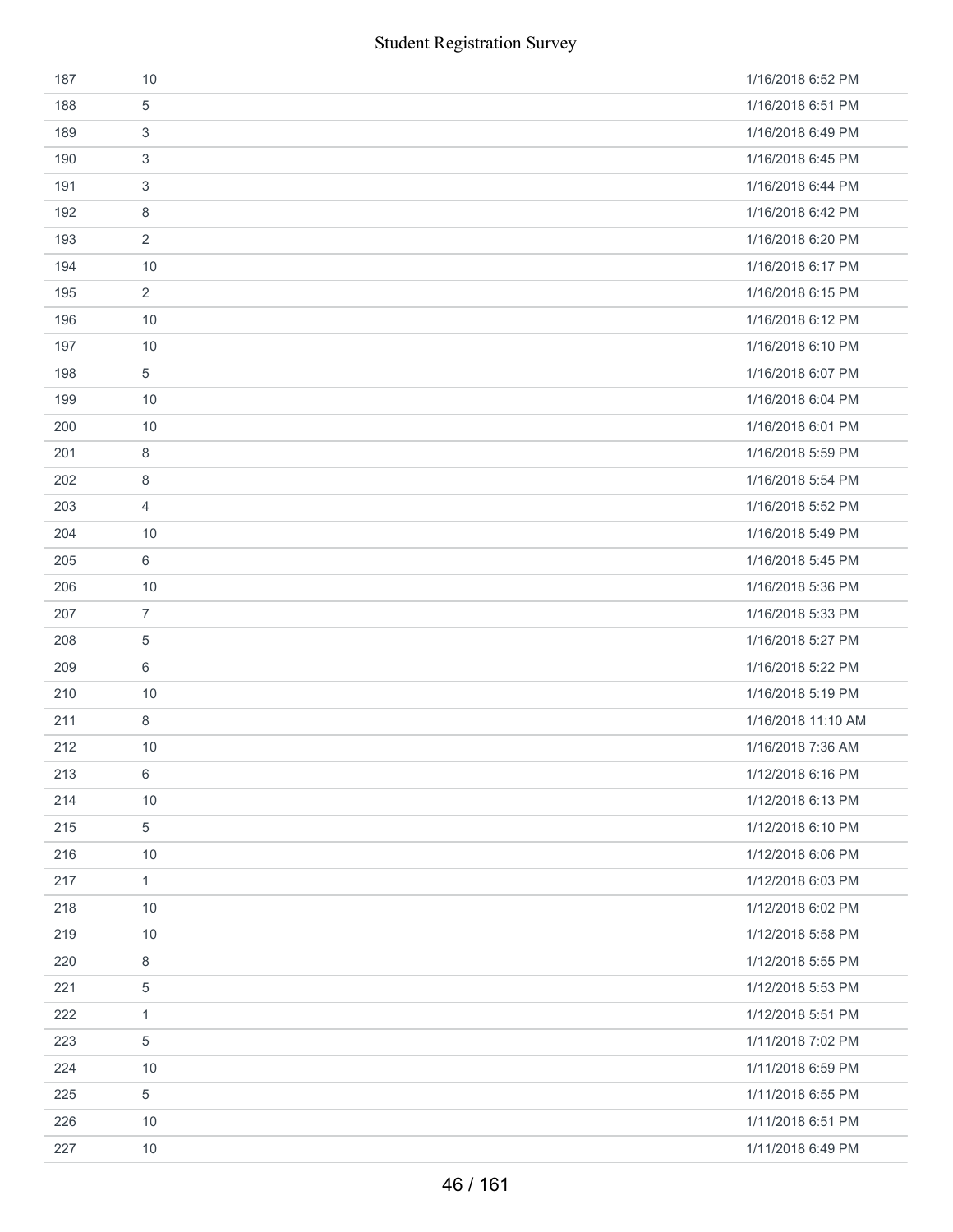|     | <b>Student Registration Survey</b> |                    |
|-----|------------------------------------|--------------------|
| 228 | $\sqrt{3}$                         | 1/11/2018 5:56 PM  |
| 229 | 10                                 | 1/11/2018 5:44 PM  |
| 230 | 6                                  | 1/11/2018 5:40 PM  |
| 231 | 5                                  | 1/11/2018 5:37 PM  |
| 232 | 10                                 | 1/11/2018 5:35 PM  |
| 233 | 10                                 | 1/11/2018 5:33 PM  |
| 234 | 10                                 | 1/11/2018 5:30 PM  |
| 235 | 8                                  | 1/11/2018 5:26 PM  |
| 236 | 5                                  | 1/11/2018 5:23 PM  |
| 237 | $\sqrt{5}$                         | 1/11/2018 5:21 PM  |
| 238 | 10                                 | 1/11/2018 5:19 PM  |
| 239 | 10                                 | 1/11/2018 12:03 PM |
| 240 | 10                                 | 1/11/2018 11:58 AM |
| 241 | 10                                 | 1/11/2018 11:54 AM |
| 242 | 10                                 | 1/11/2018 11:45 AM |
| 243 | 10                                 | 1/11/2018 11:43 AM |
| 244 | $\mathsf{O}\xspace$                | 1/11/2018 11:41 AM |
| 245 | 10                                 | 1/11/2018 11:40 AM |
| 246 | 10                                 | 1/11/2018 11:38 AM |
| 247 | 9                                  | 1/11/2018 11:37 AM |
| 248 | $\boldsymbol{9}$                   | 1/11/2018 11:34 AM |
| 249 | 10                                 | 1/11/2018 11:33 AM |
| 250 | 10                                 | 1/10/2018 3:40 PM  |
| 251 | $\overline{7}$                     | 1/10/2018 3:38 PM  |
| 252 | 10                                 | 1/10/2018 3:37 PM  |
| 253 | 6                                  | 1/10/2018 3:35 PM  |
| 254 | 8                                  | 1/10/2018 3:33 PM  |
| 255 | 10                                 | 1/10/2018 3:31 PM  |
| 256 | 10                                 | 1/10/2018 3:27 PM  |
| 257 | 10                                 | 1/10/2018 3:25 PM  |
| 258 | 5                                  | 1/10/2018 3:24 PM  |
| 259 | 10                                 | 1/10/2018 3:22 PM  |
| 260 | 10                                 | 1/10/2018 3:20 PM  |
| 261 | 5                                  | 1/10/2018 3:19 PM  |
| 262 | 5                                  | 1/10/2018 3:17 PM  |
| 263 | 3                                  | 1/10/2018 3:16 PM  |
| 264 | 10                                 | 1/10/2018 3:00 PM  |
| 265 | 10                                 | 1/10/2018 2:53 PM  |
| 266 | 8                                  | 1/10/2018 2:51 PM  |
| 267 | 9                                  | 1/10/2018 2:49 PM  |
| 268 | 3                                  | 1/10/2018 2:48 PM  |
|     | 47 / 161                           |                    |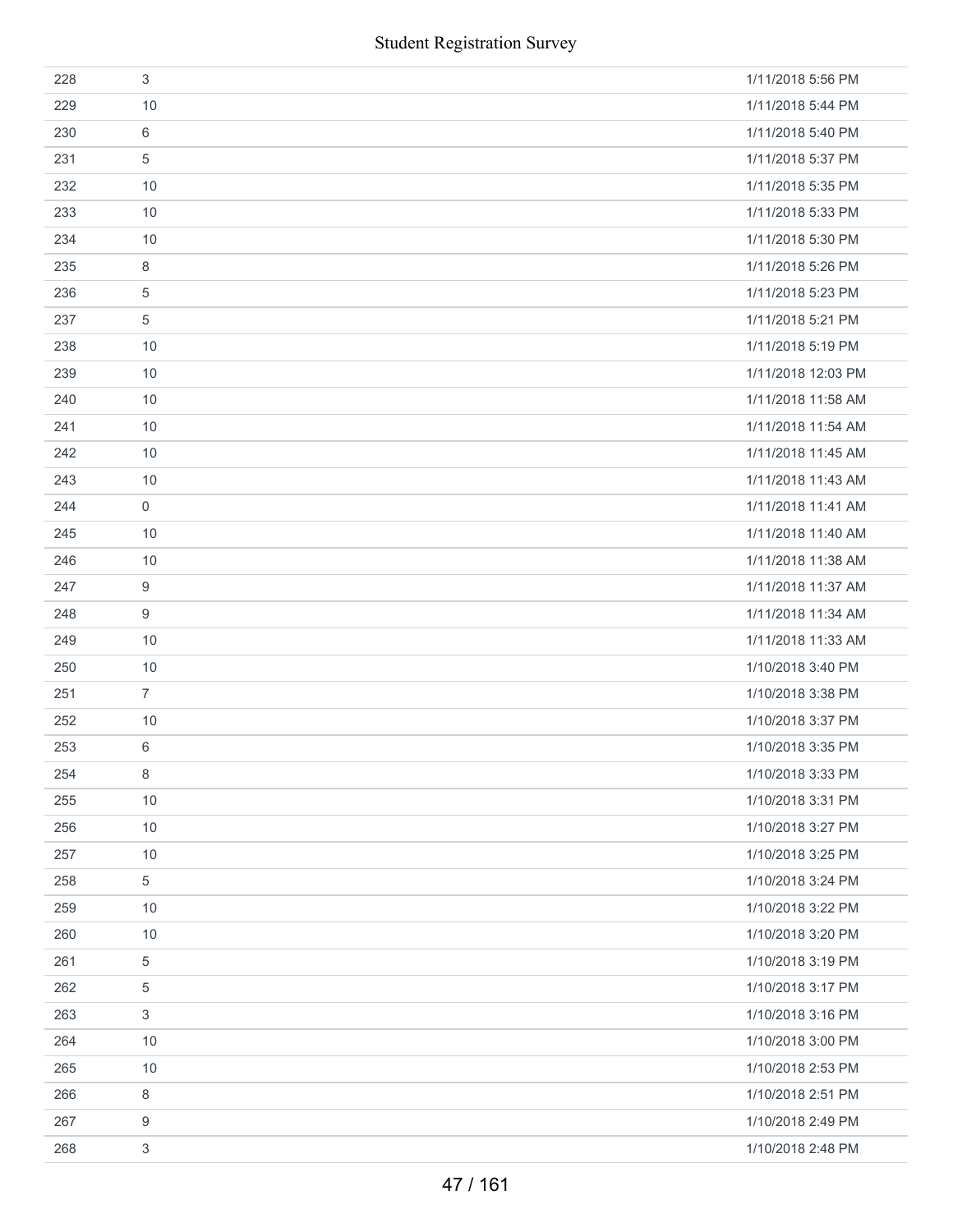|     | <b>Student Registration Survey</b> |                    |
|-----|------------------------------------|--------------------|
| 269 | 10                                 | 1/10/2018 2:46 PM  |
| 270 | 10                                 | 1/10/2018 2:44 PM  |
| 271 | $\,8\,$                            | 1/10/2018 2:40 PM  |
| 272 | 10                                 | 1/10/2018 2:34 PM  |
| 273 | $\boldsymbol{9}$                   | 1/10/2018 2:32 PM  |
| 274 | 3                                  | 1/10/2018 2:31 PM  |
| 275 | 6                                  | 1/10/2018 2:18 PM  |
| 276 | $\overline{7}$                     | 1/10/2018 2:17 PM  |
| 277 | 10                                 | 1/10/2018 2:16 PM  |
| 278 | $\overline{2}$                     | 1/10/2018 2:14 PM  |
| 279 | 10                                 | 1/10/2018 2:12 PM  |
| 280 | $\overline{5}$                     | 1/10/2018 2:10 PM  |
| 281 | 5                                  | 1/10/2018 2:08 PM  |
| 282 | $\overline{7}$                     | 1/10/2018 1:05 PM  |
| 283 | 9                                  | 1/10/2018 1:02 PM  |
| 284 | 10                                 | 1/10/2018 12:59 PM |
| 285 | 10                                 | 1/10/2018 12:57 PM |
| 286 | 9                                  | 1/10/2018 12:56 PM |
| 287 | 9                                  | 1/10/2018 12:49 PM |
| 288 | 10                                 | 1/10/2018 12:47 PM |
| 289 | 10                                 | 1/10/2018 12:34 PM |
| 290 | 5                                  | 1/10/2018 12:30 PM |
| 291 | $\overline{7}$                     | 1/10/2018 12:27 PM |
| 292 | 10                                 | 1/10/2018 12:23 PM |
| 293 | 10                                 | 1/10/2018 12:21 PM |
| 294 | 8                                  | 1/10/2018 12:19 PM |
| 295 | $10$                               | 1/10/2018 12:17 PM |
| 296 | 10                                 | 1/10/2018 12:12 PM |
| 297 | $\boldsymbol{0}$                   | 1/10/2018 12:09 PM |
| 298 | 10                                 | 1/10/2018 12:04 PM |
| 299 | 10                                 | 1/10/2018 11:59 AM |
| 300 | $\,$ 5 $\,$                        | 1/10/2018 11:57 AM |
| 301 | 10                                 | 1/10/2018 11:54 AM |
| 302 | 10                                 | 1/10/2018 11:49 AM |
| 303 | 10                                 | 1/10/2018 11:12 AM |
| 304 | $\,$ 5 $\,$                        | 1/10/2018 11:03 AM |
| 305 | 10                                 | 1/10/2018 11:00 AM |
| 306 | 9                                  | 1/10/2018 10:58 AM |
| 307 | 10                                 | 1/10/2018 10:55 AM |
| 308 | 10                                 | 1/10/2018 10:52 AM |
| 309 | $\boldsymbol{9}$                   | 1/10/2018 10:49 AM |
|     | 48 / 161                           |                    |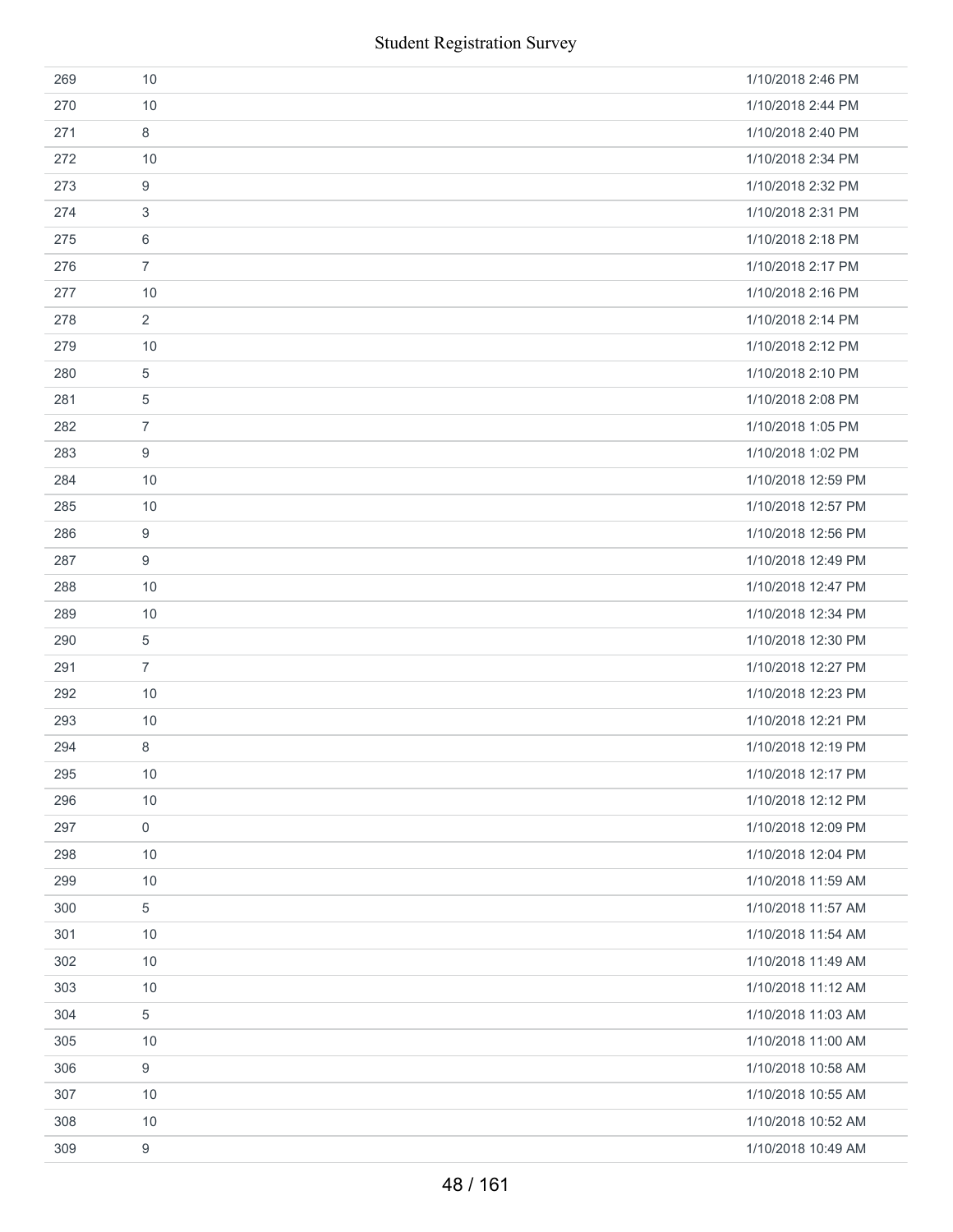| 310 | 10             | 1/10/2018 10:41 AM  |
|-----|----------------|---------------------|
| 311 | 2              | 12/17/2017 4:47 PM  |
| 312 | 9              | 12/10/2017 7:53 PM  |
| 313 | $\overline{2}$ | 12/6/2017 10:38 AM  |
| 314 | 5              | 12/6/2017 9:25 AM   |
| 315 | 5              | 11/22/2017 3:47 PM  |
| 316 | 10             | 11/22/2017 3:28 PM  |
| 317 | $\overline{7}$ | 11/20/2017 12:51 PM |
| 318 | 10             | 11/17/2017 3:21 PM  |
| 319 | 5              | 11/17/2017 9:43 AM  |
| 320 | 5              | 11/15/2017 2:40 PM  |
| 321 | 10             | 11/10/2017 11:13 AM |
| 322 | 5              | 11/9/2017 2:41 AM   |
| 323 | 9              | 11/5/2017 10:42 PM  |
| 324 | 10             | 11/5/2017 8:58 AM   |
| 325 | 9              | 11/2/2017 9:05 AM   |
| 326 | 3              | 11/1/2017 3:38 PM   |
| 327 | 6              | 11/1/2017 3:27 PM   |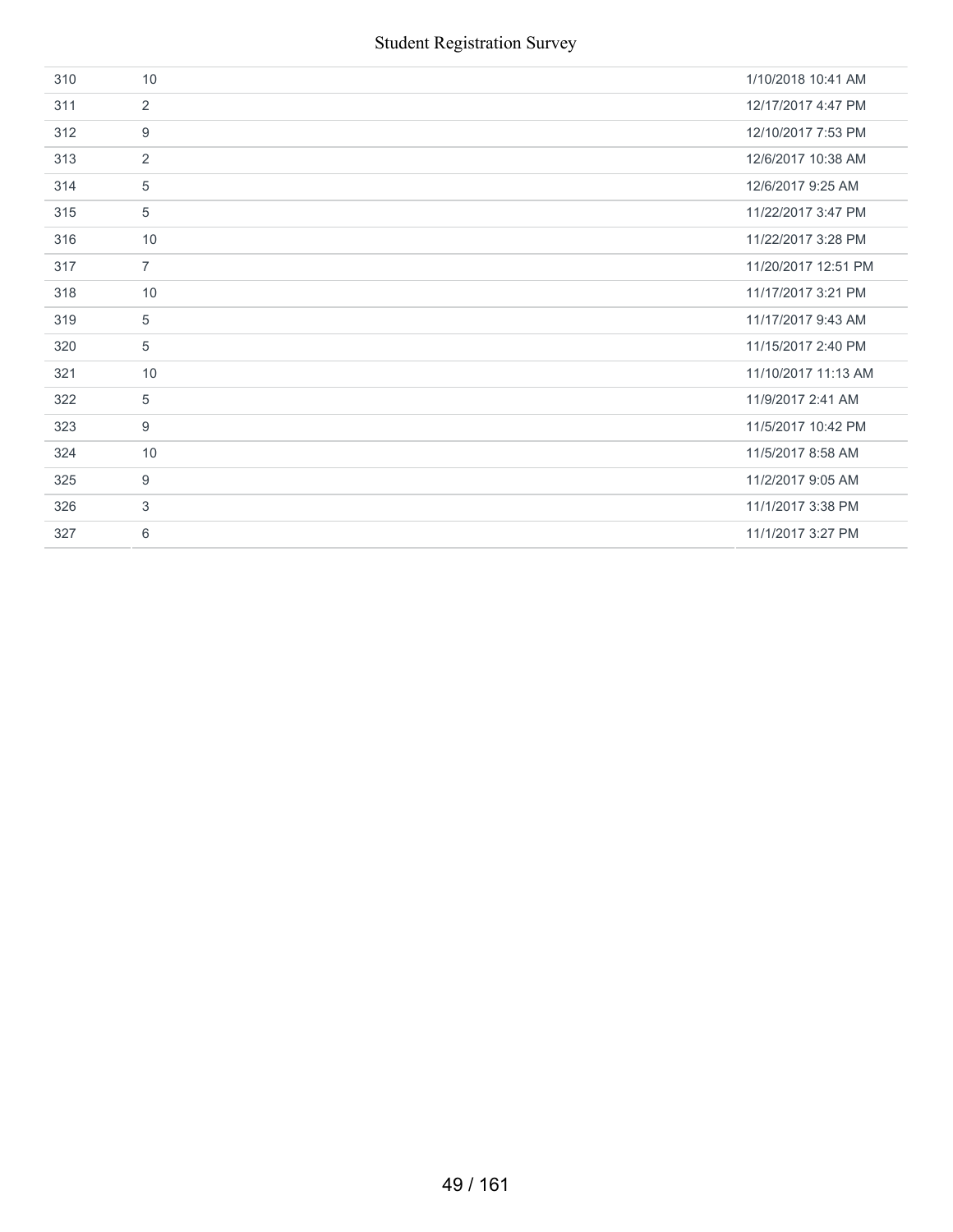# Q17 Helpfulness of Admission & Records Staff



| <b>ANSWER CHOICES</b>  | <b>AVERAGE NUMBER</b> | <b>TOTAL NUMBER</b> | <b>RESPONSES</b> |
|------------------------|-----------------------|---------------------|------------------|
|                        |                       | 2.730               | 330              |
| Total Respondents: 330 |                       |                     |                  |

| #              |                  | <b>DATE</b>        |
|----------------|------------------|--------------------|
| 1              | 5                | 5/4/2018 9:52 AM   |
| 2              | 6                | 4/26/2018 12:58 PM |
| 3              | 10               | 4/25/2018 6:45 PM  |
| 4              | 2                | 4/24/2018 11:23 PM |
| 5              | 10               | 4/24/2018 1:07 PM  |
| 6              | 10               | 4/20/2018 10:01 AM |
| $\overline{7}$ | 10               | 4/18/2018 8:15 AM  |
| 8              | 9                | 4/9/2018 1:48 PM   |
| 9              | 10               | 3/28/2018 2:03 AM  |
| 10             | 10               | 3/23/2018 11:38 AM |
| 11             | 10               | 3/23/2018 9:58 AM  |
| 12             | 10               | 3/21/2018 10:11 AM |
| 13             | 10               | 3/20/2018 3:45 PM  |
| 14             | $\mathbf{1}$     | 3/12/2018 12:04 PM |
| 15             | 10               | 3/12/2018 12:00 PM |
| 16             | 10               | 3/12/2018 11:57 AM |
| 17             | 9                | 3/12/2018 11:54 AM |
| 18             | 10               | 3/12/2018 11:46 AM |
| 19             | 5                | 3/12/2018 11:41 AM |
| 20             | $\overline{4}$   | 3/12/2018 10:40 AM |
| 21             | 6                | 3/12/2018 10:31 AM |
| 22             | $\boldsymbol{9}$ | 3/12/2018 10:24 AM |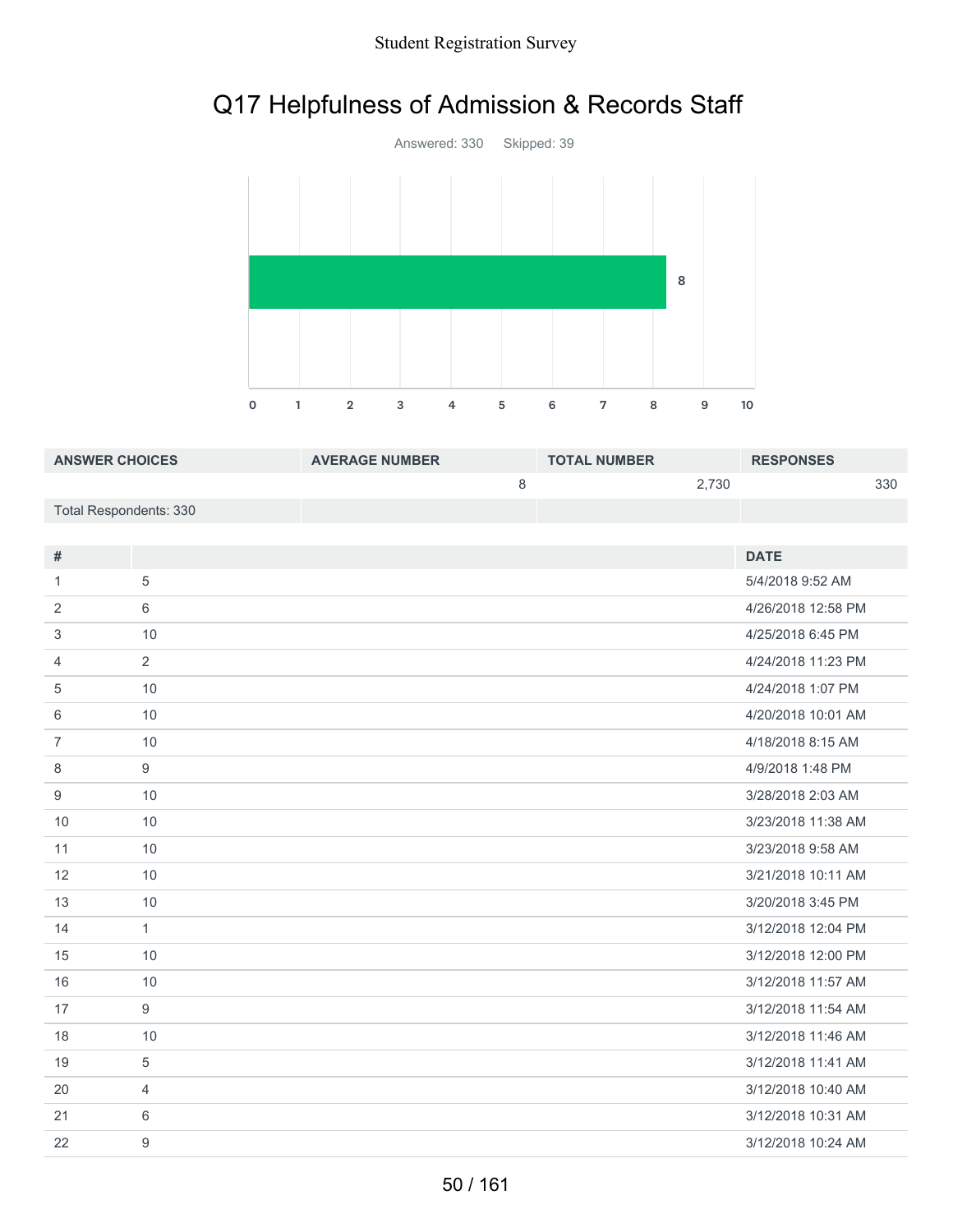| 23 | 10             | 3/12/2018 10:21 AM |
|----|----------------|--------------------|
| 24 | 10             | 3/12/2018 10:02 AM |
| 25 | 10             | 3/12/2018 9:10 AM  |
| 26 | 8              | 3/12/2018 9:08 AM  |
| 27 | 10             | 3/9/2018 4:17 PM   |
| 28 | 10             | 3/9/2018 2:11 PM   |
| 29 | 10             | 3/9/2018 1:57 PM   |
| 30 | 10             | 3/9/2018 1:49 PM   |
| 31 | 10             | 3/9/2018 1:33 PM   |
| 32 | 10             | 3/9/2018 12:49 PM  |
| 33 | 10             | 3/9/2018 11:43 AM  |
| 34 | 10             | 3/9/2018 11:33 AM  |
| 35 | 10             | 3/9/2018 11:10 AM  |
| 36 | 10             | 3/9/2018 11:04 AM  |
| 37 | 10             | 3/9/2018 10:50 AM  |
| 38 | 10             | 3/9/2018 10:45 AM  |
| 39 | 10             | 3/9/2018 10:39 AM  |
| 40 | 10             | 3/9/2018 10:35 AM  |
| 41 | 10             | 3/9/2018 10:33 AM  |
| 42 | 10             | 3/9/2018 10:30 AM  |
| 43 | 10             | 3/9/2018 10:25 AM  |
| 44 | 3              | 3/9/2018 9:42 AM   |
| 45 | 9              | 3/9/2018 9:36 AM   |
| 46 | 10             | 3/9/2018 9:29 AM   |
| 47 | 10             | 3/9/2018 9:25 AM   |
| 48 | 10             | 3/9/2018 9:22 AM   |
| 49 | 8              | 3/9/2018 9:18 AM   |
| 50 | $\mathbf{1}$   | 3/9/2018 9:13 AM   |
| 51 | 10             | 3/8/2018 4:35 PM   |
| 52 | 10             | 3/8/2018 4:24 PM   |
| 53 | 10             | 3/8/2018 4:17 PM   |
| 54 | 10             | 3/8/2018 4:10 PM   |
| 55 | 10             | 3/8/2018 4:08 PM   |
| 56 | 8              | 3/8/2018 4:03 PM   |
| 57 | 10             | 3/8/2018 3:48 PM   |
| 58 | 10             | 3/8/2018 3:43 PM   |
| 59 | 10             | 3/8/2018 3:38 PM   |
| 60 | 10             | 3/8/2018 3:35 PM   |
| 61 | 10             | 3/8/2018 3:16 PM   |
| 62 | $\overline{5}$ | 3/8/2018 3:12 PM   |
| 63 | 10             | 3/8/2018 3:02 PM   |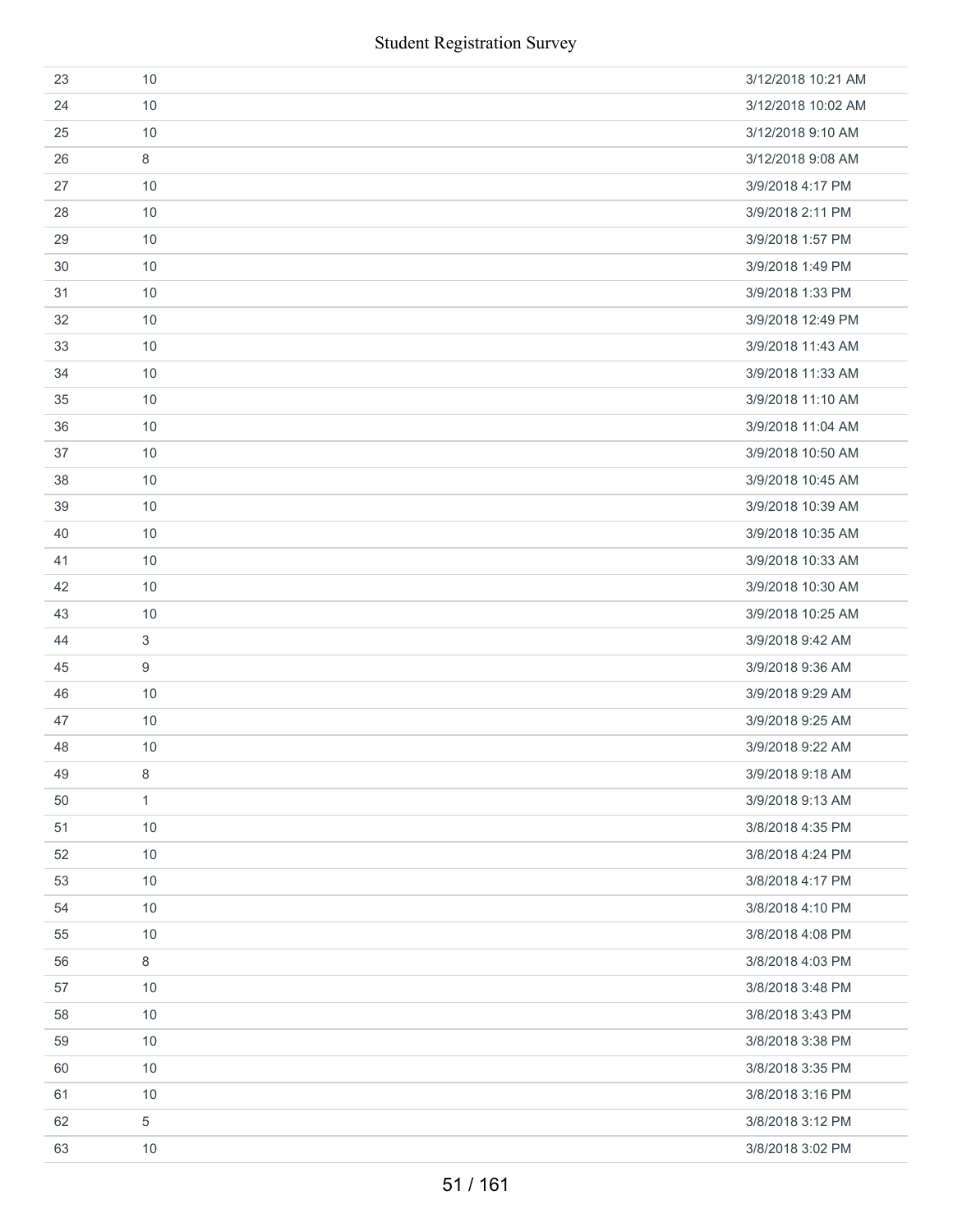|     | <b>Student Registration Survey</b> |                   |
|-----|------------------------------------|-------------------|
| 64  | $\overline{4}$                     | 3/8/2018 2:52 PM  |
| 65  | 9                                  | 3/8/2018 2:40 PM  |
| 66  | 8                                  | 3/8/2018 2:36 PM  |
| 67  | 10                                 | 3/8/2018 2:32 PM  |
| 68  | $\overline{4}$                     | 3/8/2018 2:25 PM  |
| 69  | 10                                 | 3/8/2018 2:21 PM  |
| 70  | $\mathbf{1}$                       | 3/8/2018 2:18 PM  |
| 71  | 10                                 | 3/8/2018 2:06 PM  |
| 72  | 10                                 | 3/8/2018 1:43 PM  |
| 73  | 10                                 | 3/8/2018 1:39 PM  |
| 74  | 10                                 | 3/8/2018 1:33 PM  |
| 75  | 10                                 | 3/8/2018 1:31 PM  |
| 76  | 10                                 | 3/8/2018 1:29 PM  |
| 77  | 10                                 | 3/8/2018 1:24 PM  |
| 78  | $\sqrt{5}$                         | 3/8/2018 11:14 AM |
| 79  | 10                                 | 3/8/2018 10:46 AM |
| 80  | 10                                 | 3/8/2018 10:41 AM |
| 81  | 5                                  | 3/8/2018 10:34 AM |
| 82  | 8                                  | 3/8/2018 10:26 AM |
| 83  | 10                                 | 3/8/2018 10:22 AM |
| 84  | 10                                 | 3/8/2018 10:04 AM |
| 85  | 10                                 | 3/8/2018 10:01 AM |
| 86  | 10                                 | 3/8/2018 9:58 AM  |
| 87  | 10                                 | 3/7/2018 4:03 PM  |
| 88  | 10                                 | 3/7/2018 3:06 PM  |
| 89  | 10                                 | 3/7/2018 2:59 PM  |
| 90  | $\overline{7}$                     | 3/7/2018 2:44 PM  |
| 91  | 10                                 | 3/7/2018 2:32 PM  |
| 92  | 10                                 | 3/7/2018 2:22 PM  |
| 93  | 10                                 | 3/7/2018 2:16 PM  |
| 94  | $\overline{7}$                     | 3/7/2018 2:04 PM  |
| 95  | 10                                 | 3/7/2018 2:01 PM  |
| 96  | $\overline{2}$                     | 3/7/2018 1:54 PM  |
| 97  | 10                                 | 3/7/2018 1:52 PM  |
| 98  | 10                                 | 3/7/2018 1:46 PM  |
| 99  | 10                                 | 3/7/2018 1:42 PM  |
| 100 | 10                                 | 3/7/2018 1:39 PM  |
| 101 | 10                                 | 3/7/2018 1:09 PM  |
| 102 | 10                                 | 3/7/2018 11:29 AM |
| 103 | 6                                  | 3/7/2018 11:26 AM |
| 104 | 8                                  | 3/7/2018 11:12 AM |
|     | 52/161                             |                   |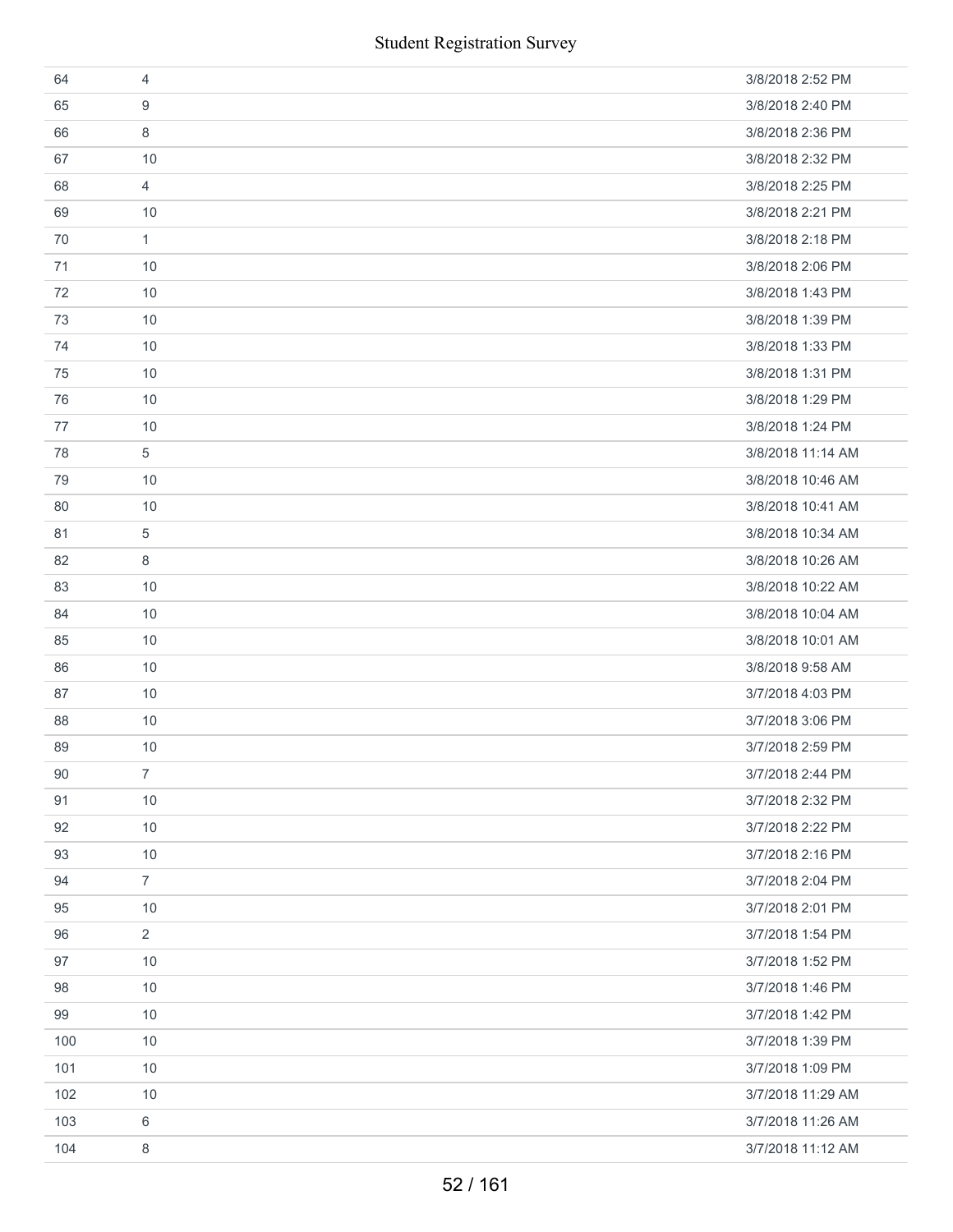|     | <b>Student Registration Survey</b> |                   |
|-----|------------------------------------|-------------------|
| 105 | 10                                 | 3/7/2018 10:53 AM |
| 106 | $\overline{4}$                     | 3/7/2018 10:44 AM |
| 107 | 10                                 | 3/7/2018 10:14 AM |
| 108 | 10                                 | 3/7/2018 10:08 AM |
| 109 | 10                                 | 3/7/2018 9:47 AM  |
| 110 | 8                                  | 3/7/2018 9:43 AM  |
| 111 | 10                                 | 3/7/2018 9:36 AM  |
| 112 | 10                                 | 3/7/2018 9:30 AM  |
| 113 | 8                                  | 3/7/2018 9:24 AM  |
| 114 | 8                                  | 3/7/2018 9:15 AM  |
| 115 | 10                                 | 3/7/2018 9:10 AM  |
| 116 | 10                                 | 3/6/2018 3:29 PM  |
| 117 | $\overline{7}$                     | 3/6/2018 2:24 PM  |
| 118 | $\overline{7}$                     | 3/6/2018 1:50 PM  |
| 119 | 10                                 | 3/6/2018 1:15 PM  |
| 120 | 10                                 | 3/6/2018 1:05 PM  |
| 121 | 10                                 | 3/6/2018 12:58 PM |
| 122 | 5                                  | 3/6/2018 10:18 AM |
| 123 | 9                                  | 3/6/2018 10:14 AM |
| 124 | 10                                 | 3/6/2018 10:08 AM |
| 125 | 9                                  | 3/5/2018 2:22 PM  |
| 126 | 10                                 | 3/5/2018 1:41 PM  |
| 127 | 10                                 | 3/5/2018 11:52 AM |
| 128 | 10                                 | 3/5/2018 10:03 AM |
| 129 | $10$                               | 3/5/2018 9:30 AM  |
| 130 | 10                                 | 3/5/2018 9:18 AM  |
| 131 | 10                                 | 3/5/2018 9:02 AM  |
| 132 | 10                                 | 3/5/2018 8:58 AM  |
| 133 | 10                                 | 3/2/2018 3:57 PM  |
| 134 | 8                                  | 3/2/2018 3:53 PM  |
| 135 | 5                                  | 3/2/2018 3:50 PM  |
| 136 | 9                                  | 3/2/2018 3:04 PM  |
| 137 | 8                                  | 3/2/2018 2:59 PM  |
| 138 | 10                                 | 3/2/2018 2:08 PM  |
| 139 | 10                                 | 3/2/2018 10:25 AM |
| 140 | 10                                 | 3/2/2018 10:10 AM |
| 141 | 10                                 | 3/2/2018 9:44 AM  |
| 142 | 10                                 | 3/2/2018 9:33 AM  |
| 143 | 10                                 | 3/1/2018 1:27 PM  |
| 144 | 10                                 | 3/1/2018 11:47 AM |
| 145 | 10                                 | 3/1/2018 11:28 AM |
|     | 53/161                             |                   |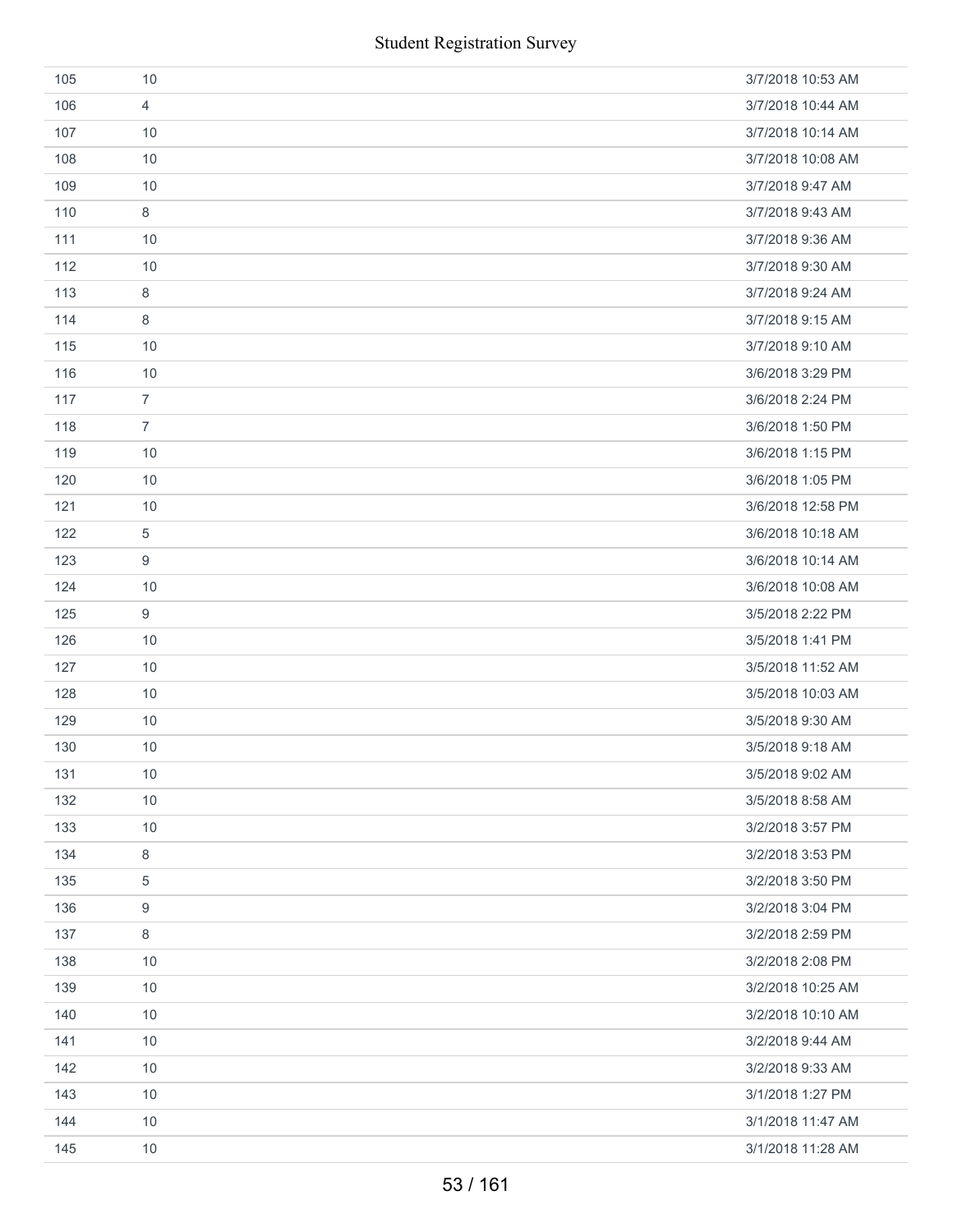| 146 | 10               | 3/1/2018 10:50 AM  |
|-----|------------------|--------------------|
| 147 | 10               | 3/1/2018 10:36 AM  |
| 148 | 9                | 3/1/2018 10:29 AM  |
| 149 | 10               | 3/1/2018 10:17 AM  |
| 150 | 10               | 3/1/2018 9:53 AM   |
| 151 | 10               | 3/1/2018 9:42 AM   |
| 152 | 10               | 2/28/2018 4:34 PM  |
| 153 | 10               | 2/28/2018 3:47 PM  |
| 154 | 10               | 2/28/2018 3:29 PM  |
| 155 | 5                | 2/28/2018 3:04 PM  |
| 156 | 5                | 2/28/2018 1:50 PM  |
| 157 | 10               | 2/28/2018 1:40 PM  |
| 158 | 9                | 2/28/2018 11:14 AM |
| 159 | 10               | 2/28/2018 11:01 AM |
| 160 | 5                | 2/26/2018 10:27 AM |
| 161 | $\overline{2}$   | 2/20/2018 2:48 PM  |
| 162 | 4                | 2/14/2018 11:01 AM |
| 163 | 9                | 2/9/2018 3:03 PM   |
| 164 | 9                | 2/9/2018 1:18 AM   |
| 165 | $\mathbf{1}$     | 2/8/2018 10:46 AM  |
| 166 | $\overline{7}$   | 2/1/2018 2:12 PM   |
| 167 | 10               | 1/30/2018 11:45 AM |
| 168 | 10               | 1/29/2018 1:35 PM  |
| 169 | 10               | 1/29/2018 12:53 PM |
| 170 | 10               | 1/26/2018 8:30 AM  |
| 171 | $\mathfrak{S}$   | 1/25/2018 1:43 PM  |
| 172 | $\boldsymbol{9}$ | 1/23/2018 1:55 PM  |
| 173 | $\,6\,$          | 1/19/2018 6:30 PM  |
| 174 | $\mathbf{1}$     | 1/19/2018 6:26 PM  |
| 175 | 9                | 1/19/2018 6:24 PM  |
| 176 | 2                | 1/19/2018 6:22 PM  |
| 177 | 9                | 1/19/2018 6:20 PM  |
| 178 | $\boldsymbol{9}$ | 1/19/2018 6:18 PM  |
| 179 | $\mathbf{1}$     | 1/19/2018 6:16 PM  |
| 180 | 5                | 1/19/2018 6:13 PM  |
| 181 | $\overline{7}$   | 1/19/2018 6:11 PM  |
| 182 | $\sqrt{2}$       | 1/19/2018 6:09 PM  |
| 183 | 8                | 1/19/2018 6:06 PM  |
| 184 | 10               | 1/19/2018 6:02 PM  |
| 185 | $\mathbf 0$      | 1/19/2018 5:59 PM  |
| 186 | 5                | 1/19/2018 5:57 PM  |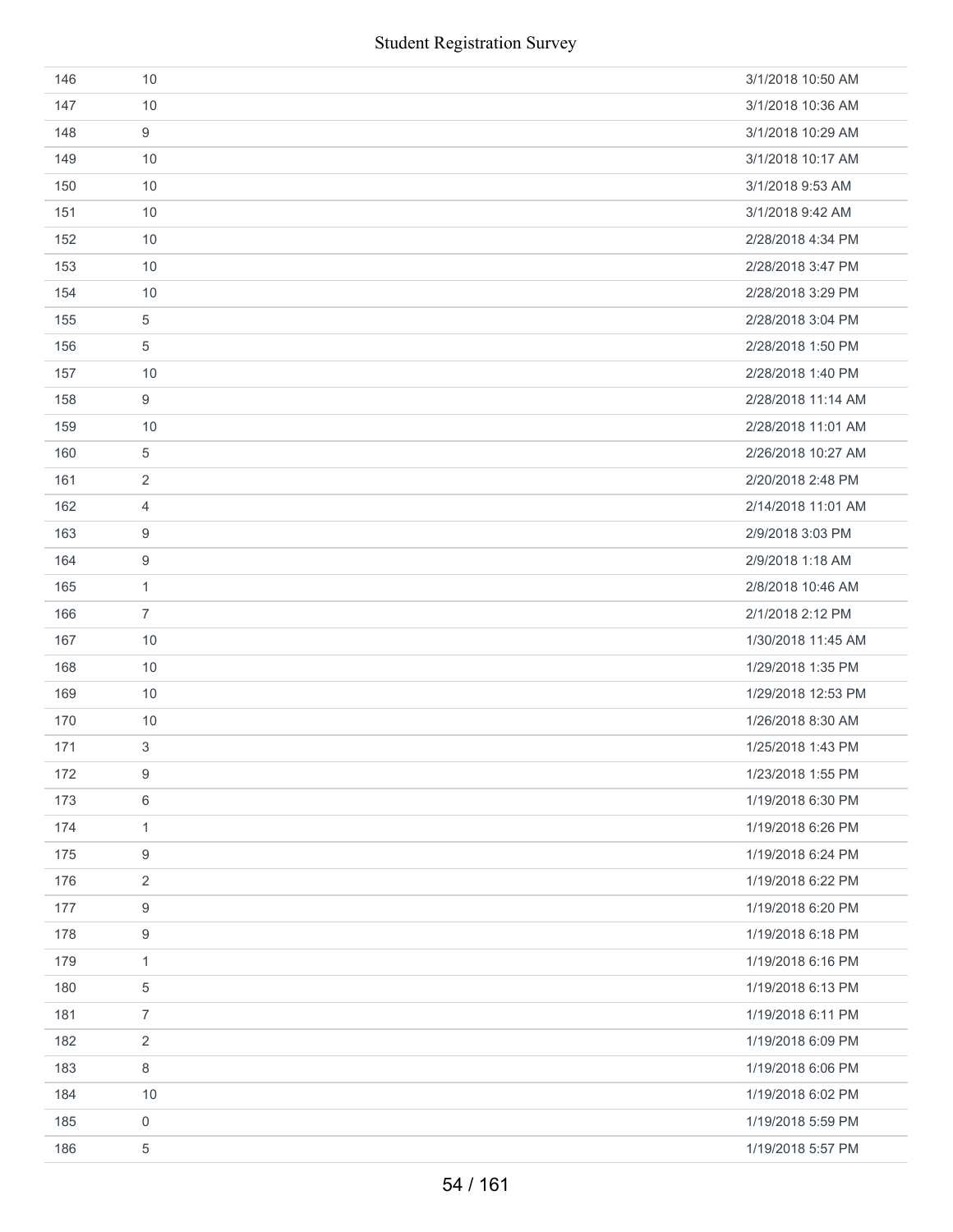|     | <b>Student Registration Survey</b> |                    |
|-----|------------------------------------|--------------------|
| 187 | 10                                 | 1/18/2018 2:53 PM  |
| 188 | $\overline{4}$                     | 1/17/2018 9:22 AM  |
| 189 | 10                                 | 1/16/2018 6:55 PM  |
| 190 | 10                                 | 1/16/2018 6:52 PM  |
| 191 | 5                                  | 1/16/2018 6:51 PM  |
| 192 | 3                                  | 1/16/2018 6:49 PM  |
| 193 | 3                                  | 1/16/2018 6:45 PM  |
| 194 | 3                                  | 1/16/2018 6:44 PM  |
| 195 | 8                                  | 1/16/2018 6:42 PM  |
| 196 | $\overline{2}$                     | 1/16/2018 6:20 PM  |
| 197 | 9                                  | 1/16/2018 6:17 PM  |
| 198 | 4                                  | 1/16/2018 6:15 PM  |
| 199 | 9                                  | 1/16/2018 6:12 PM  |
| 200 | 10                                 | 1/16/2018 6:10 PM  |
| 201 | $\overline{7}$                     | 1/16/2018 6:07 PM  |
| 202 | 10                                 | 1/16/2018 6:04 PM  |
| 203 | 10                                 | 1/16/2018 6:01 PM  |
| 204 | 9                                  | 1/16/2018 5:59 PM  |
| 205 | 9                                  | 1/16/2018 5:54 PM  |
| 206 | 9                                  | 1/16/2018 5:52 PM  |
| 207 | 10                                 | 1/16/2018 5:49 PM  |
| 208 | $\overline{7}$                     | 1/16/2018 5:45 PM  |
| 209 | 10                                 | 1/16/2018 5:36 PM  |
| 210 | $10$                               | 1/16/2018 5:33 PM  |
| 211 | $\mathbf{1}$                       | 1/16/2018 5:27 PM  |
| 212 | 10                                 | 1/16/2018 5:22 PM  |
| 213 | 9                                  | 1/16/2018 5:19 PM  |
| 214 | $\boldsymbol{9}$                   | 1/16/2018 11:10 AM |
| 215 | 10                                 | 1/16/2018 7:36 AM  |
| 216 | 6                                  | 1/12/2018 6:16 PM  |
| 217 | 10                                 | 1/12/2018 6:13 PM  |
| 218 | $\,$ 5 $\,$                        | 1/12/2018 6:10 PM  |
| 219 | 10                                 | 1/12/2018 6:06 PM  |
| 220 | $\mathbf{1}$                       | 1/12/2018 6:03 PM  |
| 221 | 10                                 | 1/12/2018 6:02 PM  |
| 222 | 10                                 | 1/12/2018 5:58 PM  |
| 223 | $\overline{7}$                     | 1/12/2018 5:55 PM  |
| 224 | 5                                  | 1/12/2018 5:53 PM  |
| 225 | 8                                  | 1/12/2018 5:51 PM  |
| 226 | 5                                  | 1/11/2018 7:02 PM  |
| 227 | 10                                 | 1/11/2018 6:59 PM  |
|     | 55 / 161                           |                    |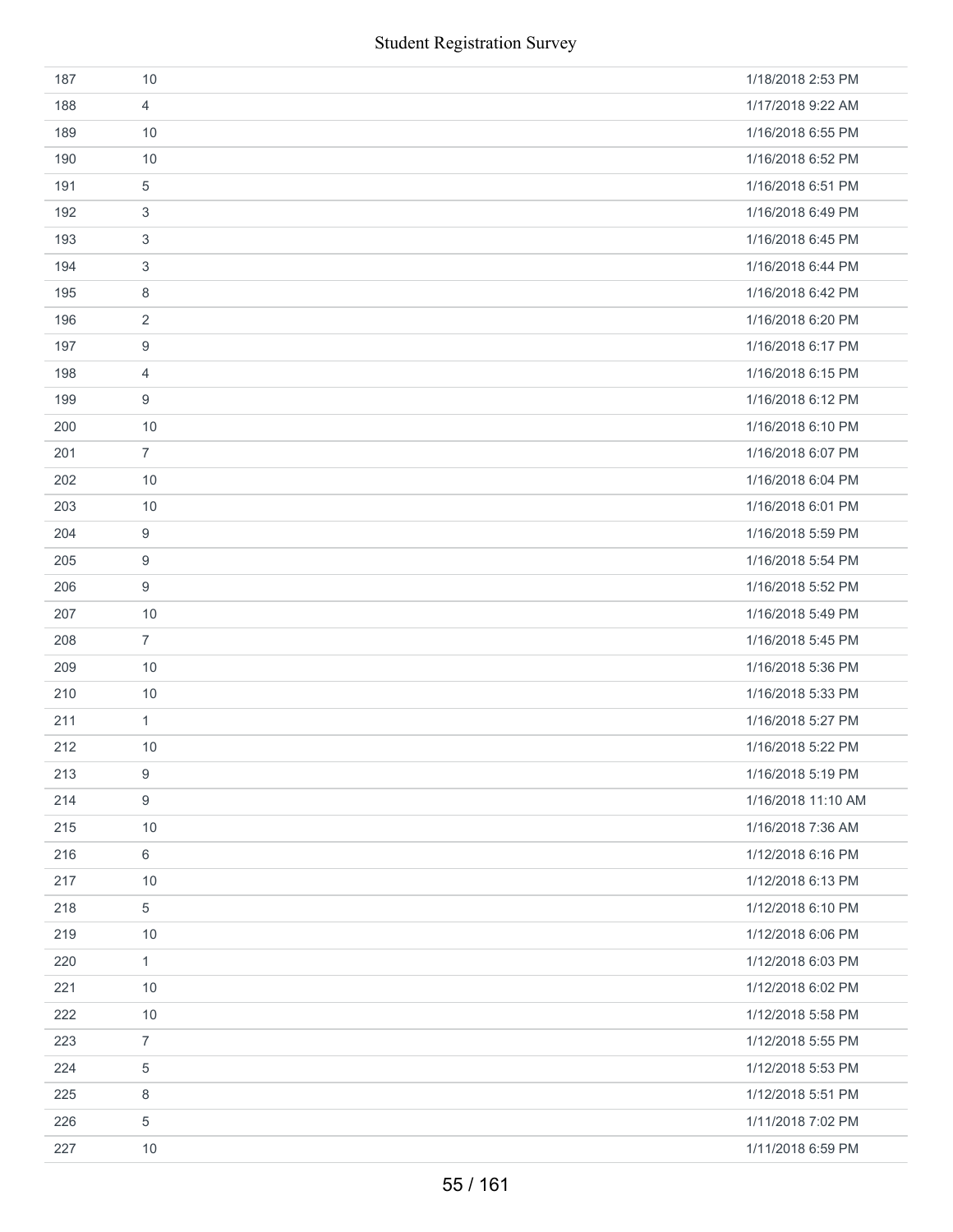|     | <b>Student Registration Survey</b> |                    |
|-----|------------------------------------|--------------------|
| 228 | $\sqrt{5}$                         | 1/11/2018 6:55 PM  |
| 229 | 10                                 | 1/11/2018 6:51 PM  |
| 230 | 10                                 | 1/11/2018 6:49 PM  |
| 231 | $\overline{4}$                     | 1/11/2018 5:56 PM  |
| 232 | 10                                 | 1/11/2018 5:44 PM  |
| 233 | $\sqrt{5}$                         | 1/11/2018 5:40 PM  |
| 234 | 5                                  | 1/11/2018 5:37 PM  |
| 235 | 10                                 | 1/11/2018 5:35 PM  |
| 236 | 10                                 | 1/11/2018 5:33 PM  |
| 237 | 10                                 | 1/11/2018 5:30 PM  |
| 238 | $\overline{7}$                     | 1/11/2018 5:26 PM  |
| 239 | $\sqrt{5}$                         | 1/11/2018 5:23 PM  |
| 240 | 5                                  | 1/11/2018 5:21 PM  |
| 241 | 10                                 | 1/11/2018 5:19 PM  |
| 242 | 10                                 | 1/11/2018 12:03 PM |
| 243 | 10                                 | 1/11/2018 11:58 AM |
| 244 | 10                                 | 1/11/2018 11:54 AM |
| 245 | $\boldsymbol{9}$                   | 1/11/2018 11:45 AM |
| 246 | 9                                  | 1/11/2018 11:43 AM |
| 247 | $\boldsymbol{0}$                   | 1/11/2018 11:41 AM |
| 248 | 10                                 | 1/11/2018 11:40 AM |
| 249 | 10                                 | 1/11/2018 11:38 AM |
| 250 | 9                                  | 1/11/2018 11:37 AM |
| 251 | 9                                  | 1/11/2018 11:34 AM |
| 252 | 10                                 | 1/11/2018 11:33 AM |
| 253 | 8                                  | 1/10/2018 3:40 PM  |
| 254 | 10                                 | 1/10/2018 3:38 PM  |
| 255 | 10                                 | 1/10/2018 3:37 PM  |
| 256 | $\,$ 5 $\,$                        | 1/10/2018 3:35 PM  |
| 257 | $\overline{7}$                     | 1/10/2018 3:33 PM  |
| 258 | 10                                 | 1/10/2018 3:31 PM  |
| 259 | 10                                 | 1/10/2018 3:27 PM  |
| 260 | 10                                 | 1/10/2018 3:25 PM  |
| 261 | 10                                 | 1/10/2018 3:24 PM  |
| 262 | $\overline{7}$                     | 1/10/2018 3:22 PM  |
| 263 | 10                                 | 1/10/2018 3:20 PM  |
| 264 | $\,6\,$                            | 1/10/2018 3:19 PM  |
| 265 | 5                                  | 1/10/2018 3:17 PM  |
| 266 | $\overline{7}$                     | 1/10/2018 3:16 PM  |
| 267 | 10                                 | 1/10/2018 3:00 PM  |
| 268 | 10                                 | 1/10/2018 2:53 PM  |
|     | 56 / 161                           |                    |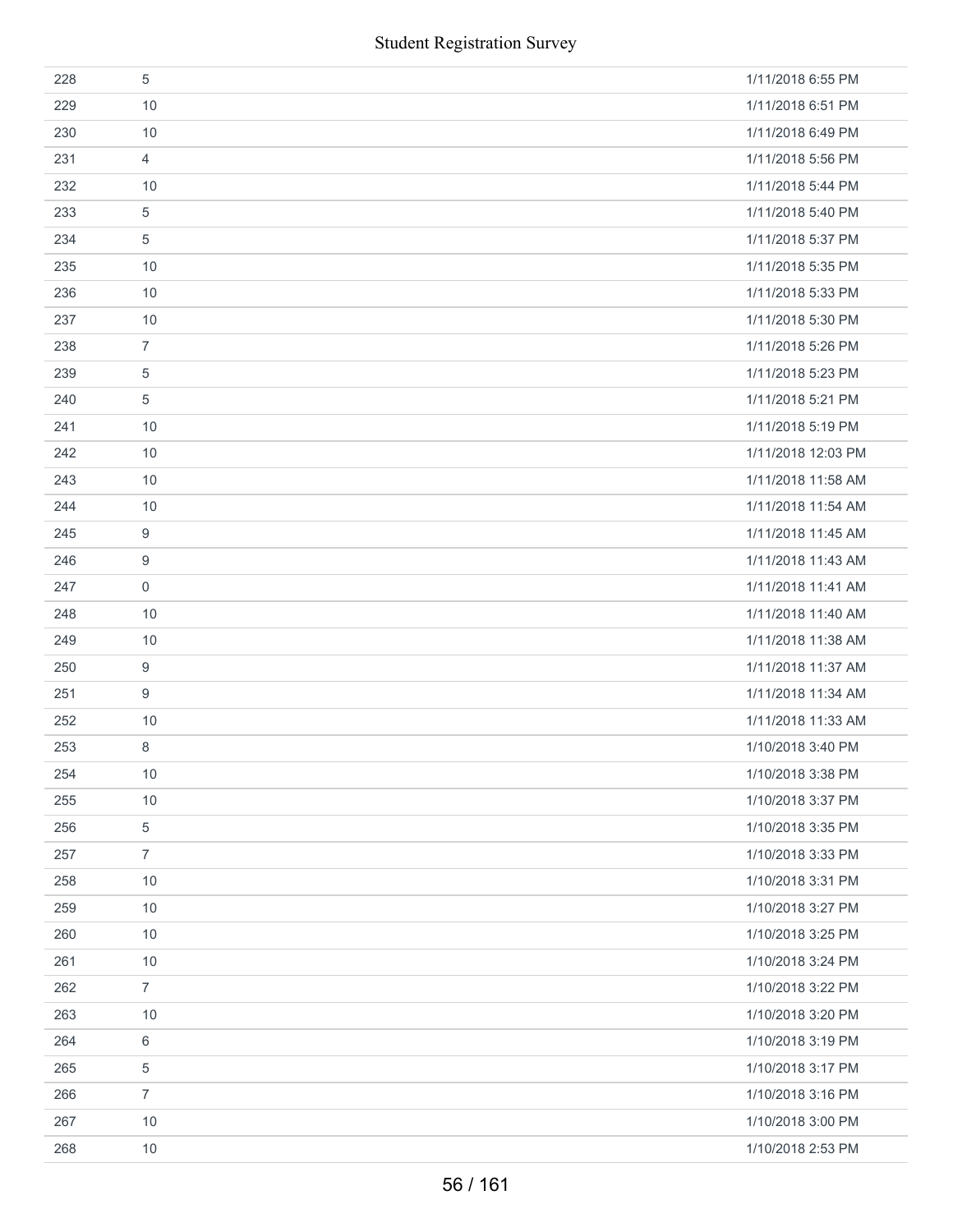|     | <b>Student Registration Survey</b> |                    |
|-----|------------------------------------|--------------------|
| 269 | 8                                  | 1/10/2018 2:51 PM  |
| 270 | 10                                 | 1/10/2018 2:49 PM  |
| 271 | 10                                 | 1/10/2018 2:48 PM  |
| 272 | 10                                 | 1/10/2018 2:46 PM  |
| 273 | 10                                 | 1/10/2018 2:44 PM  |
| 274 | $\overline{7}$                     | 1/10/2018 2:40 PM  |
| 275 | 10                                 | 1/10/2018 2:34 PM  |
| 276 | 9                                  | 1/10/2018 2:32 PM  |
| 277 | 5                                  | 1/10/2018 2:31 PM  |
| 278 | 6                                  | 1/10/2018 2:18 PM  |
| 279 | $\overline{7}$                     | 1/10/2018 2:17 PM  |
| 280 | 10                                 | 1/10/2018 2:16 PM  |
| 281 | 8                                  | 1/10/2018 2:14 PM  |
| 282 | 10                                 | 1/10/2018 2:12 PM  |
| 283 | 9                                  | 1/10/2018 2:10 PM  |
| 284 | 5                                  | 1/10/2018 2:08 PM  |
| 285 | 6                                  | 1/10/2018 1:05 PM  |
| 286 | 9                                  | 1/10/2018 1:02 PM  |
| 287 | 10                                 | 1/10/2018 12:59 PM |
| 288 | 10                                 | 1/10/2018 12:57 PM |
| 289 | 10                                 | 1/10/2018 12:56 PM |
| 290 | 10                                 | 1/10/2018 12:49 PM |
| 291 | 10                                 | 1/10/2018 12:47 PM |
| 292 | 10                                 | 1/10/2018 12:34 PM |
| 293 | 5                                  | 1/10/2018 12:30 PM |
| 294 | 7                                  | 1/10/2018 12:27 PM |
| 295 | 10                                 | 1/10/2018 12:23 PM |
| 296 | 10                                 | 1/10/2018 12:21 PM |
| 297 | 10                                 | 1/10/2018 12:19 PM |
| 298 | 9                                  | 1/10/2018 12:17 PM |
| 299 | 8                                  | 1/10/2018 12:12 PM |
| 300 | 9                                  | 1/10/2018 12:09 PM |
| 301 | 10                                 | 1/10/2018 12:04 PM |
| 302 | 10                                 | 1/10/2018 11:59 AM |
| 303 | 10                                 | 1/10/2018 11:57 AM |
| 304 | 10                                 | 1/10/2018 11:54 AM |
| 305 | 10                                 | 1/10/2018 11:49 AM |
| 306 | 10                                 | 1/10/2018 11:12 AM |
| 307 | 6                                  | 1/10/2018 11:03 AM |
| 308 | 10                                 | 1/10/2018 11:00 AM |
| 309 | 10                                 | 1/10/2018 10:58 AM |
|     | 57 / 161                           |                    |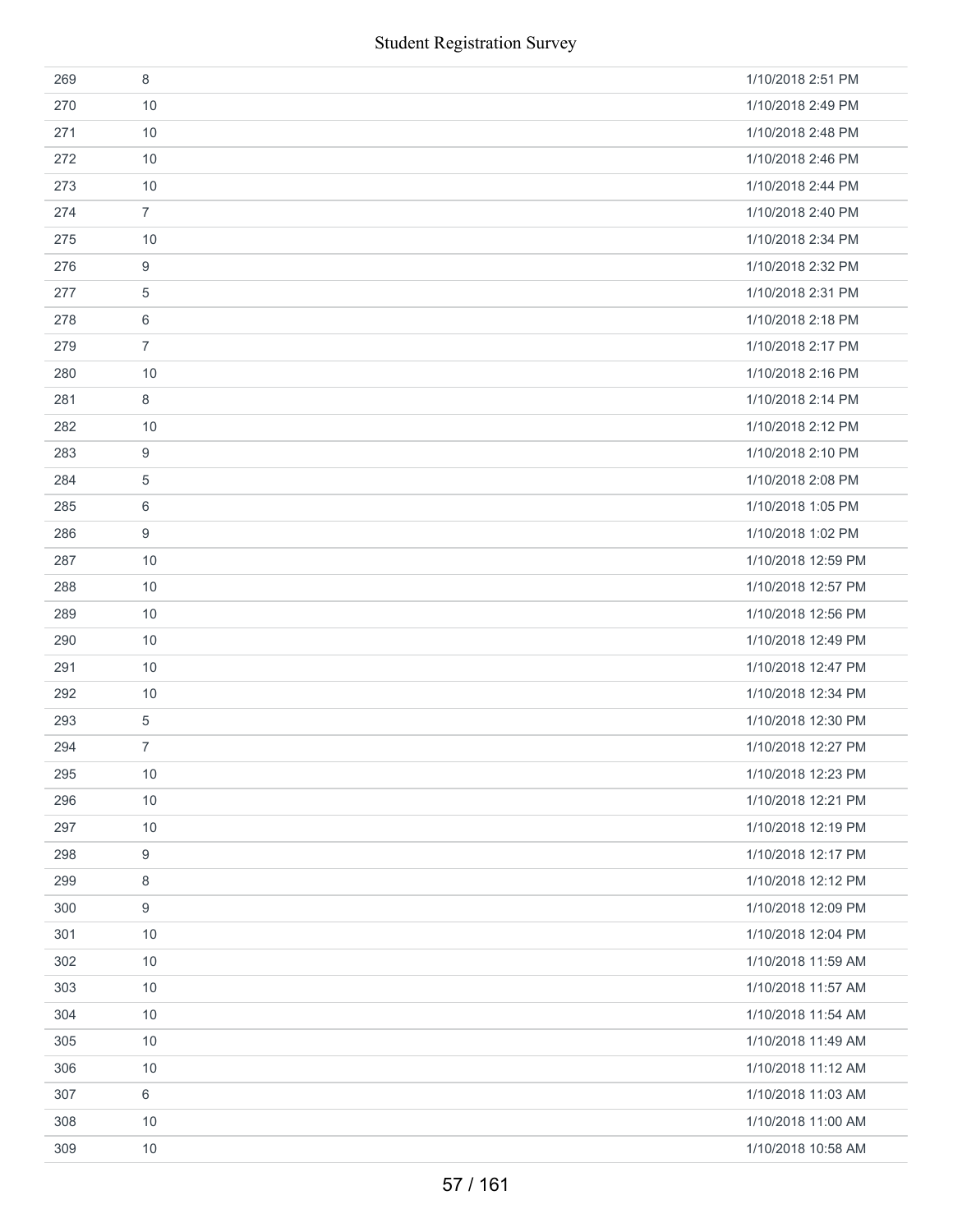| 310 | 10             | 1/10/2018 10:55 AM  |
|-----|----------------|---------------------|
| 311 | 10             | 1/10/2018 10:52 AM  |
| 312 | 9              | 1/10/2018 10:49 AM  |
| 313 | 10             | 1/10/2018 10:41 AM  |
| 314 | $\overline{2}$ | 12/17/2017 4:47 PM  |
| 315 | 10             | 12/10/2017 7:53 PM  |
| 316 | 8              | 12/6/2017 10:38 AM  |
| 317 | 3              | 12/6/2017 9:25 AM   |
| 318 | 5              | 11/22/2017 3:47 PM  |
| 319 | 5              | 11/22/2017 3:28 PM  |
| 320 | 8              | 11/20/2017 12:51 PM |
| 321 | 10             | 11/17/2017 3:21 PM  |
| 322 | 3              | 11/17/2017 9:43 AM  |
| 323 | 5              | 11/15/2017 2:40 PM  |
| 324 | 10             | 11/10/2017 11:13 AM |
| 325 | 5              | 11/9/2017 2:41 AM   |
| 326 | 10             | 11/5/2017 10:42 PM  |
| 327 | $\mathbf 0$    | 11/5/2017 8:58 AM   |
| 328 | 10             | 11/2/2017 9:05 AM   |
| 329 | 5              | 11/1/2017 3:38 PM   |
| 330 | $\overline{7}$ | 11/1/2017 3:27 PM   |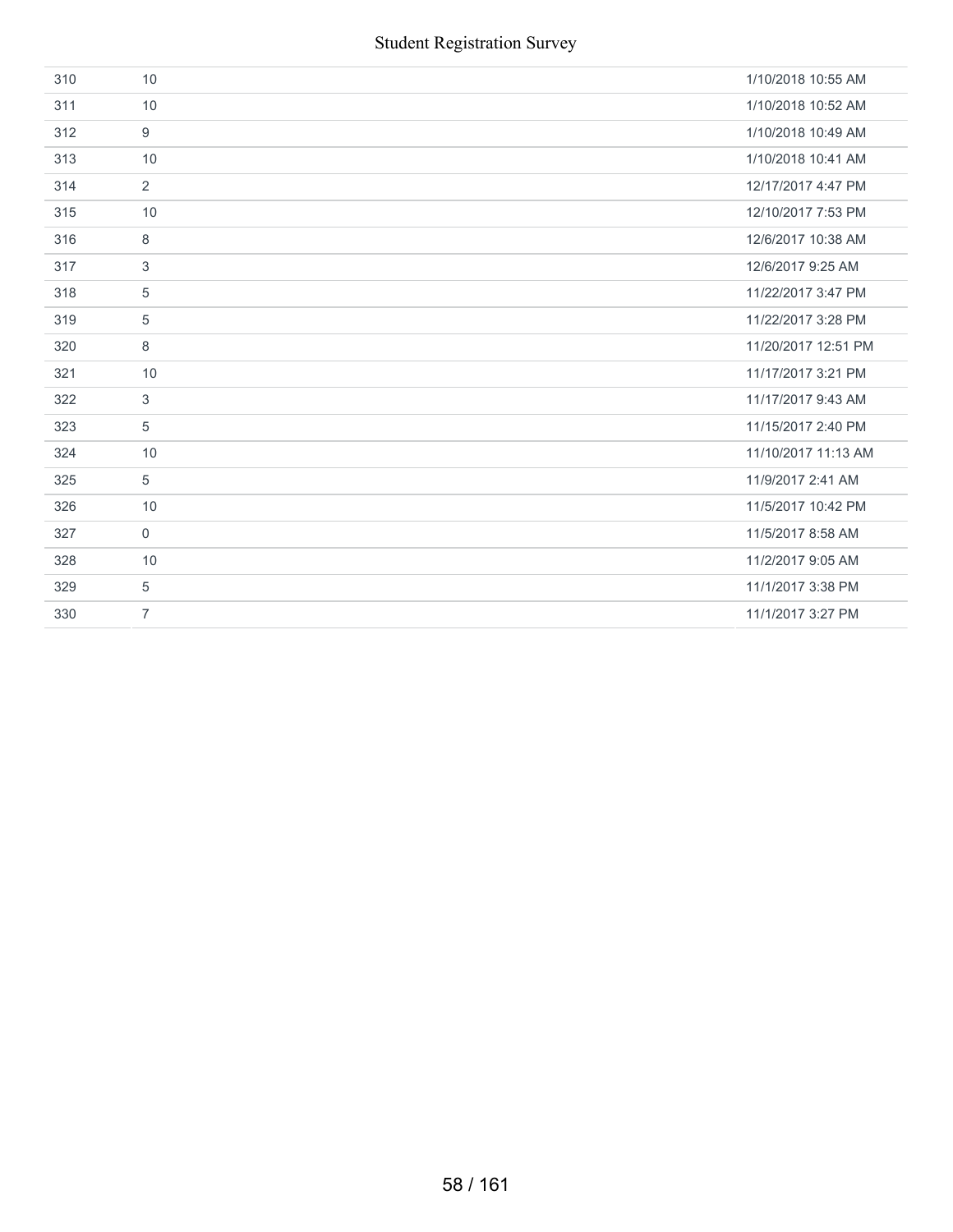### Student Registration Survey

# Q18 Helpfulness of Financial Aid Office.



| <b>ANSWER CHOICES</b>  | <b>AVERAGE NUMBER</b> | <b>TOTAL NUMBER</b> |       | <b>RESPONSES</b> |     |
|------------------------|-----------------------|---------------------|-------|------------------|-----|
|                        |                       |                     | 2.769 |                  | 330 |
| Total Respondents: 330 |                       |                     |       |                  |     |

| #              |                | <b>DATE</b>        |
|----------------|----------------|--------------------|
| 1              | 5              | 5/4/2018 9:52 AM   |
| 2              | $\overline{7}$ | 4/26/2018 12:58 PM |
| 3              | 10             | 4/25/2018 6:45 PM  |
| 4              | 10             | 4/24/2018 11:23 PM |
| 5              | 10             | 4/24/2018 1:07 PM  |
| 6              | 10             | 4/20/2018 10:01 AM |
| $\overline{7}$ | 10             | 4/18/2018 8:15 AM  |
| 8              | 10             | 4/9/2018 1:48 PM   |
| 9              | 9              | 3/28/2018 2:03 AM  |
| 10             | 10             | 3/23/2018 11:38 AM |
| 11             | 10             | 3/23/2018 9:58 AM  |
| 12             | 10             | 3/21/2018 10:11 AM |
| 13             | 10             | 3/20/2018 3:45 PM  |
| 14             | 5              | 3/12/2018 12:04 PM |
| 15             | 10             | 3/12/2018 12:00 PM |
| 16             | 10             | 3/12/2018 11:57 AM |
| 17             | 10             | 3/12/2018 11:54 AM |
| 18             | 10             | 3/12/2018 11:46 AM |
| 19             | 8              | 3/12/2018 11:41 AM |
| 20             | 6              | 3/12/2018 10:40 AM |
| 21             | 8              | 3/12/2018 10:31 AM |
| 22             | 9              | 3/12/2018 10:24 AM |
|                |                |                    |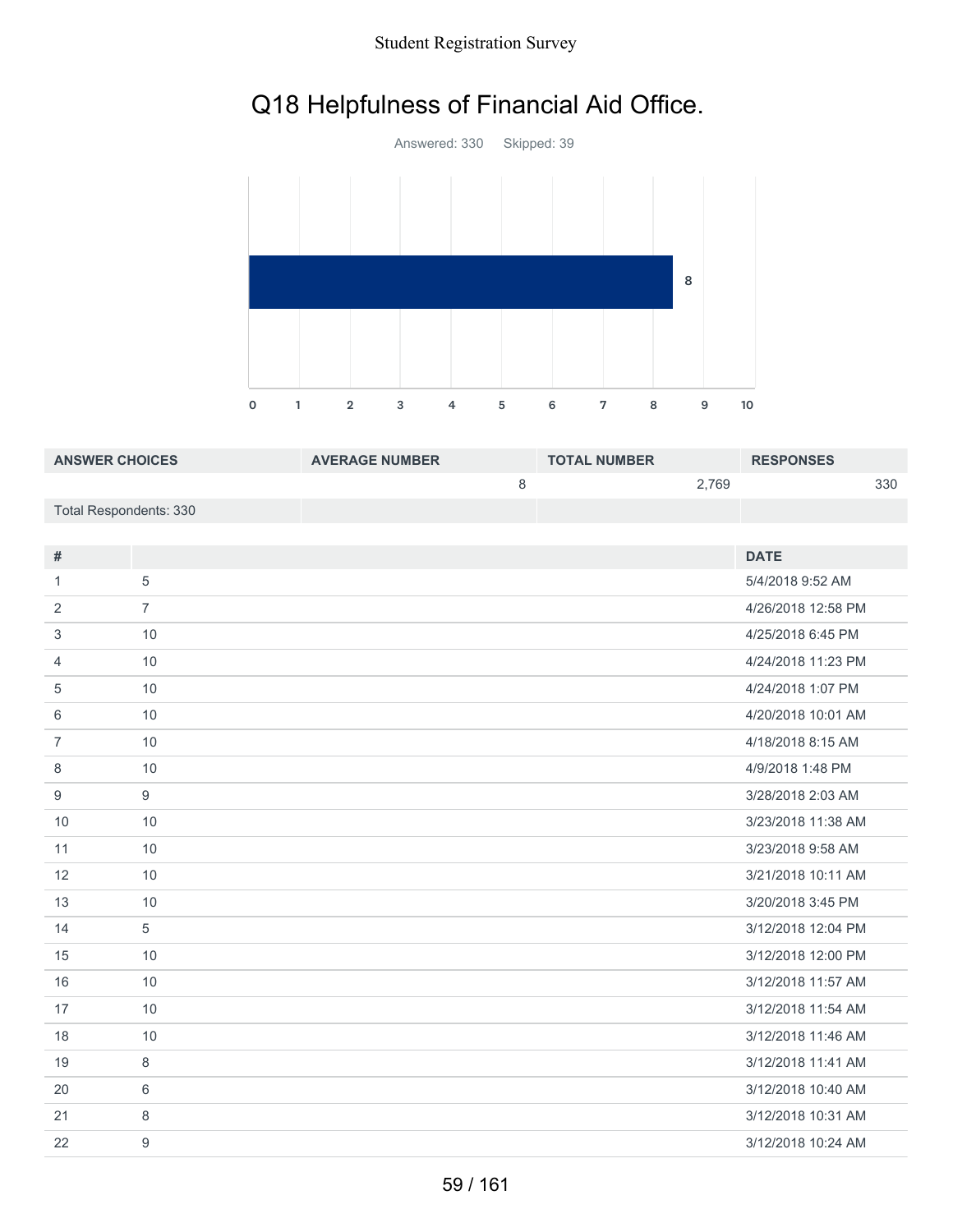| 23 | 10               | 3/12/2018 10:21 AM |
|----|------------------|--------------------|
| 24 | 10               | 3/12/2018 10:02 AM |
| 25 | 10               | 3/12/2018 9:10 AM  |
| 26 | 8                | 3/12/2018 9:08 AM  |
| 27 | 10               | 3/9/2018 4:17 PM   |
| 28 | 10               | 3/9/2018 2:11 PM   |
| 29 | 10               | 3/9/2018 1:57 PM   |
| 30 | 10               | 3/9/2018 1:49 PM   |
| 31 | 10               | 3/9/2018 1:33 PM   |
| 32 | 10               | 3/9/2018 12:49 PM  |
| 33 | 10               | 3/9/2018 11:43 AM  |
| 34 | 10               | 3/9/2018 11:33 AM  |
| 35 | 10               | 3/9/2018 11:10 AM  |
| 36 | 10               | 3/9/2018 11:04 AM  |
| 37 | 10               | 3/9/2018 10:50 AM  |
| 38 | 10               | 3/9/2018 10:45 AM  |
| 39 | 10               | 3/9/2018 10:39 AM  |
| 40 | 10               | 3/9/2018 10:35 AM  |
| 41 | 10               | 3/9/2018 10:33 AM  |
| 42 | 10               | 3/9/2018 10:30 AM  |
| 43 | 10               | 3/9/2018 10:25 AM  |
| 44 | 10               | 3/9/2018 9:42 AM   |
| 45 | 9                | 3/9/2018 9:36 AM   |
| 46 | 10               | 3/9/2018 9:29 AM   |
| 47 | 10               | 3/9/2018 9:25 AM   |
| 48 | 9                | 3/9/2018 9:22 AM   |
| 49 | 9                | 3/9/2018 9:18 AM   |
| 50 | $\mathbf{1}$     | 3/9/2018 9:13 AM   |
| 51 | 10               | 3/8/2018 4:35 PM   |
| 52 | 10               | 3/8/2018 4:24 PM   |
| 53 | 10               | 3/8/2018 4:17 PM   |
| 54 | 10               | 3/8/2018 4:10 PM   |
| 55 | 10               | 3/8/2018 4:08 PM   |
| 56 | $\boldsymbol{9}$ | 3/8/2018 4:03 PM   |
| 57 | 10               | 3/8/2018 3:48 PM   |
| 58 | 10               | 3/8/2018 3:43 PM   |
| 59 | 10               | 3/8/2018 3:38 PM   |
| 60 | 10               | 3/8/2018 3:35 PM   |
| 61 | 10               | 3/8/2018 3:16 PM   |
| 62 | $\overline{7}$   | 3/8/2018 3:12 PM   |
| 63 | 10               | 3/8/2018 3:02 PM   |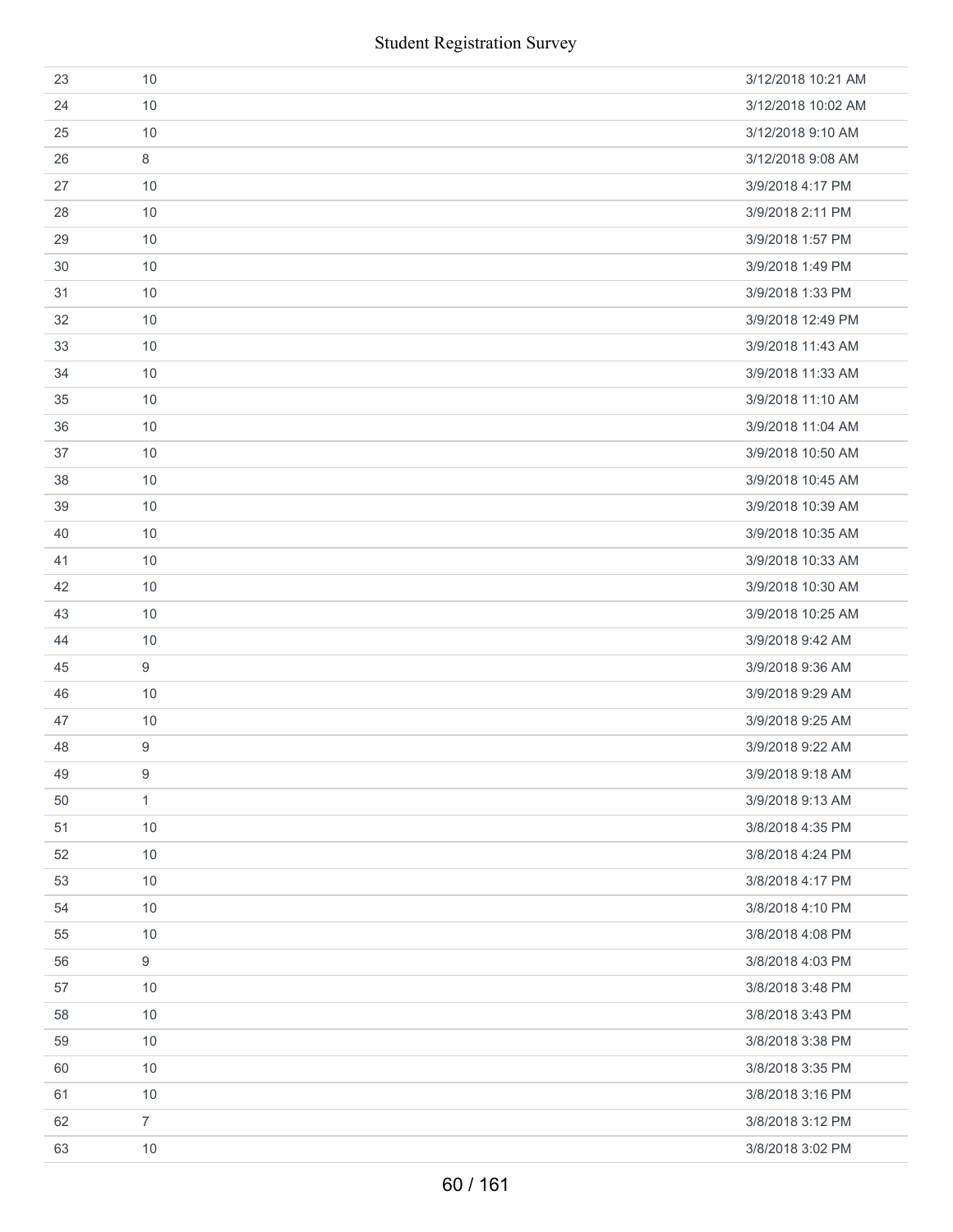|     | <b>Student Registration Survey</b> |                   |
|-----|------------------------------------|-------------------|
| 64  | $\overline{7}$                     | 3/8/2018 2:52 PM  |
| 65  | 9                                  | 3/8/2018 2:40 PM  |
| 66  | 9                                  | 3/8/2018 2:36 PM  |
| 67  | 10                                 | 3/8/2018 2:32 PM  |
| 68  | $\overline{7}$                     | 3/8/2018 2:25 PM  |
| 69  | 10                                 | 3/8/2018 2:21 PM  |
| 70  | $\mathbf{1}$                       | 3/8/2018 2:18 PM  |
| 71  | 10                                 | 3/8/2018 2:06 PM  |
| 72  | 10                                 | 3/8/2018 1:43 PM  |
| 73  | 10                                 | 3/8/2018 1:39 PM  |
| 74  | 10                                 | 3/8/2018 1:33 PM  |
| 75  | 10                                 | 3/8/2018 1:31 PM  |
| 76  | 10                                 | 3/8/2018 1:29 PM  |
| 77  | 10                                 | 3/8/2018 1:24 PM  |
| 78  | 3                                  | 3/8/2018 11:14 AM |
| 79  | 10                                 | 3/8/2018 10:46 AM |
| 80  | 10                                 | 3/8/2018 10:41 AM |
| 81  | 3                                  | 3/8/2018 10:34 AM |
| 82  | 8                                  | 3/8/2018 10:26 AM |
| 83  | 10                                 | 3/8/2018 10:22 AM |
| 84  | 10                                 | 3/8/2018 10:04 AM |
| 85  | 10                                 | 3/8/2018 10:01 AM |
| 86  | 10                                 | 3/8/2018 9:58 AM  |
| 87  | 10                                 | 3/7/2018 4:03 PM  |
| 88  | $10$                               | 3/7/2018 3:06 PM  |
| 89  | 10                                 | 3/7/2018 2:59 PM  |
| 90  | 5                                  | 3/7/2018 2:44 PM  |
| 91  | 10                                 | 3/7/2018 2:32 PM  |
| 92  | 10                                 | 3/7/2018 2:22 PM  |
| 93  | 10                                 | 3/7/2018 2:16 PM  |
| 94  | $\overline{7}$                     | 3/7/2018 2:04 PM  |
| 95  | 10                                 | 3/7/2018 2:01 PM  |
| 96  | $\mathbf{1}$                       | 3/7/2018 1:54 PM  |
| 97  | 10                                 | 3/7/2018 1:52 PM  |
| 98  | 10                                 | 3/7/2018 1:46 PM  |
| 99  | 10                                 | 3/7/2018 1:42 PM  |
| 100 | 10                                 | 3/7/2018 1:39 PM  |
| 101 | 10                                 | 3/7/2018 1:09 PM  |
| 102 | $10$                               | 3/7/2018 11:29 AM |
| 103 | $\overline{7}$                     | 3/7/2018 11:26 AM |
| 104 | $\boldsymbol{7}$                   | 3/7/2018 11:12 AM |
|     | 61 / 161                           |                   |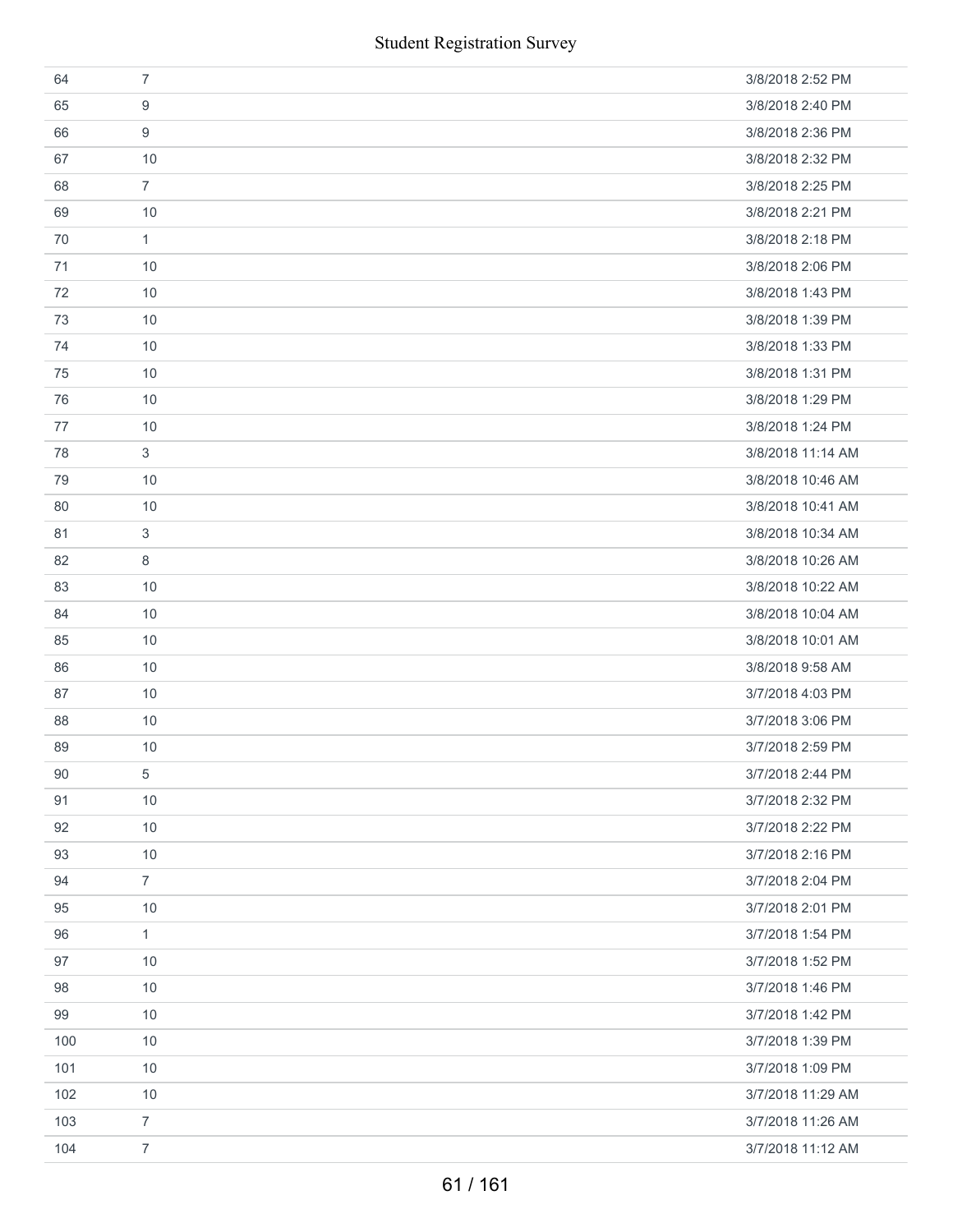|     | <b>Student Registration Survey</b> |                   |
|-----|------------------------------------|-------------------|
| 105 | 10                                 | 3/7/2018 10:53 AM |
| 106 | 3                                  | 3/7/2018 10:44 AM |
| 107 | 10                                 | 3/7/2018 10:14 AM |
| 108 | 10                                 | 3/7/2018 10:08 AM |
| 109 | 10                                 | 3/7/2018 9:47 AM  |
| 110 | 8                                  | 3/7/2018 9:43 AM  |
| 111 | 10                                 | 3/7/2018 9:36 AM  |
| 112 | 10                                 | 3/7/2018 9:30 AM  |
| 113 | 9                                  | 3/7/2018 9:24 AM  |
| 114 | 8                                  | 3/7/2018 9:15 AM  |
| 115 | 10                                 | 3/7/2018 9:10 AM  |
| 116 | 10                                 | 3/6/2018 3:29 PM  |
| 117 | $\overline{7}$                     | 3/6/2018 2:24 PM  |
| 118 | $\overline{7}$                     | 3/6/2018 1:50 PM  |
| 119 | 10                                 | 3/6/2018 1:15 PM  |
| 120 | 10                                 | 3/6/2018 1:05 PM  |
| 121 | 10                                 | 3/6/2018 12:58 PM |
| 122 | 6                                  | 3/6/2018 10:18 AM |
| 123 | 8                                  | 3/6/2018 10:14 AM |
| 124 | 10                                 | 3/6/2018 10:08 AM |
| 125 | 10                                 | 3/5/2018 2:22 PM  |
| 126 | 10                                 | 3/5/2018 1:41 PM  |
| 127 | 10                                 | 3/5/2018 11:52 AM |
| 128 | 10                                 | 3/5/2018 10:03 AM |
| 129 | $10$                               | 3/5/2018 9:30 AM  |
| 130 | 10                                 | 3/5/2018 9:18 AM  |
| 131 | 10                                 | 3/5/2018 9:02 AM  |
| 132 | 10                                 | 3/5/2018 8:58 AM  |
| 133 | 10                                 | 3/2/2018 3:57 PM  |
| 134 | $\overline{2}$                     | 3/2/2018 3:53 PM  |
| 135 | 10                                 | 3/2/2018 3:50 PM  |
| 136 | 9                                  | 3/2/2018 3:04 PM  |
| 137 | $\overline{7}$                     | 3/2/2018 2:59 PM  |
| 138 | 10                                 | 3/2/2018 2:08 PM  |
| 139 | 10                                 | 3/2/2018 10:25 AM |
| 140 | 10                                 | 3/2/2018 10:10 AM |
| 141 | 10                                 | 3/2/2018 9:44 AM  |
| 142 | 10                                 | 3/2/2018 9:33 AM  |
| 143 | 10                                 | 3/1/2018 1:27 PM  |
| 144 | 10                                 | 3/1/2018 11:47 AM |
| 145 | 10                                 | 3/1/2018 11:28 AM |
|     | 62 / 161                           |                   |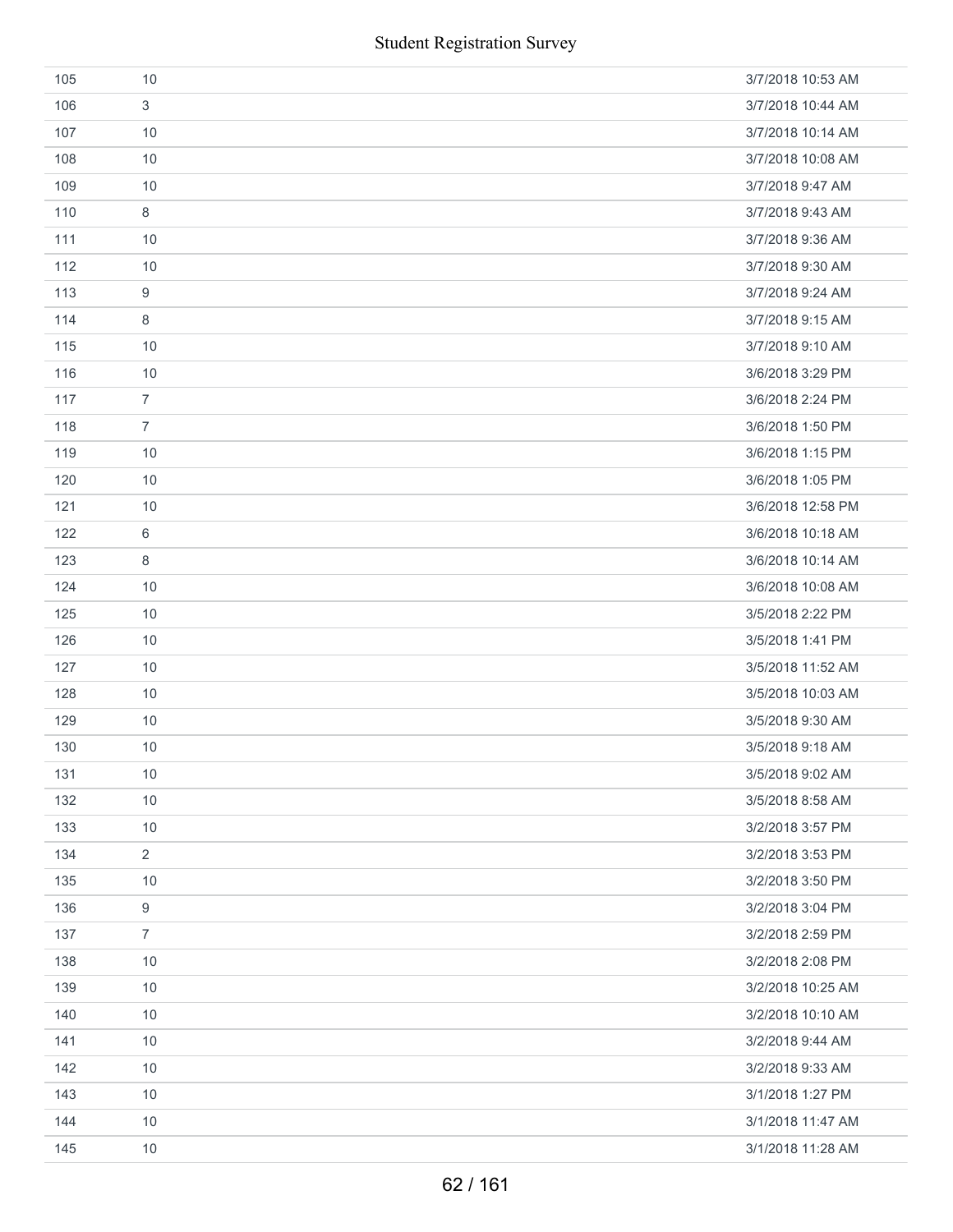| 146 | 10               | 3/1/2018 10:50 AM  |
|-----|------------------|--------------------|
| 147 | 10               | 3/1/2018 10:36 AM  |
| 148 | 9                | 3/1/2018 10:29 AM  |
| 149 | 10               | 3/1/2018 10:17 AM  |
| 150 | 10               | 3/1/2018 9:53 AM   |
| 151 | 10               | 3/1/2018 9:42 AM   |
| 152 | 10               | 2/28/2018 4:34 PM  |
| 153 | 10               | 2/28/2018 4:11 PM  |
| 154 | 10               | 2/28/2018 3:47 PM  |
| 155 | 10               | 2/28/2018 3:29 PM  |
| 156 | 6                | 2/28/2018 3:04 PM  |
| 157 | 5                | 2/28/2018 1:50 PM  |
| 158 | 10               | 2/28/2018 1:40 PM  |
| 159 | 10               | 2/28/2018 11:14 AM |
| 160 | 10               | 2/28/2018 11:01 AM |
| 161 | $\sqrt{5}$       | 2/26/2018 10:27 AM |
| 162 | $\overline{2}$   | 2/20/2018 2:48 PM  |
| 163 | $\overline{4}$   | 2/14/2018 11:01 AM |
| 164 | 10               | 2/9/2018 3:03 PM   |
| 165 | 10               | 2/9/2018 1:18 AM   |
| 166 | $\mathbf{1}$     | 2/8/2018 10:46 AM  |
| 167 | 10               | 2/1/2018 2:12 PM   |
| 168 | 10               | 1/30/2018 11:45 AM |
| 169 | 10               | 1/29/2018 1:35 PM  |
| 170 | $\sqrt{5}$       | 1/29/2018 12:53 PM |
| 171 | 10               | 1/26/2018 8:30 AM  |
| 172 | $\,$ 5 $\,$      | 1/25/2018 1:43 PM  |
| 173 | $\boldsymbol{9}$ | 1/23/2018 1:55 PM  |
| 174 | 10               | 1/19/2018 6:30 PM  |
| 175 | $\sqrt{2}$       | 1/19/2018 6:26 PM  |
| 176 | 8                | 1/19/2018 6:24 PM  |
| 177 | $\overline{2}$   | 1/19/2018 6:22 PM  |
| 178 | $\boldsymbol{9}$ | 1/19/2018 6:20 PM  |
| 179 | 9                | 1/19/2018 6:18 PM  |
| 180 | 1                | 1/19/2018 6:16 PM  |
| 181 | $\,$ 5 $\,$      | 1/19/2018 6:13 PM  |
| 182 | $\overline{7}$   | 1/19/2018 6:11 PM  |
| 183 | $\overline{2}$   | 1/19/2018 6:09 PM  |
| 184 | 8                | 1/19/2018 6:06 PM  |
| 185 | 10               | 1/19/2018 6:02 PM  |
| 186 | $\mathbf{1}$     | 1/19/2018 5:59 PM  |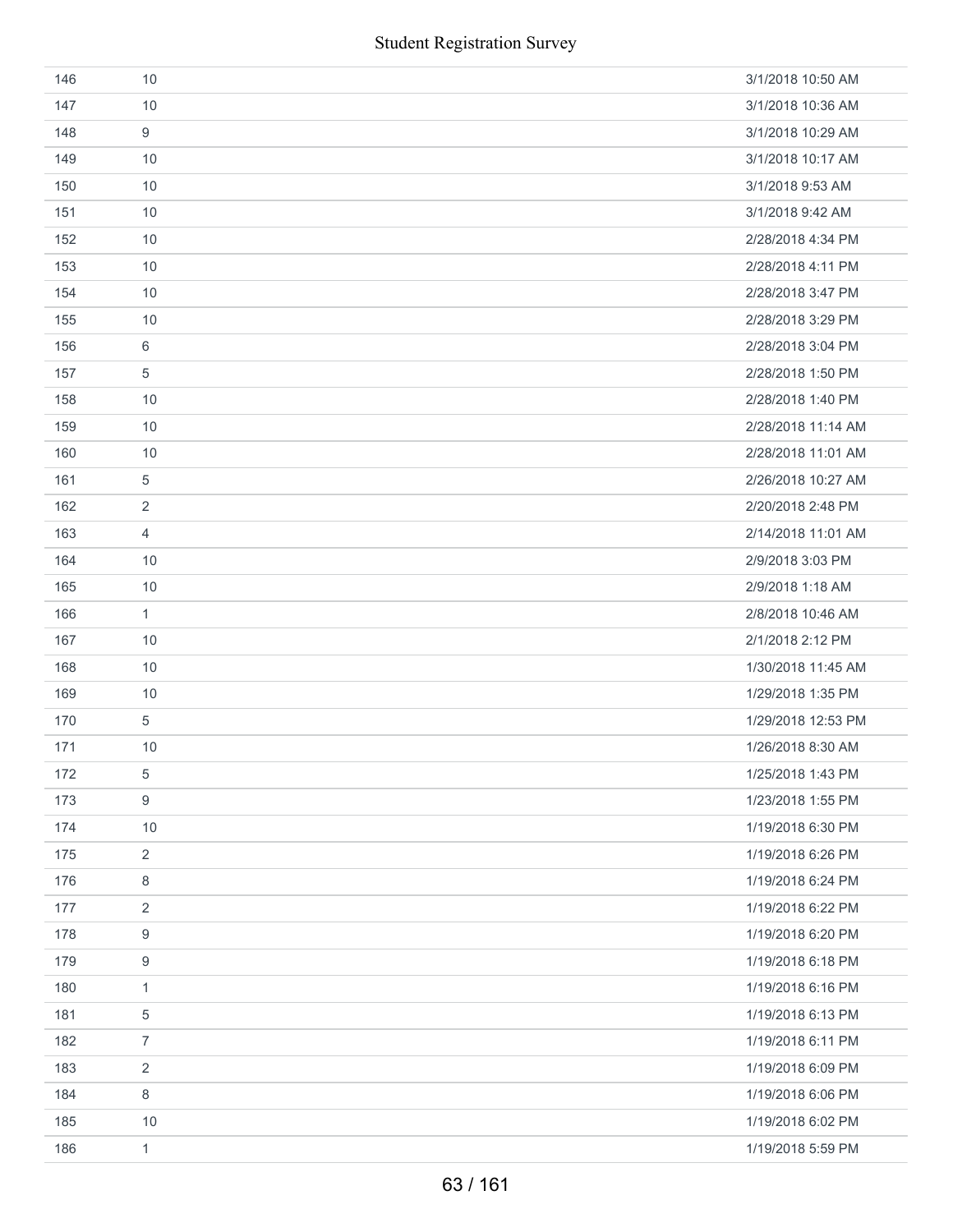|     | <b>Student Registration Survey</b> |                    |
|-----|------------------------------------|--------------------|
| 187 | 5                                  | 1/19/2018 5:57 PM  |
| 188 | 10                                 | 1/18/2018 2:53 PM  |
| 189 | 5                                  | 1/17/2018 9:22 AM  |
| 190 | 10                                 | 1/16/2018 6:55 PM  |
| 191 | 10                                 | 1/16/2018 6:52 PM  |
| 192 | 5                                  | 1/16/2018 6:51 PM  |
| 193 | 3                                  | 1/16/2018 6:49 PM  |
| 194 | 3                                  | 1/16/2018 6:45 PM  |
| 195 | 3                                  | 1/16/2018 6:44 PM  |
| 196 | 9                                  | 1/16/2018 6:42 PM  |
| 197 | $\overline{2}$                     | 1/16/2018 6:20 PM  |
| 198 | 10                                 | 1/16/2018 6:17 PM  |
| 199 | 2                                  | 1/16/2018 6:15 PM  |
| 200 | 8                                  | 1/16/2018 6:12 PM  |
| 201 | 10                                 | 1/16/2018 6:10 PM  |
| 202 | 5                                  | 1/16/2018 6:07 PM  |
| 203 | 10                                 | 1/16/2018 6:04 PM  |
| 204 | 10                                 | 1/16/2018 6:01 PM  |
| 205 | 8                                  | 1/16/2018 5:59 PM  |
| 206 | 8                                  | 1/16/2018 5:54 PM  |
| 207 | $\sqrt{2}$                         | 1/16/2018 5:52 PM  |
| 208 | 10                                 | 1/16/2018 5:49 PM  |
| 209 | $\overline{7}$                     | 1/16/2018 5:45 PM  |
| 210 | 10                                 | 1/16/2018 5:36 PM  |
| 211 | $\mathbf{1}$                       | 1/16/2018 5:33 PM  |
| 212 | 6                                  | 1/16/2018 5:27 PM  |
| 213 | 10                                 | 1/16/2018 5:22 PM  |
| 214 | 10                                 | 1/16/2018 5:19 PM  |
| 215 | 9                                  | 1/16/2018 11:10 AM |
| 216 | 10                                 | 1/16/2018 7:36 AM  |
| 217 | 4                                  | 1/12/2018 6:16 PM  |
| 218 | 10                                 | 1/12/2018 6:13 PM  |
| 219 | 5                                  | 1/12/2018 6:10 PM  |
| 220 | 10                                 | 1/12/2018 6:06 PM  |
| 221 | $\mathbf{1}$                       | 1/12/2018 6:03 PM  |
| 222 | 10                                 | 1/12/2018 6:02 PM  |
| 223 | 10                                 | 1/12/2018 5:58 PM  |
| 224 | $\overline{7}$                     | 1/12/2018 5:55 PM  |
| 225 | 5                                  | 1/12/2018 5:53 PM  |
| 226 | 9                                  | 1/12/2018 5:51 PM  |
| 227 | $\,$ 5 $\,$                        | 1/11/2018 7:02 PM  |
|     | 64 / 161                           |                    |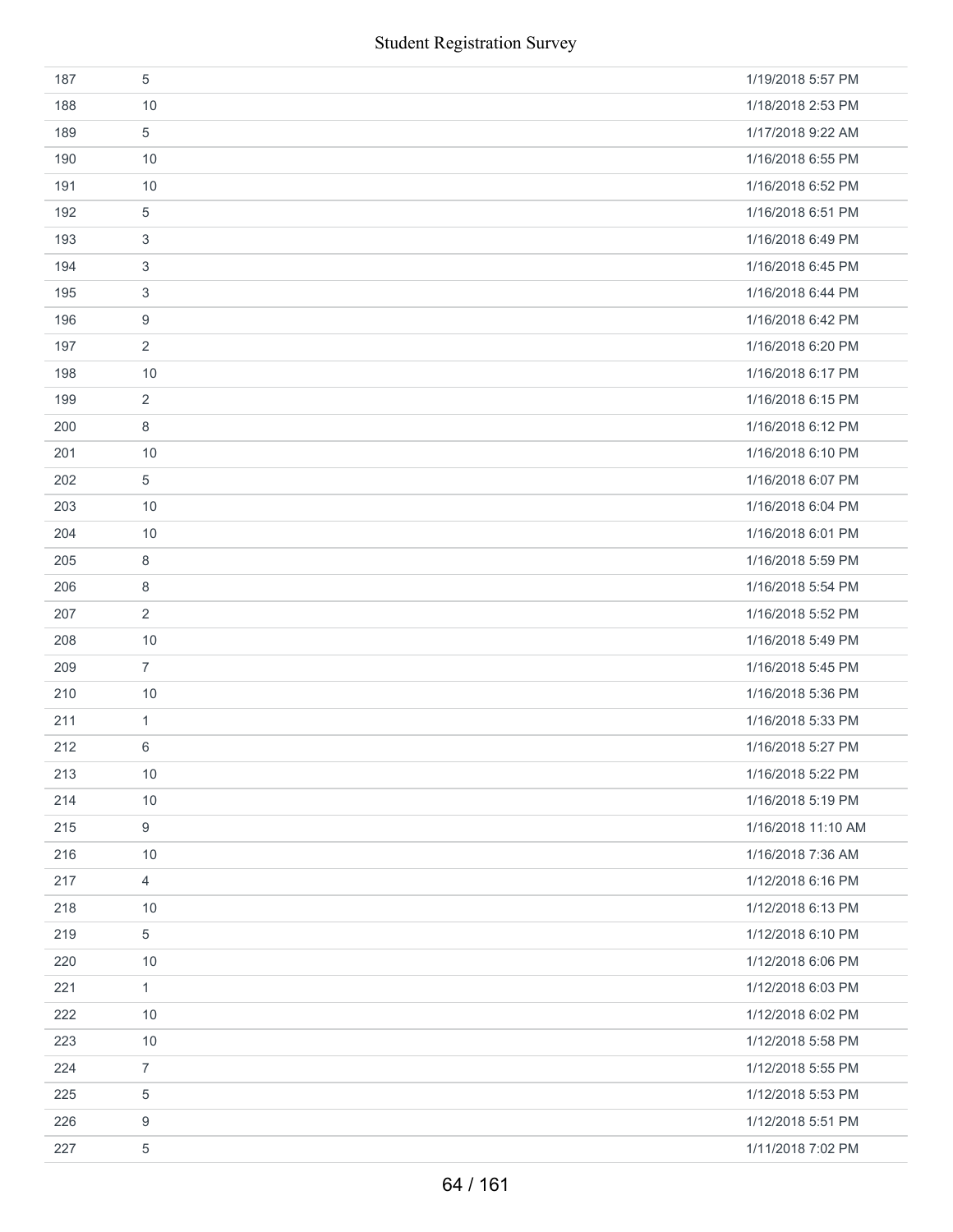|     | <b>Student Registration Survey</b> |                    |
|-----|------------------------------------|--------------------|
| 228 | 10                                 | 1/11/2018 6:59 PM  |
| 229 | 5                                  | 1/11/2018 6:55 PM  |
| 230 | 10                                 | 1/11/2018 6:51 PM  |
| 231 | 10                                 | 1/11/2018 6:49 PM  |
| 232 | 5                                  | 1/11/2018 5:56 PM  |
| 233 | $\boldsymbol{9}$                   | 1/11/2018 5:44 PM  |
| 234 | 5                                  | 1/11/2018 5:40 PM  |
| 235 | $\sqrt{5}$                         | 1/11/2018 5:37 PM  |
| 236 | 10                                 | 1/11/2018 5:35 PM  |
| 237 | 10                                 | 1/11/2018 5:33 PM  |
| 238 | 10                                 | 1/11/2018 5:30 PM  |
| 239 | 6                                  | 1/11/2018 5:26 PM  |
| 240 | 5                                  | 1/11/2018 5:23 PM  |
| 241 | $\sqrt{5}$                         | 1/11/2018 5:21 PM  |
| 242 | 10                                 | 1/11/2018 5:19 PM  |
| 243 | 10                                 | 1/11/2018 12:03 PM |
| 244 | 10                                 | 1/11/2018 11:58 AM |
| 245 | 10                                 | 1/11/2018 11:54 AM |
| 246 | 10                                 | 1/11/2018 11:45 AM |
| 247 | 10                                 | 1/11/2018 11:43 AM |
| 248 | $\mathsf{O}\xspace$                | 1/11/2018 11:41 AM |
| 249 | 10                                 | 1/11/2018 11:40 AM |
| 250 | 10                                 | 1/11/2018 11:38 AM |
| 251 | $\boldsymbol{9}$                   | 1/11/2018 11:37 AM |
| 252 | $\boldsymbol{9}$                   | 1/11/2018 11:34 AM |
| 253 | 10                                 | 1/11/2018 11:33 AM |
| 254 | $\boldsymbol{9}$                   | 1/10/2018 3:40 PM  |
| 255 | 10                                 | 1/10/2018 3:38 PM  |
| 256 | 10                                 | 1/10/2018 3:37 PM  |
| 257 | 6                                  | 1/10/2018 3:35 PM  |
| 258 | 8                                  | 1/10/2018 3:33 PM  |
| 259 | 10                                 | 1/10/2018 3:31 PM  |
| 260 | 10                                 | 1/10/2018 3:27 PM  |
| 261 | 10                                 | 1/10/2018 3:25 PM  |
| 262 | 10                                 | 1/10/2018 3:24 PM  |
| 263 | 10                                 | 1/10/2018 3:22 PM  |
| 264 | 10                                 | 1/10/2018 3:20 PM  |
| 265 | 5                                  | 1/10/2018 3:19 PM  |
| 266 | $\sqrt{5}$                         | 1/10/2018 3:17 PM  |
| 267 | $\,6\,$                            | 1/10/2018 3:16 PM  |
| 268 | $\,8\,$                            | 1/10/2018 3:00 PM  |
|     | 65 / 161                           |                    |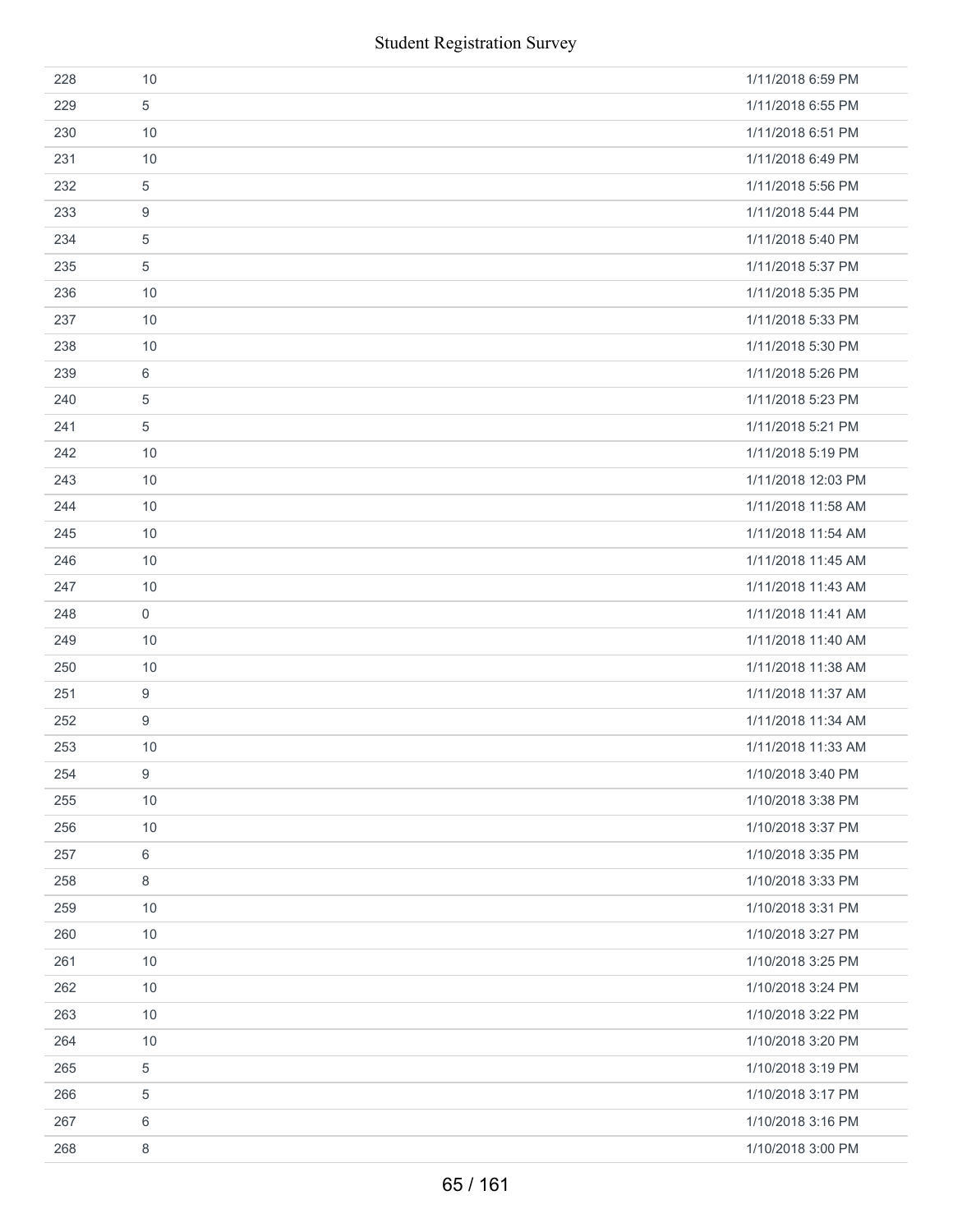|     | <b>Student Registration Survey</b> |                    |
|-----|------------------------------------|--------------------|
| 269 | 10                                 | 1/10/2018 2:53 PM  |
| 270 | 8                                  | 1/10/2018 2:51 PM  |
| 271 | 10                                 | 1/10/2018 2:49 PM  |
| 272 | 10                                 | 1/10/2018 2:48 PM  |
| 273 | 10                                 | 1/10/2018 2:46 PM  |
| 274 | 10                                 | 1/10/2018 2:44 PM  |
| 275 | $\overline{7}$                     | 1/10/2018 2:40 PM  |
| 276 | 10                                 | 1/10/2018 2:34 PM  |
| 277 | 8                                  | 1/10/2018 2:32 PM  |
| 278 | 8                                  | 1/10/2018 2:31 PM  |
| 279 | 6                                  | 1/10/2018 2:18 PM  |
| 280 | $\overline{7}$                     | 1/10/2018 2:17 PM  |
| 281 | 10                                 | 1/10/2018 2:16 PM  |
| 282 | 2                                  | 1/10/2018 2:14 PM  |
| 283 | 10                                 | 1/10/2018 2:12 PM  |
| 284 | 9                                  | 1/10/2018 2:10 PM  |
| 285 | $\sqrt{5}$                         | 1/10/2018 2:08 PM  |
| 286 | 6                                  | 1/10/2018 1:05 PM  |
| 287 | 10                                 | 1/10/2018 1:02 PM  |
| 288 | 10                                 | 1/10/2018 12:59 PM |
| 289 | 10                                 | 1/10/2018 12:57 PM |
| 290 | 10                                 | 1/10/2018 12:56 PM |
| 291 | 10                                 | 1/10/2018 12:49 PM |
| 292 | 10                                 | 1/10/2018 12:47 PM |
| 293 | 10                                 | 1/10/2018 12:34 PM |
| 294 | 5                                  | 1/10/2018 12:30 PM |
| 295 | $\overline{7}$                     | 1/10/2018 12:27 PM |
| 296 | 10                                 | 1/10/2018 12:23 PM |
| 297 | 10                                 | 1/10/2018 12:21 PM |
| 298 | 10                                 | 1/10/2018 12:19 PM |
| 299 | 9                                  | 1/10/2018 12:17 PM |
| 300 | $\boldsymbol{9}$                   | 1/10/2018 12:12 PM |
| 301 | 9                                  | 1/10/2018 12:09 PM |
| 302 | 10                                 | 1/10/2018 12:04 PM |
| 303 | 10                                 | 1/10/2018 11:59 AM |
| 304 | 10                                 | 1/10/2018 11:57 AM |
| 305 | 10                                 | 1/10/2018 11:54 AM |
| 306 | 10                                 | 1/10/2018 11:49 AM |
| 307 | 10                                 | 1/10/2018 11:12 AM |
| 308 | 5                                  | 1/10/2018 11:03 AM |
| 309 | 10                                 | 1/10/2018 11:00 AM |
|     | 66 / 161                           |                    |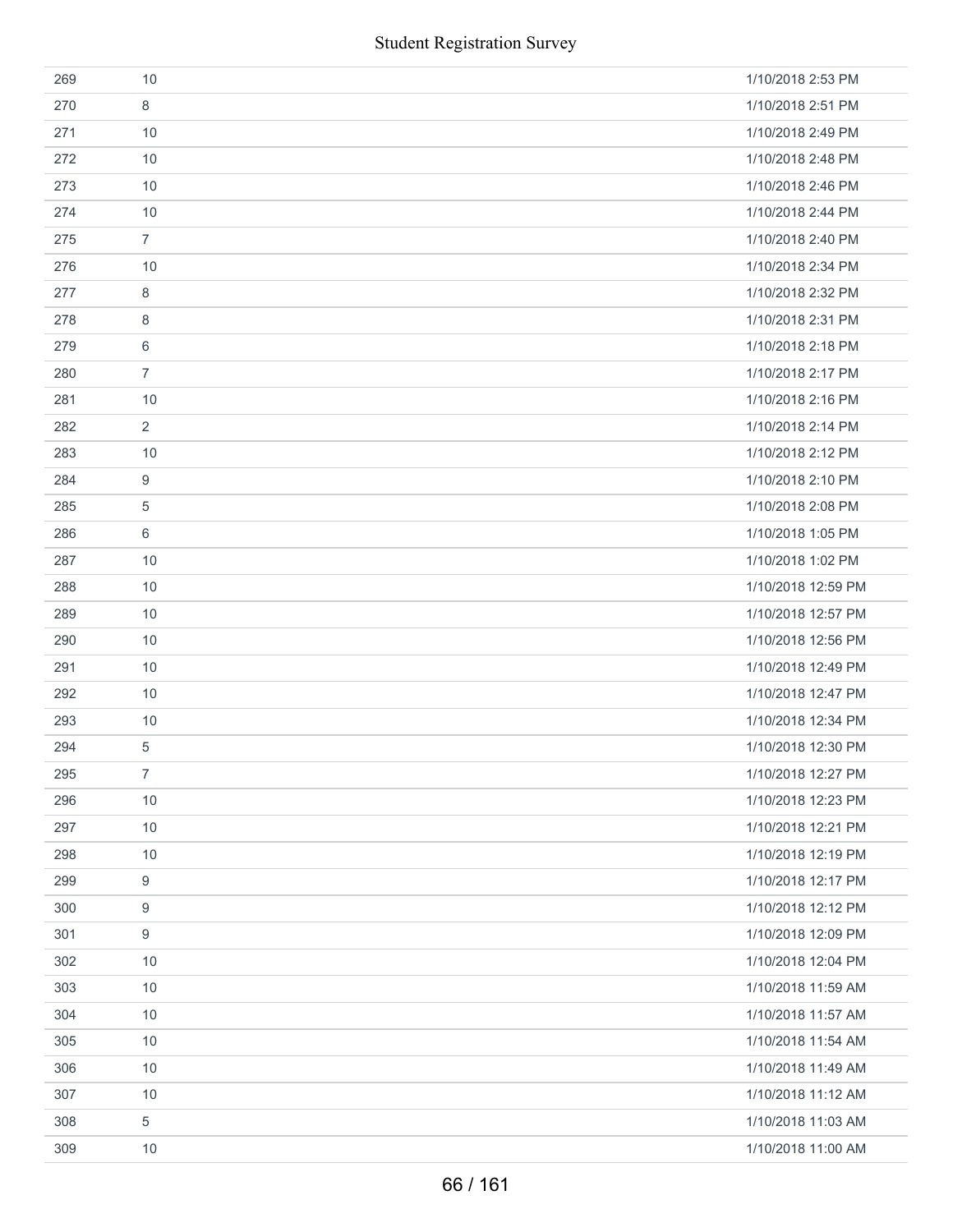| 310 | 10             | 1/10/2018 10:58 AM  |
|-----|----------------|---------------------|
| 311 | 10             | 1/10/2018 10:55 AM  |
| 312 | 10             | 1/10/2018 10:52 AM  |
| 313 | 8              | 1/10/2018 10:49 AM  |
| 314 | 10             | 1/10/2018 10:41 AM  |
| 315 | 1              | 12/17/2017 4:47 PM  |
| 316 | 10             | 12/10/2017 7:53 PM  |
| 317 | 3              | 12/6/2017 9:25 AM   |
| 318 | 5              | 11/22/2017 3:47 PM  |
| 319 | 10             | 11/22/2017 3:28 PM  |
| 320 | 8              | 11/20/2017 12:51 PM |
| 321 | 10             | 11/17/2017 3:21 PM  |
| 322 | $\overline{4}$ | 11/17/2017 9:43 AM  |
| 323 | 5              | 11/15/2017 2:40 PM  |
| 324 | 10             | 11/10/2017 11:13 AM |
| 325 | 5              | 11/9/2017 2:41 AM   |
| 326 | 10             | 11/5/2017 10:42 PM  |
| 327 | 10             | 11/5/2017 8:58 AM   |
| 328 | 9              | 11/2/2017 9:05 AM   |
| 329 | 5              | 11/1/2017 3:38 PM   |
| 330 | $\overline{7}$ | 11/1/2017 3:27 PM   |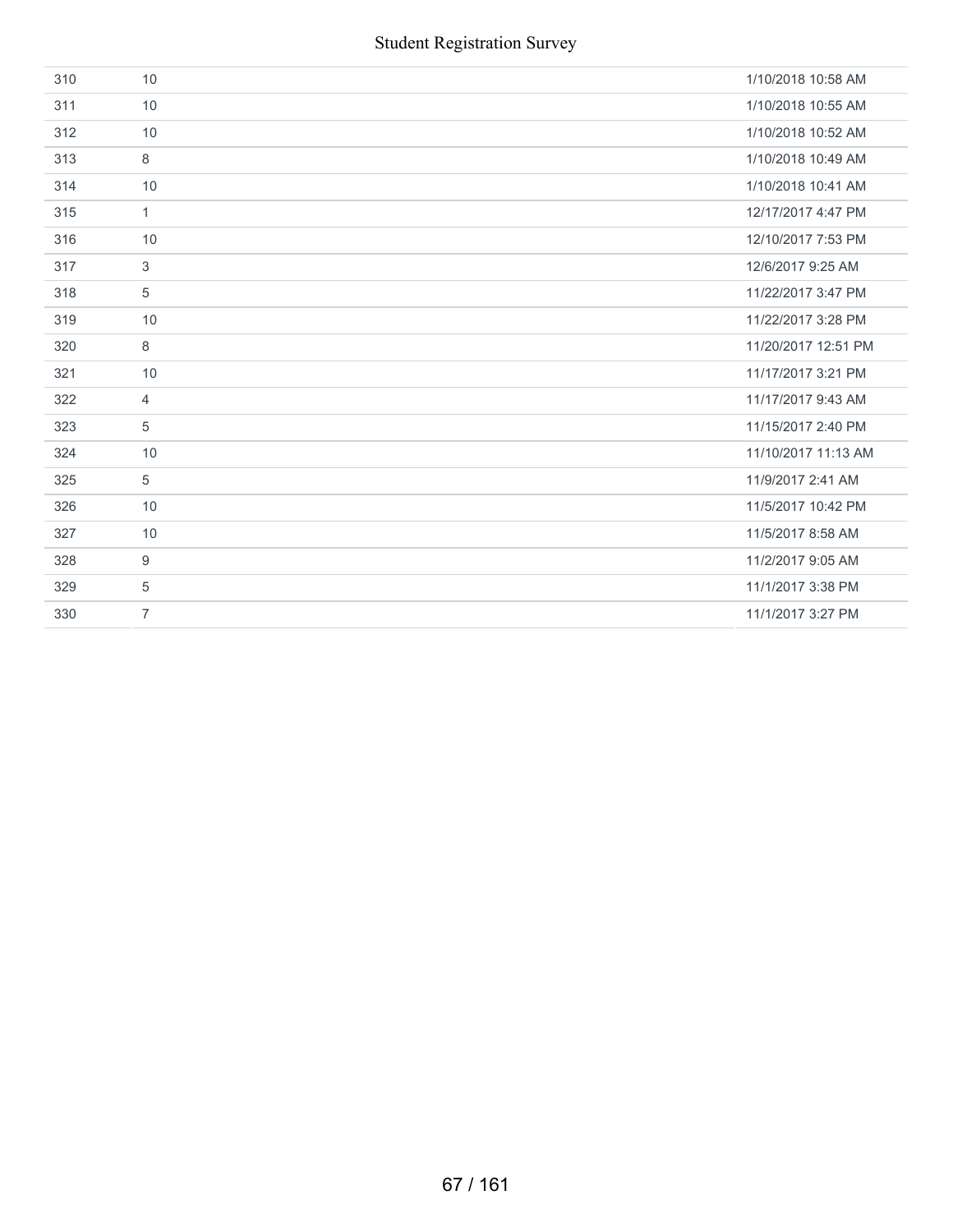### Student Registration Survey

# Q19 Helpfulness of Business Office Staff.



| <b>ANSWER CHOICES</b>  | <b>AVERAGE NUMBER</b> | <b>TOTAL NUMBER</b> |       | <b>RESPONSES</b> |     |
|------------------------|-----------------------|---------------------|-------|------------------|-----|
|                        |                       |                     | 2.718 |                  | 326 |
| Total Respondents: 326 |                       |                     |       |                  |     |

| #              |                     | <b>DATE</b>        |
|----------------|---------------------|--------------------|
| $\mathbf{1}$   | 5                   | 5/4/2018 9:52 AM   |
| 2              | 10                  | 4/26/2018 12:58 PM |
| 3              | 10                  | 4/25/2018 6:45 PM  |
| 4              | $\mathsf{O}\xspace$ | 4/24/2018 11:23 PM |
| 5              | 10                  | 4/24/2018 1:07 PM  |
| 6              | 10                  | 4/20/2018 10:01 AM |
| $\overline{7}$ | 10                  | 4/18/2018 8:15 AM  |
| 8              | 9                   | 4/9/2018 1:48 PM   |
| 9              | 9                   | 3/28/2018 2:03 AM  |
| 10             | 10                  | 3/23/2018 11:38 AM |
| 11             | $\mathbf{1}$        | 3/23/2018 9:58 AM  |
| 12             | 10                  | 3/21/2018 10:11 AM |
| 13             | 10                  | 3/20/2018 3:45 PM  |
| 14             | $\overline{7}$      | 3/12/2018 12:04 PM |
| 15             | 10                  | 3/12/2018 12:00 PM |
| 16             | $\mathbf{1}$        | 3/12/2018 11:57 AM |
| 17             | 8                   | 3/12/2018 11:54 AM |
| 18             | 10                  | 3/12/2018 11:46 AM |
| 19             | 10                  | 3/12/2018 11:41 AM |
| 20             | 8                   | 3/12/2018 10:40 AM |
| 21             | 9                   | 3/12/2018 10:24 AM |
| 22             | 10                  | 3/12/2018 10:21 AM |
|                |                     |                    |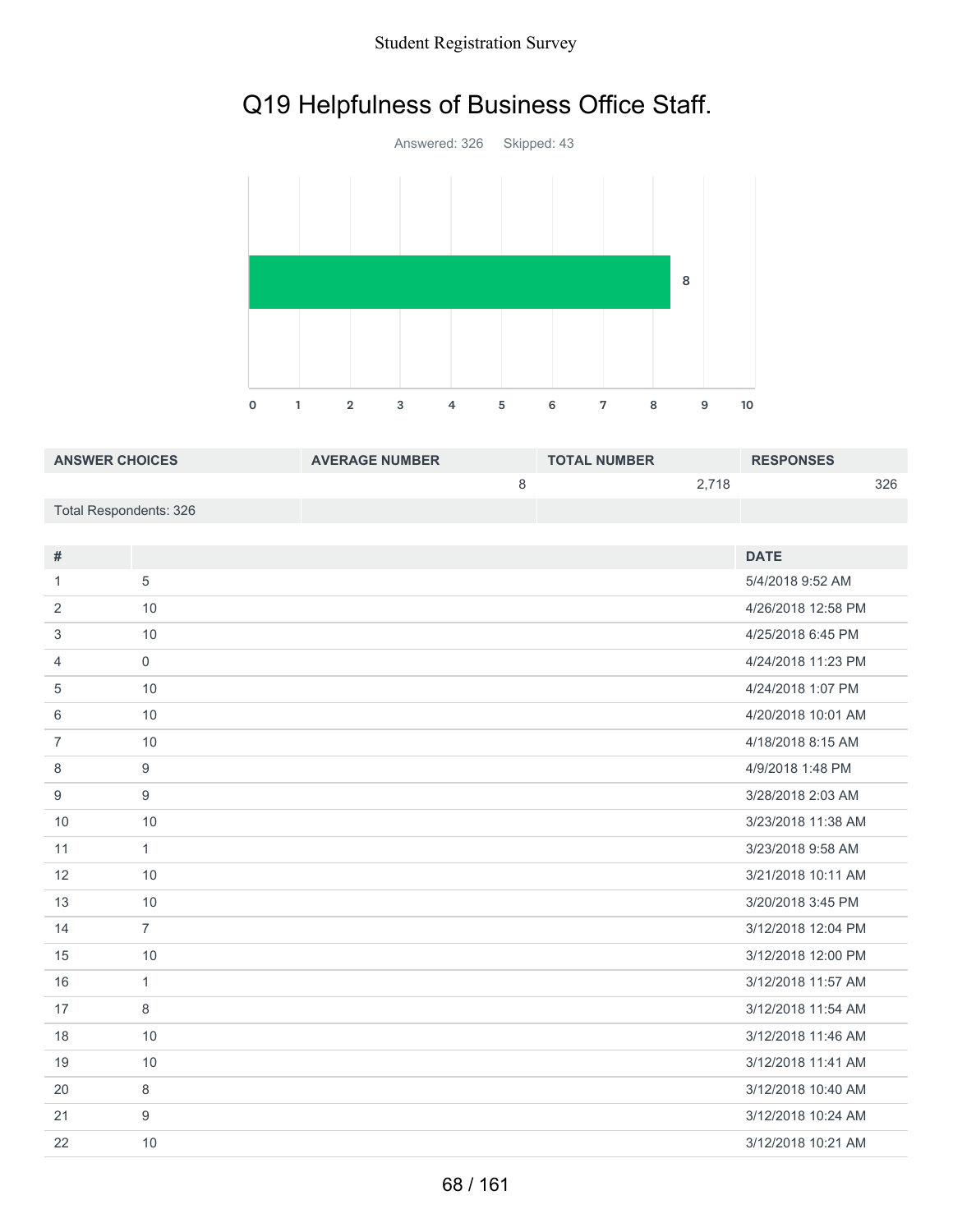| 23 | 10           | 3/12/2018 10:02 AM |
|----|--------------|--------------------|
| 24 | 10           | 3/12/2018 9:10 AM  |
| 25 | 8            | 3/12/2018 9:08 AM  |
| 26 | 10           | 3/9/2018 4:17 PM   |
| 27 | 10           | 3/9/2018 2:11 PM   |
| 28 | 10           | 3/9/2018 1:57 PM   |
| 29 | 10           | 3/9/2018 1:49 PM   |
| 30 | 10           | 3/9/2018 1:33 PM   |
| 31 | 10           | 3/9/2018 12:49 PM  |
| 32 | 10           | 3/9/2018 11:43 AM  |
| 33 | 10           | 3/9/2018 11:33 AM  |
| 34 | 10           | 3/9/2018 11:10 AM  |
| 35 | 10           | 3/9/2018 11:04 AM  |
| 36 | 10           | 3/9/2018 10:50 AM  |
| 37 | 10           | 3/9/2018 10:45 AM  |
| 38 | 10           | 3/9/2018 10:39 AM  |
| 39 | 10           | 3/9/2018 10:35 AM  |
| 40 | 10           | 3/9/2018 10:33 AM  |
| 41 | 10           | 3/9/2018 10:30 AM  |
| 42 | 10           | 3/9/2018 10:25 AM  |
| 43 | 9            | 3/9/2018 9:42 AM   |
| 44 | 8            | 3/9/2018 9:36 AM   |
| 45 | 10           | 3/9/2018 9:29 AM   |
| 46 | 10           | 3/9/2018 9:25 AM   |
| 47 | 10           | 3/9/2018 9:22 AM   |
| 48 | $\,8\,$      | 3/9/2018 9:18 AM   |
| 49 | $\mathbf{1}$ | 3/9/2018 9:13 AM   |
| 50 | 10           | 3/8/2018 4:35 PM   |
| 51 | 10           | 3/8/2018 4:24 PM   |
| 52 | 10           | 3/8/2018 4:17 PM   |
| 53 | 10           | 3/8/2018 4:10 PM   |
| 54 | 10           | 3/8/2018 4:08 PM   |
| 55 | 9            | 3/8/2018 4:03 PM   |
| 56 | 10           | 3/8/2018 3:48 PM   |
| 57 | 9            | 3/8/2018 3:43 PM   |
| 58 | 10           | 3/8/2018 3:38 PM   |
| 59 | 10           | 3/8/2018 3:35 PM   |
| 60 | 10           | 3/8/2018 3:16 PM   |
| 61 | $\,8\,$      | 3/8/2018 3:12 PM   |
| 62 | 10           | 3/8/2018 3:02 PM   |
| 63 | 5            | 3/8/2018 2:52 PM   |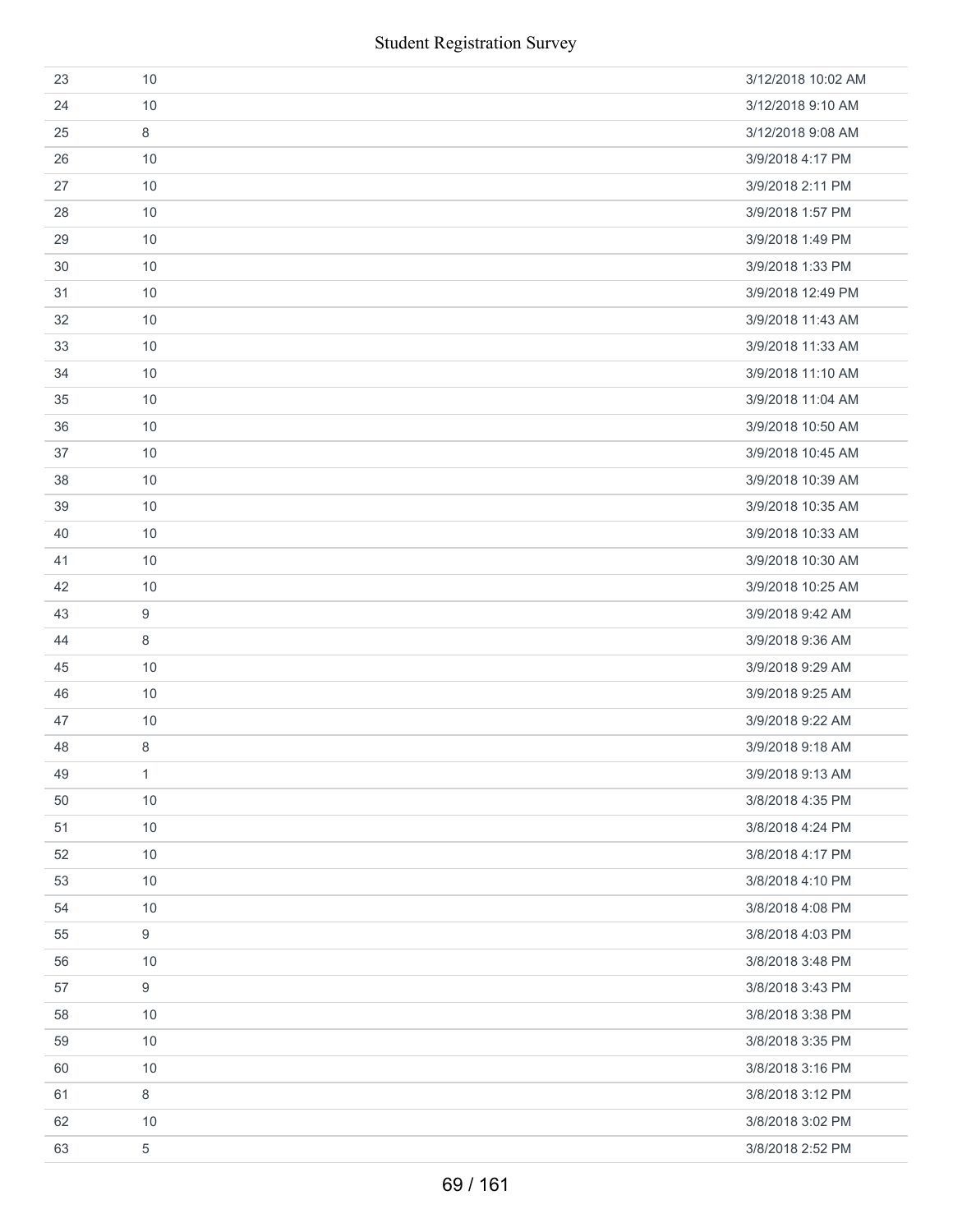|     | <b>Student Registration Survey</b> |                   |
|-----|------------------------------------|-------------------|
| 64  | $\overline{2}$                     | 3/8/2018 2:40 PM  |
| 65  | 8                                  | 3/8/2018 2:36 PM  |
| 66  | 10                                 | 3/8/2018 2:32 PM  |
| 67  | 10                                 | 3/8/2018 2:25 PM  |
| 68  | 10                                 | 3/8/2018 2:21 PM  |
| 69  | $\mathbf{1}$                       | 3/8/2018 2:18 PM  |
| 70  | 10                                 | 3/8/2018 2:06 PM  |
| 71  | 10                                 | 3/8/2018 1:43 PM  |
| 72  | 10                                 | 3/8/2018 1:39 PM  |
| 73  | 10                                 | 3/8/2018 1:33 PM  |
| 74  | 10                                 | 3/8/2018 1:31 PM  |
| 75  | 10                                 | 3/8/2018 1:29 PM  |
| 76  | 5                                  | 3/8/2018 1:24 PM  |
| 77  | $\overline{4}$                     | 3/8/2018 11:14 AM |
| 78  | 10                                 | 3/8/2018 10:46 AM |
| 79  | 10                                 | 3/8/2018 10:41 AM |
| 80  | 6                                  | 3/8/2018 10:34 AM |
| 81  | 3                                  | 3/8/2018 10:26 AM |
| 82  | 10                                 | 3/8/2018 10:22 AM |
| 83  | 10                                 | 3/8/2018 10:04 AM |
| 84  | 10                                 | 3/8/2018 10:01 AM |
| 85  | $10$                               | 3/8/2018 9:58 AM  |
| 86  | 8                                  | 3/7/2018 4:03 PM  |
| 87  | 10                                 | 3/7/2018 3:06 PM  |
| 88  | $10$                               | 3/7/2018 2:59 PM  |
| 89  | 3                                  | 3/7/2018 2:44 PM  |
| 90  | 10                                 | 3/7/2018 2:32 PM  |
| 91  | $10$                               | 3/7/2018 2:22 PM  |
| 92  | 10                                 | 3/7/2018 2:16 PM  |
| 93  | $\overline{7}$                     | 3/7/2018 2:04 PM  |
| 94  | $10$                               | 3/7/2018 2:01 PM  |
| 95  | 10                                 | 3/7/2018 1:52 PM  |
| 96  | 9                                  | 3/7/2018 1:46 PM  |
| 97  | 10                                 | 3/7/2018 1:42 PM  |
| 98  | 10                                 | 3/7/2018 1:39 PM  |
| 99  | 10                                 | 3/7/2018 1:09 PM  |
| 100 | 10                                 | 3/7/2018 11:29 AM |
| 101 | 10                                 | 3/7/2018 11:26 AM |
| 102 | $\,8\,$                            | 3/7/2018 11:12 AM |
| 103 | 10                                 | 3/7/2018 10:53 AM |
| 104 | 4                                  | 3/7/2018 10:44 AM |
|     | 70 / 161                           |                   |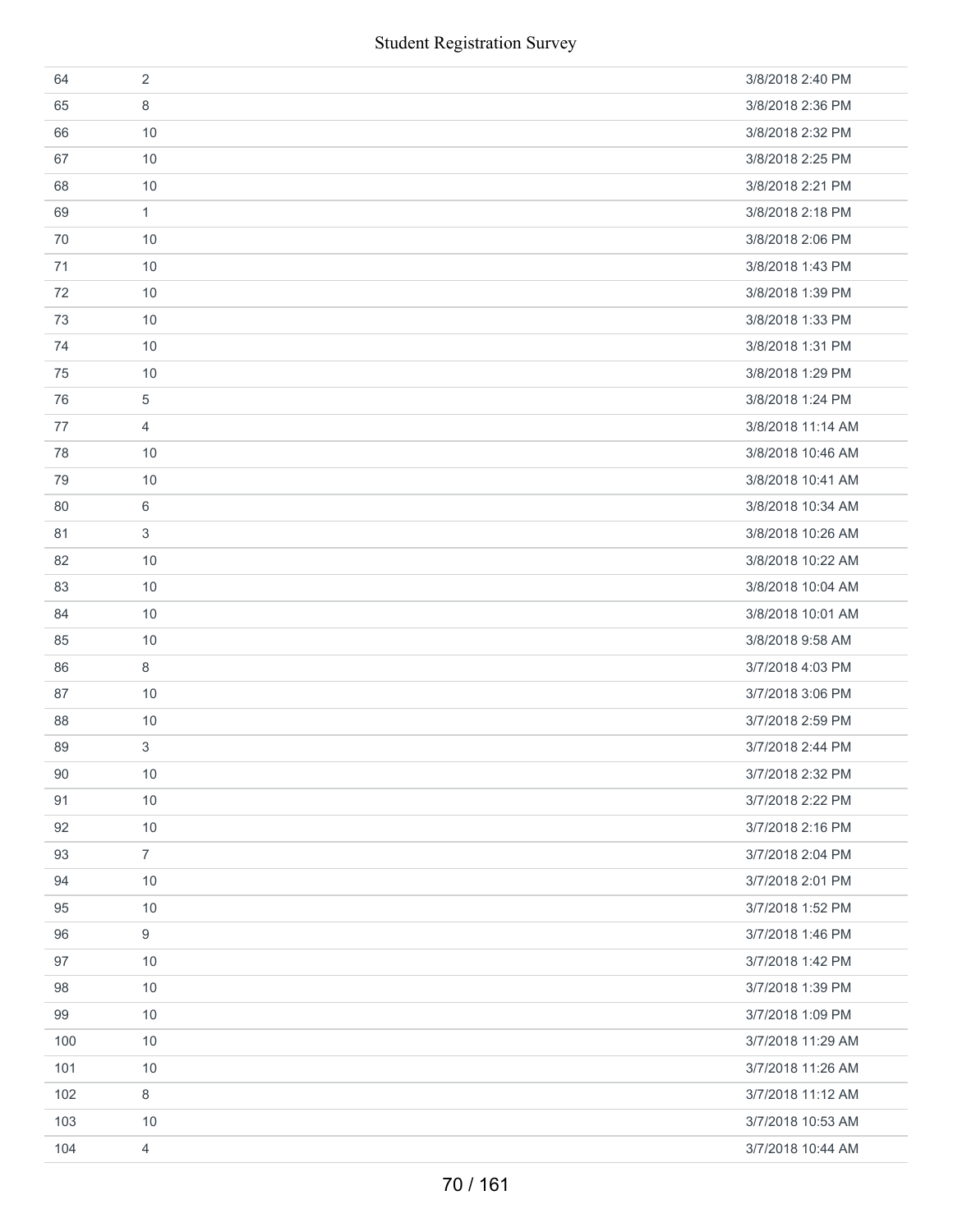|     | <b>Student Registration Survey</b> |                   |
|-----|------------------------------------|-------------------|
| 105 | 10                                 | 3/7/2018 10:14 AM |
| 106 | 10                                 | 3/7/2018 10:08 AM |
| 107 | 10                                 | 3/7/2018 9:47 AM  |
| 108 | 8                                  | 3/7/2018 9:43 AM  |
| 109 | 10                                 | 3/7/2018 9:36 AM  |
| 110 | 10                                 | 3/7/2018 9:30 AM  |
| 111 | $\sqrt{5}$                         | 3/7/2018 9:24 AM  |
| 112 | 8                                  | 3/7/2018 9:15 AM  |
| 113 | 10                                 | 3/7/2018 9:10 AM  |
| 114 | 10                                 | 3/6/2018 3:29 PM  |
| 115 | $\sqrt{3}$                         | 3/6/2018 2:24 PM  |
| 116 | $\overline{7}$                     | 3/6/2018 1:50 PM  |
| 117 | 10                                 | 3/6/2018 1:15 PM  |
| 118 | 8                                  | 3/6/2018 1:05 PM  |
| 119 | 10                                 | 3/6/2018 12:58 PM |
| 120 | 6                                  | 3/6/2018 10:18 AM |
| 121 | $\boldsymbol{9}$                   | 3/6/2018 10:14 AM |
| 122 | 10                                 | 3/6/2018 10:08 AM |
| 123 | $\boldsymbol{9}$                   | 3/5/2018 2:22 PM  |
| 124 | 10                                 | 3/5/2018 1:41 PM  |
| 125 | $\boldsymbol{9}$                   | 3/5/2018 11:52 AM |
| 126 | 10                                 | 3/5/2018 10:03 AM |
| 127 | 10                                 | 3/5/2018 9:30 AM  |
| 128 | 10                                 | 3/5/2018 9:18 AM  |
| 129 | 10                                 | 3/5/2018 9:02 AM  |
| 130 | 10                                 | 3/5/2018 8:58 AM  |
| 131 | 10                                 | 3/2/2018 3:57 PM  |
| 132 | $\,8\,$                            | 3/2/2018 3:53 PM  |
| 133 | 9                                  | 3/2/2018 3:50 PM  |
| 134 | 10                                 | 3/2/2018 3:04 PM  |
| 135 | $\mathbf 0$                        | 3/2/2018 2:59 PM  |
| 136 | 10                                 | 3/2/2018 2:08 PM  |
| 137 | 10                                 | 3/2/2018 10:25 AM |
| 138 | 10                                 | 3/2/2018 10:10 AM |
| 139 | 10                                 | 3/2/2018 9:44 AM  |
| 140 | 10                                 | 3/2/2018 9:33 AM  |
| 141 | 10                                 | 3/1/2018 1:27 PM  |
| 142 | 10                                 | 3/1/2018 11:47 AM |
| 143 | 10                                 | 3/1/2018 11:28 AM |
| 144 | 10                                 | 3/1/2018 10:50 AM |
| 145 | 10                                 | 3/1/2018 10:36 AM |
|     | 71 / 161                           |                   |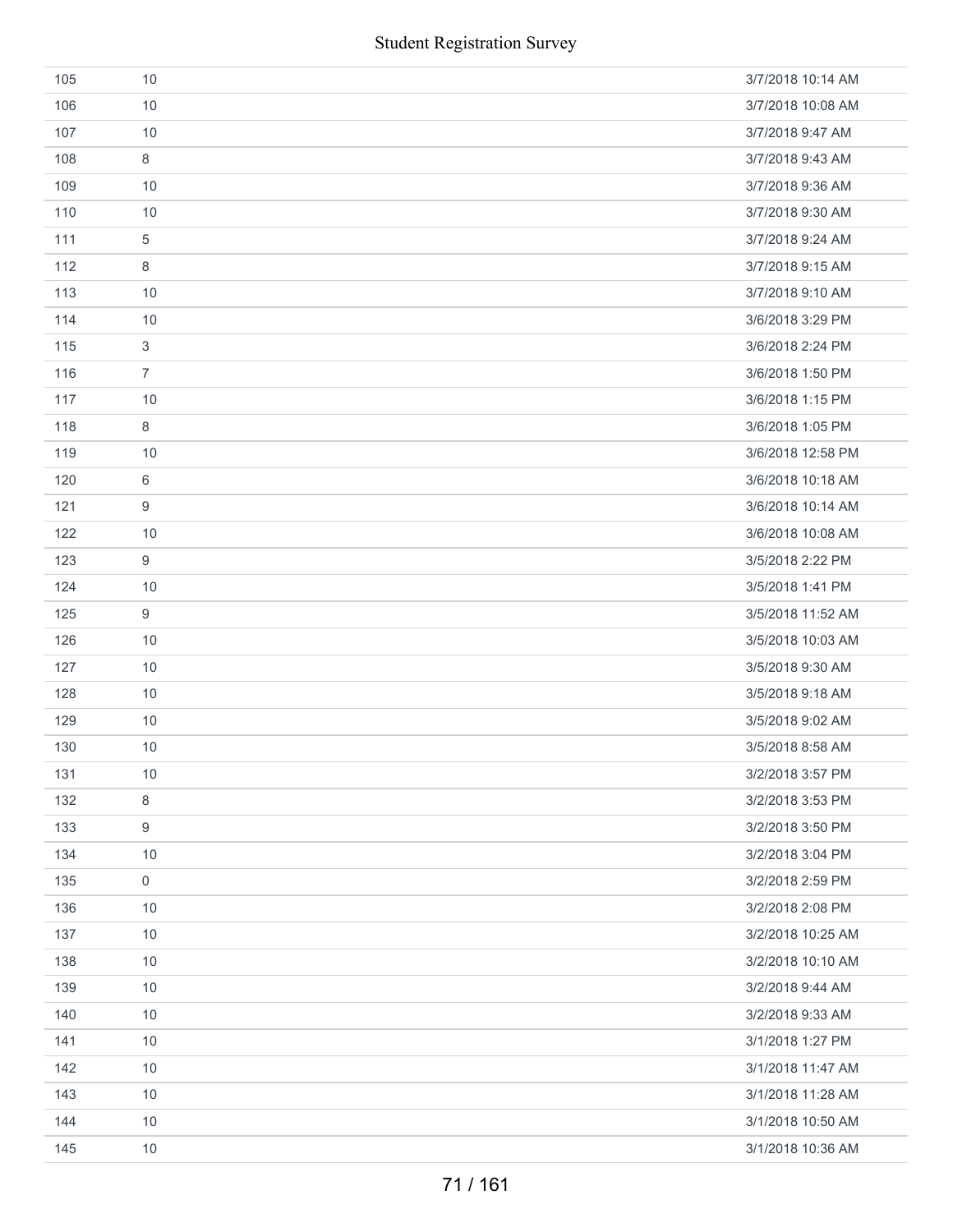| 146 | 9              | 3/1/2018 10:29 AM  |
|-----|----------------|--------------------|
| 147 | 10             | 3/1/2018 10:17 AM  |
| 148 | 10             | 3/1/2018 9:53 AM   |
| 149 | 10             | 3/1/2018 9:42 AM   |
| 150 | 10             | 2/28/2018 4:34 PM  |
| 151 | 9              | 2/28/2018 4:11 PM  |
| 152 | 9              | 2/28/2018 3:47 PM  |
| 153 | 10             | 2/28/2018 3:29 PM  |
| 154 | $\,$ 5 $\,$    | 2/28/2018 3:04 PM  |
| 155 | 5              | 2/28/2018 1:50 PM  |
| 156 | 10             | 2/28/2018 1:40 PM  |
| 157 | 9              | 2/28/2018 11:14 AM |
| 158 | 10             | 2/28/2018 11:01 AM |
| 159 | 5              | 2/26/2018 10:27 AM |
| 160 | 6              | 2/20/2018 2:48 PM  |
| 161 | 6              | 2/14/2018 11:01 AM |
| 162 | 9              | 2/9/2018 3:03 PM   |
| 163 | 9              | 2/9/2018 1:18 AM   |
| 164 | $\mathbf{1}$   | 2/8/2018 10:46 AM  |
| 165 | 9              | 2/1/2018 2:12 PM   |
| 166 | 10             | 1/30/2018 11:45 AM |
| 167 | 10             | 1/29/2018 1:35 PM  |
| 168 | 10             | 1/29/2018 12:53 PM |
| 169 | 10             | 1/26/2018 8:30 AM  |
| 170 | $\,$ 5 $\,$    | 1/25/2018 1:43 PM  |
| 171 | 9              | 1/23/2018 1:55 PM  |
| 172 | 8              | 1/19/2018 6:30 PM  |
| 173 | $\overline{2}$ | 1/19/2018 6:26 PM  |
| 174 | 9              | 1/19/2018 6:24 PM  |
| 175 | $\overline{2}$ | 1/19/2018 6:22 PM  |
| 176 | 9              | 1/19/2018 6:20 PM  |
| 177 | $\,8\,$        | 1/19/2018 6:18 PM  |
| 178 | 2              | 1/19/2018 6:16 PM  |
| 179 | $\mathbf 5$    | 1/19/2018 6:13 PM  |
| 180 | $\overline{7}$ | 1/19/2018 6:11 PM  |
| 181 | $\overline{2}$ | 1/19/2018 6:09 PM  |
| 182 | 8              | 1/19/2018 6:06 PM  |
| 183 | 10             | 1/19/2018 6:02 PM  |
| 184 | $\mathbf{1}$   | 1/19/2018 5:59 PM  |
| 185 | 5              | 1/19/2018 5:57 PM  |
| 186 | 10             | 1/18/2018 2:53 PM  |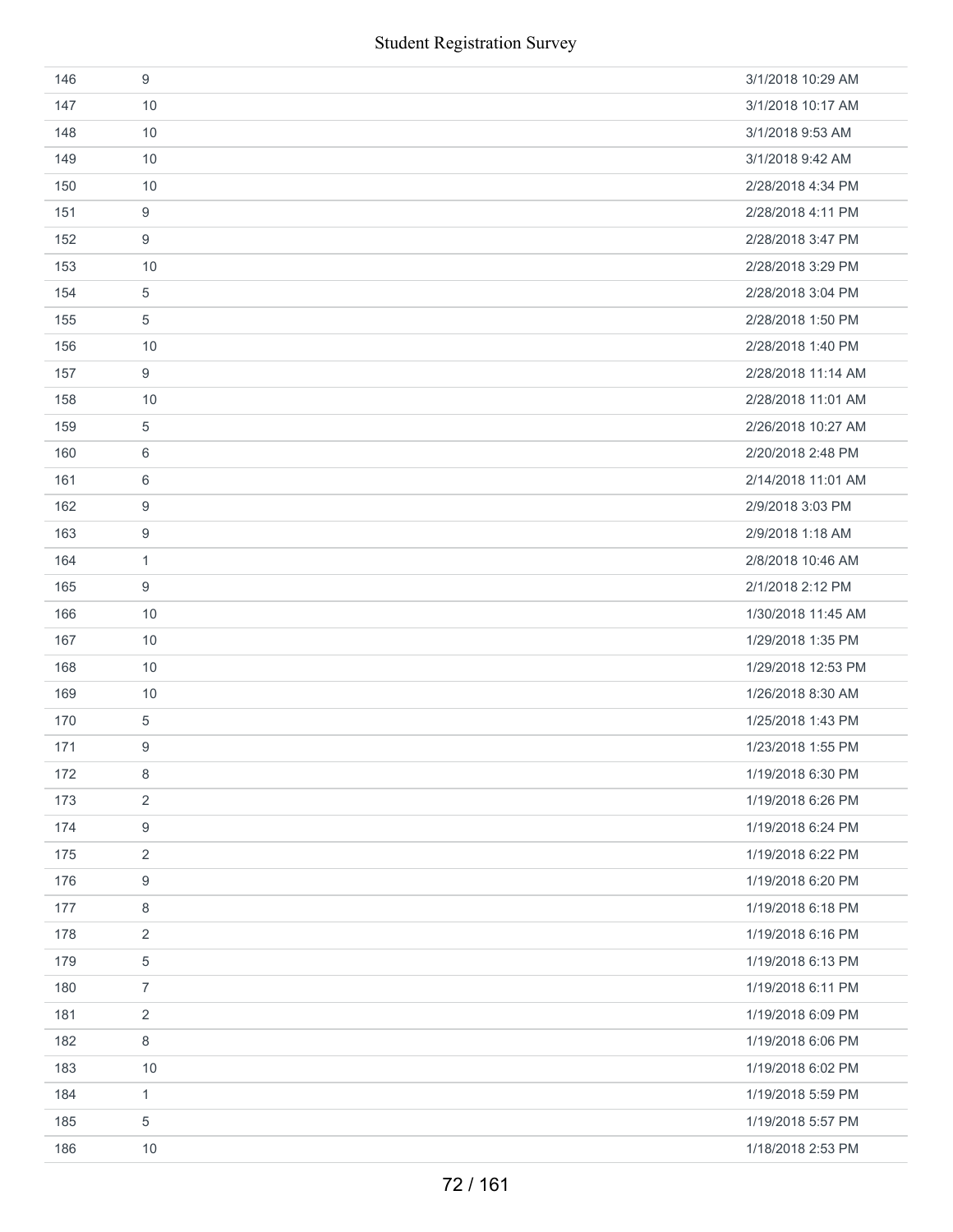|     | <b>Student Registration Survey</b> |                    |
|-----|------------------------------------|--------------------|
| 187 | 5                                  | 1/17/2018 9:22 AM  |
| 188 | 10                                 | 1/16/2018 6:55 PM  |
| 189 | 10                                 | 1/16/2018 6:52 PM  |
| 190 | 5                                  | 1/16/2018 6:51 PM  |
| 191 | 3                                  | 1/16/2018 6:49 PM  |
| 192 | 3                                  | 1/16/2018 6:45 PM  |
| 193 | 3                                  | 1/16/2018 6:44 PM  |
| 194 | 9                                  | 1/16/2018 6:42 PM  |
| 195 | $\overline{2}$                     | 1/16/2018 6:20 PM  |
| 196 | 9                                  | 1/16/2018 6:17 PM  |
| 197 | 4                                  | 1/16/2018 6:15 PM  |
| 198 | 9                                  | 1/16/2018 6:12 PM  |
| 199 | 10                                 | 1/16/2018 6:10 PM  |
| 200 | 10                                 | 1/16/2018 6:04 PM  |
| 201 | 10                                 | 1/16/2018 6:01 PM  |
| 202 | 9                                  | 1/16/2018 5:59 PM  |
| 203 | 9                                  | 1/16/2018 5:54 PM  |
| 204 | 6                                  | 1/16/2018 5:52 PM  |
| 205 | 10                                 | 1/16/2018 5:49 PM  |
| 206 | 10                                 | 1/16/2018 5:45 PM  |
| 207 | 10                                 | 1/16/2018 5:36 PM  |
| 208 | 0                                  | 1/16/2018 5:27 PM  |
| 209 | 10                                 | 1/16/2018 5:22 PM  |
| 210 | 10                                 | 1/16/2018 5:19 PM  |
| 211 | 9                                  | 1/16/2018 11:10 AM |
| 212 | 10                                 | 1/16/2018 7:36 AM  |
| 213 | 5                                  | 1/12/2018 6:16 PM  |
| 214 | 10                                 | 1/12/2018 6:13 PM  |
| 215 | 5                                  | 1/12/2018 6:10 PM  |
| 216 | 10                                 | 1/12/2018 6:06 PM  |
| 217 | $\mathbf{1}$                       | 1/12/2018 6:03 PM  |
| 218 | 10                                 | 1/12/2018 6:02 PM  |
| 219 | 10                                 | 1/12/2018 5:58 PM  |
| 220 | $\overline{7}$                     | 1/12/2018 5:55 PM  |
| 221 | 5                                  | 1/12/2018 5:53 PM  |
| 222 | 10                                 | 1/12/2018 5:51 PM  |
| 223 | 5                                  | 1/11/2018 7:02 PM  |
| 224 | 10                                 | 1/11/2018 6:59 PM  |
| 225 | 5                                  | 1/11/2018 6:55 PM  |
| 226 | 10                                 | 1/11/2018 6:51 PM  |
| 227 | 10                                 | 1/11/2018 6:49 PM  |
|     | 73 / 161                           |                    |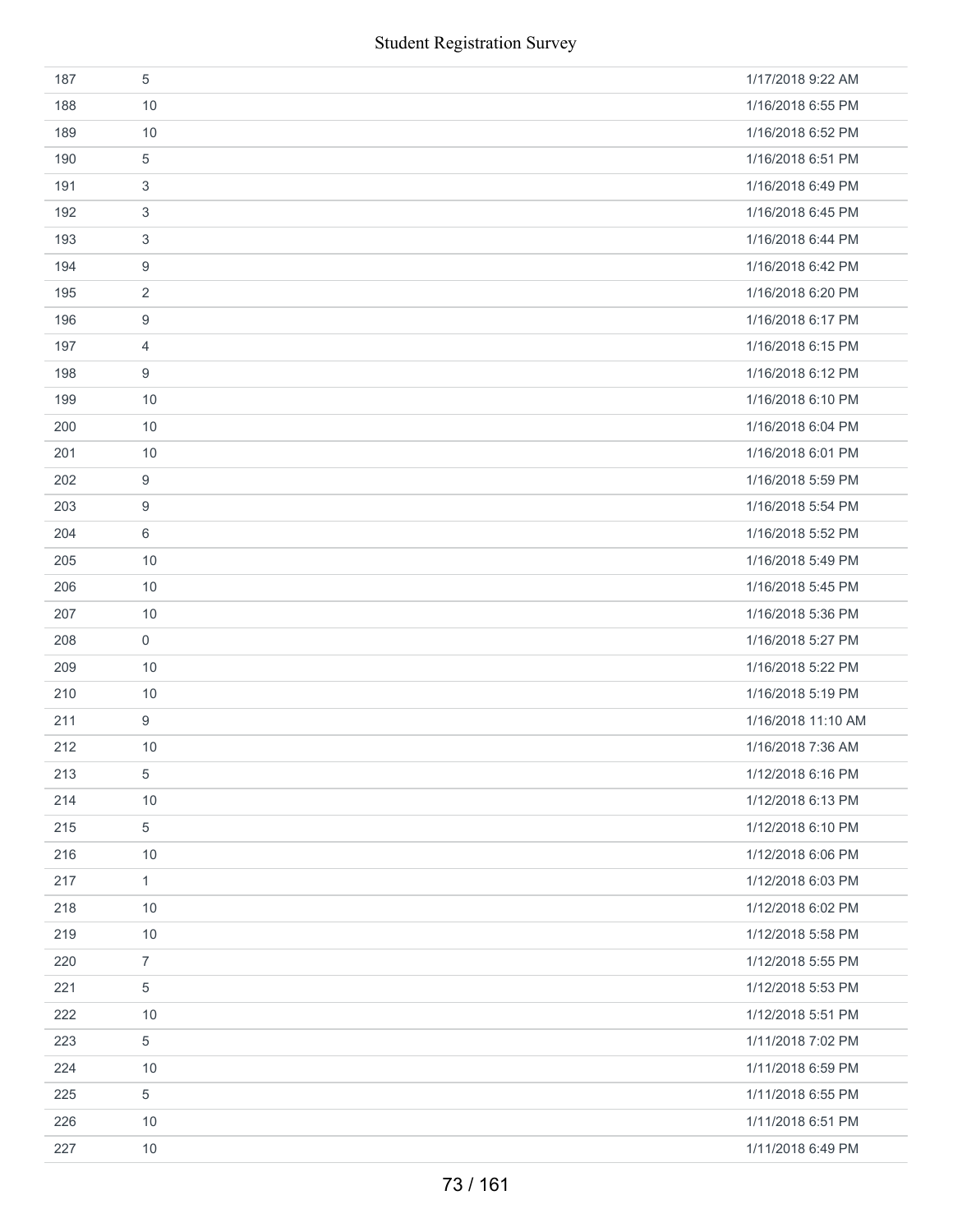|     | <b>Student Registration Survey</b> |                    |
|-----|------------------------------------|--------------------|
| 228 | 10                                 | 1/11/2018 5:56 PM  |
| 229 | $\overline{7}$                     | 1/11/2018 5:44 PM  |
| 230 | $\,6\,$                            | 1/11/2018 5:40 PM  |
| 231 | 5                                  | 1/11/2018 5:37 PM  |
| 232 | 10                                 | 1/11/2018 5:35 PM  |
| 233 | 10                                 | 1/11/2018 5:33 PM  |
| 234 | 10                                 | 1/11/2018 5:30 PM  |
| 235 | 6                                  | 1/11/2018 5:26 PM  |
| 236 | 5                                  | 1/11/2018 5:23 PM  |
| 237 | $\overline{5}$                     | 1/11/2018 5:21 PM  |
| 238 | 10                                 | 1/11/2018 5:19 PM  |
| 239 | 10                                 | 1/11/2018 12:03 PM |
| 240 | 10                                 | 1/11/2018 11:58 AM |
| 241 | 10                                 | 1/11/2018 11:54 AM |
| 242 | 10                                 | 1/11/2018 11:45 AM |
| 243 | 9                                  | 1/11/2018 11:43 AM |
| 244 | $\mathbf 0$                        | 1/11/2018 11:41 AM |
| 245 | 10                                 | 1/11/2018 11:40 AM |
| 246 | 10                                 | 1/11/2018 11:38 AM |
| 247 | $\boldsymbol{9}$                   | 1/11/2018 11:37 AM |
| 248 | $\boldsymbol{9}$                   | 1/11/2018 11:34 AM |
| 249 | 9                                  | 1/11/2018 11:33 AM |
| 250 | $\sqrt{5}$                         | 1/10/2018 3:40 PM  |
| 251 | 10                                 | 1/10/2018 3:38 PM  |
| 252 | 10                                 | 1/10/2018 3:37 PM  |
| 253 | 5                                  | 1/10/2018 3:35 PM  |
| 254 | $\,8\,$                            | 1/10/2018 3:33 PM  |
| 255 | 10                                 | 1/10/2018 3:31 PM  |
| 256 | 10                                 | 1/10/2018 3:27 PM  |
| 257 | 10                                 | 1/10/2018 3:25 PM  |
| 258 | 10                                 | 1/10/2018 3:24 PM  |
| 259 | 10                                 | 1/10/2018 3:22 PM  |
| 260 | 10                                 | 1/10/2018 3:20 PM  |
| 261 | $\overline{7}$                     | 1/10/2018 3:19 PM  |
| 262 | 5                                  | 1/10/2018 3:17 PM  |
| 263 | 8                                  | 1/10/2018 3:16 PM  |
| 264 | 10                                 | 1/10/2018 3:00 PM  |
| 265 | 10                                 | 1/10/2018 2:53 PM  |
| 266 | $\,8\,$                            | 1/10/2018 2:51 PM  |
| 267 | 10                                 | 1/10/2018 2:49 PM  |
| 268 | 10                                 | 1/10/2018 2:48 PM  |
|     | 74 / 161                           |                    |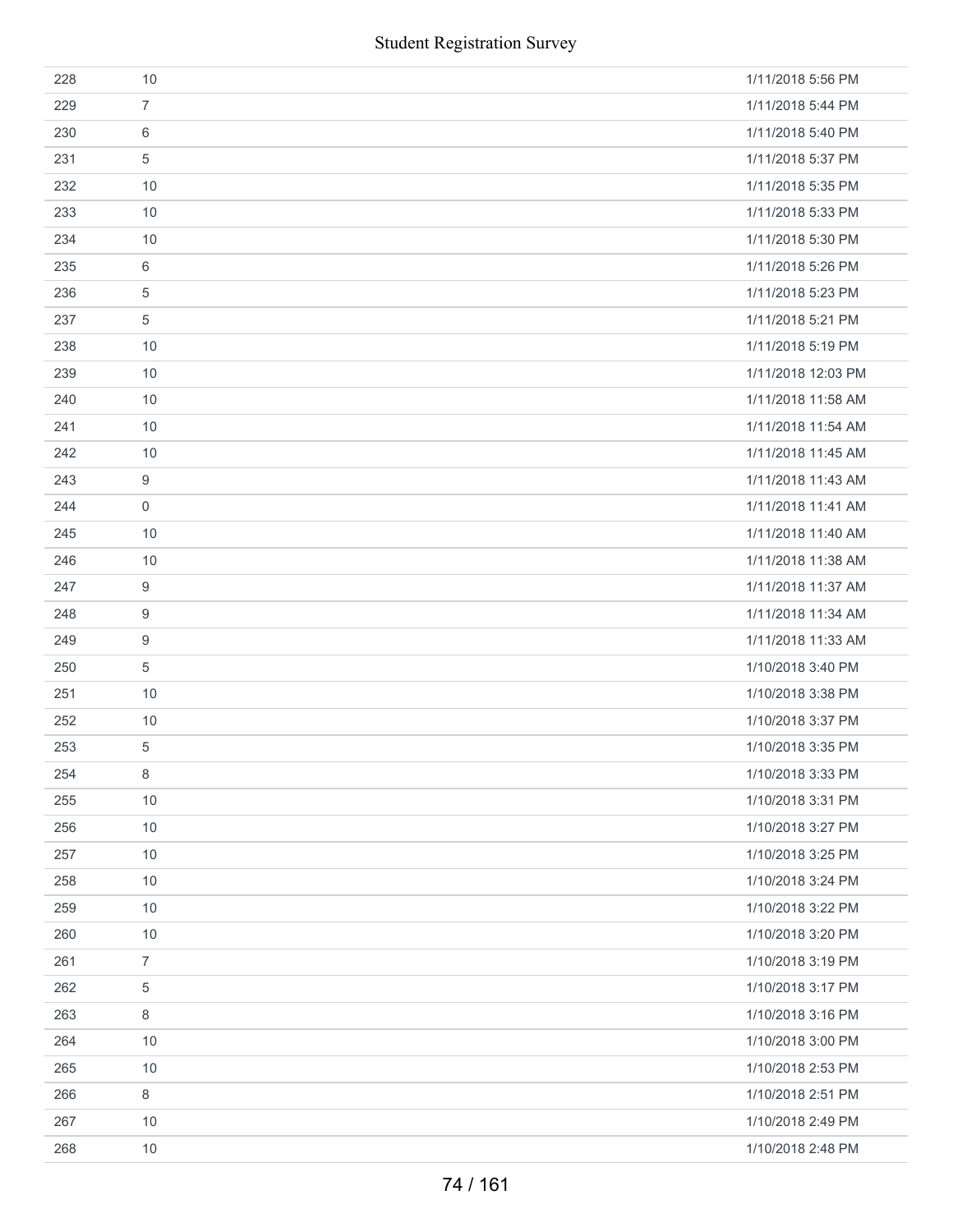|     | <b>Student Registration Survey</b> |                    |
|-----|------------------------------------|--------------------|
| 269 | 10                                 | 1/10/2018 2:46 PM  |
| 270 | 10                                 | 1/10/2018 2:44 PM  |
| 271 | $\overline{7}$                     | 1/10/2018 2:40 PM  |
| 272 | 10                                 | 1/10/2018 2:34 PM  |
| 273 | 8                                  | 1/10/2018 2:32 PM  |
| 274 | 4                                  | 1/10/2018 2:31 PM  |
| 275 | $\overline{7}$                     | 1/10/2018 2:18 PM  |
| 276 | $\overline{7}$                     | 1/10/2018 2:17 PM  |
| 277 | 10                                 | 1/10/2018 2:16 PM  |
| 278 | 2                                  | 1/10/2018 2:14 PM  |
| 279 | 10                                 | 1/10/2018 2:12 PM  |
| 280 | 9                                  | 1/10/2018 2:10 PM  |
| 281 | 5                                  | 1/10/2018 2:08 PM  |
| 282 | 6                                  | 1/10/2018 1:05 PM  |
| 283 | 10                                 | 1/10/2018 1:02 PM  |
| 284 | 10                                 | 1/10/2018 12:59 PM |
| 285 | 10                                 | 1/10/2018 12:57 PM |
| 286 | 10                                 | 1/10/2018 12:56 PM |
| 287 | 10                                 | 1/10/2018 12:49 PM |
| 288 | 10                                 | 1/10/2018 12:47 PM |
| 289 | 10                                 | 1/10/2018 12:34 PM |
| 290 | 5                                  | 1/10/2018 12:30 PM |
| 291 | $\overline{7}$                     | 1/10/2018 12:27 PM |
| 292 | 10                                 | 1/10/2018 12:23 PM |
| 293 | 10                                 | 1/10/2018 12:21 PM |
| 294 | 10                                 | 1/10/2018 12:19 PM |
| 295 | 9                                  | 1/10/2018 12:17 PM |
| 296 | 8                                  | 1/10/2018 12:12 PM |
| 297 | 10                                 | 1/10/2018 12:09 PM |
| 298 | 10                                 | 1/10/2018 12:04 PM |
| 299 | 9                                  | 1/10/2018 11:59 AM |
| 300 | 10                                 | 1/10/2018 11:57 AM |
| 301 | 10                                 | 1/10/2018 11:54 AM |
| 302 | 10                                 | 1/10/2018 11:49 AM |
| 303 | 10                                 | 1/10/2018 11:12 AM |
| 304 | 5                                  | 1/10/2018 11:03 AM |
| 305 | 10                                 | 1/10/2018 11:00 AM |
| 306 | 10                                 | 1/10/2018 10:58 AM |
| 307 | 10                                 | 1/10/2018 10:55 AM |
| 308 | 10                                 | 1/10/2018 10:52 AM |
| 309 | 8                                  | 1/10/2018 10:49 AM |
|     | 75 / 161                           |                    |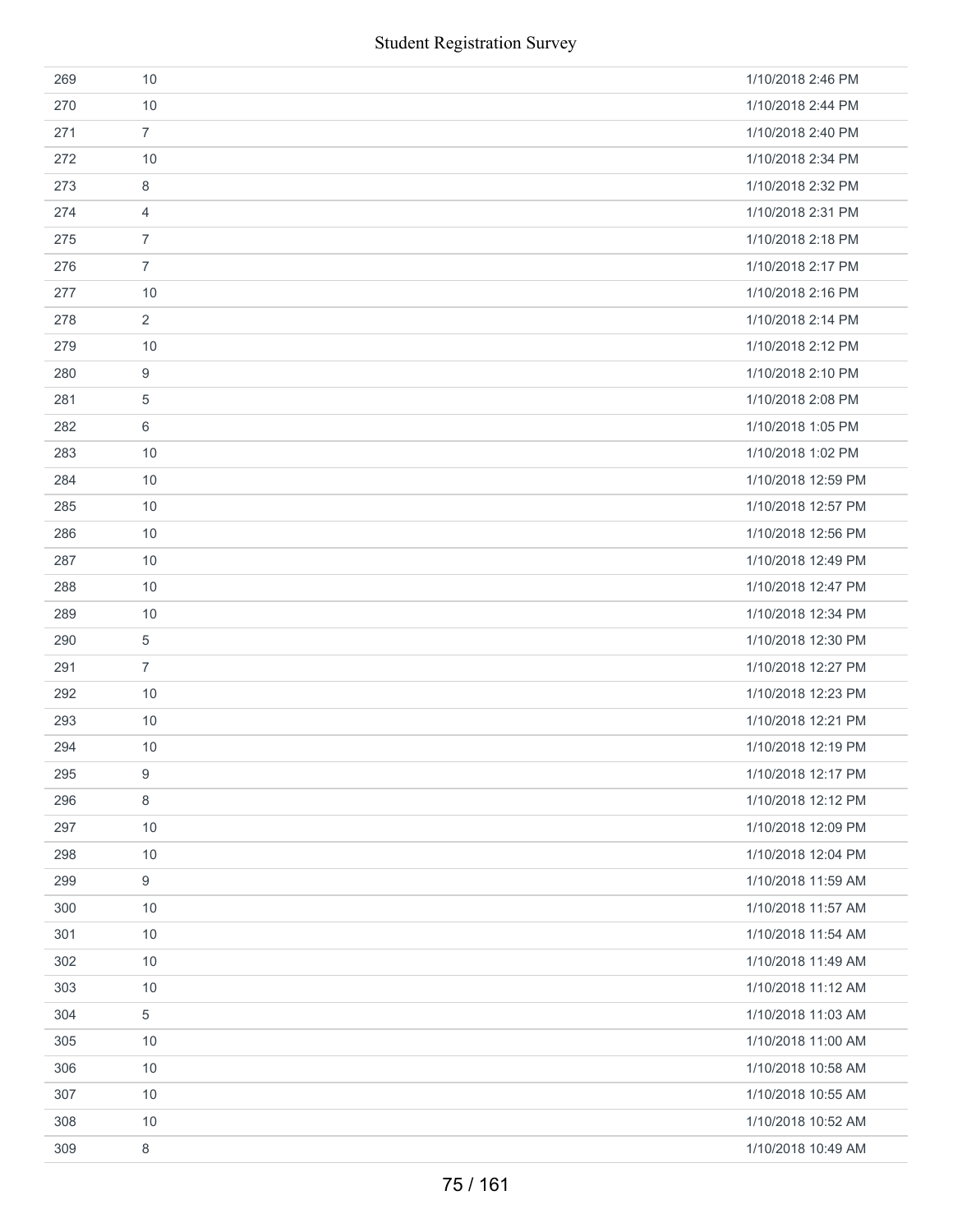| 310 | 10             | 1/10/2018 10:41 AM  |
|-----|----------------|---------------------|
| 311 | $\mathbf{1}$   | 12/17/2017 4:47 PM  |
| 312 | 10             | 12/10/2017 7:53 PM  |
| 313 | $\overline{7}$ | 12/6/2017 9:25 AM   |
| 314 | 5              | 11/22/2017 3:47 PM  |
| 315 | 10             | 11/22/2017 3:28 PM  |
| 316 | 9              | 11/20/2017 12:51 PM |
| 317 | 10             | 11/17/2017 3:21 PM  |
| 318 | 6              | 11/17/2017 9:43 AM  |
| 319 | $\overline{4}$ | 11/15/2017 2:40 PM  |
| 320 | 10             | 11/10/2017 11:13 AM |
| 321 | 5              | 11/9/2017 2:41 AM   |
| 322 | 10             | 11/5/2017 10:42 PM  |
| 323 | 10             | 11/5/2017 8:58 AM   |
| 324 | 10             | 11/2/2017 9:05 AM   |
| 325 | 2              | 11/1/2017 3:38 PM   |
| 326 | $\overline{7}$ | 11/1/2017 3:27 PM   |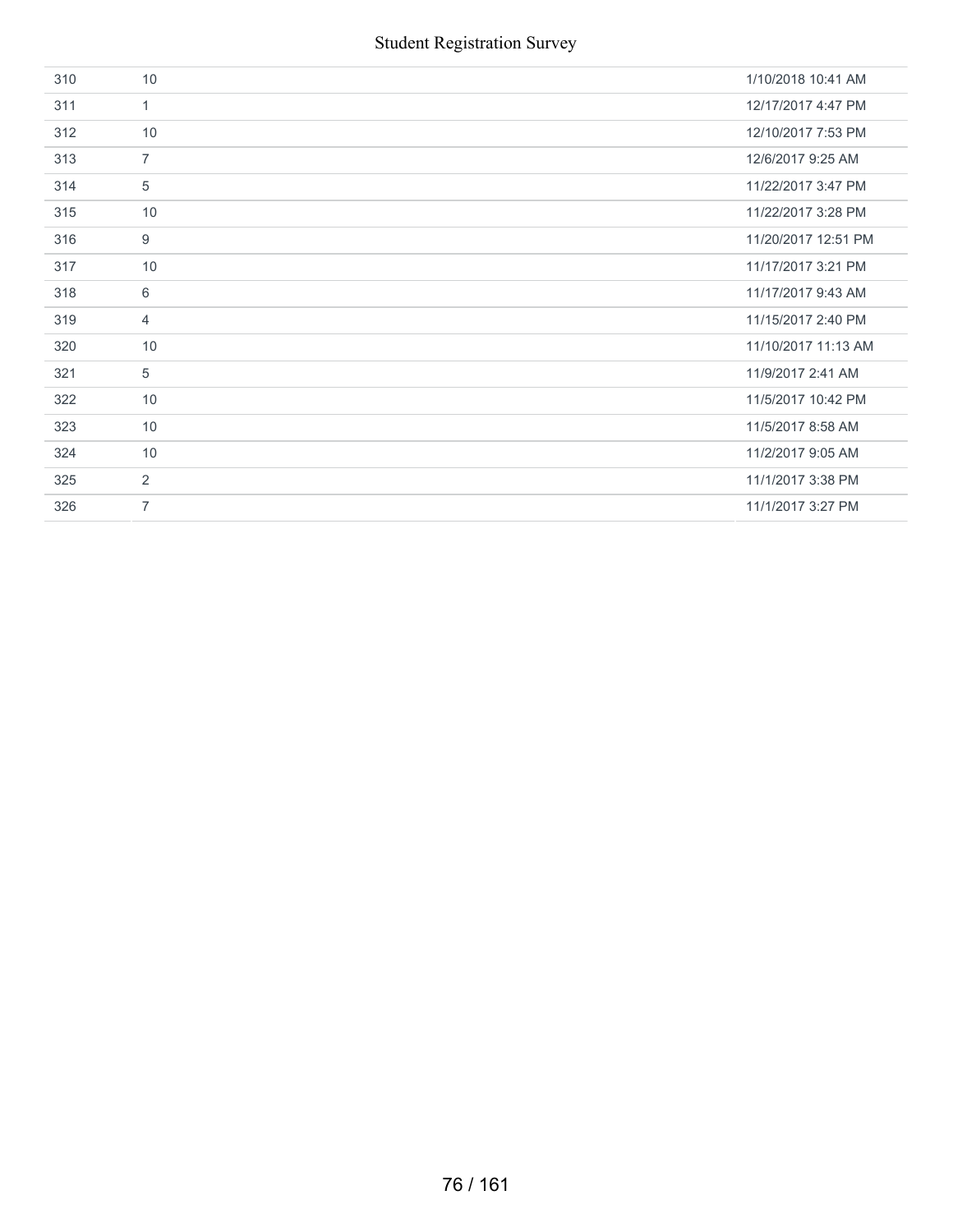## Q20 Helpfulness of Peer Coaches/Peer Advisors.



| <b>ANSWER CHOICES</b>  | <b>AVERAGE NUMBER</b> | <b>TOTAL NUMBER</b> |       | <b>RESPONSES</b> |     |
|------------------------|-----------------------|---------------------|-------|------------------|-----|
|                        |                       |                     | 2.621 |                  | 326 |
| Total Respondents: 326 |                       |                     |       |                  |     |

| #              |                | <b>DATE</b>        |
|----------------|----------------|--------------------|
| 1.             | 5              | 5/4/2018 9:52 AM   |
| 2              | 10             | 4/26/2018 12:58 PM |
| 3              | 10             | 4/25/2018 6:45 PM  |
| 4              | $\mathbf{1}$   | 4/24/2018 11:23 PM |
| 5              | 10             | 4/24/2018 1:07 PM  |
| 6              | 10             | 4/20/2018 10:01 AM |
| $\overline{7}$ | 10             | 4/18/2018 8:15 AM  |
| 8              | 8              | 4/9/2018 1:48 PM   |
| 9              | 8              | 3/28/2018 2:03 AM  |
| 10             | 10             | 3/23/2018 11:38 AM |
| 11             | $\mathbf{1}$   | 3/23/2018 9:58 AM  |
| 12             | 10             | 3/21/2018 10:11 AM |
| 13             | 10             | 3/20/2018 3:45 PM  |
| 14             | 10             | 3/12/2018 12:00 PM |
| 15             | 10             | 3/12/2018 11:57 AM |
| 16             | 10             | 3/12/2018 11:54 AM |
| 17             | 10             | 3/12/2018 11:46 AM |
| 18             | 6              | 3/12/2018 11:41 AM |
| 19             | 6              | 3/12/2018 10:40 AM |
| 20             | $\overline{7}$ | 3/12/2018 10:31 AM |
| 21             | 9              | 3/12/2018 10:24 AM |
| 22             | 10             | 3/12/2018 10:21 AM |
|                |                |                    |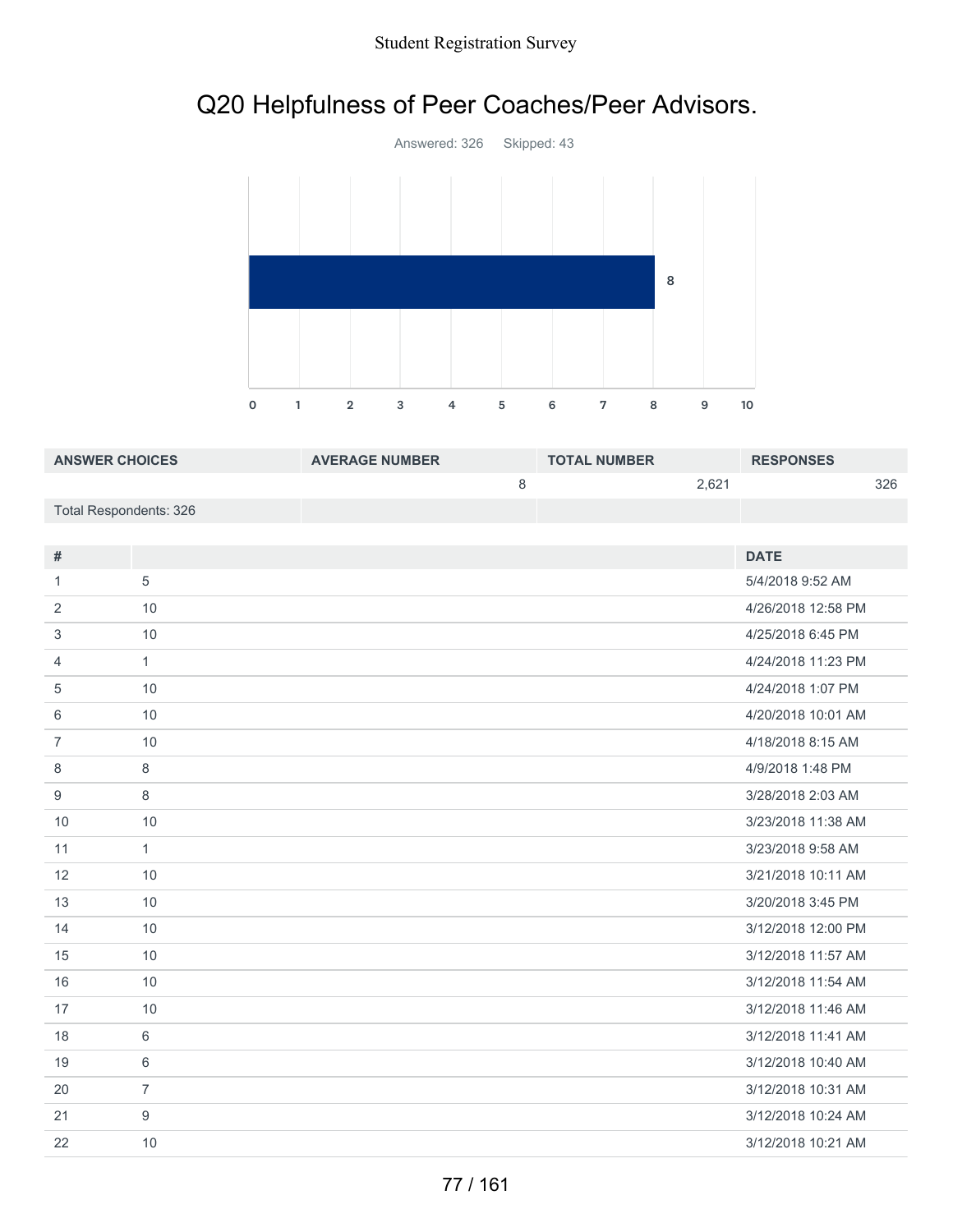| 23 | 10               | 3/12/2018 10:02 AM |
|----|------------------|--------------------|
| 24 | 10               | 3/12/2018 9:10 AM  |
| 25 | 8                | 3/12/2018 9:08 AM  |
| 26 | 10               | 3/9/2018 4:17 PM   |
| 27 | 10               | 3/9/2018 2:11 PM   |
| 28 | 10               | 3/9/2018 1:57 PM   |
| 29 | 10               | 3/9/2018 1:49 PM   |
| 30 | 10               | 3/9/2018 1:33 PM   |
| 31 | 10               | 3/9/2018 12:49 PM  |
| 32 | 10               | 3/9/2018 11:43 AM  |
| 33 | 10               | 3/9/2018 11:33 AM  |
| 34 | 10               | 3/9/2018 11:10 AM  |
| 35 | 10               | 3/9/2018 11:04 AM  |
| 36 | 10               | 3/9/2018 10:50 AM  |
| 37 | 10               | 3/9/2018 10:45 AM  |
| 38 | 10               | 3/9/2018 10:39 AM  |
| 39 | 10               | 3/9/2018 10:35 AM  |
| 40 | 10               | 3/9/2018 10:33 AM  |
| 41 | 10               | 3/9/2018 10:30 AM  |
| 42 | 10               | 3/9/2018 10:25 AM  |
| 43 | 9                | 3/9/2018 9:42 AM   |
| 44 | $\overline{7}$   | 3/9/2018 9:36 AM   |
| 45 | 10               | 3/9/2018 9:29 AM   |
| 46 | 10               | 3/9/2018 9:25 AM   |
| 47 | $9\,$            | 3/9/2018 9:22 AM   |
| 48 | $\overline{7}$   | 3/9/2018 9:18 AM   |
| 49 | 1                | 3/9/2018 9:13 AM   |
| 50 | 10               | 3/8/2018 4:35 PM   |
| 51 | $10$             | 3/8/2018 4:24 PM   |
| 52 | 10               | 3/8/2018 4:17 PM   |
| 53 | 10               | 3/8/2018 4:10 PM   |
| 54 | 5                | 3/8/2018 4:08 PM   |
| 55 | 8                | 3/8/2018 4:03 PM   |
| 56 | $\boldsymbol{9}$ | 3/8/2018 3:48 PM   |
| 57 | 10               | 3/8/2018 3:43 PM   |
| 58 | 10               | 3/8/2018 3:38 PM   |
| 59 | 10               | 3/8/2018 3:35 PM   |
| 60 | 10               | 3/8/2018 3:16 PM   |
| 61 | 0                | 3/8/2018 3:12 PM   |
| 62 | $\overline{7}$   | 3/8/2018 3:02 PM   |
| 63 | $\overline{7}$   | 3/8/2018 2:52 PM   |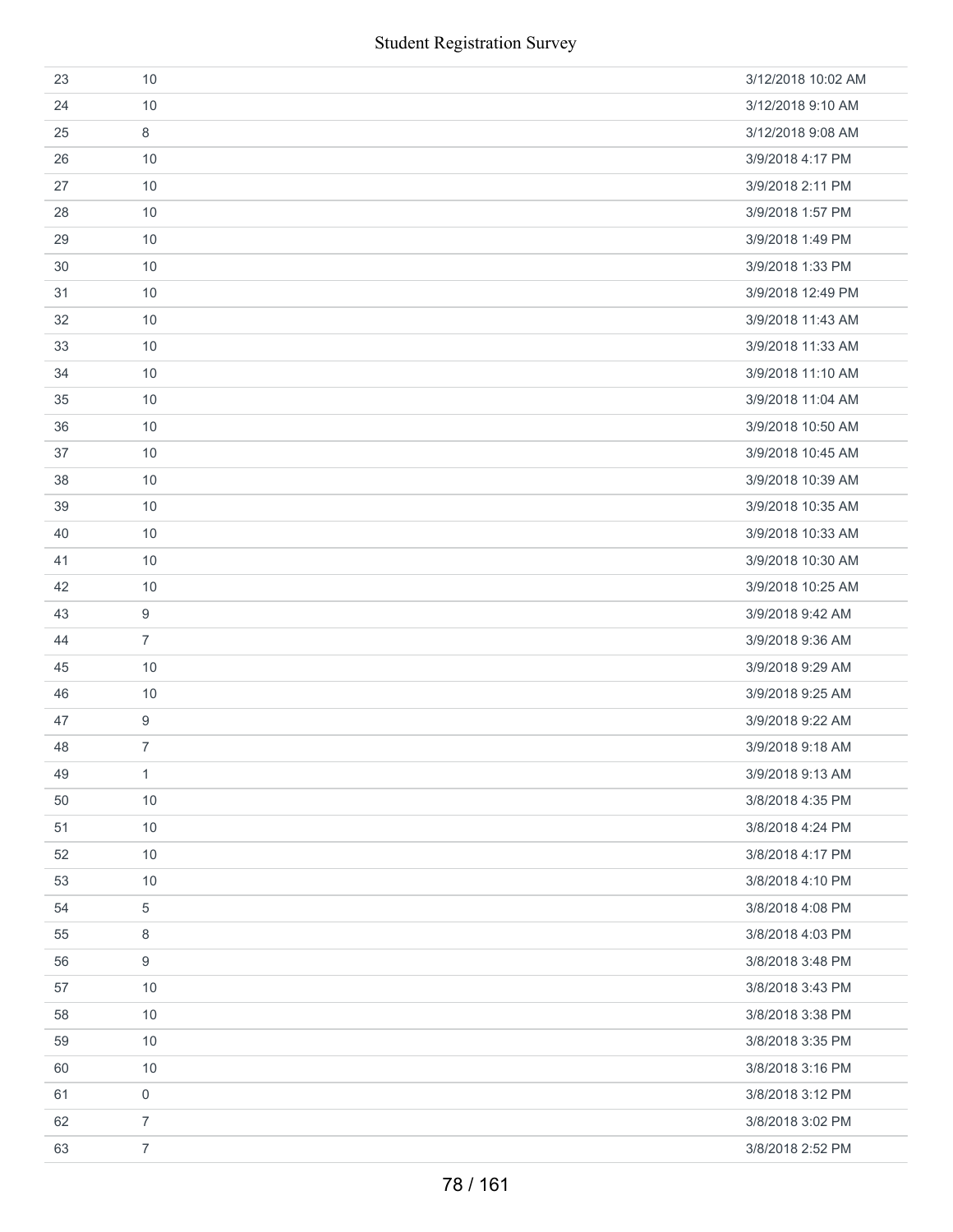|     | <b>Student Registration Survey</b> |                   |
|-----|------------------------------------|-------------------|
| 64  | $\overline{4}$                     | 3/8/2018 2:40 PM  |
| 65  | 9                                  | 3/8/2018 2:36 PM  |
| 66  | 10                                 | 3/8/2018 2:32 PM  |
| 67  | 5                                  | 3/8/2018 2:25 PM  |
| 68  | 10                                 | 3/8/2018 2:21 PM  |
| 69  | $\overline{2}$                     | 3/8/2018 2:18 PM  |
| 70  | 3                                  | 3/8/2018 2:06 PM  |
| 71  | 10                                 | 3/8/2018 1:43 PM  |
| 72  | 10                                 | 3/8/2018 1:39 PM  |
| 73  | 10                                 | 3/8/2018 1:33 PM  |
| 74  | 10                                 | 3/8/2018 1:31 PM  |
| 75  | 10                                 | 3/8/2018 1:29 PM  |
| 76  | $\overline{7}$                     | 3/8/2018 1:24 PM  |
| 77  | 10                                 | 3/8/2018 11:14 AM |
| 78  | 9                                  | 3/8/2018 10:46 AM |
| 79  | 10                                 | 3/8/2018 10:41 AM |
| 80  | 9                                  | 3/8/2018 10:34 AM |
| 81  | $\overline{4}$                     | 3/8/2018 10:26 AM |
| 82  | 10                                 | 3/8/2018 10:22 AM |
| 83  | 10                                 | 3/8/2018 10:04 AM |
| 84  | 10                                 | 3/8/2018 10:01 AM |
| 85  | 10                                 | 3/8/2018 9:58 AM  |
| 86  | 10                                 | 3/7/2018 4:03 PM  |
| 87  | 10                                 | 3/7/2018 3:06 PM  |
| 88  | 10                                 | 3/7/2018 2:59 PM  |
| 89  | 4                                  | 3/7/2018 2:44 PM  |
| 90  | 10                                 | 3/7/2018 2:32 PM  |
| 91  | $10$                               | 3/7/2018 2:22 PM  |
| 92  | 10                                 | 3/7/2018 2:16 PM  |
| 93  | $\overline{7}$                     | 3/7/2018 2:04 PM  |
| 94  | 10                                 | 3/7/2018 2:01 PM  |
| 95  | 10                                 | 3/7/2018 1:52 PM  |
| 96  | 8                                  | 3/7/2018 1:46 PM  |
| 97  | 10                                 | 3/7/2018 1:42 PM  |
| 98  | 10                                 | 3/7/2018 1:39 PM  |
| 99  | 10                                 | 3/7/2018 1:09 PM  |
| 100 | 10                                 | 3/7/2018 11:29 AM |
| 101 | 3                                  | 3/7/2018 11:26 AM |
| 102 | 9                                  | 3/7/2018 11:12 AM |
| 103 | 10                                 | 3/7/2018 10:53 AM |
| 104 | 3                                  | 3/7/2018 10:44 AM |
|     | 79 / 161                           |                   |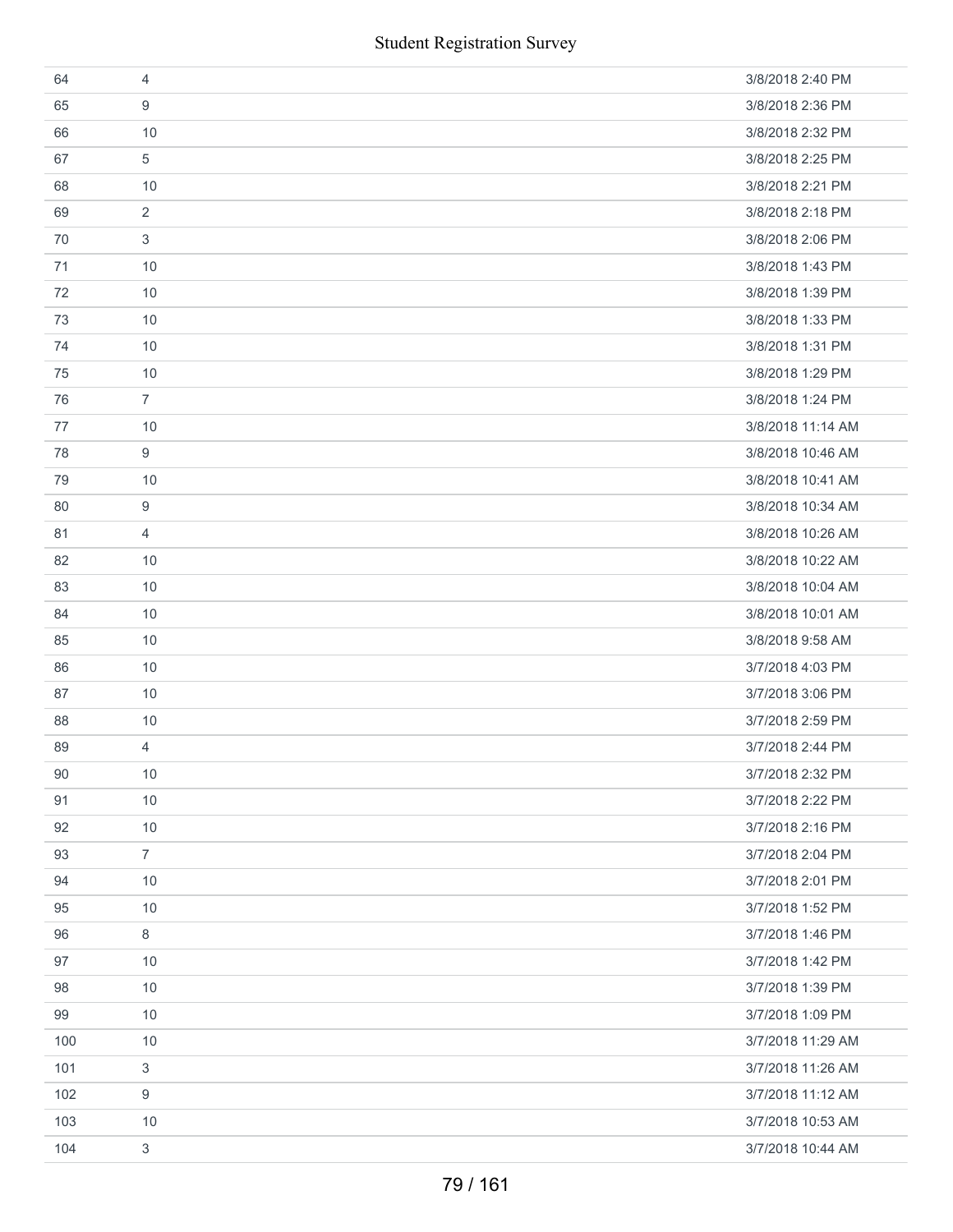|     | <b>Student Registration Survey</b> |                   |
|-----|------------------------------------|-------------------|
| 105 | 10                                 | 3/7/2018 10:14 AM |
| 106 | 10                                 | 3/7/2018 10:08 AM |
| 107 | 9                                  | 3/7/2018 9:47 AM  |
| 108 | 8                                  | 3/7/2018 9:43 AM  |
| 109 | 10                                 | 3/7/2018 9:36 AM  |
| 110 | 10                                 | 3/7/2018 9:30 AM  |
| 111 | $\overline{4}$                     | 3/7/2018 9:24 AM  |
| 112 | 6                                  | 3/7/2018 9:15 AM  |
| 113 | 10                                 | 3/7/2018 9:10 AM  |
| 114 | 10                                 | 3/6/2018 3:29 PM  |
| 115 | $\,$ 5 $\,$                        | 3/6/2018 2:24 PM  |
| 116 | $\overline{7}$                     | 3/6/2018 1:50 PM  |
| 117 | 10                                 | 3/6/2018 1:15 PM  |
| 118 | 8                                  | 3/6/2018 1:05 PM  |
| 119 | 10                                 | 3/6/2018 12:58 PM |
| 120 | $\sqrt{5}$                         | 3/6/2018 10:18 AM |
| 121 | $\mathsf{O}\xspace$                | 3/6/2018 10:14 AM |
| 122 | 10                                 | 3/6/2018 10:08 AM |
| 123 | 10                                 | 3/5/2018 2:22 PM  |
| 124 | 10                                 | 3/5/2018 1:41 PM  |
| 125 | 10                                 | 3/5/2018 11:52 AM |
| 126 | 10                                 | 3/5/2018 10:03 AM |
| 127 | 10                                 | 3/5/2018 9:30 AM  |
| 128 | 10                                 | 3/5/2018 9:18 AM  |
| 129 | 10                                 | 3/5/2018 9:02 AM  |
| 130 | 10                                 | 3/5/2018 8:58 AM  |
| 131 | 10                                 | 3/2/2018 3:57 PM  |
| 132 | $\boldsymbol{9}$                   | 3/2/2018 3:53 PM  |
| 133 | 6                                  | 3/2/2018 3:50 PM  |
| 134 | 10                                 | 3/2/2018 3:04 PM  |
| 135 | 8                                  | 3/2/2018 2:59 PM  |
| 136 | 10                                 | 3/2/2018 2:08 PM  |
| 137 | 10                                 | 3/2/2018 10:25 AM |
| 138 | 10                                 | 3/2/2018 10:10 AM |
| 139 | 10                                 | 3/2/2018 9:44 AM  |
| 140 | 10                                 | 3/2/2018 9:33 AM  |
| 141 | 10                                 | 3/1/2018 1:27 PM  |
| 142 | $\boldsymbol{9}$                   | 3/1/2018 11:47 AM |
| 143 | 10                                 | 3/1/2018 11:28 AM |
| 144 | 10                                 | 3/1/2018 10:50 AM |
| 145 | 10                                 | 3/1/2018 10:36 AM |
|     | 80 / 161                           |                   |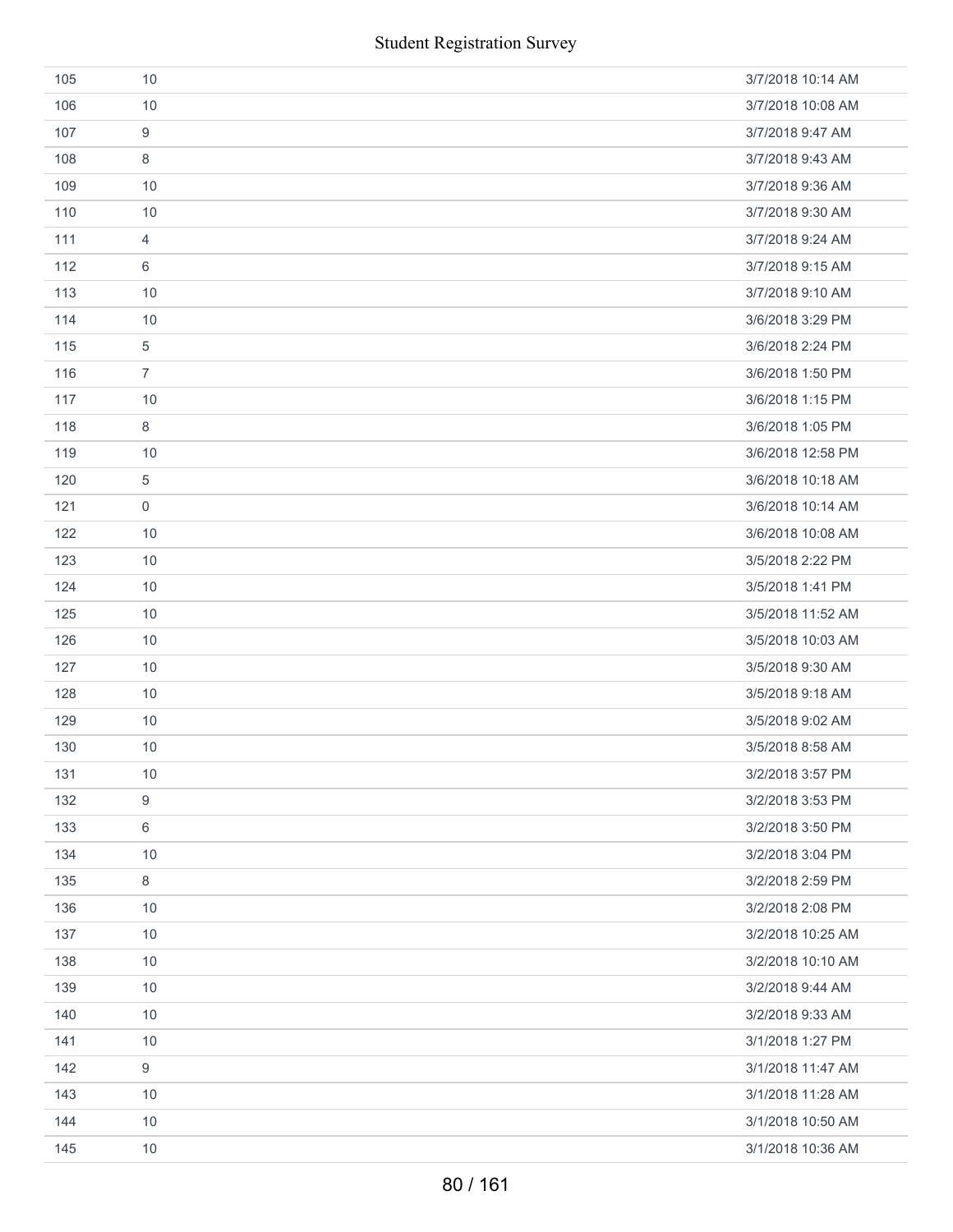| 146 | 9              | 3/1/2018 10:29 AM  |
|-----|----------------|--------------------|
| 147 | 10             | 3/1/2018 10:17 AM  |
| 148 | 10             | 3/1/2018 9:53 AM   |
| 149 | 10             | 3/1/2018 9:42 AM   |
| 150 | 10             | 2/28/2018 4:34 PM  |
| 151 | 9              | 2/28/2018 4:11 PM  |
| 152 | 9              | 2/28/2018 3:47 PM  |
| 153 | 10             | 2/28/2018 3:29 PM  |
| 154 | 6              | 2/28/2018 3:04 PM  |
| 155 | 5              | 2/28/2018 1:50 PM  |
| 156 | 10             | 2/28/2018 1:40 PM  |
| 157 | 10             | 2/28/2018 11:14 AM |
| 158 | 10             | 2/28/2018 11:01 AM |
| 159 | 5              | 2/26/2018 10:27 AM |
| 160 | 5              | 2/20/2018 2:48 PM  |
| 161 | $\overline{4}$ | 2/14/2018 11:01 AM |
| 162 | 9              | 2/9/2018 3:03 PM   |
| 163 | 9              | 2/9/2018 1:18 AM   |
| 164 | $\mathbf{1}$   | 2/8/2018 10:46 AM  |
| 165 | 9              | 2/1/2018 2:12 PM   |
| 166 | 10             | 1/30/2018 11:45 AM |
| 167 | 10             | 1/29/2018 1:35 PM  |
| 168 | $\,$ 5 $\,$    | 1/29/2018 12:53 PM |
| 169 | 8              | 1/26/2018 8:30 AM  |
| 170 | 5              | 1/25/2018 1:43 PM  |
| 171 | 9              | 1/23/2018 1:55 PM  |
| 172 | 5              | 1/19/2018 6:30 PM  |
| 173 | $\sqrt{5}$     | 1/19/2018 6:26 PM  |
| 174 | $\overline{7}$ | 1/19/2018 6:24 PM  |
| 175 | $\overline{2}$ | 1/19/2018 6:22 PM  |
| 176 | $\overline{7}$ | 1/19/2018 6:20 PM  |
| 177 | $\,8\,$        | 1/19/2018 6:18 PM  |
| 178 | $\mathbf{1}$   | 1/19/2018 6:16 PM  |
| 179 | $\sqrt{5}$     | 1/19/2018 6:13 PM  |
| 180 | $\mathbf 0$    | 1/19/2018 6:11 PM  |
| 181 | $\overline{2}$ | 1/19/2018 6:09 PM  |
| 182 | $\overline{4}$ | 1/19/2018 6:06 PM  |
| 183 | 10             | 1/19/2018 6:02 PM  |
| 184 | $\sqrt{2}$     | 1/19/2018 5:59 PM  |
| 185 | 5              | 1/19/2018 5:57 PM  |
| 186 | 10             | 1/18/2018 2:53 PM  |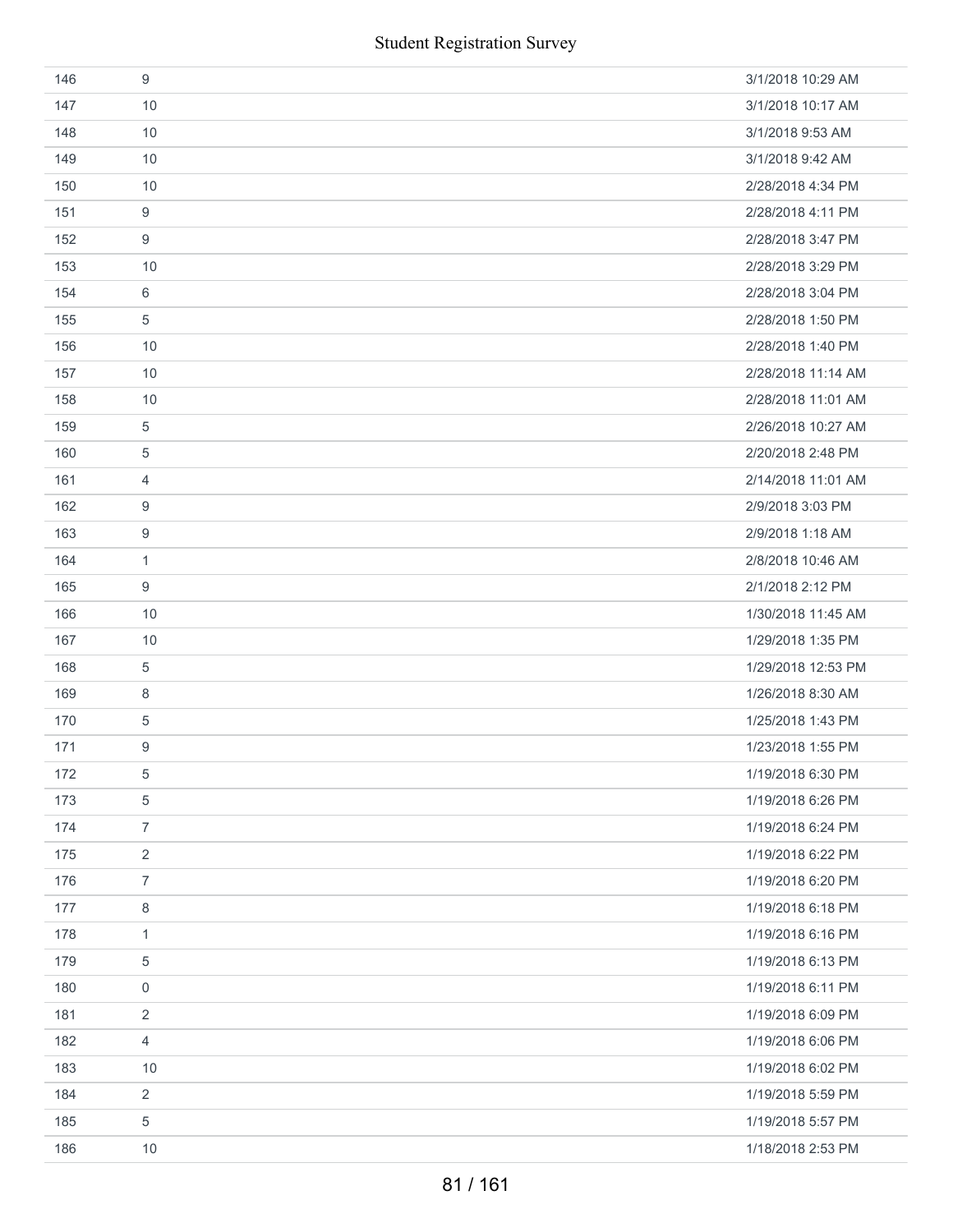|     | <b>Student Registration Survey</b> |                    |
|-----|------------------------------------|--------------------|
| 187 | 5                                  | 1/17/2018 9:22 AM  |
| 188 | 10                                 | 1/16/2018 6:55 PM  |
| 189 | 10                                 | 1/16/2018 6:52 PM  |
| 190 | 5                                  | 1/16/2018 6:51 PM  |
| 191 | 3                                  | 1/16/2018 6:49 PM  |
| 192 | 3                                  | 1/16/2018 6:45 PM  |
| 193 | 3                                  | 1/16/2018 6:44 PM  |
| 194 | 8                                  | 1/16/2018 6:42 PM  |
| 195 | $\overline{2}$                     | 1/16/2018 6:20 PM  |
| 196 | 9                                  | 1/16/2018 6:17 PM  |
| 197 | 3                                  | 1/16/2018 6:15 PM  |
| 198 | 8                                  | 1/16/2018 6:12 PM  |
| 199 | 10                                 | 1/16/2018 6:10 PM  |
| 200 | 5                                  | 1/16/2018 6:07 PM  |
| 201 | 10                                 | 1/16/2018 6:04 PM  |
| 202 | 10                                 | 1/16/2018 6:01 PM  |
| 203 | 8                                  | 1/16/2018 5:59 PM  |
| 204 | 8                                  | 1/16/2018 5:54 PM  |
| 205 | 8                                  | 1/16/2018 5:52 PM  |
| 206 | 10                                 | 1/16/2018 5:49 PM  |
| 207 | 10                                 | 1/16/2018 5:45 PM  |
| 208 | 10                                 | 1/16/2018 5:36 PM  |
| 209 | 10                                 | 1/16/2018 5:27 PM  |
| 210 | 10                                 | 1/16/2018 5:22 PM  |
| 211 | 10                                 | 1/16/2018 5:19 PM  |
| 212 | 8                                  | 1/16/2018 11:10 AM |
| 213 | 10                                 | 1/16/2018 7:36 AM  |
| 214 | 10                                 | 1/12/2018 6:13 PM  |
| 215 | 5                                  | 1/12/2018 6:10 PM  |
| 216 | 10                                 | 1/12/2018 6:06 PM  |
| 217 | 1                                  | 1/12/2018 6:03 PM  |
| 218 | 10                                 | 1/12/2018 6:02 PM  |
| 219 | 10                                 | 1/12/2018 5:58 PM  |
| 220 | $\overline{7}$                     | 1/12/2018 5:55 PM  |
| 221 | 5                                  | 1/12/2018 5:53 PM  |
| 222 | 0                                  | 1/12/2018 5:51 PM  |
| 223 | $\,$ 5 $\,$                        | 1/11/2018 7:02 PM  |
| 224 | 10                                 | 1/11/2018 6:59 PM  |
| 225 | 5                                  | 1/11/2018 6:55 PM  |
| 226 | 10                                 | 1/11/2018 6:51 PM  |
| 227 | 10                                 | 1/11/2018 6:49 PM  |
|     | 82 / 161                           |                    |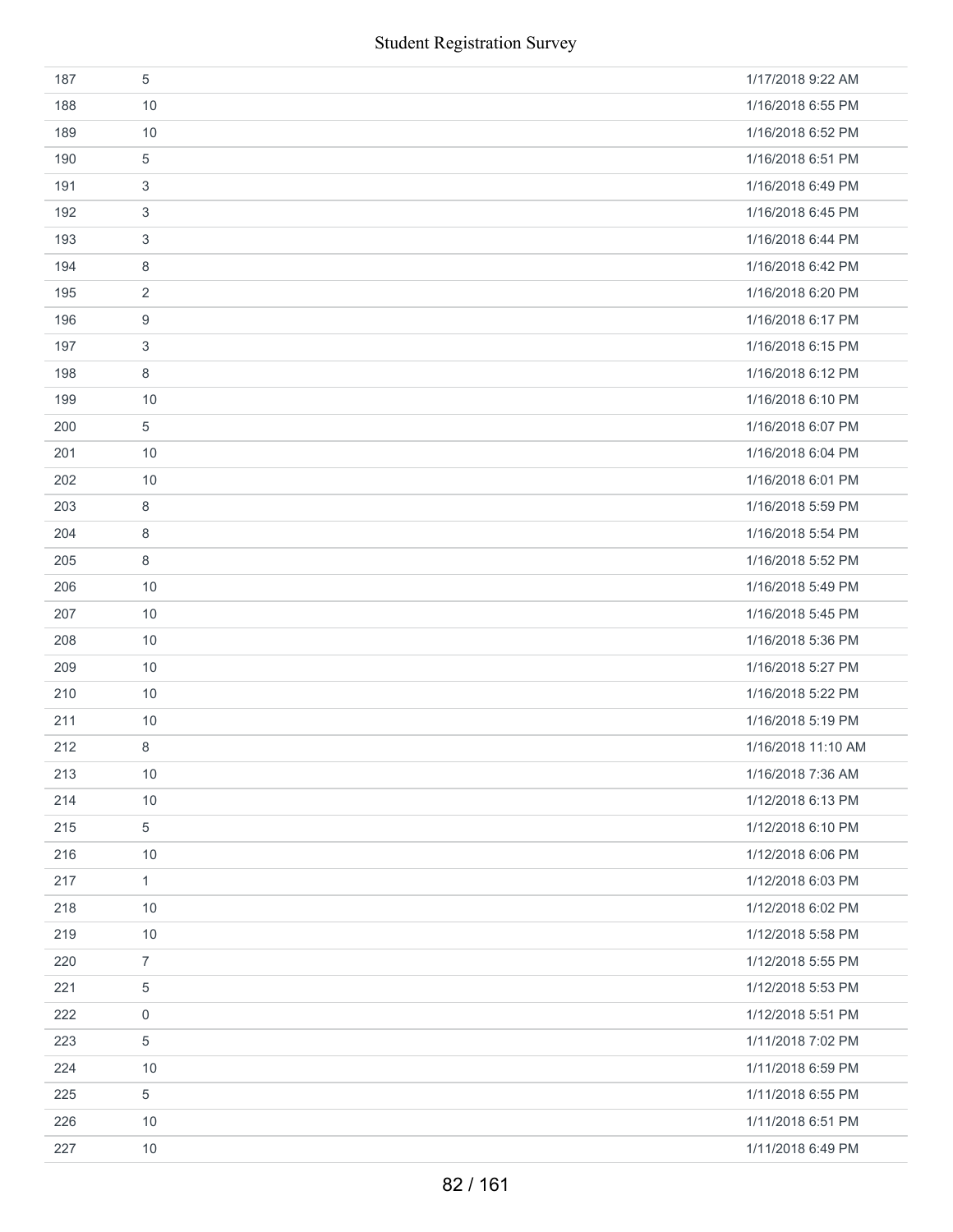|     | <b>Student Registration Survey</b> |                    |
|-----|------------------------------------|--------------------|
| 228 | 3                                  | 1/11/2018 5:56 PM  |
| 229 | 10                                 | 1/11/2018 5:44 PM  |
| 230 | $\overline{4}$                     | 1/11/2018 5:40 PM  |
| 231 | 5                                  | 1/11/2018 5:37 PM  |
| 232 | 10                                 | 1/11/2018 5:35 PM  |
| 233 | 10                                 | 1/11/2018 5:33 PM  |
| 234 | 10                                 | 1/11/2018 5:30 PM  |
| 235 | 6                                  | 1/11/2018 5:26 PM  |
| 236 | 5                                  | 1/11/2018 5:23 PM  |
| 237 | 5                                  | 1/11/2018 5:21 PM  |
| 238 | 10                                 | 1/11/2018 5:19 PM  |
| 239 | 10                                 | 1/11/2018 12:03 PM |
| 240 | 10                                 | 1/11/2018 11:58 AM |
| 241 | 10                                 | 1/11/2018 11:54 AM |
| 242 | 9                                  | 1/11/2018 11:45 AM |
| 243 | 9                                  | 1/11/2018 11:43 AM |
| 244 | $\mathsf{O}\xspace$                | 1/11/2018 11:41 AM |
| 245 | 10                                 | 1/11/2018 11:40 AM |
| 246 | 10                                 | 1/11/2018 11:38 AM |
| 247 | $\boldsymbol{9}$                   | 1/11/2018 11:37 AM |
| 248 | 9                                  | 1/11/2018 11:34 AM |
| 249 | 8                                  | 1/11/2018 11:33 AM |
| 250 | 5                                  | 1/10/2018 3:40 PM  |
| 251 | 5                                  | 1/10/2018 3:38 PM  |
| 252 | 10                                 | 1/10/2018 3:37 PM  |
| 253 | 6                                  | 1/10/2018 3:35 PM  |
| 254 | 6                                  | 1/10/2018 3:33 PM  |
| 255 | 10                                 | 1/10/2018 3:31 PM  |
| 256 | 10                                 | 1/10/2018 3:27 PM  |
| 257 | 10                                 | 1/10/2018 3:25 PM  |
| 258 | 9                                  | 1/10/2018 3:24 PM  |
| 259 | 10                                 | 1/10/2018 3:22 PM  |
| 260 | 10                                 | 1/10/2018 3:20 PM  |
| 261 | $\overline{7}$                     | 1/10/2018 3:19 PM  |
| 262 | 5                                  | 1/10/2018 3:17 PM  |
| 263 | 9                                  | 1/10/2018 3:16 PM  |
| 264 | 10                                 | 1/10/2018 3:00 PM  |
| 265 | 10                                 | 1/10/2018 2:53 PM  |
| 266 | 8                                  | 1/10/2018 2:51 PM  |
| 267 | 10                                 | 1/10/2018 2:49 PM  |
| 268 | 10                                 | 1/10/2018 2:48 PM  |
|     | 83 / 161                           |                    |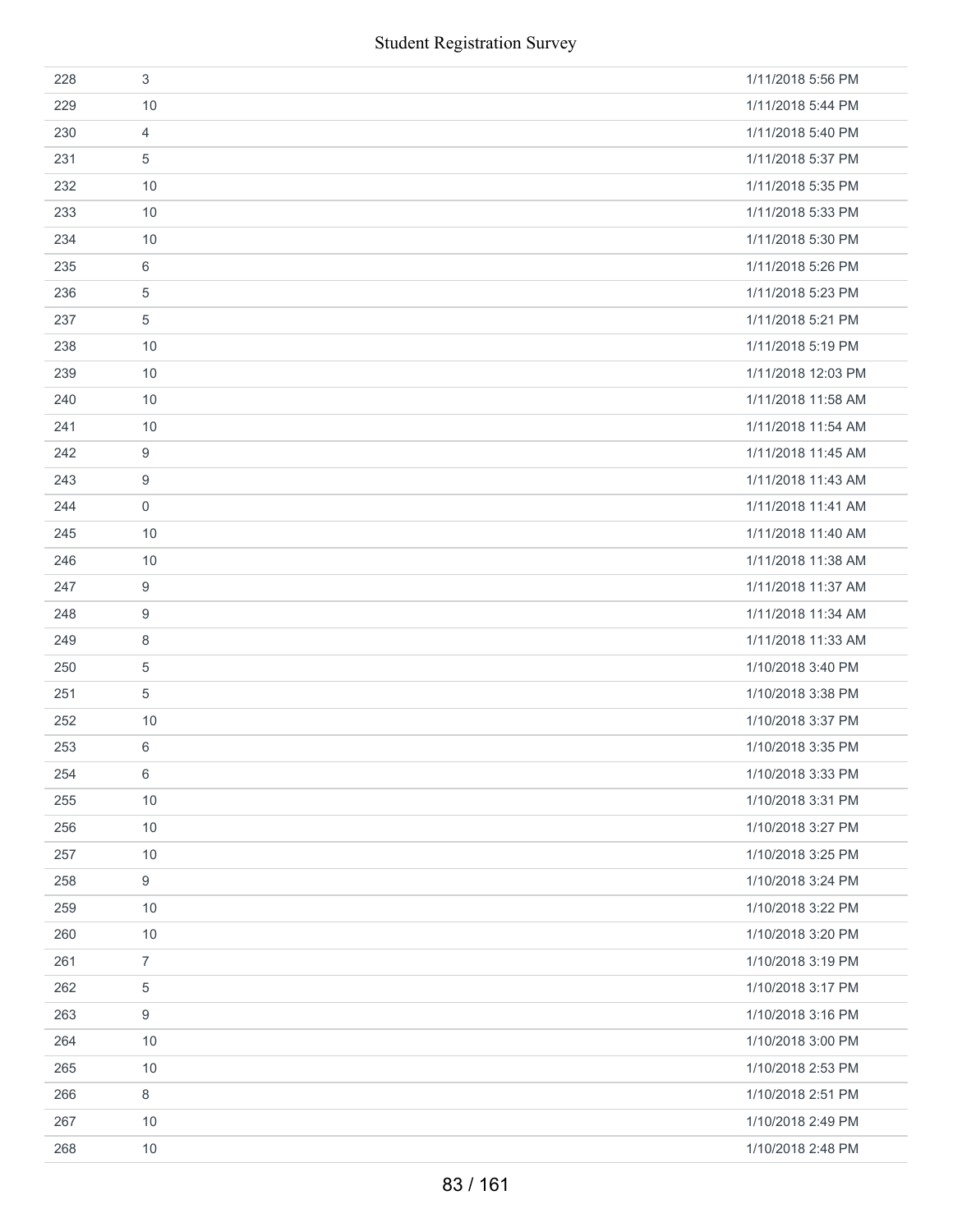|     |                | <b>Student Registration Survey</b> |
|-----|----------------|------------------------------------|
| 269 | 10             | 1/10/2018 2:46 PM                  |
| 270 | 10             | 1/10/2018 2:44 PM                  |
| 271 | $\overline{7}$ | 1/10/2018 2:40 PM                  |
| 272 | 10             | 1/10/2018 2:34 PM                  |
| 273 | 9              | 1/10/2018 2:32 PM                  |
| 274 | $\mathbf{1}$   | 1/10/2018 2:31 PM                  |
| 275 | 8              | 1/10/2018 2:18 PM                  |
| 276 | $\overline{7}$ | 1/10/2018 2:17 PM                  |
| 277 | 10             | 1/10/2018 2:16 PM                  |
| 278 | 2              | 1/10/2018 2:14 PM                  |
| 279 | 10             | 1/10/2018 2:12 PM                  |
| 280 | 5              | 1/10/2018 2:10 PM                  |
| 281 | 5              | 1/10/2018 2:08 PM                  |
| 282 | 5              | 1/10/2018 1:05 PM                  |
| 283 | 10             | 1/10/2018 1:02 PM                  |
| 284 | 10             | 1/10/2018 12:59 PM                 |
| 285 | 10             | 1/10/2018 12:57 PM                 |
| 286 | 9              | 1/10/2018 12:56 PM                 |
| 287 | 10             | 1/10/2018 12:49 PM                 |
| 288 | 10             | 1/10/2018 12:47 PM                 |
| 289 | 10             | 1/10/2018 12:34 PM                 |
| 290 | 5              | 1/10/2018 12:30 PM                 |
| 291 | $\overline{7}$ | 1/10/2018 12:27 PM                 |
| 292 | 10             | 1/10/2018 12:23 PM                 |
| 293 | 10             | 1/10/2018 12:21 PM                 |
| 294 | 10             | 1/10/2018 12:19 PM                 |
| 295 | 8              | 1/10/2018 12:17 PM                 |
| 296 | 5              | 1/10/2018 12:12 PM                 |
| 297 | 9              | 1/10/2018 12:09 PM                 |
| 298 | 10             | 1/10/2018 12:04 PM                 |
| 299 | 10             | 1/10/2018 11:59 AM                 |
| 300 | 10             | 1/10/2018 11:57 AM                 |
| 301 | 10             | 1/10/2018 11:54 AM                 |
| 302 | 10             | 1/10/2018 11:49 AM                 |
| 303 | 10             | 1/10/2018 11:12 AM                 |
| 304 | 5              | 1/10/2018 11:03 AM                 |
| 305 | 10             | 1/10/2018 11:00 AM                 |
| 306 | 5              | 1/10/2018 10:58 AM                 |
| 307 | 10             | 1/10/2018 10:55 AM                 |
| 308 | 10             | 1/10/2018 10:52 AM                 |
| 309 | $\overline{7}$ | 1/10/2018 10:49 AM                 |
|     |                | 84 / 161                           |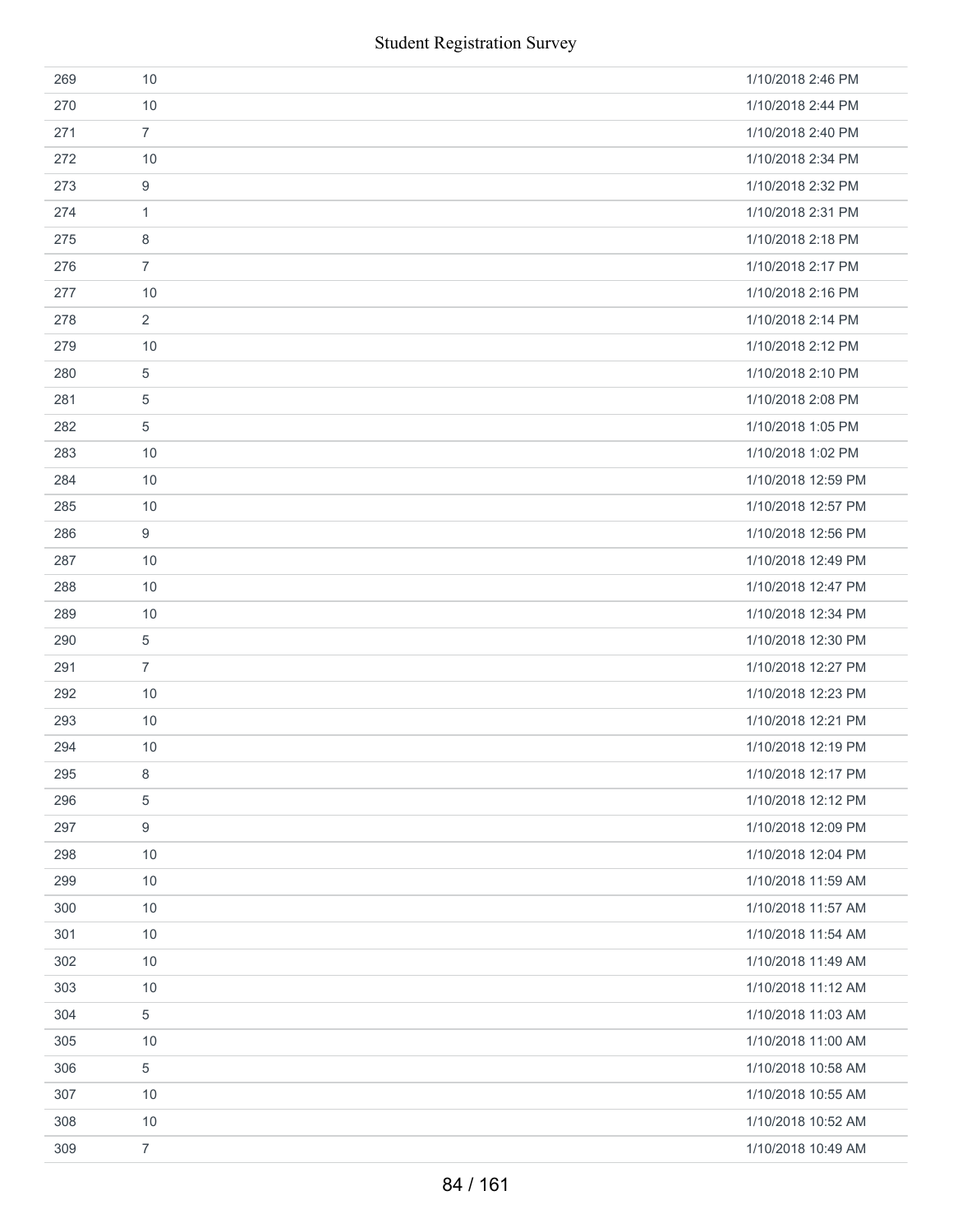| 310 | 10             | 1/10/2018 10:41 AM  |
|-----|----------------|---------------------|
| 311 | 5              | 12/17/2017 4:47 PM  |
| 312 | 10             | 12/10/2017 7:53 PM  |
| 313 | $\overline{7}$ | 12/6/2017 9:25 AM   |
| 314 | 5              | 11/22/2017 3:47 PM  |
| 315 | 5              | 11/22/2017 3:28 PM  |
| 316 | 6              | 11/20/2017 12:51 PM |
| 317 | 10             | 11/17/2017 3:21 PM  |
| 318 | 3              | 11/17/2017 9:43 AM  |
| 319 | $\overline{2}$ | 11/15/2017 2:40 PM  |
| 320 | 10             | 11/10/2017 11:13 AM |
| 321 | 5              | 11/9/2017 2:41 AM   |
| 322 | 10             | 11/5/2017 10:42 PM  |
| 323 | $\mathbf 0$    | 11/5/2017 8:58 AM   |
| 324 | 10             | 11/2/2017 9:05 AM   |
| 325 | $\mathbf{1}$   | 11/1/2017 3:38 PM   |
| 326 | 9              | 11/1/2017 3:27 PM   |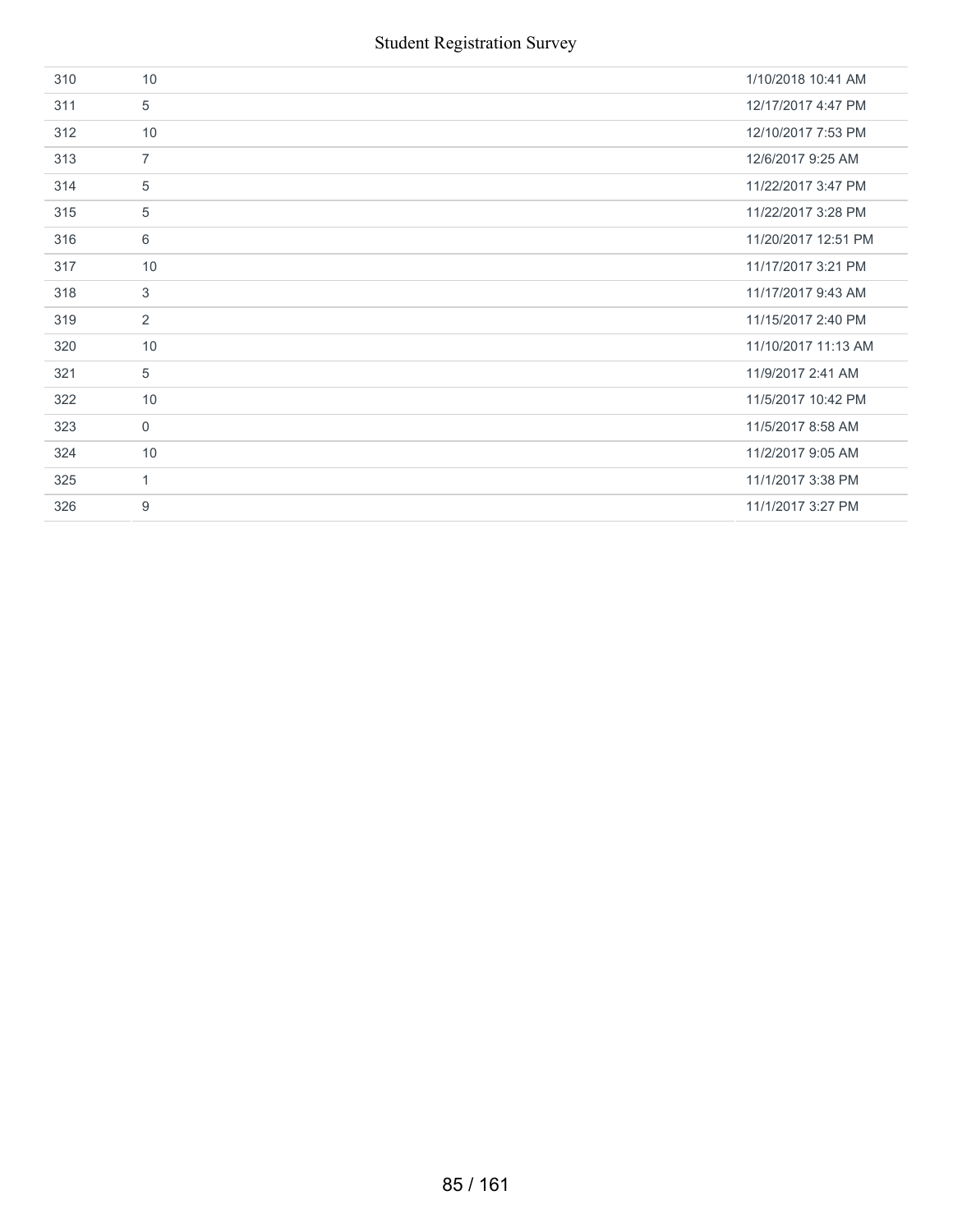## Q21 Helpfulness of Information Technology Office Staff.



| <b>ANSWER CHOICES</b>  | <b>AVERAGE NUMBER</b> | <b>TOTAL NUMBER</b> |       | <b>RESPONSES</b> |     |
|------------------------|-----------------------|---------------------|-------|------------------|-----|
|                        |                       |                     | 2.606 |                  | 326 |
| Total Respondents: 326 |                       |                     |       |                  |     |

| #              |                | <b>DATE</b>        |
|----------------|----------------|--------------------|
| 1              | 5              | 5/4/2018 9:52 AM   |
| 2              | $\overline{4}$ | 4/26/2018 12:58 PM |
| 3              | 10             | 4/25/2018 6:45 PM  |
| 4              | $\mathbf{1}$   | 4/24/2018 11:23 PM |
| 5              | 10             | 4/24/2018 1:07 PM  |
| 6              | 10             | 4/20/2018 10:01 AM |
| $\overline{7}$ | 10             | 4/18/2018 8:15 AM  |
| 8              | 10             | 4/9/2018 1:48 PM   |
| 9              | 9              | 3/28/2018 2:03 AM  |
| 10             | 10             | 3/23/2018 11:38 AM |
| 11             | $\mathbf{1}$   | 3/23/2018 9:58 AM  |
| 12             | 10             | 3/21/2018 10:11 AM |
| 13             | 10             | 3/20/2018 3:45 PM  |
| 14             | $\overline{7}$ | 3/12/2018 12:04 PM |
| 15             | 3              | 3/12/2018 12:00 PM |
| 16             | 10             | 3/12/2018 11:57 AM |
| 17             | 8              | 3/12/2018 11:54 AM |
| 18             | 10             | 3/12/2018 11:46 AM |
| 19             | $\overline{4}$ | 3/12/2018 11:41 AM |
| 20             | 3              | 3/12/2018 10:40 AM |
| 21             | 5              | 3/12/2018 10:31 AM |
| 22             | 9              | 3/12/2018 10:24 AM |
|                |                |                    |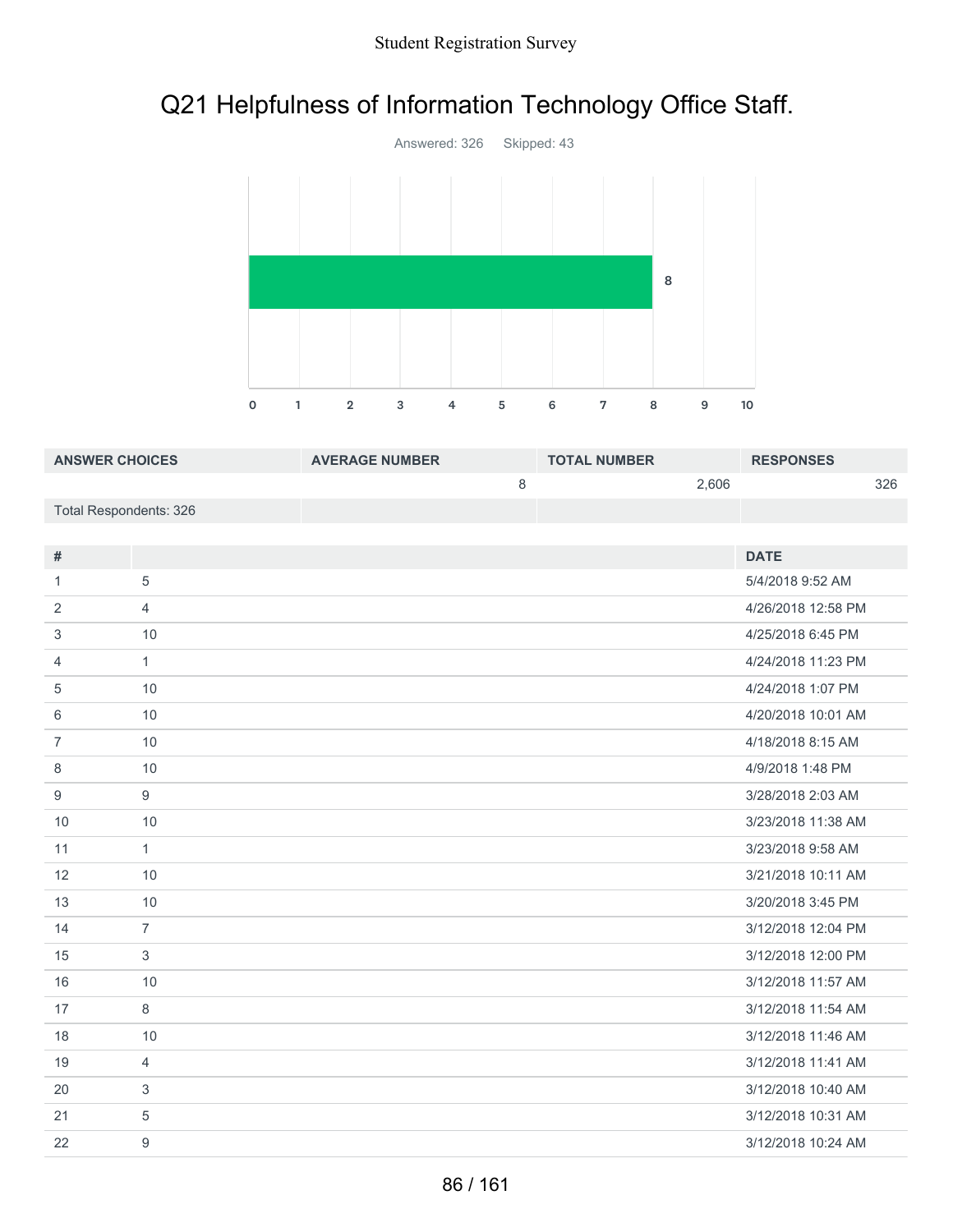| 23 | 9              | 3/12/2018 10:21 AM |
|----|----------------|--------------------|
| 24 | 10             | 3/12/2018 10:02 AM |
| 25 | 10             | 3/12/2018 9:10 AM  |
| 26 | 8              | 3/12/2018 9:08 AM  |
| 27 | 10             | 3/9/2018 4:17 PM   |
| 28 | 10             | 3/9/2018 2:11 PM   |
| 29 | 10             | 3/9/2018 1:57 PM   |
| 30 | 10             | 3/9/2018 1:49 PM   |
| 31 | 10             | 3/9/2018 1:33 PM   |
| 32 | 10             | 3/9/2018 12:49 PM  |
| 33 | 10             | 3/9/2018 11:43 AM  |
| 34 | 10             | 3/9/2018 11:33 AM  |
| 35 | 10             | 3/9/2018 11:10 AM  |
| 36 | 10             | 3/9/2018 11:04 AM  |
| 37 | 9              | 3/9/2018 10:50 AM  |
| 38 | 9              | 3/9/2018 10:45 AM  |
| 39 | 10             | 3/9/2018 10:39 AM  |
| 40 | 10             | 3/9/2018 10:35 AM  |
| 41 | 10             | 3/9/2018 10:33 AM  |
| 42 | 10             | 3/9/2018 10:30 AM  |
| 43 | 10             | 3/9/2018 10:25 AM  |
| 44 | $\overline{7}$ | 3/9/2018 9:42 AM   |
| 45 | $\overline{2}$ | 3/9/2018 9:36 AM   |
| 46 | 10             | 3/9/2018 9:29 AM   |
| 47 | 10             | 3/9/2018 9:25 AM   |
| 48 | 10             | 3/9/2018 9:22 AM   |
| 49 | 8              | 3/9/2018 9:18 AM   |
| 50 | $\mathbf{1}$   | 3/9/2018 9:13 AM   |
| 51 | 10             | 3/8/2018 4:35 PM   |
| 52 | 10             | 3/8/2018 4:24 PM   |
| 53 | 10             | 3/8/2018 4:17 PM   |
| 54 | 10             | 3/8/2018 4:10 PM   |
| 55 | $\overline{7}$ | 3/8/2018 4:08 PM   |
| 56 | 9              | 3/8/2018 4:03 PM   |
| 57 | 9              | 3/8/2018 3:48 PM   |
| 58 | 10             | 3/8/2018 3:43 PM   |
| 59 | 10             | 3/8/2018 3:38 PM   |
| 60 | 10             | 3/8/2018 3:35 PM   |
| 61 | $10$           | 3/8/2018 3:16 PM   |
| 62 | 5              | 3/8/2018 3:12 PM   |
| 63 | 10             | 3/8/2018 3:02 PM   |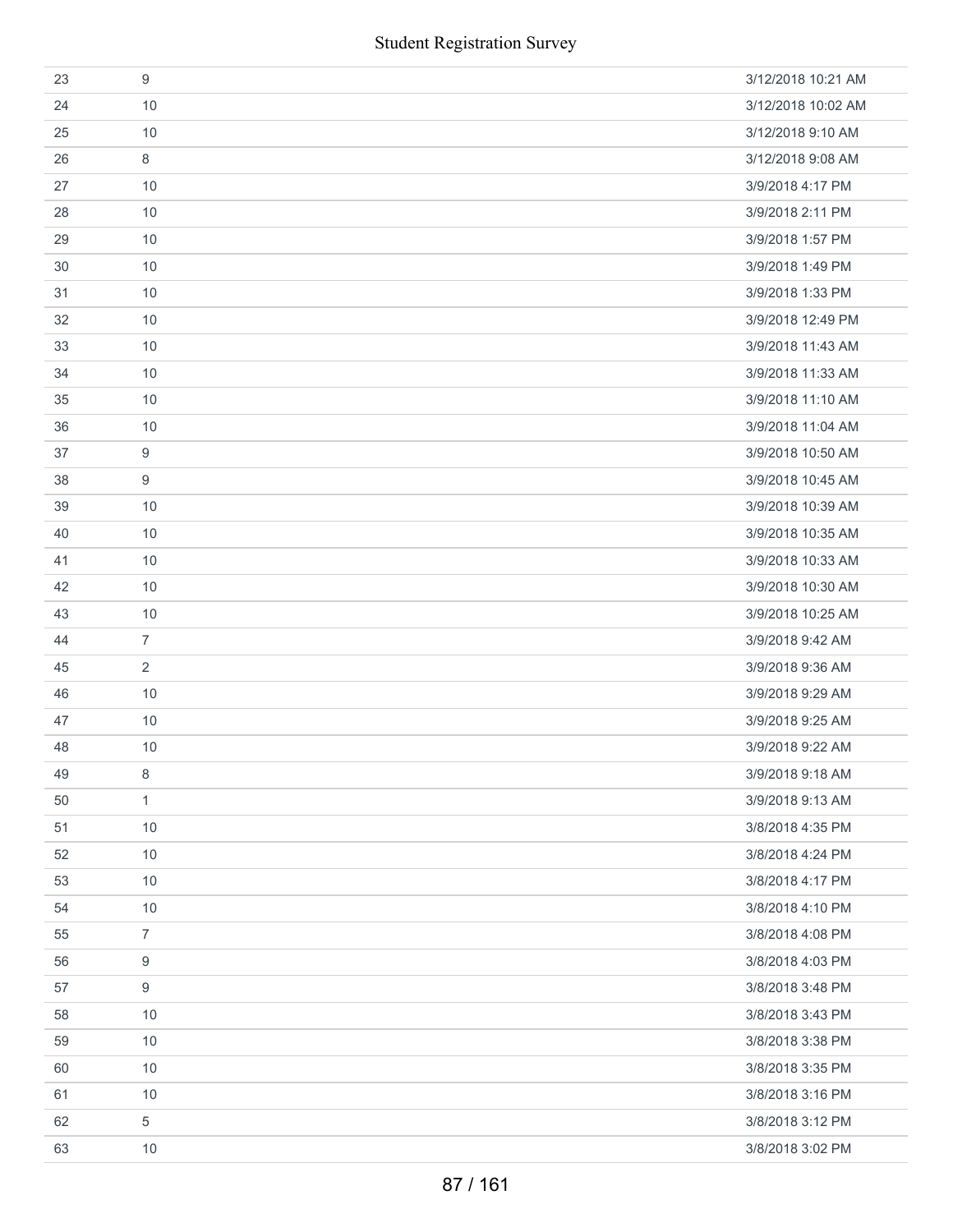|     | <b>Student Registration Survey</b> |                   |
|-----|------------------------------------|-------------------|
| 64  | 6                                  | 3/8/2018 2:52 PM  |
| 65  | 1                                  | 3/8/2018 2:40 PM  |
| 66  | 8                                  | 3/8/2018 2:36 PM  |
| 67  | 10                                 | 3/8/2018 2:32 PM  |
| 68  | 8                                  | 3/8/2018 2:25 PM  |
| 69  | 10                                 | 3/8/2018 2:21 PM  |
| 70  | $\overline{2}$                     | 3/8/2018 2:18 PM  |
| 71  | 10                                 | 3/8/2018 2:06 PM  |
| 72  | 10                                 | 3/8/2018 1:43 PM  |
| 73  | 10                                 | 3/8/2018 1:39 PM  |
| 74  | 10                                 | 3/8/2018 1:33 PM  |
| 75  | 10                                 | 3/8/2018 1:31 PM  |
| 76  | 10                                 | 3/8/2018 1:29 PM  |
| 77  | 6                                  | 3/8/2018 1:24 PM  |
| 78  | 5                                  | 3/8/2018 11:14 AM |
| 79  | 10                                 | 3/8/2018 10:46 AM |
| 80  | 10                                 | 3/8/2018 10:41 AM |
| 81  | 4                                  | 3/8/2018 10:34 AM |
| 82  | 6                                  | 3/8/2018 10:26 AM |
| 83  | 10                                 | 3/8/2018 10:22 AM |
| 84  | 10                                 | 3/8/2018 10:04 AM |
| 85  | 10                                 | 3/8/2018 10:01 AM |
| 86  | 10                                 | 3/8/2018 9:58 AM  |
| 87  | 9                                  | 3/7/2018 4:03 PM  |
| 88  | $10$                               | 3/7/2018 3:06 PM  |
| 89  | 10                                 | 3/7/2018 2:59 PM  |
| 90  | $\overline{4}$                     | 3/7/2018 2:44 PM  |
| 91  | 10                                 | 3/7/2018 2:32 PM  |
| 92  | 10                                 | 3/7/2018 2:22 PM  |
| 93  | 10                                 | 3/7/2018 2:16 PM  |
| 94  | $\overline{7}$                     | 3/7/2018 2:04 PM  |
| 95  | 10                                 | 3/7/2018 2:01 PM  |
| 96  | 10                                 | 3/7/2018 1:52 PM  |
| 97  | 8                                  | 3/7/2018 1:46 PM  |
| 98  | 10                                 | 3/7/2018 1:42 PM  |
| 99  | 10                                 | 3/7/2018 1:39 PM  |
| 100 | 10                                 | 3/7/2018 1:09 PM  |
| 101 | 10                                 | 3/7/2018 11:29 AM |
| 102 | $\overline{7}$                     | 3/7/2018 11:26 AM |
| 103 | 8                                  | 3/7/2018 11:12 AM |
| 104 | 10                                 | 3/7/2018 10:53 AM |
|     | 88 / 161                           |                   |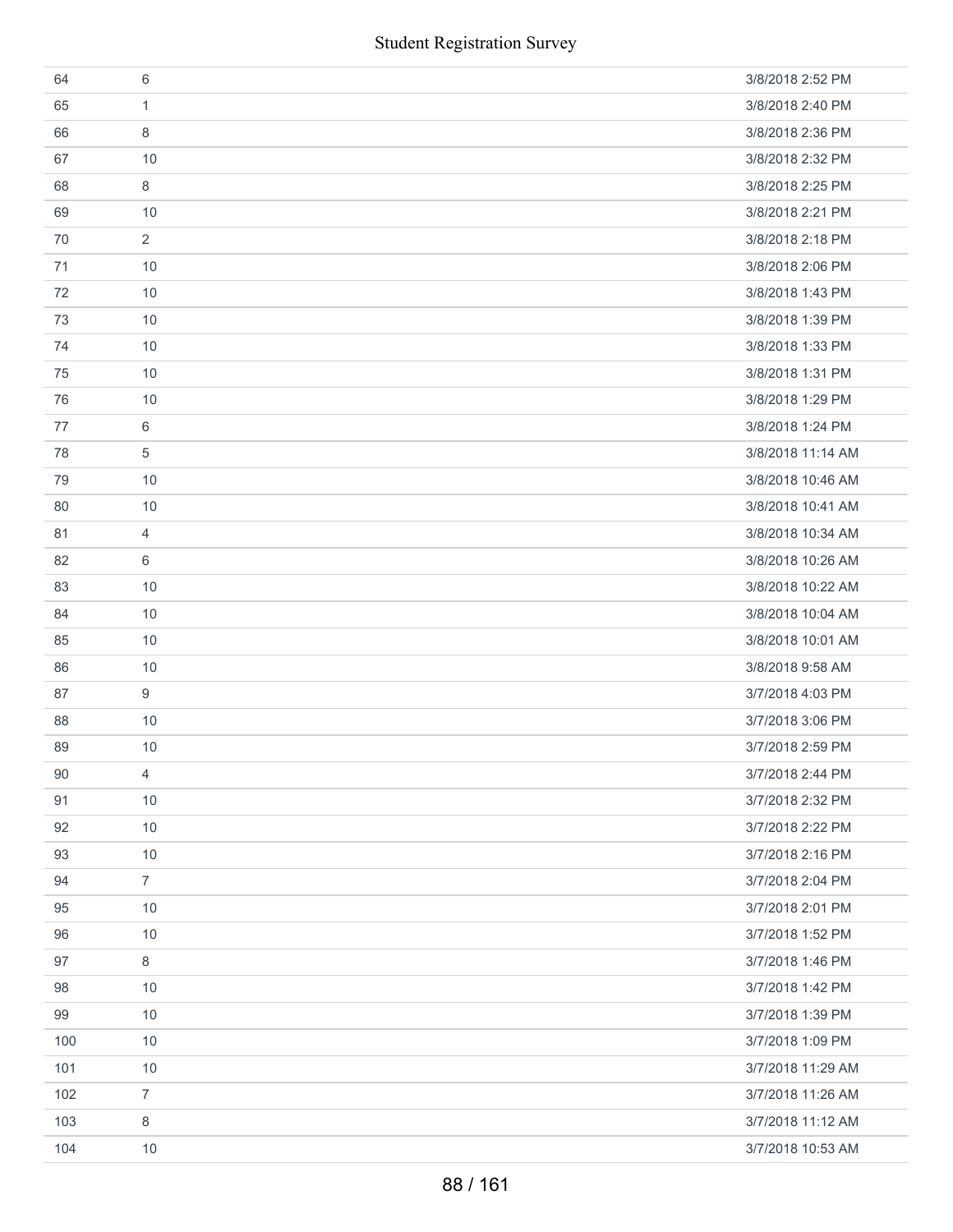|     | <b>Student Registration Survey</b> |                   |
|-----|------------------------------------|-------------------|
| 105 | 10                                 | 3/7/2018 10:14 AM |
| 106 | 10                                 | 3/7/2018 10:08 AM |
| 107 | 9                                  | 3/7/2018 9:47 AM  |
| 108 | 9                                  | 3/7/2018 9:43 AM  |
| 109 | 10                                 | 3/7/2018 9:36 AM  |
| 110 | 10                                 | 3/7/2018 9:30 AM  |
| 111 | $\sqrt{5}$                         | 3/7/2018 9:24 AM  |
| 112 | 6                                  | 3/7/2018 9:15 AM  |
| 113 | 10                                 | 3/7/2018 9:10 AM  |
| 114 | 10                                 | 3/6/2018 3:29 PM  |
| 115 | $\sqrt{3}$                         | 3/6/2018 2:24 PM  |
| 116 | $\overline{7}$                     | 3/6/2018 1:50 PM  |
| 117 | 10                                 | 3/6/2018 1:15 PM  |
| 118 | $\overline{7}$                     | 3/6/2018 1:05 PM  |
| 119 | 10                                 | 3/6/2018 12:58 PM |
| 120 | $\sqrt{5}$                         | 3/6/2018 10:18 AM |
| 121 | $\boldsymbol{9}$                   | 3/6/2018 10:14 AM |
| 122 | 10                                 | 3/6/2018 10:08 AM |
| 123 | $\boldsymbol{9}$                   | 3/5/2018 2:22 PM  |
| 124 | 10                                 | 3/5/2018 1:41 PM  |
| 125 | 10                                 | 3/5/2018 11:52 AM |
| 126 | 10                                 | 3/5/2018 10:03 AM |
| 127 | 10                                 | 3/5/2018 9:30 AM  |
| 128 | 10                                 | 3/5/2018 9:18 AM  |
| 129 | 10                                 | 3/5/2018 9:02 AM  |
| 130 | 10                                 | 3/5/2018 8:58 AM  |
| 131 | 10                                 | 3/2/2018 3:57 PM  |
| 132 | $\,6$                              | 3/2/2018 3:53 PM  |
| 133 | $\overline{7}$                     | 3/2/2018 3:50 PM  |
| 134 | $\boldsymbol{9}$                   | 3/2/2018 3:04 PM  |
| 135 | 6                                  | 3/2/2018 2:59 PM  |
| 136 | 10                                 | 3/2/2018 2:08 PM  |
| 137 | 10                                 | 3/2/2018 10:25 AM |
| 138 | 10                                 | 3/2/2018 10:10 AM |
| 139 | 10                                 | 3/2/2018 9:44 AM  |
| 140 | 10                                 | 3/2/2018 9:33 AM  |
| 141 | 10                                 | 3/1/2018 1:27 PM  |
| 142 | $\boldsymbol{9}$                   | 3/1/2018 11:47 AM |
| 143 | 10                                 | 3/1/2018 11:28 AM |
| 144 | 9                                  | 3/1/2018 10:50 AM |
| 145 | 10                                 | 3/1/2018 10:36 AM |
|     | 89 / 161                           |                   |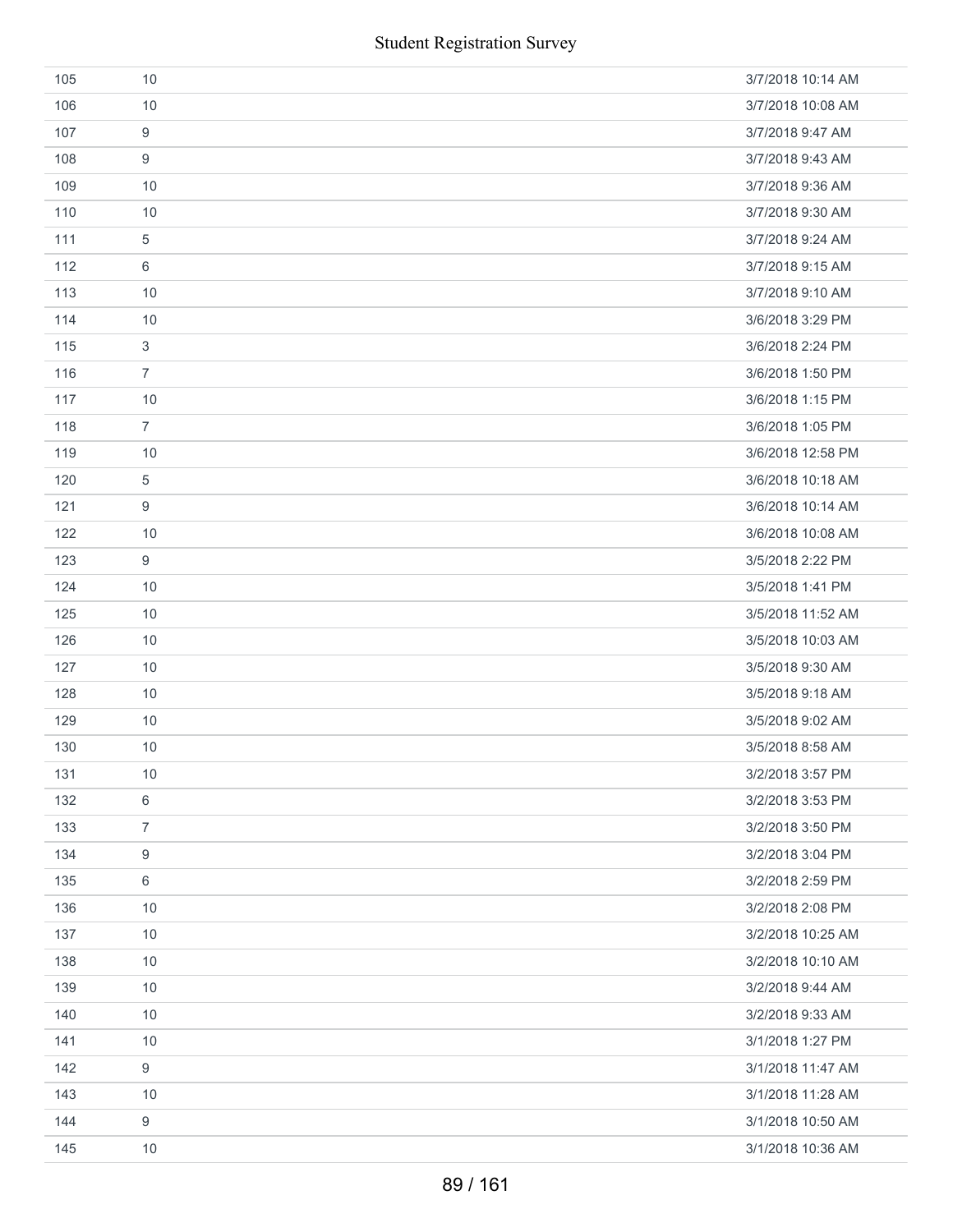| 146 | 9                | 3/1/2018 10:29 AM  |
|-----|------------------|--------------------|
| 147 | 10               | 3/1/2018 10:17 AM  |
| 148 | 10               | 3/1/2018 9:53 AM   |
| 149 | 10               | 3/1/2018 9:42 AM   |
| 150 | 10               | 2/28/2018 4:34 PM  |
| 151 | 9                | 2/28/2018 4:11 PM  |
| 152 | 10               | 2/28/2018 3:47 PM  |
| 153 | 8                | 2/28/2018 3:29 PM  |
| 154 | 6                | 2/28/2018 3:04 PM  |
| 155 | 5                | 2/28/2018 1:50 PM  |
| 156 | 10               | 2/28/2018 1:40 PM  |
| 157 | 10               | 2/28/2018 11:14 AM |
| 158 | 10               | 2/28/2018 11:01 AM |
| 159 | 5                | 2/26/2018 10:27 AM |
| 160 | 6                | 2/14/2018 11:01 AM |
| 161 | 10               | 2/9/2018 3:03 PM   |
| 162 | $\boldsymbol{9}$ | 2/9/2018 1:18 AM   |
| 163 | $\mathbf{1}$     | 2/8/2018 10:46 AM  |
| 164 | 5                | 2/1/2018 2:12 PM   |
| 165 | 10               | 1/30/2018 11:45 AM |
| 166 | 10               | 1/29/2018 1:35 PM  |
| 167 | 10               | 1/29/2018 12:53 PM |
| 168 | $\overline{4}$   | 1/26/2018 8:30 AM  |
| 169 | 3                | 1/25/2018 1:43 PM  |
| 170 | 9                | 1/23/2018 1:55 PM  |
| 171 | 9                | 1/19/2018 6:30 PM  |
| 172 | 3                | 1/19/2018 6:26 PM  |
| 173 | $\overline{7}$   | 1/19/2018 6:24 PM  |
| 174 | $\overline{2}$   | 1/19/2018 6:22 PM  |
| 175 | $\overline{7}$   | 1/19/2018 6:20 PM  |
| 176 | $\overline{7}$   | 1/19/2018 6:18 PM  |
| 177 | $\mathbf{1}$     | 1/19/2018 6:16 PM  |
| 178 | $\,$ 5 $\,$      | 1/19/2018 6:13 PM  |
| 179 | $\boldsymbol{9}$ | 1/19/2018 6:11 PM  |
| 180 | 10               | 1/19/2018 6:09 PM  |
| 181 | $\overline{4}$   | 1/19/2018 6:06 PM  |
| 182 | 10               | 1/19/2018 6:02 PM  |
| 183 | $\mathbf{1}$     | 1/19/2018 5:59 PM  |
| 184 | 5                | 1/19/2018 5:57 PM  |
| 185 | 10               | 1/18/2018 2:53 PM  |
| 186 | $\,$ 5 $\,$      | 1/17/2018 9:22 AM  |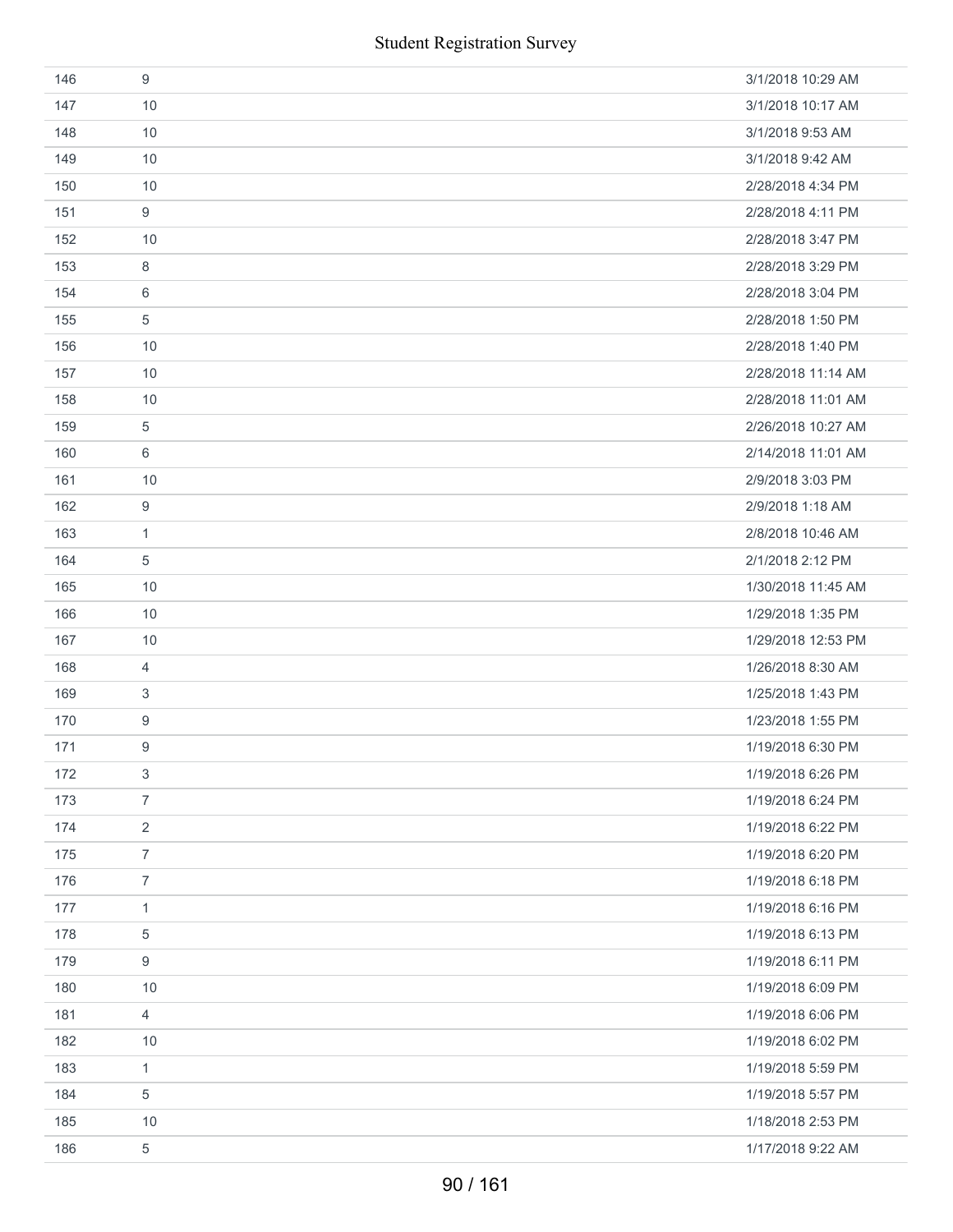|     | <b>Student Registration Survey</b> |                    |
|-----|------------------------------------|--------------------|
| 187 | 10                                 | 1/16/2018 6:55 PM  |
| 188 | 10                                 | 1/16/2018 6:52 PM  |
| 189 | $\,$ 5 $\,$                        | 1/16/2018 6:51 PM  |
| 190 | 3                                  | 1/16/2018 6:49 PM  |
| 191 | 3                                  | 1/16/2018 6:45 PM  |
| 192 | 3                                  | 1/16/2018 6:44 PM  |
| 193 | $\overline{7}$                     | 1/16/2018 6:42 PM  |
| 194 | $\overline{2}$                     | 1/16/2018 6:20 PM  |
| 195 | 10                                 | 1/16/2018 6:17 PM  |
| 196 | $\,6$                              | 1/16/2018 6:15 PM  |
| 197 | 9                                  | 1/16/2018 6:12 PM  |
| 198 | 10                                 | 1/16/2018 6:10 PM  |
| 199 | 5                                  | 1/16/2018 6:07 PM  |
| 200 | 10                                 | 1/16/2018 6:04 PM  |
| 201 | 10                                 | 1/16/2018 6:01 PM  |
| 202 | $\boldsymbol{9}$                   | 1/16/2018 5:59 PM  |
| 203 | 8                                  | 1/16/2018 5:54 PM  |
| 204 | $\overline{4}$                     | 1/16/2018 5:52 PM  |
| 205 | 10                                 | 1/16/2018 5:49 PM  |
| 206 | 10                                 | 1/16/2018 5:45 PM  |
| 207 | 10                                 | 1/16/2018 5:36 PM  |
| 208 | $\mathsf{O}\xspace$                | 1/16/2018 5:27 PM  |
| 209 | 10                                 | 1/16/2018 5:22 PM  |
| 210 | 10                                 | 1/16/2018 5:19 PM  |
| 211 | 8                                  | 1/16/2018 11:10 AM |
| 212 | 10                                 | 1/16/2018 7:36 AM  |
| 213 | $\overline{4}$                     | 1/12/2018 6:16 PM  |
| 214 | 10                                 | 1/12/2018 6:13 PM  |
| 215 | $\sqrt{5}$                         | 1/12/2018 6:10 PM  |
| 216 | 10                                 | 1/12/2018 6:06 PM  |
| 217 | $\mathbf{1}$                       | 1/12/2018 6:03 PM  |
| 218 | 10                                 | 1/12/2018 6:02 PM  |
| 219 | 10                                 | 1/12/2018 5:58 PM  |
| 220 | $\overline{7}$                     | 1/12/2018 5:55 PM  |
| 221 | 5                                  | 1/12/2018 5:53 PM  |
| 222 | $\mathbf{1}$                       | 1/12/2018 5:51 PM  |
| 223 | 5                                  | 1/11/2018 7:02 PM  |
| 224 | 10                                 | 1/11/2018 6:59 PM  |
| 225 | $\sqrt{5}$                         | 1/11/2018 6:55 PM  |
| 226 | 10                                 | 1/11/2018 6:51 PM  |
| 227 | 10                                 | 1/11/2018 6:49 PM  |
|     | 91/161                             |                    |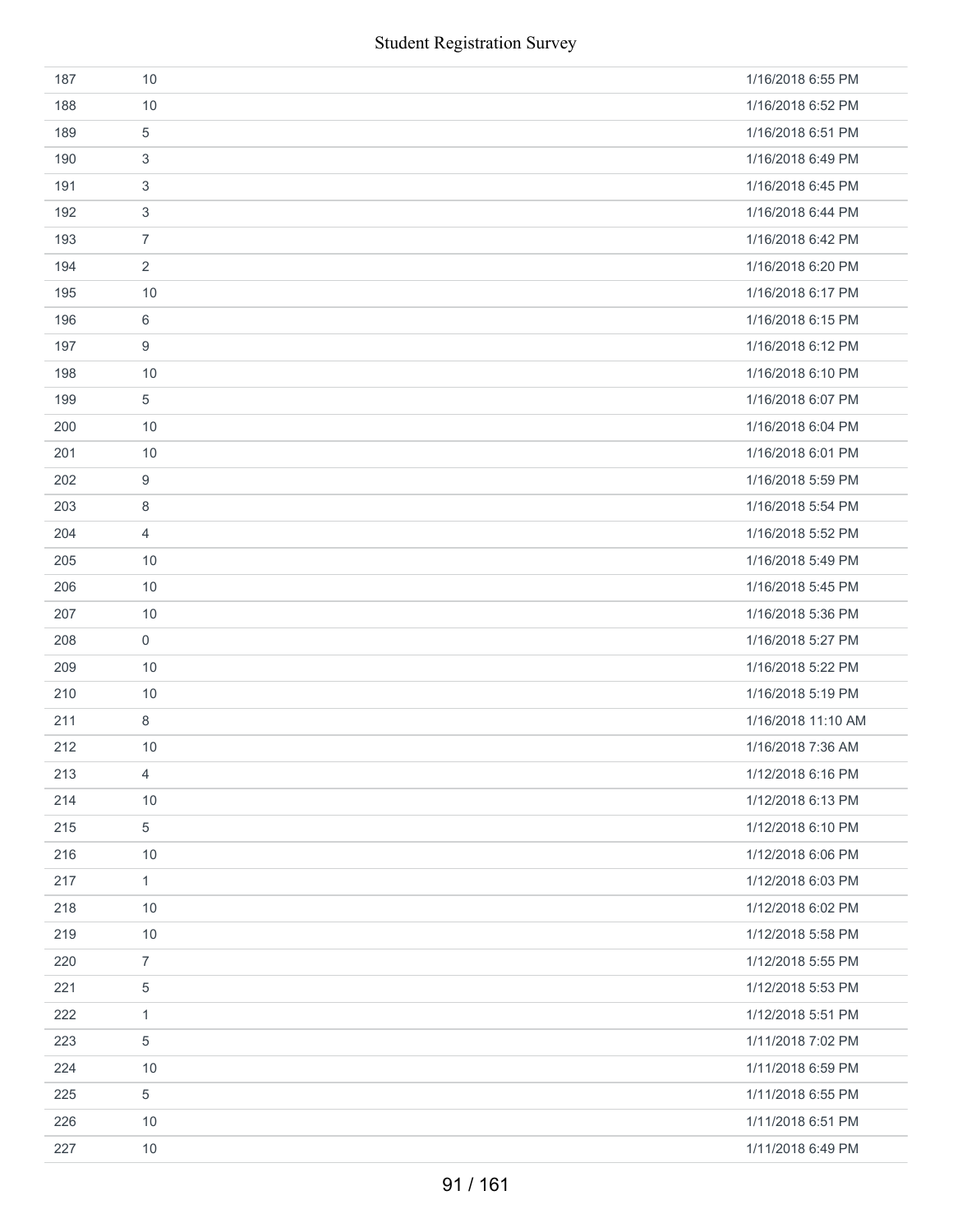|     | <b>Student Registration Survey</b> |                    |
|-----|------------------------------------|--------------------|
| 228 | $\sqrt{3}$                         | 1/11/2018 5:56 PM  |
| 229 | 10                                 | 1/11/2018 5:44 PM  |
| 230 | $\overline{4}$                     | 1/11/2018 5:40 PM  |
| 231 | 5                                  | 1/11/2018 5:37 PM  |
| 232 | 10                                 | 1/11/2018 5:35 PM  |
| 233 | 10                                 | 1/11/2018 5:33 PM  |
| 234 | 10                                 | 1/11/2018 5:30 PM  |
| 235 | 6                                  | 1/11/2018 5:26 PM  |
| 236 | 5                                  | 1/11/2018 5:23 PM  |
| 237 | 5                                  | 1/11/2018 5:21 PM  |
| 238 | 10                                 | 1/11/2018 5:19 PM  |
| 239 | 10                                 | 1/11/2018 12:03 PM |
| 240 | 10                                 | 1/11/2018 11:58 AM |
| 241 | 10                                 | 1/11/2018 11:54 AM |
| 242 | 9                                  | 1/11/2018 11:45 AM |
| 243 | 9                                  | 1/11/2018 11:43 AM |
| 244 | $\mathbf 0$                        | 1/11/2018 11:41 AM |
| 245 | 10                                 | 1/11/2018 11:40 AM |
| 246 | 10                                 | 1/11/2018 11:38 AM |
| 247 | 9                                  | 1/11/2018 11:37 AM |
| 248 | $\boldsymbol{9}$                   | 1/11/2018 11:34 AM |
| 249 | 10                                 | 1/11/2018 11:33 AM |
| 250 | $\sqrt{5}$                         | 1/10/2018 3:40 PM  |
| 251 | 8                                  | 1/10/2018 3:38 PM  |
| 252 | 10                                 | 1/10/2018 3:37 PM  |
| 253 | 4                                  | 1/10/2018 3:35 PM  |
| 254 | $\overline{7}$                     | 1/10/2018 3:33 PM  |
| 255 | $10$                               | 1/10/2018 3:31 PM  |
| 256 | 10                                 | 1/10/2018 3:27 PM  |
| 257 | 10                                 | 1/10/2018 3:25 PM  |
| 258 | 5                                  | 1/10/2018 3:24 PM  |
| 259 | 10                                 | 1/10/2018 3:22 PM  |
| 260 | 10                                 | 1/10/2018 3:20 PM  |
| 261 | 6                                  | 1/10/2018 3:19 PM  |
| 262 | 5                                  | 1/10/2018 3:17 PM  |
| 263 | 10                                 | 1/10/2018 3:16 PM  |
| 264 | 10                                 | 1/10/2018 3:00 PM  |
| 265 | 10                                 | 1/10/2018 2:53 PM  |
| 266 | $\mathbf 0$                        | 1/10/2018 2:51 PM  |
| 267 | 10                                 | 1/10/2018 2:49 PM  |
| 268 | 10                                 | 1/10/2018 2:48 PM  |
|     | 92/161                             |                    |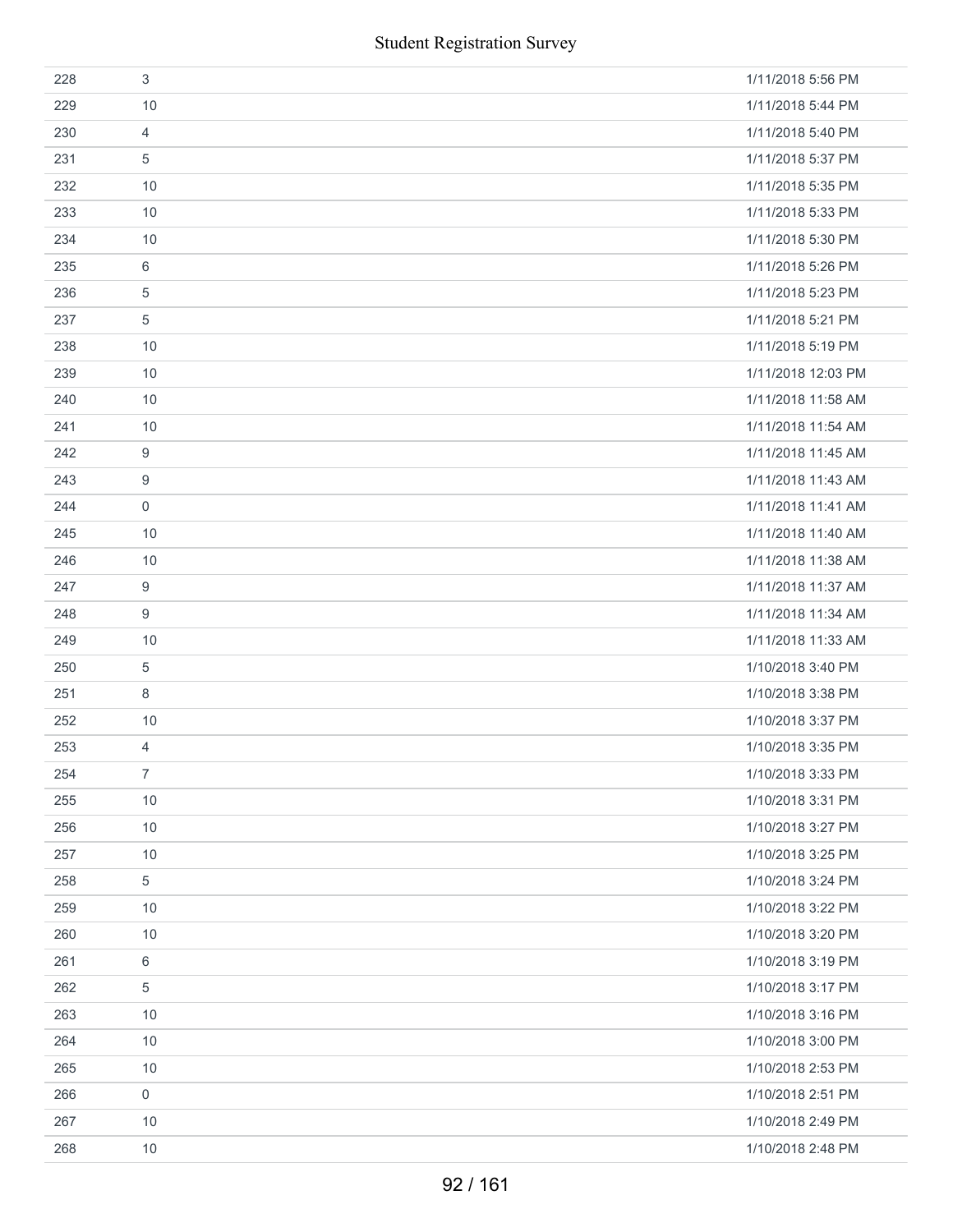|     | <b>Student Registration Survey</b> |                    |
|-----|------------------------------------|--------------------|
| 269 | 10                                 | 1/10/2018 2:46 PM  |
| 270 | 5                                  | 1/10/2018 2:44 PM  |
| 271 | $\overline{7}$                     | 1/10/2018 2:40 PM  |
| 272 | 10                                 | 1/10/2018 2:34 PM  |
| 273 | 9                                  | 1/10/2018 2:32 PM  |
| 274 | 1                                  | 1/10/2018 2:31 PM  |
| 275 | $\overline{7}$                     | 1/10/2018 2:18 PM  |
| 276 | $\overline{7}$                     | 1/10/2018 2:17 PM  |
| 277 | 10                                 | 1/10/2018 2:16 PM  |
| 278 | 2                                  | 1/10/2018 2:14 PM  |
| 279 | 10                                 | 1/10/2018 2:12 PM  |
| 280 | $\overline{7}$                     | 1/10/2018 2:10 PM  |
| 281 | 5                                  | 1/10/2018 2:08 PM  |
| 282 | $\overline{7}$                     | 1/10/2018 1:05 PM  |
| 283 | 10                                 | 1/10/2018 1:02 PM  |
| 284 | 10                                 | 1/10/2018 12:59 PM |
| 285 | 10                                 | 1/10/2018 12:57 PM |
| 286 | 10                                 | 1/10/2018 12:56 PM |
| 287 | 10                                 | 1/10/2018 12:49 PM |
| 288 | 10                                 | 1/10/2018 12:47 PM |
| 289 | 10                                 | 1/10/2018 12:34 PM |
| 290 | 5                                  | 1/10/2018 12:30 PM |
| 291 | $\overline{7}$                     | 1/10/2018 12:27 PM |
| 292 | 10                                 | 1/10/2018 12:23 PM |
| 293 | 10                                 | 1/10/2018 12:21 PM |
| 294 | 10                                 | 1/10/2018 12:19 PM |
| 295 | 8                                  | 1/10/2018 12:17 PM |
| 296 | 10                                 | 1/10/2018 12:12 PM |
| 297 | 9                                  | 1/10/2018 12:09 PM |
| 298 | 10                                 | 1/10/2018 12:04 PM |
| 299 | 10                                 | 1/10/2018 11:59 AM |
| 300 | 10                                 | 1/10/2018 11:57 AM |
| 301 | 10                                 | 1/10/2018 11:54 AM |
| 302 | 10                                 | 1/10/2018 11:49 AM |
| 303 | 10                                 | 1/10/2018 11:12 AM |
| 304 | 5                                  | 1/10/2018 11:03 AM |
| 305 | 10                                 | 1/10/2018 11:00 AM |
| 306 | 5                                  | 1/10/2018 10:58 AM |
| 307 | 10                                 | 1/10/2018 10:55 AM |
| 308 | 10                                 | 1/10/2018 10:52 AM |
| 309 | $\overline{7}$                     | 1/10/2018 10:49 AM |
|     | 93 / 161                           |                    |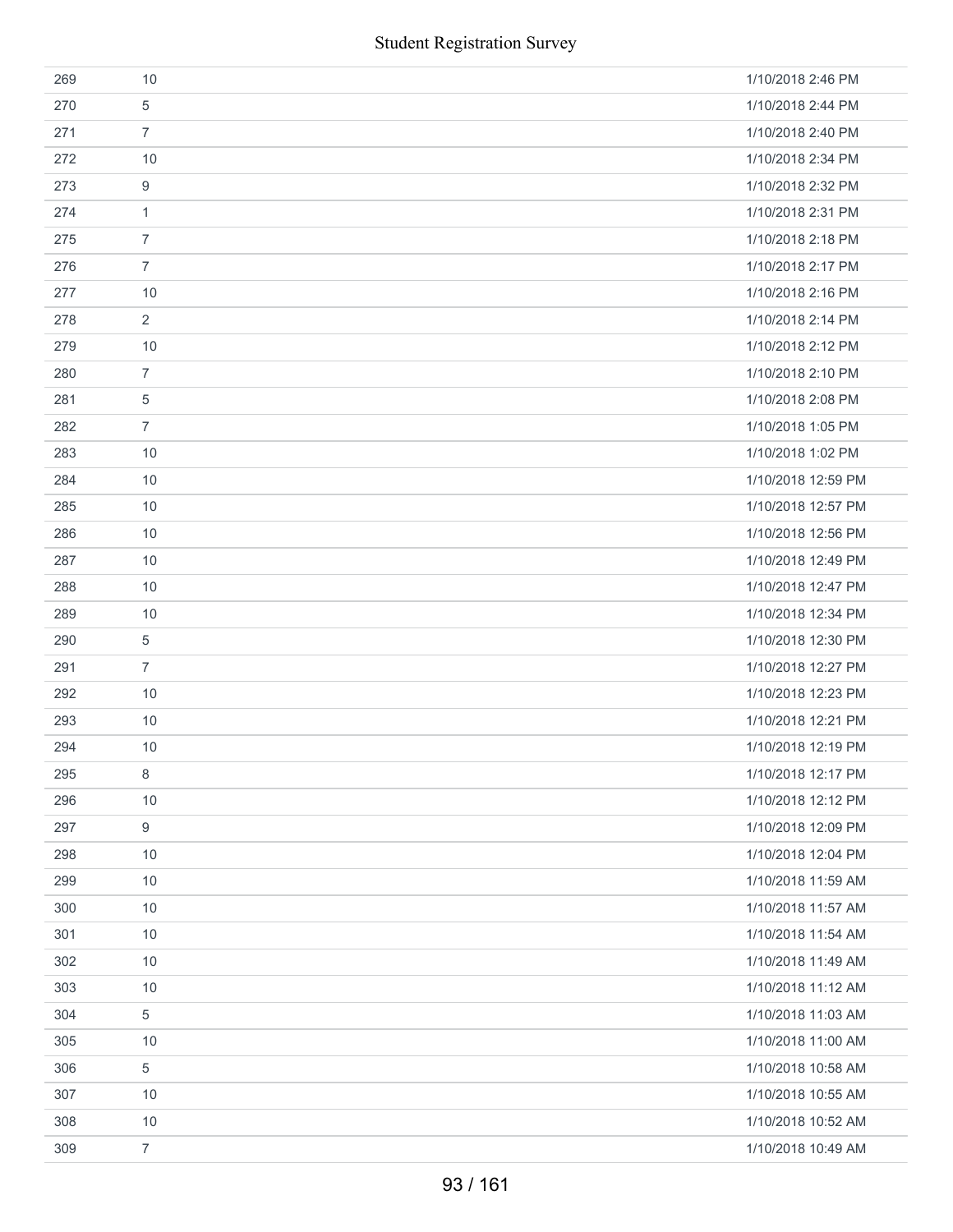| 310 | 10             | 1/10/2018 10:41 AM  |
|-----|----------------|---------------------|
| 311 | $\overline{2}$ | 12/17/2017 4:47 PM  |
| 312 | 10             | 12/10/2017 7:53 PM  |
| 313 | $\overline{4}$ | 12/6/2017 9:25 AM   |
| 314 | 5              | 11/22/2017 3:47 PM  |
| 315 | 10             | 11/22/2017 3:28 PM  |
| 316 | 5              | 11/20/2017 12:51 PM |
| 317 | 10             | 11/17/2017 3:21 PM  |
| 318 | 2              | 11/17/2017 9:43 AM  |
| 319 | $\overline{2}$ | 11/15/2017 2:40 PM  |
| 320 | 10             | 11/10/2017 11:13 AM |
| 321 | $\overline{5}$ | 11/9/2017 2:41 AM   |
| 322 | 10             | 11/5/2017 10:42 PM  |
| 323 | $\mathbf 0$    | 11/5/2017 8:58 AM   |
| 324 | 8              | 11/2/2017 9:05 AM   |
| 325 | $\mathbf{1}$   | 11/1/2017 3:38 PM   |
| 326 | 10             | 11/1/2017 3:27 PM   |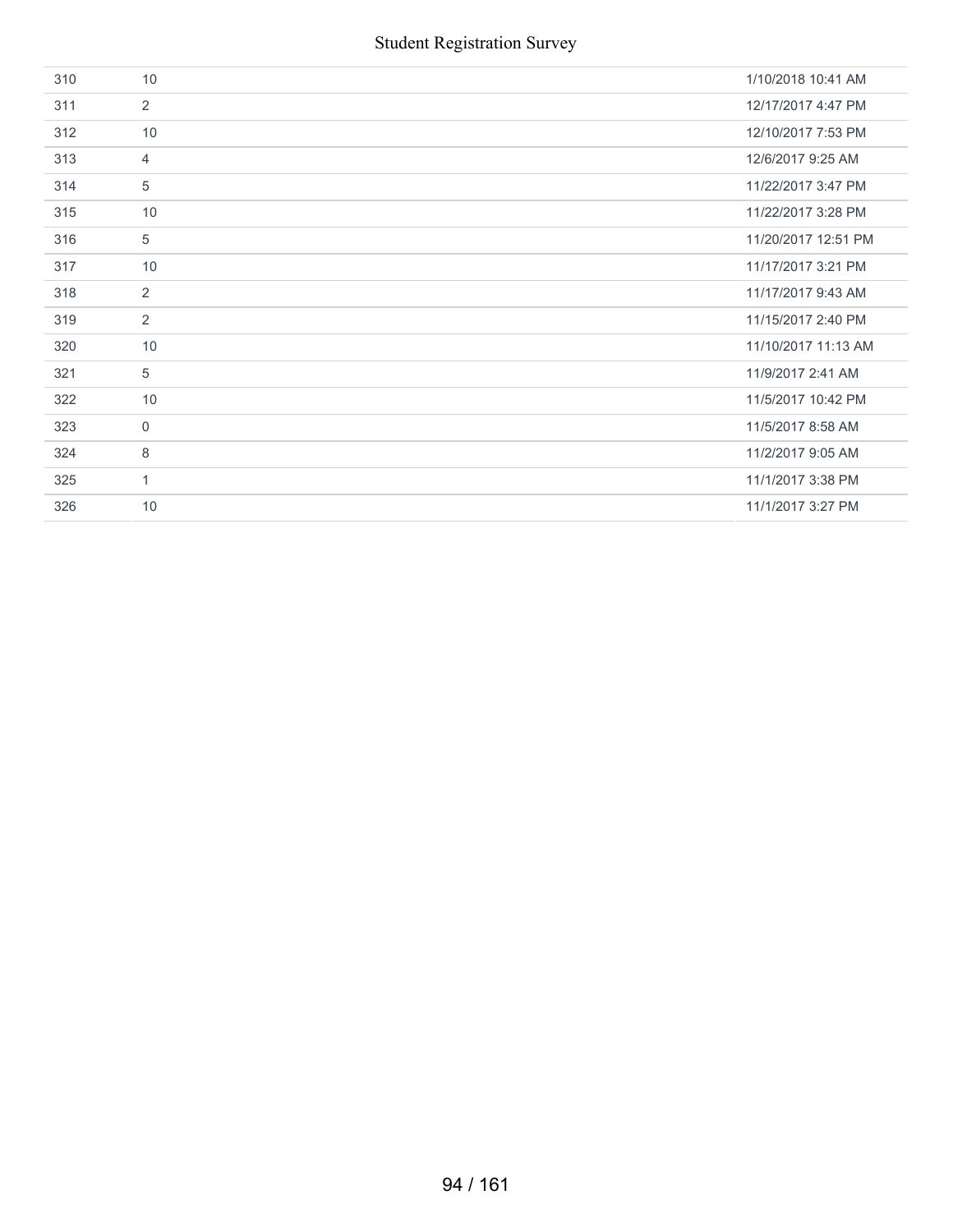



| <b>ANSWER CHOICES</b>  | <b>AVERAGE NUMBER</b> | <b>TOTAL NUMBER</b> |       | <b>RESPONSES</b> |     |
|------------------------|-----------------------|---------------------|-------|------------------|-----|
|                        |                       |                     | 2.691 |                  | 329 |
| Total Respondents: 329 |                       |                     |       |                  |     |

| #              |                | <b>DATE</b>        |
|----------------|----------------|--------------------|
| 1              | 2              | 5/4/2018 9:52 AM   |
| 2              | $\overline{7}$ | 4/26/2018 12:58 PM |
| 3              | 10             | 4/25/2018 6:45 PM  |
| 4              | $\mathbf{1}$   | 4/24/2018 11:23 PM |
| 5              | $\overline{7}$ | 4/24/2018 1:07 PM  |
| 6              | 10             | 4/20/2018 10:01 AM |
| $\overline{7}$ | 10             | 4/18/2018 8:15 AM  |
| 8              | 8              | 4/9/2018 1:48 PM   |
| 9              | 9              | 3/28/2018 2:03 AM  |
| 10             | 10             | 3/23/2018 11:38 AM |
| 11             | 10             | 3/23/2018 9:58 AM  |
| 12             | 10             | 3/21/2018 10:11 AM |
| 13             | 10             | 3/20/2018 3:45 PM  |
| 14             | 8              | 3/12/2018 12:04 PM |
| 15             | 5              | 3/12/2018 12:00 PM |
| 16             | 10             | 3/12/2018 11:57 AM |
| 17             | 10             | 3/12/2018 11:54 AM |
| 18             | 10             | 3/12/2018 11:46 AM |
| 19             | $\overline{7}$ | 3/12/2018 11:41 AM |
| 20             | 5              | 3/12/2018 10:40 AM |
| 21             | 8              | 3/12/2018 10:31 AM |
| 22             | 10             | 3/12/2018 10:24 AM |
|                |                |                    |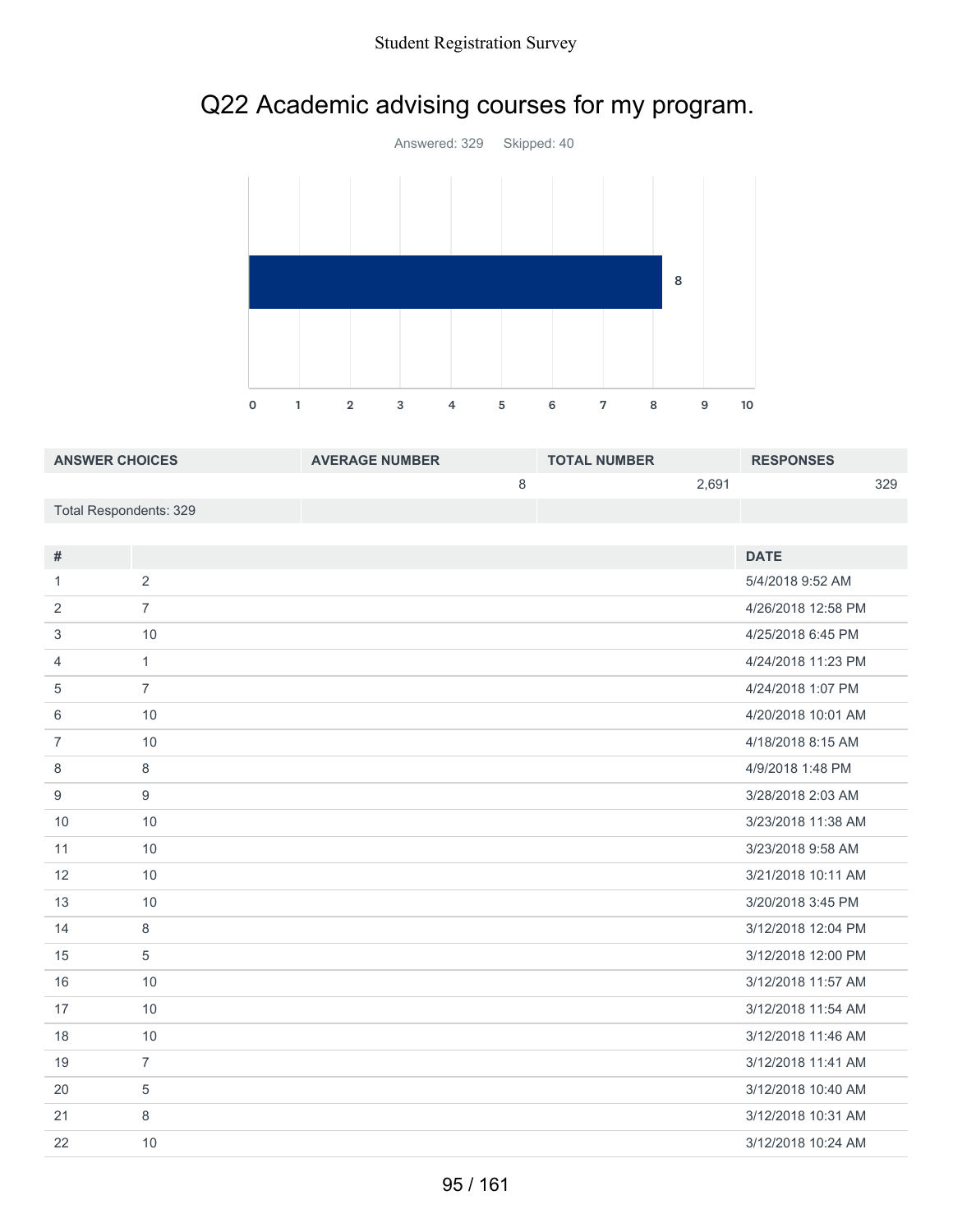| 23 | 8               | 3/12/2018 10:21 AM |
|----|-----------------|--------------------|
| 24 | 10              | 3/12/2018 10:02 AM |
| 25 | 10              | 3/12/2018 9:10 AM  |
| 26 | 8               | 3/12/2018 9:08 AM  |
| 27 | 10              | 3/9/2018 4:17 PM   |
| 28 | 10              | 3/9/2018 2:11 PM   |
| 29 | 10              | 3/9/2018 1:57 PM   |
| 30 | 10              | 3/9/2018 1:49 PM   |
| 31 | $\overline{2}$  | 3/9/2018 1:33 PM   |
| 32 | 10              | 3/9/2018 12:49 PM  |
| 33 | 10              | 3/9/2018 11:43 AM  |
| 34 | 10              | 3/9/2018 11:33 AM  |
| 35 | 10              | 3/9/2018 11:10 AM  |
| 36 | 10              | 3/9/2018 11:04 AM  |
| 37 | 10              | 3/9/2018 10:50 AM  |
| 38 | 10              | 3/9/2018 10:45 AM  |
| 39 | 10              | 3/9/2018 10:39 AM  |
| 40 | 10              | 3/9/2018 10:35 AM  |
| 41 | 10              | 3/9/2018 10:33 AM  |
| 42 | 10              | 3/9/2018 10:30 AM  |
| 43 | 10              | 3/9/2018 10:25 AM  |
| 44 | 5               | 3/9/2018 9:42 AM   |
| 45 | 10              | 3/9/2018 9:36 AM   |
| 46 | 10              | 3/9/2018 9:29 AM   |
| 47 | 10              | 3/9/2018 9:25 AM   |
| 48 | 9               | 3/9/2018 9:22 AM   |
| 49 | 10              | 3/9/2018 9:18 AM   |
| 50 | $\mathbf{1}$    | 3/9/2018 9:13 AM   |
| 51 | 10              | 3/8/2018 4:35 PM   |
| 52 | $10$            | 3/8/2018 4:24 PM   |
| 53 | $9\phantom{.0}$ | 3/8/2018 4:17 PM   |
| 54 | 10              | 3/8/2018 4:10 PM   |
| 55 | 10              | 3/8/2018 4:08 PM   |
| 56 | $\,8\,$         | 3/8/2018 4:03 PM   |
| 57 | 10              | 3/8/2018 3:48 PM   |
| 58 | 10              | 3/8/2018 3:43 PM   |
| 59 | 10              | 3/8/2018 3:38 PM   |
| 60 | 10              | 3/8/2018 3:35 PM   |
| 61 | $10$            | 3/8/2018 3:16 PM   |
| 62 | 5               | 3/8/2018 3:12 PM   |
| 63 | 10              | 3/8/2018 3:02 PM   |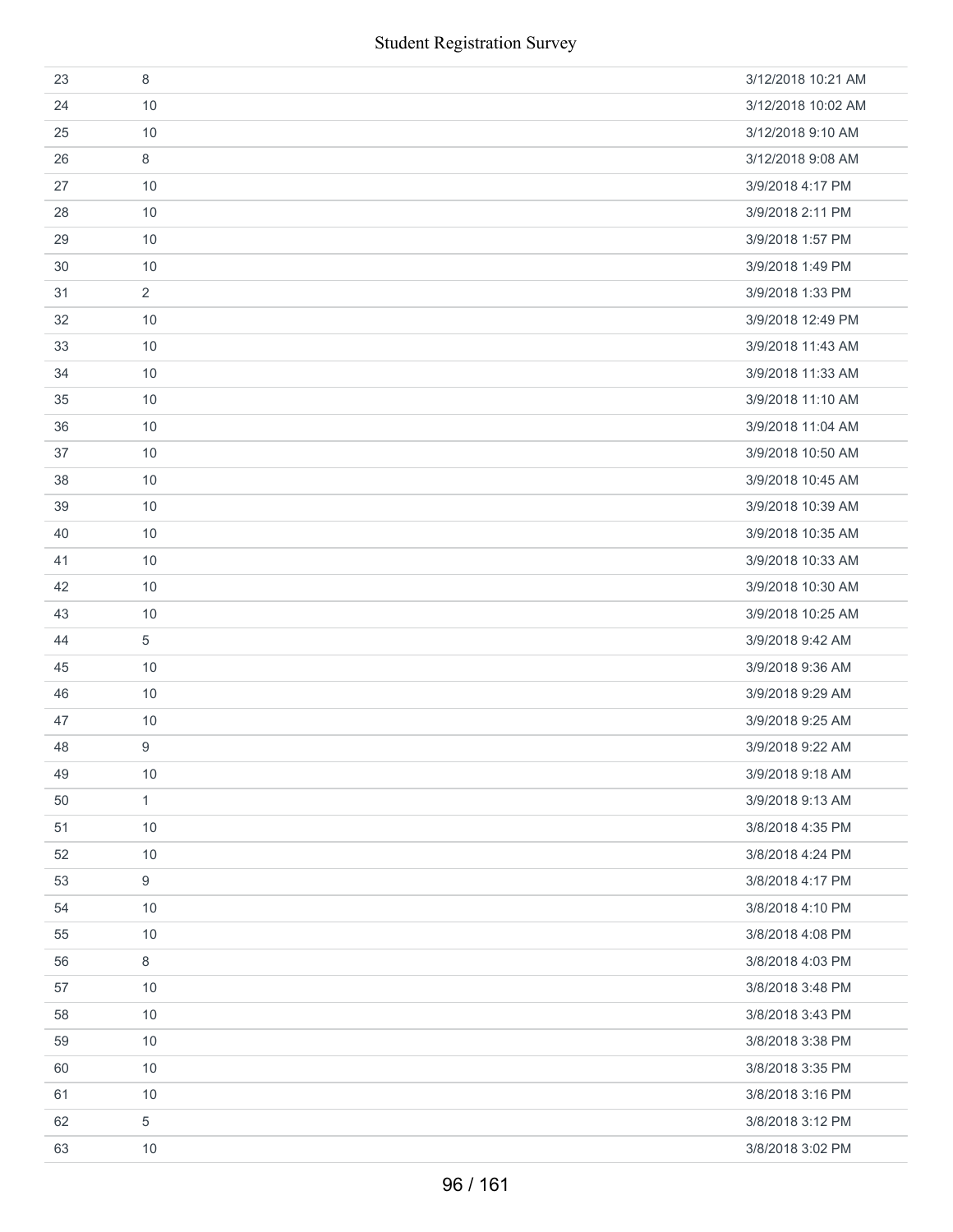|     | <b>Student Registration Survey</b> |                   |
|-----|------------------------------------|-------------------|
| 64  | $\sqrt{5}$                         | 3/8/2018 2:52 PM  |
| 65  | $\overline{7}$                     | 3/8/2018 2:40 PM  |
| 66  | 9                                  | 3/8/2018 2:36 PM  |
| 67  | 10                                 | 3/8/2018 2:32 PM  |
| 68  | 10                                 | 3/8/2018 2:25 PM  |
| 69  | 10                                 | 3/8/2018 2:21 PM  |
| 70  | $\mathbf{1}$                       | 3/8/2018 2:18 PM  |
| 71  | 10                                 | 3/8/2018 2:06 PM  |
| 72  | 10                                 | 3/8/2018 1:43 PM  |
| 73  | 10                                 | 3/8/2018 1:39 PM  |
| 74  | 10                                 | 3/8/2018 1:33 PM  |
| 75  | 10                                 | 3/8/2018 1:31 PM  |
| 76  | 10                                 | 3/8/2018 1:29 PM  |
| 77  | $\boldsymbol{9}$                   | 3/8/2018 1:24 PM  |
| 78  | 6                                  | 3/8/2018 11:14 AM |
| 79  | 10                                 | 3/8/2018 10:46 AM |
| 80  | 10                                 | 3/8/2018 10:41 AM |
| 81  | $\ensuremath{\mathsf{3}}$          | 3/8/2018 10:34 AM |
| 82  | $\overline{7}$                     | 3/8/2018 10:26 AM |
| 83  | 10                                 | 3/8/2018 10:22 AM |
| 84  | 10                                 | 3/8/2018 10:04 AM |
| 85  | 10                                 | 3/8/2018 10:01 AM |
| 86  | 10                                 | 3/8/2018 9:58 AM  |
| 87  | 10                                 | 3/7/2018 4:03 PM  |
| 88  | $10$                               | 3/7/2018 3:06 PM  |
| 89  | 10                                 | 3/7/2018 2:59 PM  |
| 90  | $\overline{4}$                     | 3/7/2018 2:44 PM  |
| 91  | 10                                 | 3/7/2018 2:32 PM  |
| 92  | 10                                 | 3/7/2018 2:22 PM  |
| 93  | 10                                 | 3/7/2018 2:16 PM  |
| 94  | $\overline{7}$                     | 3/7/2018 2:04 PM  |
| 95  | 10                                 | 3/7/2018 2:01 PM  |
| 96  | 10                                 | 3/7/2018 1:52 PM  |
| 97  | $\overline{2}$                     | 3/7/2018 1:46 PM  |
| 98  | 10                                 | 3/7/2018 1:42 PM  |
| 99  | 10                                 | 3/7/2018 1:39 PM  |
| 100 | 10                                 | 3/7/2018 1:09 PM  |
| 101 | 10                                 | 3/7/2018 11:29 AM |
| 102 | 9                                  | 3/7/2018 11:26 AM |
| 103 | 8                                  | 3/7/2018 11:12 AM |
| 104 | 10                                 | 3/7/2018 10:53 AM |
|     | 97 / 161                           |                   |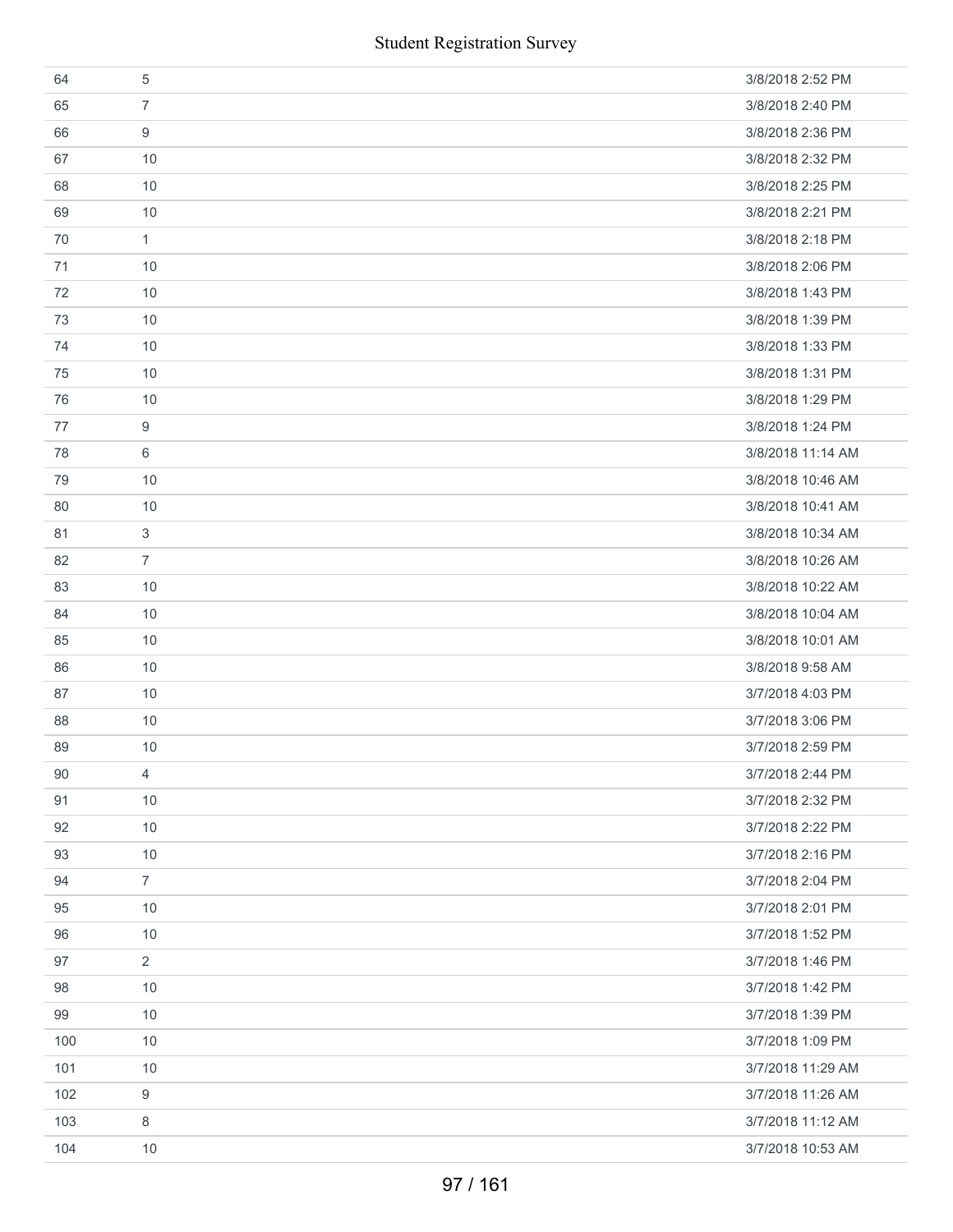|     | <b>Student Registration Survey</b> |                   |
|-----|------------------------------------|-------------------|
| 105 | $\overline{2}$                     | 3/7/2018 10:44 AM |
| 106 | 10                                 | 3/7/2018 10:14 AM |
| 107 | 10                                 | 3/7/2018 10:08 AM |
| 108 | 10                                 | 3/7/2018 9:47 AM  |
| 109 | $\,8\,$                            | 3/7/2018 9:43 AM  |
| 110 | 10                                 | 3/7/2018 9:36 AM  |
| 111 | 10                                 | 3/7/2018 9:30 AM  |
| 112 | 6                                  | 3/7/2018 9:24 AM  |
| 113 | $\sqrt{5}$                         | 3/7/2018 9:15 AM  |
| 114 | 10                                 | 3/7/2018 9:10 AM  |
| 115 | 10                                 | 3/6/2018 3:29 PM  |
| 116 | $\sqrt{3}$                         | 3/6/2018 2:24 PM  |
| 117 | $\overline{7}$                     | 3/6/2018 1:50 PM  |
| 118 | 10                                 | 3/6/2018 1:15 PM  |
| 119 | 10                                 | 3/6/2018 1:05 PM  |
| 120 | 10                                 | 3/6/2018 12:58 PM |
| 121 | 6                                  | 3/6/2018 10:18 AM |
| 122 | 9                                  | 3/6/2018 10:14 AM |
| 123 | 10                                 | 3/6/2018 10:08 AM |
| 124 | 10                                 | 3/5/2018 2:22 PM  |
| 125 | 10                                 | 3/5/2018 1:41 PM  |
| 126 | 10                                 | 3/5/2018 11:52 AM |
| 127 | 10                                 | 3/5/2018 10:03 AM |
| 128 | 10                                 | 3/5/2018 9:30 AM  |
| 129 | 10                                 | 3/5/2018 9:18 AM  |
| 130 | 10                                 | 3/5/2018 9:02 AM  |
| 131 | 10                                 | 3/5/2018 8:58 AM  |
| 132 | 10                                 | 3/2/2018 3:57 PM  |
| 133 | $\boldsymbol{9}$                   | 3/2/2018 3:53 PM  |
| 134 | 8                                  | 3/2/2018 3:50 PM  |
| 135 | 10                                 | 3/2/2018 3:04 PM  |
| 136 | 10                                 | 3/2/2018 2:59 PM  |
| 137 | 10                                 | 3/2/2018 2:08 PM  |
| 138 | 10                                 | 3/2/2018 10:25 AM |
| 139 | 10                                 | 3/2/2018 10:10 AM |
| 140 | 10                                 | 3/2/2018 9:44 AM  |
| 141 | 10                                 | 3/2/2018 9:33 AM  |
| 142 | 10                                 | 3/1/2018 1:27 PM  |
| 143 | $9\,$                              | 3/1/2018 11:47 AM |
| 144 | 10                                 | 3/1/2018 11:28 AM |
| 145 | $\boldsymbol{9}$                   | 3/1/2018 10:50 AM |
|     | 98 / 161                           |                   |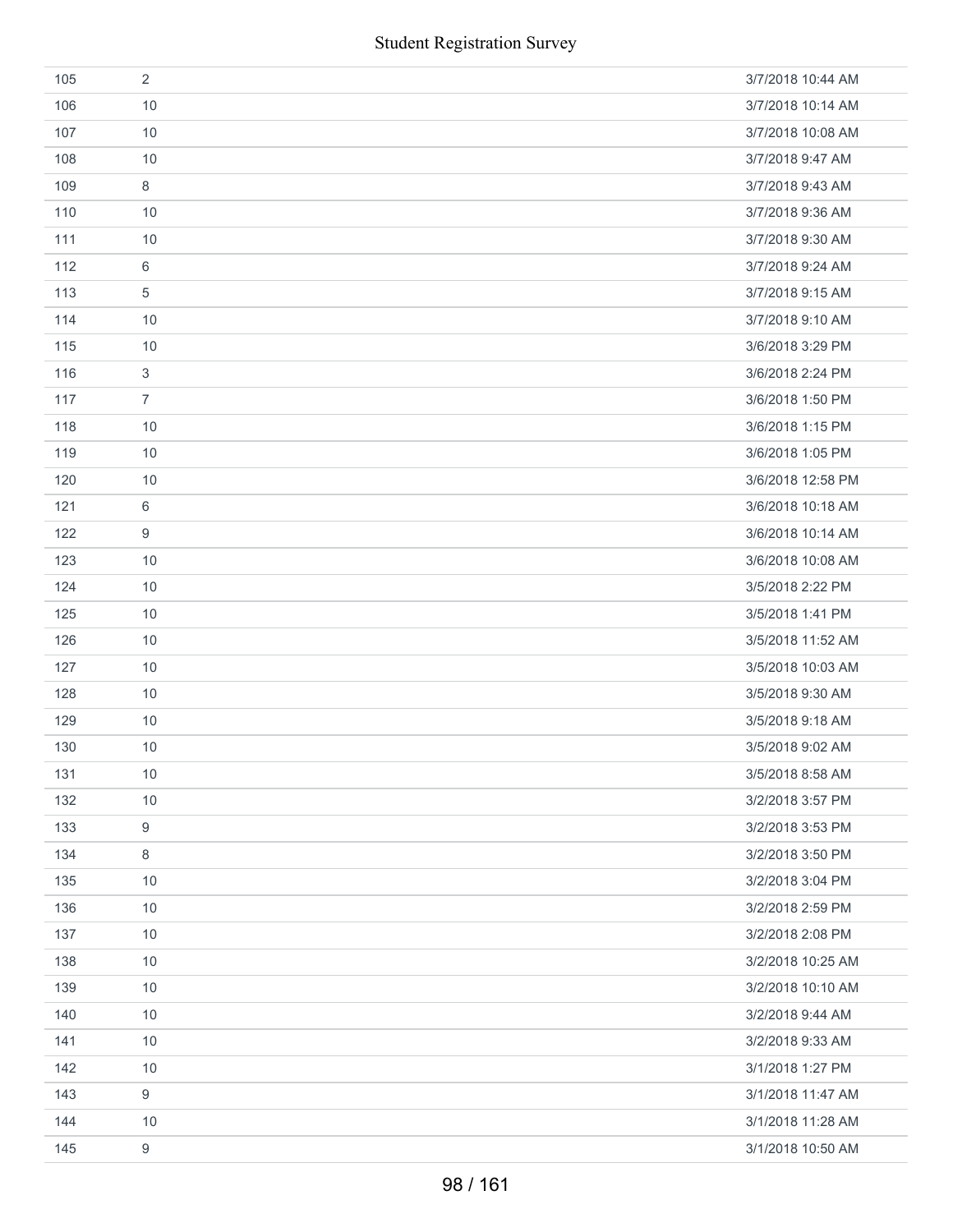| 146 | 10             | 3/1/2018 10:36 AM  |
|-----|----------------|--------------------|
| 147 | 9              | 3/1/2018 10:29 AM  |
| 148 | 10             | 3/1/2018 10:17 AM  |
| 149 | 10             | 3/1/2018 9:53 AM   |
| 150 | 10             | 3/1/2018 9:42 AM   |
| 151 | 10             | 2/28/2018 4:34 PM  |
| 152 | $\overline{4}$ | 2/28/2018 4:11 PM  |
| 153 | 10             | 2/28/2018 3:47 PM  |
| 154 | $\,$ 5 $\,$    | 2/28/2018 3:29 PM  |
| 155 | 10             | 2/28/2018 3:04 PM  |
| 156 | 5              | 2/28/2018 1:50 PM  |
| 157 | 10             | 2/28/2018 1:40 PM  |
| 158 | 10             | 2/28/2018 11:14 AM |
| 159 | 10             | 2/28/2018 11:01 AM |
| 160 | 5              | 2/26/2018 10:27 AM |
| 161 | 4              | 2/20/2018 2:48 PM  |
| 162 | 5              | 2/14/2018 11:01 AM |
| 163 | 10             | 2/9/2018 3:03 PM   |
| 164 | 10             | 2/9/2018 1:18 AM   |
| 165 | 1              | 2/8/2018 10:46 AM  |
| 166 | 9              | 2/1/2018 2:12 PM   |
| 167 | 10             | 1/30/2018 11:45 AM |
| 168 | 10             | 1/29/2018 1:35 PM  |
| 169 | 5              | 1/29/2018 12:53 PM |
| 170 | 10             | 1/26/2018 8:30 AM  |
| 171 | $\overline{4}$ | 1/25/2018 1:43 PM  |
| 172 | 9              | 1/23/2018 1:55 PM  |
| 173 | 8              | 1/19/2018 6:30 PM  |
| 174 | 6              | 1/19/2018 6:26 PM  |
| 175 | 6              | 1/19/2018 6:24 PM  |
| 176 | 2              | 1/19/2018 6:22 PM  |
| 177 | 6              | 1/19/2018 6:20 PM  |
| 178 | 8              | 1/19/2018 6:18 PM  |
| 179 | $\overline{2}$ | 1/19/2018 6:16 PM  |
| 180 | 5              | 1/19/2018 6:13 PM  |
| 181 | 10             | 1/19/2018 6:11 PM  |
| 182 | 3              | 1/19/2018 6:09 PM  |
| 183 | 8              | 1/19/2018 6:06 PM  |
| 184 | $10$           | 1/19/2018 6:02 PM  |
| 185 | $\mathbf{1}$   | 1/19/2018 5:59 PM  |
| 186 | 5              | 1/19/2018 5:57 PM  |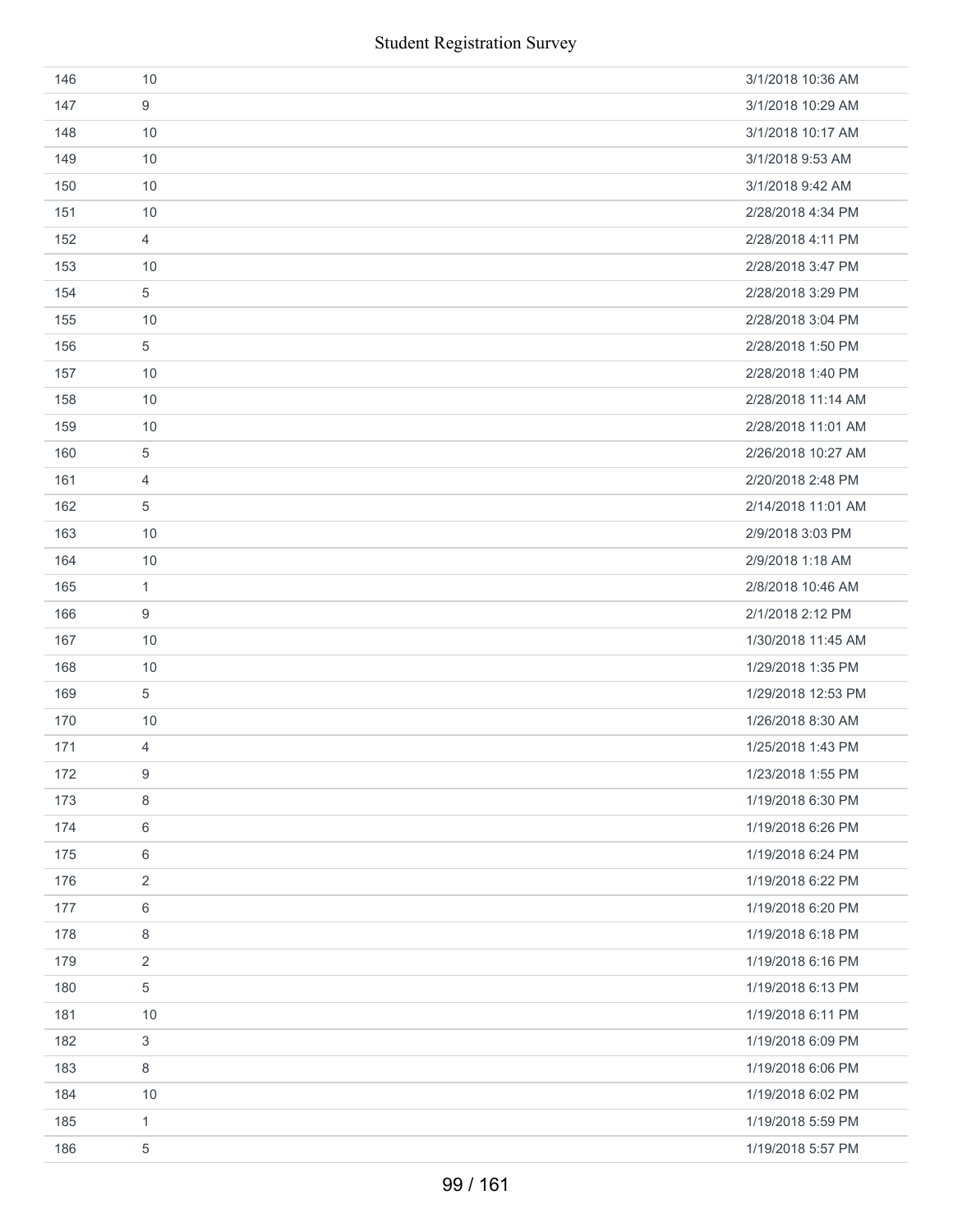|     | <b>Student Registration Survey</b> |                    |  |
|-----|------------------------------------|--------------------|--|
| 187 | 10                                 | 1/18/2018 2:53 PM  |  |
| 188 | 5                                  | 1/17/2018 9:22 AM  |  |
| 189 | 10                                 | 1/16/2018 6:55 PM  |  |
| 190 | 10                                 | 1/16/2018 6:52 PM  |  |
| 191 | 5                                  | 1/16/2018 6:51 PM  |  |
| 192 | 3                                  | 1/16/2018 6:49 PM  |  |
| 193 | 3                                  | 1/16/2018 6:45 PM  |  |
| 194 | 3                                  | 1/16/2018 6:44 PM  |  |
| 195 | $\overline{7}$                     | 1/16/2018 6:42 PM  |  |
| 196 | $\overline{2}$                     | 1/16/2018 6:20 PM  |  |
| 197 | 9                                  | 1/16/2018 6:17 PM  |  |
| 198 | 4                                  | 1/16/2018 6:15 PM  |  |
| 199 | 9                                  | 1/16/2018 6:12 PM  |  |
| 200 | 10                                 | 1/16/2018 6:10 PM  |  |
| 201 | 5                                  | 1/16/2018 6:07 PM  |  |
| 202 | 10                                 | 1/16/2018 6:04 PM  |  |
| 203 | 10                                 | 1/16/2018 6:01 PM  |  |
| 204 | 8                                  | 1/16/2018 5:59 PM  |  |
| 205 | 9                                  | 1/16/2018 5:54 PM  |  |
| 206 | 5                                  | 1/16/2018 5:52 PM  |  |
| 207 | 10                                 | 1/16/2018 5:49 PM  |  |
| 208 | 10                                 | 1/16/2018 5:45 PM  |  |
| 209 | 10                                 | 1/16/2018 5:36 PM  |  |
| 210 | $\mathsf{O}\xspace$                | 1/16/2018 5:27 PM  |  |
| 211 | 10                                 | 1/16/2018 5:22 PM  |  |
| 212 | 10                                 | 1/16/2018 5:19 PM  |  |
| 213 | 8                                  | 1/16/2018 11:10 AM |  |
| 214 | 10                                 | 1/16/2018 7:36 AM  |  |
| 215 | 5                                  | 1/12/2018 6:16 PM  |  |
| 216 | 10                                 | 1/12/2018 6:13 PM  |  |
| 217 | 5                                  | 1/12/2018 6:10 PM  |  |
| 218 | $10$                               | 1/12/2018 6:06 PM  |  |
| 219 | 1                                  | 1/12/2018 6:03 PM  |  |
| 220 | 10                                 | 1/12/2018 6:02 PM  |  |
| 221 | $10$                               | 1/12/2018 5:58 PM  |  |
| 222 | $\overline{7}$                     | 1/12/2018 5:55 PM  |  |
| 223 | $\,$ 5 $\,$                        | 1/12/2018 5:53 PM  |  |
| 224 | 3                                  | 1/12/2018 5:51 PM  |  |
| 225 | 5                                  | 1/11/2018 7:02 PM  |  |
| 226 | $10$                               | 1/11/2018 6:59 PM  |  |
| 227 | 5                                  | 1/11/2018 6:55 PM  |  |
|     | 100 / 161                          |                    |  |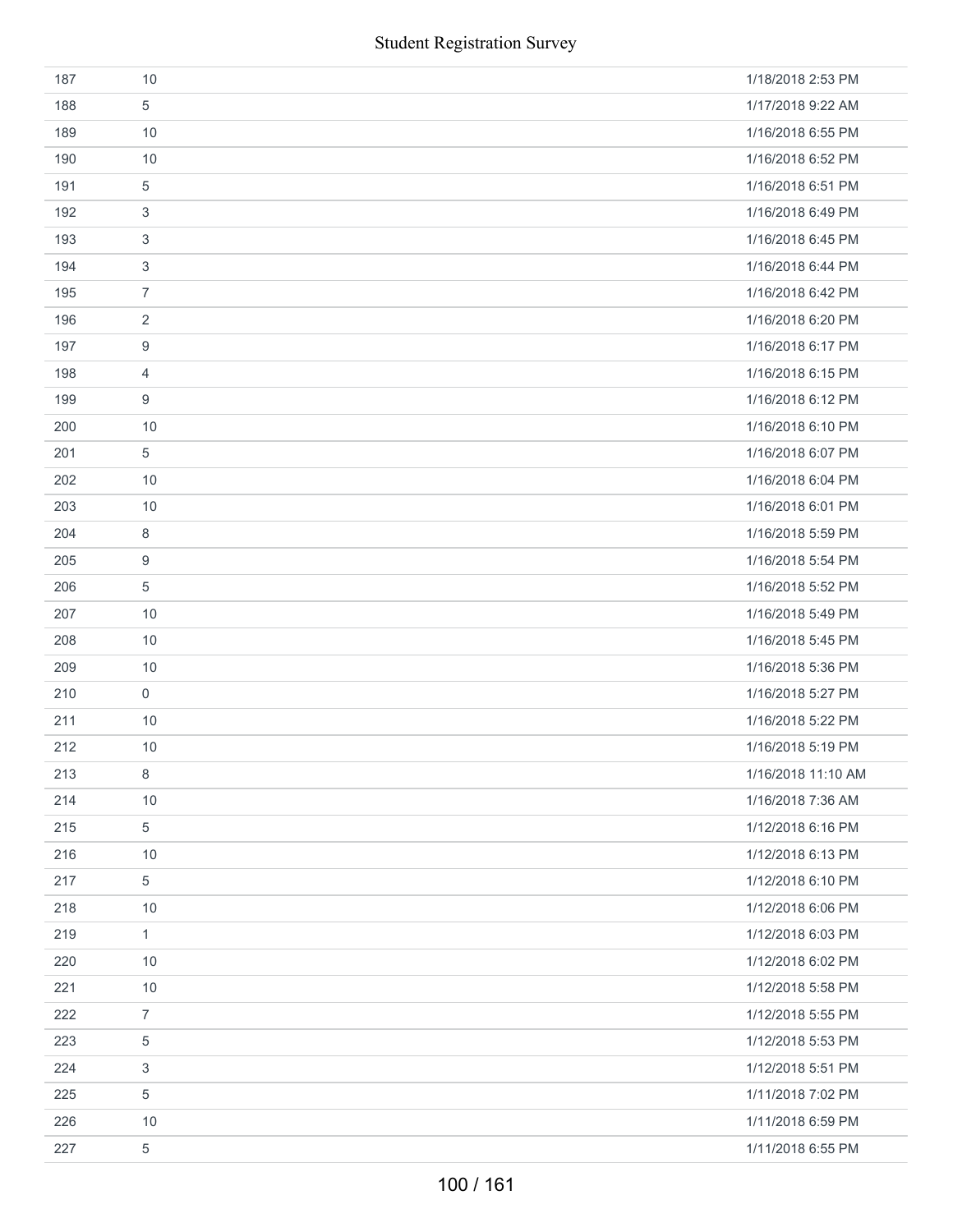|     | <b>Student Registration Survey</b> |                    |
|-----|------------------------------------|--------------------|
| 228 | 10                                 | 1/11/2018 6:51 PM  |
| 229 | 10                                 | 1/11/2018 6:49 PM  |
| 230 | 10                                 | 1/11/2018 5:56 PM  |
| 231 | 2                                  | 1/11/2018 5:46 PM  |
| 232 | 9                                  | 1/11/2018 5:44 PM  |
| 233 | $\overline{5}$                     | 1/11/2018 5:40 PM  |
| 234 | 5                                  | 1/11/2018 5:37 PM  |
| 235 | 10                                 | 1/11/2018 5:35 PM  |
| 236 | 10                                 | 1/11/2018 5:33 PM  |
| 237 | 10                                 | 1/11/2018 5:30 PM  |
| 238 | 6                                  | 1/11/2018 5:26 PM  |
| 239 | $\overline{5}$                     | 1/11/2018 5:23 PM  |
| 240 | 5                                  | 1/11/2018 5:21 PM  |
| 241 | 10                                 | 1/11/2018 5:19 PM  |
| 242 | 10                                 | 1/11/2018 12:03 PM |
| 243 | 10                                 | 1/11/2018 11:58 AM |
| 244 | 10                                 | 1/11/2018 11:54 AM |
| 245 | 10                                 | 1/11/2018 11:45 AM |
| 246 | 10                                 | 1/11/2018 11:43 AM |
| 247 | $\boldsymbol{0}$                   | 1/11/2018 11:41 AM |
| 248 | 10                                 | 1/11/2018 11:40 AM |
| 249 | 10                                 | 1/11/2018 11:38 AM |
| 250 | 9                                  | 1/11/2018 11:37 AM |
| 251 | $\boldsymbol{9}$                   | 1/11/2018 11:34 AM |
| 252 | $\boldsymbol{9}$                   | 1/11/2018 11:33 AM |
| 253 | $\overline{7}$                     | 1/10/2018 3:40 PM  |
| 254 | $\boldsymbol{9}$                   | 1/10/2018 3:38 PM  |
| 255 | 10                                 | 1/10/2018 3:37 PM  |
| 256 | $\ensuremath{\mathsf{3}}$          | 1/10/2018 3:35 PM  |
| 257 | $\overline{7}$                     | 1/10/2018 3:33 PM  |
| 258 | 10                                 | 1/10/2018 3:31 PM  |
| 259 | $10$                               | 1/10/2018 3:27 PM  |
| 260 | 10                                 | 1/10/2018 3:25 PM  |
| 261 | 10                                 | 1/10/2018 3:24 PM  |
| 262 | $\,$ 5 $\,$                        | 1/10/2018 3:22 PM  |
| 263 | 10                                 | 1/10/2018 3:20 PM  |
| 264 | $\boldsymbol{7}$                   | 1/10/2018 3:19 PM  |
| 265 | 5                                  | 1/10/2018 3:17 PM  |
| 266 | $\overline{4}$                     | 1/10/2018 3:16 PM  |
| 267 | 10                                 | 1/10/2018 3:00 PM  |
| 268 | 10                                 | 1/10/2018 2:53 PM  |
|     | 101 / 161                          |                    |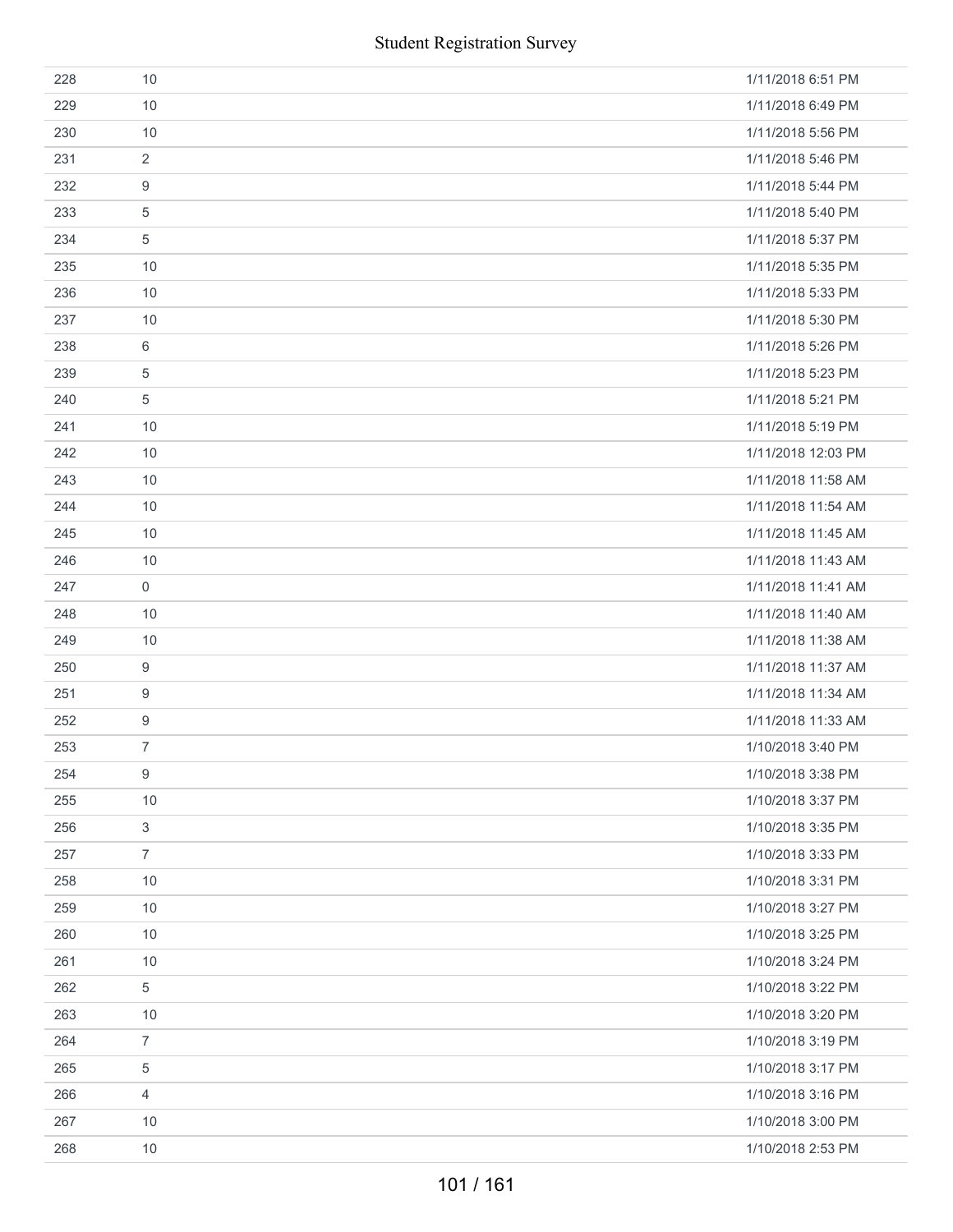|     | <b>Student Registration Survey</b> |                    |
|-----|------------------------------------|--------------------|
| 269 | $\overline{4}$                     | 1/10/2018 2:51 PM  |
| 270 | 10                                 | 1/10/2018 2:49 PM  |
| 271 | 10                                 | 1/10/2018 2:48 PM  |
| 272 | 10                                 | 1/10/2018 2:46 PM  |
| 273 | 10                                 | 1/10/2018 2:44 PM  |
| 274 | $\overline{7}$                     | 1/10/2018 2:40 PM  |
| 275 | 10                                 | 1/10/2018 2:34 PM  |
| 276 | 10                                 | 1/10/2018 2:32 PM  |
| 277 | $\mathbf 0$                        | 1/10/2018 2:31 PM  |
| 278 | $\overline{7}$                     | 1/10/2018 2:18 PM  |
| 279 | $\overline{7}$                     | 1/10/2018 2:17 PM  |
| 280 | 10                                 | 1/10/2018 2:16 PM  |
| 281 | $\overline{2}$                     | 1/10/2018 2:14 PM  |
| 282 | 10                                 | 1/10/2018 2:12 PM  |
| 283 | 10                                 | 1/10/2018 2:10 PM  |
| 284 | 5                                  | 1/10/2018 2:08 PM  |
| 285 | $\overline{4}$                     | 1/10/2018 1:05 PM  |
| 286 | 9                                  | 1/10/2018 1:02 PM  |
| 287 | 10                                 | 1/10/2018 12:59 PM |
| 288 | 10                                 | 1/10/2018 12:57 PM |
| 289 | 10                                 | 1/10/2018 12:56 PM |
| 290 | 9                                  | 1/10/2018 12:49 PM |
| 291 | 10                                 | 1/10/2018 12:47 PM |
| 292 | 10                                 | 1/10/2018 12:34 PM |
| 293 | 5                                  | 1/10/2018 12:30 PM |
| 294 | 7                                  | 1/10/2018 12:27 PM |
| 295 | $10$                               | 1/10/2018 12:23 PM |
| 296 | 10                                 | 1/10/2018 12:21 PM |
| 297 | 10                                 | 1/10/2018 12:19 PM |
| 298 | 8                                  | 1/10/2018 12:17 PM |
| 299 | 10                                 | 1/10/2018 12:12 PM |
| 300 | 9                                  | 1/10/2018 12:09 PM |
| 301 | 10                                 | 1/10/2018 12:04 PM |
| 302 | 10                                 | 1/10/2018 11:59 AM |
| 303 | $10$                               | 1/10/2018 11:57 AM |
| 304 | 9                                  | 1/10/2018 11:54 AM |
| 305 | 10                                 | 1/10/2018 11:49 AM |
| 306 | 10                                 | 1/10/2018 11:12 AM |
| 307 | 6                                  | 1/10/2018 11:03 AM |
| 308 | 10                                 | 1/10/2018 11:00 AM |
| 309 | 10                                 | 1/10/2018 10:58 AM |
|     | 102 / 161                          |                    |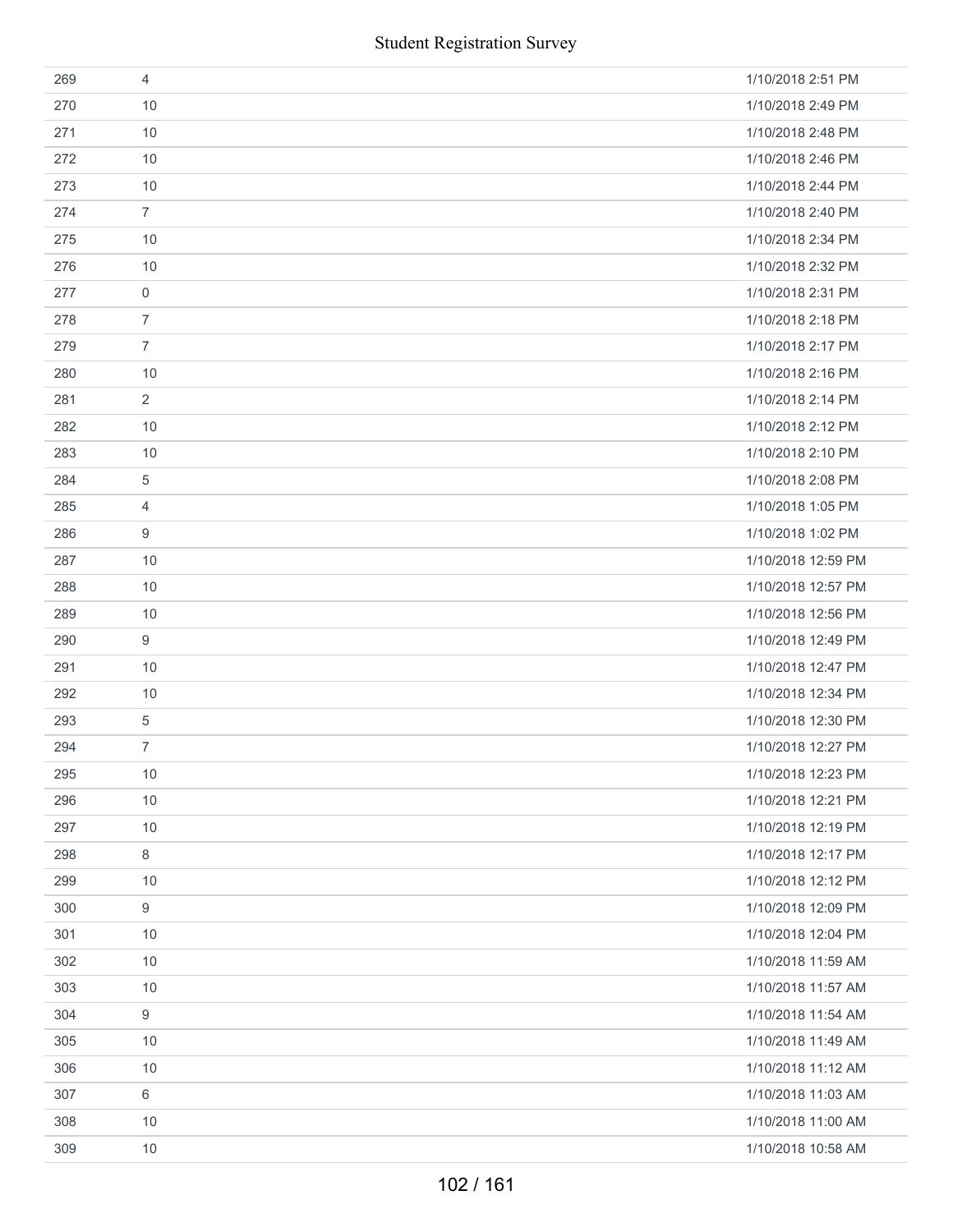| 310 | 10             | 1/10/2018 10:55 AM  |
|-----|----------------|---------------------|
| 311 | 10             | 1/10/2018 10:52 AM  |
| 312 | 6              | 1/10/2018 10:49 AM  |
| 313 | 10             | 1/10/2018 10:41 AM  |
| 314 | $\overline{7}$ | 12/17/2017 4:47 PM  |
| 315 | 10             | 12/10/2017 7:53 PM  |
| 316 | $\mathbf{1}$   | 12/6/2017 9:25 AM   |
| 317 | 5              | 11/22/2017 3:47 PM  |
| 318 | 5              | 11/22/2017 3:28 PM  |
| 319 | 10             | 11/20/2017 12:51 PM |
| 320 | 10             | 11/17/2017 3:21 PM  |
| 321 | $\overline{2}$ | 11/17/2017 9:43 AM  |
| 322 | 3              | 11/15/2017 2:40 PM  |
| 323 | 10             | 11/10/2017 11:13 AM |
| 324 | 5              | 11/9/2017 2:41 AM   |
| 325 | 10             | 11/5/2017 10:42 PM  |
| 326 | 10             | 11/5/2017 8:58 AM   |
| 327 | 10             | 11/2/2017 9:05 AM   |
| 328 | 10             | 11/1/2017 3:38 PM   |
| 329 | 2              | 11/1/2017 3:27 PM   |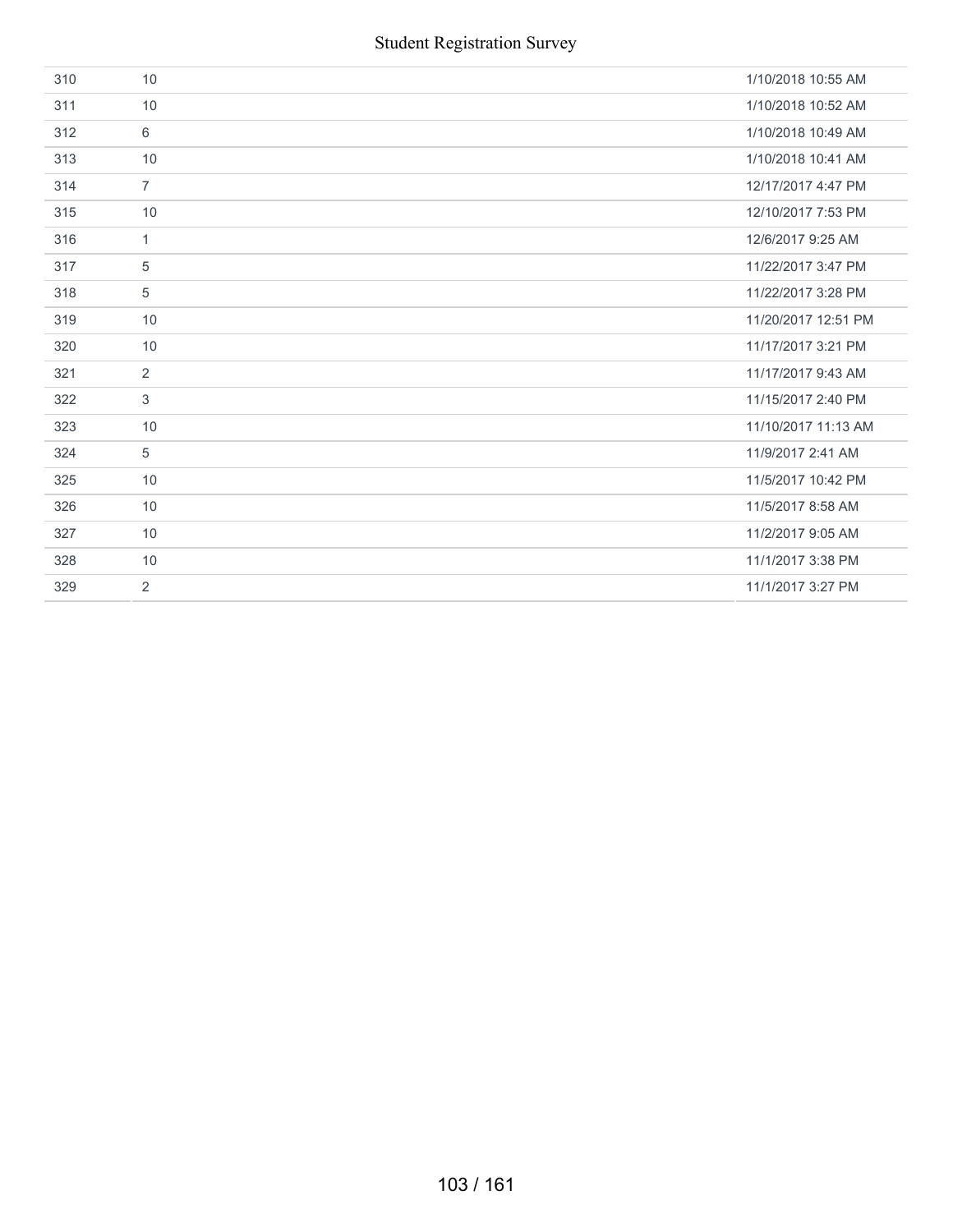## Student Registration Survey

## Q23 Availability of courses for my program.



| <b>ANSWER CHOICES</b>  | <b>AVERAGE NUMBER</b> | <b>TOTAL NUMBER</b> | <b>RESPONSES</b> |     |
|------------------------|-----------------------|---------------------|------------------|-----|
|                        |                       |                     | 2.658            | 329 |
| Total Respondents: 329 |                       |                     |                  |     |

| #              |                | <b>DATE</b>        |
|----------------|----------------|--------------------|
| 1              | 2              | 5/4/2018 9:52 AM   |
|                |                |                    |
| 2              | 10             | 4/26/2018 12:58 PM |
| 3              | 10             | 4/25/2018 6:45 PM  |
| $\overline{4}$ | $\mathbf{0}$   | 4/24/2018 11:23 PM |
| 5              | $\overline{7}$ | 4/24/2018 1:07 PM  |
| 6              | 10             | 4/20/2018 10:01 AM |
| $\overline{7}$ | 10             | 4/18/2018 8:15 AM  |
| 8              | 9              | 4/9/2018 1:48 PM   |
| 9              | $\overline{7}$ | 3/28/2018 2:03 AM  |
| 10             | 10             | 3/23/2018 11:38 AM |
| 11             | 2              | 3/23/2018 9:58 AM  |
| 12             | 10             | 3/21/2018 10:11 AM |
| 13             | 10             | 3/20/2018 3:45 PM  |
| 14             | 10             | 3/12/2018 12:04 PM |
| 15             | 10             | 3/12/2018 12:00 PM |
| 16             | 10             | 3/12/2018 11:57 AM |
| 17             | 9              | 3/12/2018 11:54 AM |
| 18             | 10             | 3/12/2018 11:46 AM |
| 19             | 3              | 3/12/2018 11:41 AM |
| 20             | $\overline{7}$ | 3/12/2018 10:40 AM |
| 21             | 2              | 3/12/2018 10:31 AM |
| 22             | 10             | 3/12/2018 10:24 AM |
|                |                |                    |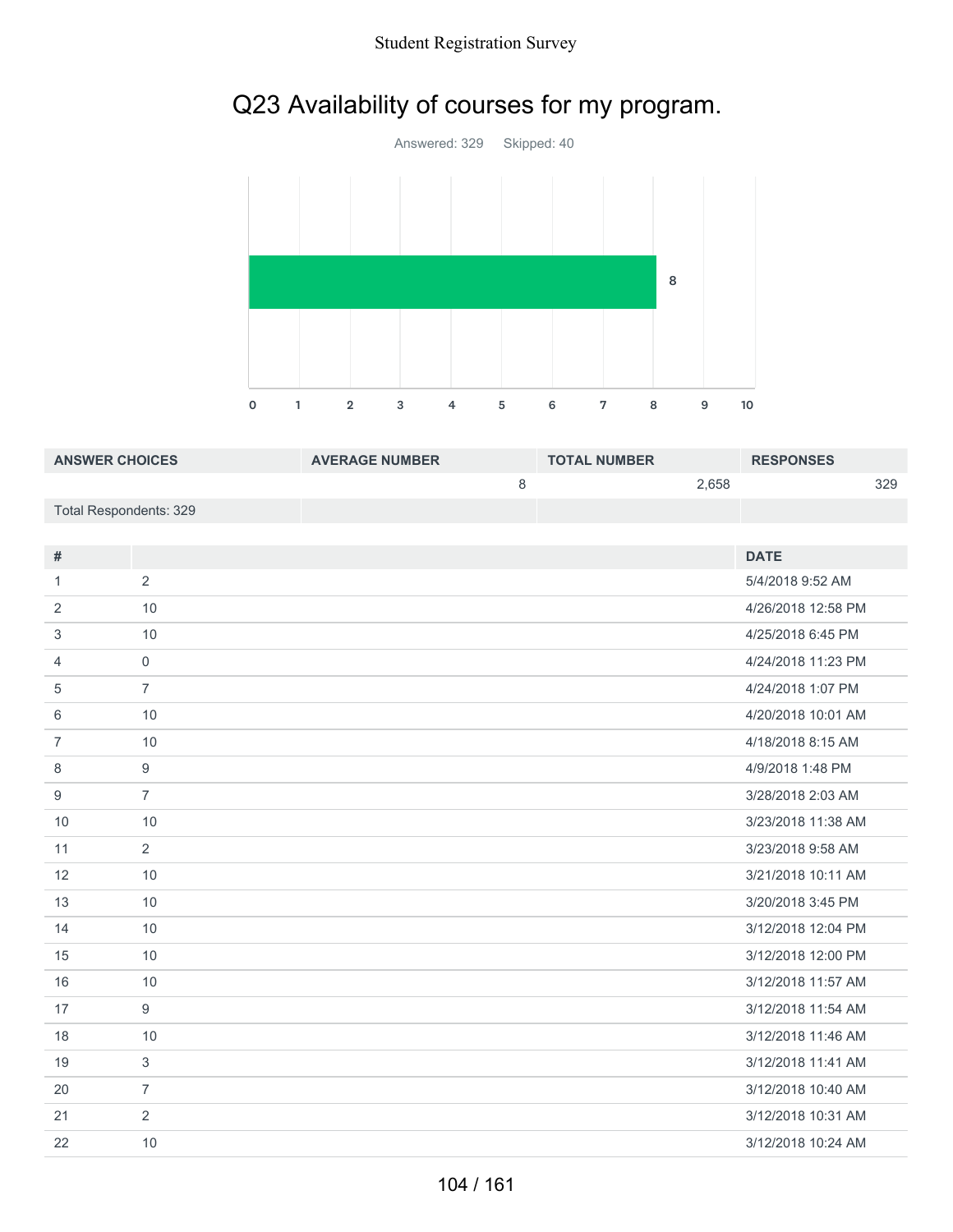| 23 | 9                | 3/12/2018 10:21 AM |
|----|------------------|--------------------|
| 24 | 10               | 3/12/2018 10:02 AM |
| 25 | 10               | 3/12/2018 9:10 AM  |
| 26 | 8                | 3/12/2018 9:08 AM  |
| 27 | 10               | 3/9/2018 4:17 PM   |
| 28 | 10               | 3/9/2018 2:11 PM   |
| 29 | 10               | 3/9/2018 1:57 PM   |
| 30 | 10               | 3/9/2018 1:49 PM   |
| 31 | $\overline{2}$   | 3/9/2018 1:33 PM   |
| 32 | 10               | 3/9/2018 12:49 PM  |
| 33 | 10               | 3/9/2018 11:43 AM  |
| 34 | 10               | 3/9/2018 11:33 AM  |
| 35 | 10               | 3/9/2018 11:10 AM  |
| 36 | 10               | 3/9/2018 11:04 AM  |
| 37 | 9                | 3/9/2018 10:50 AM  |
| 38 | 10               | 3/9/2018 10:45 AM  |
| 39 | 10               | 3/9/2018 10:39 AM  |
| 40 | 10               | 3/9/2018 10:35 AM  |
| 41 | 10               | 3/9/2018 10:33 AM  |
| 42 | 10               | 3/9/2018 10:30 AM  |
| 43 | 10               | 3/9/2018 10:25 AM  |
| 44 | 6                | 3/9/2018 9:42 AM   |
| 45 | 9                | 3/9/2018 9:36 AM   |
| 46 | 10               | 3/9/2018 9:29 AM   |
| 47 | 10               | 3/9/2018 9:25 AM   |
| 48 | 10               | 3/9/2018 9:22 AM   |
| 49 | 10               | 3/9/2018 9:18 AM   |
| 50 | $\mathbf{1}$     | 3/9/2018 9:13 AM   |
| 51 | 10               | 3/8/2018 4:35 PM   |
| 52 | 10               | 3/8/2018 4:24 PM   |
| 53 | 10               | 3/8/2018 4:17 PM   |
| 54 | $\overline{2}$   | 3/8/2018 4:10 PM   |
| 55 | 10               | 3/8/2018 4:08 PM   |
| 56 | 9                | 3/8/2018 4:03 PM   |
| 57 | $\boldsymbol{9}$ | 3/8/2018 3:48 PM   |
| 58 | 10               | 3/8/2018 3:43 PM   |
| 59 | 10               | 3/8/2018 3:38 PM   |
| 60 | 10               | 3/8/2018 3:35 PM   |
| 61 | 10               | 3/8/2018 3:16 PM   |
| 62 | 5                | 3/8/2018 3:12 PM   |
| 63 | 10               | 3/8/2018 3:02 PM   |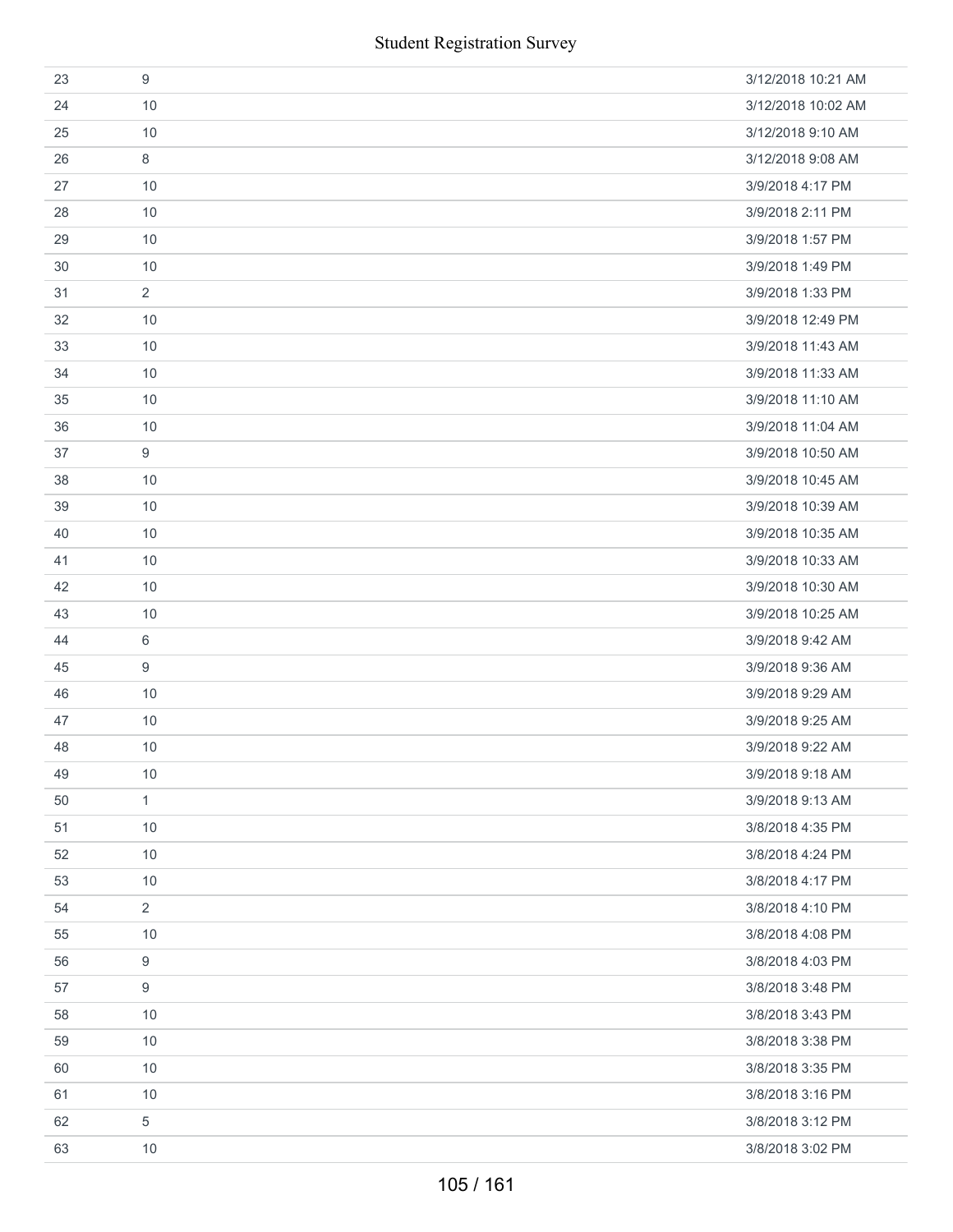|     | <b>Student Registration Survey</b> |                   |
|-----|------------------------------------|-------------------|
| 64  | 8                                  | 3/8/2018 2:52 PM  |
| 65  | $\overline{2}$                     | 3/8/2018 2:40 PM  |
| 66  | 8                                  | 3/8/2018 2:36 PM  |
| 67  | 10                                 | 3/8/2018 2:32 PM  |
| 68  | 10                                 | 3/8/2018 2:25 PM  |
| 69  | 10                                 | 3/8/2018 2:21 PM  |
| 70  | $\mathbf{1}$                       | 3/8/2018 2:18 PM  |
| 71  | 10                                 | 3/8/2018 2:06 PM  |
| 72  | 10                                 | 3/8/2018 1:43 PM  |
| 73  | 10                                 | 3/8/2018 1:39 PM  |
| 74  | 10                                 | 3/8/2018 1:33 PM  |
| 75  | 10                                 | 3/8/2018 1:31 PM  |
| 76  | 10                                 | 3/8/2018 1:29 PM  |
| 77  | 10                                 | 3/8/2018 1:24 PM  |
| 78  | $\overline{7}$                     | 3/8/2018 11:14 AM |
| 79  | 8                                  | 3/8/2018 10:46 AM |
| 80  | 10                                 | 3/8/2018 10:41 AM |
| 81  | 1                                  | 3/8/2018 10:34 AM |
| 82  | 6                                  | 3/8/2018 10:26 AM |
| 83  | 10                                 | 3/8/2018 10:22 AM |
| 84  | 10                                 | 3/8/2018 10:04 AM |
| 85  | 10                                 | 3/8/2018 10:01 AM |
| 86  | 10                                 | 3/8/2018 9:58 AM  |
| 87  | 9                                  | 3/7/2018 4:03 PM  |
| 88  | $10$                               | 3/7/2018 3:06 PM  |
| 89  | 10                                 | 3/7/2018 2:59 PM  |
| 90  | 5                                  | 3/7/2018 2:44 PM  |
| 91  | 10                                 | 3/7/2018 2:32 PM  |
| 92  | 10                                 | 3/7/2018 2:22 PM  |
| 93  | 10                                 | 3/7/2018 2:16 PM  |
| 94  | $\overline{7}$                     | 3/7/2018 2:04 PM  |
| 95  | 10                                 | 3/7/2018 2:01 PM  |
| 96  | $\mathfrak{S}$                     | 3/7/2018 1:54 PM  |
| 97  | 10                                 | 3/7/2018 1:52 PM  |
| 98  | 9                                  | 3/7/2018 1:46 PM  |
| 99  | 10                                 | 3/7/2018 1:42 PM  |
| 100 | 10                                 | 3/7/2018 1:39 PM  |
| 101 | 10                                 | 3/7/2018 1:09 PM  |
| 102 | 10                                 | 3/7/2018 11:29 AM |
| 103 | 10                                 | 3/7/2018 11:26 AM |
| 104 | 9                                  | 3/7/2018 11:12 AM |
|     | 106 / 161                          |                   |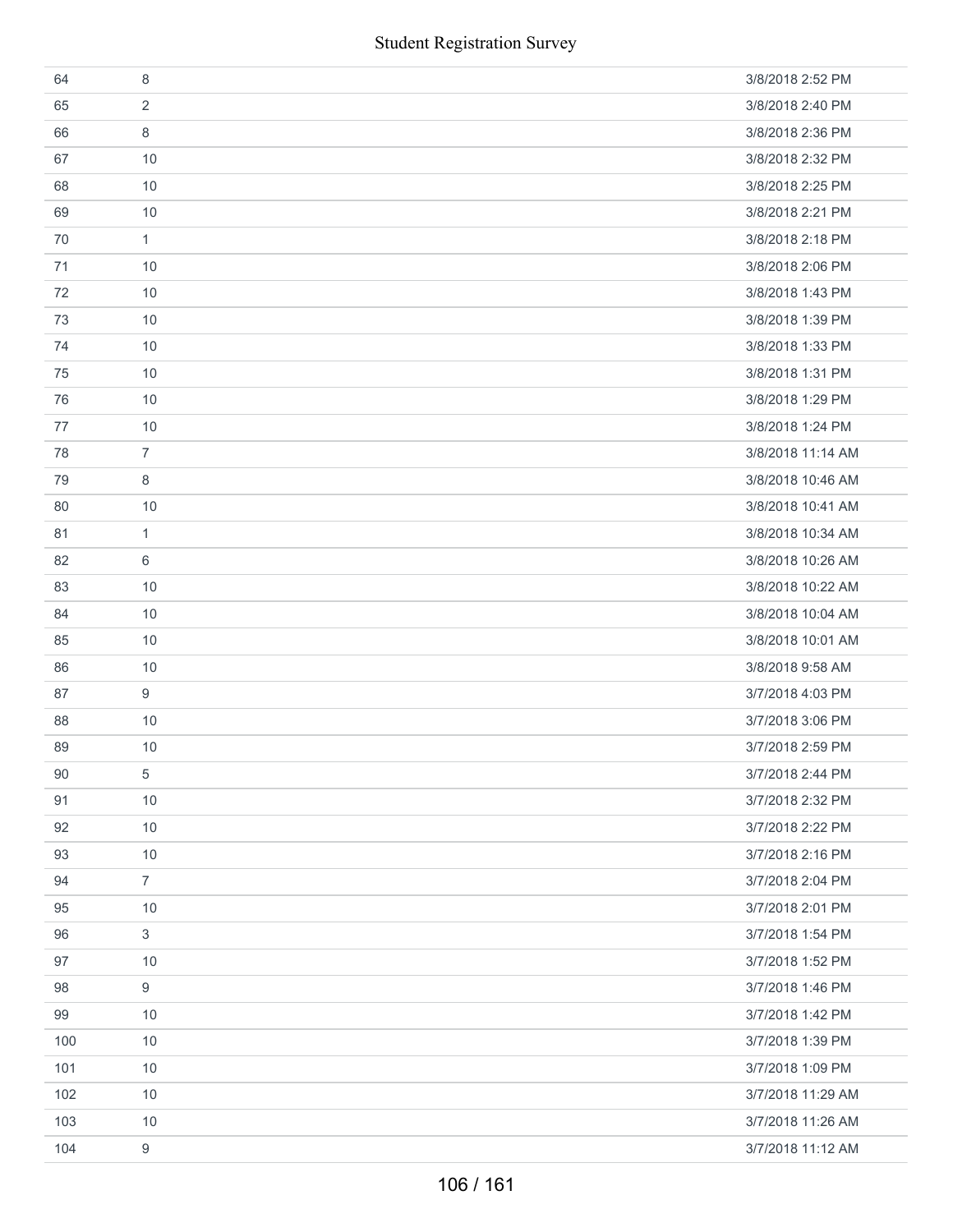|     | <b>Student Registration Survey</b> |                   |
|-----|------------------------------------|-------------------|
| 105 | 10                                 | 3/7/2018 10:53 AM |
| 106 | $\mathbf{1}$                       | 3/7/2018 10:44 AM |
| 107 | 10                                 | 3/7/2018 10:14 AM |
| 108 | 10                                 | 3/7/2018 10:08 AM |
| 109 | $\boldsymbol{9}$                   | 3/7/2018 9:47 AM  |
| 110 | 8                                  | 3/7/2018 9:43 AM  |
| 111 | 10                                 | 3/7/2018 9:36 AM  |
| 112 | 10                                 | 3/7/2018 9:30 AM  |
| 113 | 5                                  | 3/7/2018 9:24 AM  |
| 114 | 6                                  | 3/7/2018 9:15 AM  |
| 115 | 10                                 | 3/7/2018 9:10 AM  |
| 116 | 10                                 | 3/6/2018 3:29 PM  |
| 117 | 3                                  | 3/6/2018 2:24 PM  |
| 118 | $\overline{7}$                     | 3/6/2018 1:50 PM  |
| 119 | 10                                 | 3/6/2018 1:15 PM  |
| 120 | 10                                 | 3/6/2018 1:05 PM  |
| 121 | 10                                 | 3/6/2018 12:58 PM |
| 122 | 5                                  | 3/6/2018 10:18 AM |
| 123 | 10                                 | 3/6/2018 10:08 AM |
| 124 | 9                                  | 3/5/2018 2:22 PM  |
| 125 | 10                                 | 3/5/2018 1:41 PM  |
| 126 | $\boldsymbol{9}$                   | 3/5/2018 11:52 AM |
| 127 | $\boldsymbol{9}$                   | 3/5/2018 10:03 AM |
| 128 | 10                                 | 3/5/2018 9:30 AM  |
| 129 | 10                                 | 3/5/2018 9:18 AM  |
| 130 | 10                                 | 3/5/2018 9:02 AM  |
| 131 | 10                                 | 3/5/2018 8:58 AM  |
| 132 | 10                                 | 3/2/2018 3:57 PM  |
| 133 | 9                                  | 3/2/2018 3:53 PM  |
| 134 | $6\,$                              | 3/2/2018 3:50 PM  |
| 135 | 9                                  | 3/2/2018 3:04 PM  |
| 136 | $\boldsymbol{9}$                   | 3/2/2018 2:59 PM  |
| 137 | 10                                 | 3/2/2018 2:08 PM  |
| 138 | 10                                 | 3/2/2018 10:25 AM |
| 139 | 10                                 | 3/2/2018 10:10 AM |
| 140 | 10                                 | 3/2/2018 9:44 AM  |
| 141 | 10                                 | 3/2/2018 9:33 AM  |
| 142 | 10                                 | 3/1/2018 1:27 PM  |
| 143 | 10                                 | 3/1/2018 11:47 AM |
| 144 | 10                                 | 3/1/2018 11:28 AM |
| 145 | 10                                 | 3/1/2018 10:50 AM |
|     | 107 / 161                          |                   |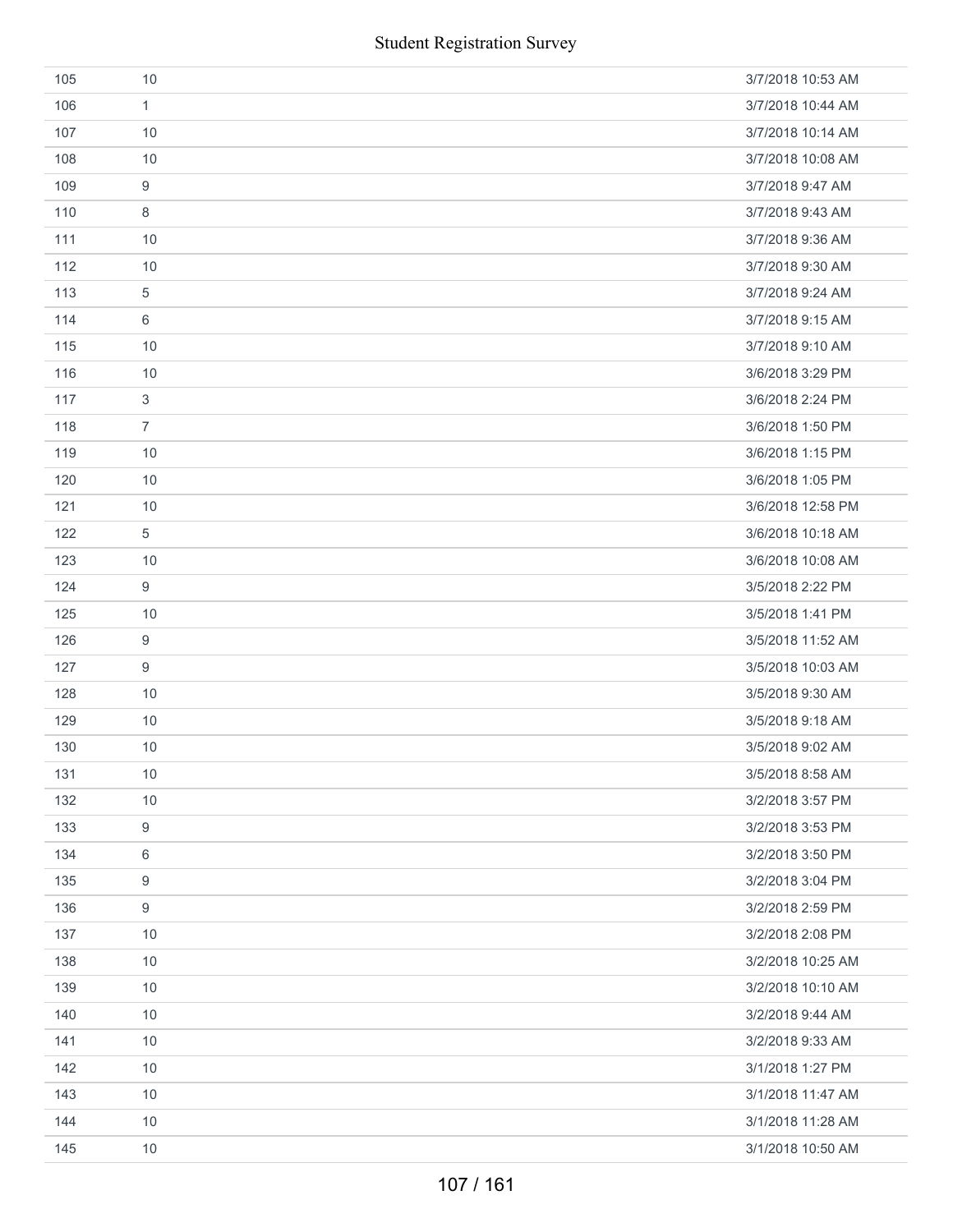| 146 | 10             | 3/1/2018 10:36 AM  |
|-----|----------------|--------------------|
| 147 | 10             | 3/1/2018 10:29 AM  |
| 148 | 10             | 3/1/2018 10:17 AM  |
| 149 | 10             | 3/1/2018 9:53 AM   |
| 150 | 10             | 3/1/2018 9:42 AM   |
| 151 | 10             | 2/28/2018 4:34 PM  |
| 152 | 5              | 2/28/2018 4:11 PM  |
| 153 | 10             | 2/28/2018 3:47 PM  |
| 154 | 5              | 2/28/2018 3:29 PM  |
| 155 | 4              | 2/28/2018 3:04 PM  |
| 156 | 5              | 2/28/2018 1:50 PM  |
| 157 | 10             | 2/28/2018 1:40 PM  |
| 158 | 10             | 2/28/2018 11:14 AM |
| 159 | 10             | 2/28/2018 11:01 AM |
| 160 | 5              | 2/26/2018 10:27 AM |
| 161 | 4              | 2/20/2018 2:48 PM  |
| 162 | 3              | 2/14/2018 11:01 AM |
| 163 | 10             | 2/9/2018 3:03 PM   |
| 164 | 10             | 2/9/2018 1:18 AM   |
| 165 | $\mathbf{1}$   | 2/8/2018 10:46 AM  |
| 166 | 10             | 2/1/2018 2:12 PM   |
| 167 | 10             | 1/30/2018 11:45 AM |
| 168 | 10             | 1/29/2018 1:35 PM  |
| 169 | 5              | 1/29/2018 12:53 PM |
| 170 | 10             | 1/26/2018 8:30 AM  |
| 171 | 4              | 1/25/2018 1:43 PM  |
| 172 | 7              | 1/23/2018 1:55 PM  |
| 173 | 9              | 1/19/2018 6:30 PM  |
| 174 | 2              | 1/19/2018 6:26 PM  |
| 175 | 5              | 1/19/2018 6:24 PM  |
| 176 | $\overline{2}$ | 1/19/2018 6:22 PM  |
| 177 | 6              | 1/19/2018 6:20 PM  |
| 178 | 9              | 1/19/2018 6:18 PM  |
| 179 | 2              | 1/19/2018 6:16 PM  |
| 180 | 5              | 1/19/2018 6:13 PM  |
| 181 | 10             | 1/19/2018 6:11 PM  |
| 182 | 1              | 1/19/2018 6:09 PM  |
| 183 | 8              | 1/19/2018 6:06 PM  |
| 184 | 10             | 1/19/2018 6:02 PM  |
| 185 | $\mathbf{1}$   | 1/19/2018 5:59 PM  |
| 186 | $\,$ 5 $\,$    | 1/19/2018 5:57 PM  |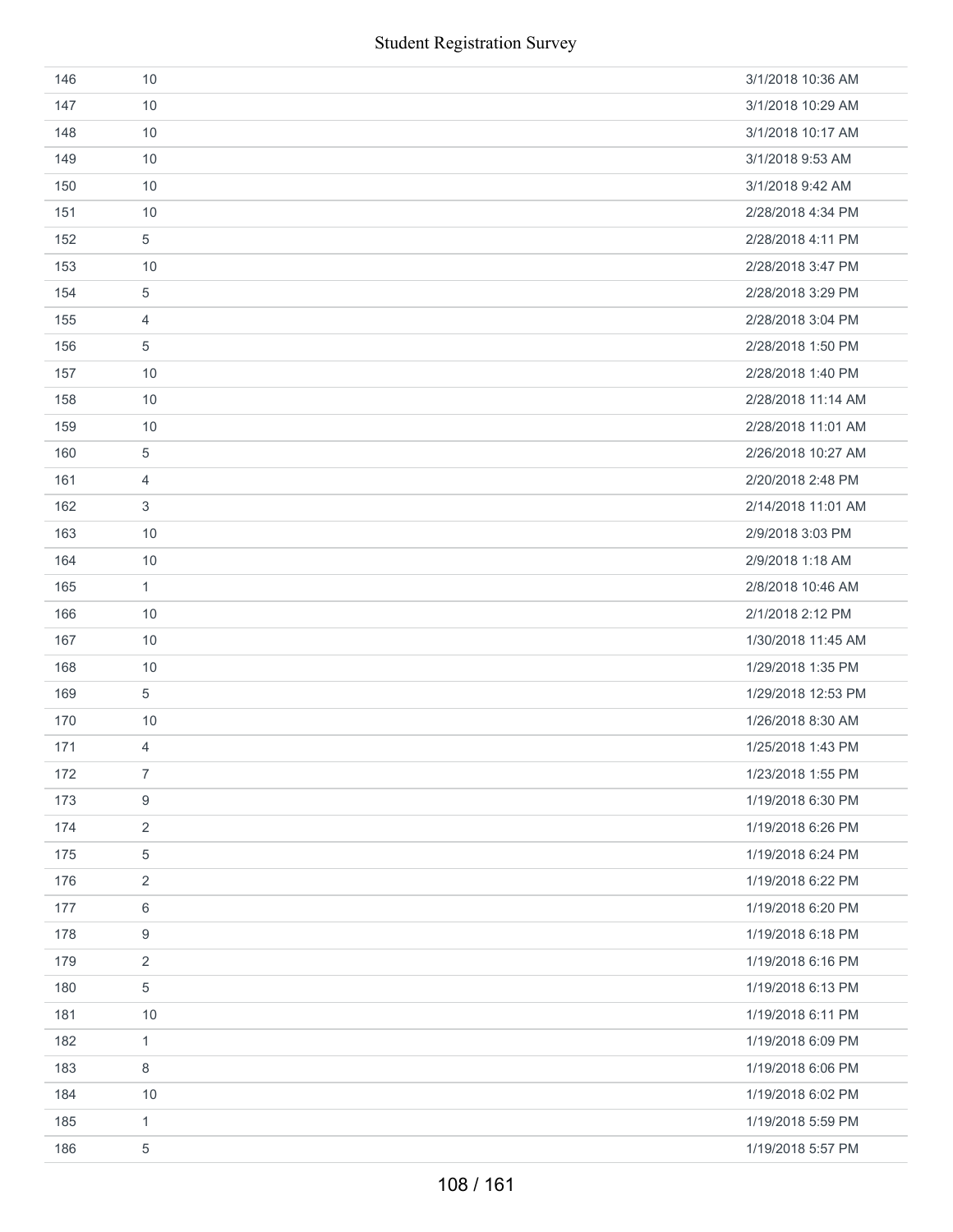|     | <b>Student Registration Survey</b> |                    |
|-----|------------------------------------|--------------------|
| 187 | 10                                 | 1/18/2018 2:53 PM  |
| 188 | 5                                  | 1/17/2018 9:22 AM  |
| 189 | 10                                 | 1/16/2018 6:55 PM  |
| 190 | 10                                 | 1/16/2018 6:52 PM  |
| 191 | 5                                  | 1/16/2018 6:51 PM  |
| 192 | 3                                  | 1/16/2018 6:49 PM  |
| 193 | 3                                  | 1/16/2018 6:45 PM  |
| 194 | 3                                  | 1/16/2018 6:44 PM  |
| 195 | $\overline{7}$                     | 1/16/2018 6:42 PM  |
| 196 | $\overline{2}$                     | 1/16/2018 6:20 PM  |
| 197 | 9                                  | 1/16/2018 6:17 PM  |
| 198 | 6                                  | 1/16/2018 6:15 PM  |
| 199 | 8                                  | 1/16/2018 6:12 PM  |
| 200 | 10                                 | 1/16/2018 6:10 PM  |
| 201 | $\overline{2}$                     | 1/16/2018 6:07 PM  |
| 202 | 10                                 | 1/16/2018 6:04 PM  |
| 203 | 10                                 | 1/16/2018 6:01 PM  |
| 204 | 8                                  | 1/16/2018 5:59 PM  |
| 205 | 9                                  | 1/16/2018 5:54 PM  |
| 206 | 10                                 | 1/16/2018 5:52 PM  |
| 207 | 10                                 | 1/16/2018 5:49 PM  |
| 208 | 10                                 | 1/16/2018 5:45 PM  |
| 209 | 10                                 | 1/16/2018 5:36 PM  |
| 210 | $\mathsf{O}\xspace$                | 1/16/2018 5:27 PM  |
| 211 | 10                                 | 1/16/2018 5:22 PM  |
| 212 | 10                                 | 1/16/2018 5:19 PM  |
| 213 | 8                                  | 1/16/2018 11:10 AM |
| 214 | 10                                 | 1/16/2018 7:36 AM  |
| 215 | 4                                  | 1/12/2018 6:16 PM  |
| 216 | 10                                 | 1/12/2018 6:13 PM  |
| 217 | 5                                  | 1/12/2018 6:10 PM  |
| 218 | $10$                               | 1/12/2018 6:06 PM  |
| 219 | 1                                  | 1/12/2018 6:03 PM  |
| 220 | 10                                 | 1/12/2018 6:02 PM  |
| 221 | $10$                               | 1/12/2018 5:58 PM  |
| 222 | $\overline{7}$                     | 1/12/2018 5:55 PM  |
| 223 | 5                                  | 1/12/2018 5:53 PM  |
| 224 | 4                                  | 1/12/2018 5:51 PM  |
| 225 | 5                                  | 1/11/2018 7:02 PM  |
| 226 | $10$                               | 1/11/2018 6:59 PM  |
| 227 | 5                                  | 1/11/2018 6:55 PM  |
|     | 109 / 161                          |                    |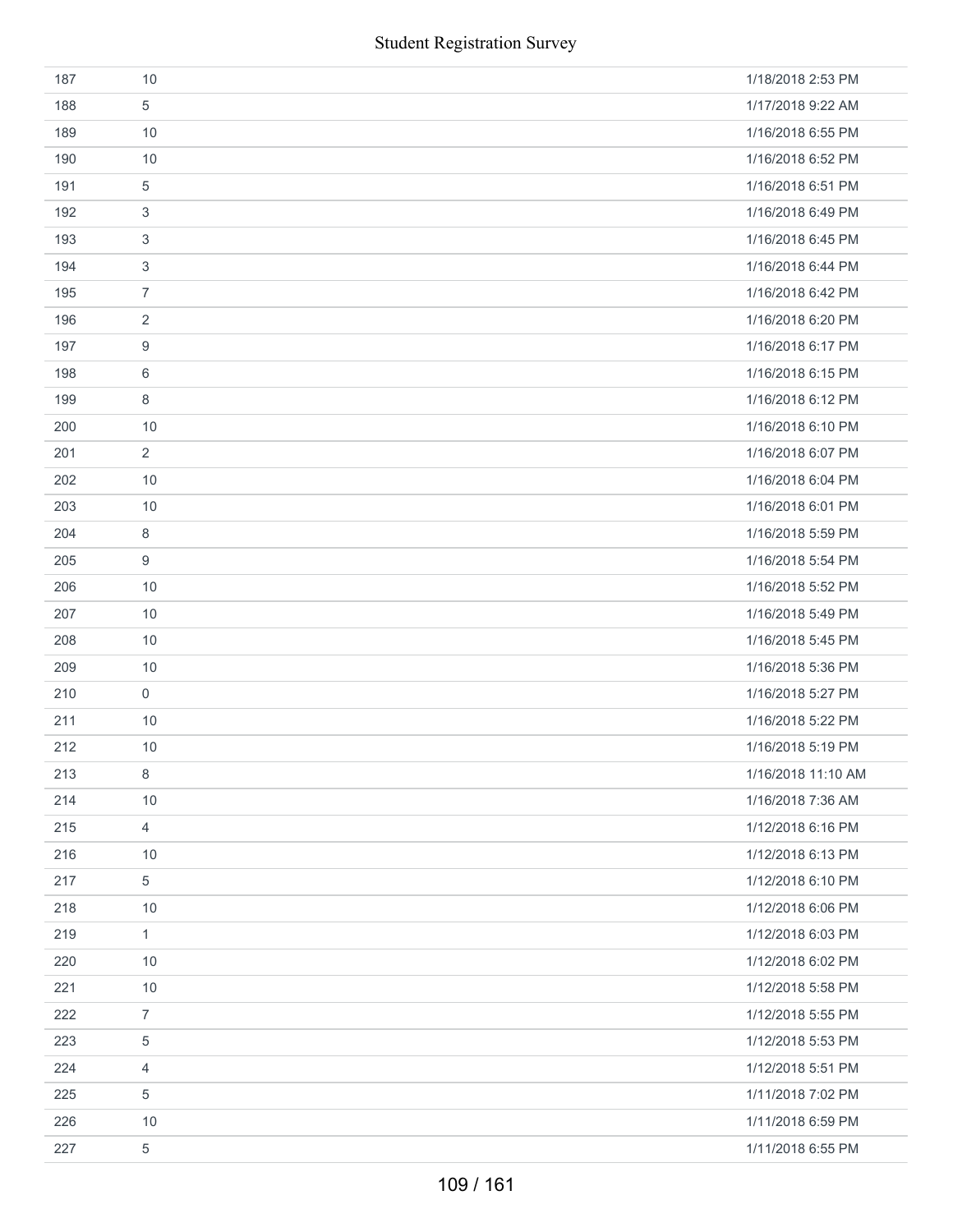| 1/11/2018 6:51 PM  |
|--------------------|
| 1/11/2018 6:49 PM  |
| 1/11/2018 5:56 PM  |
| 1/11/2018 5:46 PM  |
| 1/11/2018 5:44 PM  |
| 1/11/2018 5:40 PM  |
| 1/11/2018 5:37 PM  |
| 1/11/2018 5:35 PM  |
| 1/11/2018 5:33 PM  |
| 1/11/2018 5:30 PM  |
| 1/11/2018 5:26 PM  |
| 1/11/2018 5:23 PM  |
| 1/11/2018 5:21 PM  |
| 1/11/2018 5:19 PM  |
| 1/11/2018 12:03 PM |
| 1/11/2018 11:58 AM |
| 1/11/2018 11:54 AM |
| 1/11/2018 11:45 AM |
| 1/11/2018 11:43 AM |
| 1/11/2018 11:41 AM |
| 1/11/2018 11:40 AM |
| 1/11/2018 11:38 AM |
| 1/11/2018 11:37 AM |
| 1/11/2018 11:34 AM |
| 1/11/2018 11:33 AM |
| 1/10/2018 3:40 PM  |
| 1/10/2018 3:38 PM  |
| 1/10/2018 3:37 PM  |
| 1/10/2018 3:35 PM  |
| 1/10/2018 3:33 PM  |
| 1/10/2018 3:31 PM  |
| 1/10/2018 3:27 PM  |
| 1/10/2018 3:25 PM  |
| 1/10/2018 3:24 PM  |
| 1/10/2018 3:22 PM  |
| 1/10/2018 3:20 PM  |
| 1/10/2018 3:19 PM  |
| 1/10/2018 3:17 PM  |
| 1/10/2018 3:16 PM  |
| 1/10/2018 3:00 PM  |
| 1/10/2018 2:53 PM  |
|                    |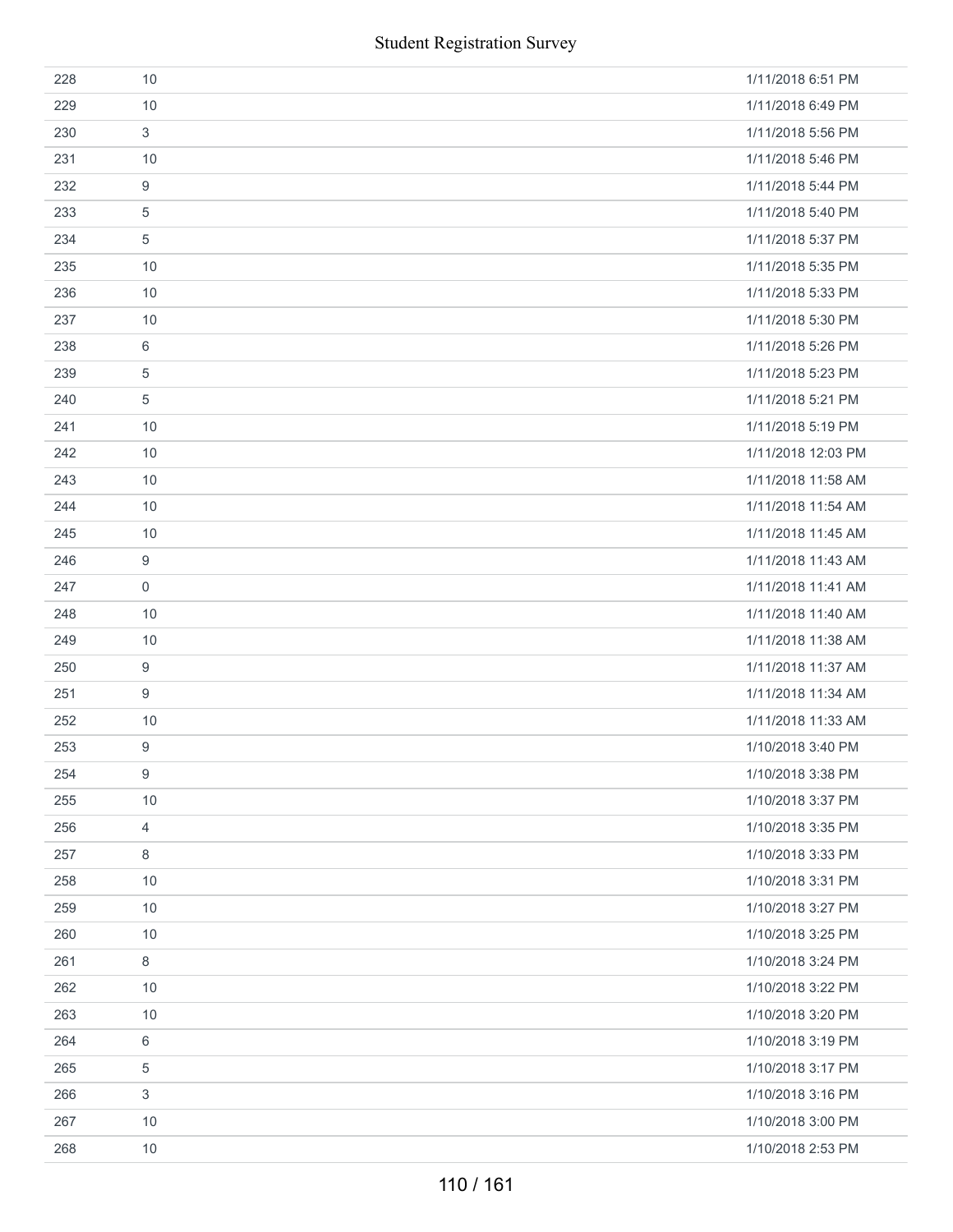|     | <b>Student Registration Survey</b> |                    |
|-----|------------------------------------|--------------------|
| 269 | 8                                  | 1/10/2018 2:51 PM  |
| 270 | 8                                  | 1/10/2018 2:49 PM  |
| 271 | 10                                 | 1/10/2018 2:48 PM  |
| 272 | 10                                 | 1/10/2018 2:46 PM  |
| 273 | 10                                 | 1/10/2018 2:44 PM  |
| 274 | 10                                 | 1/10/2018 2:40 PM  |
| 275 | 10                                 | 1/10/2018 2:34 PM  |
| 276 | $\boldsymbol{9}$                   | 1/10/2018 2:32 PM  |
| 277 | 1                                  | 1/10/2018 2:31 PM  |
| 278 | $\overline{7}$                     | 1/10/2018 2:18 PM  |
| 279 | $\overline{7}$                     | 1/10/2018 2:17 PM  |
| 280 | 10                                 | 1/10/2018 2:16 PM  |
| 281 | $\overline{2}$                     | 1/10/2018 2:14 PM  |
| 282 | 10                                 | 1/10/2018 2:12 PM  |
| 283 | 9                                  | 1/10/2018 2:10 PM  |
| 284 | 3                                  | 1/10/2018 2:08 PM  |
| 285 | 5                                  | 1/10/2018 1:05 PM  |
| 286 | 9                                  | 1/10/2018 1:02 PM  |
| 287 | 10                                 | 1/10/2018 12:59 PM |
| 288 | 10                                 | 1/10/2018 12:57 PM |
| 289 | 10                                 | 1/10/2018 12:56 PM |
| 290 | 9                                  | 1/10/2018 12:49 PM |
| 291 | 10                                 | 1/10/2018 12:47 PM |
| 292 | 10                                 | 1/10/2018 12:34 PM |
| 293 | 5                                  | 1/10/2018 12:30 PM |
| 294 | 7                                  | 1/10/2018 12:27 PM |
| 295 | 10                                 | 1/10/2018 12:23 PM |
| 296 | 10                                 | 1/10/2018 12:21 PM |
| 297 | 10                                 | 1/10/2018 12:19 PM |
| 298 | 10                                 | 1/10/2018 12:17 PM |
| 299 | 10                                 | 1/10/2018 12:12 PM |
| 300 | 9                                  | 1/10/2018 12:09 PM |
| 301 | 10                                 | 1/10/2018 12:04 PM |
| 302 | 10                                 | 1/10/2018 11:59 AM |
| 303 | 10                                 | 1/10/2018 11:57 AM |
| 304 | 9                                  | 1/10/2018 11:54 AM |
| 305 | 10                                 | 1/10/2018 11:49 AM |
| 306 | 10                                 | 1/10/2018 11:12 AM |
| 307 | 6                                  | 1/10/2018 11:03 AM |
| 308 | 10                                 | 1/10/2018 11:00 AM |
| 309 | 5                                  | 1/10/2018 10:58 AM |
|     | 111 / 161                          |                    |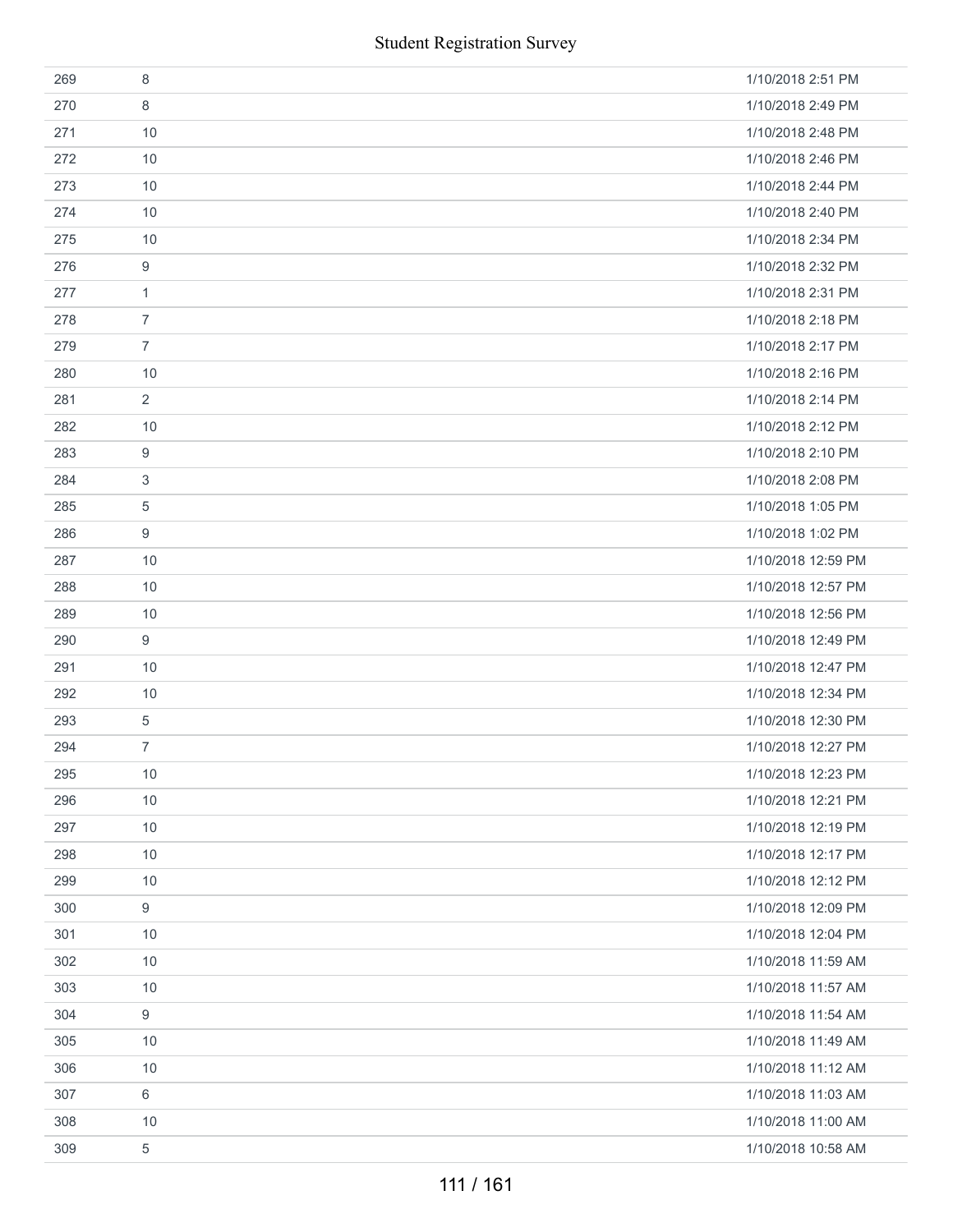| 310 | 10             | 1/10/2018 10:55 AM  |
|-----|----------------|---------------------|
| 311 | 10             | 1/10/2018 10:52 AM  |
| 312 | 5              | 1/10/2018 10:49 AM  |
| 313 | 10             | 1/10/2018 10:41 AM  |
| 314 | $\mathbf{1}$   | 12/17/2017 4:47 PM  |
| 315 | 10             | 12/10/2017 7:53 PM  |
| 316 | $\mathbf{1}$   | 12/6/2017 9:25 AM   |
| 317 | 5              | 11/22/2017 3:47 PM  |
| 318 | 10             | 11/22/2017 3:28 PM  |
| 319 | 8              | 11/20/2017 12:51 PM |
| 320 | 10             | 11/17/2017 3:21 PM  |
| 321 | 8              | 11/17/2017 9:43 AM  |
| 322 | $\overline{4}$ | 11/15/2017 2:40 PM  |
| 323 | 10             | 11/10/2017 11:13 AM |
| 324 | 5              | 11/9/2017 2:41 AM   |
| 325 | 10             | 11/5/2017 10:42 PM  |
| 326 | $\mathbf 0$    | 11/5/2017 8:58 AM   |
| 327 | 10             | 11/2/2017 9:05 AM   |
| 328 | 10             | 11/1/2017 3:38 PM   |
| 329 | 5              | 11/1/2017 3:27 PM   |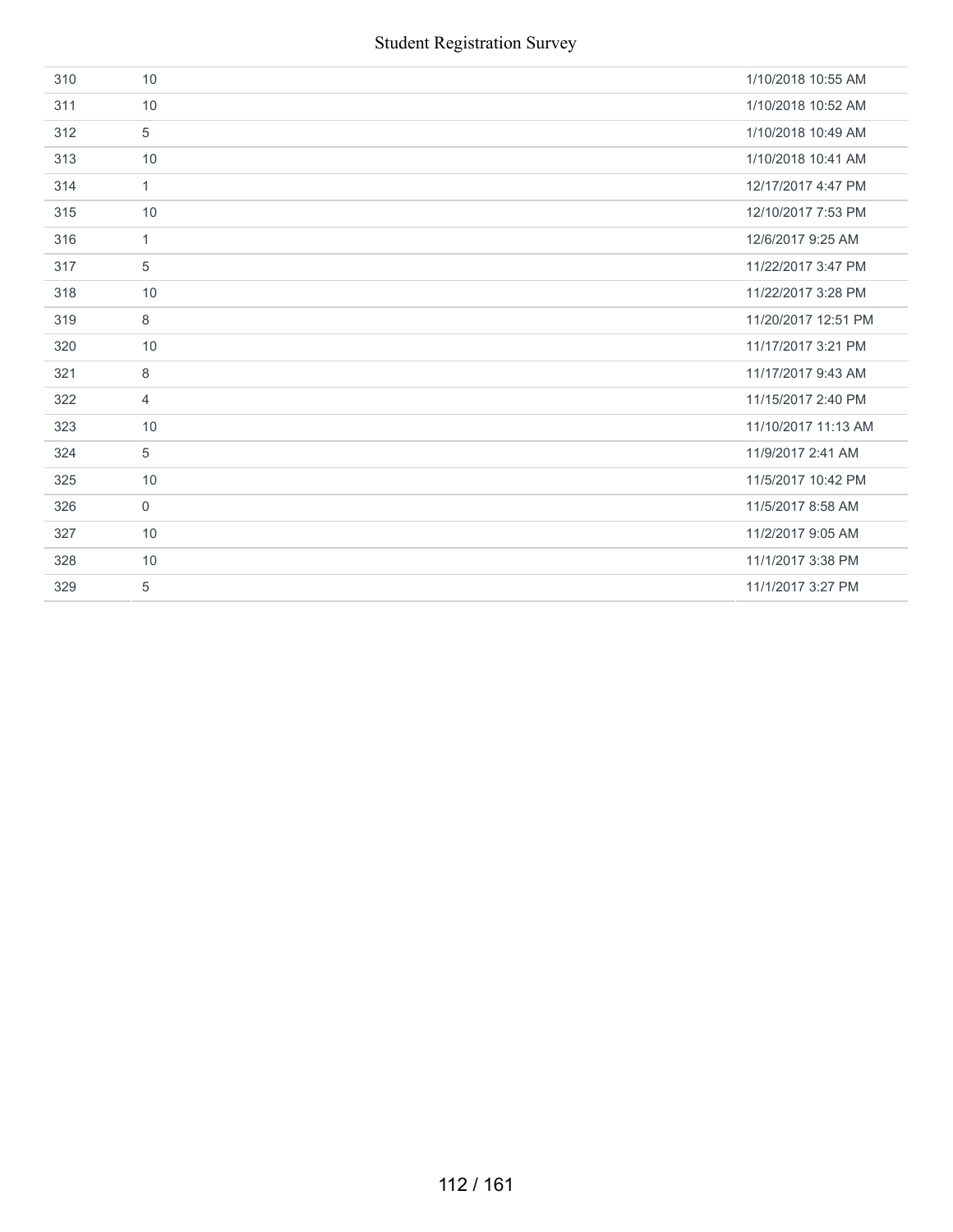#### Student Registration Survey

# Q24 Bill paying process.

Answered: 327 Skipped: 42



| <b>ANSWER CHOICES</b>  | <b>AVERAGE NUMBER</b> | <b>TOTAL NUMBER</b> |       | <b>RESPONSES</b> |     |
|------------------------|-----------------------|---------------------|-------|------------------|-----|
|                        |                       |                     | 2.622 |                  | つつフ |
| Total Respondents: 327 |                       |                     |       |                  |     |

| #              |                | <b>DATE</b>        |
|----------------|----------------|--------------------|
| 1              | 2              | 5/4/2018 9:52 AM   |
| 2              | 10             | 4/26/2018 12:58 PM |
| 3              | 9              | 4/25/2018 6:45 PM  |
| $\overline{4}$ | 8              | 4/24/2018 11:23 PM |
| 5              | 10             | 4/24/2018 1:07 PM  |
| 6              | 10             | 4/20/2018 10:01 AM |
| $\overline{7}$ | 10             | 4/18/2018 8:15 AM  |
| 8              | 8              | 4/9/2018 1:48 PM   |
| 9              | 9              | 3/28/2018 2:03 AM  |
| 10             | 10             | 3/23/2018 11:38 AM |
| 11             | $\overline{4}$ | 3/23/2018 9:58 AM  |
| 12             | 10             | 3/21/2018 10:11 AM |
| 13             | 10             | 3/20/2018 3:45 PM  |
| 14             | 10             | 3/12/2018 12:04 PM |
| 15             | 5              | 3/12/2018 12:00 PM |
| 16             | 10             | 3/12/2018 11:57 AM |
| 17             | 9              | 3/12/2018 11:54 AM |
| 18             | 10             | 3/12/2018 11:46 AM |
| 19             | 2              | 3/12/2018 11:41 AM |
| 20             | 3              | 3/12/2018 10:40 AM |
| 21             | $\overline{4}$ | 3/12/2018 10:31 AM |
| 22             | 10             | 3/12/2018 10:24 AM |
|                |                |                    |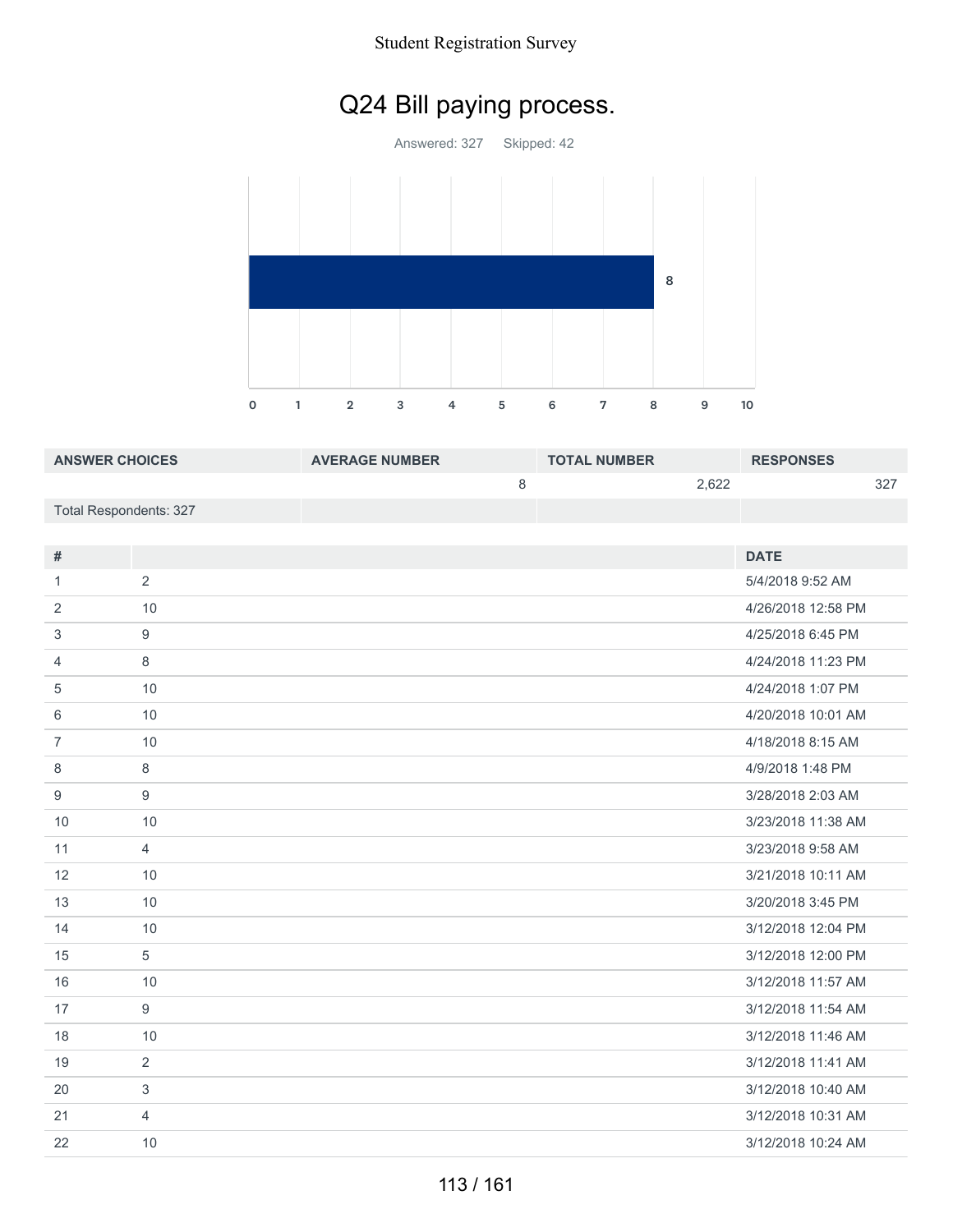|    | <b>Student Registration Survey</b> |                    |
|----|------------------------------------|--------------------|
| 23 | $\boldsymbol{9}$                   | 3/12/2018 10:21 AM |
| 24 | 10                                 | 3/12/2018 10:02 AM |
| 25 | 10                                 | 3/12/2018 9:10 AM  |
| 26 | 8                                  | 3/12/2018 9:08 AM  |
| 27 | 10                                 | 3/9/2018 4:17 PM   |
| 28 | 10                                 | 3/9/2018 2:11 PM   |
| 29 | 10                                 | 3/9/2018 1:57 PM   |
| 30 | 10                                 | 3/9/2018 1:49 PM   |
| 31 | 10                                 | 3/9/2018 1:33 PM   |
| 32 | $\,$ 5 $\,$                        | 3/9/2018 12:49 PM  |
| 33 | 10                                 | 3/9/2018 11:43 AM  |
| 34 | 10                                 | 3/9/2018 11:33 AM  |
| 35 | 10                                 | 3/9/2018 11:10 AM  |
| 36 | 10                                 | 3/9/2018 11:04 AM  |
| 37 | 9                                  | 3/9/2018 10:50 AM  |
| 38 | 10                                 | 3/9/2018 10:45 AM  |
| 39 | 10                                 | 3/9/2018 10:39 AM  |
| 40 | $10$                               | 3/9/2018 10:35 AM  |
| 41 | 10                                 | 3/9/2018 10:33 AM  |
| 42 | 10                                 | 3/9/2018 10:30 AM  |
| 43 | $\overline{4}$                     | 3/9/2018 10:25 AM  |
| 44 | 5                                  | 3/9/2018 9:42 AM   |
| 45 | 8                                  | 3/9/2018 9:36 AM   |
| 46 | 10                                 | 3/9/2018 9:29 AM   |
| 47 | 10                                 | 3/9/2018 9:25 AM   |
| 48 | 9                                  | 3/9/2018 9:22 AM   |
| 49 | 9                                  | 3/9/2018 9:18 AM   |
| 50 | $\mathbf{1}$                       | 3/9/2018 9:13 AM   |
| 51 | 10                                 | 3/8/2018 4:35 PM   |
| 52 | 10                                 | 3/8/2018 4:24 PM   |
| 53 | $10$                               | 3/8/2018 4:17 PM   |
| 54 | $\overline{7}$                     | 3/8/2018 4:10 PM   |
| 55 | 6                                  | 3/8/2018 4:08 PM   |
| 56 | 9                                  | 3/8/2018 4:03 PM   |
| 57 | 9                                  | 3/8/2018 3:48 PM   |
| 58 | 10                                 | 3/8/2018 3:43 PM   |
| 59 | 10                                 | 3/8/2018 3:38 PM   |
| 60 | 10                                 | 3/8/2018 3:35 PM   |
| 61 | 10                                 | 3/8/2018 3:16 PM   |
| 62 | 5                                  | 3/8/2018 3:12 PM   |
| 63 | 9                                  | 3/8/2018 3:02 PM   |
|    | 114 / 161                          |                    |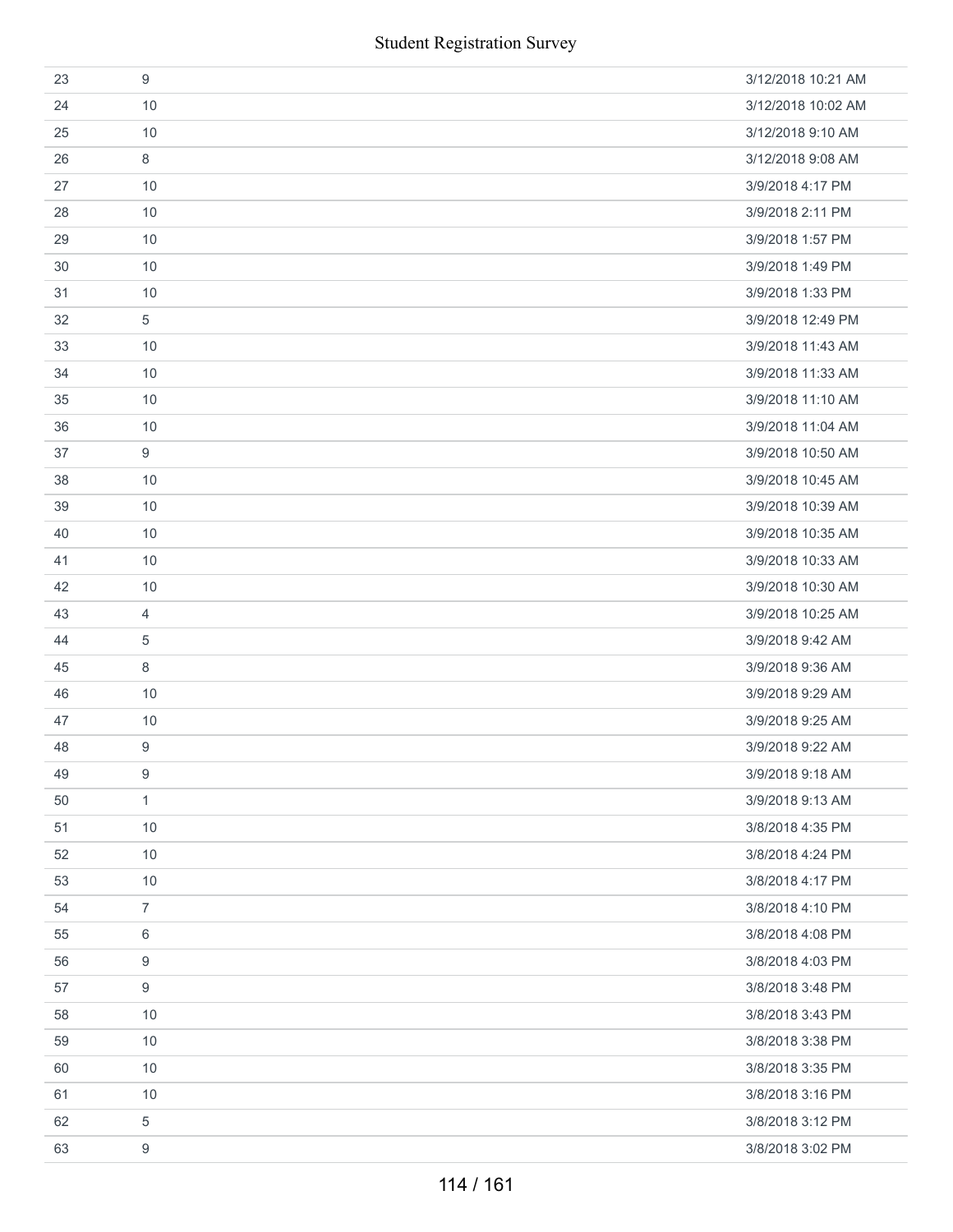|     | <b>Student Registration Survey</b> |                   |
|-----|------------------------------------|-------------------|
| 64  | $\sqrt{5}$                         | 3/8/2018 2:52 PM  |
| 65  | 3                                  | 3/8/2018 2:40 PM  |
| 66  | 9                                  | 3/8/2018 2:36 PM  |
| 67  | 10                                 | 3/8/2018 2:32 PM  |
| 68  | $\overline{4}$                     | 3/8/2018 2:25 PM  |
| 69  | 10                                 | 3/8/2018 2:21 PM  |
| 70  | $\overline{2}$                     | 3/8/2018 2:18 PM  |
| 71  | 10                                 | 3/8/2018 2:06 PM  |
| 72  | 10                                 | 3/8/2018 1:43 PM  |
| 73  | 10                                 | 3/8/2018 1:39 PM  |
| 74  | 10                                 | 3/8/2018 1:33 PM  |
| 75  | 10                                 | 3/8/2018 1:31 PM  |
| 76  | 10                                 | 3/8/2018 1:29 PM  |
| 77  | $\boldsymbol{9}$                   | 3/8/2018 1:24 PM  |
| 78  | $\mathbf 0$                        | 3/8/2018 11:14 AM |
| 79  | 10                                 | 3/8/2018 10:46 AM |
| 80  | 9                                  | 3/8/2018 10:41 AM |
| 81  | $10$                               | 3/8/2018 10:34 AM |
| 82  | 8                                  | 3/8/2018 10:26 AM |
| 83  | 10                                 | 3/8/2018 10:22 AM |
| 84  | 10                                 | 3/8/2018 10:04 AM |
| 85  | 10                                 | 3/8/2018 10:01 AM |
| 86  | 10                                 | 3/8/2018 9:58 AM  |
| 87  | $10$                               | 3/7/2018 4:03 PM  |
| 88  | $10$                               | 3/7/2018 3:06 PM  |
| 89  | 10                                 | 3/7/2018 2:59 PM  |
| 90  | 6                                  | 3/7/2018 2:44 PM  |
| 91  | $10$                               | 3/7/2018 2:32 PM  |
| 92  | 10                                 | 3/7/2018 2:22 PM  |
| 93  | 10                                 | 3/7/2018 2:16 PM  |
| 94  | $\overline{7}$                     | 3/7/2018 2:04 PM  |
| 95  | 10                                 | 3/7/2018 2:01 PM  |
| 96  | 10                                 | 3/7/2018 1:52 PM  |
| 97  | $\overline{7}$                     | 3/7/2018 1:46 PM  |
| 98  | 10                                 | 3/7/2018 1:42 PM  |
| 99  | 10                                 | 3/7/2018 1:39 PM  |
| 100 | 10                                 | 3/7/2018 1:09 PM  |
| 101 | 10                                 | 3/7/2018 11:29 AM |
| 102 | $10$                               | 3/7/2018 11:26 AM |
| 103 | 8                                  | 3/7/2018 11:12 AM |
| 104 | 10                                 | 3/7/2018 10:53 AM |
|     | 115 / 161                          |                   |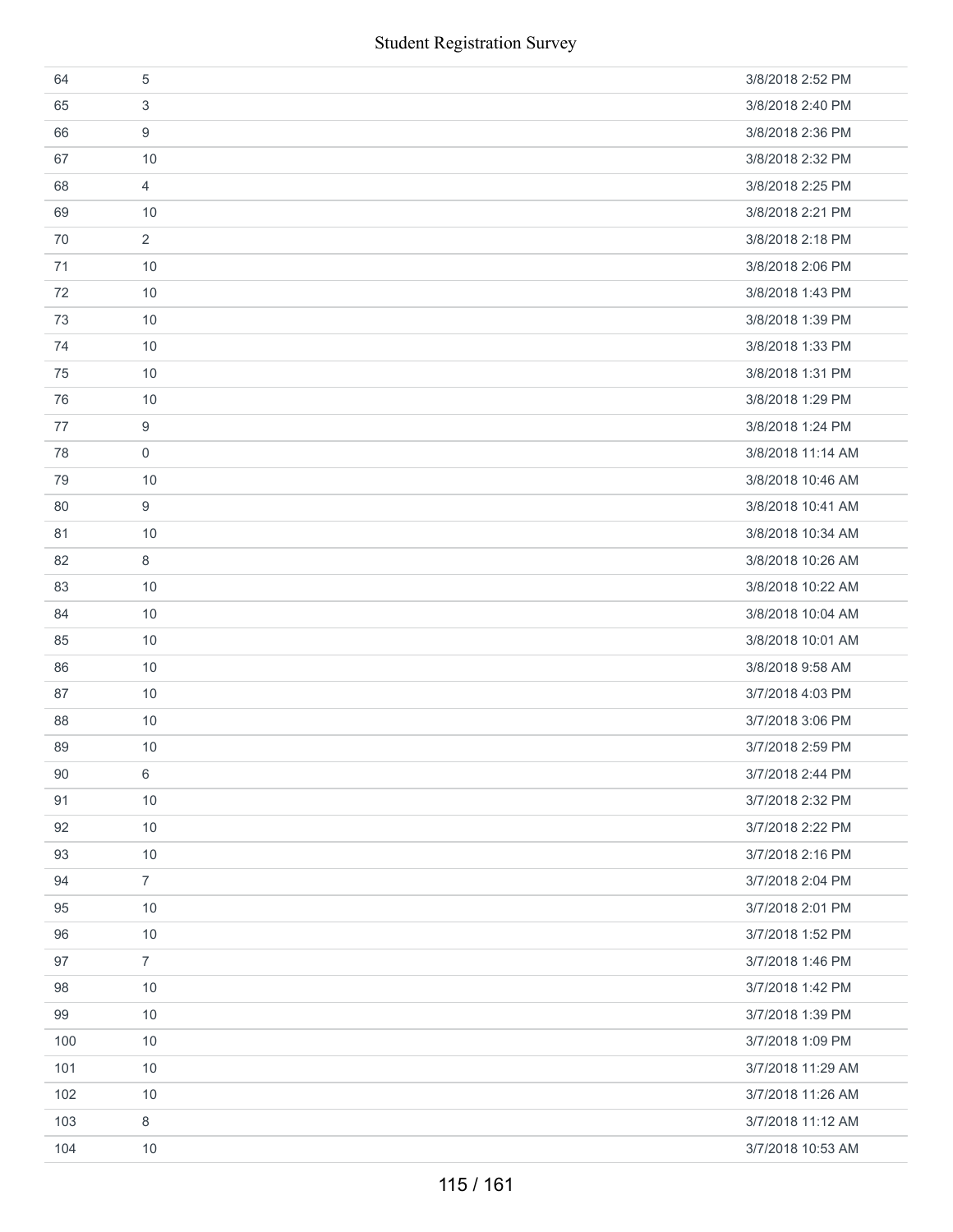|     | <b>Student Registration Survey</b> |                   |
|-----|------------------------------------|-------------------|
| 105 | $\sqrt{3}$                         | 3/7/2018 10:44 AM |
| 106 | 10                                 | 3/7/2018 10:14 AM |
| 107 | 10                                 | 3/7/2018 10:08 AM |
| 108 | 9                                  | 3/7/2018 9:47 AM  |
| 109 | $\,8\,$                            | 3/7/2018 9:43 AM  |
| 110 | 10                                 | 3/7/2018 9:36 AM  |
| 111 | 10                                 | 3/7/2018 9:30 AM  |
| 112 | 10                                 | 3/7/2018 9:24 AM  |
| 113 | 8                                  | 3/7/2018 9:15 AM  |
| 114 | 10                                 | 3/7/2018 9:10 AM  |
| 115 | 10                                 | 3/6/2018 3:29 PM  |
| 116 | $\mathbf{3}$                       | 3/6/2018 2:24 PM  |
| 117 | $\overline{7}$                     | 3/6/2018 1:50 PM  |
| 118 | 10                                 | 3/6/2018 1:15 PM  |
| 119 | 10                                 | 3/6/2018 1:05 PM  |
| 120 | 10                                 | 3/6/2018 12:58 PM |
| 121 | 5                                  | 3/6/2018 10:18 AM |
| 122 | 8                                  | 3/6/2018 10:14 AM |
| 123 | 10                                 | 3/6/2018 10:08 AM |
| 124 | 10                                 | 3/5/2018 2:22 PM  |
| 125 | 10                                 | 3/5/2018 1:41 PM  |
| 126 | 10                                 | 3/5/2018 11:52 AM |
| 127 | 10                                 | 3/5/2018 10:03 AM |
| 128 | 10                                 | 3/5/2018 9:30 AM  |
| 129 | 10                                 | 3/5/2018 9:18 AM  |
| 130 | 10                                 | 3/5/2018 9:02 AM  |
| 131 | 10                                 | 3/5/2018 8:58 AM  |
| 132 | 10                                 | 3/2/2018 3:57 PM  |
| 133 | 9                                  | 3/2/2018 3:53 PM  |
| 134 | $\boldsymbol{9}$                   | 3/2/2018 3:04 PM  |
| 135 | $\overline{7}$                     | 3/2/2018 2:59 PM  |
| 136 | 10                                 | 3/2/2018 2:08 PM  |
| 137 | 10                                 | 3/2/2018 10:25 AM |
| 138 | 10                                 | 3/2/2018 10:10 AM |
| 139 | 10                                 | 3/2/2018 9:44 AM  |
| 140 | 10                                 | 3/2/2018 9:33 AM  |
| 141 | 10                                 | 3/1/2018 1:27 PM  |
| 142 | 10                                 | 3/1/2018 11:47 AM |
| 143 | 10                                 | 3/1/2018 11:28 AM |
| 144 | 10                                 | 3/1/2018 10:50 AM |
| 145 | 10                                 | 3/1/2018 10:36 AM |
|     | 116 / 161                          |                   |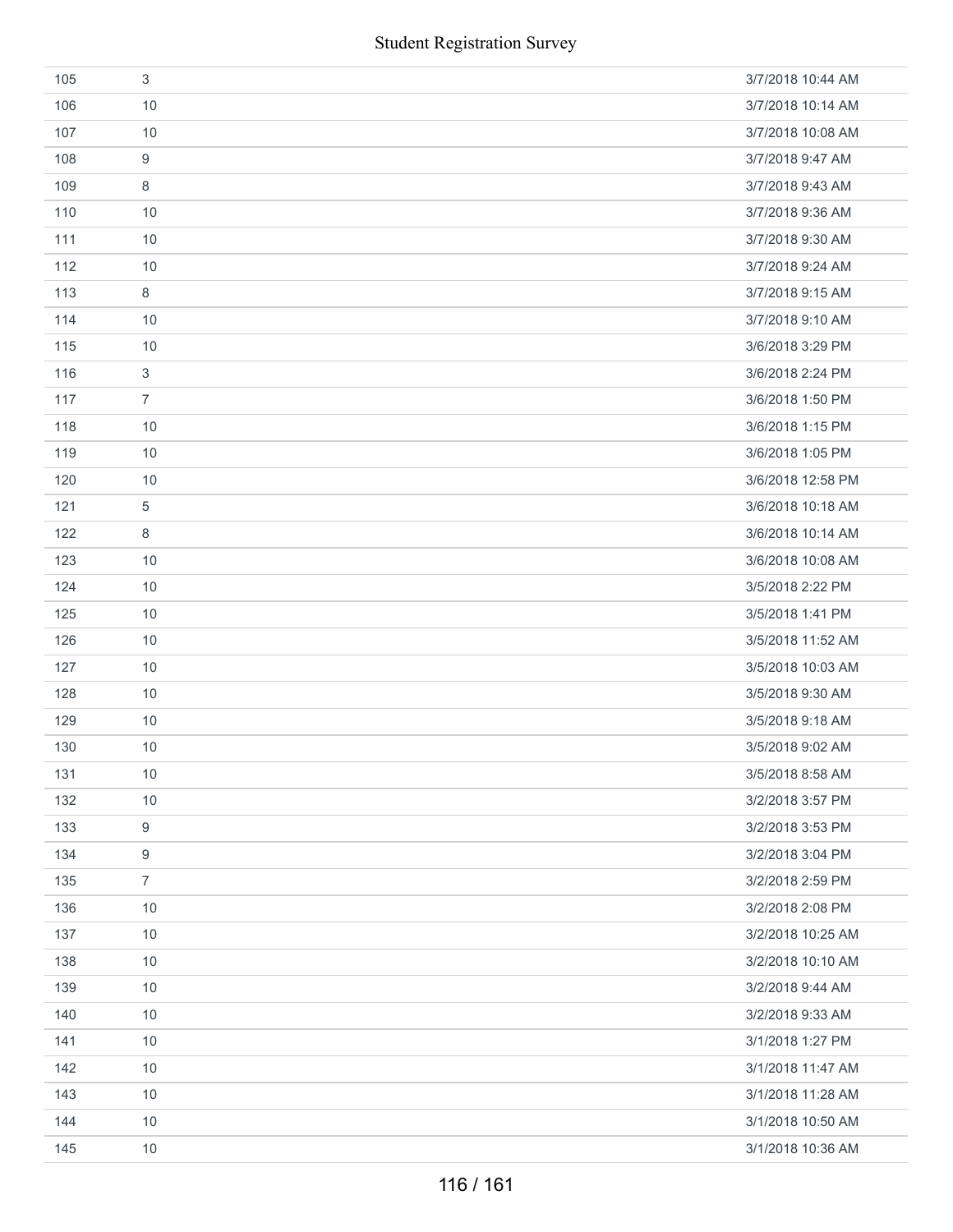| 146 | 10               | 3/1/2018 10:29 AM  |
|-----|------------------|--------------------|
| 147 | 10               | 3/1/2018 10:17 AM  |
| 148 | 10               | 3/1/2018 9:53 AM   |
| 149 | 10               | 3/1/2018 9:42 AM   |
| 150 | 10               | 2/28/2018 4:34 PM  |
| 151 | 3                | 2/28/2018 4:11 PM  |
| 152 | 10               | 2/28/2018 3:47 PM  |
| 153 | 10               | 2/28/2018 3:29 PM  |
| 154 | 6                | 2/28/2018 3:04 PM  |
| 155 | $\overline{4}$   | 2/28/2018 1:50 PM  |
| 156 | 10               | 2/28/2018 1:40 PM  |
| 157 | 10               | 2/28/2018 11:14 AM |
| 158 | 10               | 2/28/2018 11:01 AM |
| 159 | $\,$ 5 $\,$      | 2/26/2018 10:27 AM |
| 160 | 6                | 2/20/2018 2:48 PM  |
| 161 | $\sqrt{3}$       | 2/14/2018 11:01 AM |
| 162 | 10               | 2/9/2018 3:03 PM   |
| 163 | 10               | 2/9/2018 1:18 AM   |
| 164 | $\mathbf{1}$     | 2/8/2018 10:46 AM  |
| 165 | 10               | 2/1/2018 2:12 PM   |
| 166 | 10               | 1/30/2018 11:45 AM |
| 167 | 6                | 1/29/2018 1:35 PM  |
| 168 | 10               | 1/29/2018 12:53 PM |
| 169 | 10               | 1/26/2018 8:30 AM  |
| 170 | $\,$ 5 $\,$      | 1/25/2018 1:43 PM  |
| 171 | 9                | 1/23/2018 1:55 PM  |
| 172 | 8                | 1/19/2018 6:30 PM  |
| 173 | $\overline{4}$   | 1/19/2018 6:26 PM  |
| 174 | 5                | 1/19/2018 6:24 PM  |
| 175 | $\overline{2}$   | 1/19/2018 6:22 PM  |
| 176 | $\overline{7}$   | 1/19/2018 6:20 PM  |
| 177 | $\overline{7}$   | 1/19/2018 6:18 PM  |
| 178 | 2                | 1/19/2018 6:16 PM  |
| 179 | $\,$ 5 $\,$      | 1/19/2018 6:13 PM  |
| 180 | $\boldsymbol{9}$ | 1/19/2018 6:11 PM  |
| 181 | $\mathbf{1}$     | 1/19/2018 6:09 PM  |
| 182 | 4                | 1/19/2018 6:06 PM  |
| 183 | $\mathbf{1}$     | 1/19/2018 6:02 PM  |
| 184 | $\mathbf{1}$     | 1/19/2018 5:59 PM  |
| 185 | 3                | 1/19/2018 5:57 PM  |
| 186 | $\,$ 5 $\,$      | 1/18/2018 2:53 PM  |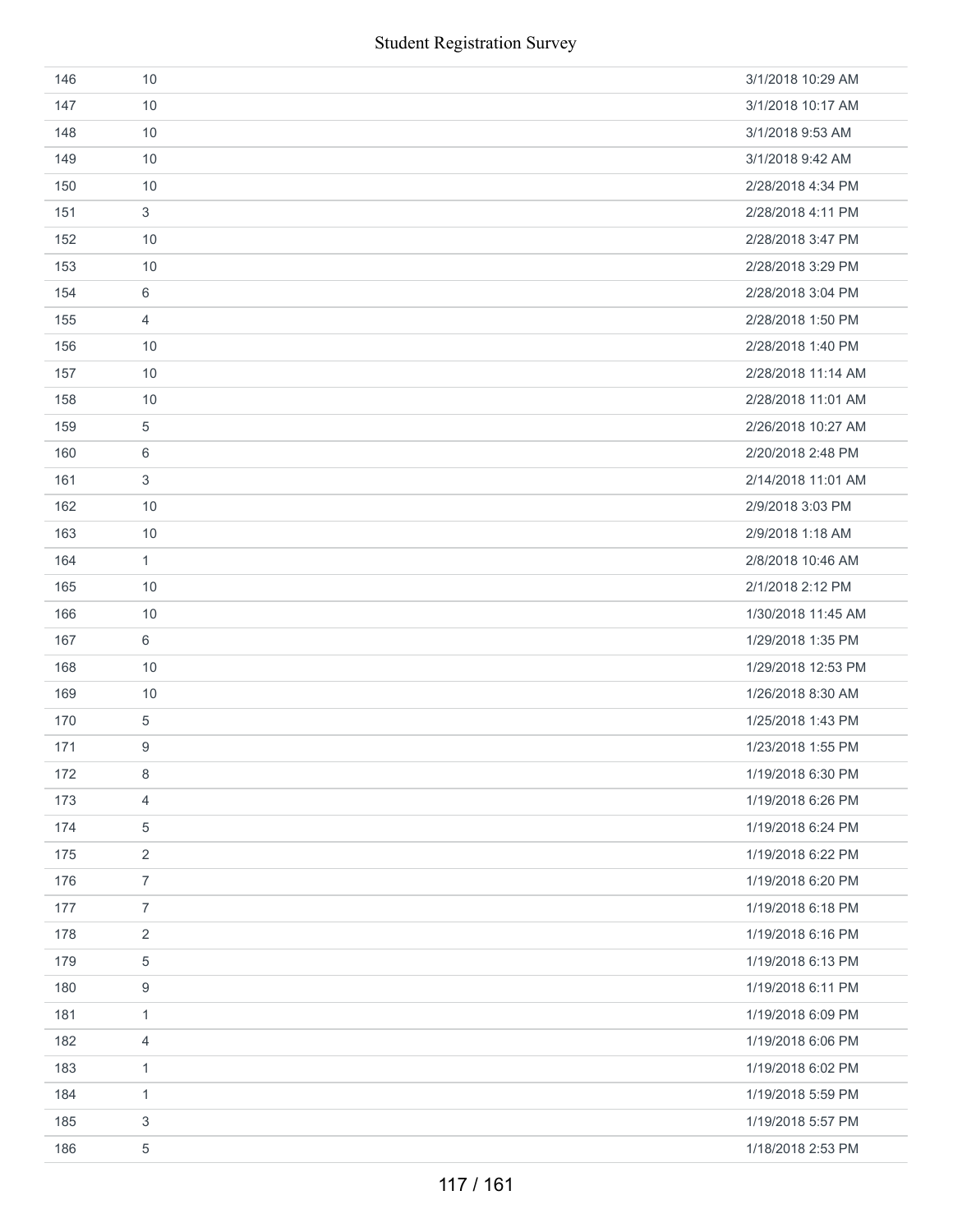|     | <b>Student Registration Survey</b> |                    |
|-----|------------------------------------|--------------------|
| 187 | 5                                  | 1/17/2018 9:22 AM  |
| 188 | 10                                 | 1/16/2018 6:55 PM  |
| 189 | 10                                 | 1/16/2018 6:52 PM  |
| 190 | 5                                  | 1/16/2018 6:51 PM  |
| 191 | 3                                  | 1/16/2018 6:49 PM  |
| 192 | 3                                  | 1/16/2018 6:45 PM  |
| 193 | 3                                  | 1/16/2018 6:44 PM  |
| 194 | 8                                  | 1/16/2018 6:42 PM  |
| 195 | $\overline{2}$                     | 1/16/2018 6:20 PM  |
| 196 | 8                                  | 1/16/2018 6:17 PM  |
| 197 | $\overline{7}$                     | 1/16/2018 6:15 PM  |
| 198 | 9                                  | 1/16/2018 6:12 PM  |
| 199 | 10                                 | 1/16/2018 6:10 PM  |
| 200 | 5                                  | 1/16/2018 6:07 PM  |
| 201 | 10                                 | 1/16/2018 6:04 PM  |
| 202 | 10                                 | 1/16/2018 6:01 PM  |
| 203 | 9                                  | 1/16/2018 5:59 PM  |
| 204 | 8                                  | 1/16/2018 5:54 PM  |
| 205 | $\mathbf{1}$                       | 1/16/2018 5:52 PM  |
| 206 | 10                                 | 1/16/2018 5:49 PM  |
| 207 | 10                                 | 1/16/2018 5:45 PM  |
| 208 | 10                                 | 1/16/2018 5:36 PM  |
| 209 | 0                                  | 1/16/2018 5:27 PM  |
| 210 | $\overline{4}$                     | 1/16/2018 5:22 PM  |
| 211 | 10                                 | 1/16/2018 5:19 PM  |
| 212 | 9                                  | 1/16/2018 11:10 AM |
| 213 | 10                                 | 1/16/2018 7:36 AM  |
| 214 | $\overline{4}$                     | 1/12/2018 6:16 PM  |
| 215 | 10                                 | 1/12/2018 6:13 PM  |
| 216 | 5                                  | 1/12/2018 6:10 PM  |
| 217 | 10                                 | 1/12/2018 6:06 PM  |
| 218 | $\mathbf{1}$                       | 1/12/2018 6:03 PM  |
| 219 | 10                                 | 1/12/2018 6:02 PM  |
| 220 | 10                                 | 1/12/2018 5:58 PM  |
| 221 | 8                                  | 1/12/2018 5:55 PM  |
| 222 | 5                                  | 1/12/2018 5:53 PM  |
| 223 | $\,$ 5 $\,$                        | 1/12/2018 5:51 PM  |
| 224 | 5                                  | 1/11/2018 7:02 PM  |
| 225 | 10                                 | 1/11/2018 6:59 PM  |
| 226 | 5                                  | 1/11/2018 6:55 PM  |
| 227 | 10                                 | 1/11/2018 6:51 PM  |
|     | 118 / 161                          |                    |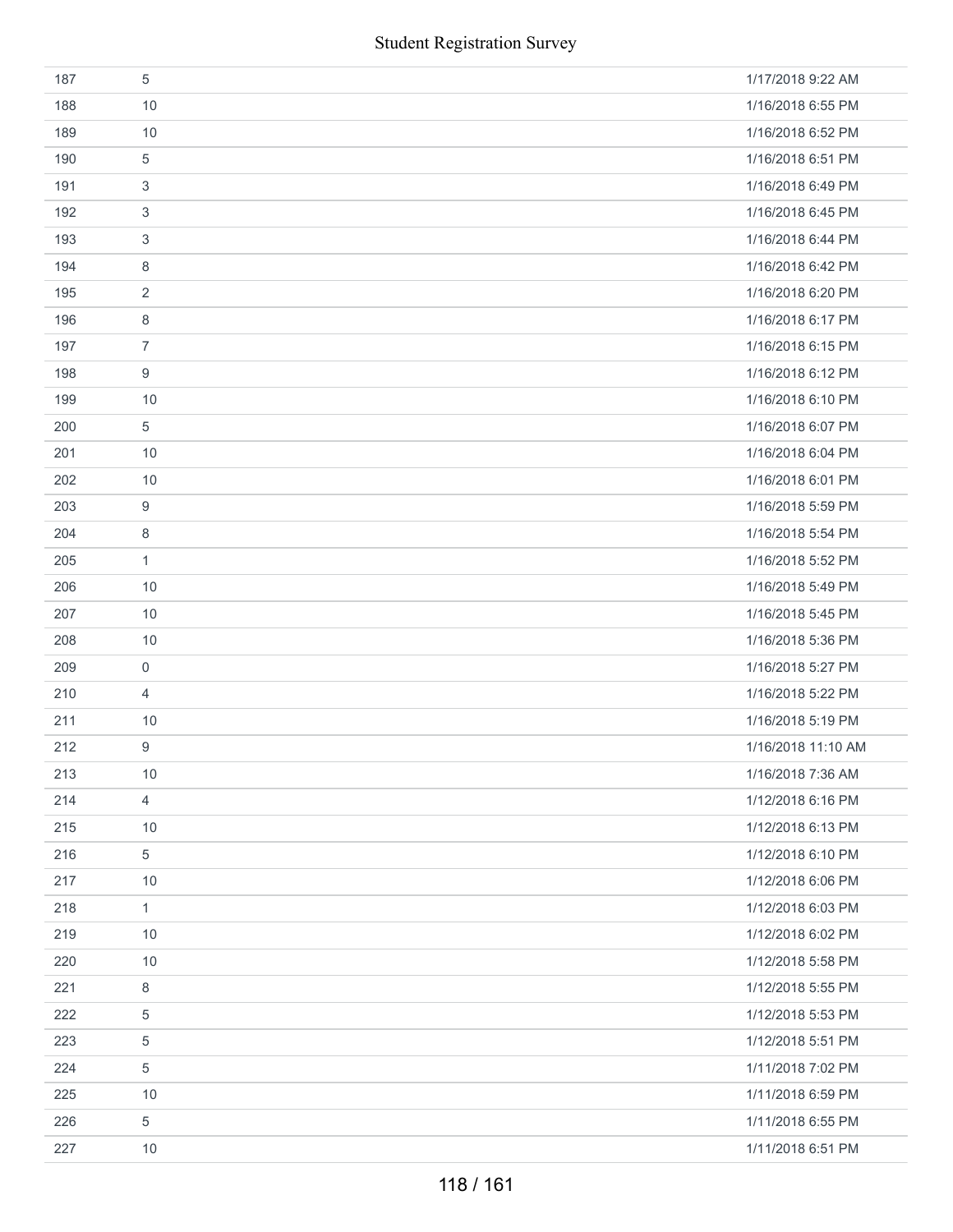|     | <b>Student Registration Survey</b> |                    |
|-----|------------------------------------|--------------------|
| 228 | 10                                 | 1/11/2018 6:49 PM  |
| 229 | 3                                  | 1/11/2018 5:56 PM  |
| 230 | 10                                 | 1/11/2018 5:44 PM  |
| 231 | 6                                  | 1/11/2018 5:40 PM  |
| 232 | 5                                  | 1/11/2018 5:37 PM  |
| 233 | 10                                 | 1/11/2018 5:35 PM  |
| 234 | 10                                 | 1/11/2018 5:33 PM  |
| 235 | 10                                 | 1/11/2018 5:30 PM  |
| 236 | 6                                  | 1/11/2018 5:26 PM  |
| 237 | $\overline{5}$                     | 1/11/2018 5:23 PM  |
| 238 | 5                                  | 1/11/2018 5:21 PM  |
| 239 | 10                                 | 1/11/2018 5:19 PM  |
| 240 | 10                                 | 1/11/2018 12:03 PM |
| 241 | 10                                 | 1/11/2018 11:58 AM |
| 242 | 10                                 | 1/11/2018 11:54 AM |
| 243 | 9                                  | 1/11/2018 11:45 AM |
| 244 | $\boldsymbol{9}$                   | 1/11/2018 11:43 AM |
| 245 | $\boldsymbol{0}$                   | 1/11/2018 11:41 AM |
| 246 | 10                                 | 1/11/2018 11:40 AM |
| 247 | 10                                 | 1/11/2018 11:38 AM |
| 248 | 9                                  | 1/11/2018 11:37 AM |
| 249 | 9                                  | 1/11/2018 11:34 AM |
| 250 | 10                                 | 1/11/2018 11:33 AM |
| 251 | $\,8\,$                            | 1/10/2018 3:40 PM  |
| 252 | $\boldsymbol{9}$                   | 1/10/2018 3:38 PM  |
| 253 | 10                                 | 1/10/2018 3:37 PM  |
| 254 | $\mathbf{1}$                       | 1/10/2018 3:35 PM  |
| 255 | $\,8\,$                            | 1/10/2018 3:33 PM  |
| 256 | 10                                 | 1/10/2018 3:31 PM  |
| 257 | 10                                 | 1/10/2018 3:27 PM  |
| 258 | 10                                 | 1/10/2018 3:25 PM  |
| 259 | 10                                 | 1/10/2018 3:24 PM  |
| 260 | 10                                 | 1/10/2018 3:22 PM  |
| 261 | 10                                 | 1/10/2018 3:20 PM  |
| 262 | $\overline{7}$                     | 1/10/2018 3:19 PM  |
| 263 | $\,$ 5 $\,$                        | 1/10/2018 3:17 PM  |
| 264 | $\sqrt{2}$                         | 1/10/2018 3:16 PM  |
| 265 | 10                                 | 1/10/2018 3:00 PM  |
| 266 | $10$                               | 1/10/2018 2:53 PM  |
| 267 | 5                                  | 1/10/2018 2:51 PM  |
| 268 | 10                                 | 1/10/2018 2:49 PM  |
|     | 119 / 161                          |                    |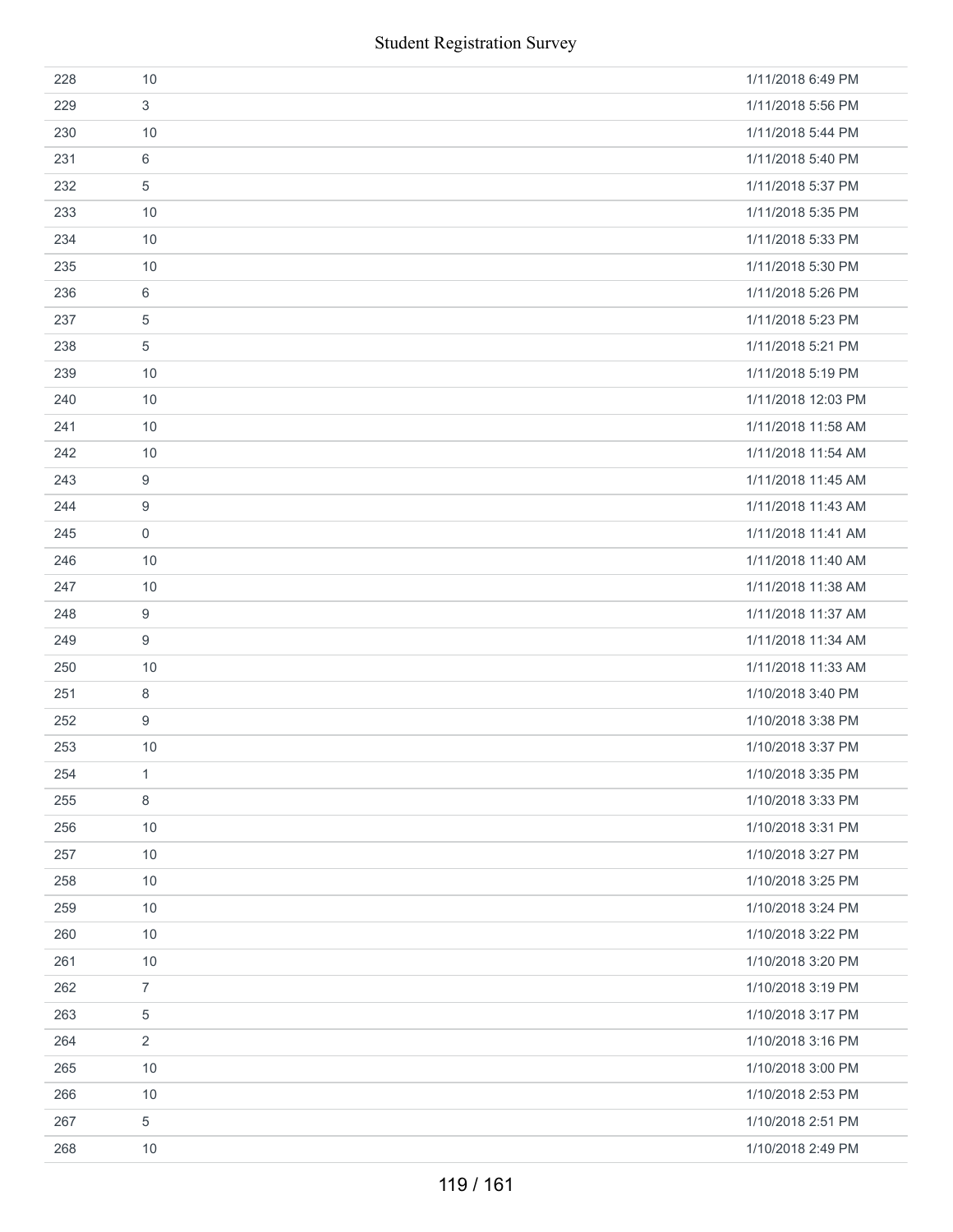|     | <b>Student Registration Survey</b> |                    |
|-----|------------------------------------|--------------------|
| 269 | 10                                 | 1/10/2018 2:48 PM  |
| 270 | 10                                 | 1/10/2018 2:46 PM  |
| 271 | 10                                 | 1/10/2018 2:44 PM  |
| 272 | $\overline{7}$                     | 1/10/2018 2:40 PM  |
| 273 | 10                                 | 1/10/2018 2:34 PM  |
| 274 | $\boldsymbol{9}$                   | 1/10/2018 2:32 PM  |
| 275 | $\mathbf{1}$                       | 1/10/2018 2:31 PM  |
| 276 | $\overline{7}$                     | 1/10/2018 2:18 PM  |
| 277 | $\overline{7}$                     | 1/10/2018 2:17 PM  |
| 278 | 10                                 | 1/10/2018 2:16 PM  |
| 279 | $\overline{2}$                     | 1/10/2018 2:14 PM  |
| 280 | 10                                 | 1/10/2018 2:12 PM  |
| 281 | $\boldsymbol{9}$                   | 1/10/2018 2:10 PM  |
| 282 | 5                                  | 1/10/2018 2:08 PM  |
| 283 | 3                                  | 1/10/2018 1:05 PM  |
| 284 | 9                                  | 1/10/2018 1:02 PM  |
| 285 | 10                                 | 1/10/2018 12:59 PM |
| 286 | 10                                 | 1/10/2018 12:57 PM |
| 287 | 10                                 | 1/10/2018 12:56 PM |
| 288 | 9                                  | 1/10/2018 12:49 PM |
| 289 | 10                                 | 1/10/2018 12:47 PM |
| 290 | 10                                 | 1/10/2018 12:34 PM |
| 291 | $\overline{5}$                     | 1/10/2018 12:30 PM |
| 292 | $\overline{7}$                     | 1/10/2018 12:27 PM |
| 293 | 10                                 | 1/10/2018 12:23 PM |
| 294 | 10                                 | 1/10/2018 12:21 PM |
| 295 | 10                                 | 1/10/2018 12:19 PM |
| 296 | $\boldsymbol{9}$                   | 1/10/2018 12:17 PM |
| 297 | 8                                  | 1/10/2018 12:12 PM |
| 298 | 9                                  | 1/10/2018 12:09 PM |
| 299 | 10                                 | 1/10/2018 12:04 PM |
| 300 | 10                                 | 1/10/2018 11:59 AM |
| 301 | 10                                 | 1/10/2018 11:57 AM |
| 302 | 10                                 | 1/10/2018 11:54 AM |
| 303 | 10                                 | 1/10/2018 11:49 AM |
| 304 | 10                                 | 1/10/2018 11:12 AM |
| 305 | 6                                  | 1/10/2018 11:03 AM |
| 306 | 10                                 | 1/10/2018 11:00 AM |
| 307 | 10                                 | 1/10/2018 10:58 AM |
| 308 | 10                                 | 1/10/2018 10:55 AM |
| 309 | 10                                 | 1/10/2018 10:52 AM |
|     | 120 / 161                          |                    |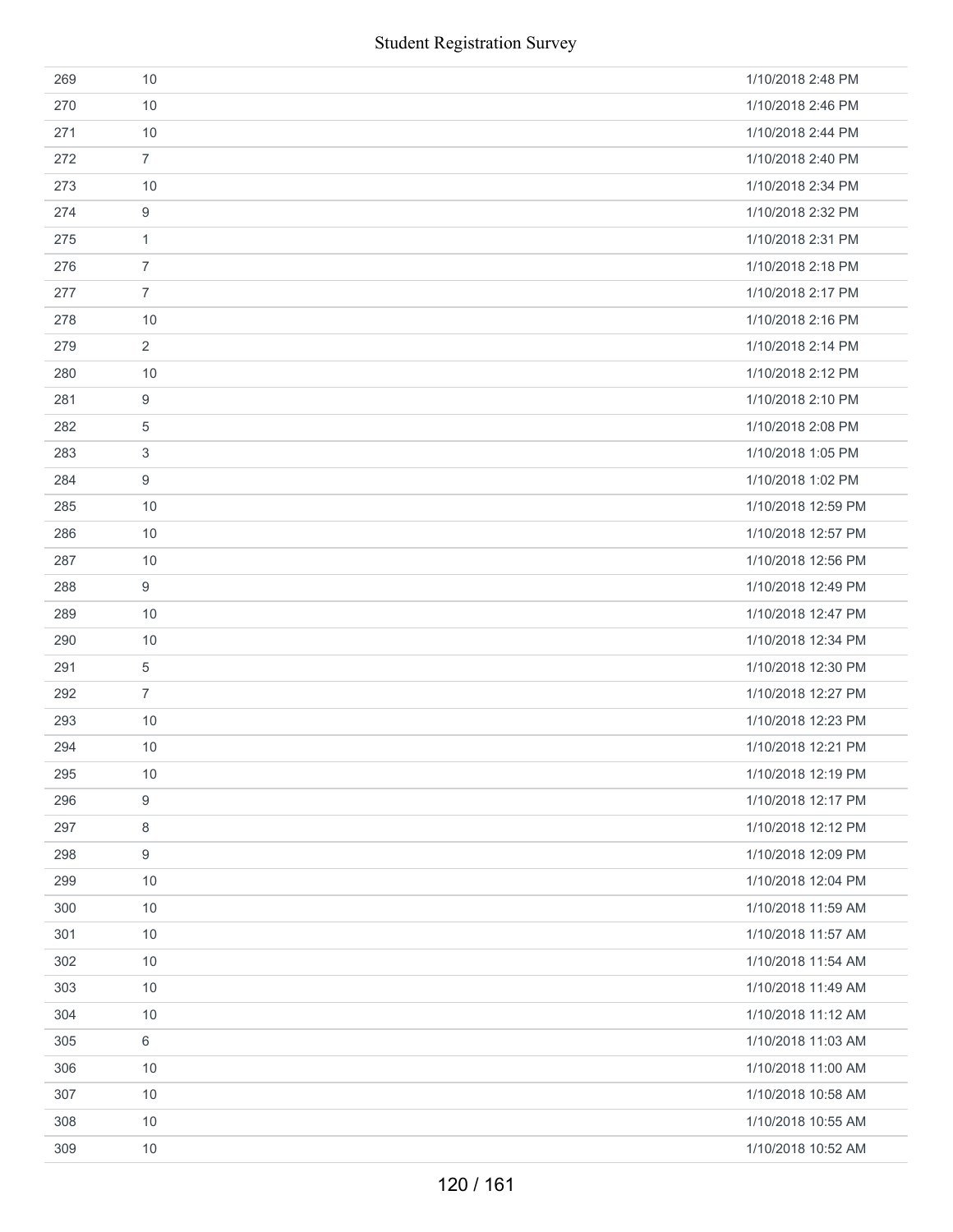| 310 | $\overline{4}$ | 1/10/2018 10:49 AM  |
|-----|----------------|---------------------|
| 311 | 5              | 1/10/2018 10:41 AM  |
| 312 | $\mathbf{1}$   | 12/17/2017 4:47 PM  |
| 313 | 9              | 12/10/2017 7:53 PM  |
| 314 | 10             | 12/6/2017 9:25 AM   |
| 315 | 5              | 11/22/2017 3:47 PM  |
| 316 | 8              | 11/22/2017 3:28 PM  |
| 317 | 6              | 11/20/2017 12:51 PM |
| 318 | 10             | 11/17/2017 3:21 PM  |
| 319 | 3              | 11/17/2017 9:43 AM  |
| 320 | 2              | 11/15/2017 2:40 PM  |
| 321 | 10             | 11/10/2017 11:13 AM |
| 322 | 5              | 11/9/2017 2:41 AM   |
| 323 | 9              | 11/5/2017 10:42 PM  |
| 324 | 10             | 11/5/2017 8:58 AM   |
| 325 | 10             | 11/2/2017 9:05 AM   |
| 326 | 2              | 11/1/2017 3:38 PM   |
| 327 | 3              | 11/1/2017 3:27 PM   |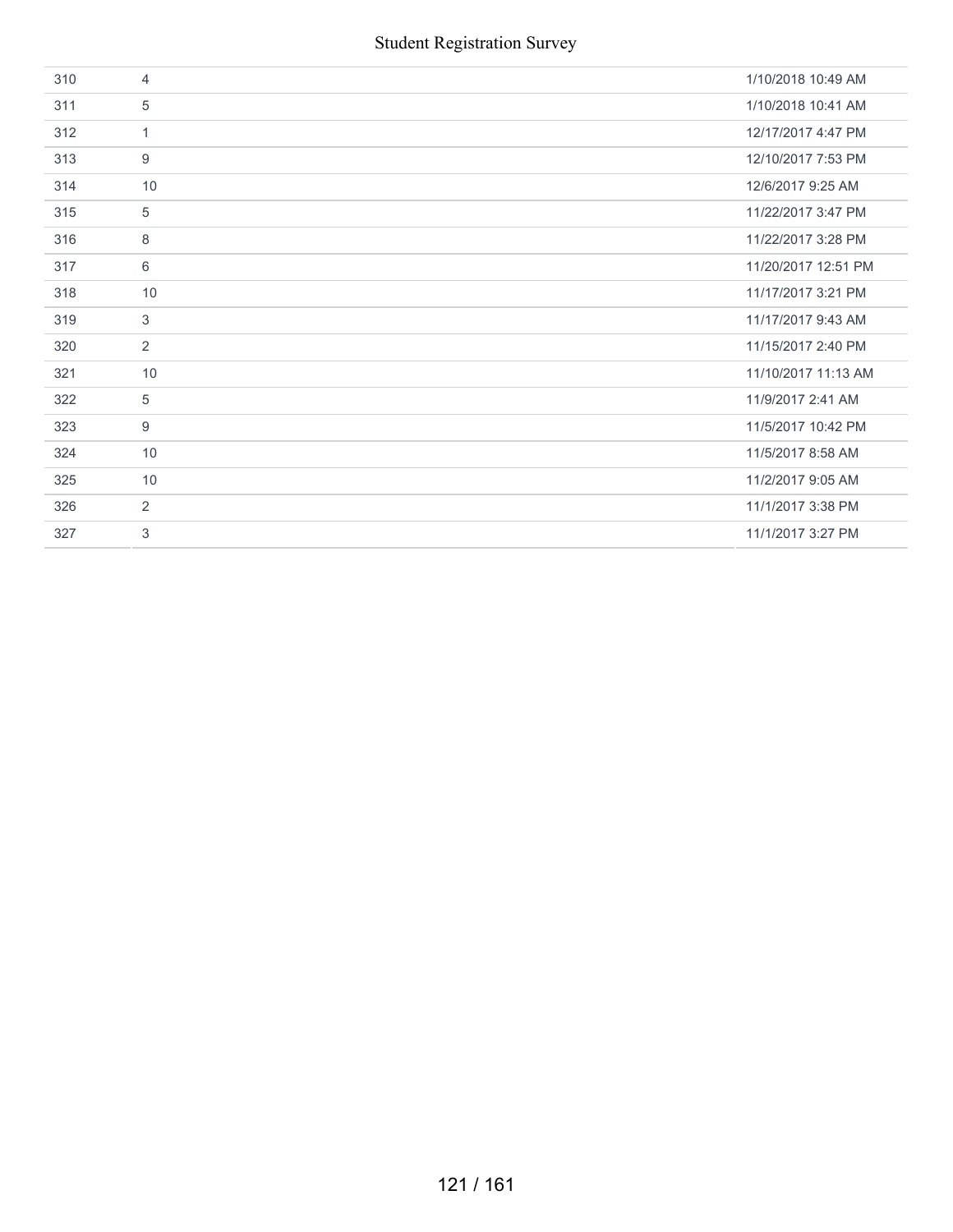# Q25 Time involved in completing the registration process.



| <b>ANSWER CHOICES</b>  | <b>AVERAGE NUMBER</b> | <b>TOTAL NUMBER</b> | <b>RESPONSES</b> |     |
|------------------------|-----------------------|---------------------|------------------|-----|
|                        |                       |                     | 2.626            | 329 |
| Total Respondents: 329 |                       |                     |                  |     |

| #  |                | <b>DATE</b>        |
|----|----------------|--------------------|
| 1  | 2              | 5/4/2018 9:52 AM   |
| 2  | 5              | 4/26/2018 12:58 PM |
| 3  | 9              | 4/25/2018 6:45 PM  |
| 4  | $\mathbf{1}$   | 4/24/2018 11:23 PM |
| 5  | 10             | 4/24/2018 1:07 PM  |
| 6  | 10             | 4/20/2018 10:01 AM |
| 7  | 10             | 4/18/2018 8:15 AM  |
| 8  | $9\,$          | 4/9/2018 1:48 PM   |
| 9  | 8              | 3/28/2018 2:03 AM  |
| 10 | 10             | 3/23/2018 11:38 AM |
| 11 | 10             | 3/23/2018 9:58 AM  |
| 12 | 10             | 3/21/2018 10:11 AM |
| 13 | 10             | 3/20/2018 3:45 PM  |
| 14 | 10             | 3/12/2018 12:04 PM |
| 15 | $\overline{7}$ | 3/12/2018 12:00 PM |
| 16 | 10             | 3/12/2018 11:57 AM |
| 17 | 8              | 3/12/2018 11:54 AM |
| 18 | 10             | 3/12/2018 11:46 AM |
| 19 | 3              | 3/12/2018 11:41 AM |
| 20 | 6              | 3/12/2018 10:40 AM |
| 21 | $\overline{5}$ | 3/12/2018 10:31 AM |
| 22 | 10             | 3/12/2018 10:24 AM |
|    |                |                    |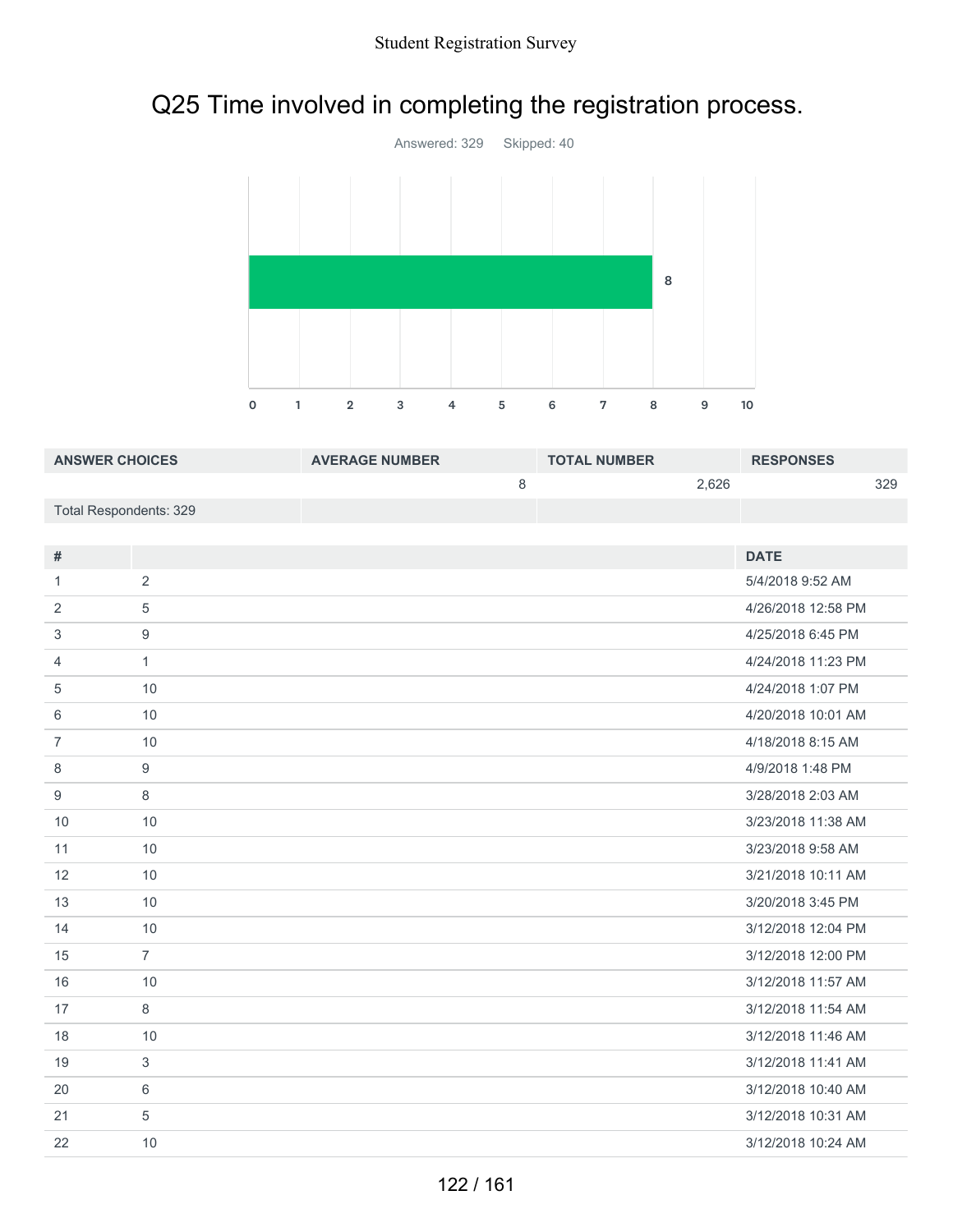| 23 | 9                | 3/12/2018 10:21 AM |
|----|------------------|--------------------|
| 24 | 10               | 3/12/2018 10:02 AM |
| 25 | 10               | 3/12/2018 9:10 AM  |
| 26 | 8                | 3/12/2018 9:08 AM  |
| 27 | 10               | 3/9/2018 4:17 PM   |
| 28 | 10               | 3/9/2018 2:11 PM   |
| 29 | 10               | 3/9/2018 1:57 PM   |
| 30 | 10               | 3/9/2018 1:49 PM   |
| 31 | 10               | 3/9/2018 1:33 PM   |
| 32 | 10               | 3/9/2018 12:49 PM  |
| 33 | 10               | 3/9/2018 11:43 AM  |
| 34 | 10               | 3/9/2018 11:33 AM  |
| 35 | 10               | 3/9/2018 11:10 AM  |
| 36 | 10               | 3/9/2018 11:04 AM  |
| 37 | 9                | 3/9/2018 10:50 AM  |
| 38 | 10               | 3/9/2018 10:45 AM  |
| 39 | 10               | 3/9/2018 10:39 AM  |
| 40 | 10               | 3/9/2018 10:35 AM  |
| 41 | 10               | 3/9/2018 10:33 AM  |
| 42 | 10               | 3/9/2018 10:30 AM  |
| 43 | 10               | 3/9/2018 10:25 AM  |
| 44 | 8                | 3/9/2018 9:42 AM   |
| 45 | 9                | 3/9/2018 9:36 AM   |
| 46 | 10               | 3/9/2018 9:29 AM   |
| 47 | 10               | 3/9/2018 9:25 AM   |
| 48 | 10               | 3/9/2018 9:22 AM   |
| 49 | $\overline{7}$   | 3/9/2018 9:18 AM   |
| 50 | 1                | 3/9/2018 9:13 AM   |
| 51 | 10               | 3/8/2018 4:35 PM   |
| 52 | 10               | 3/8/2018 4:24 PM   |
| 53 | 10               | 3/8/2018 4:17 PM   |
| 54 | 5                | 3/8/2018 4:10 PM   |
| 55 | 10               | 3/8/2018 4:08 PM   |
| 56 | 9                | 3/8/2018 4:03 PM   |
| 57 | $\boldsymbol{9}$ | 3/8/2018 3:48 PM   |
| 58 | 10               | 3/8/2018 3:43 PM   |
| 59 | 10               | 3/8/2018 3:38 PM   |
| 60 | 10               | 3/8/2018 3:35 PM   |
| 61 | 10               | 3/8/2018 3:16 PM   |
| 62 | 5                | 3/8/2018 3:12 PM   |
| 63 | 10               | 3/8/2018 3:02 PM   |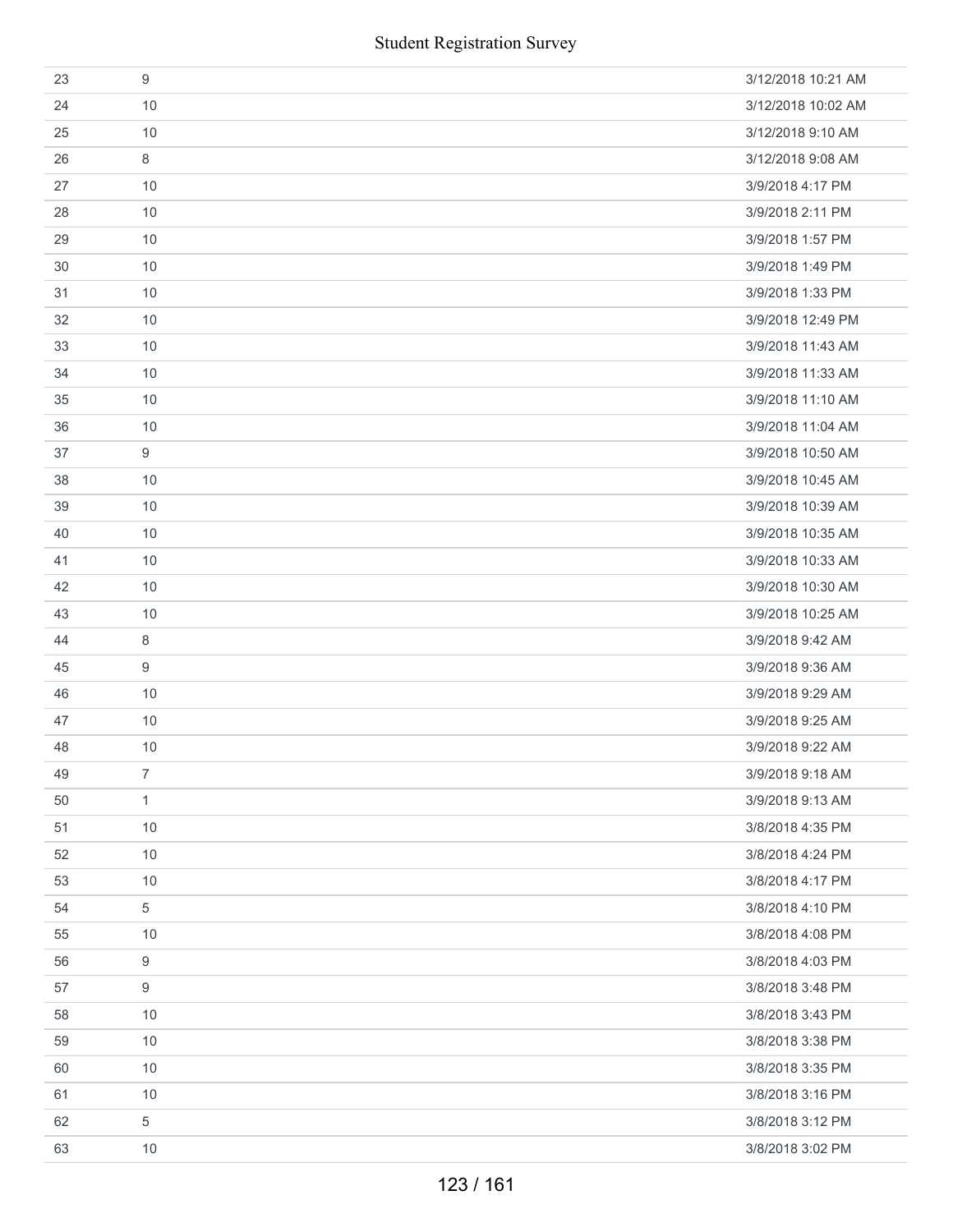|     | <b>Student Registration Survey</b> |                   |
|-----|------------------------------------|-------------------|
| 64  | $\overline{7}$                     | 3/8/2018 2:52 PM  |
| 65  | 6                                  | 3/8/2018 2:40 PM  |
| 66  | 8                                  | 3/8/2018 2:36 PM  |
| 67  | 10                                 | 3/8/2018 2:32 PM  |
| 68  | 5                                  | 3/8/2018 2:25 PM  |
| 69  | 10                                 | 3/8/2018 2:21 PM  |
| 70  | $\mathbf{1}$                       | 3/8/2018 2:18 PM  |
| 71  | 10                                 | 3/8/2018 2:06 PM  |
| 72  | 10                                 | 3/8/2018 1:43 PM  |
| 73  | 10                                 | 3/8/2018 1:39 PM  |
| 74  | 10                                 | 3/8/2018 1:33 PM  |
| 75  | 10                                 | 3/8/2018 1:31 PM  |
| 76  | 10                                 | 3/8/2018 1:29 PM  |
| 77  | $\overline{7}$                     | 3/8/2018 1:24 PM  |
| 78  | 5                                  | 3/8/2018 11:14 AM |
| 79  | 10                                 | 3/8/2018 10:46 AM |
| 80  | 9                                  | 3/8/2018 10:41 AM |
| 81  | 10                                 | 3/8/2018 10:34 AM |
| 82  | 8                                  | 3/8/2018 10:26 AM |
| 83  | 10                                 | 3/8/2018 10:22 AM |
| 84  | 10                                 | 3/8/2018 10:04 AM |
| 85  | 10                                 | 3/8/2018 10:01 AM |
| 86  | 10                                 | 3/8/2018 9:58 AM  |
| 87  | 9                                  | 3/7/2018 4:03 PM  |
| 88  | 10                                 | 3/7/2018 3:06 PM  |
| 89  | 10                                 | 3/7/2018 2:59 PM  |
| 90  | $\overline{2}$                     | 3/7/2018 2:44 PM  |
| 91  | 10                                 | 3/7/2018 2:32 PM  |
| 92  | 10                                 | 3/7/2018 2:22 PM  |
| 93  | 10                                 | 3/7/2018 2:16 PM  |
| 94  | $\overline{7}$                     | 3/7/2018 2:04 PM  |
| 95  | 10                                 | 3/7/2018 2:01 PM  |
| 96  | $\overline{2}$                     | 3/7/2018 1:54 PM  |
| 97  | 10                                 | 3/7/2018 1:52 PM  |
| 98  | 10                                 | 3/7/2018 1:46 PM  |
| 99  | 10                                 | 3/7/2018 1:42 PM  |
| 100 | 10                                 | 3/7/2018 1:39 PM  |
| 101 | 10                                 | 3/7/2018 1:09 PM  |
| 102 | 10                                 | 3/7/2018 11:29 AM |
| 103 | 10                                 | 3/7/2018 11:26 AM |
| 104 | 9                                  | 3/7/2018 11:12 AM |
|     | 124 / 161                          |                   |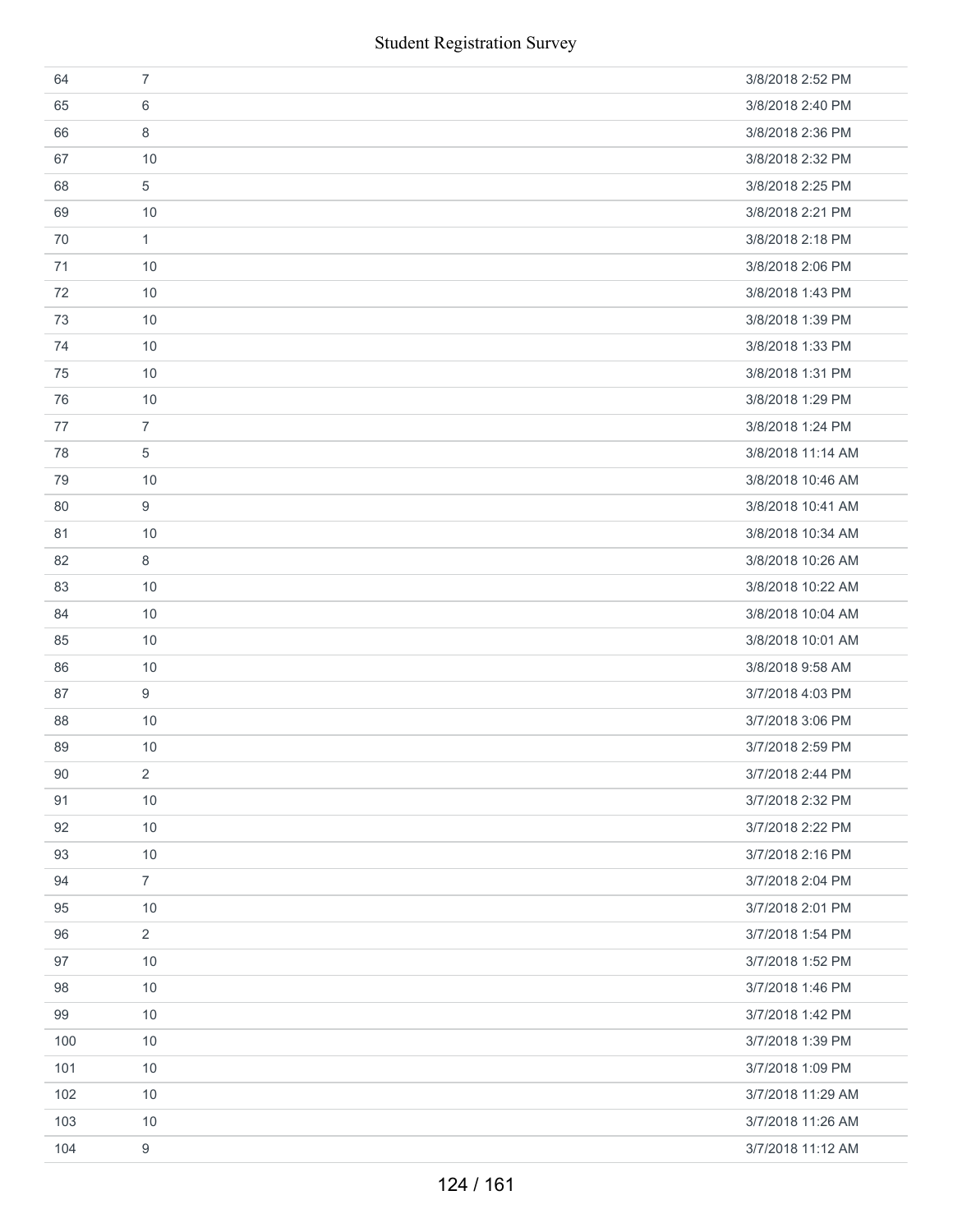|     | <b>Student Registration Survey</b> |                   |  |
|-----|------------------------------------|-------------------|--|
| 105 | 10                                 | 3/7/2018 10:53 AM |  |
| 106 | $\overline{4}$                     | 3/7/2018 10:44 AM |  |
| 107 | 10                                 | 3/7/2018 10:14 AM |  |
| 108 | 10                                 | 3/7/2018 10:08 AM |  |
| 109 | $\boldsymbol{9}$                   | 3/7/2018 9:47 AM  |  |
| 110 | 8                                  | 3/7/2018 9:43 AM  |  |
| 111 | 10                                 | 3/7/2018 9:36 AM  |  |
| 112 | 10                                 | 3/7/2018 9:30 AM  |  |
| 113 | 10                                 | 3/7/2018 9:24 AM  |  |
| 114 | 8                                  | 3/7/2018 9:15 AM  |  |
| 115 | 10                                 | 3/7/2018 9:10 AM  |  |
| 116 | 10                                 | 3/6/2018 3:29 PM  |  |
| 117 | $\overline{7}$                     | 3/6/2018 2:24 PM  |  |
| 118 | $\overline{7}$                     | 3/6/2018 1:50 PM  |  |
| 119 | 10                                 | 3/6/2018 1:15 PM  |  |
| 120 | 10                                 | 3/6/2018 1:05 PM  |  |
| 121 | 10                                 | 3/6/2018 12:58 PM |  |
| 122 | 5                                  | 3/6/2018 10:18 AM |  |
| 123 | 8                                  | 3/6/2018 10:14 AM |  |
| 124 | 10                                 | 3/6/2018 10:08 AM |  |
| 125 | 9                                  | 3/5/2018 2:22 PM  |  |
| 126 | 10                                 | 3/5/2018 1:41 PM  |  |
| 127 | 10                                 | 3/5/2018 11:52 AM |  |
| 128 | 10                                 | 3/5/2018 10:03 AM |  |
| 129 | $10$                               | 3/5/2018 9:30 AM  |  |
| 130 | 10                                 | 3/5/2018 9:18 AM  |  |
| 131 | 10                                 | 3/5/2018 9:02 AM  |  |
| 132 | 10                                 | 3/5/2018 8:58 AM  |  |
| 133 | 10                                 | 3/2/2018 3:57 PM  |  |
| 134 | 10                                 | 3/2/2018 3:53 PM  |  |
| 135 | $\overline{7}$                     | 3/2/2018 3:50 PM  |  |
| 136 | 9                                  | 3/2/2018 3:04 PM  |  |
| 137 | 8                                  | 3/2/2018 2:59 PM  |  |
| 138 | 10                                 | 3/2/2018 2:08 PM  |  |
| 139 | 10                                 | 3/2/2018 10:25 AM |  |
| 140 | 10                                 | 3/2/2018 10:10 AM |  |
| 141 | 10                                 | 3/2/2018 9:44 AM  |  |
| 142 | 10                                 | 3/2/2018 9:33 AM  |  |
| 143 | 10                                 | 3/1/2018 1:27 PM  |  |
| 144 | 10                                 | 3/1/2018 11:47 AM |  |
| 145 | 10                                 | 3/1/2018 11:28 AM |  |
|     | 125 / 161                          |                   |  |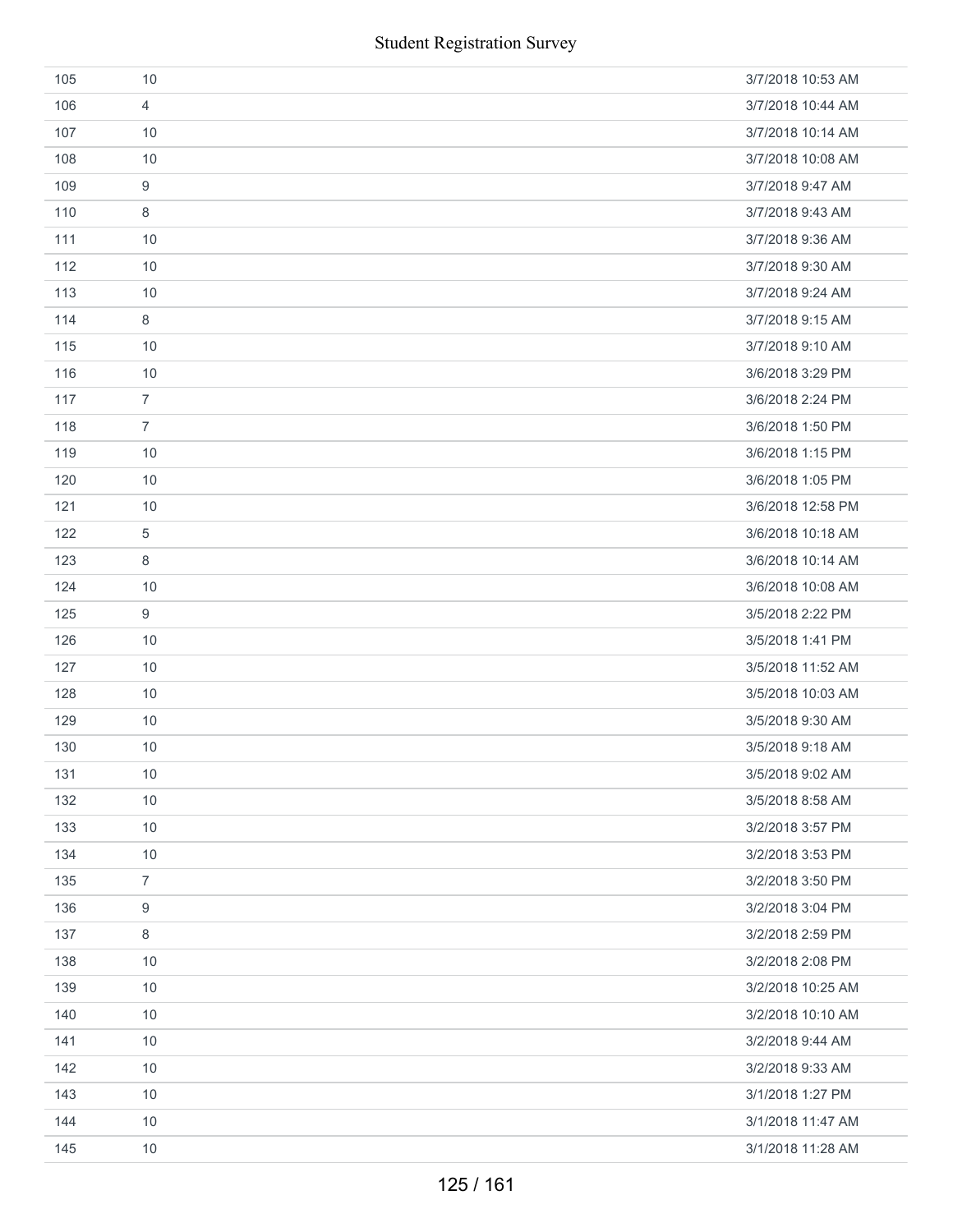| 146 | 10               | 3/1/2018 10:50 AM  |
|-----|------------------|--------------------|
| 147 | 10               | 3/1/2018 10:36 AM  |
| 148 | 10               | 3/1/2018 10:29 AM  |
| 149 | 10               | 3/1/2018 10:17 AM  |
| 150 | 10               | 3/1/2018 9:53 AM   |
| 151 | 10               | 3/1/2018 9:42 AM   |
| 152 | 10               | 2/28/2018 4:34 PM  |
| 153 | $\sqrt{3}$       | 2/28/2018 4:11 PM  |
| 154 | 9                | 2/28/2018 3:47 PM  |
| 155 | 10               | 2/28/2018 3:29 PM  |
| 156 | 6                | 2/28/2018 3:04 PM  |
| 157 | 5                | 2/28/2018 1:50 PM  |
| 158 | 10               | 2/28/2018 1:40 PM  |
| 159 | 10               | 2/28/2018 11:14 AM |
| 160 | 10               | 2/28/2018 11:01 AM |
| 161 | 5                | 2/26/2018 10:27 AM |
| 162 | 6                | 2/20/2018 2:48 PM  |
| 163 | 8                | 2/14/2018 11:01 AM |
| 164 | 10               | 2/9/2018 3:03 PM   |
| 165 | 10               | 2/9/2018 1:18 AM   |
| 166 | $\mathbf{1}$     | 2/8/2018 10:46 AM  |
| 167 | 9                | 2/1/2018 2:12 PM   |
| 168 | 10               | 1/30/2018 11:45 AM |
| 169 | 8                | 1/29/2018 1:35 PM  |
| 170 | 10               | 1/29/2018 12:53 PM |
| 171 | 10               | 1/26/2018 8:30 AM  |
| 172 | 4                | 1/25/2018 1:43 PM  |
| 173 | $\boldsymbol{9}$ | 1/23/2018 1:55 PM  |
| 174 | $\overline{7}$   | 1/19/2018 6:30 PM  |
| 175 | $\sqrt{2}$       | 1/19/2018 6:26 PM  |
| 176 | 6                | 1/19/2018 6:24 PM  |
| 177 | $\sqrt{2}$       | 1/19/2018 6:22 PM  |
| 178 | 5                | 1/19/2018 6:20 PM  |
| 179 | 10               | 1/19/2018 6:18 PM  |
| 180 | $\mathbf{1}$     | 1/19/2018 6:16 PM  |
| 181 | $\,$ 5 $\,$      | 1/19/2018 6:13 PM  |
| 182 | 8                | 1/19/2018 6:11 PM  |
| 183 | $\mathbf{1}$     | 1/19/2018 6:09 PM  |
| 184 | $\overline{4}$   | 1/19/2018 6:06 PM  |
| 185 | $\mathbf{1}$     | 1/19/2018 6:02 PM  |
| 186 | $\mathbf{1}$     | 1/19/2018 5:59 PM  |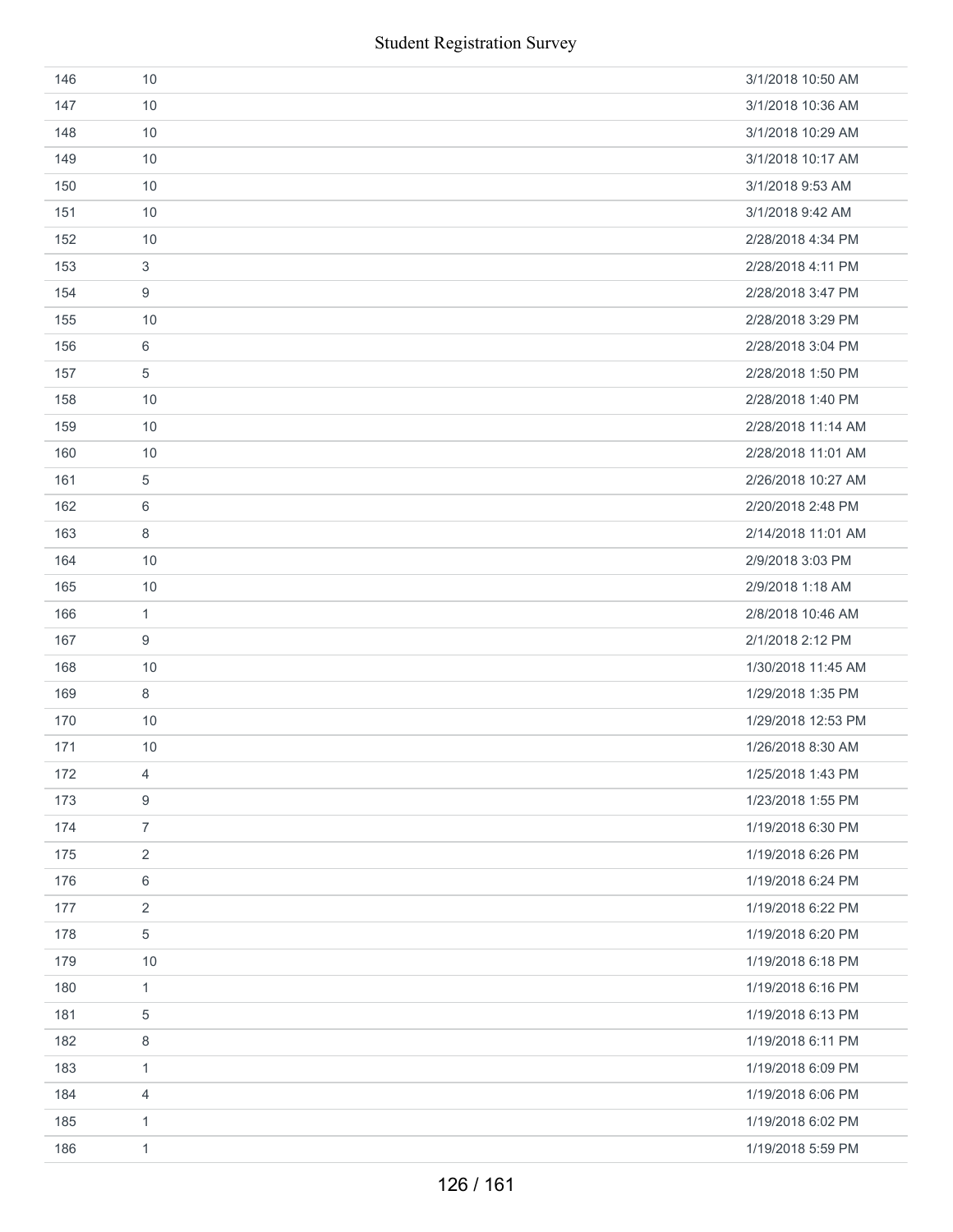|     | <b>Student Registration Survey</b> |                    |
|-----|------------------------------------|--------------------|
| 187 | $\sqrt{5}$                         | 1/19/2018 5:57 PM  |
| 188 | 10                                 | 1/18/2018 2:53 PM  |
| 189 | 5                                  | 1/17/2018 9:22 AM  |
| 190 | 10                                 | 1/16/2018 6:55 PM  |
| 191 | 10                                 | 1/16/2018 6:52 PM  |
| 192 | 5                                  | 1/16/2018 6:51 PM  |
| 193 | 3                                  | 1/16/2018 6:49 PM  |
| 194 | 3                                  | 1/16/2018 6:45 PM  |
| 195 | 3                                  | 1/16/2018 6:44 PM  |
| 196 | 9                                  | 1/16/2018 6:42 PM  |
| 197 | $\overline{2}$                     | 1/16/2018 6:20 PM  |
| 198 | 10                                 | 1/16/2018 6:17 PM  |
| 199 | 3                                  | 1/16/2018 6:15 PM  |
| 200 | $\boldsymbol{9}$                   | 1/16/2018 6:12 PM  |
| 201 | 10                                 | 1/16/2018 6:10 PM  |
| 202 | 5                                  | 1/16/2018 6:07 PM  |
| 203 | 10                                 | 1/16/2018 6:04 PM  |
| 204 | 10                                 | 1/16/2018 6:01 PM  |
| 205 | $\,8\,$                            | 1/16/2018 5:59 PM  |
| 206 | 10                                 | 1/16/2018 5:54 PM  |
| 207 | $\overline{7}$                     | 1/16/2018 5:52 PM  |
| 208 | 10                                 | 1/16/2018 5:49 PM  |
| 209 | 10                                 | 1/16/2018 5:45 PM  |
| 210 | 10                                 | 1/16/2018 5:36 PM  |
| 211 | $\mathsf{O}\xspace$                | 1/16/2018 5:27 PM  |
| 212 | $\overline{4}$                     | 1/16/2018 5:22 PM  |
| 213 | 10                                 | 1/16/2018 5:19 PM  |
| 214 | $\boldsymbol{9}$                   | 1/16/2018 11:10 AM |
| 215 | 10                                 | 1/16/2018 7:36 AM  |
| 216 | 5                                  | 1/12/2018 6:16 PM  |
| 217 | 10                                 | 1/12/2018 6:13 PM  |
| 218 | $\,$ 5 $\,$                        | 1/12/2018 6:10 PM  |
| 219 | 10                                 | 1/12/2018 6:06 PM  |
| 220 | $\mathbf{1}$                       | 1/12/2018 6:03 PM  |
| 221 | 10                                 | 1/12/2018 6:02 PM  |
| 222 | 10                                 | 1/12/2018 5:58 PM  |
| 223 | 8                                  | 1/12/2018 5:55 PM  |
| 224 | $\sqrt{5}$                         | 1/12/2018 5:53 PM  |
| 225 | 6                                  | 1/12/2018 5:51 PM  |
| 226 | $\,$ 5 $\,$                        | 1/11/2018 7:02 PM  |
| 227 | 10                                 | 1/11/2018 6:59 PM  |
|     | 127 / 161                          |                    |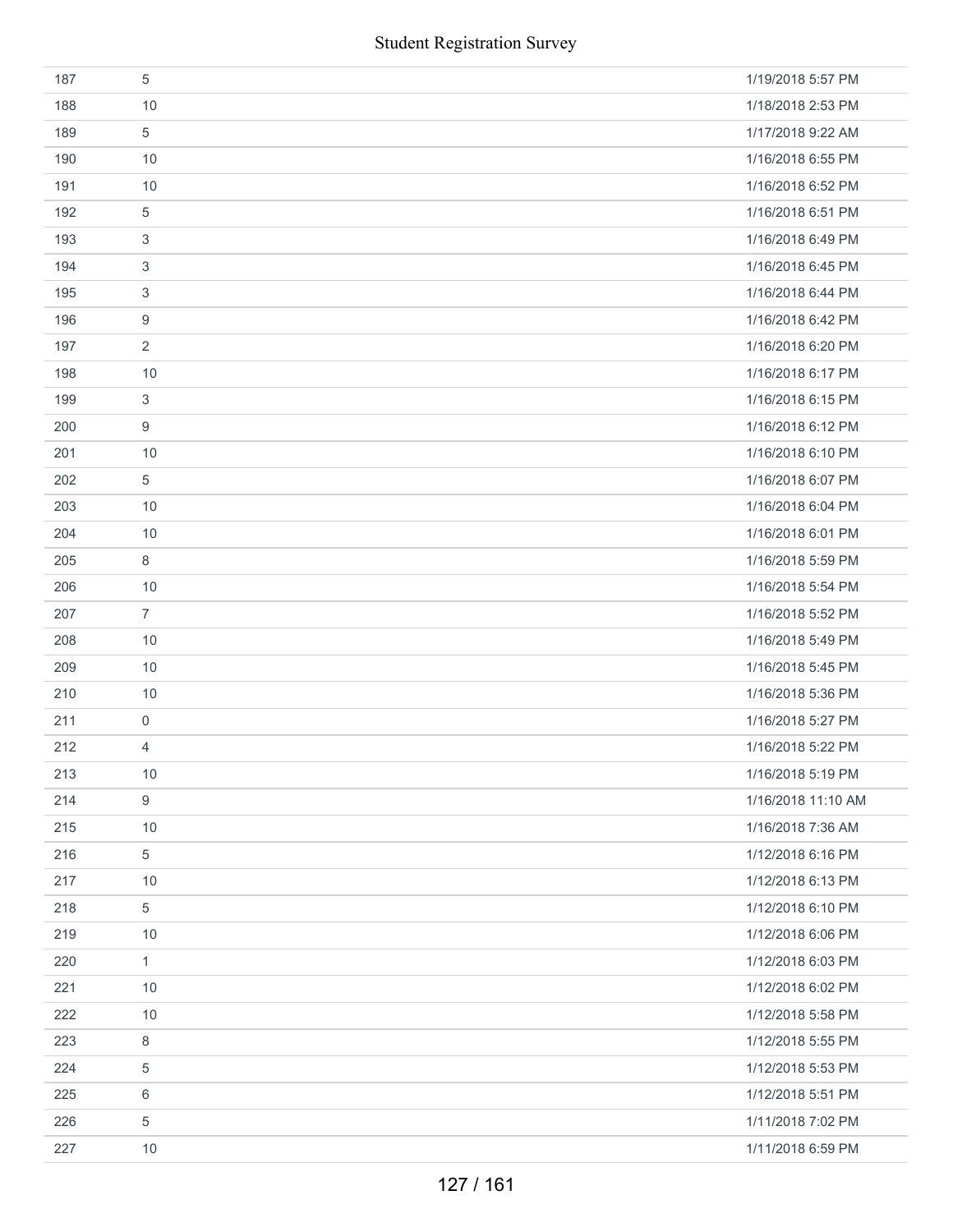| <b>Student Registration Survey</b> |                  |                    |
|------------------------------------|------------------|--------------------|
| 228                                | $\sqrt{5}$       | 1/11/2018 6:55 PM  |
| 229                                | 10               | 1/11/2018 6:51 PM  |
| 230                                | 10               | 1/11/2018 6:49 PM  |
| 231                                | 3                | 1/11/2018 5:56 PM  |
| 232                                | 10               | 1/11/2018 5:44 PM  |
| 233                                | $\sqrt{5}$       | 1/11/2018 5:40 PM  |
| 234                                | 5                | 1/11/2018 5:37 PM  |
| 235                                | 10               | 1/11/2018 5:35 PM  |
| 236                                | 10               | 1/11/2018 5:33 PM  |
| 237                                | 10               | 1/11/2018 5:30 PM  |
| 238                                | 6                | 1/11/2018 5:26 PM  |
| 239                                | $\overline{5}$   | 1/11/2018 5:23 PM  |
| 240                                | 5                | 1/11/2018 5:21 PM  |
| 241                                | 10               | 1/11/2018 5:19 PM  |
| 242                                | 10               | 1/11/2018 12:03 PM |
| 243                                | 10               | 1/11/2018 11:58 AM |
| 244                                | 10               | 1/11/2018 11:54 AM |
| 245                                | 10               | 1/11/2018 11:45 AM |
| 246                                | 9                | 1/11/2018 11:43 AM |
| 247                                | $\boldsymbol{0}$ | 1/11/2018 11:41 AM |
| 248                                | 10               | 1/11/2018 11:40 AM |
| 249                                | 10               | 1/11/2018 11:38 AM |
| 250                                | 9                | 1/11/2018 11:37 AM |
| 251                                | 9                | 1/11/2018 11:34 AM |
| 252                                | 10               | 1/11/2018 11:33 AM |
| 253                                | 9                | 1/10/2018 3:40 PM  |
| 254                                | $\,6\,$          | 1/10/2018 3:38 PM  |
| 255                                | 10               | 1/10/2018 3:37 PM  |
| 256                                | $\overline{2}$   | 1/10/2018 3:35 PM  |
| 257                                | 8                | 1/10/2018 3:33 PM  |
| 258                                | 10               | 1/10/2018 3:31 PM  |
| 259                                | 10               | 1/10/2018 3:27 PM  |
| 260                                | 10               | 1/10/2018 3:25 PM  |
| 261                                | 5                | 1/10/2018 3:24 PM  |
| 262                                | 10               | 1/10/2018 3:22 PM  |
| 263                                | 10               | 1/10/2018 3:20 PM  |
| 264                                | $\boldsymbol{7}$ | 1/10/2018 3:19 PM  |
| 265                                | 5                | 1/10/2018 3:17 PM  |
| 266                                | $\mathbf{1}$     | 1/10/2018 3:16 PM  |
| 267                                | 4                | 1/10/2018 3:00 PM  |
| 268                                | 10               | 1/10/2018 2:53 PM  |
|                                    | 128 / 161        |                    |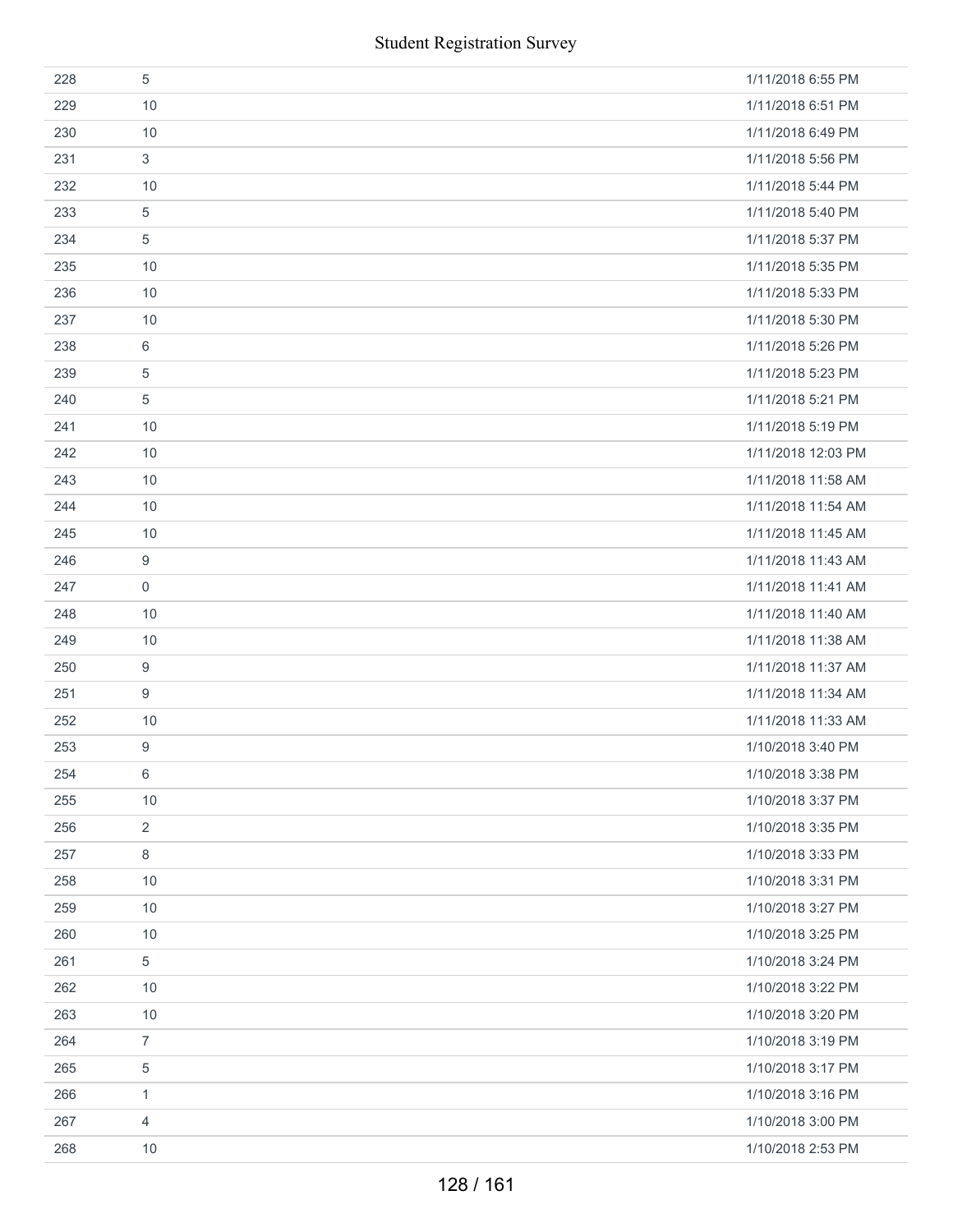|     | <b>Student Registration Survey</b> |                    |
|-----|------------------------------------|--------------------|
| 269 | 5                                  | 1/10/2018 2:51 PM  |
| 270 | 10                                 | 1/10/2018 2:49 PM  |
| 271 | 10                                 | 1/10/2018 2:48 PM  |
| 272 | 10                                 | 1/10/2018 2:46 PM  |
| 273 | 10                                 | 1/10/2018 2:44 PM  |
| 274 | 5                                  | 1/10/2018 2:40 PM  |
| 275 | 10                                 | 1/10/2018 2:34 PM  |
| 276 | $\boldsymbol{9}$                   | 1/10/2018 2:32 PM  |
| 277 | 1                                  | 1/10/2018 2:31 PM  |
| 278 | $\overline{7}$                     | 1/10/2018 2:18 PM  |
| 279 | $\overline{7}$                     | 1/10/2018 2:17 PM  |
| 280 | 10                                 | 1/10/2018 2:16 PM  |
| 281 | $\overline{2}$                     | 1/10/2018 2:14 PM  |
| 282 | 10                                 | 1/10/2018 2:12 PM  |
| 283 | 5                                  | 1/10/2018 2:10 PM  |
| 284 | 1                                  | 1/10/2018 2:08 PM  |
| 285 | 3                                  | 1/10/2018 1:05 PM  |
| 286 | 6                                  | 1/10/2018 1:02 PM  |
| 287 | 10                                 | 1/10/2018 12:59 PM |
| 288 | 10                                 | 1/10/2018 12:57 PM |
| 289 | 10                                 | 1/10/2018 12:56 PM |
| 290 | 9                                  | 1/10/2018 12:49 PM |
| 291 | 10                                 | 1/10/2018 12:47 PM |
| 292 | 10                                 | 1/10/2018 12:34 PM |
| 293 | 5                                  | 1/10/2018 12:30 PM |
| 294 | 7                                  | 1/10/2018 12:27 PM |
| 295 | $10$                               | 1/10/2018 12:23 PM |
| 296 | 10                                 | 1/10/2018 12:21 PM |
| 297 | 10                                 | 1/10/2018 12:19 PM |
| 298 | 8                                  | 1/10/2018 12:17 PM |
| 299 | 9                                  | 1/10/2018 12:12 PM |
| 300 | $\mathsf 0$                        | 1/10/2018 12:09 PM |
| 301 | 10                                 | 1/10/2018 12:04 PM |
| 302 | 10                                 | 1/10/2018 11:59 AM |
| 303 | 10                                 | 1/10/2018 11:57 AM |
| 304 | 10                                 | 1/10/2018 11:54 AM |
| 305 | 10                                 | 1/10/2018 11:49 AM |
| 306 | $\overline{7}$                     | 1/10/2018 11:12 AM |
| 307 | 6                                  | 1/10/2018 11:03 AM |
| 308 | 10                                 | 1/10/2018 11:00 AM |
| 309 | 6                                  | 1/10/2018 10:58 AM |
|     | 129 / 161                          |                    |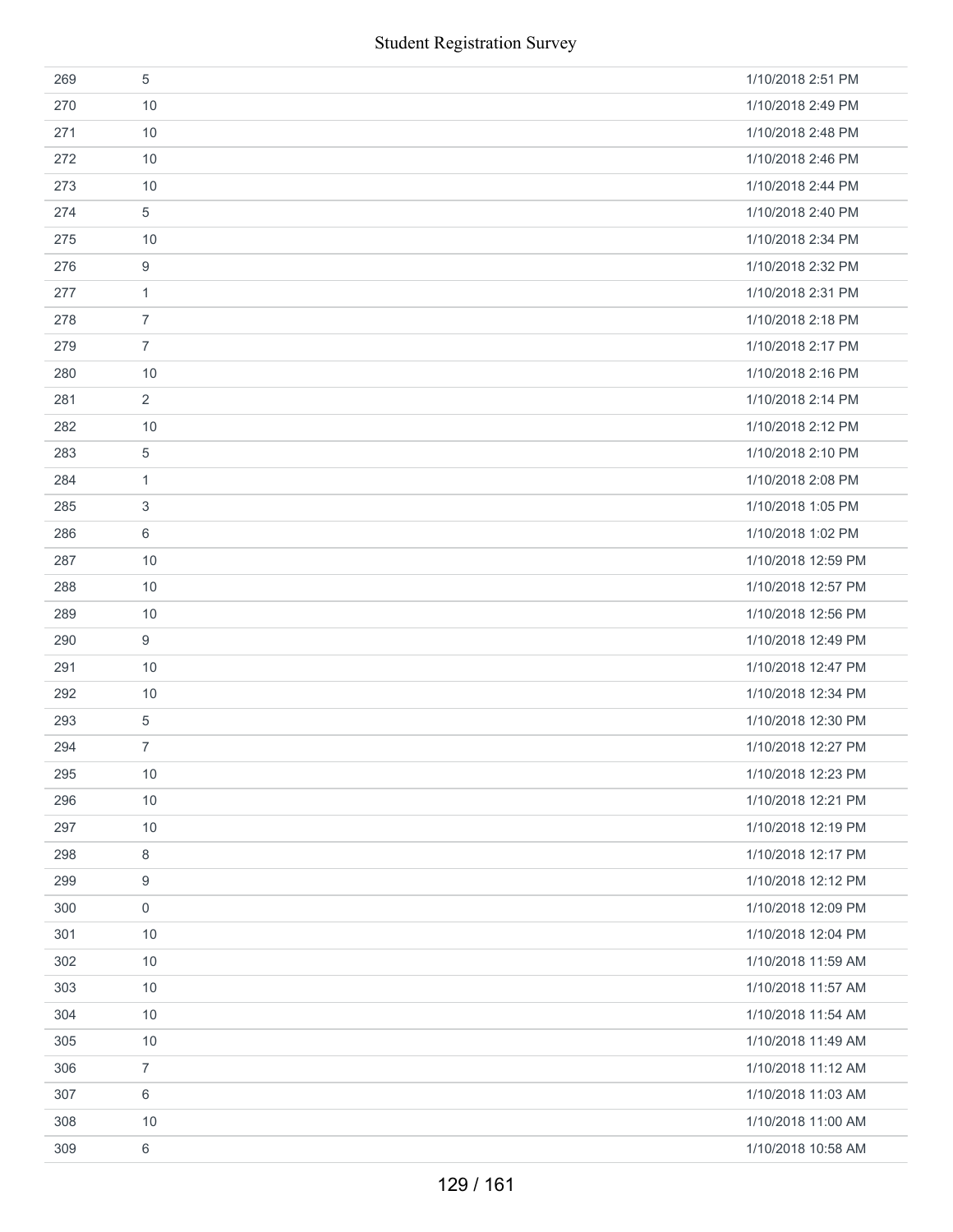| 310 | 10             | 1/10/2018 10:55 AM  |
|-----|----------------|---------------------|
| 311 | 10             | 1/10/2018 10:52 AM  |
| 312 | 6              | 1/10/2018 10:49 AM  |
| 313 | $\overline{4}$ | 1/10/2018 10:41 AM  |
| 314 | $\mathbf{1}$   | 12/17/2017 4:47 PM  |
| 315 | 8              | 12/10/2017 7:53 PM  |
| 316 | $\overline{2}$ | 12/6/2017 9:25 AM   |
| 317 | 5              | 11/22/2017 3:47 PM  |
| 318 | 9              | 11/22/2017 3:28 PM  |
| 319 | 8              | 11/20/2017 12:51 PM |
| 320 | 10             | 11/17/2017 3:21 PM  |
| 321 | $\overline{4}$ | 11/17/2017 9:43 AM  |
| 322 | $\mathbf{1}$   | 11/15/2017 2:40 PM  |
| 323 | 10             | 11/10/2017 11:13 AM |
| 324 | 5              | 11/9/2017 2:41 AM   |
| 325 | 10             | 11/5/2017 10:42 PM  |
| 326 | 6              | 11/5/2017 8:58 AM   |
| 327 | 10             | 11/2/2017 9:05 AM   |
| 328 | $\mathbf{1}$   | 11/1/2017 3:38 PM   |
| 329 | 3              | 11/1/2017 3:27 PM   |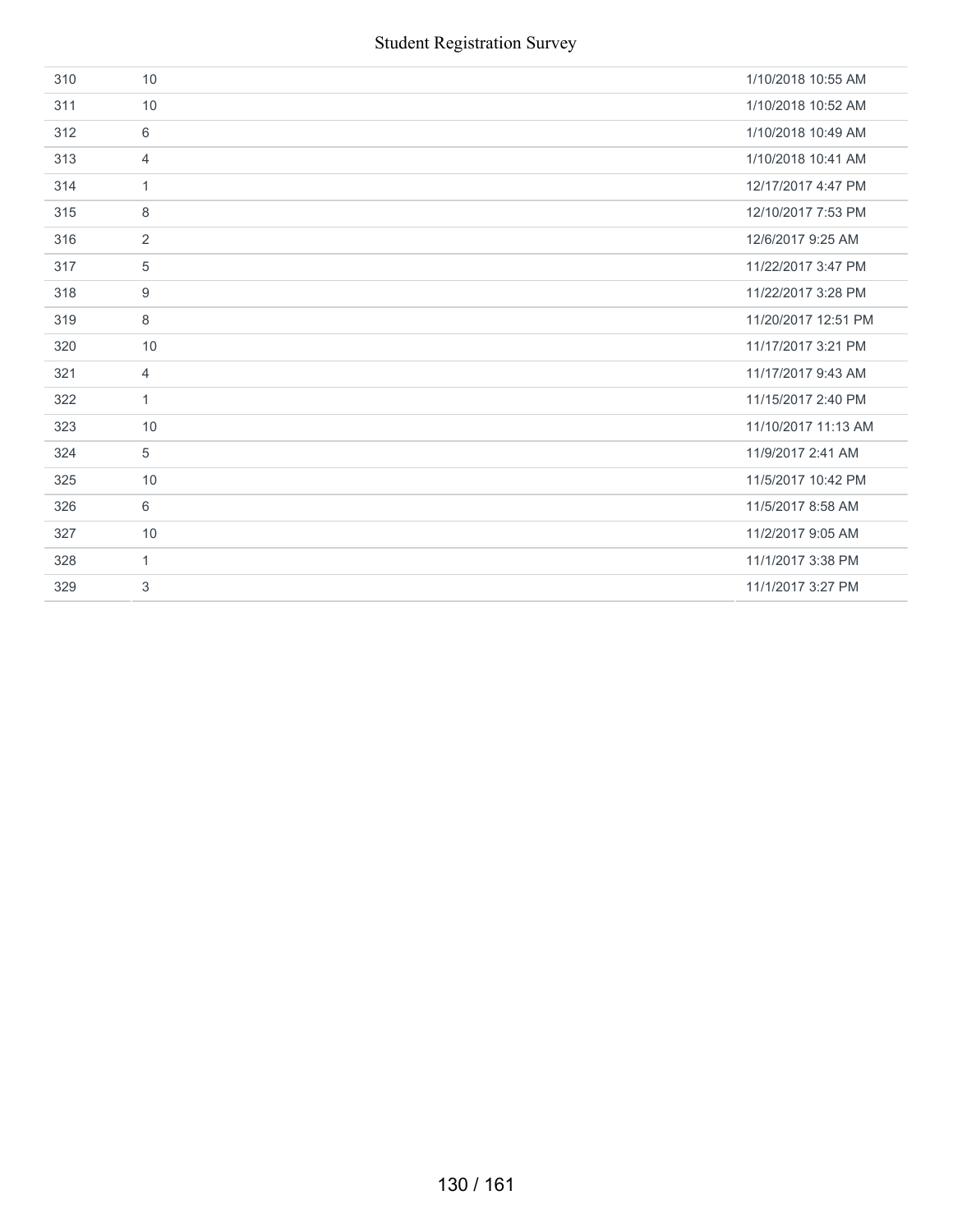### Q26 Overall satisfaction with the registration process.



| <b>ANSWER CHOICES</b>  | <b>AVERAGE NUMBER</b> | <b>TOTAL NUMBER</b> | <b>RESPONSES</b> |
|------------------------|-----------------------|---------------------|------------------|
|                        |                       | 2.668               | 327              |
| Total Respondents: 327 |                       |                     |                  |

| #              |              | <b>DATE</b>        |
|----------------|--------------|--------------------|
| 1              | 5            | 5/4/2018 9:52 AM   |
| 2              | 10           | 4/26/2018 12:58 PM |
| 3              | 10           | 4/25/2018 6:45 PM  |
| 4              | $\mathbf{1}$ | 4/24/2018 11:23 PM |
| 5              | 10           | 4/24/2018 1:07 PM  |
| 6              | 10           | 4/20/2018 10:01 AM |
| $\overline{7}$ | 10           | 4/18/2018 8:15 AM  |
| 8              | 9            | 4/9/2018 1:48 PM   |
| 9              | 9            | 3/28/2018 2:03 AM  |
| 10             | 10           | 3/23/2018 11:38 AM |
| 11             | 10           | 3/23/2018 9:58 AM  |
| 12             | 10           | 3/21/2018 10:11 AM |
| 13             | 10           | 3/20/2018 3:45 PM  |
| 14             | 10           | 3/12/2018 12:04 PM |
| 15             | 10           | 3/12/2018 12:00 PM |
| 16             | 10           | 3/12/2018 11:57 AM |
| 17             | 10           | 3/12/2018 11:54 AM |
| 18             | 10           | 3/12/2018 11:46 AM |
| 19             | 3            | 3/12/2018 11:41 AM |
| 20             | 3            | 3/12/2018 10:40 AM |
| 21             | 6            | 3/12/2018 10:31 AM |
| 22             | 10           | 3/12/2018 10:24 AM |
|                |              |                    |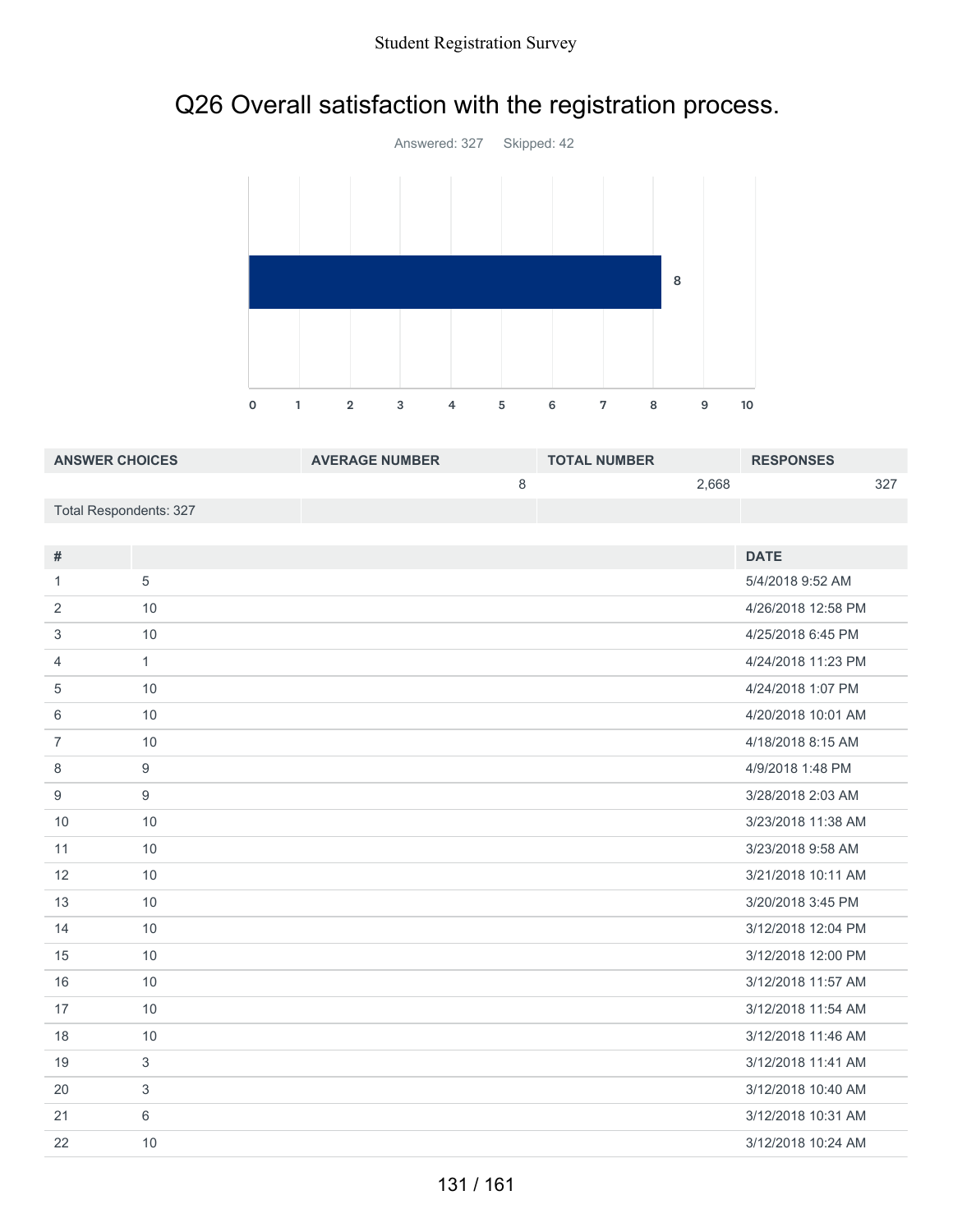| 23 | 8                | 3/12/2018 10:21 AM |
|----|------------------|--------------------|
| 24 | 10               | 3/12/2018 10:02 AM |
| 25 | 10               | 3/12/2018 9:10 AM  |
| 26 | 8                | 3/12/2018 9:08 AM  |
| 27 | 10               | 3/9/2018 4:17 PM   |
| 28 | 10               | 3/9/2018 2:11 PM   |
| 29 | 10               | 3/9/2018 1:57 PM   |
| 30 | 10               | 3/9/2018 1:49 PM   |
| 31 | 10               | 3/9/2018 1:33 PM   |
| 32 | 10               | 3/9/2018 12:49 PM  |
| 33 | 10               | 3/9/2018 11:43 AM  |
| 34 | 10               | 3/9/2018 11:33 AM  |
| 35 | 10               | 3/9/2018 11:10 AM  |
| 36 | 10               | 3/9/2018 11:04 AM  |
| 37 | $10$             | 3/9/2018 10:50 AM  |
| 38 | 10               | 3/9/2018 10:45 AM  |
| 39 | 10               | 3/9/2018 10:39 AM  |
| 40 | 10               | 3/9/2018 10:35 AM  |
| 41 | 10               | 3/9/2018 10:33 AM  |
| 42 | 10               | 3/9/2018 10:30 AM  |
| 43 | 10               | 3/9/2018 10:25 AM  |
| 44 | $\overline{7}$   | 3/9/2018 9:42 AM   |
| 45 | 9                | 3/9/2018 9:36 AM   |
| 46 | 10               | 3/9/2018 9:29 AM   |
| 47 | 10               | 3/9/2018 9:25 AM   |
| 48 | 10               | 3/9/2018 9:22 AM   |
| 49 | 8                | 3/9/2018 9:18 AM   |
| 50 | $\mathbf{1}$     | 3/9/2018 9:13 AM   |
| 51 | 10               | 3/8/2018 4:35 PM   |
| 52 | 10               | 3/8/2018 4:24 PM   |
| 53 | 10               | 3/8/2018 4:17 PM   |
| 54 | $\boldsymbol{9}$ | 3/8/2018 4:10 PM   |
| 55 | 10               | 3/8/2018 4:08 PM   |
| 56 | $\boldsymbol{9}$ | 3/8/2018 4:03 PM   |
| 57 | 9                | 3/8/2018 3:48 PM   |
| 58 | $\boldsymbol{9}$ | 3/8/2018 3:43 PM   |
| 59 | 10               | 3/8/2018 3:38 PM   |
| 60 | 10               | 3/8/2018 3:35 PM   |
| 61 | $10$             | 3/8/2018 3:16 PM   |
| 62 | 5                | 3/8/2018 3:12 PM   |
| 63 | 10               | 3/8/2018 3:02 PM   |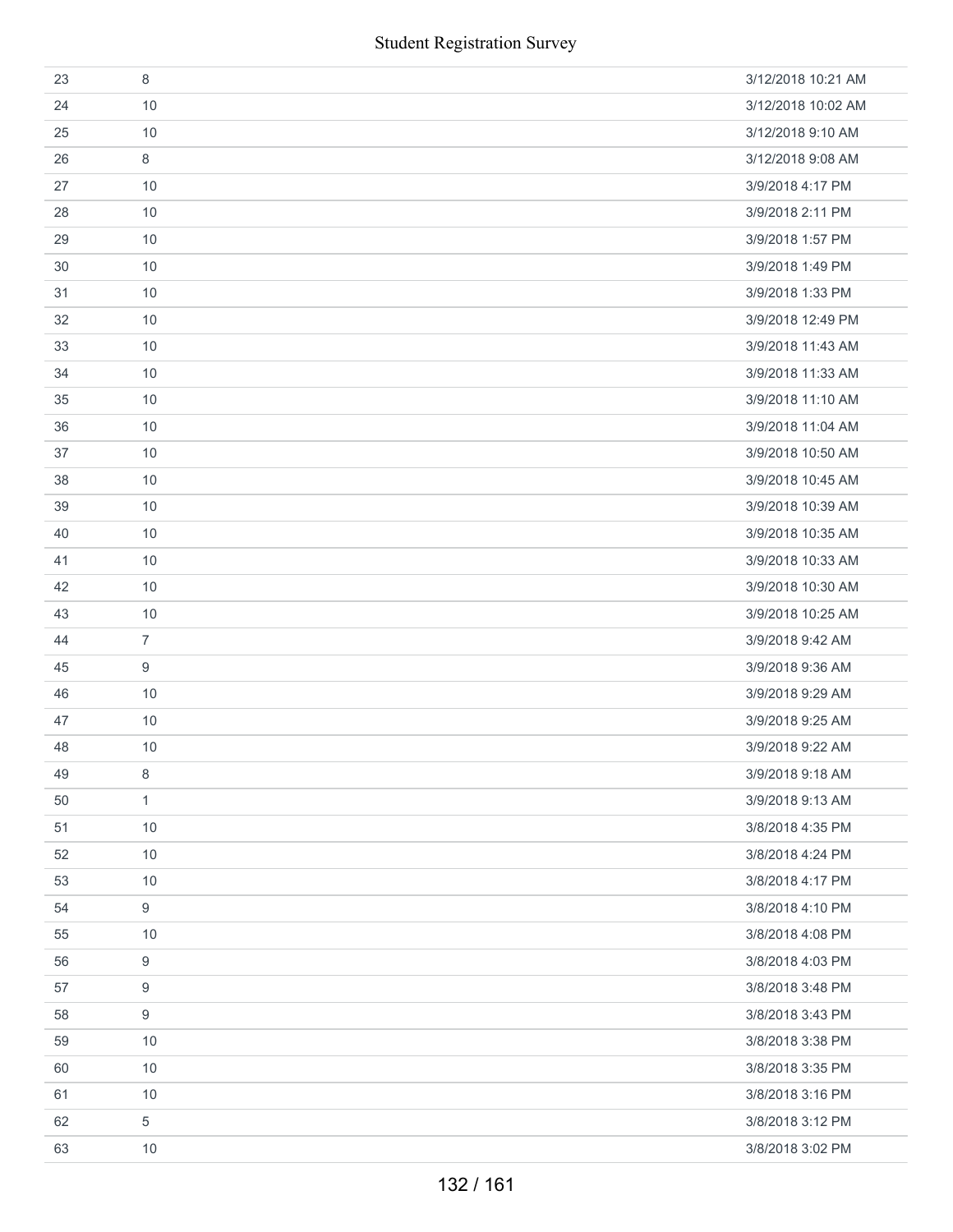|     | <b>Student Registration Survey</b> |                   |  |  |
|-----|------------------------------------|-------------------|--|--|
| 64  | $\sqrt{5}$                         | 3/8/2018 2:52 PM  |  |  |
| 65  | 3                                  | 3/8/2018 2:40 PM  |  |  |
| 66  | 10                                 | 3/8/2018 2:36 PM  |  |  |
| 67  | 10                                 | 3/8/2018 2:32 PM  |  |  |
| 68  | 10                                 | 3/8/2018 2:25 PM  |  |  |
| 69  | 10                                 | 3/8/2018 2:21 PM  |  |  |
| 70  | $\overline{2}$                     | 3/8/2018 2:18 PM  |  |  |
| 71  | 10                                 | 3/8/2018 2:06 PM  |  |  |
| 72  | 10                                 | 3/8/2018 1:43 PM  |  |  |
| 73  | 10                                 | 3/8/2018 1:39 PM  |  |  |
| 74  | 10                                 | 3/8/2018 1:33 PM  |  |  |
| 75  | 10                                 | 3/8/2018 1:31 PM  |  |  |
| 76  | 10                                 | 3/8/2018 1:29 PM  |  |  |
| 77  | 10                                 | 3/8/2018 1:24 PM  |  |  |
| 78  | $\overline{2}$                     | 3/8/2018 11:14 AM |  |  |
| 79  | 10                                 | 3/8/2018 10:46 AM |  |  |
| 80  | 9                                  | 3/8/2018 10:41 AM |  |  |
| 81  | 8                                  | 3/8/2018 10:34 AM |  |  |
| 82  | 9                                  | 3/8/2018 10:26 AM |  |  |
| 83  | 10                                 | 3/8/2018 10:22 AM |  |  |
| 84  | 10                                 | 3/8/2018 10:04 AM |  |  |
| 85  | 10                                 | 3/8/2018 10:01 AM |  |  |
| 86  | 10                                 | 3/8/2018 9:58 AM  |  |  |
| 87  | $10$                               | 3/7/2018 4:03 PM  |  |  |
| 88  | $10$                               | 3/7/2018 3:06 PM  |  |  |
| 89  | 10                                 | 3/7/2018 2:59 PM  |  |  |
| 90  | 3                                  | 3/7/2018 2:44 PM  |  |  |
| 91  | 10                                 | 3/7/2018 2:32 PM  |  |  |
| 92  | 10                                 | 3/7/2018 2:22 PM  |  |  |
| 93  | 10                                 | 3/7/2018 2:16 PM  |  |  |
| 94  | $\overline{7}$                     | 3/7/2018 2:04 PM  |  |  |
| 95  | 10                                 | 3/7/2018 2:01 PM  |  |  |
| 96  | 10                                 | 3/7/2018 1:52 PM  |  |  |
| 97  | 9                                  | 3/7/2018 1:46 PM  |  |  |
| 98  | $10$                               | 3/7/2018 1:42 PM  |  |  |
| 99  | 10                                 | 3/7/2018 1:39 PM  |  |  |
| 100 | 10                                 | 3/7/2018 1:09 PM  |  |  |
| 101 | 10                                 | 3/7/2018 11:29 AM |  |  |
| 102 | 10                                 | 3/7/2018 11:26 AM |  |  |
| 103 | 8                                  | 3/7/2018 11:12 AM |  |  |
| 104 | 10                                 | 3/7/2018 10:53 AM |  |  |
|     | 133 / 161                          |                   |  |  |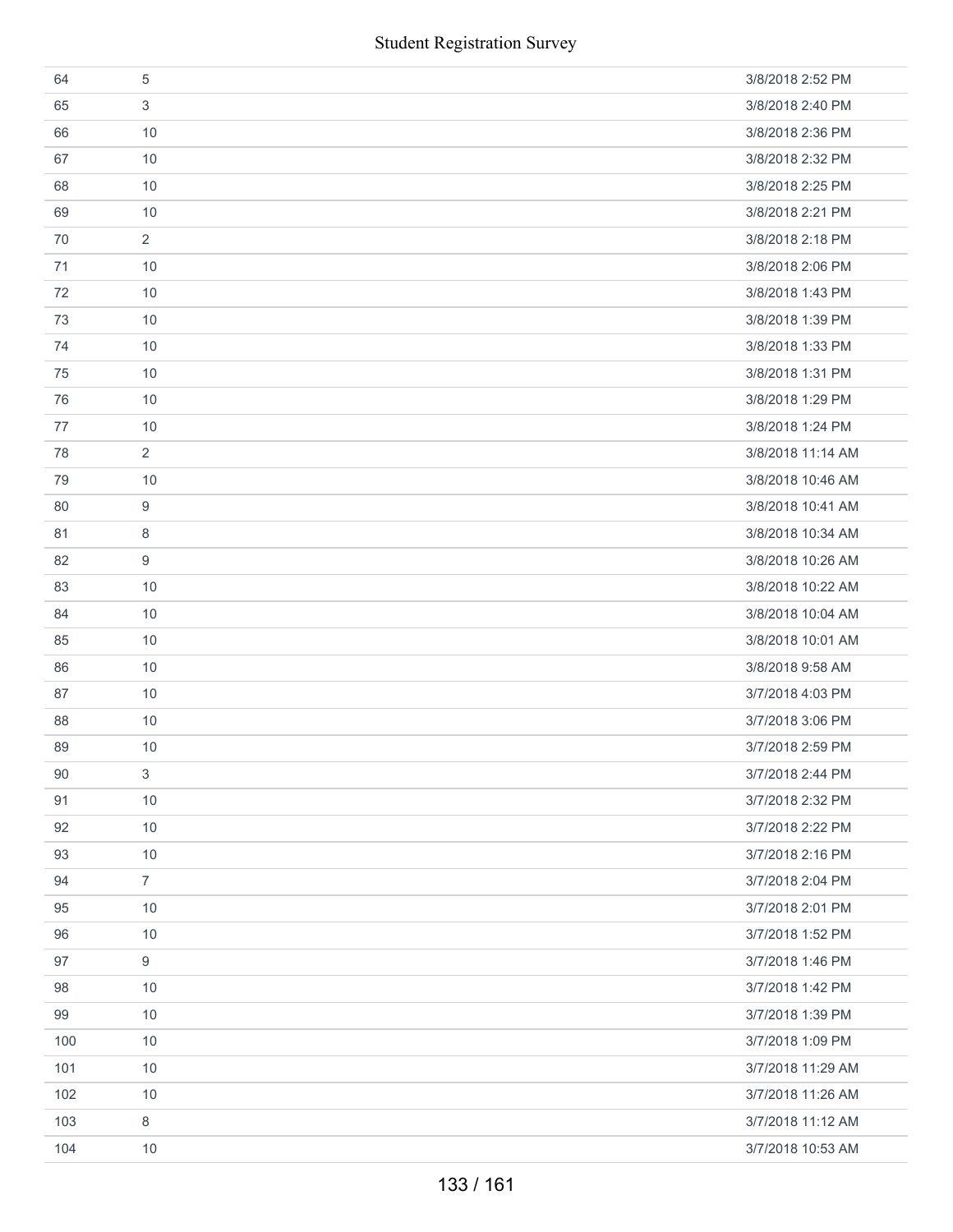|     | <b>Student Registration Survey</b> |                   |
|-----|------------------------------------|-------------------|
| 105 | $\sqrt{3}$                         | 3/7/2018 10:44 AM |
| 106 | 10                                 | 3/7/2018 10:14 AM |
| 107 | 10                                 | 3/7/2018 10:08 AM |
| 108 | 10                                 | 3/7/2018 9:47 AM  |
| 109 | $\,8\,$                            | 3/7/2018 9:43 AM  |
| 110 | 10                                 | 3/7/2018 9:36 AM  |
| 111 | 10                                 | 3/7/2018 9:30 AM  |
| 112 | 8                                  | 3/7/2018 9:24 AM  |
| 113 | 8                                  | 3/7/2018 9:15 AM  |
| 114 | 10                                 | 3/7/2018 9:10 AM  |
| 115 | 10                                 | 3/6/2018 3:29 PM  |
| 116 | $\overline{7}$                     | 3/6/2018 2:24 PM  |
| 117 | $\overline{7}$                     | 3/6/2018 1:50 PM  |
| 118 | 10                                 | 3/6/2018 1:15 PM  |
| 119 | 10                                 | 3/6/2018 1:05 PM  |
| 120 | 10                                 | 3/6/2018 12:58 PM |
| 121 | 5                                  | 3/6/2018 10:18 AM |
| 122 | 10                                 | 3/6/2018 10:14 AM |
| 123 | 10                                 | 3/6/2018 10:08 AM |
| 124 | 9                                  | 3/5/2018 2:22 PM  |
| 125 | 10                                 | 3/5/2018 1:41 PM  |
| 126 | 10                                 | 3/5/2018 11:52 AM |
| 127 | 10                                 | 3/5/2018 10:03 AM |
| 128 | 10                                 | 3/5/2018 9:30 AM  |
| 129 | 10                                 | 3/5/2018 9:18 AM  |
| 130 | 10                                 | 3/5/2018 9:02 AM  |
| 131 | 10                                 | 3/5/2018 8:58 AM  |
| 132 | 10                                 | 3/2/2018 3:57 PM  |
| 133 | 10                                 | 3/2/2018 3:53 PM  |
| 134 | $\mathfrak{S}$                     | 3/2/2018 3:50 PM  |
| 135 | 10                                 | 3/2/2018 3:04 PM  |
| 136 | $\,6\,$                            | 3/2/2018 2:59 PM  |
| 137 | 10                                 | 3/2/2018 2:08 PM  |
| 138 | 10                                 | 3/2/2018 10:25 AM |
| 139 | 10                                 | 3/2/2018 10:10 AM |
| 140 | 10                                 | 3/2/2018 9:44 AM  |
| 141 | 10                                 | 3/2/2018 9:33 AM  |
| 142 | 10                                 | 3/1/2018 1:27 PM  |
| 143 | 10                                 | 3/1/2018 11:47 AM |
| 144 | 10                                 | 3/1/2018 11:28 AM |
| 145 | 10                                 | 3/1/2018 10:50 AM |
|     | 134 / 161                          |                   |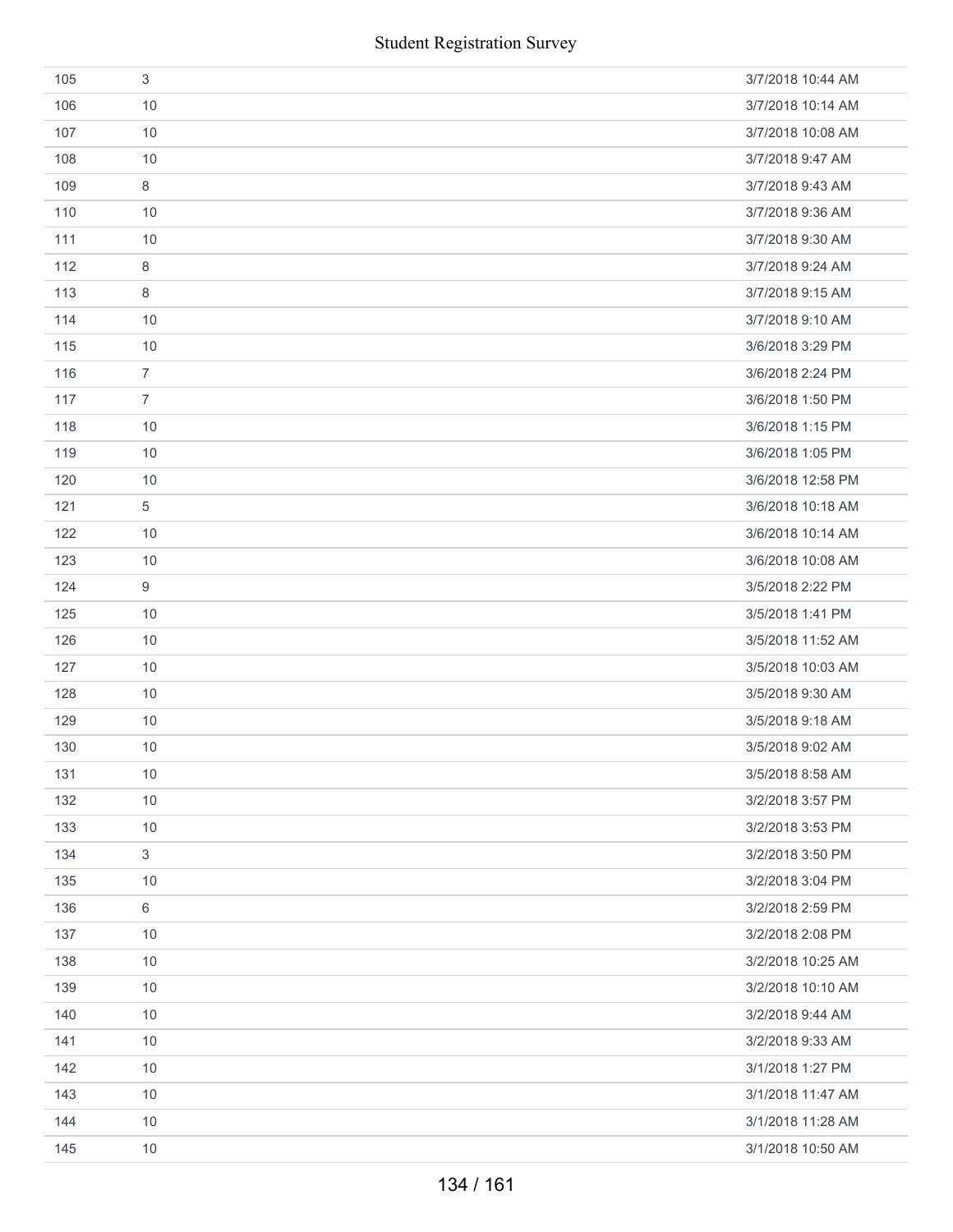| 146 | 10             | 3/1/2018 10:36 AM  |
|-----|----------------|--------------------|
| 147 | 10             | 3/1/2018 10:29 AM  |
| 148 | 10             | 3/1/2018 10:17 AM  |
| 149 | 10             | 3/1/2018 9:53 AM   |
| 150 | 10             | 3/1/2018 9:42 AM   |
| 151 | 10             | 2/28/2018 4:34 PM  |
| 152 | $\overline{2}$ | 2/28/2018 4:11 PM  |
| 153 | 10             | 2/28/2018 3:47 PM  |
| 154 | 10             | 2/28/2018 3:29 PM  |
| 155 | 6              | 2/28/2018 3:04 PM  |
| 156 | 5              | 2/28/2018 1:50 PM  |
| 157 | 10             | 2/28/2018 1:40 PM  |
| 158 | 10             | 2/28/2018 11:14 AM |
| 159 | 10             | 2/28/2018 11:01 AM |
| 160 | 5              | 2/26/2018 10:27 AM |
| 161 | 5              | 2/20/2018 2:48 PM  |
| 162 | 8              | 2/14/2018 11:01 AM |
| 163 | 10             | 2/9/2018 3:03 PM   |
| 164 | 10             | 2/9/2018 1:18 AM   |
| 165 | $\mathbf{1}$   | 2/8/2018 10:46 AM  |
| 166 | 8              | 2/1/2018 2:12 PM   |
| 167 | 10             | 1/30/2018 11:45 AM |
| 168 | 10             | 1/29/2018 1:35 PM  |
| 169 | 8              | 1/29/2018 12:53 PM |
| 170 | 9              | 1/26/2018 8:30 AM  |
| 171 | $\,$ 5 $\,$    | 1/25/2018 1:43 PM  |
| 172 | 9              | 1/23/2018 1:55 PM  |
| 173 | 10             | 1/19/2018 6:30 PM  |
| 174 | $\overline{2}$ | 1/19/2018 6:26 PM  |
| 175 | 4              | 1/19/2018 6:24 PM  |
| 176 | 2              | 1/19/2018 6:22 PM  |
| 177 | 5              | 1/19/2018 6:20 PM  |
| 178 | 10             | 1/19/2018 6:18 PM  |
| 179 | $\overline{2}$ | 1/19/2018 6:16 PM  |
| 180 | 5              | 1/19/2018 6:13 PM  |
| 181 | 1              | 1/19/2018 6:09 PM  |
| 182 | 4              | 1/19/2018 6:06 PM  |
| 183 | 10             | 1/19/2018 6:02 PM  |
| 184 | 3              | 1/19/2018 5:59 PM  |
| 185 | 8              | 1/19/2018 5:57 PM  |
| 186 | 8              | 1/18/2018 2:53 PM  |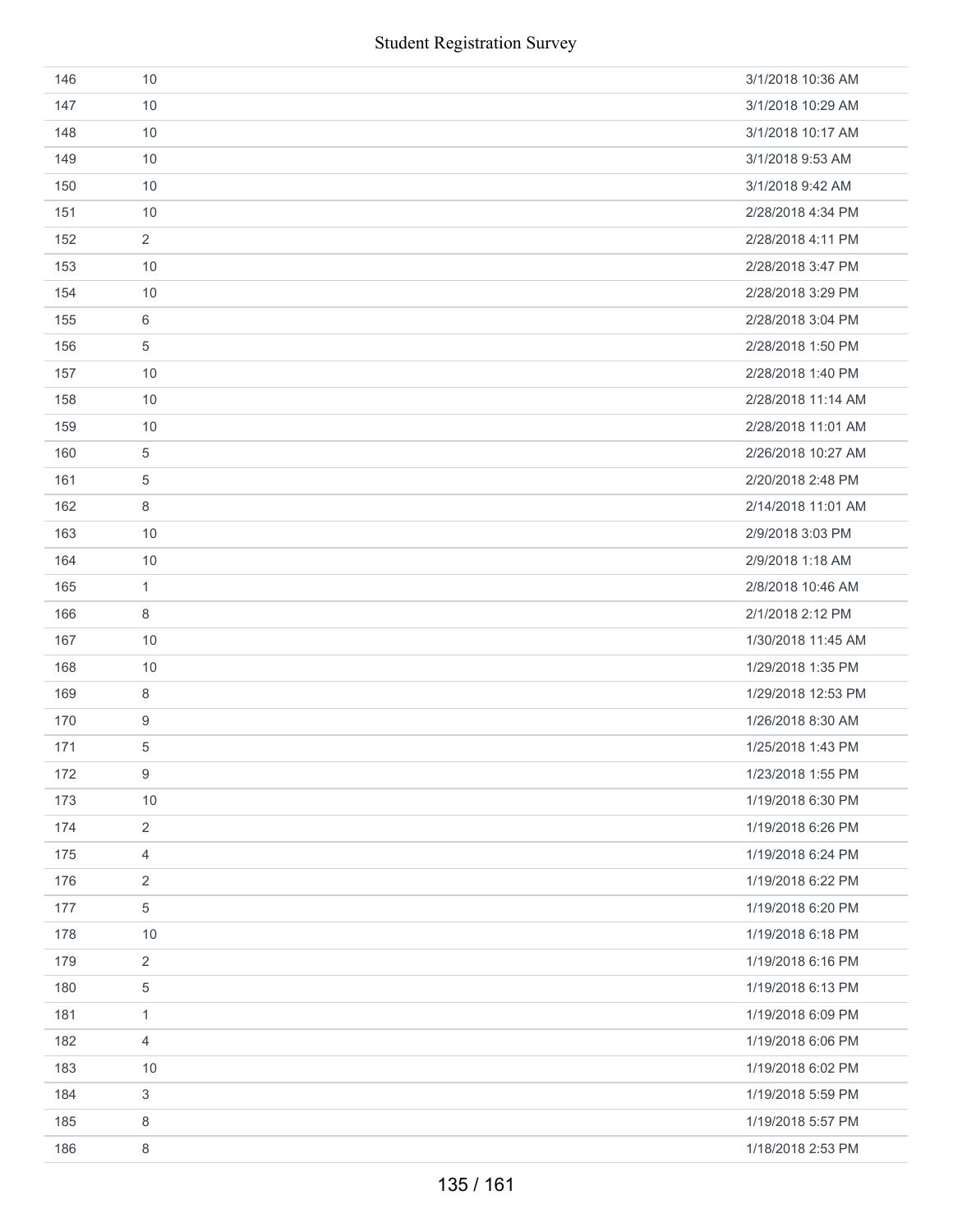|     | <b>Student Registration Survey</b> |                    |  |  |
|-----|------------------------------------|--------------------|--|--|
| 187 | $\overline{4}$                     | 1/17/2018 9:22 AM  |  |  |
| 188 | 10                                 | 1/16/2018 6:55 PM  |  |  |
| 189 | 10                                 | 1/16/2018 6:52 PM  |  |  |
| 190 | 5                                  | 1/16/2018 6:51 PM  |  |  |
| 191 | 3                                  | 1/16/2018 6:49 PM  |  |  |
| 192 | 3                                  | 1/16/2018 6:45 PM  |  |  |
| 193 | 10                                 | 1/16/2018 6:42 PM  |  |  |
| 194 | $\overline{2}$                     | 1/16/2018 6:20 PM  |  |  |
| 195 | 10                                 | 1/16/2018 6:17 PM  |  |  |
| 196 | 0                                  | 1/16/2018 6:15 PM  |  |  |
| 197 | 9                                  | 1/16/2018 6:12 PM  |  |  |
| 198 | 10                                 | 1/16/2018 6:10 PM  |  |  |
| 199 | 5                                  | 1/16/2018 6:07 PM  |  |  |
| 200 | 10                                 | 1/16/2018 6:04 PM  |  |  |
| 201 | 10                                 | 1/16/2018 6:01 PM  |  |  |
| 202 | 10                                 | 1/16/2018 5:59 PM  |  |  |
| 203 | 10                                 | 1/16/2018 5:54 PM  |  |  |
| 204 | 5                                  | 1/16/2018 5:52 PM  |  |  |
| 205 | 10                                 | 1/16/2018 5:49 PM  |  |  |
| 206 | 10                                 | 1/16/2018 5:45 PM  |  |  |
| 207 | 10                                 | 1/16/2018 5:36 PM  |  |  |
| 208 | 0                                  | 1/16/2018 5:27 PM  |  |  |
| 209 | $\overline{4}$                     | 1/16/2018 5:22 PM  |  |  |
| 210 | 10                                 | 1/16/2018 5:19 PM  |  |  |
| 211 | 8                                  | 1/16/2018 11:10 AM |  |  |
| 212 | 10                                 | 1/16/2018 7:36 AM  |  |  |
| 213 | $\overline{2}$                     | 1/12/2018 6:16 PM  |  |  |
| 214 | 10                                 | 1/12/2018 6:13 PM  |  |  |
| 215 | 5                                  | 1/12/2018 6:10 PM  |  |  |
| 216 | 10                                 | 1/12/2018 6:06 PM  |  |  |
| 217 | $\mathbf{1}$                       | 1/12/2018 6:03 PM  |  |  |
| 218 | 10                                 | 1/12/2018 6:02 PM  |  |  |
| 219 | 10                                 | 1/12/2018 5:58 PM  |  |  |
| 220 | 8                                  | 1/12/2018 5:55 PM  |  |  |
| 221 | 5                                  | 1/12/2018 5:53 PM  |  |  |
| 222 | $\overline{7}$                     | 1/12/2018 5:51 PM  |  |  |
| 223 | $\,$ 5 $\,$                        | 1/11/2018 7:02 PM  |  |  |
| 224 | 10                                 | 1/11/2018 6:59 PM  |  |  |
| 225 | 5                                  | 1/11/2018 6:55 PM  |  |  |
| 226 | 10                                 | 1/11/2018 6:51 PM  |  |  |
| 227 | 10                                 | 1/11/2018 6:49 PM  |  |  |
|     | 136 / 161                          |                    |  |  |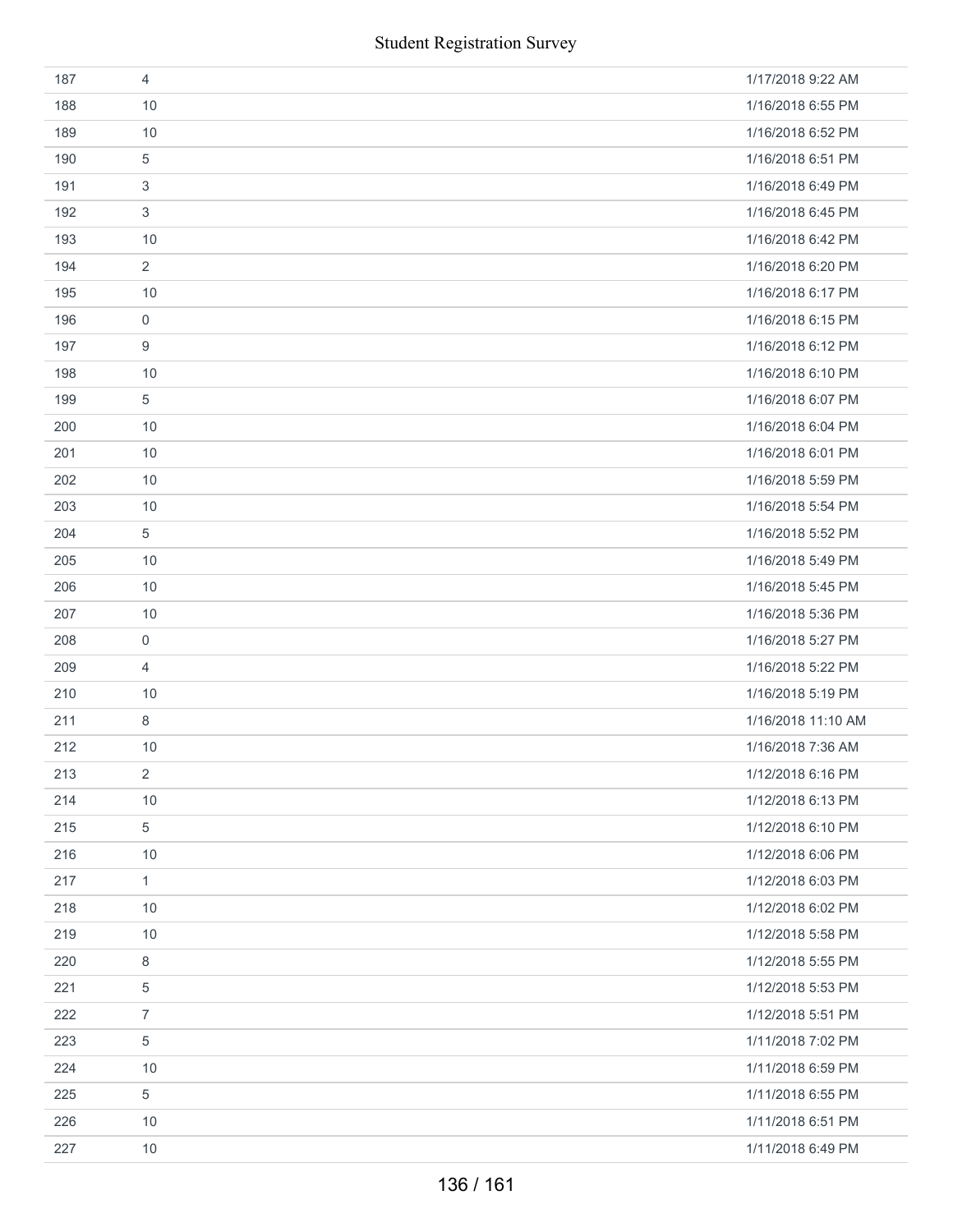|     | <b>Student Registration Survey</b> |                    |  |
|-----|------------------------------------|--------------------|--|
| 228 | $\sqrt{3}$                         | 1/11/2018 5:56 PM  |  |
| 229 | 10                                 | 1/11/2018 5:44 PM  |  |
| 230 | $\overline{7}$                     | 1/11/2018 5:40 PM  |  |
| 231 | 5                                  | 1/11/2018 5:37 PM  |  |
| 232 | 10                                 | 1/11/2018 5:35 PM  |  |
| 233 | 10                                 | 1/11/2018 5:33 PM  |  |
| 234 | 10                                 | 1/11/2018 5:30 PM  |  |
| 235 | 6                                  | 1/11/2018 5:26 PM  |  |
| 236 | 5                                  | 1/11/2018 5:23 PM  |  |
| 237 | $\sqrt{5}$                         | 1/11/2018 5:21 PM  |  |
| 238 | 10                                 | 1/11/2018 5:19 PM  |  |
| 239 | 10                                 | 1/11/2018 12:03 PM |  |
| 240 | 10                                 | 1/11/2018 11:58 AM |  |
| 241 | 10                                 | 1/11/2018 11:54 AM |  |
| 242 | 10                                 | 1/11/2018 11:45 AM |  |
| 243 | 10                                 | 1/11/2018 11:43 AM |  |
| 244 | $\mathsf{O}\xspace$                | 1/11/2018 11:41 AM |  |
| 245 | 10                                 | 1/11/2018 11:40 AM |  |
| 246 | 10                                 | 1/11/2018 11:38 AM |  |
| 247 | 9                                  | 1/11/2018 11:37 AM |  |
| 248 | $\boldsymbol{9}$                   | 1/11/2018 11:34 AM |  |
| 249 | 10                                 | 1/11/2018 11:33 AM |  |
| 250 | $\boldsymbol{0}$                   | 1/10/2018 9:04 PM  |  |
| 251 | 9                                  | 1/10/2018 3:40 PM  |  |
| 252 | 6                                  | 1/10/2018 3:38 PM  |  |
| 253 | 10                                 | 1/10/2018 3:37 PM  |  |
| 254 | $\overline{2}$                     | 1/10/2018 3:35 PM  |  |
| 255 | 8                                  | 1/10/2018 3:33 PM  |  |
| 256 | 10                                 | 1/10/2018 3:31 PM  |  |
| 257 | 10                                 | 1/10/2018 3:27 PM  |  |
| 258 | 10                                 | 1/10/2018 3:25 PM  |  |
| 259 | 10                                 | 1/10/2018 3:24 PM  |  |
| 260 | 10                                 | 1/10/2018 3:22 PM  |  |
| 261 | 10                                 | 1/10/2018 3:20 PM  |  |
| 262 | $\overline{7}$                     | 1/10/2018 3:19 PM  |  |
| 263 | 5                                  | 1/10/2018 3:17 PM  |  |
| 264 | $\boldsymbol{7}$                   | 1/10/2018 3:16 PM  |  |
| 265 | $\overline{7}$                     | 1/10/2018 3:00 PM  |  |
| 266 | 10                                 | 1/10/2018 2:53 PM  |  |
| 267 | 5                                  | 1/10/2018 2:51 PM  |  |
| 268 | 5                                  | 1/10/2018 2:49 PM  |  |
|     | 137 / 161                          |                    |  |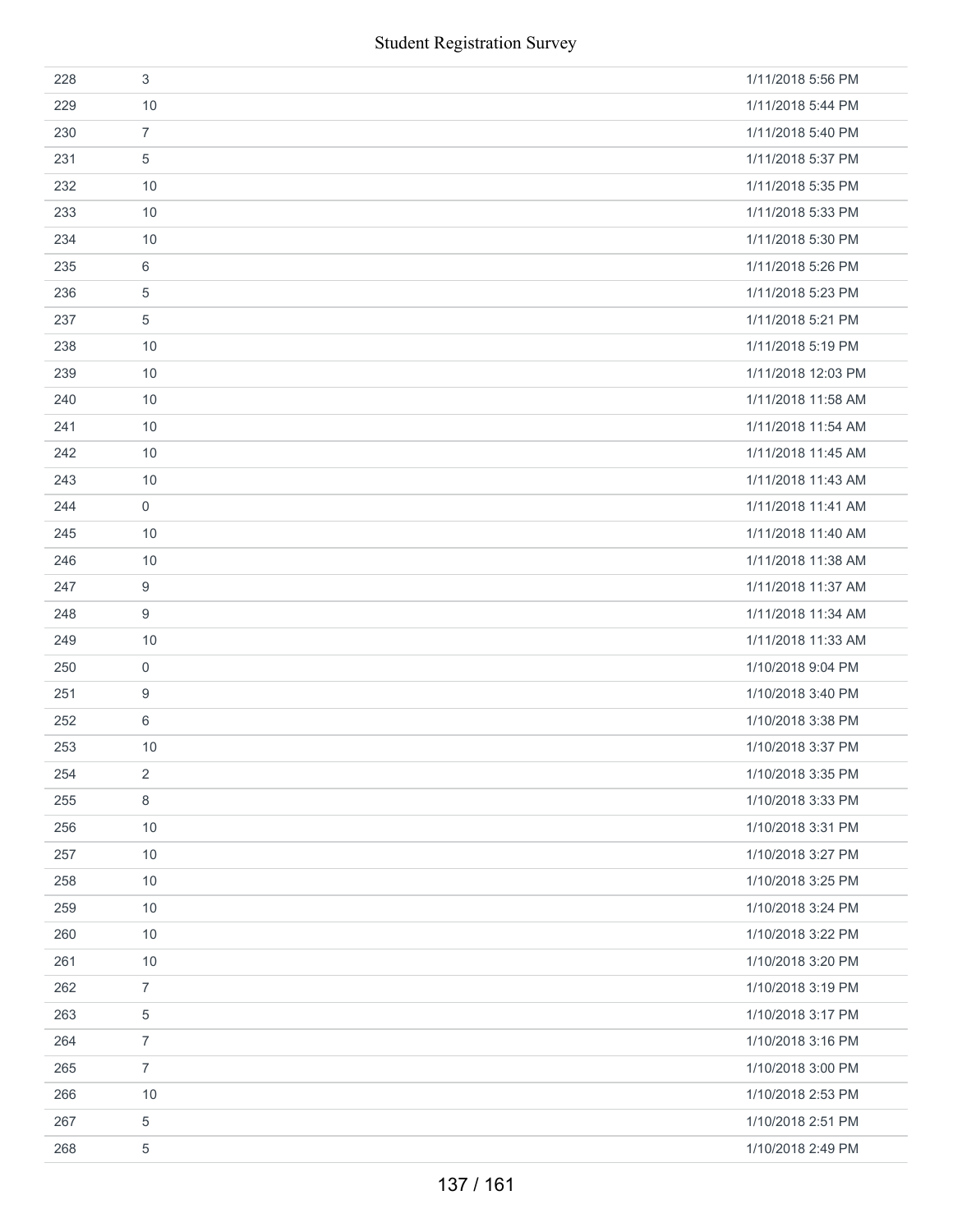|     |                     | <b>Student Registration Survey</b> |
|-----|---------------------|------------------------------------|
| 269 | 10                  | 1/10/2018 2:48 PM                  |
| 270 | 10                  | 1/10/2018 2:46 PM                  |
| 271 | 10                  | 1/10/2018 2:44 PM                  |
| 272 | 5                   | 1/10/2018 2:40 PM                  |
| 273 | 10                  | 1/10/2018 2:34 PM                  |
| 274 | $\boldsymbol{9}$    | 1/10/2018 2:32 PM                  |
| 275 | $\mathsf{O}\xspace$ | 1/10/2018 2:31 PM                  |
| 276 | $\overline{7}$      | 1/10/2018 2:18 PM                  |
| 277 | $\overline{7}$      | 1/10/2018 2:17 PM                  |
| 278 | 10                  | 1/10/2018 2:16 PM                  |
| 279 | $\overline{2}$      | 1/10/2018 2:14 PM                  |
| 280 | 10                  | 1/10/2018 2:12 PM                  |
| 281 | $\sqrt{5}$          | 1/10/2018 2:10 PM                  |
| 282 | $\sqrt{3}$          | 1/10/2018 2:08 PM                  |
| 283 | $\overline{4}$      | 1/10/2018 1:05 PM                  |
| 284 | $\,8\,$             | 1/10/2018 1:02 PM                  |
| 285 | 10                  | 1/10/2018 12:59 PM                 |
| 286 | 10                  | 1/10/2018 12:57 PM                 |
| 287 | 10                  | 1/10/2018 12:56 PM                 |
| 288 | $9\,$               | 1/10/2018 12:49 PM                 |
| 289 | 10                  | 1/10/2018 12:47 PM                 |
| 290 | 10                  | 1/10/2018 12:34 PM                 |
| 291 | $\sqrt{5}$          | 1/10/2018 12:30 PM                 |
| 292 | $\overline{7}$      | 1/10/2018 12:27 PM                 |
| 293 | 10                  | 1/10/2018 12:23 PM                 |
| 294 | 10                  | 1/10/2018 12:21 PM                 |
| 295 | 10                  | 1/10/2018 12:19 PM                 |
| 296 | 10                  | 1/10/2018 12:17 PM                 |
| 297 | $\boldsymbol{9}$    | 1/10/2018 12:12 PM                 |
| 298 | $\mathsf{O}\xspace$ | 1/10/2018 12:09 PM                 |
| 299 | 10                  | 1/10/2018 12:04 PM                 |
| 300 | 10                  | 1/10/2018 11:59 AM                 |
| 301 | 10                  | 1/10/2018 11:57 AM                 |
| 302 | 10                  | 1/10/2018 11:54 AM                 |
| 303 | 10                  | 1/10/2018 11:49 AM                 |
| 304 | 10                  | 1/10/2018 11:12 AM                 |
| 305 | 6                   | 1/10/2018 11:03 AM                 |
| 306 | 10                  | 1/10/2018 11:00 AM                 |
| 307 | 10                  | 1/10/2018 10:58 AM                 |
| 308 | 10                  | 1/10/2018 10:55 AM                 |
| 309 | 10                  | 1/10/2018 10:52 AM                 |
|     |                     | 138 / 161                          |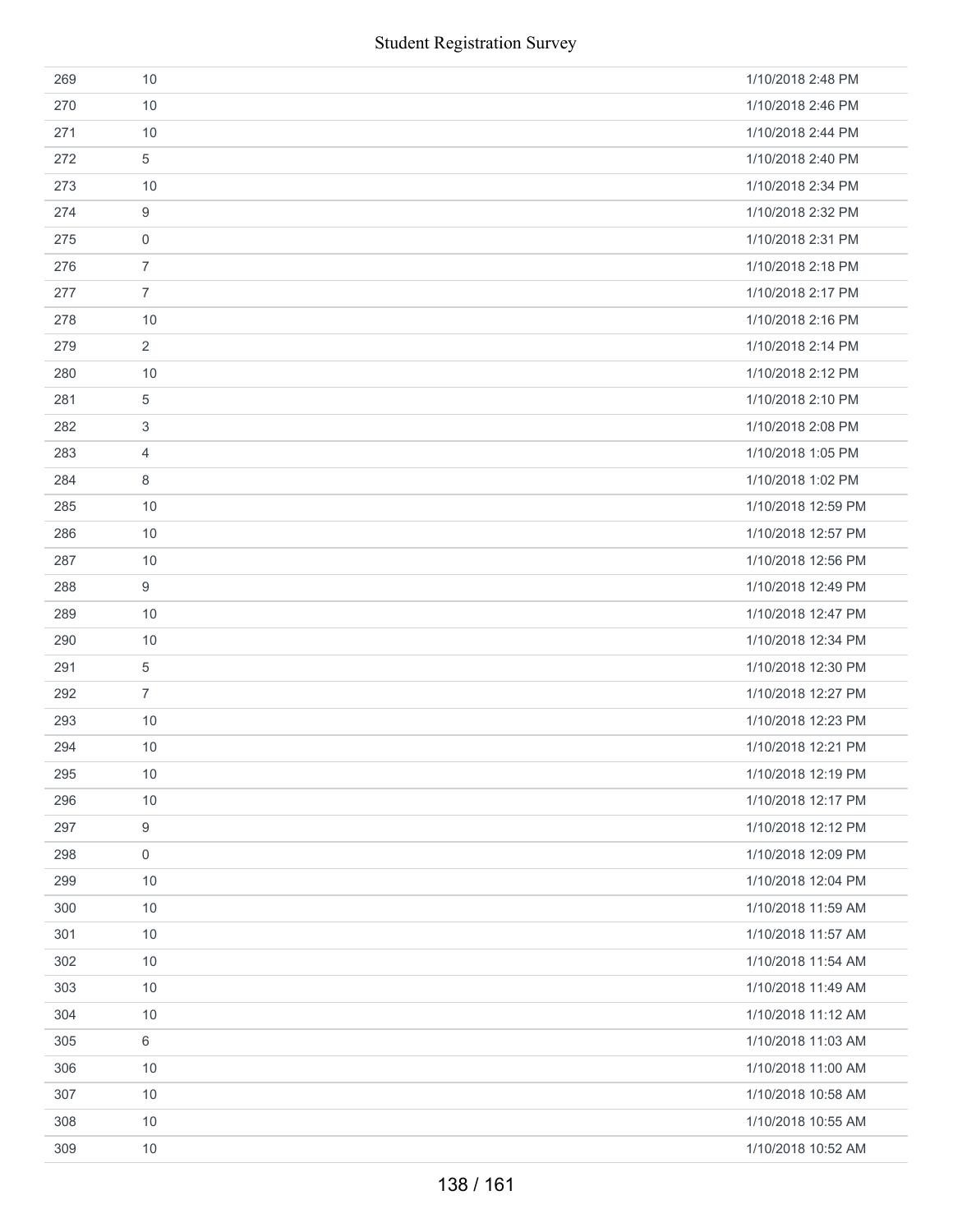| 310 | 5              | 1/10/2018 10:49 AM  |
|-----|----------------|---------------------|
| 311 | 6              | 1/10/2018 10:41 AM  |
| 312 | $\overline{2}$ | 12/17/2017 4:47 PM  |
| 313 | 10             | 12/10/2017 7:53 PM  |
| 314 | 5              | 12/6/2017 9:25 AM   |
| 315 | 5              | 11/22/2017 3:47 PM  |
| 316 | 10             | 11/22/2017 3:28 PM  |
| 317 | 9              | 11/20/2017 12:51 PM |
| 318 | 10             | 11/17/2017 3:21 PM  |
| 319 | $\overline{2}$ | 11/17/2017 9:43 AM  |
| 320 | $\overline{2}$ | 11/15/2017 2:40 PM  |
| 321 | 10             | 11/10/2017 11:13 AM |
| 322 | 5              | 11/9/2017 2:41 AM   |
| 323 | 10             | 11/5/2017 10:42 PM  |
| 324 | 5              | 11/5/2017 8:58 AM   |
| 325 | 10             | 11/2/2017 9:05 AM   |
| 326 | $\overline{2}$ | 11/1/2017 3:38 PM   |
| 327 | 6              | 11/1/2017 3:27 PM   |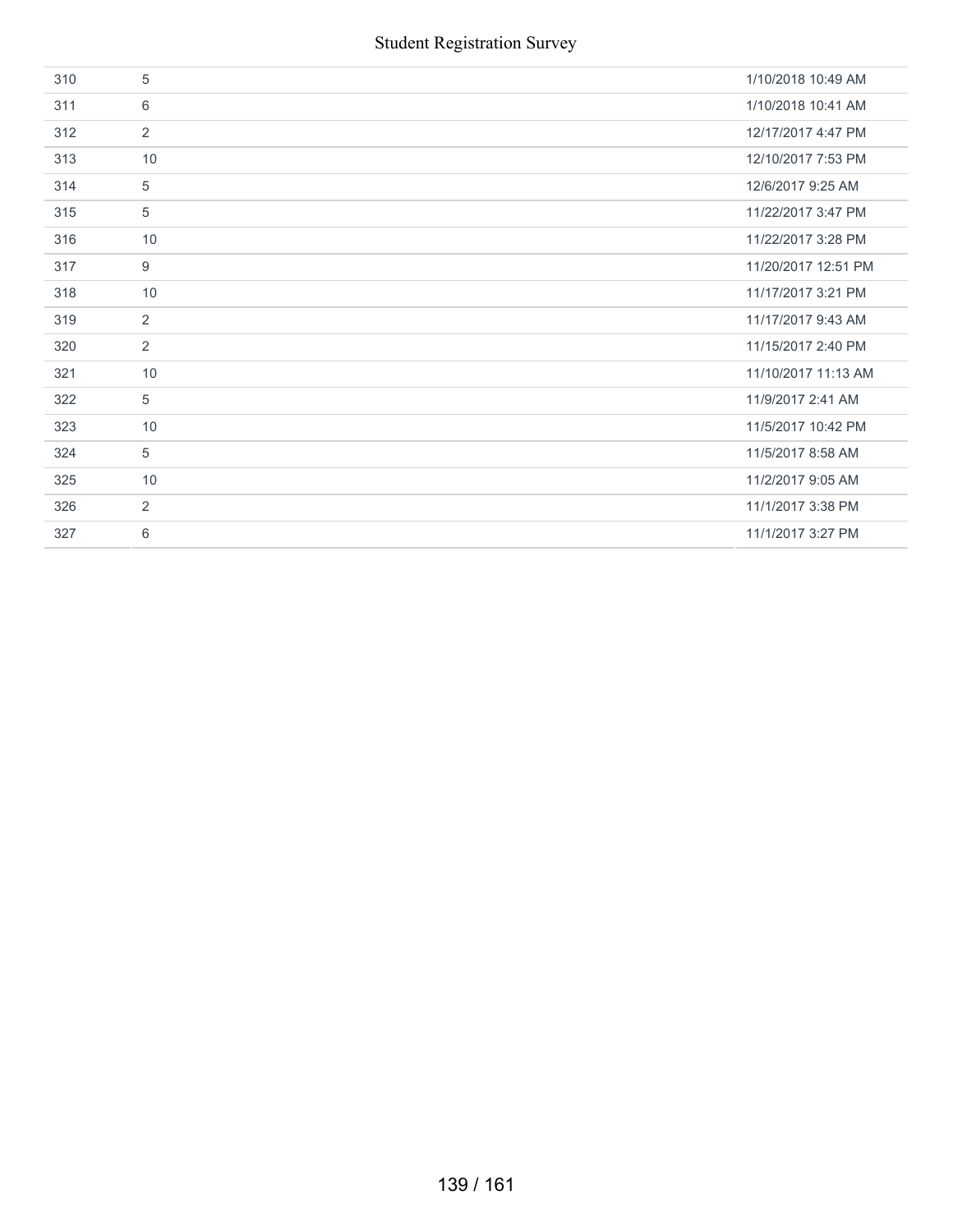#### Q27 Please let us know how you will pay for your classes this semester. I am able to finance my spring semester courses. (Check all that apply):



| <b>ANSWER CHOICES</b>         |                                    | <b>RESPONSES</b> |             |
|-------------------------------|------------------------------------|------------------|-------------|
|                               | Supplemental Education Grant (SEG) | 12.89%           | 41          |
| Congressional assistance      |                                    | 5.35%            | 17          |
|                               | State scholarship assistance       | 4.09%            | 13          |
| PELL grant                    |                                    | 84.28%           | 268         |
| Family assistance             |                                    | 8.18%            | 26          |
|                               | Personal payment (pocket money)    | 3.14%            | 10          |
|                               | US VA educational assistance       | 3.14%            | 10          |
| <b>Total Respondents: 318</b> |                                    |                  |             |
|                               |                                    |                  |             |
| #                             | <b>OTHER (PLEASE SPECIFY)</b>      |                  | <b>DATE</b> |

There are no responses.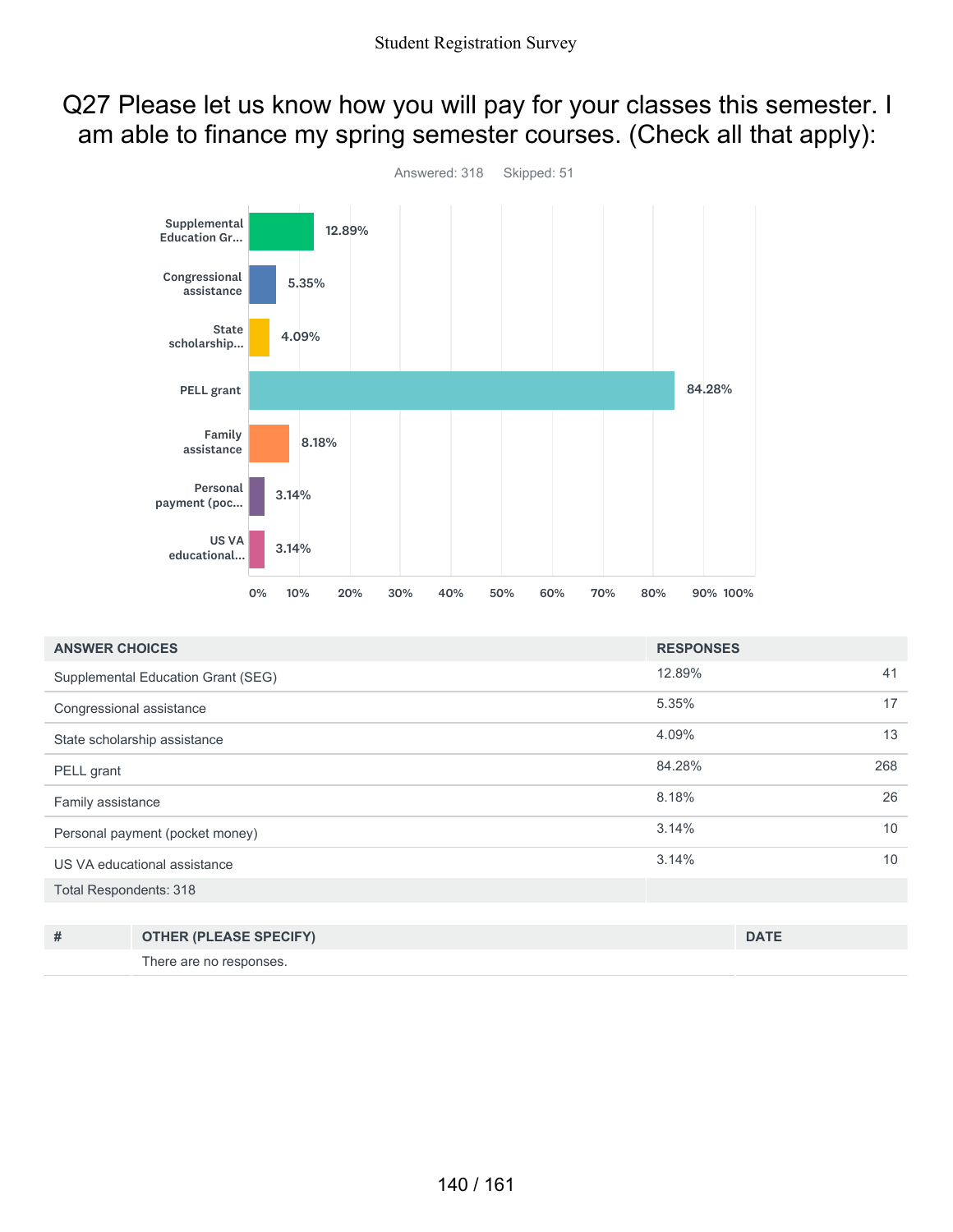

## Q28 How did you find out about the registration?

| <b>ANSWER CHOICES</b>                                                      | <b>RESPONSES</b> |     |
|----------------------------------------------------------------------------|------------------|-----|
| Heard about the announcement on the radio                                  | 18.58%           | 60  |
| Through internet/social media (COM-FSM news feed, tweeter, Facebook, etc.) | 46.13%           | 149 |
| Heard it from families and friends                                         | 38.08%           | 123 |
| Other promotions: Flyers, billboards, etc.                                 | 8.67%            | 28  |
| Total Respondents: 323                                                     |                  |     |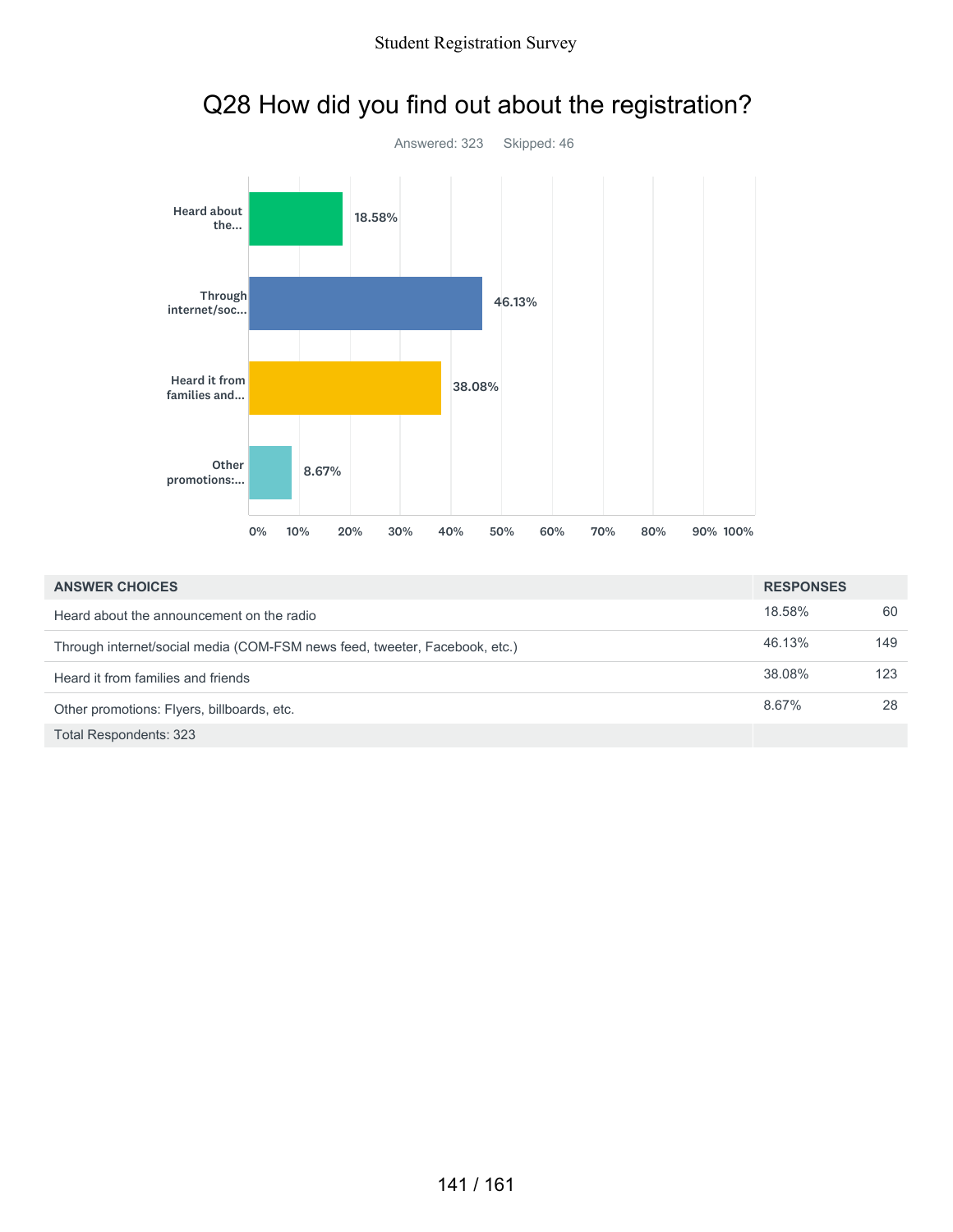#### Q29 On a scale of 0 (zero=Very Unsafe) to 10 (ten=Very Safe), indicate the degree to which you feel safe and secure on campus.



| <b>ANSWER CHOICES</b>         |                  | <b>AVERAGE NUMBER</b> |                  | <b>TOTAL NUMBER</b> |       | <b>RESPONSES</b>   |     |
|-------------------------------|------------------|-----------------------|------------------|---------------------|-------|--------------------|-----|
|                               |                  |                       | $\boldsymbol{9}$ |                     | 2,556 |                    | 282 |
| <b>Total Respondents: 282</b> |                  |                       |                  |                     |       |                    |     |
|                               |                  |                       |                  |                     |       |                    |     |
| $\#$                          |                  |                       |                  |                     |       | <b>DATE</b>        |     |
| 1                             | 5                |                       |                  |                     |       | 5/4/2018 9:52 AM   |     |
| 2                             | 10               |                       |                  |                     |       | 4/26/2018 12:59 PM |     |
| 3                             | 10               |                       |                  |                     |       | 4/20/2018 10:03 AM |     |
| 4                             | 10               |                       |                  |                     |       | 4/18/2018 8:16 AM  |     |
| 5                             | $\boldsymbol{9}$ |                       |                  |                     |       | 4/9/2018 1:48 PM   |     |
| 6                             | 8                |                       |                  |                     |       | 3/28/2018 2:05 AM  |     |
| $\overline{7}$                | 10               |                       |                  |                     |       | 3/23/2018 11:40 AM |     |
| 8                             | $\mathbf{1}$     |                       |                  |                     |       | 3/23/2018 9:59 AM  |     |
| 9                             | 10               |                       |                  |                     |       | 3/21/2018 10:13 AM |     |
| 10                            | 10               |                       |                  |                     |       | 3/20/2018 3:46 PM  |     |
| 11                            | 10               |                       |                  |                     |       | 3/12/2018 12:31 PM |     |
| 12                            | 10               |                       |                  |                     |       | 3/12/2018 12:05 PM |     |
| 13                            | 10               |                       |                  |                     |       | 3/12/2018 12:01 PM |     |
| 14                            | 10               |                       |                  |                     |       | 3/12/2018 11:57 AM |     |
| 15                            | 8                |                       |                  |                     |       | 3/12/2018 11:55 AM |     |
| 16                            | 10               |                       |                  |                     |       | 3/12/2018 11:47 AM |     |
| 17                            | 10               |                       |                  |                     |       | 3/12/2018 11:43 AM |     |
| 18                            | $\overline{7}$   |                       |                  |                     |       | 3/12/2018 10:41 AM |     |
| 19                            | 10               |                       |                  |                     |       | 3/12/2018 10:32 AM |     |
| 20                            | 10               |                       |                  |                     |       | 3/12/2018 10:25 AM |     |
| 21                            | 10               |                       |                  |                     |       | 3/12/2018 10:21 AM |     |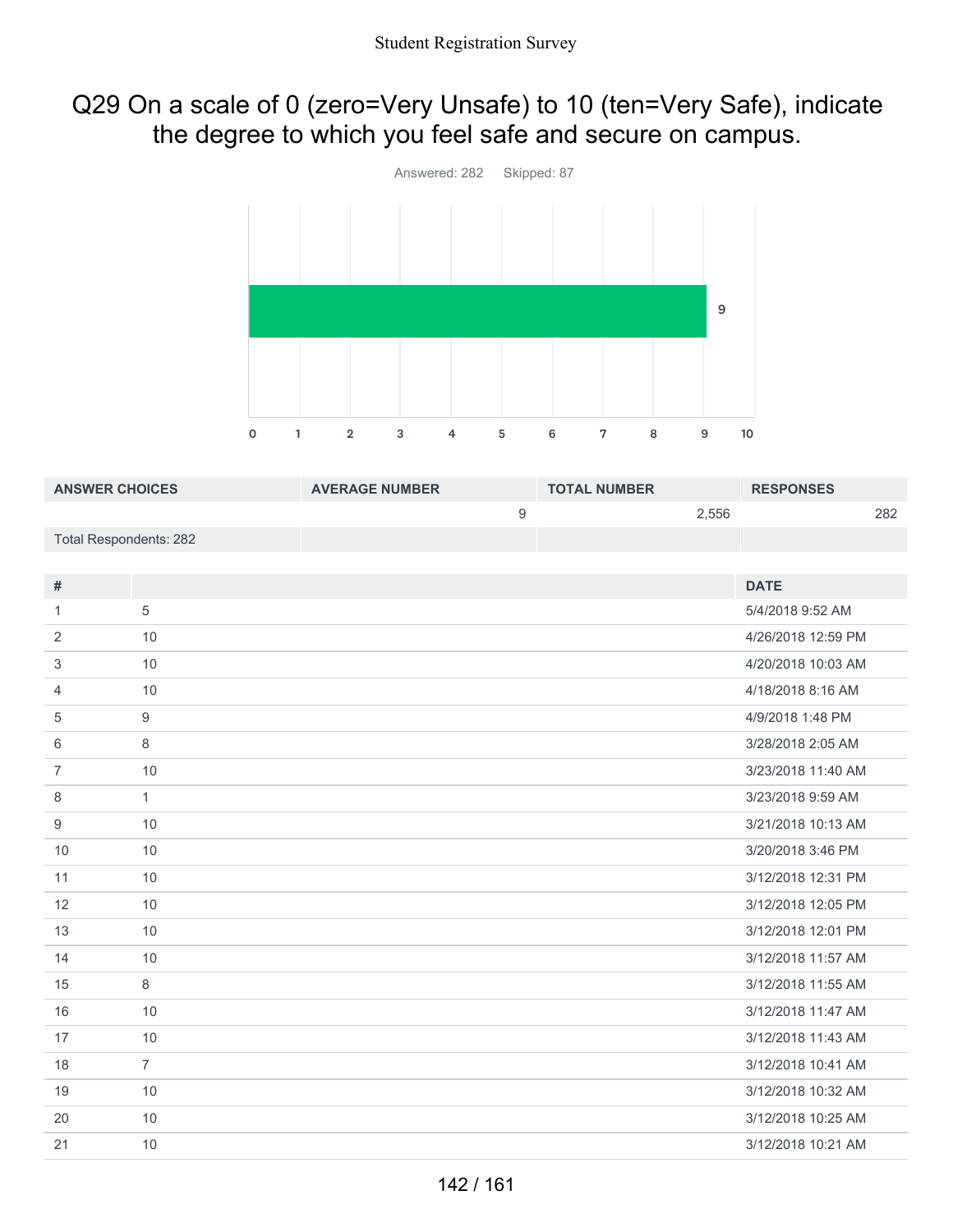| 22 | 10               | 3/12/2018 10:04 AM |
|----|------------------|--------------------|
| 23 | 10               | 3/12/2018 9:11 AM  |
| 24 | 10               | 3/12/2018 9:09 AM  |
| 25 | 10               | 3/9/2018 4:19 PM   |
| 26 | 10               | 3/9/2018 2:23 PM   |
| 27 | 10               | 3/9/2018 1:59 PM   |
| 28 | 10               | 3/9/2018 1:49 PM   |
| 29 | 10               | 3/9/2018 1:38 PM   |
| 30 | 10               | 3/9/2018 12:55 PM  |
| 31 | 10               | 3/9/2018 11:44 AM  |
| 32 | 10               | 3/9/2018 11:35 AM  |
| 33 | 10               | 3/9/2018 10:51 AM  |
| 34 | 10               | 3/9/2018 10:45 AM  |
| 35 | 9                | 3/9/2018 10:42 AM  |
| 36 | 10               | 3/9/2018 10:36 AM  |
| 37 | 10               | 3/9/2018 10:33 AM  |
| 38 | $\boldsymbol{9}$ | 3/9/2018 10:30 AM  |
| 39 | 10               | 3/9/2018 10:28 AM  |
| 40 | 10               | 3/9/2018 9:45 AM   |
| 41 | 10               | 3/9/2018 9:38 AM   |
| 42 | 5                | 3/9/2018 9:29 AM   |
| 43 | 10               | 3/9/2018 9:22 AM   |
| 44 | 8                | 3/9/2018 9:19 AM   |
| 45 | 10               | 3/8/2018 4:36 PM   |
| 46 | 10               | 3/8/2018 4:31 PM   |
| 47 | 10               | 3/8/2018 4:11 PM   |
| 48 | 10               | 3/8/2018 4:08 PM   |
| 49 | 8                | 3/8/2018 4:04 PM   |
| 50 | 10               | 3/8/2018 3:48 PM   |
| 51 | 10               | 3/8/2018 3:44 PM   |
| 52 | 10               | 3/8/2018 3:40 PM   |
| 53 | 10               | 3/8/2018 3:17 PM   |
| 54 | 5                | 3/8/2018 3:14 PM   |
| 55 | 10               | 3/8/2018 3:04 PM   |
| 56 | 10               | 3/8/2018 2:56 PM   |
| 57 | 10               | 3/8/2018 2:41 PM   |
| 58 | 10               | 3/8/2018 2:37 PM   |
| 59 | $\mathbf 0$      | 3/8/2018 2:32 PM   |
| 60 | 10               | 3/8/2018 2:22 PM   |
| 61 | 10               | 3/8/2018 2:19 PM   |
| 62 | 10               | 3/8/2018 2:10 PM   |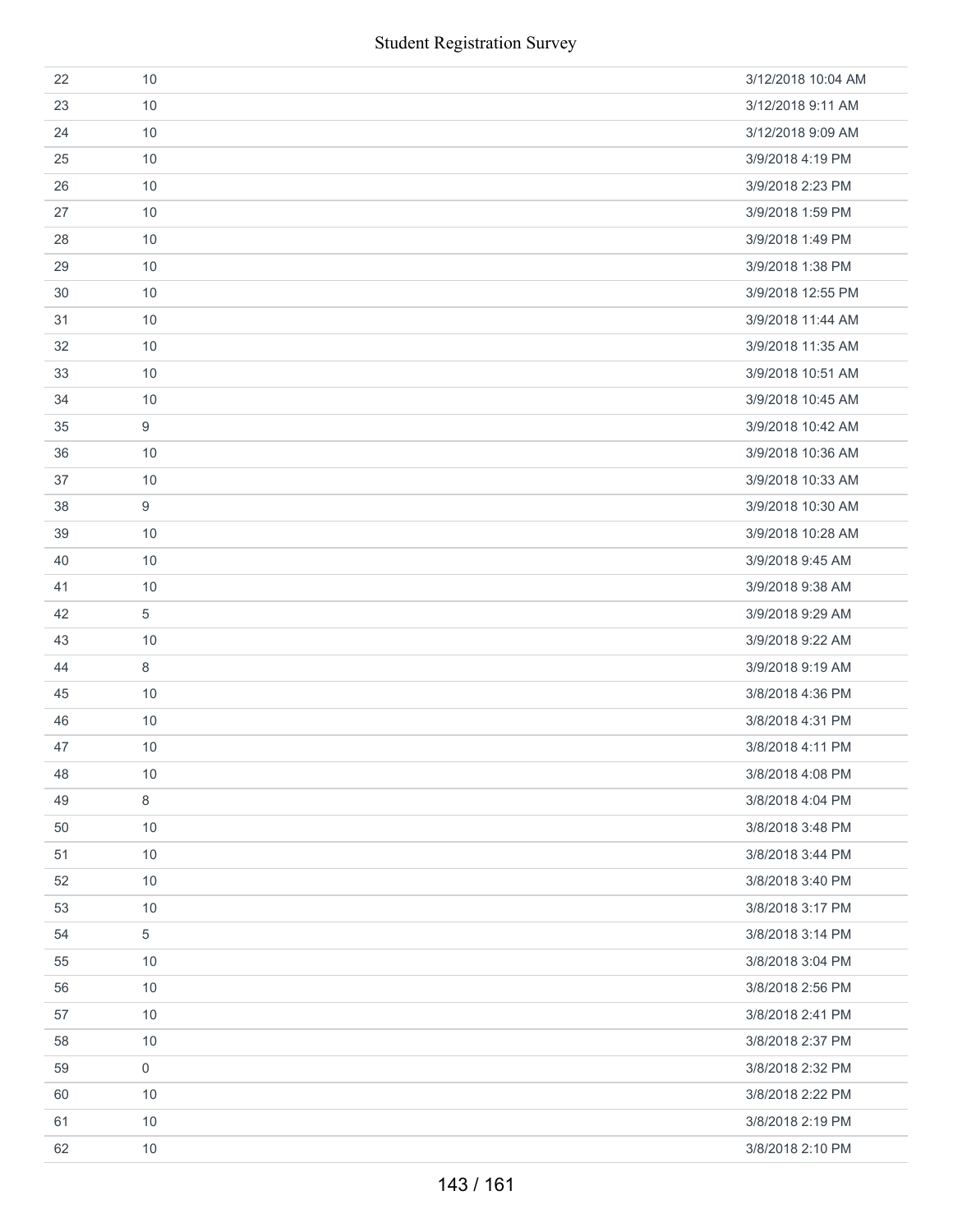|     | <b>Student Registration Survey</b> |                   |
|-----|------------------------------------|-------------------|
| 63  | 10                                 | 3/8/2018 1:44 PM  |
| 64  | 10                                 | 3/8/2018 1:40 PM  |
| 65  | 10                                 | 3/8/2018 1:34 PM  |
| 66  | 10                                 | 3/8/2018 1:31 PM  |
| 67  | 10                                 | 3/8/2018 1:29 PM  |
| 68  | 10                                 | 3/8/2018 1:25 PM  |
| 69  | 8                                  | 3/8/2018 11:15 AM |
| 70  | 10                                 | 3/8/2018 10:47 AM |
| 71  | 10                                 | 3/8/2018 10:42 AM |
| 72  | 10                                 | 3/8/2018 10:36 AM |
| 73  | 10                                 | 3/8/2018 10:26 AM |
| 74  | 10                                 | 3/8/2018 10:23 AM |
| 75  | 5                                  | 3/8/2018 10:05 AM |
| 76  | 10                                 | 3/8/2018 10:02 AM |
| 77  | 10                                 | 3/8/2018 9:58 AM  |
| 78  | 10                                 | 3/7/2018 4:04 PM  |
| 79  | 10                                 | 3/7/2018 3:07 PM  |
| 80  | 10                                 | 3/7/2018 3:00 PM  |
| 81  | 10                                 | 3/7/2018 2:48 PM  |
| 82  | 10                                 | 3/7/2018 2:35 PM  |
| 83  | 10                                 | 3/7/2018 2:17 PM  |
| 84  | 10                                 | 3/7/2018 2:06 PM  |
| 85  | 10                                 | 3/7/2018 2:02 PM  |
| 86  | 10                                 | 3/7/2018 1:55 PM  |
| 87  | 10                                 | 3/7/2018 1:52 PM  |
| 88  | 10                                 | 3/7/2018 1:48 PM  |
| 89  | 10                                 | 3/7/2018 1:42 PM  |
| 90  | 10                                 | 3/7/2018 1:40 PM  |
| 91  | 10                                 | 3/7/2018 1:14 PM  |
| 92  | 10                                 | 3/7/2018 11:35 AM |
| 93  | $\mathbf 0$                        | 3/7/2018 11:28 AM |
| 94  | 10                                 | 3/7/2018 11:12 AM |
| 95  | 5                                  | 3/7/2018 10:50 AM |
| 96  | 10                                 | 3/7/2018 10:15 AM |
| 97  | 10                                 | 3/7/2018 10:09 AM |
| 98  | 9                                  | 3/7/2018 9:49 AM  |
| 99  | 8                                  | 3/7/2018 9:45 AM  |
| 100 | 10                                 | 3/7/2018 9:33 AM  |
| 101 | 10                                 | 3/7/2018 9:24 AM  |
| 102 | 8                                  | 3/7/2018 9:17 AM  |
| 103 | 10                                 | 3/7/2018 9:11 AM  |
|     | 144 / 161                          |                   |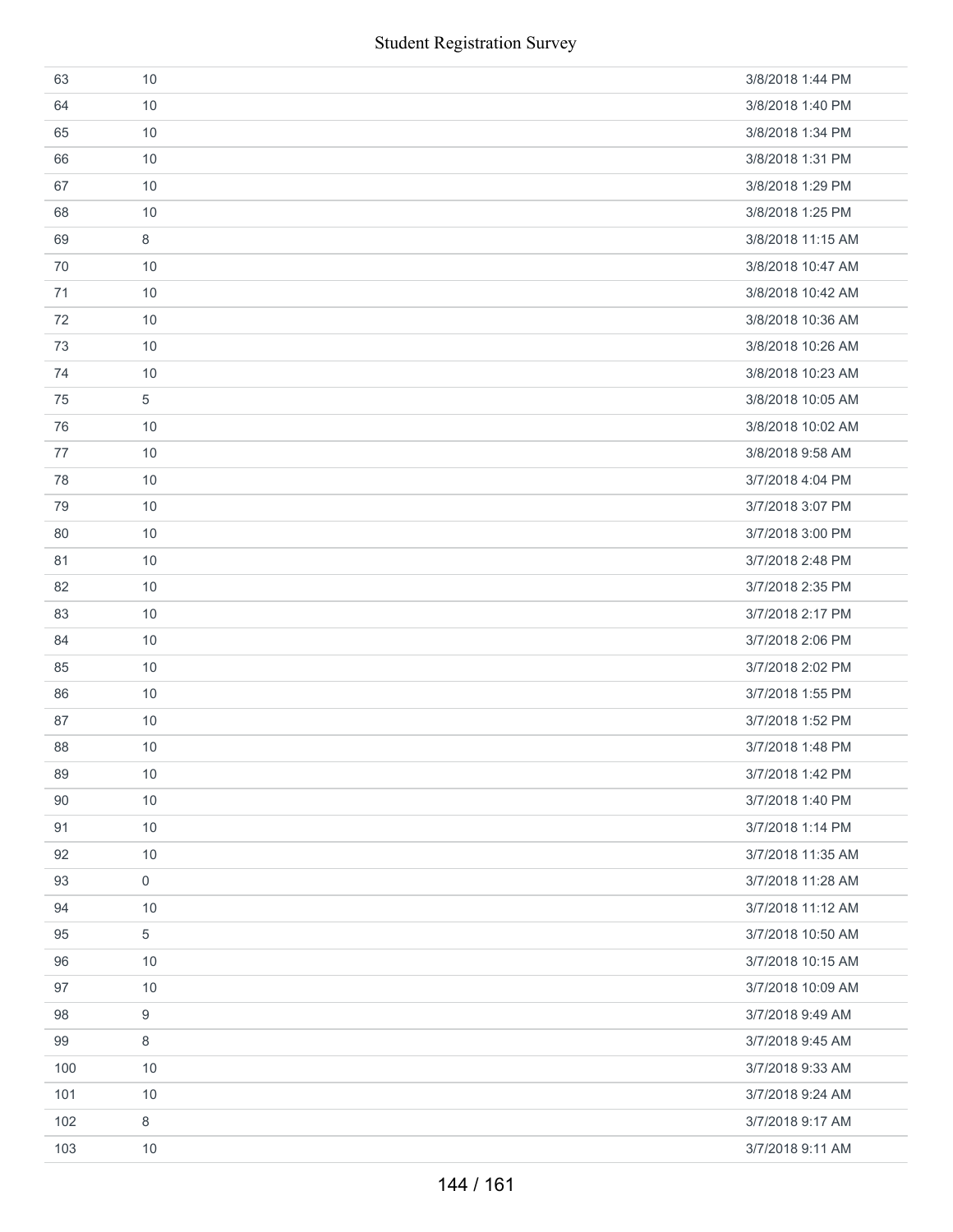| 104 | 10             | 3/6/2018 3:11 PM   |
|-----|----------------|--------------------|
| 105 | 10             | 3/6/2018 1:51 PM   |
| 106 | 10             | 3/6/2018 1:06 PM   |
| 107 | 4              | 3/6/2018 10:20 AM  |
| 108 | 8              | 3/6/2018 10:16 AM  |
| 109 | 10             | 3/5/2018 2:24 PM   |
| 110 | 10             | 3/5/2018 1:43 PM   |
| 111 | 10             | 3/5/2018 10:06 AM  |
| 112 | 10             | 3/5/2018 9:42 AM   |
| 113 | 10             | 3/5/2018 9:03 AM   |
| 114 | 8              | 3/5/2018 8:58 AM   |
| 115 | 10             | 3/2/2018 4:02 PM   |
| 116 | 10             | 3/2/2018 3:50 PM   |
| 117 | 10             | 3/2/2018 3:05 PM   |
| 118 | 10             | 3/2/2018 2:09 PM   |
| 119 | 10             | 3/2/2018 10:25 AM  |
| 120 | 10             | 3/2/2018 10:11 AM  |
| 121 | 10             | 3/2/2018 9:45 AM   |
| 122 | 10             | 3/2/2018 9:34 AM   |
| 123 | 10             | 3/1/2018 1:34 PM   |
| 124 | 10             | 3/1/2018 11:48 AM  |
| 125 | 10             | 3/1/2018 11:30 AM  |
| 126 | 10             | 3/1/2018 10:52 AM  |
| 127 | 10             | 3/1/2018 10:37 AM  |
| 128 | 9              | 3/1/2018 10:31 AM  |
| 129 | 10             | 3/1/2018 10:19 AM  |
| 130 | 10             | 3/1/2018 9:55 AM   |
| 131 | 10             | 3/1/2018 9:42 AM   |
| 132 | 10             | 3/1/2018 9:28 AM   |
| 133 | 10             | 2/28/2018 4:36 PM  |
| 134 | 10             | 2/28/2018 4:12 PM  |
| 135 | 10             | 2/28/2018 4:08 PM  |
| 136 | 10             | 2/28/2018 3:48 PM  |
| 137 | 10             | 2/28/2018 3:30 PM  |
| 138 | 10             | 2/28/2018 3:05 PM  |
| 139 | 5              | 2/28/2018 1:53 PM  |
| 140 | 10             | 2/28/2018 1:41 PM  |
| 141 | 9              | 2/28/2018 11:14 AM |
| 142 | $\mathfrak{S}$ | 2/14/2018 11:02 AM |
| 143 | 10             | 2/9/2018 3:05 PM   |
| 144 | 5              | 2/8/2018 10:47 AM  |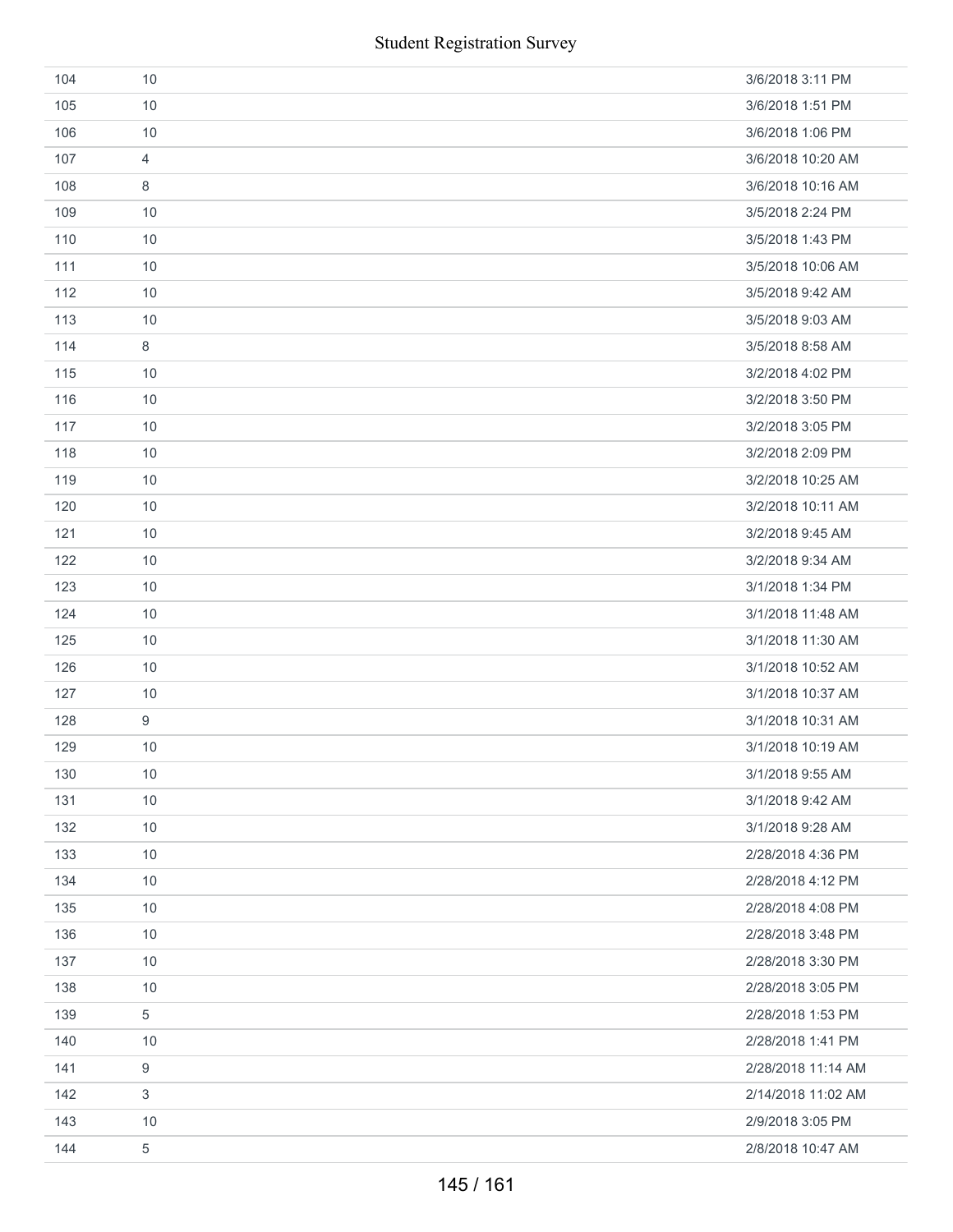| 145 | 10                  | 2/1/2018 2:13 PM   |
|-----|---------------------|--------------------|
| 146 | 10                  | 1/30/2018 11:46 AM |
| 147 | $\boldsymbol{9}$    | 1/29/2018 12:54 PM |
| 148 | $\overline{7}$      | 1/26/2018 8:32 AM  |
| 149 | $\mathfrak{S}$      | 1/25/2018 1:44 PM  |
| 150 | 10                  | 1/23/2018 1:56 PM  |
| 151 | 10                  | 1/19/2018 6:30 PM  |
| 152 | 10                  | 1/19/2018 6:28 PM  |
| 153 | $\boldsymbol{9}$    | 1/19/2018 6:21 PM  |
| 154 | 9                   | 1/19/2018 6:18 PM  |
| 155 | 10                  | 1/19/2018 6:12 PM  |
| 156 | $\sqrt{5}$          | 1/19/2018 6:07 PM  |
| 157 | 10                  | 1/19/2018 5:58 PM  |
| 158 | 8                   | 1/18/2018 2:54 PM  |
| 159 | 6                   | 1/17/2018 9:23 AM  |
| 160 | 10                  | 1/16/2018 6:53 PM  |
| 161 | $\,$ 5 $\,$         | 1/16/2018 6:46 PM  |
| 162 | 10                  | 1/16/2018 6:20 PM  |
| 163 | 10                  | 1/16/2018 6:18 PM  |
| 164 | 10                  | 1/16/2018 6:10 PM  |
| 165 | 10                  | 1/16/2018 6:08 PM  |
| 166 | 10                  | 1/16/2018 6:02 PM  |
| 167 | 10                  | 1/16/2018 5:59 PM  |
| 168 | 10                  | 1/16/2018 5:54 PM  |
| 169 | 10                  | 1/16/2018 5:53 PM  |
| 170 | $\mathsf{O}\xspace$ | 1/16/2018 5:46 PM  |
| 171 | 10                  | 1/16/2018 5:20 PM  |
| 172 | $\,8\,$             | 1/16/2018 11:11 AM |
| 173 | 10                  | 1/16/2018 7:39 AM  |
| 174 | 10                  | 1/12/2018 6:16 PM  |
| 175 | 10                  | 1/12/2018 6:14 PM  |
| 176 | 10                  | 1/12/2018 6:10 PM  |
| 177 | 10                  | 1/12/2018 6:06 PM  |
| 178 | $\mathbf{1}$        | 1/12/2018 6:04 PM  |
| 179 | 10                  | 1/12/2018 6:00 PM  |
| 180 | 10                  | 1/12/2018 5:59 PM  |
| 181 | 10                  | 1/12/2018 5:56 PM  |
| 182 | 10                  | 1/12/2018 5:54 PM  |
| 183 | $\,8\,$             | 1/12/2018 5:51 PM  |
| 184 | 10                  | 1/11/2018 7:03 PM  |
| 185 | 10                  | 1/11/2018 6:59 PM  |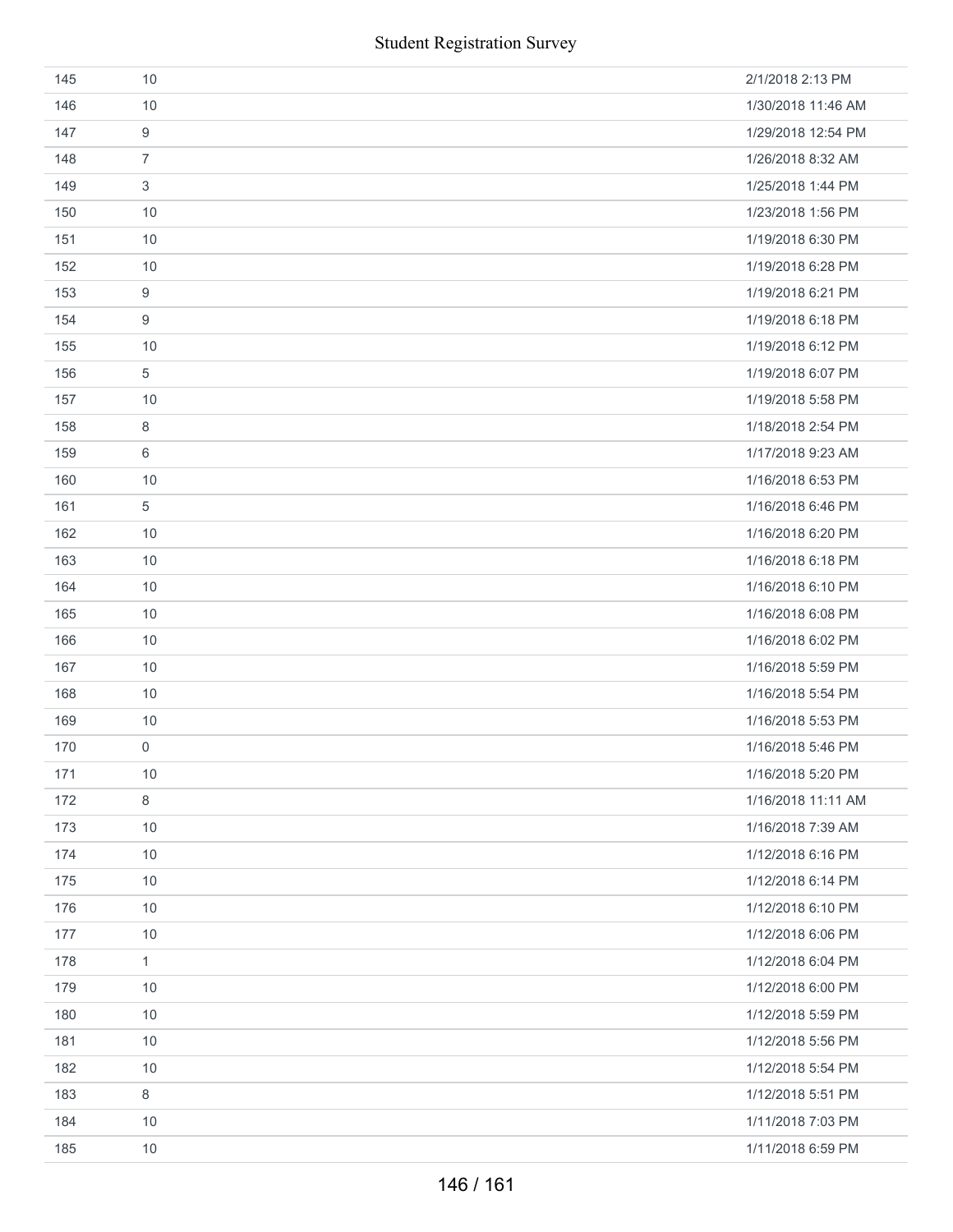|     | <b>Student Registration Survey</b> |                    |
|-----|------------------------------------|--------------------|
| 186 | 10                                 | 1/11/2018 6:56 PM  |
| 187 | 10                                 | 1/11/2018 6:52 PM  |
| 188 | 10                                 | 1/11/2018 6:50 PM  |
| 189 | 10                                 | 1/11/2018 5:56 PM  |
| 190 | 10                                 | 1/11/2018 5:45 PM  |
| 191 | $\boldsymbol{9}$                   | 1/11/2018 5:38 PM  |
| 192 | 10                                 | 1/11/2018 5:34 PM  |
| 193 | 10                                 | 1/11/2018 5:30 PM  |
| 194 | 6                                  | 1/11/2018 5:27 PM  |
| 195 | 10                                 | 1/11/2018 5:24 PM  |
| 196 | 10                                 | 1/11/2018 5:22 PM  |
| 197 | 9                                  | 1/11/2018 11:55 AM |
| 198 | 10                                 | 1/11/2018 11:45 AM |
| 199 | $\,8\,$                            | 1/11/2018 11:44 AM |
| 200 | $\mathbf 0$                        | 1/11/2018 11:42 AM |
| 201 | 10                                 | 1/11/2018 11:40 AM |
| 202 | 10                                 | 1/11/2018 11:38 AM |
| 203 | 8                                  | 1/11/2018 11:37 AM |
| 204 | 10                                 | 1/11/2018 11:35 AM |
| 205 | 10                                 | 1/11/2018 11:33 AM |
| 206 | $\,8\,$                            | 1/10/2018 3:40 PM  |
| 207 | 8                                  | 1/10/2018 3:39 PM  |
| 208 | 10                                 | 1/10/2018 3:37 PM  |
| 209 | $\,6\,$                            | 1/10/2018 3:35 PM  |
| 210 | 8                                  | 1/10/2018 3:34 PM  |
| 211 | 10                                 | 1/10/2018 3:32 PM  |
| 212 | 10                                 | 1/10/2018 3:27 PM  |
| 213 | 5                                  | 1/10/2018 3:26 PM  |
| 214 | 9                                  | 1/10/2018 3:24 PM  |
| 215 | $\overline{7}$                     | 1/10/2018 3:22 PM  |
| 216 | $10$                               | 1/10/2018 3:21 PM  |
| 217 | 10                                 | 1/10/2018 3:19 PM  |
| 218 | 10                                 | 1/10/2018 3:17 PM  |
| 219 | 10                                 | 1/10/2018 3:16 PM  |
| 220 | 9                                  | 1/10/2018 3:01 PM  |
| 221 | 10                                 | 1/10/2018 2:53 PM  |
| 222 | $\overline{7}$                     | 1/10/2018 2:52 PM  |
| 223 | 10                                 | 1/10/2018 2:49 PM  |
| 224 | 10                                 | 1/10/2018 2:48 PM  |
| 225 | 10                                 | 1/10/2018 2:47 PM  |
| 226 | 10                                 | 1/10/2018 2:45 PM  |
|     | 147 / 161                          |                    |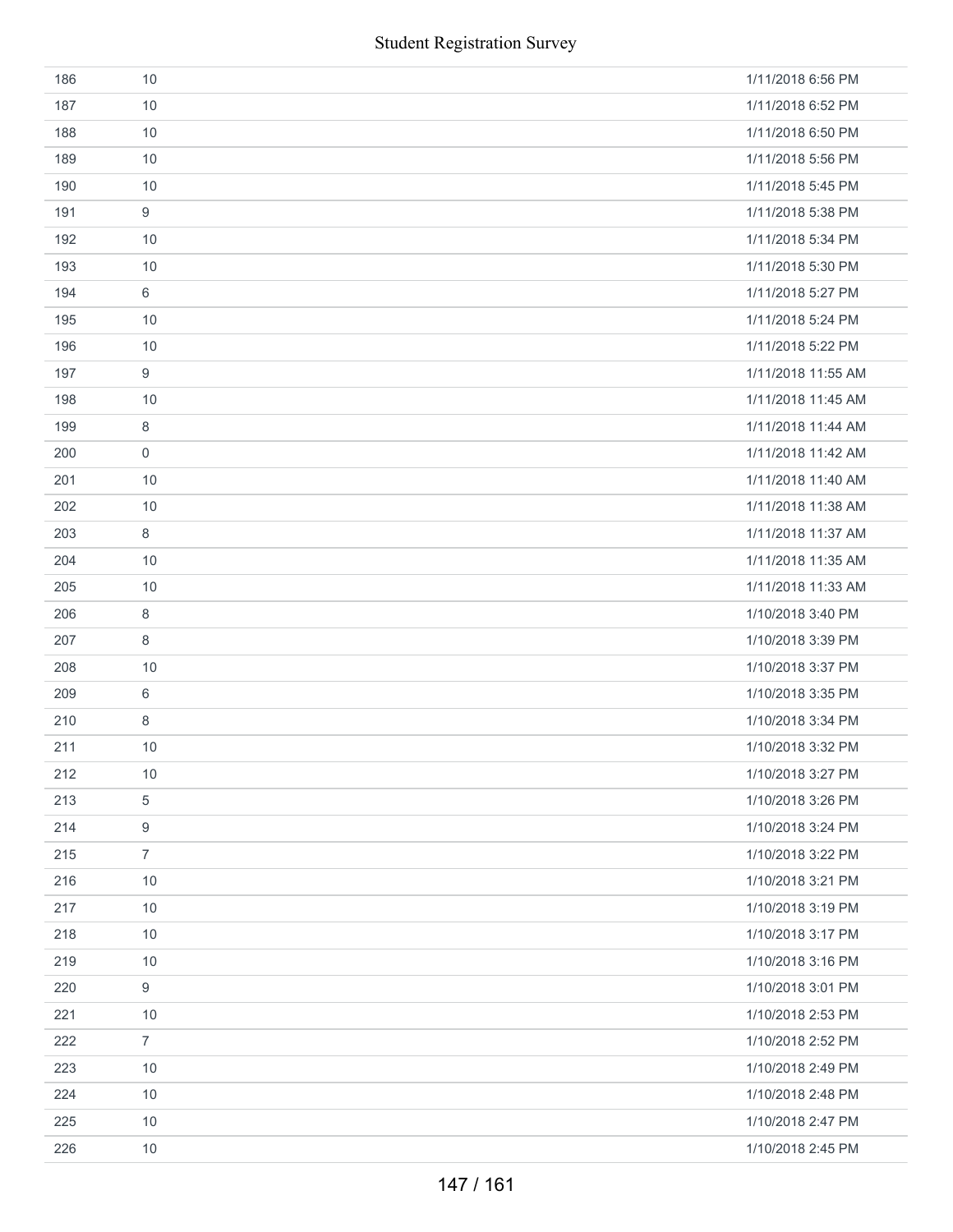| 227 | 5    | 1/10/2018 2:40 PM  |
|-----|------|--------------------|
| 228 | 10   | 1/10/2018 2:34 PM  |
| 229 | 10   | 1/10/2018 2:33 PM  |
| 230 | 10   | 1/10/2018 2:31 PM  |
| 231 | 10   | 1/10/2018 2:19 PM  |
| 232 | 10   | 1/10/2018 2:17 PM  |
| 233 | 10   | 1/10/2018 2:16 PM  |
| 234 | 5    | 1/10/2018 2:15 PM  |
| 235 | 10   | 1/10/2018 2:13 PM  |
| 236 | 10   | 1/10/2018 2:11 PM  |
| 237 | 10   | 1/10/2018 2:09 PM  |
| 238 | 5    | 1/10/2018 1:05 PM  |
| 239 | 10   | 1/10/2018 1:03 PM  |
| 240 | 10   | 1/10/2018 1:00 PM  |
| 241 | 10   | 1/10/2018 12:57 PM |
| 242 | 10   | 1/10/2018 12:56 PM |
| 243 | 10   | 1/10/2018 12:51 PM |
| 244 | 10   | 1/10/2018 12:48 PM |
| 245 | 10   | 1/10/2018 12:34 PM |
| 246 | 10   | 1/10/2018 12:32 PM |
| 247 | 10   | 1/10/2018 12:28 PM |
| 248 | 8    | 1/10/2018 12:24 PM |
| 249 | 10   | 1/10/2018 12:22 PM |
| 250 | 10   | 1/10/2018 12:19 PM |
| 251 | 10   | 1/10/2018 12:18 PM |
| 252 | 10   | 1/10/2018 12:14 PM |
| 253 | 10   | 1/10/2018 12:10 PM |
| 254 | 10   | 1/10/2018 12:05 PM |
| 255 | $10$ | 1/10/2018 12:02 PM |
| 256 | 10   | 1/10/2018 11:58 AM |
| 257 | 10   | 1/10/2018 11:55 AM |
| 258 | 10   | 1/10/2018 11:50 AM |
| 259 | 9    | 1/10/2018 11:12 AM |
| 260 | 10   | 1/10/2018 11:09 AM |
| 261 | 10   | 1/10/2018 11:01 AM |
| 262 | 10   | 1/10/2018 10:59 AM |
| 263 | 10   | 1/10/2018 10:56 AM |
| 264 | 10   | 1/10/2018 10:53 AM |
| 265 | 8    | 1/10/2018 10:50 AM |
| 266 | 10   | 1/10/2018 10:42 AM |
| 267 | 3    | 12/17/2017 4:49 PM |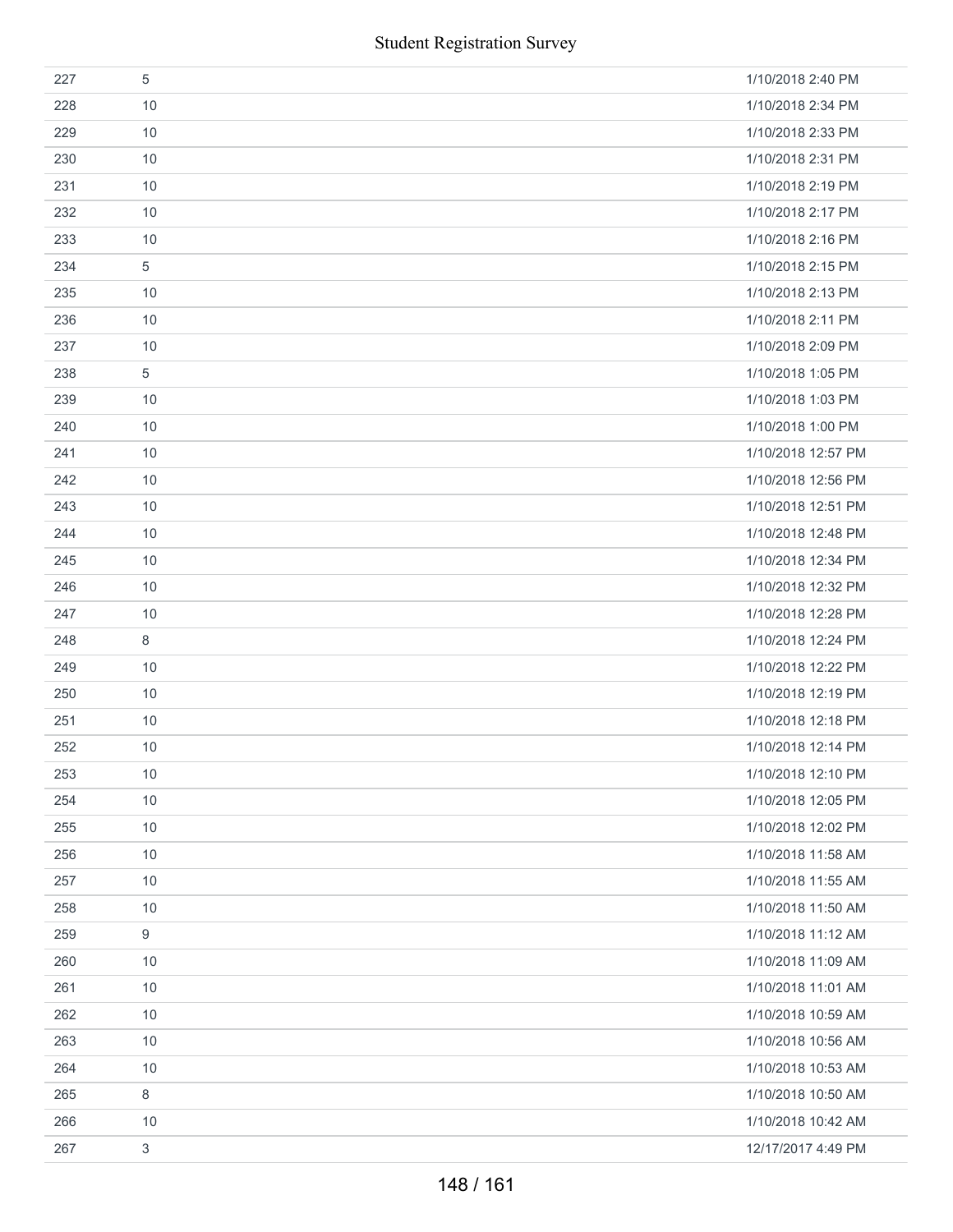| 268 | $\overline{7}$ | 12/10/2017 7:55 PM  |
|-----|----------------|---------------------|
| 269 | 5              | 12/6/2017 9:27 AM   |
| 270 | 10             | 11/22/2017 3:52 PM  |
| 271 | 10             | 11/22/2017 3:33 PM  |
| 272 | $\overline{7}$ | 11/20/2017 12:55 PM |
| 273 | 8              | 11/17/2017 3:25 PM  |
| 274 | 10             | 11/17/2017 9:12 AM  |
| 275 | $\overline{4}$ | 11/15/2017 2:40 PM  |
| 276 | 10             | 11/10/2017 11:15 AM |
| 277 | $\overline{5}$ | 11/9/2017 2:42 AM   |
| 278 | 9              | 11/5/2017 10:51 PM  |
| 279 | $\overline{5}$ | 11/5/2017 8:58 AM   |
| 280 | $\overline{7}$ | 11/2/2017 9:07 AM   |
| 281 | $\overline{5}$ | 11/1/2017 3:58 PM   |
| 282 | 10             | 11/1/2017 3:39 PM   |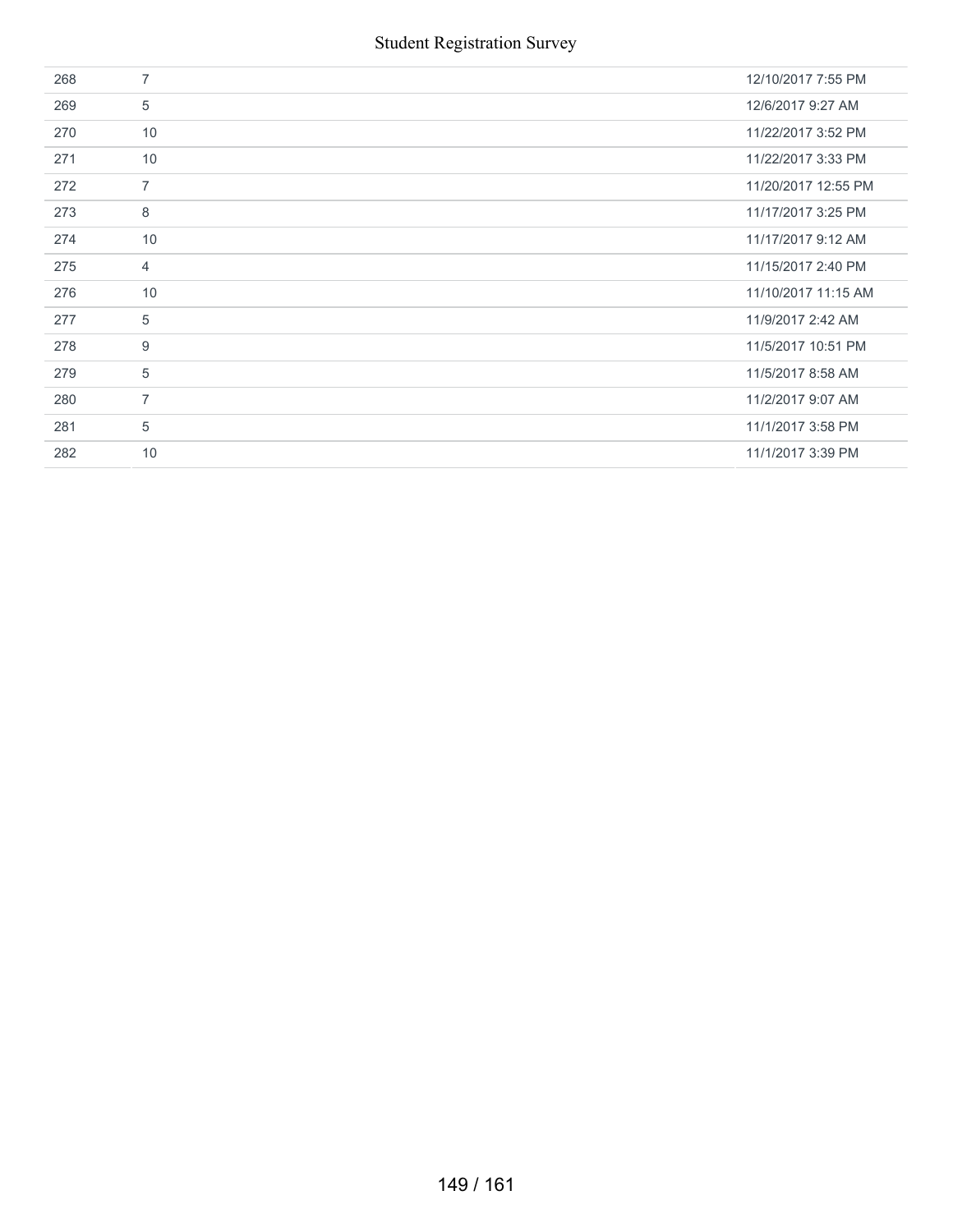# Q30 Why did you decide to enroll at the College of Micronesia-FSM? (Please write down your comments below)

Answered: 262 Skipped: 107

| #  | <b>RESPONSES</b>                                                                                                                                     | <b>DATE</b>        |
|----|------------------------------------------------------------------------------------------------------------------------------------------------------|--------------------|
| 1  | So i can have a happy life in the future                                                                                                             | 4/26/2018 12:59 PM |
| 2  | To learn more about the school                                                                                                                       | 4/20/2018 10:03 AM |
| 3  | To finish up all my credits                                                                                                                          | 4/18/2018 8:16 AM  |
| 4  | no comment                                                                                                                                           | 4/9/2018 1:48 PM   |
| 5  | I want to prepare myself first, from the low level to the highest before I start considering studying<br>abroad.                                     | 3/28/2018 2:05 AM  |
| 6  | It is the only College on the island where it is near my family.                                                                                     | 3/23/2018 11:40 AM |
| 7  | to have better life                                                                                                                                  | 3/23/2018 9:59 AM  |
| 8  | I know that it is the best institution that can help me complete my education and I can also get my<br>degrees in a very helpful way in this campus. | 3/21/2018 10:13 AM |
| 9  | I need my BA Degree                                                                                                                                  | 3/20/2018 3:46 PM  |
| 10 | Because I heard and think that it's good for me to achieve and help my families in future. Also it's<br>good to learn in COM FSM.                    | 3/12/2018 12:31 PM |
| 11 | I want to graduated                                                                                                                                  | 3/12/2018 12:05 PM |
| 12 | To fulfill my future.                                                                                                                                | 3/12/2018 12:01 PM |
| 13 | because I want to graduate here in COM-FSM and earn my degree.                                                                                       | 3/12/2018 11:57 AM |
| 14 | For second degree                                                                                                                                    | 3/12/2018 11:55 AM |
| 15 | Because it is good and located near my community.                                                                                                    | 3/12/2018 11:47 AM |
| 16 | I want to reached my career and wanted to further my education to achieve successful.                                                                | 3/12/2018 11:43 AM |
| 17 | I decided to enroll the college of Micronesia FSM to enlarge or to further my education.                                                             | 3/12/2018 10:41 AM |
| 18 | To learn more and to continued my education.                                                                                                         | 3/12/2018 10:32 AM |
| 19 | Because I was a student of pohnpei campus                                                                                                            | 3/12/2018 10:25 AM |
| 20 | So I could graduate and get my degree program.                                                                                                       | 3/12/2018 10:21 AM |
| 21 | I want to enroll at the college of Micronesia in order to learn and achieve my goal in order to help<br>my family.                                   | 3/12/2018 10:04 AM |
| 22 | Because it is the Best learning center.                                                                                                              | 3/12/2018 9:11 AM  |
| 23 | To learn more in school and to improve my skills.                                                                                                    | 3/12/2018 9:09 AM  |
| 24 | To further my education                                                                                                                              | 3/9/2018 4:19 PM   |
| 25 | I decided to enroll at the college of Micronesia-FSM in order to further my knowledge and skills,<br>and also to get my AA degree                    | 3/9/2018 2:23 PM   |
| 26 | So I could acknowledge and enroll other colleges                                                                                                     | 3/9/2018 1:59 PM   |
| 27 | because to complete my education                                                                                                                     | 3/9/2018 1:49 PM   |
| 28 | To support our island to go higher.                                                                                                                  | 3/9/2018 1:38 PM   |
| 29 | No comment                                                                                                                                           | 3/9/2018 12:55 PM  |
| 30 | because it is the right one to support me for my future and every skills.                                                                            | 3/9/2018 11:44 AM  |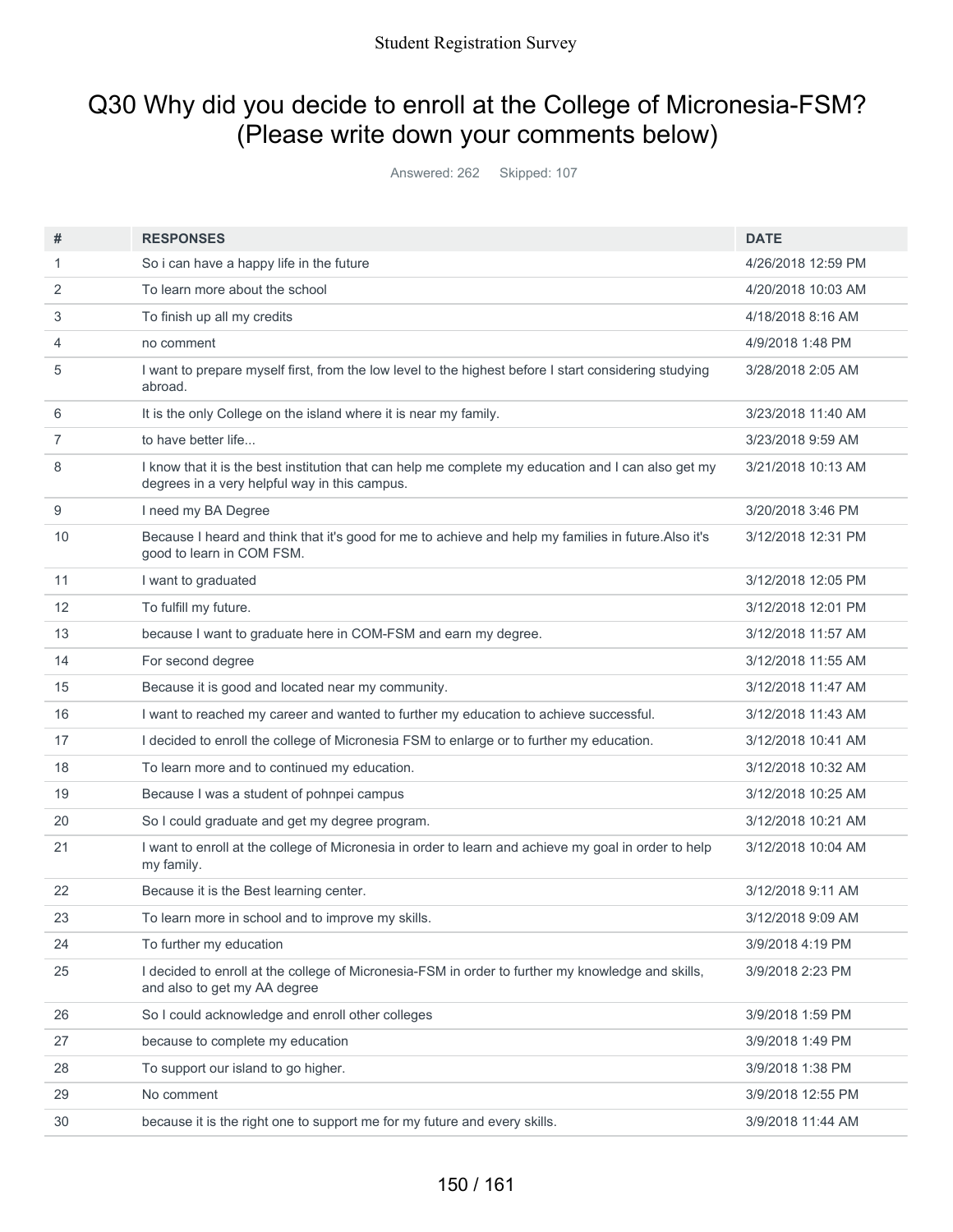| 31 | I decided to enroll in this school ever since I was in highschool because I want to further my<br>education from the college which is in my homeland. | 3/9/2018 11:35 AM |
|----|-------------------------------------------------------------------------------------------------------------------------------------------------------|-------------------|
| 32 | TO accomplish my education.                                                                                                                           | 3/9/2018 11:11 AM |
| 33 | To complete educate and have a good life                                                                                                              | 3/9/2018 11:09 AM |
| 34 | because I want to reach my future goal                                                                                                                | 3/9/2018 10:51 AM |
| 35 | to achieve my goal                                                                                                                                    | 3/9/2018 10:45 AM |
| 36 | It is the easiest place for me to enroll                                                                                                              | 3/9/2018 10:42 AM |
| 37 | To have a Bette future                                                                                                                                | 3/9/2018 10:36 AM |
| 38 | No comment                                                                                                                                            | 3/9/2018 10:33 AM |
| 39 | No Comment                                                                                                                                            | 3/9/2018 10:30 AM |
| 40 | To get a degree.                                                                                                                                      | 3/9/2018 10:28 AM |
| 41 | Because it is helpful, AND TO GET DEGREE                                                                                                              | 3/9/2018 9:45 AM  |
| 42 | To advance my knowledge inorder to move on by attending college outside by pursuing my future.                                                        | 3/9/2018 9:38 AM  |
| 43 | family insisted                                                                                                                                       | 3/9/2018 9:29 AM  |
| 44 | because I am an FSM citizen and I want to enroll in COM-FSM                                                                                           | 3/9/2018 9:27 AM  |
| 45 | To learn and be educated                                                                                                                              | 3/9/2018 9:22 AM  |
| 46 | To earn my AS degree and forward my education abroad.                                                                                                 | 3/9/2018 9:19 AM  |
| 47 | need to complet my degree                                                                                                                             | 3/9/2018 9:14 AM  |
| 48 | It is better to experience this college first.                                                                                                        | 3/8/2018 4:36 PM  |
| 49 | To have a better future                                                                                                                               | 3/8/2018 4:31 PM  |
| 50 | because I really need to finish my education.                                                                                                         | 3/8/2018 4:11 PM  |
| 51 | complete these courses.                                                                                                                               | 3/8/2018 4:08 PM  |
| 52 | To complete my education                                                                                                                              | 3/8/2018 4:04 PM  |
| 53 | To further my education                                                                                                                               | 3/8/2018 3:48 PM  |
| 54 | Because COM is the only college in FSM, which any students can enroll to further their education.                                                     | 3/8/2018 3:44 PM  |
| 55 | Because COM is the only way for us to get in better like or college is the best way.                                                                  | 3/8/2018 3:40 PM  |
| 56 | to gain more knowledge and to try to get a degree.                                                                                                    | 3/8/2018 3:36 PM  |
| 57 | to reach my goal                                                                                                                                      | 3/8/2018 3:17 PM  |
| 58 | TO GRADUATE AND FIND A JOB AND GET MARRIED                                                                                                            | 3/8/2018 3:14 PM  |
| 59 | Place of oirgion                                                                                                                                      | 3/8/2018 3:04 PM  |
| 60 | To complete my education and get a degree                                                                                                             | 3/8/2018 2:56 PM  |
| 61 | <b>Be Smart</b>                                                                                                                                       | 3/8/2018 2:37 PM  |
| 62 | To find a job in future.                                                                                                                              | 3/8/2018 2:27 PM  |
| 63 | stepping stone before heading to university                                                                                                           | 3/8/2018 2:22 PM  |
| 64 | I decided to continue on my career.                                                                                                                   | 3/8/2018 2:19 PM  |
| 65 | Easy for me as a micronesian                                                                                                                          | 3/8/2018 2:10 PM  |
| 66 | because I want to finish my education and find a job                                                                                                  | 3/8/2018 1:44 PM  |
| 67 | To expand my learning skills                                                                                                                          | 3/8/2018 1:40 PM  |
| 68 | I'm trying to complete my school and also get graduated from college                                                                                  | 3/8/2018 1:34 PM  |
| 69 | To reach my goal                                                                                                                                      | 3/8/2018 1:31 PM  |
| 70 | I want to improve my skills                                                                                                                           | 3/8/2018 1:25 PM  |
|    |                                                                                                                                                       |                   |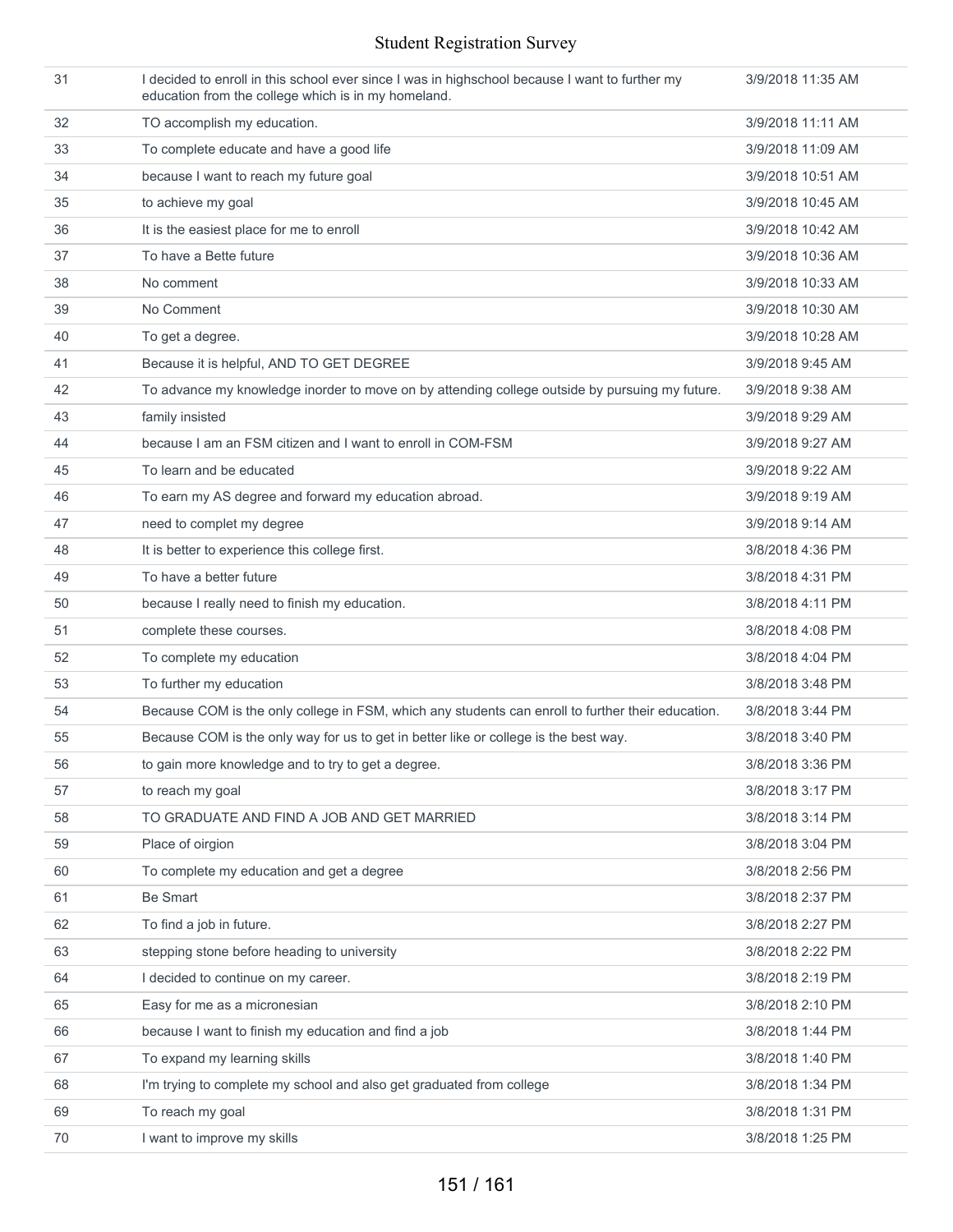| 71  | To further the knowledge and my education.                                                                                               | 3/8/2018 11:15 AM |
|-----|------------------------------------------------------------------------------------------------------------------------------------------|-------------------|
| 72  | Cuz its near and also good for me to learn from my friends.                                                                              | 3/8/2018 10:47 AM |
| 73  | because I want to get my degree                                                                                                          | 3/8/2018 10:42 AM |
| 74  | Because, the everything.                                                                                                                 | 3/8/2018 10:36 AM |
| 75  | no                                                                                                                                       | 3/8/2018 10:26 AM |
| 76  | To finish my education and attend to other universities                                                                                  | 3/8/2018 10:23 AM |
| 77  | to gain knowledge to provide or make me more skillful                                                                                    | 3/8/2018 10:05 AM |
| 78  | N/A                                                                                                                                      | 3/8/2018 10:02 AM |
| 79  | To complete my education and pass all my classes.                                                                                        | 3/8/2018 9:58 AM  |
| 80  | Gain more knowledge & achieve goals                                                                                                      | 3/7/2018 4:04 PM  |
| 81  | To finish up my education.                                                                                                               | 3/7/2018 3:07 PM  |
| 82  | To improve and enhance my skills/knowledge.                                                                                              | 3/7/2018 3:00 PM  |
| 83  | Because I want to have a good future and a better life.                                                                                  | 3/7/2018 2:48 PM  |
| 84  | because I have a goal and I really want to reach it.                                                                                     | 3/7/2018 2:35 PM  |
| 85  | To improve my skills and knowledge and many others.                                                                                      | 3/7/2018 2:24 PM  |
| 86  | It's best if I start from the bottom to top or from one step to another. So enrolling at COM will help a<br>lot for my start in college. | 3/7/2018 2:17 PM  |
| 87  | To finish up                                                                                                                             | 3/7/2018 2:06 PM  |
| 88  | Because I needed.                                                                                                                        | 3/7/2018 2:02 PM  |
| 89  | To finish all my credits and enroll in other major and to get my degree                                                                  | 3/7/2018 1:55 PM  |
| 90  | Because its much closer for me                                                                                                           | 3/7/2018 1:48 PM  |
| 91  | I wanted to success even more.                                                                                                           | 3/7/2018 1:42 PM  |
| 92  | Its a good college.                                                                                                                      | 3/7/2018 1:40 PM  |
| 93  | I find what best for me                                                                                                                  | 3/7/2018 1:14 PM  |
| 94  | Because I want to have a better life one day.                                                                                            | 3/7/2018 11:35 AM |
| 95  | To learn gain knowledge                                                                                                                  | 3/7/2018 11:28 AM |
| 96  | Closer to my house,                                                                                                                      | 3/7/2018 11:12 AM |
| 97  | Because I want to help my family                                                                                                         | 3/7/2018 10:58 AM |
| 98  | COM is the easy one to get in.                                                                                                           | 3/7/2018 10:50 AM |
| 99  | Because this is where I want to attend college                                                                                           | 3/7/2018 10:15 AM |
| 100 | To gain more knowledge                                                                                                                   | 3/7/2018 10:09 AM |
| 101 | Because it is where most of my family members attend before. In addition, it is close to home                                            | 3/7/2018 9:49 AM  |
| 102 | Cause, I'm from Micronesia and I just want to stay in Micronesia                                                                         | 3/7/2018 9:45 AM  |
| 103 | because I need some experience before attending the university                                                                           | 3/7/2018 9:17 AM  |
| 104 | To complete my major                                                                                                                     | 3/7/2018 9:11 AM  |
| 105 | Convinience                                                                                                                              | 3/6/2018 3:11 PM  |
| 106 | To convience                                                                                                                             | 3/6/2018 1:51 PM  |
| 107 | Help with family                                                                                                                         | 3/6/2018 1:15 PM  |
| 108 | To complete my education.                                                                                                                | 3/6/2018 1:06 PM  |
| 109 | To achieve my goal                                                                                                                       | 3/6/2018 1:00 PM  |
| 110 | because I want                                                                                                                           | 3/6/2018 10:16 AM |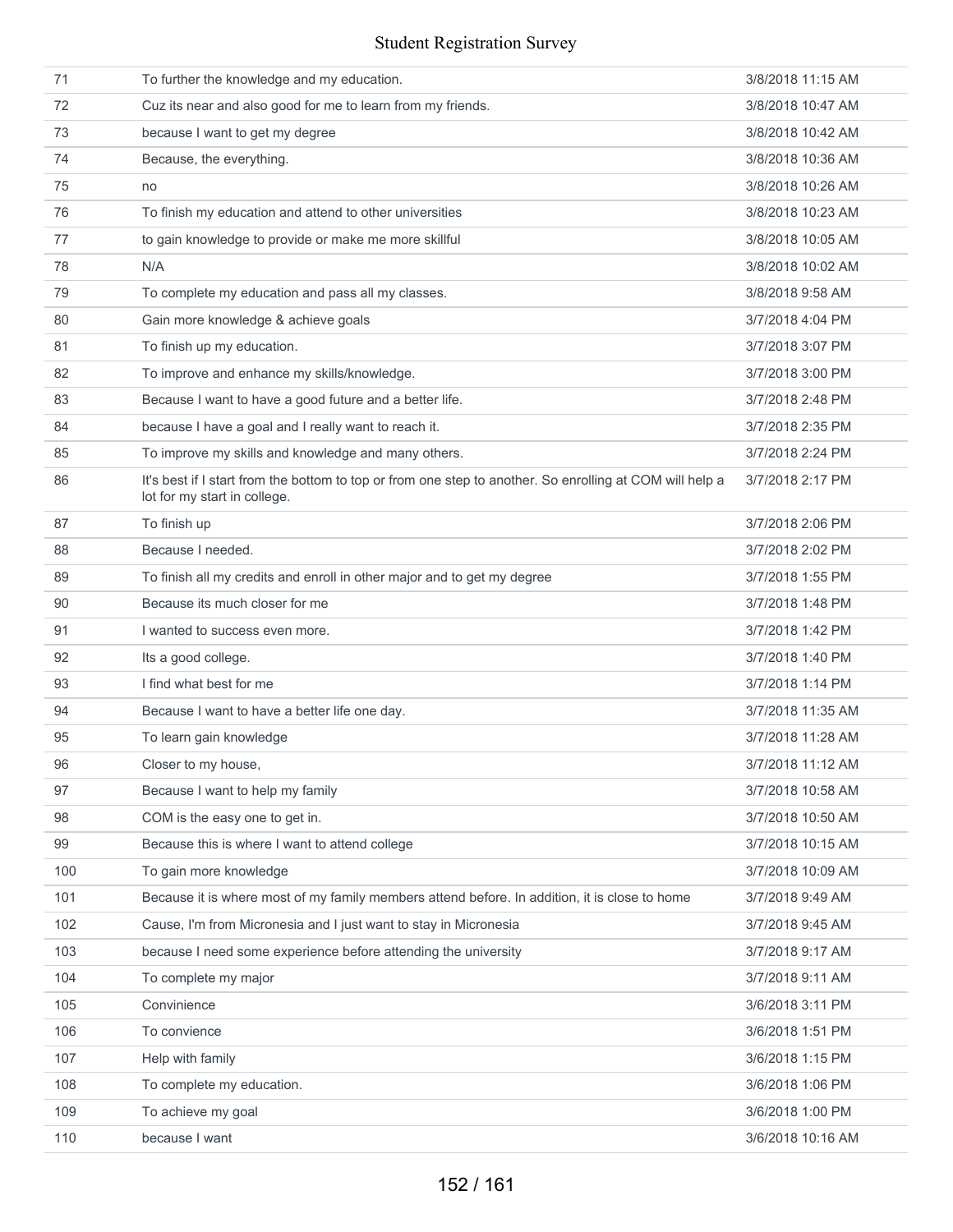| 111 | I decided to enroll the pell grant at com.                                                                                                                 | 3/5/2018 2:24 PM   |
|-----|------------------------------------------------------------------------------------------------------------------------------------------------------------|--------------------|
| 112 | Just so I won't leave the island                                                                                                                           | 3/5/2018 1:43 PM   |
| 113 | To finish up my education for a better future.                                                                                                             | 3/5/2018 10:06 AM  |
| 114 | To further my education                                                                                                                                    | 3/5/2018 9:42 AM   |
| 115 | Because <i>i</i> want to                                                                                                                                   | 3/5/2018 9:03 AM   |
| 116 | N/A                                                                                                                                                        | 3/5/2018 8:58 AM   |
| 117 | So that I can make better grade and graduate                                                                                                               | 3/2/2018 4:02 PM   |
| 118 | Because I want to learn more and to complete my education and prepare for the next generation.                                                             | 3/2/2018 3:54 PM   |
| 119 | To get my goal.                                                                                                                                            | 3/2/2018 3:50 PM   |
| 120 | I had no choice                                                                                                                                            | 3/2/2018 3:00 PM   |
| 121 | Is because I need education.                                                                                                                               | 3/2/2018 2:09 PM   |
| 122 | Cause it is one of the best college in Micronesia.                                                                                                         | 3/2/2018 9:45 AM   |
| 123 | because it is very important                                                                                                                               | 3/2/2018 9:34 AM   |
| 124 | because, I want to complete my education in pohnpei.                                                                                                       | 3/1/2018 1:34 PM   |
| 125 | to complete my education and get my degree also, to find a job for me.                                                                                     | 3/1/2018 11:48 AM  |
| 126 | To finish my goal                                                                                                                                          | 3/1/2018 11:30 AM  |
| 127 | Because it is the only college on this island.                                                                                                             | 3/1/2018 10:52 AM  |
| 128 | Because I want to continue my education and I want to take my major.                                                                                       | 3/1/2018 10:37 AM  |
| 129 | Because I had no choice.                                                                                                                                   | 3/1/2018 10:31 AM  |
| 130 | Because it is close and is easily accessed                                                                                                                 | 3/1/2018 9:55 AM   |
| 131 | It closer to home, and most of all to learn.                                                                                                               | 3/1/2018 9:42 AM   |
| 132 | for achievement                                                                                                                                            | 3/1/2018 9:28 AM   |
| 133 | To complete my Education                                                                                                                                   | 2/28/2018 4:12 PM  |
| 134 | for the family                                                                                                                                             | 2/28/2018 4:08 PM  |
| 135 | To complete my education                                                                                                                                   | 2/28/2018 3:48 PM  |
| 136 | to further my knowledge.                                                                                                                                   | 2/28/2018 3:30 PM  |
| 137 | Because I just want to complete my education for good                                                                                                      | 2/28/2018 3:05 PM  |
| 138 | It's the only college on pohnpei. common sense!                                                                                                            | 2/28/2018 1:53 PM  |
| 139 | Because this is my last semester.                                                                                                                          | 2/28/2018 1:41 PM  |
| 140 | To complete my education                                                                                                                                   | 2/28/2018 11:14 AM |
| 141 | Because it's close to where I live and I also love this school                                                                                             | 2/28/2018 11:03 AM |
| 142 | to enroll to learn about business                                                                                                                          | 2/14/2018 11:02 AM |
| 143 | to learn more, extend my knowledges and skills so i can find a job                                                                                         | 2/9/2018 3:05 PM   |
| 144 | easy access                                                                                                                                                | 2/8/2018 10:47 AM  |
| 145 | A good starts for my future and schools abroad                                                                                                             | 2/1/2018 2:13 PM   |
| 146 | I want to get my degree and start contributing to society.                                                                                                 | 1/30/2018 11:46 AM |
| 147 | To pursue my educational career.                                                                                                                           | 1/29/2018 12:54 PM |
| 148 | because it close to my places and it is the college that i pass the entrance test to enroll in. in<br>addition, it is very good because it really flexible | 1/26/2018 8:32 AM  |
| 149 | Because I wanted to finish my education so that I can get my degree.                                                                                       | 1/19/2018 6:30 PM  |
| 150 | I really wanted to continue but it not easy because my pell grant was stop.                                                                                | 1/19/2018 6:28 PM  |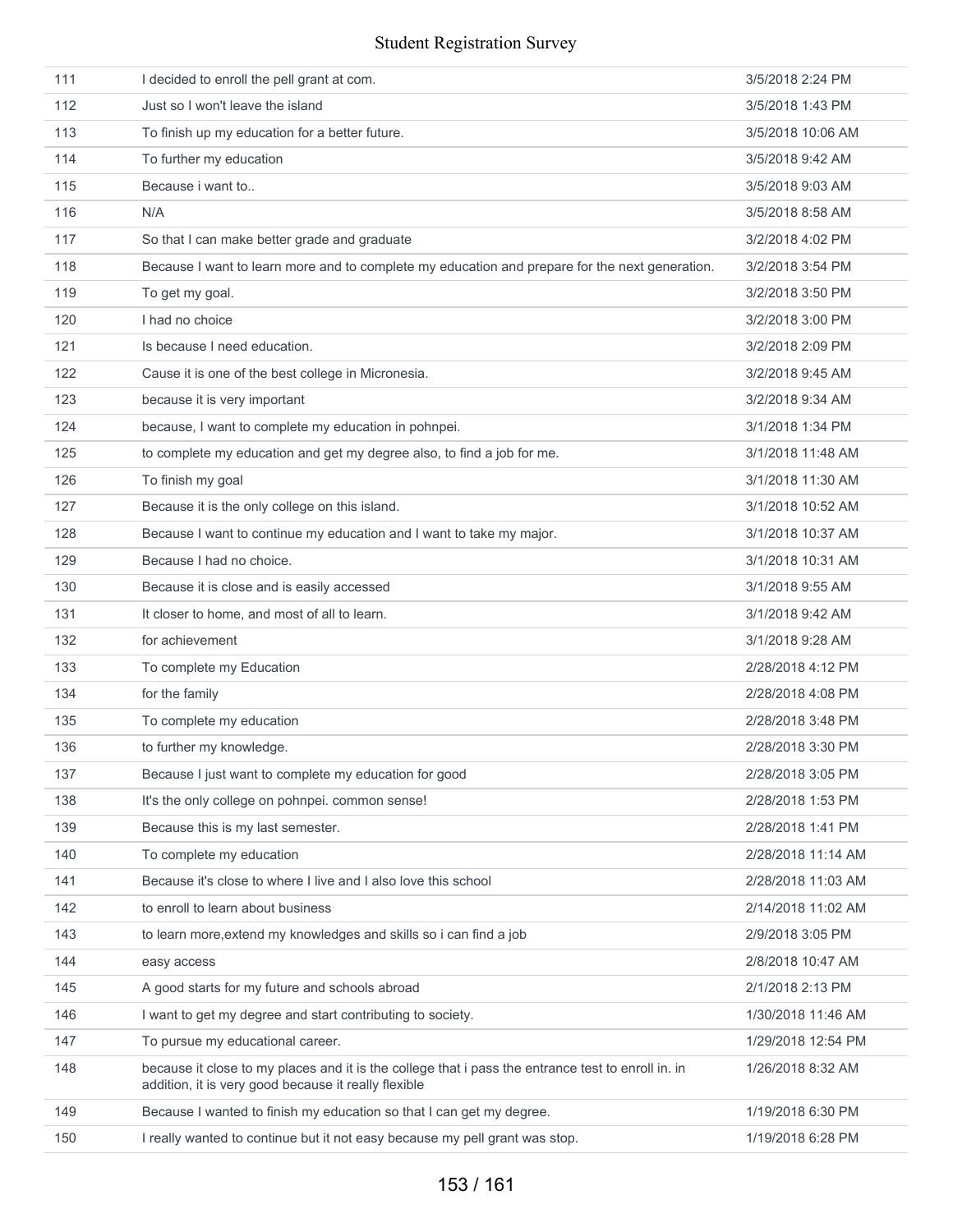| 151 | Because of my major I wanna achieve.                                                                                                        | 1/19/2018 6:27 PM  |
|-----|---------------------------------------------------------------------------------------------------------------------------------------------|--------------------|
| 152 | To have a better life in the future.                                                                                                        | 1/19/2018 6:24 PM  |
| 153 | Because I like to found my major here at home island.                                                                                       | 1/19/2018 6:21 PM  |
| 154 | I decided to enroll here so I can be more focused.                                                                                          | 1/19/2018 6:18 PM  |
| 155 | Because I get my degree.                                                                                                                    | 1/19/2018 6:12 PM  |
| 156 | To learn more and understand more about school. I also want to help the COM in everything.                                                  | 1/19/2018 6:09 PM  |
| 157 | It is my college that is why I decide to attend it.                                                                                         | 1/19/2018 6:07 PM  |
| 158 | I decided to enroll at COM-FSM Because I want to learn more about my study and I really like<br>COM FSM.                                    | 1/19/2018 6:02 PM  |
| 159 | Because I like this school and its great!                                                                                                   | 1/19/2018 6:00 PM  |
| 160 | To get my degree and continue my education or learning skills.                                                                              | 1/19/2018 5:58 PM  |
| 161 | Because it is the Best School!                                                                                                              | 1/16/2018 6:53 PM  |
| 162 | Because I want to learn more about Teacher Prep.                                                                                            | 1/16/2018 6:50 PM  |
| 163 | It is close to my home.                                                                                                                     | 1/16/2018 6:46 PM  |
| 164 | Helpful                                                                                                                                     | 1/16/2018 6:20 PM  |
| 165 | <b>NONE</b>                                                                                                                                 | 1/16/2018 6:15 PM  |
| 166 | Because I prefer COM-FSM rather than CCPI.                                                                                                  | 1/16/2018 6:08 PM  |
| 167 | It's Badass:)                                                                                                                               | 1/16/2018 5:46 PM  |
| 168 | Because this the best college in Chuuk State.                                                                                               | 1/16/2018 5:33 PM  |
| 169 | Because it was the best of all the colleges.                                                                                                | 1/16/2018 5:28 PM  |
| 170 | because it is easier to attend since it's in Chuuk.                                                                                         | 1/16/2018 5:20 PM  |
| 171 | because i want to finish my school.                                                                                                         | 1/16/2018 11:11 AM |
| 172 | because this is my place and why should i go attend other colleges or universities when i have<br>one. Plus COM FSM is the best             | 1/16/2018 7:39 AM  |
| 173 | My mom told me.                                                                                                                             | 1/12/2018 6:16 PM  |
| 174 | Because I love COM                                                                                                                          | 1/12/2018 6:14 PM  |
| 175 | Because I want to continue my education and I want to take my degree so that I would be able to<br>find my job to help my parents.          | 1/12/2018 6:10 PM  |
| 176 | It's the only college in Chuuk.                                                                                                             | 1/12/2018 6:04 PM  |
| 177 | None                                                                                                                                        | 1/12/2018 6:02 PM  |
| 178 | because I like to support my family.                                                                                                        | 1/12/2018 6:00 PM  |
| 179 | Because I want to enrolll the classes are require for my major.                                                                             | 1/12/2018 5:56 PM  |
| 180 | because I want to learn more and finish my learning.                                                                                        | 1/12/2018 5:51 PM  |
| 181 | Because I want to continue.                                                                                                                 | 1/11/2018 7:03 PM  |
| 182 | I want to receive my degree here.                                                                                                           | 1/11/2018 6:56 PM  |
| 183 | want to continue with my education.                                                                                                         | 1/11/2018 6:52 PM  |
| 184 | To learn more about the requirements for my major.                                                                                          | 1/11/2018 6:50 PM  |
| 185 | Because I want to finish.                                                                                                                   | 1/11/2018 5:56 PM  |
| 186 | Because I know that this school is a school very useful school to reach our goals.                                                          | 1/11/2018 5:45 PM  |
| 187 | The reason why I enroll at the College of Micronesia because at CCPI I didn't get any credits. I<br>waste alot of time at CCPI for nothing. | 1/11/2018 5:41 PM  |
| 188 | close to home, has health programs.                                                                                                         | 1/11/2018 5:38 PM  |
|     |                                                                                                                                             |                    |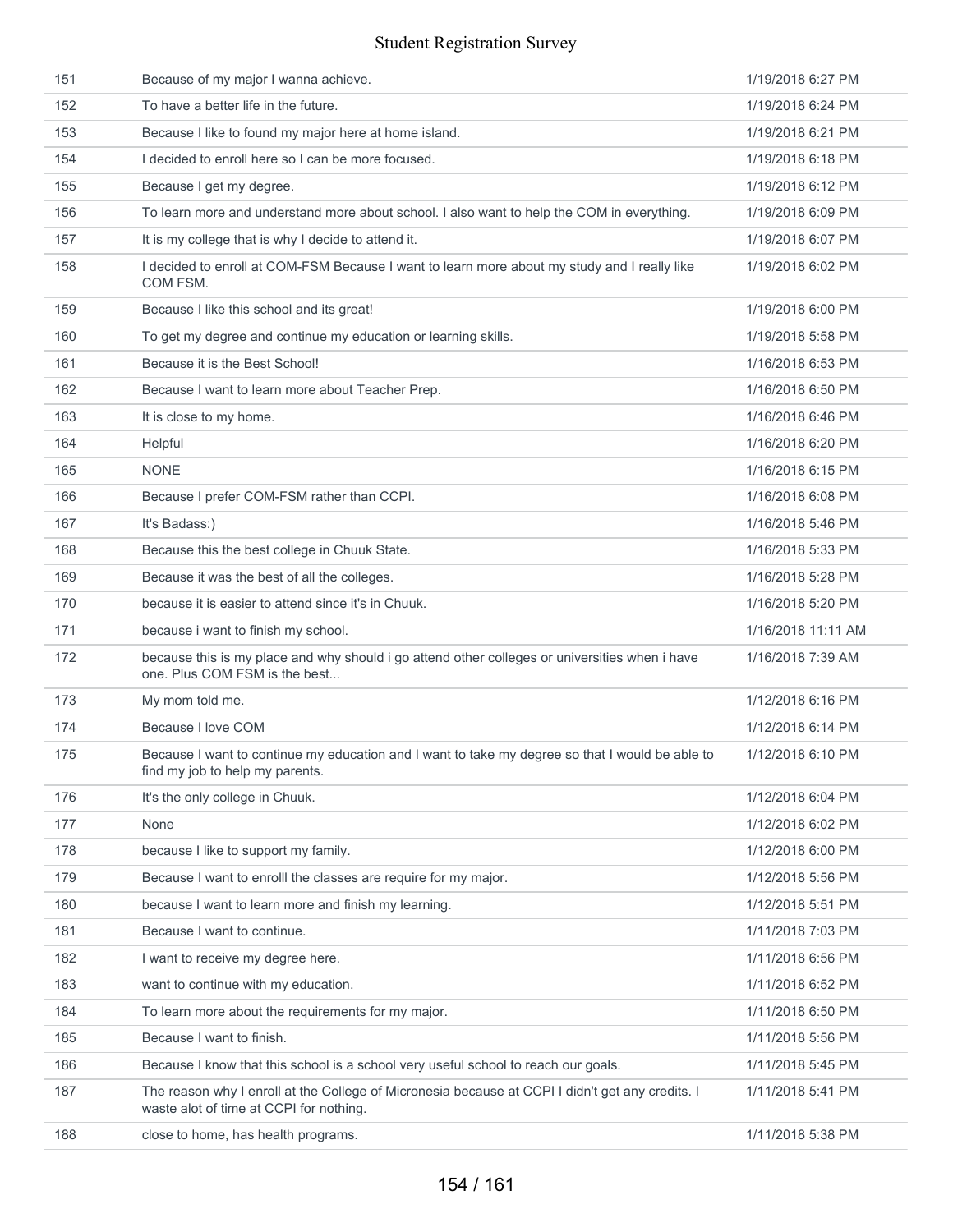| 189 | Because I wanted to take nursing.                                 | 1/11/2018 5:34 PM  |
|-----|-------------------------------------------------------------------|--------------------|
| 190 | To learn and laugh with them homies.                              | 1/11/2018 5:30 PM  |
| 191 | Because I don't wanna go to other colleges from the other places. | 1/11/2018 5:27 PM  |
| 192 | To graduate                                                       | 1/11/2018 12:03 PM |
| 193 | To learn                                                          | 1/11/2018 11:55 AM |
| 194 | Close to home                                                     | 1/11/2018 11:45 AM |
| 195 | The only college in FSM                                           | 1/11/2018 11:44 AM |
| 196 | To graduate                                                       | 1/11/2018 11:40 AM |
| 197 | To learn                                                          | 1/11/2018 11:38 AM |
| 198 | The only college in FSM                                           | 1/11/2018 11:35 AM |
| 199 | Closer to home                                                    | 1/11/2018 11:33 AM |
| 200 | To graduate                                                       | 1/10/2018 3:39 PM  |
| 201 | Closer to home                                                    | 1/10/2018 3:37 PM  |
| 202 | Pursue my career                                                  | 1/10/2018 3:34 PM  |
| 203 | Further my education                                              | 1/10/2018 3:32 PM  |
| 204 | Further education                                                 | 1/10/2018 3:27 PM  |
| 205 | Better environment and good people                                | 1/10/2018 3:26 PM  |
| 206 | Closer to home                                                    | 1/10/2018 3:24 PM  |
| 207 | To graduate                                                       | 1/10/2018 3:22 PM  |
| 208 | To get a job                                                      | 1/10/2018 3:21 PM  |
| 209 | Closer to home                                                    | 1/10/2018 3:01 PM  |
| 210 | To learn                                                          | 1/10/2018 2:53 PM  |
| 211 | To graduate                                                       | 1/10/2018 2:52 PM  |
| 212 | Counseling                                                        | 1/10/2018 2:49 PM  |
| 213 | To graduate                                                       | 1/10/2018 2:47 PM  |
| 214 | To be educated                                                    | 1/10/2018 2:45 PM  |
| 215 | Start small and dream big                                         | 1/10/2018 2:40 PM  |
| 216 | To graduate                                                       | 1/10/2018 2:34 PM  |
| 217 | Closer to home                                                    | 1/10/2018 2:33 PM  |
| 218 | So I can succeed                                                  | 1/10/2018 2:31 PM  |
| 219 | Further my education                                              | 1/10/2018 2:19 PM  |
| 220 | To get a degree and get a job                                     | 1/10/2018 2:17 PM  |
| 221 | Just to further my education                                      | 1/10/2018 2:15 PM  |
| 222 | Enrolling at the college was the only option for me               | 1/10/2018 2:13 PM  |
| 223 | Because it's closer to home                                       | 1/10/2018 2:11 PM  |
| 224 | Easiest place to attend                                           | 1/10/2018 2:09 PM  |
| 225 | why not                                                           | 1/10/2018 1:05 PM  |
| 226 | Because I want to fulfill my dream                                | 1/10/2018 1:03 PM  |
| 227 | continue my education                                             | 1/10/2018 1:00 PM  |
| 228 | To improve or retake classes                                      | 1/10/2018 12:51 PM |
| 229 | To learn more and to prepare for the future                       | 1/10/2018 12:48 PM |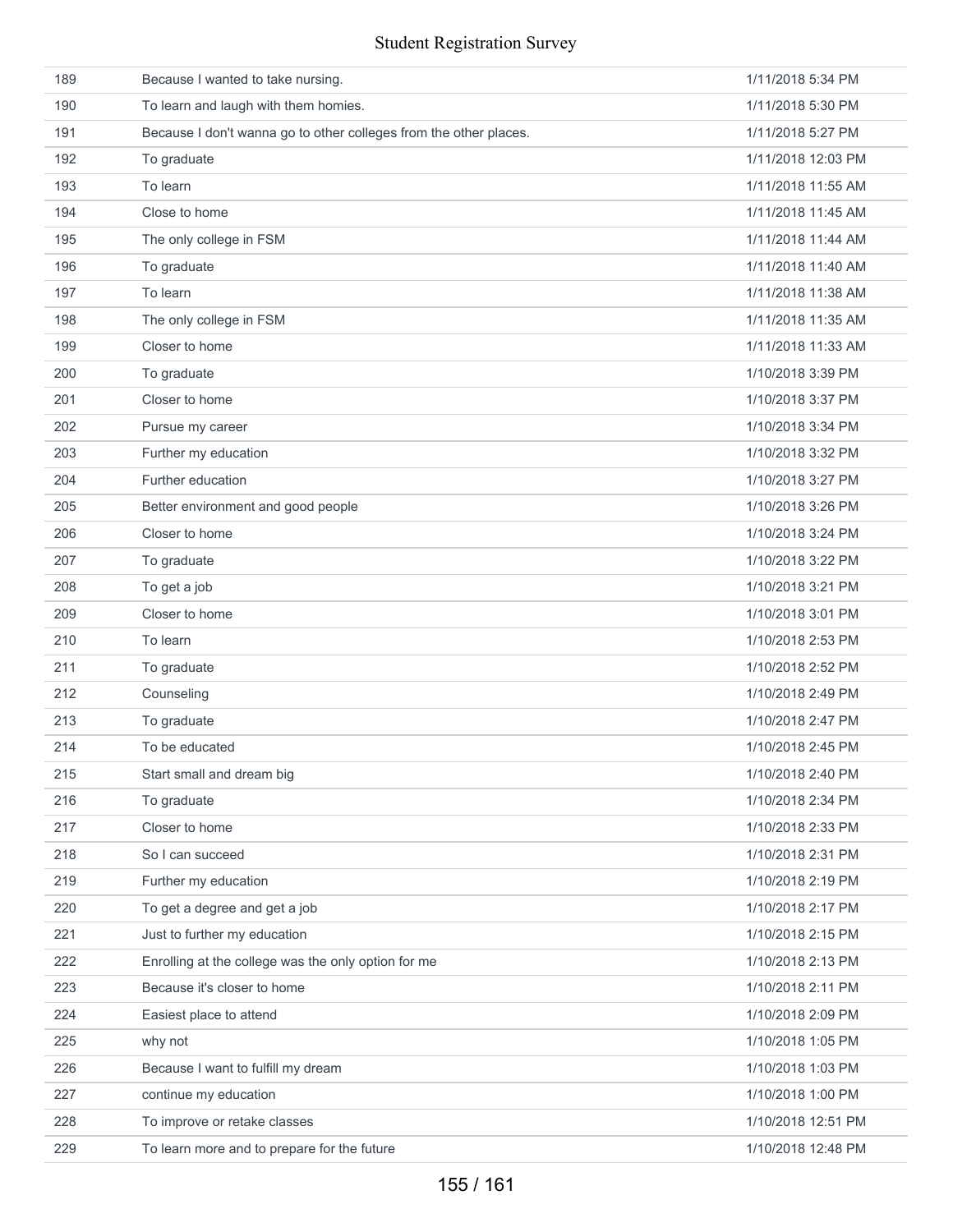| 231<br>To help me so I can become successful in the future<br>1/10/2018 12:32 PM<br>232<br>I want to continue my education before going abroad<br>1/10/2018 12:24 PM<br>233<br>It's the only college in Pohnpei college of micronesia. Its very good<br>1/10/2018 12:22 PM<br>I decided because its what I want<br>234<br>1/10/2018 12:19 PM<br>235<br>To meet my goals one day<br>1/10/2018 12:18 PM<br>236<br>To complete my certification on the program that I enrolled last semester and to pursue on my goal<br>1/10/2018 12:14 PM<br>237<br>Because it is a a place where my family is staying and also a good place to learn<br>1/10/2018 12:05 PM |  |
|------------------------------------------------------------------------------------------------------------------------------------------------------------------------------------------------------------------------------------------------------------------------------------------------------------------------------------------------------------------------------------------------------------------------------------------------------------------------------------------------------------------------------------------------------------------------------------------------------------------------------------------------------------|--|
|                                                                                                                                                                                                                                                                                                                                                                                                                                                                                                                                                                                                                                                            |  |
|                                                                                                                                                                                                                                                                                                                                                                                                                                                                                                                                                                                                                                                            |  |
|                                                                                                                                                                                                                                                                                                                                                                                                                                                                                                                                                                                                                                                            |  |
|                                                                                                                                                                                                                                                                                                                                                                                                                                                                                                                                                                                                                                                            |  |
|                                                                                                                                                                                                                                                                                                                                                                                                                                                                                                                                                                                                                                                            |  |
|                                                                                                                                                                                                                                                                                                                                                                                                                                                                                                                                                                                                                                                            |  |
|                                                                                                                                                                                                                                                                                                                                                                                                                                                                                                                                                                                                                                                            |  |
| 238<br>I want to reach future goal, without it, I won't reach it.<br>1/10/2018 12:02 PM                                                                                                                                                                                                                                                                                                                                                                                                                                                                                                                                                                    |  |
| 239<br>Standing her at my own island home, then maybe learn and experience through COM to further my<br>1/10/2018 11:58 AM<br>studies                                                                                                                                                                                                                                                                                                                                                                                                                                                                                                                      |  |
| 240<br>Because I want to get my degree<br>1/10/2018 11:55 AM                                                                                                                                                                                                                                                                                                                                                                                                                                                                                                                                                                                               |  |
| 241<br>I want to finish my education and take my bachelor's degree<br>1/10/2018 11:50 AM                                                                                                                                                                                                                                                                                                                                                                                                                                                                                                                                                                   |  |
| 242<br>To further my knowledge as a young student here in pohnpei<br>1/10/2018 11:12 AM                                                                                                                                                                                                                                                                                                                                                                                                                                                                                                                                                                    |  |
| 243<br>Because college of micronesia is the best<br>1/10/2018 11:09 AM                                                                                                                                                                                                                                                                                                                                                                                                                                                                                                                                                                                     |  |
| Because it's a step I wanted to go through<br>1/10/2018 11:01 AM<br>244                                                                                                                                                                                                                                                                                                                                                                                                                                                                                                                                                                                    |  |
| Because I know it's the best<br>245<br>1/10/2018 10:59 AM                                                                                                                                                                                                                                                                                                                                                                                                                                                                                                                                                                                                  |  |
| To graduate from college and find a job to help my family<br>1/10/2018 10:56 AM<br>246                                                                                                                                                                                                                                                                                                                                                                                                                                                                                                                                                                     |  |
| 247<br>Because it is the only local college in FSM<br>1/10/2018 10:53 AM                                                                                                                                                                                                                                                                                                                                                                                                                                                                                                                                                                                   |  |
| 248<br>To complete courses and receive AS degree<br>1/10/2018 10:50 AM                                                                                                                                                                                                                                                                                                                                                                                                                                                                                                                                                                                     |  |
| 249<br>It's the only College here<br>1/10/2018 10:42 AM                                                                                                                                                                                                                                                                                                                                                                                                                                                                                                                                                                                                    |  |
| 250<br>I believe it would make a big difference<br>12/17/2017 4:49 PM                                                                                                                                                                                                                                                                                                                                                                                                                                                                                                                                                                                      |  |
| 251<br>Because this is where I want to study Then after, going to the other schools<br>12/10/2017 7:55 PM                                                                                                                                                                                                                                                                                                                                                                                                                                                                                                                                                  |  |
| 252<br>to get a good experience of college life for further studies and prepare for other colleges or<br>12/6/2017 9:27 AM<br>universities. close to home                                                                                                                                                                                                                                                                                                                                                                                                                                                                                                  |  |
| 253<br>The very most important reason why I decide to attend this local college is because it is a good<br>11/22/2017 3:33 PM<br>starting for me before going abroad especially when i came from a poorly highschool.                                                                                                                                                                                                                                                                                                                                                                                                                                      |  |
| 254<br>Because I feel safer to attend College of Micronesia instead of going to another colleges.<br>11/20/2017 12:55 PM                                                                                                                                                                                                                                                                                                                                                                                                                                                                                                                                   |  |
| 255<br>I have a career goal to achieve. Earning a college degree through completion of the major courses<br>11/17/2017 3:25 PM<br>for my is the final step toward that. I enrolled at the college in the beginning for this matter.                                                                                                                                                                                                                                                                                                                                                                                                                        |  |
| 256<br>To get a degree, graduate, find a good job, and live a comfortable live in the future.<br>11/17/2017 9:12 AM                                                                                                                                                                                                                                                                                                                                                                                                                                                                                                                                        |  |
| 257<br>The institution is the closest to home.<br>11/10/2017 11:15 AM                                                                                                                                                                                                                                                                                                                                                                                                                                                                                                                                                                                      |  |
| 258<br>Continue on with my education.<br>11/9/2017 2:42 AM                                                                                                                                                                                                                                                                                                                                                                                                                                                                                                                                                                                                 |  |
| 259<br>This our college and this is the only college that is close to my home island. And I know this is a<br>11/5/2017 10:51 PM<br>good place or better college that I can attend. In addition, my always close to me that I can always<br>ask them for help unlike the other college like those that are too far, I know for sure that I am going<br>to end up with nothing                                                                                                                                                                                                                                                                              |  |
| 260<br>I want to pursue a degree in Business and Accounting but i see that the college has no primary<br>11/2/2017 9:07 AM<br>focus on Accounting.                                                                                                                                                                                                                                                                                                                                                                                                                                                                                                         |  |
| 261<br>I enrolled at COM because thats the college that close n cheaper<br>11/1/2017 3:58 PM                                                                                                                                                                                                                                                                                                                                                                                                                                                                                                                                                               |  |
| 262<br>in order to further my education.<br>11/1/2017 3:39 PM                                                                                                                                                                                                                                                                                                                                                                                                                                                                                                                                                                                              |  |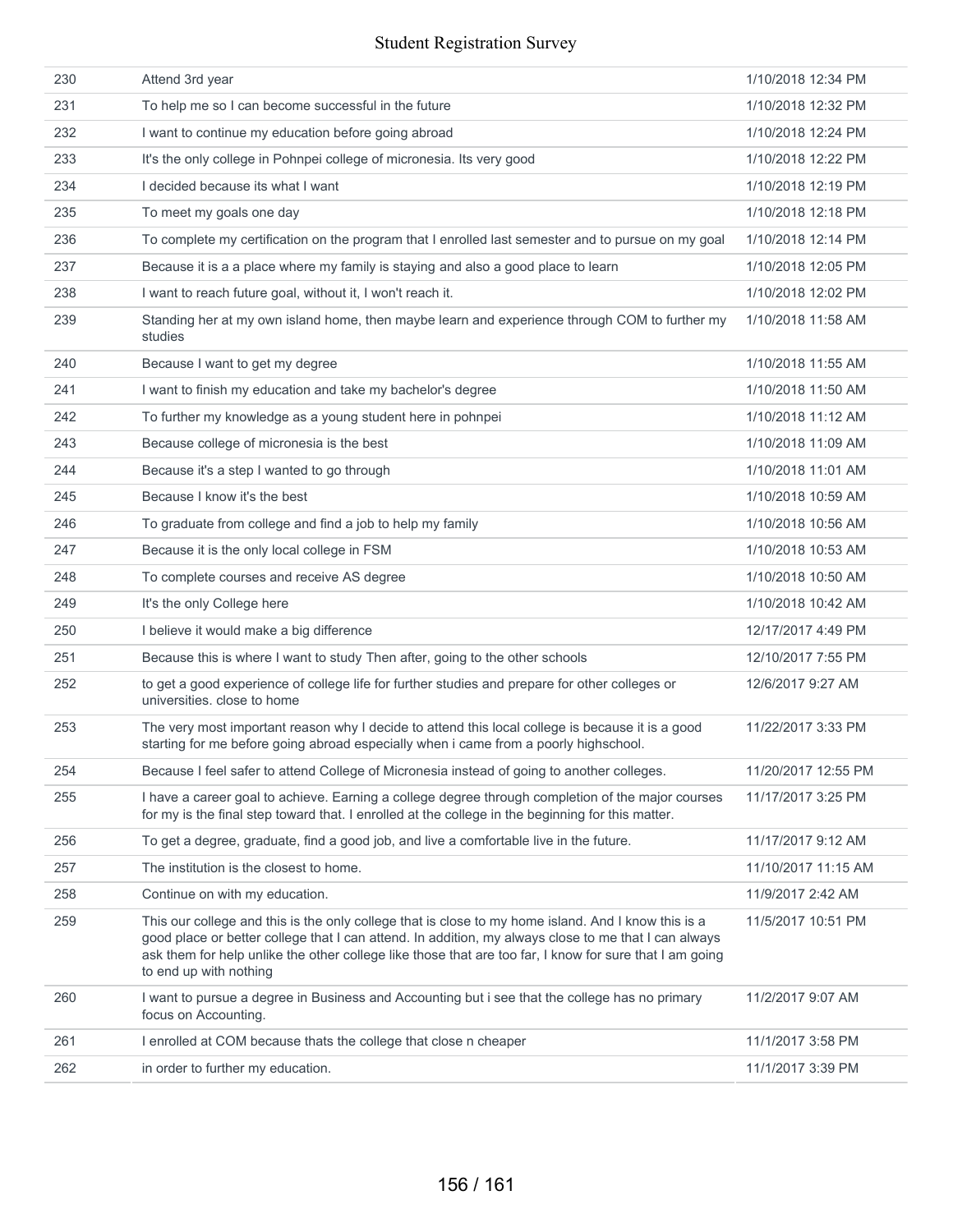## Q31 What are some positive or negative things that you observed about the registration process? Please feel free to comment or make recommendations in this section. (Please write down your comments below)

Answered: 157 Skipped: 212

| #  | <b>RESPONSES</b>                                                                                                                                                                                                                                                                           | <b>DATE</b>        |
|----|--------------------------------------------------------------------------------------------------------------------------------------------------------------------------------------------------------------------------------------------------------------------------------------------|--------------------|
| 1  | Staffs, teachers, and peers are so helpful.                                                                                                                                                                                                                                                | 4/26/2018 1:00 PM  |
| 2  | none                                                                                                                                                                                                                                                                                       | 4/9/2018 1:49 PM   |
| 3  | The registration process was okay for me. It's just that each staff should consider a student's<br>confidential needs based on school records. They should talk silently with the students so they<br>won't feel bad or embarrassed in front of everyone else at the registration section. | 3/28/2018 2:09 AM  |
| 4  | I found that I cannot register for the two classes I need in the summer because I still owe money<br>for business office. I like the registration process because I can also register online and pay for the<br>registration fee later.                                                    | 3/21/2018 10:15 AM |
| 5  | Every semester that I went through the registration process, it all went well I have not faced any<br>difficulty yet.                                                                                                                                                                      | 3/20/2018 3:48 PM  |
| 6  | The registraton process is good to me because I like the way it is.                                                                                                                                                                                                                        | 3/12/2018 12:33 PM |
| 7  | no comment.                                                                                                                                                                                                                                                                                | 3/12/2018 12:05 PM |
| 8  | Nothing negative, I love, like, and especially helpful.                                                                                                                                                                                                                                    | 3/12/2018 12:02 PM |
| 9  | good                                                                                                                                                                                                                                                                                       | 3/12/2018 11:55 AM |
| 10 | Not enough food on campus.                                                                                                                                                                                                                                                                 | 3/12/2018 11:50 AM |
| 11 | None                                                                                                                                                                                                                                                                                       | 3/12/2018 10:49 AM |
| 12 | None.                                                                                                                                                                                                                                                                                      | 3/12/2018 10:33 AM |
| 13 | None                                                                                                                                                                                                                                                                                       | 3/12/2018 10:25 AM |
| 14 | (No comments)                                                                                                                                                                                                                                                                              | 3/12/2018 10:22 AM |
| 15 | No comments                                                                                                                                                                                                                                                                                | 3/12/2018 10:04 AM |
| 16 | None Everything is good and simple.                                                                                                                                                                                                                                                        | 3/12/2018 9:11 AM  |
| 17 | None                                                                                                                                                                                                                                                                                       | 3/12/2018 9:09 AM  |
| 18 | learn some lesson                                                                                                                                                                                                                                                                          | 3/9/2018 4:20 PM   |
| 19 | No further comments                                                                                                                                                                                                                                                                        | 3/9/2018 2:28 PM   |
| 20 | Fine                                                                                                                                                                                                                                                                                       | 3/9/2018 1:59 PM   |
| 21 | No cold water on the hall ways.                                                                                                                                                                                                                                                            | 3/9/2018 1:41 PM   |
| 22 | N LOL                                                                                                                                                                                                                                                                                      | 3/9/2018 1:01 PM   |
| 23 | I would recommend that it is very easy to understand everything because these staffs are very in<br>helping us.                                                                                                                                                                            | 3/9/2018 11:46 AM  |
| 24 | Too much work or steps to go through and lacking of staffs.                                                                                                                                                                                                                                | 3/9/2018 11:36 AM  |
| 25 | No comment                                                                                                                                                                                                                                                                                 | 3/9/2018 11:13 AM  |
| 26 | No Comment                                                                                                                                                                                                                                                                                 | 3/9/2018 11:09 AM  |
| 27 | To slow and the staffs left while the students are still here.                                                                                                                                                                                                                             | 3/9/2018 11:00 AM  |
| 28 | The staffs were effective but its just that too slow for many students                                                                                                                                                                                                                     | 3/9/2018 10:43 AM  |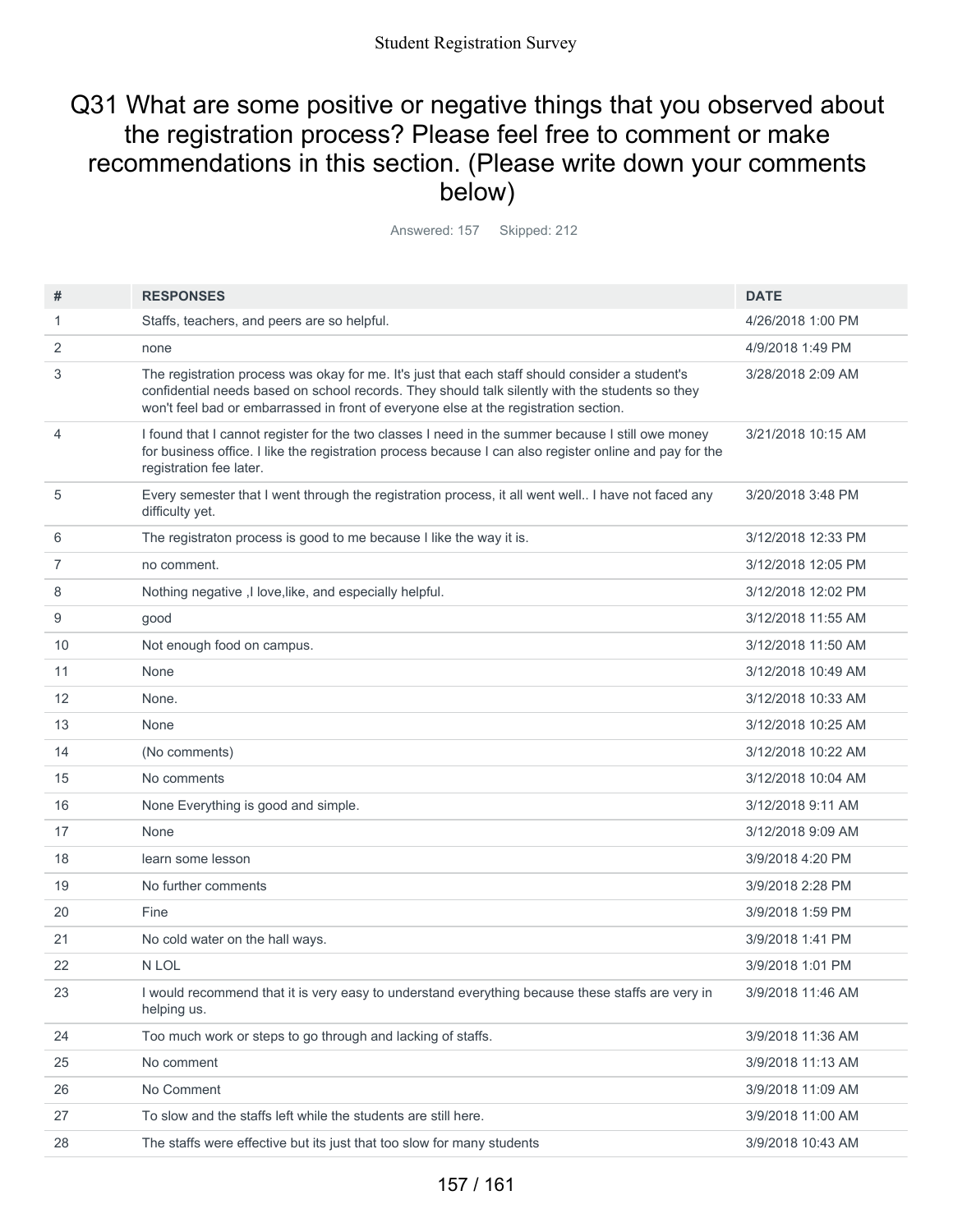| 29 | No Comments                                                                                                            | 3/9/2018 10:37 AM |
|----|------------------------------------------------------------------------------------------------------------------------|-------------------|
| 30 | no comment                                                                                                             | 3/9/2018 10:34 AM |
| 31 | No comment                                                                                                             | 3/9/2018 10:32 AM |
| 32 | No Comment                                                                                                             | 3/9/2018 10:28 AM |
| 33 | No Comment                                                                                                             | 3/9/2018 10:21 AM |
| 34 | Helpful in guidance                                                                                                    | 3/9/2018 9:39 AM  |
| 35 | fast                                                                                                                   | 3/9/2018 9:30 AM  |
| 36 | Good                                                                                                                   | 3/9/2018 9:23 AM  |
| 37 | No comment                                                                                                             | 3/9/2018 9:19 AM  |
| 38 | No refreshment                                                                                                         | 3/9/2018 9:14 AM  |
| 39 | positive= Free refreshments Negative= People crossing seats                                                            | 3/8/2018 4:34 PM  |
| 40 | Not enough water                                                                                                       | 3/8/2018 4:09 PM  |
| 41 | positive- get all my classes negative- punctual                                                                        | 3/8/2018 4:05 PM  |
| 42 | Not enough food for the student                                                                                        | 3/8/2018 3:49 PM  |
| 43 | None                                                                                                                   | 3/8/2018 3:37 PM  |
| 44 | everything is perfect.                                                                                                 | 3/8/2018 3:18 PM  |
| 45 | ALL IS WELL                                                                                                            | 3/8/2018 3:15 PM  |
| 46 | nothing                                                                                                                | 3/8/2018 3:05 PM  |
| 47 | All Good!                                                                                                              | 3/8/2018 2:37 PM  |
| 48 | it's so slowly about my registration.                                                                                  | 3/8/2018 2:27 PM  |
| 49 | The food is not enough                                                                                                 | 3/8/2018 2:22 PM  |
| 50 | none                                                                                                                   | 3/8/2018 2:19 PM  |
| 51 | None                                                                                                                   | 3/8/2018 2:14 PM  |
| 52 | Everythings well prepared this year                                                                                    | 3/8/2018 1:40 PM  |
| 53 | There are no negatives about my registration or observed.                                                              | 3/8/2018 1:35 PM  |
| 54 | registration is fine                                                                                                   | 3/8/2018 1:31 PM  |
| 55 | okay.                                                                                                                  | 3/8/2018 10:50 AM |
| 56 | No                                                                                                                     | 3/8/2018 10:37 AM |
| 57 | Positive                                                                                                               | 3/8/2018 10:27 AM |
| 58 | Good                                                                                                                   | 3/8/2018 10:23 AM |
| 59 | It is a very helpful registration and I learn how to register.                                                         | 3/8/2018 9:59 AM  |
| 60 | None                                                                                                                   | 3/7/2018 4:05 PM  |
| 61 | Positive: Everyone are good Negative: They are so slow motion.                                                         | 3/7/2018 2:52 PM  |
| 62 | none.                                                                                                                  | 3/7/2018 2:35 PM  |
| 63 | None                                                                                                                   | 3/7/2018 2:26 PM  |
| 64 | Since I am a new student and got all the help I needed from all staff. I'd say everything was just<br>great.           | 3/7/2018 2:19 PM  |
| 65 | Nothing things that I observed about the registration                                                                  | 3/7/2018 2:02 PM  |
| 66 | Positive comments are,- They are all well prepared for the registration, and there's no delay in<br>each of the steps. | 3/7/2018 1:56 PM  |
| 67 | Nothing, everythings goods                                                                                             | 3/7/2018 1:49 PM  |
|    |                                                                                                                        |                   |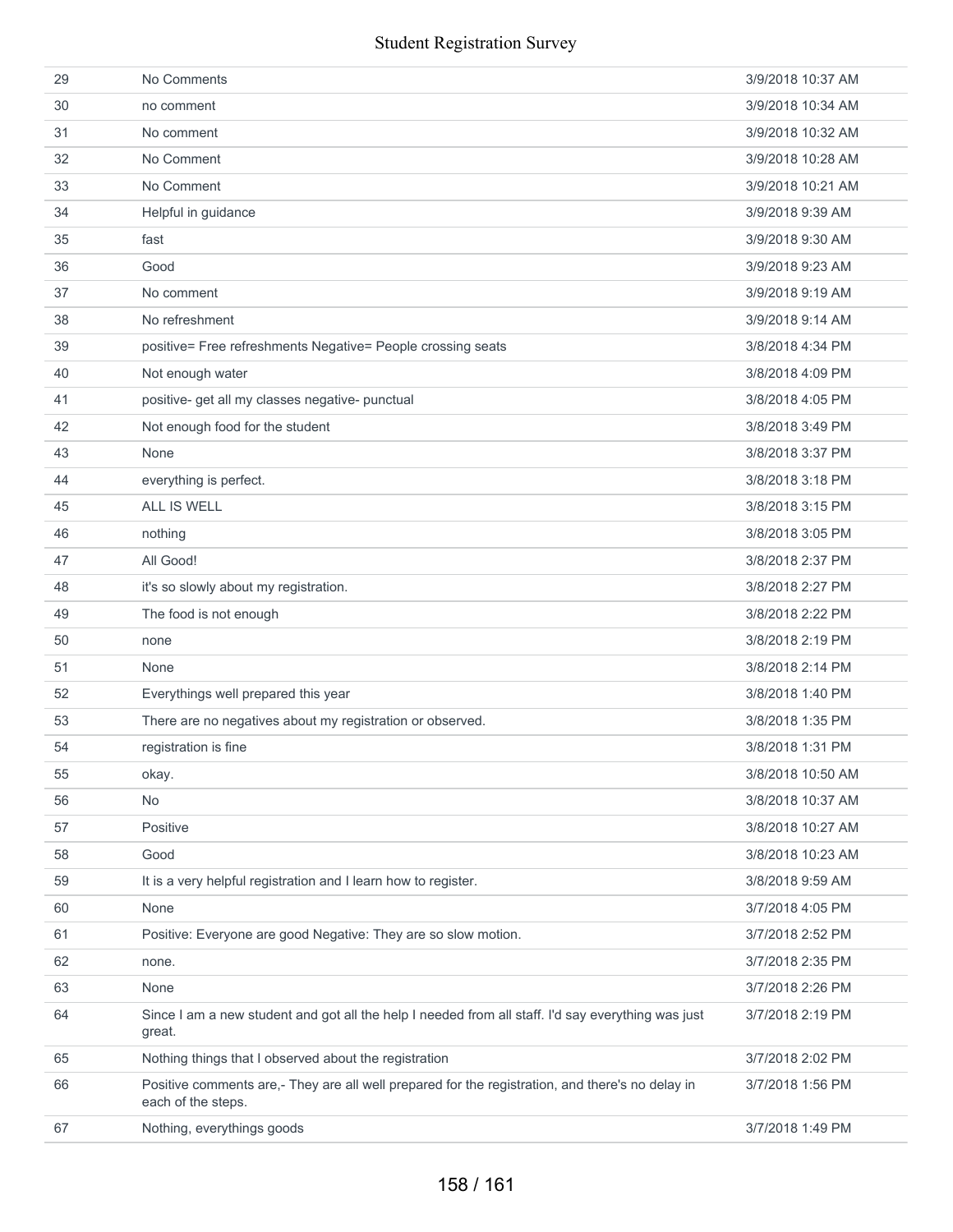| 68  | Nothing                                                                                            | 3/7/2018 1:42 PM   |
|-----|----------------------------------------------------------------------------------------------------|--------------------|
| 69  | (Comments)                                                                                         | 3/7/2018 1:15 PM   |
| 70  | No comments                                                                                        | 3/7/2018 11:39 AM  |
| 71  | No comments                                                                                        | 3/7/2018 11:28 AM  |
| 72  | Students are drinking and ding other types of drugs.                                               | 3/7/2018 11:13 AM  |
| 73  | No Comment                                                                                         | 3/7/2018 10:58 AM  |
| 74  | None                                                                                               | 3/7/2018 10:51 AM  |
| 75  | No Comment.                                                                                        | 3/7/2018 10:15 AM  |
| 76  | Everything is good.                                                                                | 3/7/2018 10:10 AM  |
| 77  | N/A                                                                                                | 3/7/2018 9:49 AM   |
| 78  | The employee are helpful to students.                                                              | 3/7/2018 9:45 AM   |
| 79  | registration is going well                                                                         | 3/7/2018 9:18 AM   |
| 80  | There is no comments, everything is going well.                                                    | 3/7/2018 9:11 AM   |
| 81  | No Comment                                                                                         | 3/6/2018 3:11 PM   |
| 82  | No comment                                                                                         | 3/6/2018 1:59 PM   |
| 83  | <b>No</b>                                                                                          | 3/6/2018 1:16 PM   |
| 84  | There is no negative things that I've observed about the registration process. everything's great. | 3/6/2018 1:09 PM   |
| 85  | There is no negative things but as for the positive thing is that there is free snacks.            | 3/6/2018 1:02 PM   |
| 86  | No negative. everyone was smiling and happy.                                                       | 3/6/2018 10:21 AM  |
| 87  | The workers are helpful.                                                                           | 3/6/2018 10:16 AM  |
| 88  | I feel the observed is great for us in section.                                                    | 3/5/2018 2:31 PM   |
| 89  | All good, easy going.                                                                              | 3/5/2018 10:34 AM  |
| 90  | All good                                                                                           | 3/5/2018 9:04 AM   |
| 91  | Good coming late hardly any people                                                                 | 3/5/2018 9:00 AM   |
| 92  | Not much but I'm willing to change my life this year and start fresh life                          | 3/2/2018 4:02 PM   |
| 93  | I was tired                                                                                        | 3/2/2018 3:51 PM   |
| 94  | everything is positive.                                                                            | 3/2/2018 3:02 PM   |
| 95  | No Comment                                                                                         | 3/2/2018 10:26 AM  |
| 96  | positive, they prepare food.                                                                       | 3/1/2018 11:49 AM  |
| 97  | Not enough food                                                                                    | 3/1/2018 11:31 AM  |
| 98  | Some of the staffs are very lazy to be early.                                                      | 3/1/2018 10:53 AM  |
| 99  | Be on Time                                                                                         | 3/1/2018 10:32 AM  |
| 100 | The registration process is just perfect                                                           | 3/1/2018 9:56 AM   |
| 101 | The registration process is so clear.                                                              | 3/1/2018 9:29 AM   |
| 102 | Nothing                                                                                            | 2/28/2018 4:37 PM  |
| 103 | No Comment                                                                                         | 2/28/2018 4:14 PM  |
| 104 | it to much for us student to get into te line and doing te steps                                   | 2/28/2018 3:51 PM  |
| 105 | Positive: Negative: paying the fee                                                                 | 2/28/2018 3:06 PM  |
| 106 | No Further comments!                                                                               | 2/28/2018 1:53 PM  |
| 107 | None                                                                                               | 2/28/2018 1:41 PM  |
| 108 | few students and good per coaching                                                                 | 2/28/2018 11:16 AM |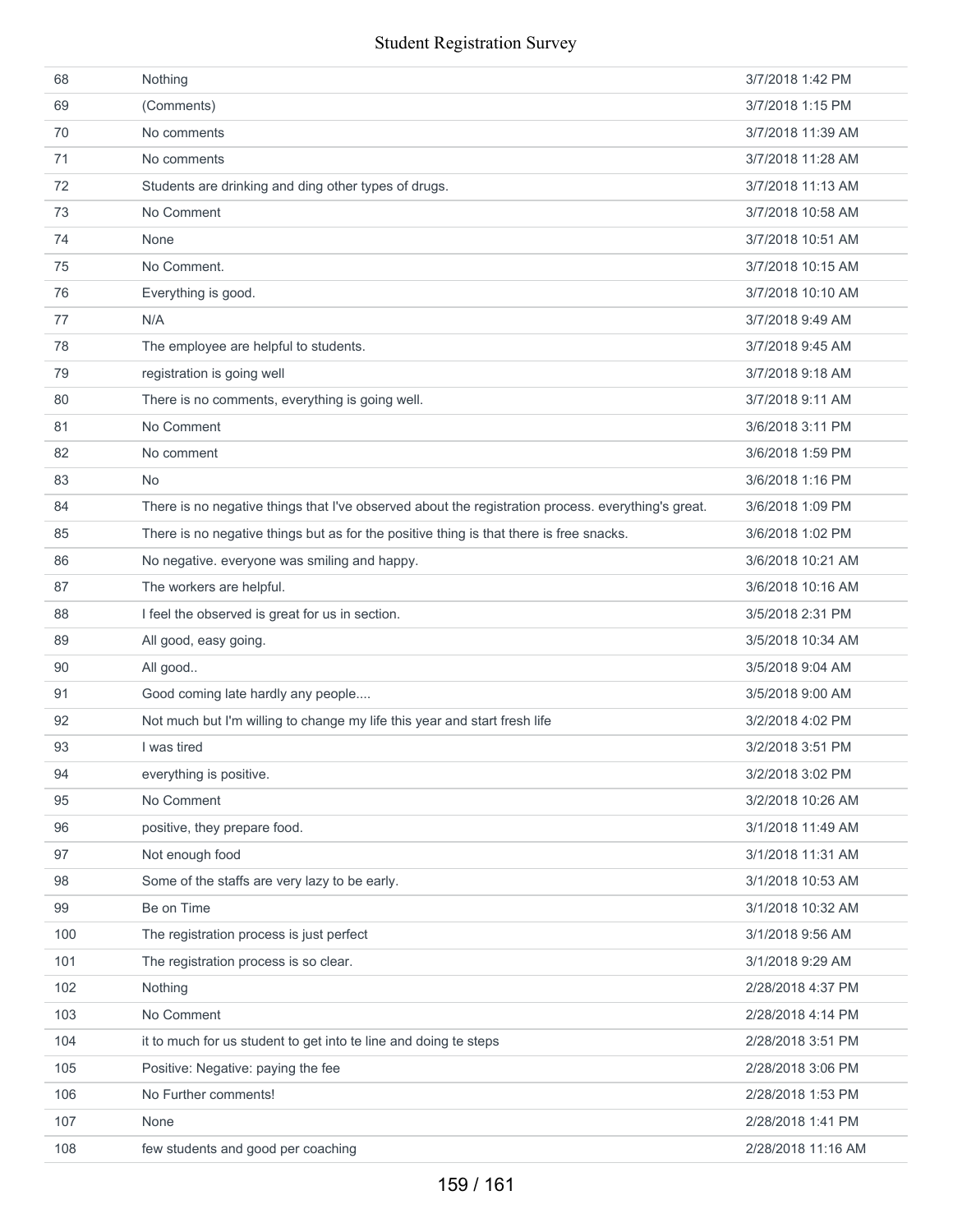| 109 | positive- workers are helpful                                                                                                                                                                                   | 2/8/2018 10:48 AM  |
|-----|-----------------------------------------------------------------------------------------------------------------------------------------------------------------------------------------------------------------|--------------------|
| 110 | Confusion of the FAFSA. Need more info from staff during registration                                                                                                                                           | 2/1/2018 2:13 PM   |
| 111 | Give students move flexibility in registration online.                                                                                                                                                          | 1/30/2018 11:47 AM |
| 112 | Instructors (academic advisors) should be in their designated office/areas so their advisee would<br>not have a hard time looking for them and advisors should give advice as per their course<br>requirements. | 1/29/2018 1:00 PM  |
| 113 | No Comment.                                                                                                                                                                                                     | 1/19/2018 6:19 PM  |
| 114 | Learn and make friends.                                                                                                                                                                                         | 1/19/2018 6:12 PM  |
| 115 | n/a                                                                                                                                                                                                             | 1/19/2018 5:58 PM  |
| 116 | I like these registration.                                                                                                                                                                                      | 1/16/2018 6:20 PM  |
| 117 | <b>NONE</b>                                                                                                                                                                                                     | 1/16/2018 6:15 PM  |
| 118 | Walla:) Thank you PO! Enjoy :)                                                                                                                                                                                  | 1/16/2018 5:46 PM  |
| 119 | To be honest, nothing at all                                                                                                                                                                                    | 1/16/2018 7:40 AM  |
| 120 | None                                                                                                                                                                                                            | 1/12/2018 5:56 PM  |
| 121 | very helpful                                                                                                                                                                                                    | 1/11/2018 6:56 PM  |
| 122 | Everything All Good.                                                                                                                                                                                            | 1/11/2018 6:52 PM  |
| 123 | please offer more benches to sit on.                                                                                                                                                                            | 1/11/2018 5:38 PM  |
| 124 | None, everything is all good.                                                                                                                                                                                   | 1/11/2018 5:34 PM  |
| 125 | Nice and helpful                                                                                                                                                                                                | 1/11/2018 12:03 PM |
| 126 | Helpful                                                                                                                                                                                                         | 1/11/2018 11:41 AM |
| 127 | Slow process                                                                                                                                                                                                    | 1/11/2018 11:35 AM |
| 128 | Very slow                                                                                                                                                                                                       | 1/10/2018 3:35 PM  |
| 129 | Slow process                                                                                                                                                                                                    | 1/10/2018 3:32 PM  |
| 130 | Slow process and not helpful                                                                                                                                                                                    | 1/10/2018 3:29 PM  |
| 131 | Provide more snacks                                                                                                                                                                                             | 1/10/2018 3:26 PM  |
| 132 | Few staff, no advisor                                                                                                                                                                                           | 1/10/2018 3:23 PM  |
| 133 | Student cutting the line                                                                                                                                                                                        | 1/10/2018 3:01 PM  |
| 134 | Slow process                                                                                                                                                                                                    | 1/10/2018 2:53 PM  |
| 135 | People crossing the line and few instructors/advisors                                                                                                                                                           | 1/10/2018 2:50 PM  |
| 136 | OK                                                                                                                                                                                                              | 1/10/2018 2:41 PM  |
| 137 | Need to speed up the process                                                                                                                                                                                    | 1/10/2018 2:15 PM  |
| 138 | Process was slow due to slow wifi                                                                                                                                                                               | 1/10/2018 2:11 PM  |
| 139 | Friendly environment                                                                                                                                                                                            | 1/10/2018 1:00 PM  |
| 140 | Everyone's helpful                                                                                                                                                                                              | 1/10/2018 12:24 PM |
| 141 | Short of employees have caused or slowed down the process of the registration                                                                                                                                   | 1/10/2018 12:15 PM |
| 142 | Got tired waiting in line                                                                                                                                                                                       | 1/10/2018 12:02 PM |
| 143 | Finish early, well advised                                                                                                                                                                                      | 1/10/2018 11:10 AM |
| 144 | Students crossing the line                                                                                                                                                                                      | 1/10/2018 10:59 AM |
| 145 | It is positive, because there many staff are helping out the students                                                                                                                                           | 1/10/2018 10:56 AM |
| 146 | Lousy line and few seats available                                                                                                                                                                              | 1/10/2018 10:50 AM |
| 147 | somewhat slow                                                                                                                                                                                                   | 12/17/2017 4:49 PM |
|     |                                                                                                                                                                                                                 |                    |